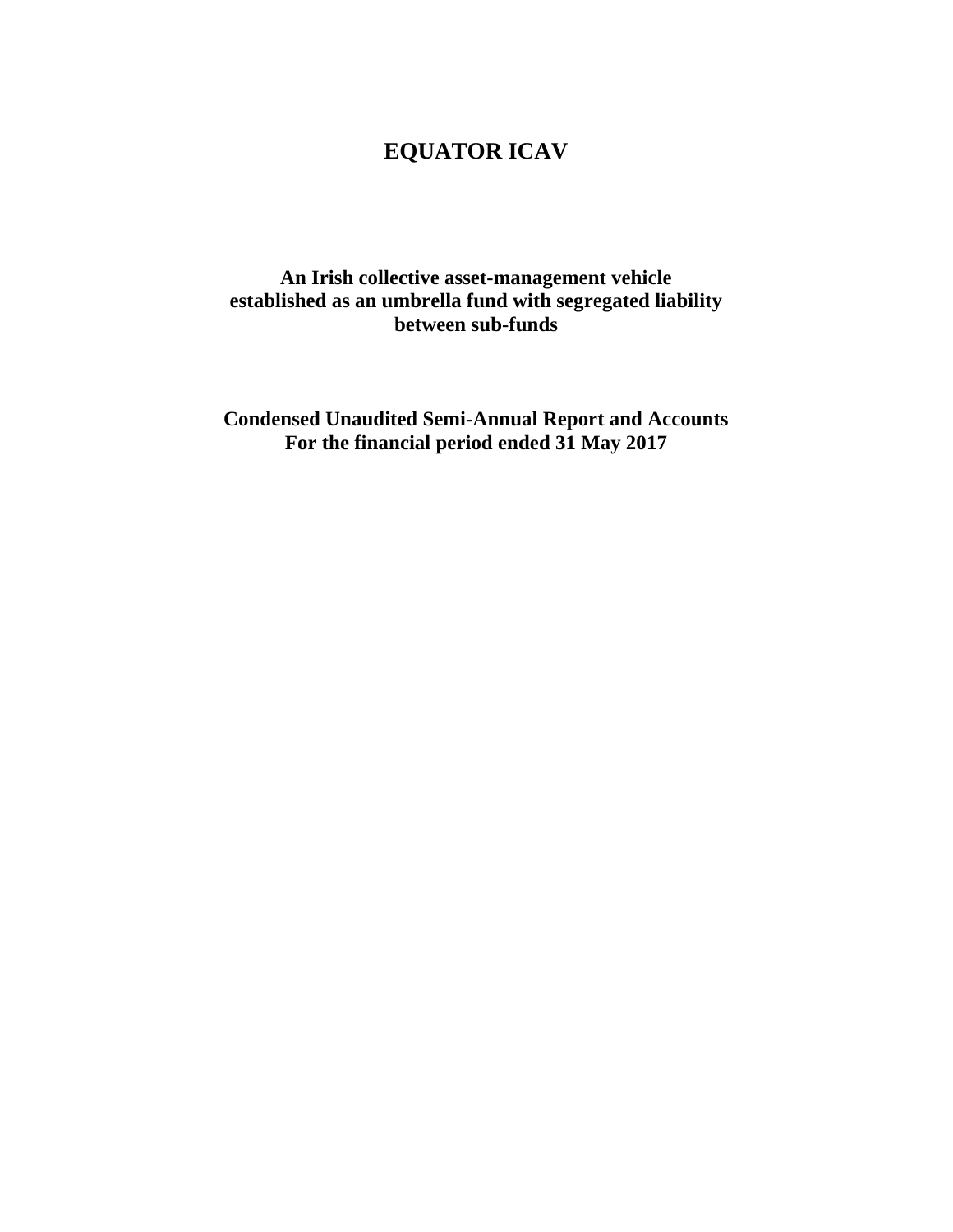### **Table of Contents**

Page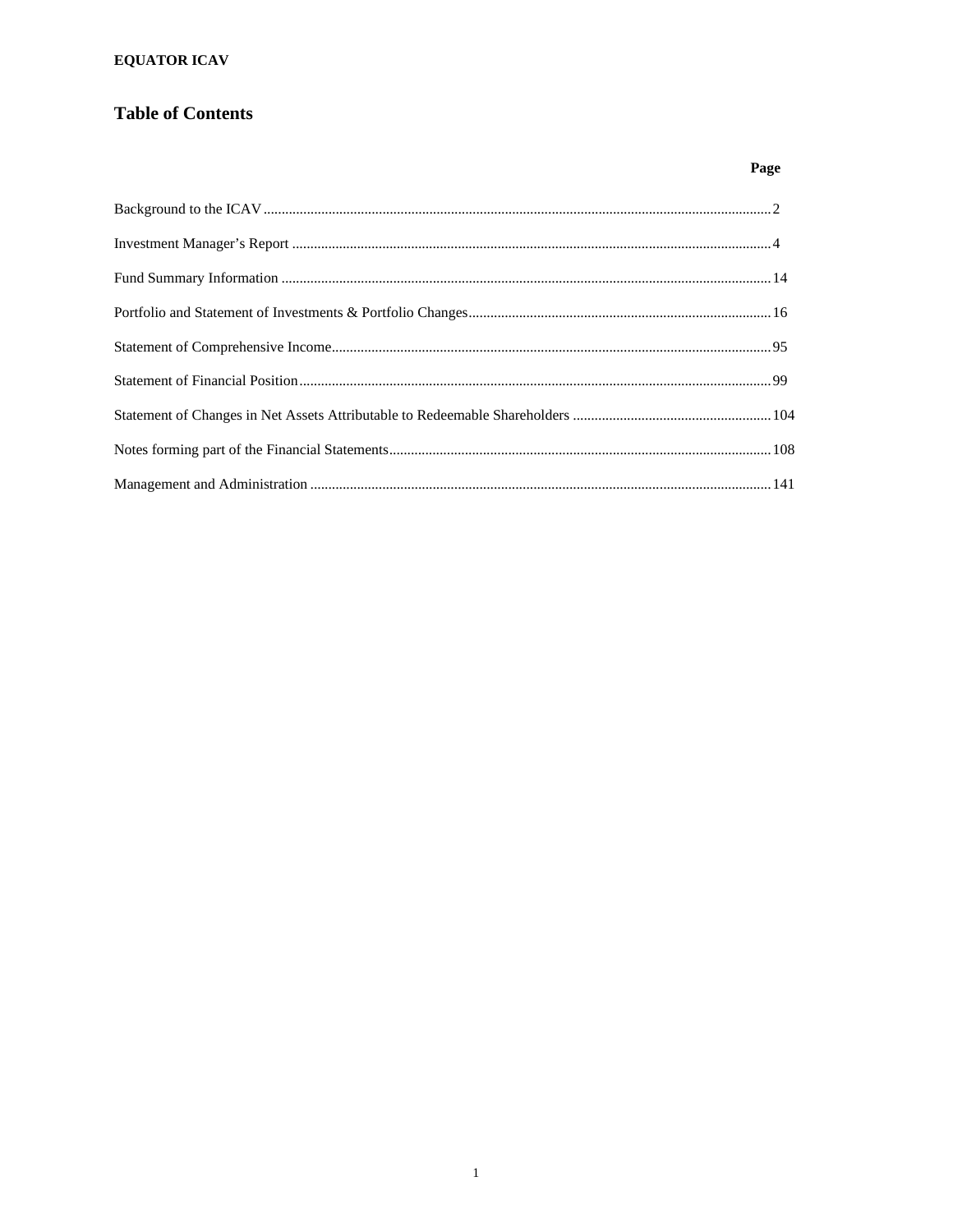### **Background to the ICAV**

Equator ICAV (the "ICAV") was registered on 1 July 2016 with the Central Bank of Ireland (the "CBI") as an Irish Collective Asset-management Vehicle under the Irish Collective Asset-management Vehicles Act 2015 (the "ICAV Act 2015").

The ICAV was previously incorporated in Ireland on 15 February 2012 as a public limited company under the name Coutts Multi Asset Fund plc, and complied with the provisions of the Companies Act 2014 up until its conversion into an Irish Collective Asset-management Vehicle. The ICAV is authorised by the CBI pursuant to the provisions of the Central Bank (Supervision and Enforcement) Act 2013 (Section 48(1)) (Undertakings for Collective Investment in Transferable Securities) (Amendment) Regulations 2016 (the "Central Bank UCITS Regulations").

The ICAV is structured as an umbrella fund with segregated liability between sub-funds (each a "Fund", together the "Funds") and with variable capital. Shares representing interests in different Funds of the ICAV may be issued from time to time by the Directors.

A separate portfolio of assets will be maintained for each Fund and will be invested in accordance with the investment objective and strategies applicable to the particular Fund. Accordingly, any liability incurred on behalf of or attributable to any Fund shall be discharged solely out of the assets of that Fund.

The specific investment objectives and policies for each Fund are detailed in the ICAV's Prospectus and Fund Supplements.

The different share classes available for issue in each Fund are set out in the supplement for the relevant Fund. The different share classes in a Fund may, inter alia, have the following distinguishing features:

- Currency of denomination
- Hedging arrangements
- Levels of fees and expenses to be charged
- Different minimum initial / additional investment amounts

The ICAV issues both accumulating and distributing shares which represent interests in the same distinct portfolio of investments. The income per distributing share may be distributed or re-invested in accordance with the dividend policy for the Fund as set out in the relevant supplement. No dividends or distributions shall be made in respect of the accumulating shares.

The ICAV has 16 authorised Funds, of which 15 have launched, as of 31 May 2017. They are as follows:

| <b>Fund Name</b>                         | <b>Base Currency</b> | <b>Launch Date</b> |
|------------------------------------------|----------------------|--------------------|
| Coutts Multi Asset UK Funds              |                      |                    |
| Coutts Multi Asset UK Defensive Fund     | GBP                  | 15 November 2012   |
| Coutts Multi Asset UK Balanced Fund      | GBP                  | 15 November 2012   |
| Coutts Multi Asset UK Growth Fund        | <b>GBP</b>           | 15 November 2012   |
| Coutts Multi Asset UK Equity Growth Fund | GBP                  | 15 November 2012   |
| Coutts Multi Asset UK Distribution Fund  | <b>GBP</b>           | Not yet launched   |
| Coutts Multi Asset Global Funds          |                      |                    |
| Coutts Multi Asset Global Defensive Fund | USD                  | 15 November 2012   |
| Coutts Multi Asset Global Balanced Fund  | <b>USD</b>           | 15 November 2012   |
| Coutts Multi Asset Global Growth Fund    | USD                  | 15 November 2012   |
| Personal Portfolio Funds                 |                      |                    |
| Personal Portfolio 1 Fund                | <b>GBP</b>           | 1 June 2016        |
| Personal Portfolio 2 Fund                | <b>GBP</b>           | 1 June 2016        |
| Personal Portfolio 3 Fund                | <b>GBP</b>           | 1 June 2016        |
| Personal Portfolio 4 Fund                | <b>GBP</b>           | 1 June 2016        |
| Personal Portfolio 5 Fund                | <b>GBP</b>           | 1 June 2016        |
| Equator Funds                            |                      |                    |
| <b>Equator UK Equity Fund</b>            | GBP                  | 24 February 2017   |
| Equator UK Sovereign Bond Fund           | GBP                  | 24 February 2017   |
| <b>Equator US Equity Fund</b>            | USD                  | 24 February 2017   |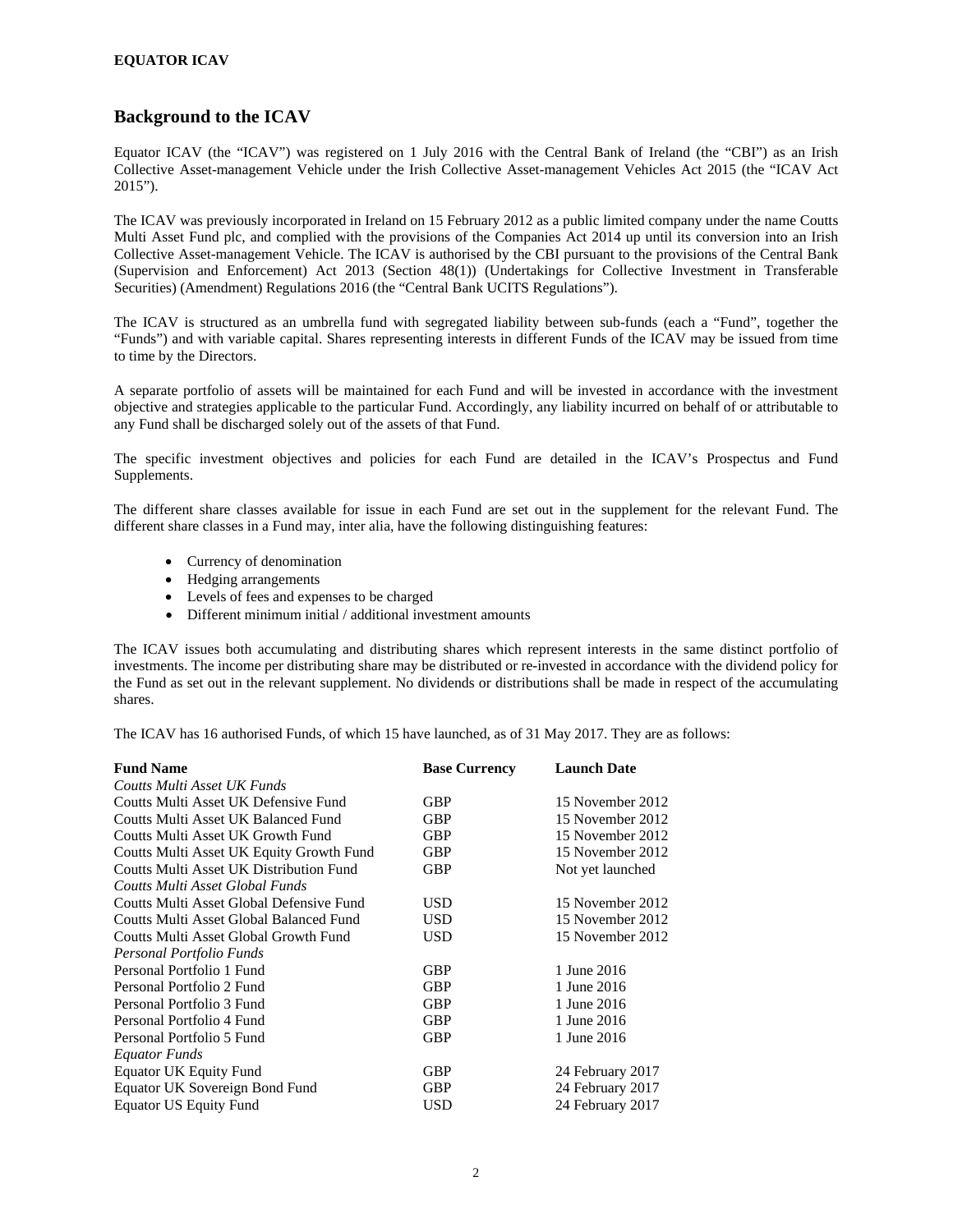### **Background to the ICAV (continued)**

The Coutts Multi Asset UK Funds and Coutts Multi Asset Global Funds offer A and B accumulating and distributing share classes and a C distributing share class.

The Personal Portfolio Funds offer A and B accumulating and A distributing share classes.

The Equator UK Equity Fund, Equator UK Sovereign Bond Fund and Equator US Equity Fund offer B and C distributing share classes.

The Equator US Equity Fund offers (Unhedged) Class B – Distributing, (Unhedged) Class C – Distributing and (hedged) Class C – Distributing share classes.

The Coutts Multi Asset Global Fund offers all share classes in CHF, EUR, GBP and USD.

The Coutts Multi Asset UK Funds, Personal Portfolio Funds, Equator UK Equity Fund and Equator UK Sovereign Bond Fund offer all share classes in GBP only.

The Equator US Equity Fund offers all share classes in GBP and USD.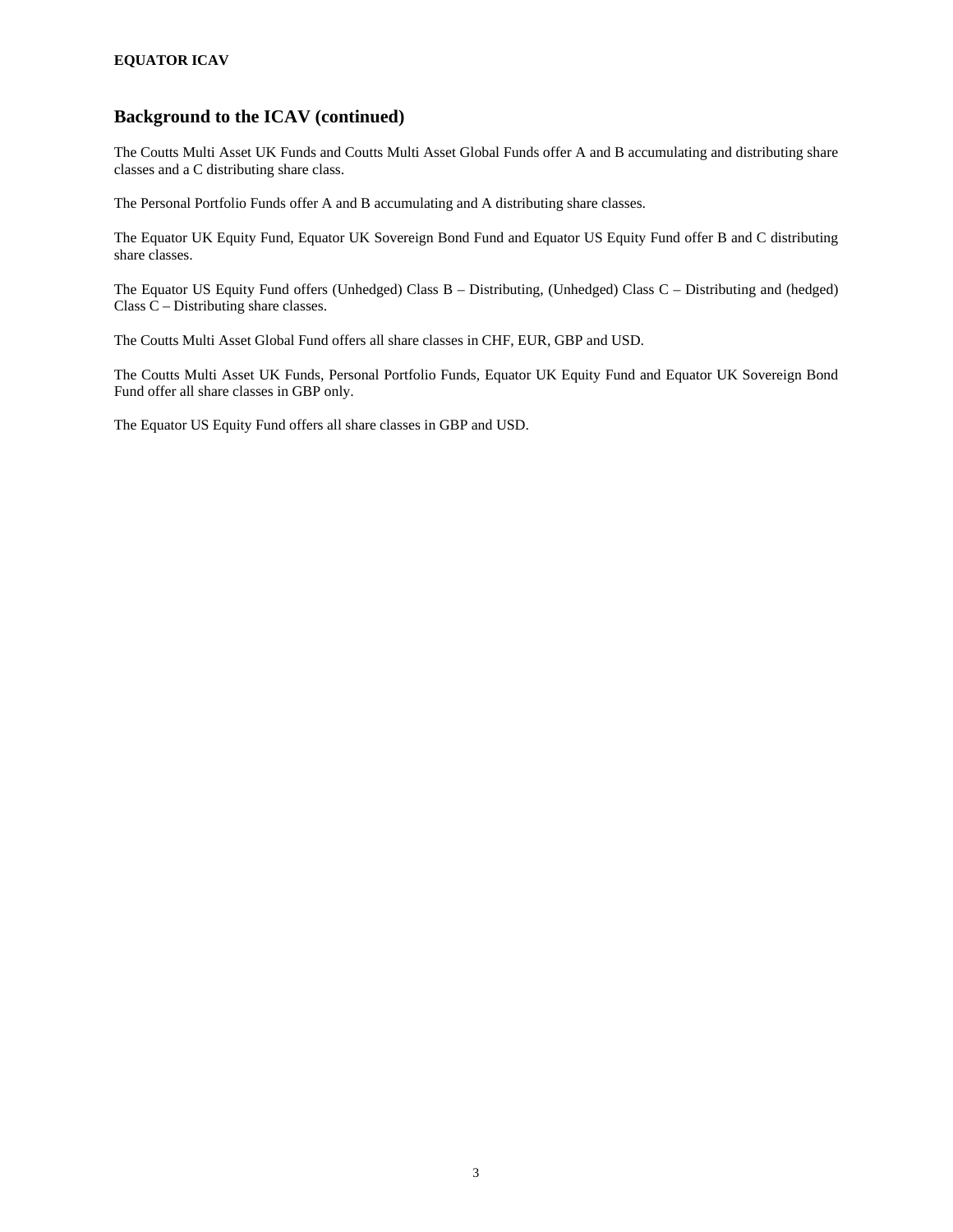### **Investment Manager's Report**

The world economy continues to strengthen, led by the United State ("US"), with the Organisation for Economic Cooperation and Development ("OECD") predicting growth of 3.5% in 2017. Despite concerns over Brexit, the World Bank has upgraded its forecasts for United Kingdom ("UK") growth to 1.7% this year from its previous forecast of 1.2% in January.

UK inflation reached its highest point in almost four years in May, climbing to 2.9% as costs increased for recreational and cultural goods and services. The Bank of England ("BoE") kept interest rates on hold at 0.25% at its June meeting, with governor Mark Carney stating that slow wage growth and impending Brexit negotiations mean that now is not the time to tighten monetary policy.

Meanwhile, the latest statement from the European Central Bank ("ECB") was more positive after it dropped references to a rate cut and said risk in the region was now broadly balanced. The ECB also raised the GDP growth projection for the eurozone to 1.9% in 2017 and 1.8% in 2018. Despite headline inflation falling to 1.4% in May from 1.9% in April, ECB president Mario Draghi said deflation risks have receded.

Across the Atlantic, the US Federal Reserve ("Fed") raised its key interest rate to 1.25%, marking the highest level since the aftermath of the financial crisis in 2008. The Fed said continued US economic growth and the growing jobs market were behind the rate rise, and that it would begin cutting its bond holdings and other securities this year. The rate hike was the second of 2017, with the Fed upholding its forecast for a further rise later this year.

#### **Political risk persists**

Elections were a key theme of the first half of the year, with polls in the UK, France and the Netherlands. UK Prime Minister Theresa May called a snap election in April in the hopes of securing a greater electoral mandate. However, the absence of a clear majority in the UK election result has increased the level of political uncertainty in the UK.

Markets breathed a sigh of relief after France's centrist Emmanuel Macron won the presidential election against far-right Marine Le Pen. Macron went on to secure a strong parliamentary majority later in the quarter, causing European equities to rebound and the Stoxx Europe 600 Index to rise by 0.9%.

In the Netherlands, the anti-EU Party for Freedom ("PVV") failed to meet early expectations of electoral success and Prime Minister Mark Rutte's more moderate People's Party for Freedom and Democracy ("VVD") won by some margin. European markets reacted positively to the news.

Elsewhere, Germany is holding elections in September and there is a risk Trump could pursue increasingly protectionist trade policies.

#### **Global growth good for equities**

The outlook for global equities remains positive and supportive for growth, with the strength of the US economy providing a supportive growth environment. Our positive outlook for the global economy means we continue to favour equities and other risk assets over safe-haven bonds such as Treasuries and Gilts. But we have moderated our overweight stance in recent months.

We believe corporate bonds provide better opportunities than government bonds and prefer alternative asset types, such as absolute return strategies and commercial property, as they have a low or negative correlation to equities and can help mitigate the risk of large falls in equity markets. The improving UK economy means we are positive on UK commercial property, while we are modestly underweight commodities due to oversupply concerns.

#### **Coutts Multi Asset UK Defensive Fund**

The Fund remains modestly overweight equities, and underweight fixed income, notably developed market government bonds.

Given our expectation of continued global recovery and a gradual pick-up in inflation and interest rates in the US and UK over the next couple of years, we believe risk assets, including equities, will outperform bonds. Europe and Japan remain our preferred regions given relatively attractive valuations compared to other markets, and more encouraging profit outlooks. By contrast, we are underweight US stocks, which we regard as expensive.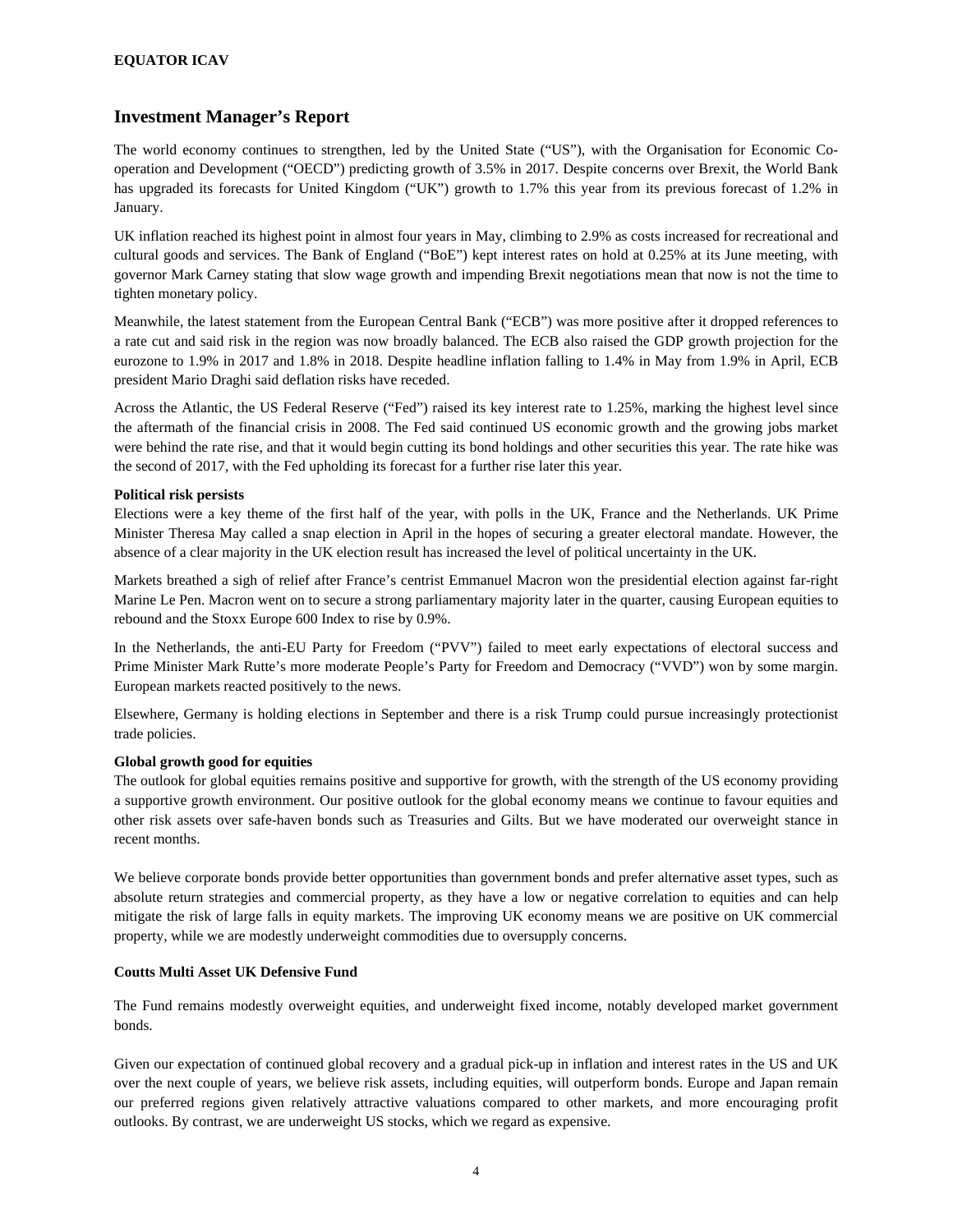#### **Coutts Multi Asset UK Defensive Fund (continued)**

Within bonds, we see government bonds as expensive and vulnerable to weakness. We favour corporate bonds, where yield spreads over government debt remain high by historical standards, despite paring some of the sharp rise earlier in the year.

#### Fixed income

During the first half of the year we introduced exposure to emerging market local currency debt through the BlackRock Global Funds - Emerging Markets Local Currency Bond Fund. This fund seeks to outperform the JPMorgan Government Bond Emerging Markets Index through diversified exposure to emerging market debt denominated in local currencies. The economic environment is improving generally for emerging markets which is supportive for local currencies and we also see inflation and interest rates trending down. We believe emerging market local currency debt represents an attractive investment with the opportunity for earnings through high coupons and capital appreciation as currencies revalue and local interest rates decline. This is in contrast to high yield bonds where we believe return expectations have been reduced. As a consequence, we have reduced exposure to high yield bonds, while increasing our allocations to investment grade corporate debt.

#### Equities

We continue to have a positive outlook for global equity markets because we believe global growth will enjoy a modest boost from economic policies in the US and UK. We are already positioned for the expected reflationary trend through our modest overweight allocation to equities. Valuations suggest solid returns over the next 10 years and we prefer European and Japanese equities, which are inexpensive relative to other developed markets. We have reduced our exposure to emerging market equities and added to our holdings in healthcare. While emerging market equities have been a positive driver of Coutts' portfolio returns, leading indicators suggest Asia (ex Japan)'s earnings growth and China's credit multiplier have peaked out and may be rolling over.

Meanwhile the healthcare sector has strong long-term prospects characterised by an above-average earnings/revenue growth outlook. This is supported by macro factors such as an ageing population in many first world countries and higher obesity rates which will continue to drive demand for both products and services.

#### **Other**

In an environment of rising interest rates and inflation expectations, we continue to believe alternative strategies can provide good levels of diversification and the potential for more attractive returns compared to more traditional asset classes such as government bonds. In this regard, momentum and absolute return strategies have been supportive of our first quarter investment view on diversification.

#### **Coutts Multi Asset UK Balanced Fund**

The Fund remains modestly overweight equities, and underweight fixed income, notably developed market government bonds.

Given our expectation of continued global recovery and a gradual pick-up in inflation and interest rates in the US and UK over the next couple of years, we believe risk assets, including equities, will outperform bonds. Europe and Japan remain our preferred regions given relatively attractive valuations compared to other markets, and more encouraging profit outlooks. By contrast, we are underweight US stocks, which we regard as expensive.

Within bonds, we see government bonds as expensive and vulnerable to weakness. We favour corporate bonds, where yield spreads over government debt remain high by historical standards, despite paring some of the sharp rise earlier in the year.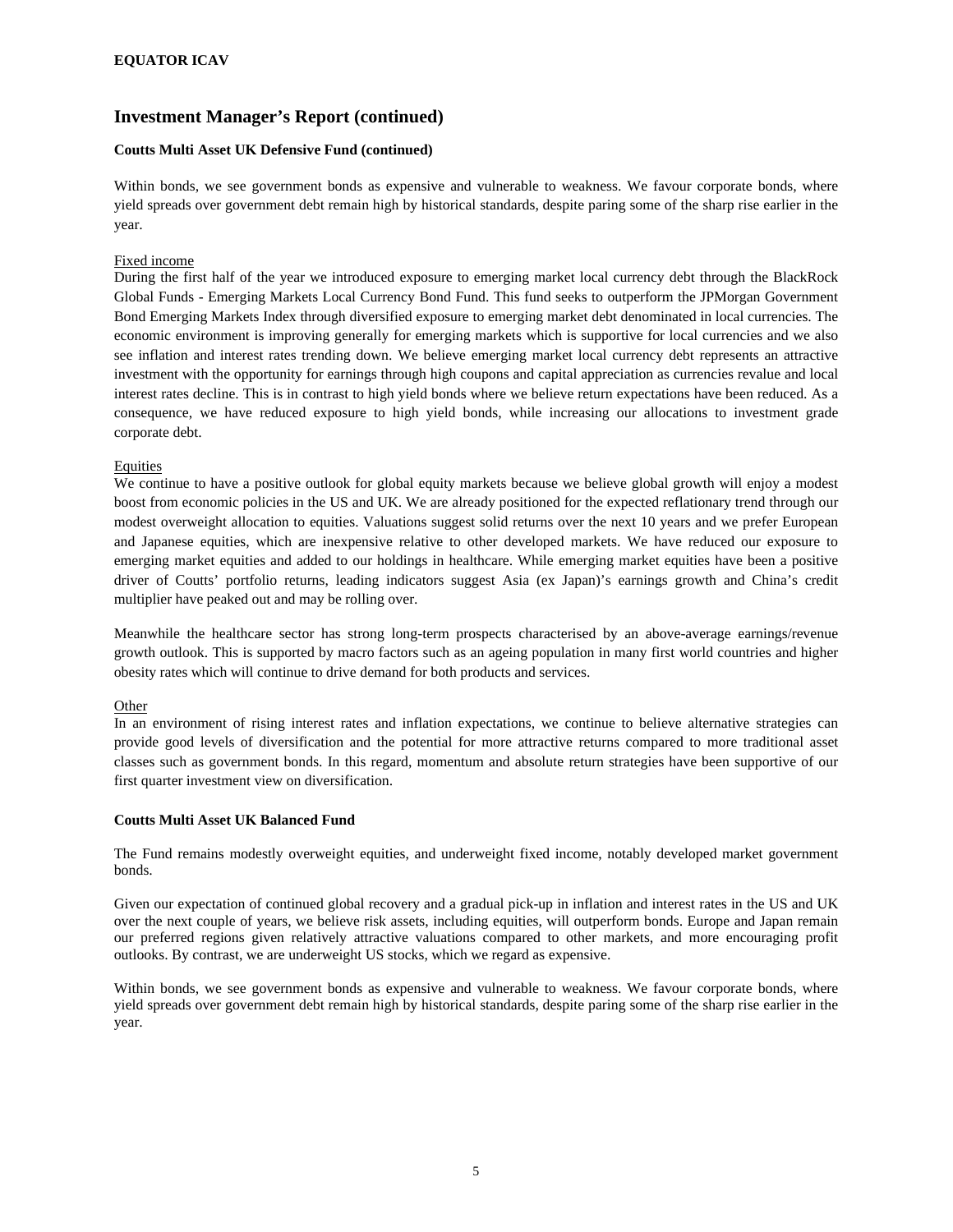#### **Coutts Multi Asset UK Balanced Fund (continued)**

#### Fixed income

During the first half of the year we introduced exposure to emerging market local currency debt through the BlackRock Global Funds - Emerging Markets Local Currency Bond Fund. This fund seeks to outperform the JPMorgan Government Bond Emerging Markets Index through diversified exposure to emerging market debt denominated in local currencies. The economic environment is improving generally for emerging markets which is supportive for local currencies and we also see inflation and interest rates trending down. We believe emerging market local currency debt represents an attractive investment with the opportunity for attractive earnings through high coupons and capital appreciation as currencies revalue and local interest rates decline. This is in contrast to high yield bonds where we believe return expectations have been reduced. As a consequence, we have reduced exposure to high yield bonds, while increasing our allocations to investment grade corporate debt.

#### Equities

We continue to have a positive outlook for global equity markets because we believe global growth will enjoy a modest boost from economic policies in the US and UK. We are already positioned for the expected reflationary trend through our modest overweight allocation to equities. Valuations suggest solid returns over the next 10 years and we prefer European and Japanese equities, which are inexpensive relative to other developed markets. We have reduced our exposure to emerging market equities and added to our holdings in healthcare. While emerging market equities have been a positive driver of Coutts' portfolio returns, leading indicators suggest Asia (ex Japan)'s earnings growth and China's credit multiplier have peaked out and may be rolling over.

Meanwhile the healthcare sector has strong long-term prospects characterised by an above average earnings/revenue growth outlook. This is supported by macro factors such as an ageing population in many first world countries and higher obesity rates which will continue to drive demand for both products and services.

In May, we shifted our exposure in US energy infrastructure companies – or 'Master Limited Partnerships' ("MLPs") – from the passively managed Source Morningstar US Energy Infrastructure MLP UCITS ETF B to the active PIMCO Funds Global Investors Series Plc - MLP & Energy Infrastructure Fund. As oil prices stabilise, we think that an active manager will be better able to find value in this sector than simply following the index. We also locked-in gains made from the fall in sterling by selling a dollar denominated share class and buying a sterling hedged one.

#### **Other**

In an environment of rising interest rates and inflation expectations, we continue to believe alternative strategies can provide good levels of diversification and the potential for more attractive returns compared to more traditional asset classes such as government bonds. In this regard, momentum and absolute return strategies have been supportive of our first quarter investment view on diversification.

#### **Coutts Multi Asset UK Growth Fund**

The Fund remains modestly overweight equities, and underweight fixed income, notably developed market government bonds.

Given our expectation of continued global recovery and a gradual pick-up in inflation and interest rates in the US and UK over the next couple of years, we believe risk assets, including equities, will outperform bonds. Europe and Japan remain our preferred regions given relatively attractive valuations compared to other markets, and more encouraging profit outlooks. By contrast, we are underweight US stocks, which we regard as expensive.

Within bonds, we see government bonds as expensive and vulnerable to weakness. We favour corporate bonds, where yield spreads over government debt remain high by historical standards, despite paring some of the sharp rise earlier in the year.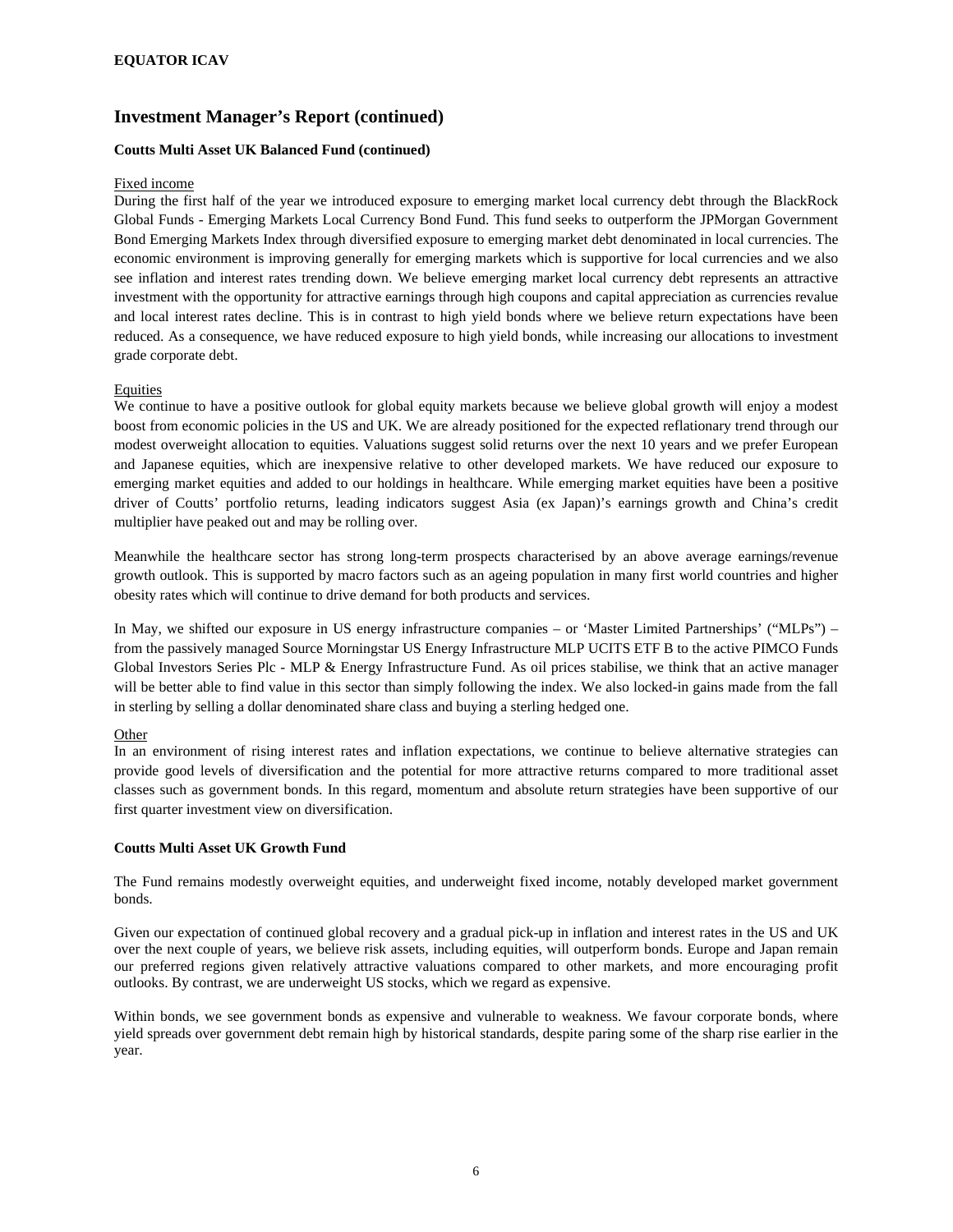#### **Coutts Multi Asset UK Growth Fund (continued)**

#### Fixed income

During the first half of the year we introduced exposure to emerging market local currency debt through the BlackRock Global Funds - Emerging Markets Local Currency Bond Fund. This fund seeks to outperform the JPMorgan Government Bond Emerging Markets Index through diversified exposure to emerging market debt denominated in local currencies. The economic environment is improving generally for emerging markets which is supportive for local currencies and we also see inflation and interest rates trending down. We believe emerging market local currency debt represents an attractive investment with the opportunity for attractive earnings through high coupons and capital appreciation as currencies revalue and local interest rates decline. This is in contrast to high yield bonds where we believe return expectations have been reduced. As a consequence, we have reduced exposure to high yield bonds, while increasing our allocations to investment grade corporate debt.

#### **Equities**

We continue to have a positive outlook for global equity markets because we believe global growth will enjoy a modest boost from economic policies in the US and UK. We are already positioned for the expected reflationary trend through our modest overweight allocation to equities. Valuations suggest solid returns over the next 10 years and we prefer European and Japanese equities, which are inexpensive relative to other developed markets. We have reduced our exposure to emerging market equities and added to our holdings in healthcare. While emerging market equities have been a positive driver of Coutts' portfolio returns, leading indicators suggest Asia (ex Japan)'s earnings growth and China's credit multiplier have peaked out and may be rolling over.

Meanwhile the healthcare sector has strong long-term prospects characterised by an above average earnings/revenue growth outlook. This is supported by macro factors such as an ageing population in many first world countries and higher obesity rates which will continue to drive demand for both products and services.

In May, we shifted our exposure in US energy infrastructure companies – or 'Master Limited Partnerships' ("MLPs") – from the passively managed Source Morningstar US Energy Infrastructure MLP UCITS ETF B to the active PIMCO Funds Global Investors Series Plc - MLP & Energy Infrastructure Fund. As oil prices stabilise, we think that an active manager will be better able to find value in this sector than simply following the index. We also locked-in gains made from the fall in sterling by selling a dollar denominated share class and buying a sterling hedged one.

#### **Other**

In an environment of rising interest rates and inflation expectations, we continue to believe alternative strategies can provide good levels of diversification and the potential for more attractive returns compared to more traditional asset classes such as government bonds. In this regard, momentum and absolute return strategies have been supportive of our first quarter investment view on diversification.

#### **Coutts Multi Asset UK Equity Growth Fund**

Given our expectation of continued global recovery and a gradual pick-up in inflation and interest rates in the US and UK over the next couple of years, we believe risk assets, including equities, will outperform bonds. Europe and Japan remain our preferred regions given relatively attractive valuations compared to other markets, and more encouraging profit outlooks. By contrast, we are underweight US stocks, which we regard as expensive.

#### **Equities**

We continue to have a positive outlook for global equity markets because we believe global growth will enjoy a modest boost from economic policies in the US and UK. We are already positioned for the expected reflationary trend through our modest overweight allocation to equities. Valuations suggest solid returns over the next 10 years and we prefer European and Japanese equities, which are inexpensive relative to other developed markets. We have reduced our exposure to emerging market equities and added to our holdings in healthcare. While emerging market equities have been a positive driver of Coutts' portfolio returns, leading indicators suggest Asia (ex Japan)'s earnings growth and China's credit multiplier have peaked out and may be rolling over.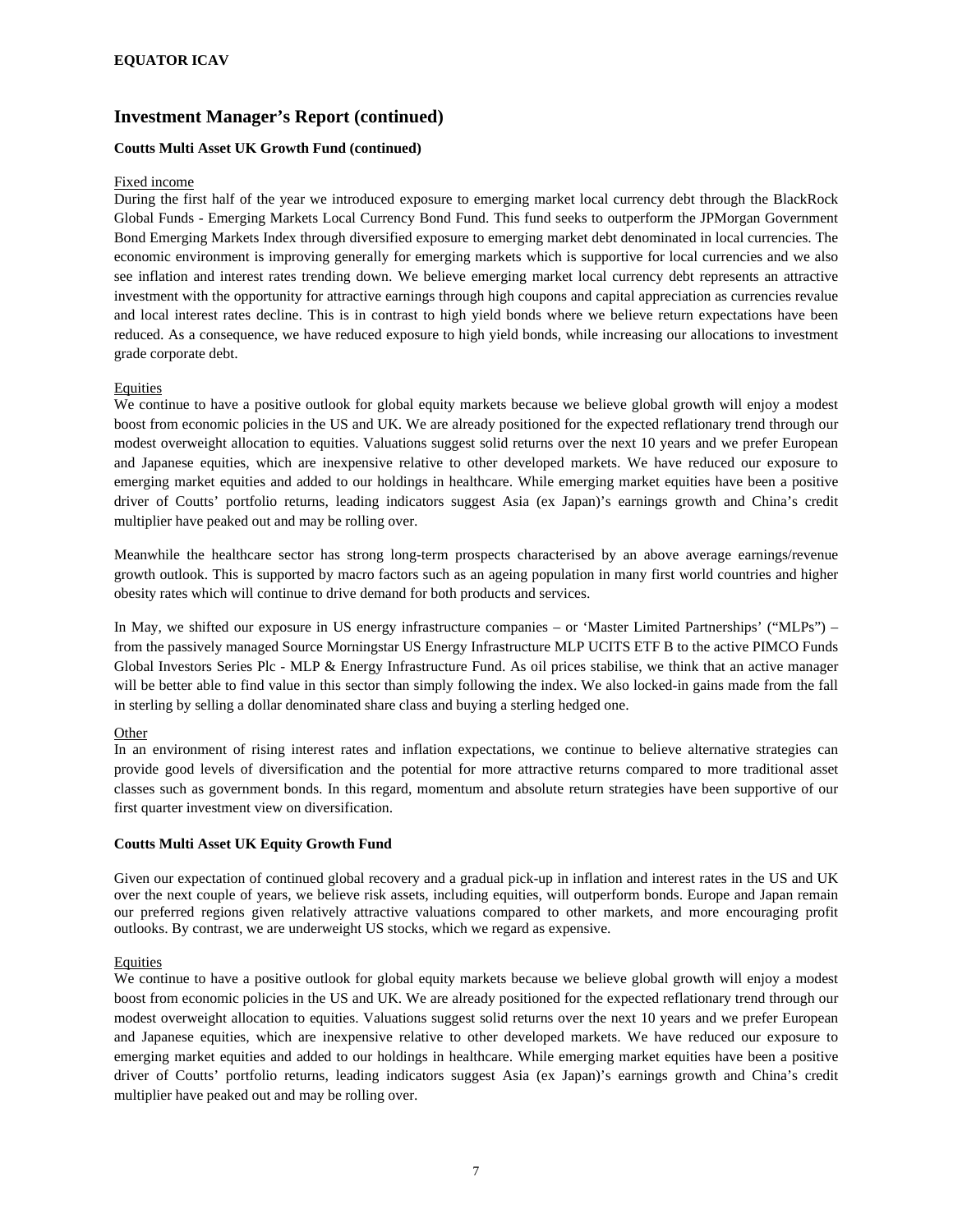#### **Coutts Multi Asset UK Equity Growth Fund (continued)**

#### Equities (continued)

Meanwhile the healthcare sector has strong long-term prospects characterised by an above average earnings/revenue growth outlook. This is supported by macro factors such as an ageing population in many first world countries and higher obesity rates which will continue to drive demand for both products and services.

#### Alternatives

In an environment of rising interest rates and inflation expectations, we continue to believe alternative strategies can provide good levels of diversification and the potential for more attractive returns compared to more traditional asset classes such as government bonds. In this regard, momentum and absolute return strategies have been supportive of our first quarter investment view on diversification.

#### **Coutts Multi Asset Global Defensive Fund**

We remain underweight fixed income, notably developed market government bonds, with a slight overweight in equity markets.

Given our expectation of continued global recovery and a gradual pick up in inflation and US and UK interest rates over the next couple of years, we believe risk assets, including equities, will outperform government bonds. Europe and Japan remain our preferred regions given relatively attractive valuations compared to other markets, and more encouraging profit outlooks. By contrast, we are underweight US stocks, which we regard as expensive.

Within bonds, we also see government bonds as expensive and vulnerable to weakness. We favour corporate bonds, where yield spreads over government debt have pared some of the sharp rise earlier in the year, but remain high by historical standards.

#### Fixed income

During the first half of the year we introduced exposure to emerging market local currency debt through the BlackRock Global Funds - Emerging Markets Local Currency Bond Fund. This fund seeks to outperform the JPMorgan Government Bond Emerging Markets Index through diversified exposure to emerging market debt denominated in local currencies. The economic environment is improving generally for emerging markets which is supportive for local currencies and we also see inflation and interest rates trending down. We believe emerging market local currency debt represents an attractive investment with the opportunity for attractive earnings through high coupons and capital appreciation as currencies revalue and local interest rates decline. This is in contrast to high yield bonds where we believe return expectations have been reduced. As a consequence, we have reduced exposure to high yield bonds, while increasing our allocations to investment grade corporate debt.

#### Equities

We continue to have a positive outlook for global equity markets because we believe global growth will enjoy a modest boost from economic policies in the US and UK. We are already positioned for the expected reflationary trend through our modest overweight allocation to equities. Valuations suggest solid returns over the next 10 years and we prefer European and Japanese equities, which are inexpensive relative to other developed markets. We have reduced our exposure to emerging market equities and added to our holdings in healthcare. While emerging market equities have been a positive driver of Coutts' portfolio returns, leading indicators suggest Asia (ex Japan)'s earnings growth and China's credit multiplier have peaked out and may be rolling over.

Meanwhile the healthcare sector has strong long-term prospects characterised by an above average earnings/revenue growth outlook. This is supported by macro factors such as an ageing population in many first world countries and higher obesity rates which will continue to drive demand for both products and services.

In May, we shifted our exposure in US energy infrastructure companies – or 'Master Limited Partnerships' ("MLPs") – from the passively managed Source Morningstar US Energy Infrastructure MLP UCITS ETF B to the active PIMCO Funds Global Investors Series Plc - MLP & Energy Infrastructure Fund. As oil prices stabilise, we think that an active manager will be better able to find value in this sector than simply following the index.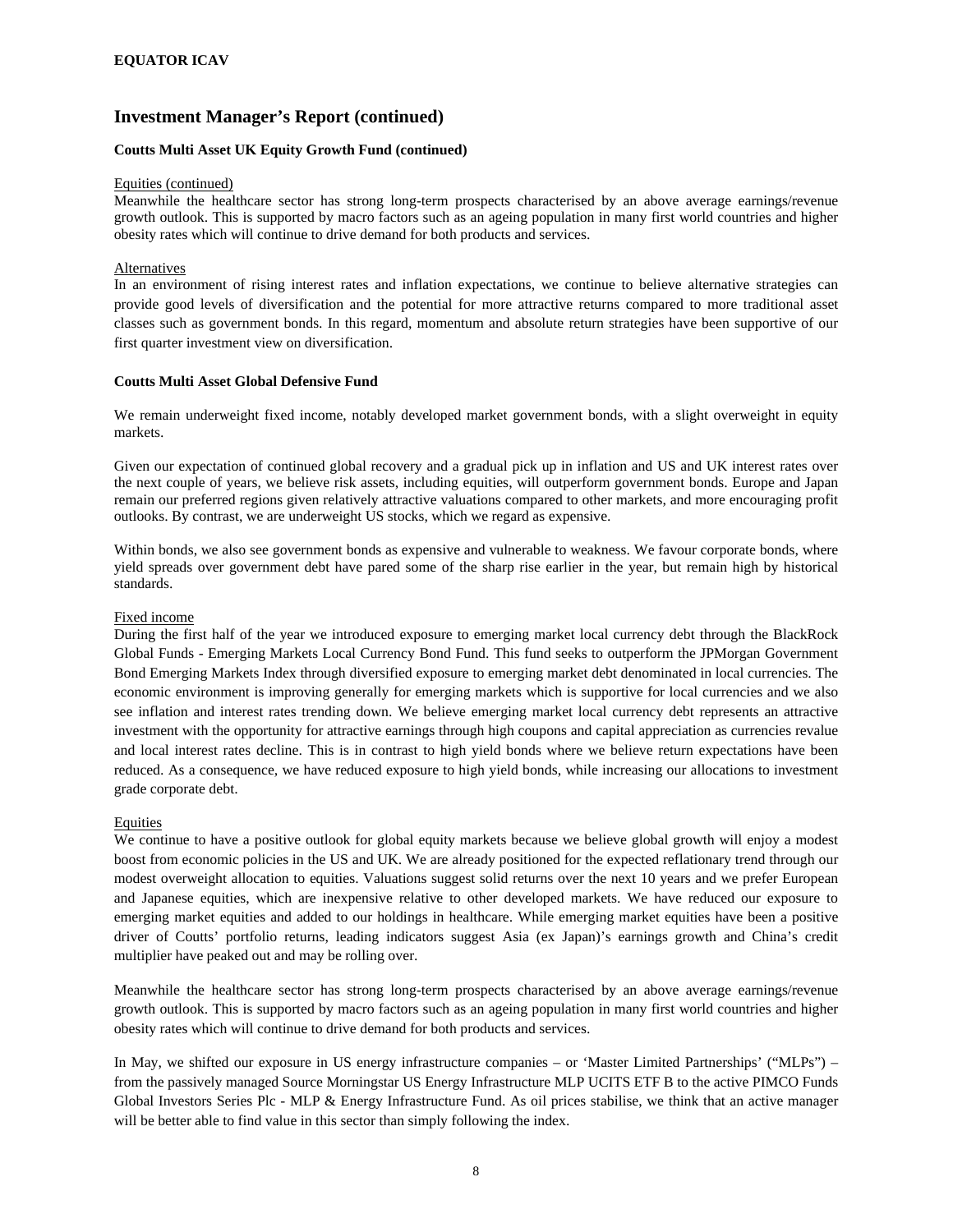#### **Coutts Multi Asset Global Defensive Fund (continued)**

#### **Other**

In an environment of rising interest rates and inflation expectations, we continue to believe alternative strategies can provide good levels of diversification and the potential for more attractive returns compared to more traditional asset classes such as government bonds. In this regard, momentum and absolute return strategies have been supportive of our first quarter investment view on diversification.

#### **Coutts Multi Asset Global Balanced Fund**

We remain underweight fixed income, notably developed market government bonds, with a slight overweight in equity markets.

Given our expectation of continued global recovery and a gradual pick up in inflation and US and UK interest rates over the next couple of years, we believe risk assets, including equities, will outperform government bonds. Europe and Japan remain our preferred regions given relatively attractive valuations compared to other markets, and more encouraging profit outlooks. By contrast, we are underweight US stocks, which we regard as expensive.

Within bonds, we also see government bonds as expensive and vulnerable to weakness. We favour corporate bonds, where yield spreads over government debt have pared some of the sharp rise earlier in the year, but remain high by historical standards.

#### Fixed income

During the first half of the year we introduced exposure to emerging market local currency debt through the BlackRock Global Funds - Emerging Markets Local Currency Bond Fund. This fund seeks to outperform the JPMorgan Government Bond Emerging Markets Index through diversified exposure to emerging market debt denominated in local currencies. The economic environment is improving generally for emerging markets which is supportive for local currencies and we also see inflation and interest rates trending down. We believe emerging market local currency debt represents an attractive investment with the opportunity for attractive earnings through high coupons and capital appreciation as currencies revalue and local interest rates decline. This is in contrast to high yield bonds where we believe return expectations have been reduced. As a consequence, we have reduced exposure to high yield bonds, while increasing our allocations to investment grade corporate debt.

#### Equities

We continue to have a positive outlook for global equity markets because we believe global growth will enjoy a modest boost from economic policies in the US and UK. We are already positioned for the expected reflationary trend through our modest overweight allocation to equities. Valuations suggest solid returns over the next 10 years and we prefer European and Japanese equities, which are inexpensive relative to other developed markets. We have reduced our exposure to emerging market equities and added to our holdings in healthcare. While emerging market equities have been a positive driver of Coutts' portfolio returns, leading indicators suggest Asia (ex Japan)'s earnings growth and China's credit multiplier have peaked out and may be rolling over.

Meanwhile the healthcare sector has strong long-term prospects characterised by an above average earnings/revenue growth outlook. This is supported by macro factors such as an ageing population in many first world countries and higher obesity rates which will continue to drive demand for both products and services.

In May, we shifted our exposure in US energy infrastructure companies – or 'Master Limited Partnerships' ("MLPs") – from the passively managed Source Morningstar US Energy Infrastructure MLP UCITS ETF B to the active PIMCO Funds Global Investors Series Plc - MLP & Energy Infrastructure Fund. As oil prices stabilise, we think that an active manager will be better able to find value in this sector than simply following the index.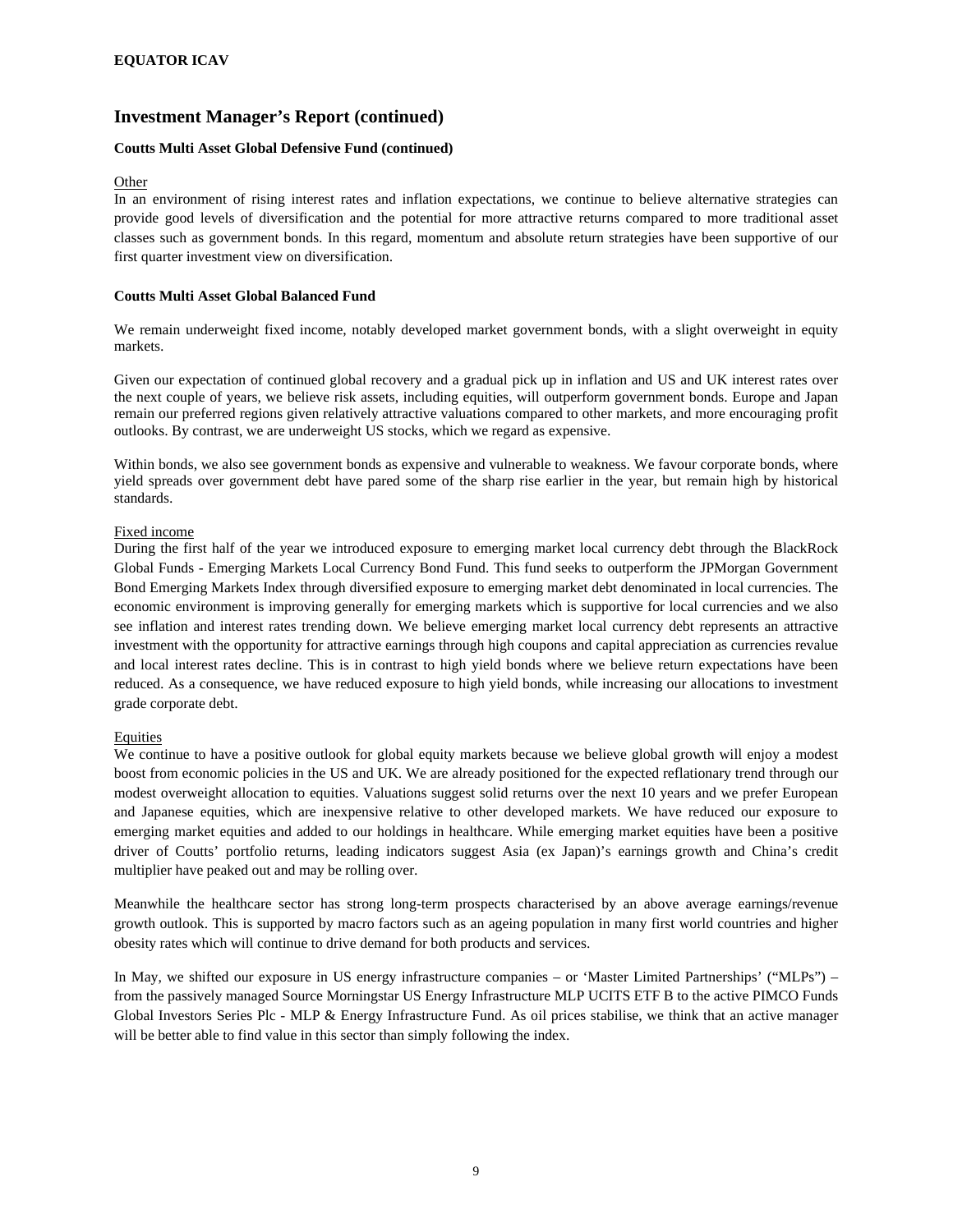#### **Coutts Multi Asset Global Balanced Fund (continued)**

#### **Other**

In an environment of rising interest rates and inflation expectations, we continue to believe alternative strategies can provide good levels of diversification and the potential for more attractive returns compared to more traditional asset classes such as government bonds. In this regard, momentum and absolute return strategies have been supportive of our first quarter investment view on diversification.

#### **Coutts Multi Asset Global Growth Fund**

We remain underweight fixed income, notably developed market government bonds, with a slight overweight in equity markets.

Given our expectation of continued global recovery and a gradual pick-up in inflation and US and UK interest rates over the next couple of years, we believe risk assets, including equities, will outperform government bonds. Europe and Japan remain our preferred regions given relatively attractive valuations compared to other markets, and more encouraging profit outlooks. By contrast, we are underweight US stocks, which we regard as expensive.

Within bonds, we also see government bonds as expensive and vulnerable to weakness. We favour corporate bonds, where yield spreads over government debt have pared some of the sharp rise earlier in the year, but remain high by historical standards.

#### Fixed income

During the first half of the year we introduced exposure to emerging market local currency debt through the BlackRock Global Funds - Emerging Markets Local Currency Bond Fund. This fund seeks to outperform the JPMorgan Government Bond Emerging Markets Index through diversified exposure to emerging market debt denominated in local currencies. The economic environment is improving generally for emerging markets which is supportive for local currencies and we also see inflation and interest rates trending down. We believe emerging market local currency debt represents an attractive investment with the opportunity for attractive earnings through high coupons and capital appreciation as currencies revalue and local interest rates decline. This is in contrast to high yield bonds where we believe return expectations have been reduced. As a consequence, we have reduced exposure to high yield bonds, while increasing our allocations to investment grade corporate debt.

#### **Equities**

We continue to have a positive outlook for global equity markets because we believe global growth will enjoy a modest boost from economic policies in the US and UK. We are already positioned for the expected reflationary trend through our modest overweight allocation to equities. Valuations suggest solid returns over the next 10 years and we prefer European and Japanese equities, which are inexpensive relative to other developed markets. We have reduced our exposure to emerging market equities and added to our holdings in healthcare. While emerging market equities have been a positive driver of Coutts' portfolio returns, leading indicators suggest Asia (ex Japan)'s earnings growth and China's credit multiplier have peaked out and may be rolling over.

Meanwhile the healthcare sector has strong long-term prospects characterised by an above average earnings/revenue growth outlook. This is supported by macro factors such as an ageing population in many first world countries and higher obesity rates which will continue to drive demand for both products and services.

In May, we shifted our exposure in US energy infrastructure companies – or 'Master Limited Partnerships' ("MLPs") – from the passively managed Source Morningstar US Energy Infrastructure MLP UCITS ETF B to the active PIMCO Funds Global Investors Series Plc - MLP & Energy Infrastructure Fund. As oil prices stabilise, we think that an active manager will be better able to find value in this sector than simply following the index.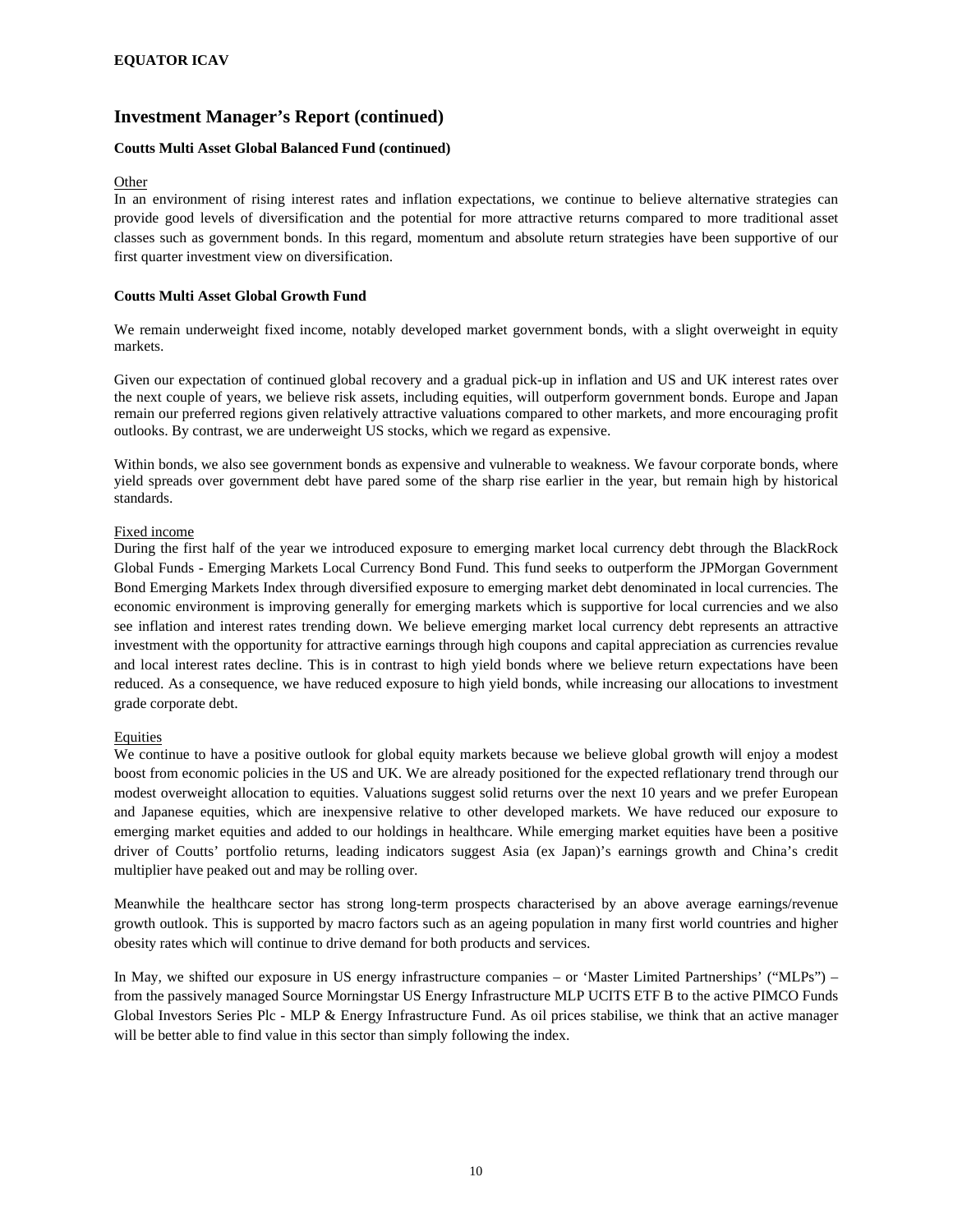#### **Coutts Multi Asset Global Growth Fund (continued)**

#### **Other**

In an environment of rising interest rates and inflation expectations, we continue to believe alternative strategies can provide good levels of diversification and the potential for more attractive returns compared to more traditional asset classes such as government bonds. In this regard, momentum and absolute return strategies have been supportive of our first quarter investment view on diversification.

#### **Personal Portfolio Fund 1**

Diversification has been a key driver of performance for Personal Portfolio Funds in 2017. So far this year global equities have performed well and we have benefitted from being broadly exposed across all mandates. Depreciation of sterling has led to improved returns for international assets denominated in the US dollar and Euro. The main holdings affected are the SOURCE S&P 500 UCITS ETF, BlackRock Index Selection - Pacific Index Fund, and BlackRock Index Selection Fund - Japan Index Sub-Fund as they are all denominated in US dollars.

Our active overweight position in European equities – through the BlackRock Europe ex UK Index – benefitted from a good first half of the year for European equities, which were helped by an improving economic outlook and reduced geopolitical risk across Europe. Sterling weakness also boosted performance for this euro-denominated fund.

Our allocation to Japanese equity also made a significant contribution. Japan has experienced improved inflation prospects, with long-term yield curves rising sooner than expected. In addition, the unemployment level is now at a 20-year low and is expected to feed through into real wage growth in the near future.

During the first half of the year we introduced exposure to emerging market local currency debt through the Blackrock Global Index Funds - Emerging Markets Government Bond Index Fund. This fund seeks to outperform the JPMorgan Government Bond Emerging Markets Index through diversified exposure to emerging market debt denominated in local currencies. The economic environment is improving generally for emerging markets which is supportive for local currencies and we also see inflation and interest rates trending down.

This particular Fund is made up mostly of bonds (at least 70%).

#### **Personal Portfolio Fund 2**

Diversification has been a key driver of performance for Personal Portfolio Funds in 2017. So far this year global equities have performed well and we have benefitted from being broadly exposed across all mandates. Depreciation of sterling has led to improved returns for international assets denominated in the US dollar and Euro. The main holdings affected are the SOURCE S&P 500 UCITS ETF, BlackRock Index Selection - Pacific Index Fund, and BlackRock Index Selection Fund - Japan Index Sub-Fund, as they are all denominated in US dollars.

Our active overweight position in European equities – through the BlackRock Europe ex UK Index – benefitted from a good first half of the year for European equities, which were helped by an improving economic outlook and reduced geopolitical risk across Europe. Sterling weakness also boosted performance for this euro-denominated fund.

Our allocation to Japanese equity also made a significant contribution. Japan has experienced improved inflation prospects, with long-term yield curves rising sooner than expected. In addition, the unemployment level is now at a 20-year low and is expected to feed through into real wage growth in the near future.

During the first half of the year we introduced exposure to emerging market local currency debt through the Blackrock Global Index Funds - Emerging Markets Government Bond Index Fund. This fund seeks to outperform the JPMorgan Government Bond Emerging Markets Index through diversified exposure to emerging market debt denominated in local currencies. The economic environment is improving generally for emerging markets which is supportive for local currencies and we also see inflation and interest rates trending down.

This particular Fund is made up mostly of bonds (at least 50%) and some equity.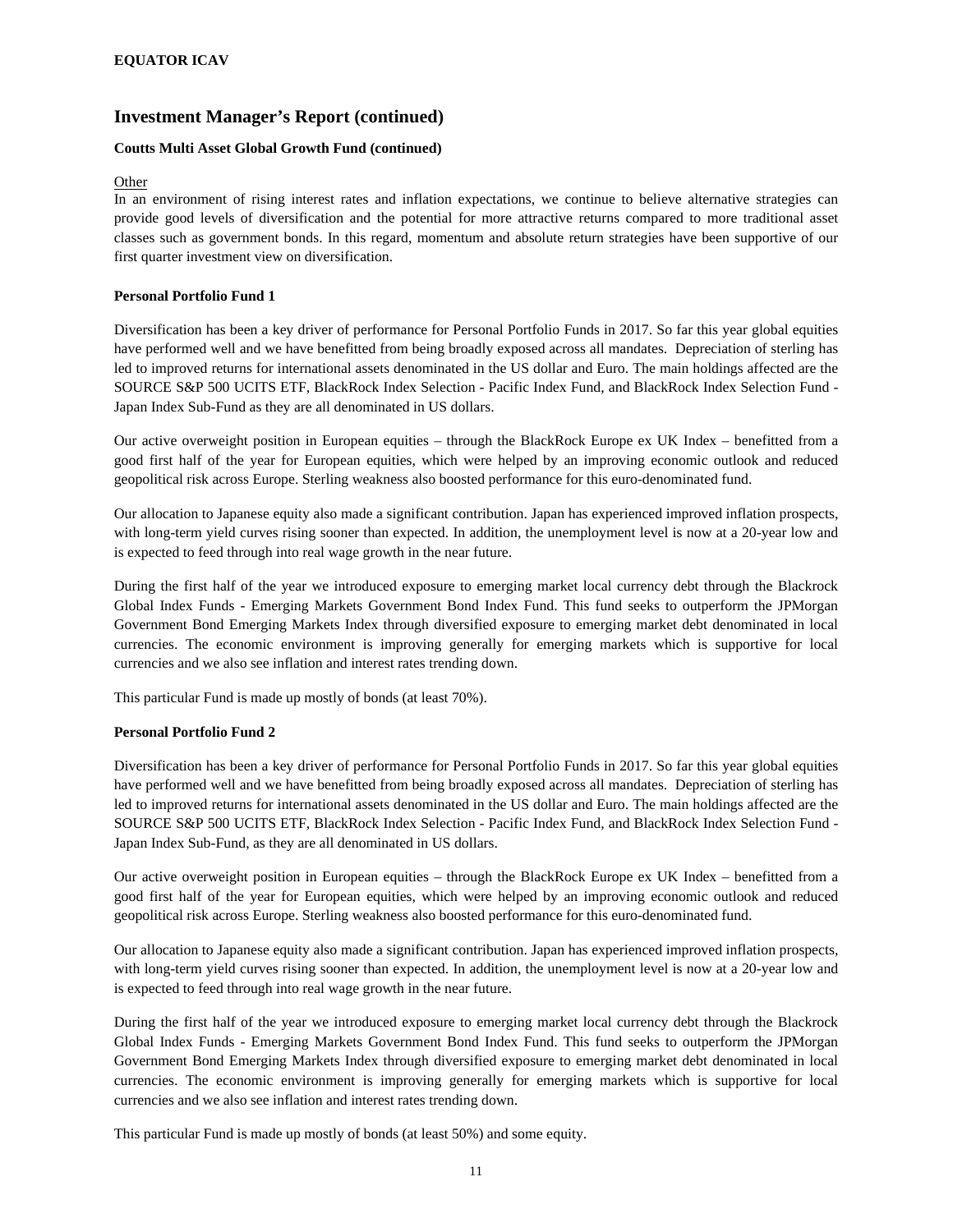#### **Personal Portfolio Fund 3**

Diversification has been a key driver of performance for Personal Portfolio Funds in 2017. So far this year global equities have performed well and we have benefitted from being broadly exposed across all mandates. Depreciation of sterling has led to improved returns for international assets denominated in the US dollar and Euro. The main holdings affected are the SOURCE S&P 500 UCITS ETF, BlackRock Index Selection - Pacific Index Fund, and BlackRock Index Selection Fund - Japan Index Sub-Fund, as they are all denominated in US dollars.

Our active overweight position in European equities – through the BlackRock Europe ex UK Index – benefitted from a good first half of the year for European equities, which were helped by an improving economic outlook and reduced geopolitical risk across Europe. Sterling weakness also boosted performance for this euro-denominated fund.

Our allocation to Japanese equity also made a significant contribution. Japan has experienced improved inflation prospects, with long-term yield curves rising sooner than expected. In addition, the unemployment level is now at a 20-year low and is expected to feed through into real wage growth in the near future.

During the first half of the year we introduced exposure to emerging market local currency debt through the Blackrock Global Index Funds - Emerging Markets Government Bond Index Fund. This fund seeks to outperform the JPMorgan Government Bond Emerging Markets Index through diversified exposure to emerging market debt denominated in local currencies. The economic environment is improving generally for emerging markets which is supportive for local currencies and we also see inflation and interest rates trending down.

This particular Fund is made up of a mix of equities (at least 45%) and bonds.

#### **Personal Portfolio Fund 4**

Diversification has been a key driver of performance for Personal Portfolio Funds in 2017. So far this year global equities have performed well and we have benefitted from being broadly exposed across all mandates. Depreciation of sterling has led to improved returns for international assets denominated in the US dollar and Euro. The main holdings affected are the iShares Core S&P 500 UCITS ETF USD Acc, SOURCE S&P 500 UCITS ETF, BlackRock Index Selection - Pacific Index Fund, and BlackRock Index Selection Fund - Japan Index Sub-Fund, as they are all denominated in US dollars.

Our active overweight position in European equities – through the BlackRock Europe ex UK Index – benefitted from a good first half of the year for European equities, which were helped by an improving economic outlook and reduced geopolitical risk across Europe. Sterling weakness also boosted performance for this euro-denominated fund.

Our allocation to Japanese equity also made a significant contribution. Japan has experienced improved inflation prospects, with long-term yield curves rising sooner than expected. In addition, the unemployment level is now at a 20-year low and is expected to feed through into real wage growth in the near future.

During the first half of the year we introduced exposure to emerging market local currency debt through the Blackrock Global Index Funds - Emerging Markets Government Bond Index Fund. This fund seeks to outperform the JPMorgan Government Bond Emerging Markets Index through diversified exposure to emerging market debt denominated in local currencies. The economic environment is improving generally for emerging markets which is supportive for local currencies and we also see inflation and interest rates trending down.

This particular Fund is made up mostly of equities (at least 65%) and some bonds.

#### **Personal Portfolio Fund 5**

Diversification has been a key driver of performance for Personal Portfolio Funds in 2017. So far this year global equities have performed well and we have benefitted from being broadly exposed across all mandates. Depreciation of sterling has led to improved returns for international assets denominated in the US dollar and Euro. The main holdings affected are the iShares Core S&P 500 UCITS ETF USD Acc, SOURCE S&P 500 UCITS ETF, BlackRock Index Selection - Pacific Index Fund, and BlackRock Index Selection Fund - Japan Index Sub-Fund, as they are all denominated in US dollars.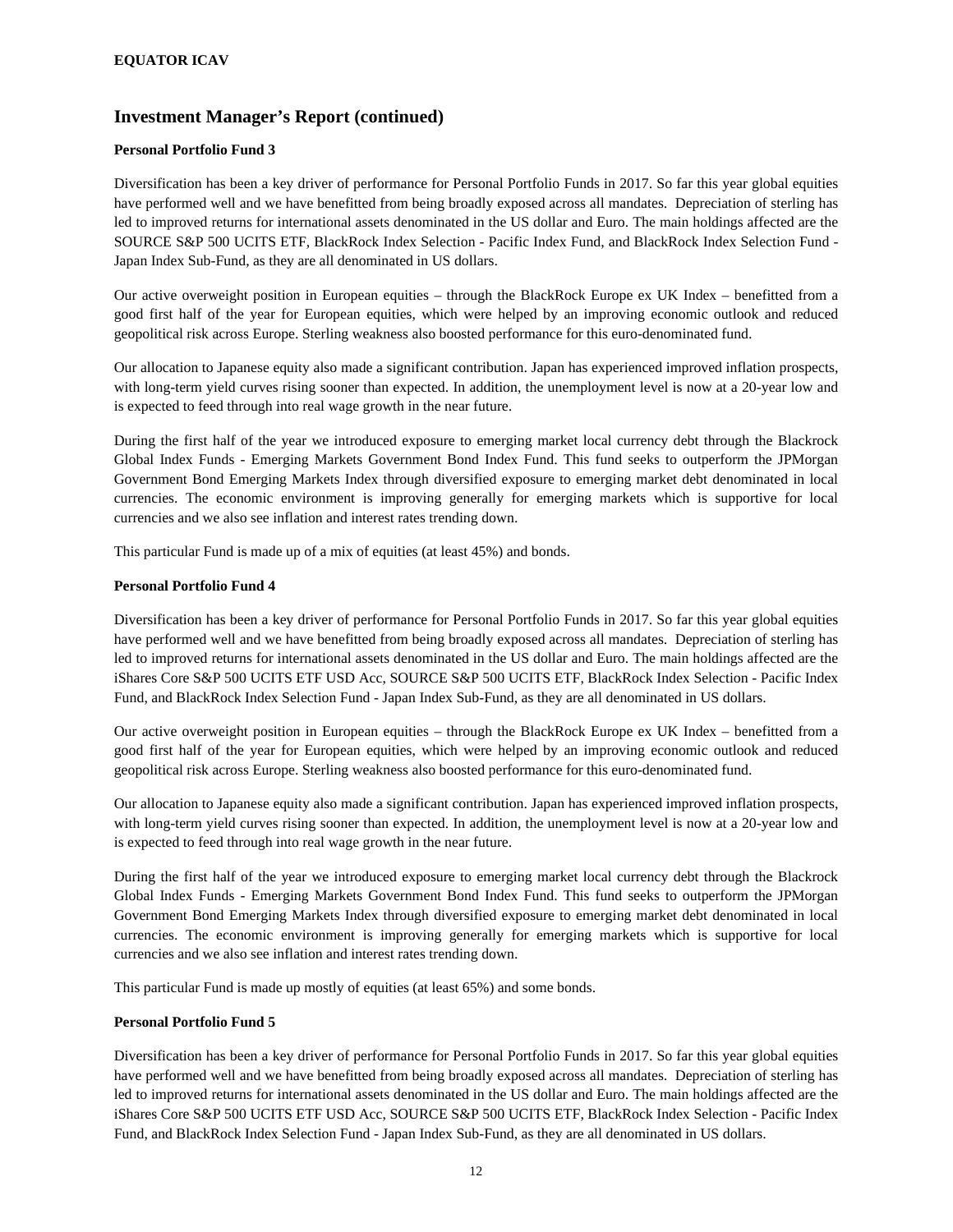#### **Personal Portfolio Fund 5 (continued)**

Our active overweight position in European equities – through the BlackRock Europe ex UK Index – benefitted from a good first half of the year for European equities, which were helped by an improving economic outlook and reduced geopolitical risk across Europe. Sterling weakness also boosted performance for this euro-denominated fund.

Our allocation to Japanese equity also made a significant contribution. Japan has experienced improved inflation prospects, with long-term yield curves rising sooner than expected. In addition, the unemployment level is now at a 20-year low and is expected to feed through into real wage growth in the near future.

This particular Fund is made up mostly of equities (at least 90%), with a minor cash allocation.

#### **Equator UK Equity Fund**

The FTSE 100 was held back by sterling strength earlier in the year, returning 4.7%. This led investors to shy away from the globally oriented large cap companies in the index. Smaller and medium-sized companies did better, with the FTSE 250 returning 8.5%. We continue to have a positive outlook for global equity markets based on continued global growth and a modest boost from economic policies in the UK.

However, economic headwinds from Brexit and sluggish wage growth, even in the face of strong employment, could provide challenges for market performance going forward. In the meantime we have raised our cash level slightly but made no substantial changes to portfolio weights.

#### **Equator UK Sovereign Bond Fund**

The Fund holds six gilts with maturities ranging between 2018 and 2047. The bonds have been selected to express our house view that shorter duration bonds are appropriate in light of the low interest rate environment. The gilt index has a long duration of circa 11 which, compared to other sovereign bond indices, is quite high. This means that on average the gilt index is more sensitive to yield changes and therefore has potential to be more volatile.

Our low duration view partly reflects this poor trade off (low yield compensation for duration risk). Our decision to maintain duration at around 6 reflects our desire to balance the degree of exposure we want to gilts and the relatively poor risk return trade-off they currently offer.

#### **Equator US Equity Fund**

We continue to have a positive outlook for global equity markets based on continued global growth and a modest boost from economic policies in the US. The US market is highly valued and, while there is no sign of an imminent sell-off, investors should be prepared for the possibility of profit taking after a long run of gains.

We see selective opportunities in technology and healthcare and have been focusing our portfolios in these directions. Technology has been one of the best performing sectors so far in 2017, boosted by healthy earnings. We see continuing long-term returns potential in the sector and opened up a 15% position at the expense of indexed S&P 500 exposure. With valuations in US equities very high we further switched some of our passive S&P 500 exposure to actively managed US equities, with a greater focus on quality and value.

**Coutts & Co** 

**Date: July 2017**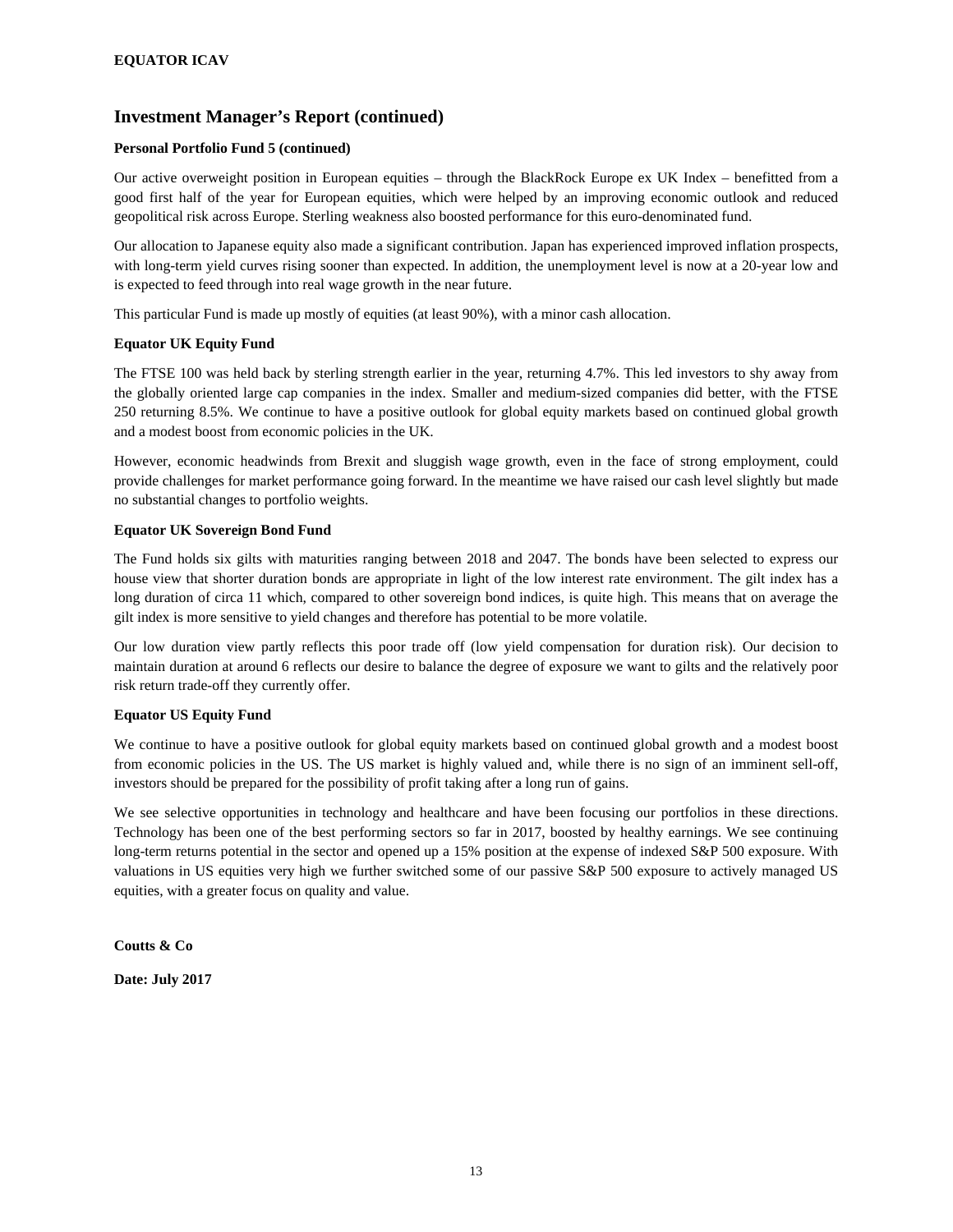# **Fund Summary Information**

### **Dividend Rates**

|                                                 | Semi-Annual<br><b>Dividend Rate</b><br>31 May $20171$ | Semi-Annual<br><b>Dividend Rate</b><br>31 May 2016 <sup>2</sup> |
|-------------------------------------------------|-------------------------------------------------------|-----------------------------------------------------------------|
| <b>Coutts Multi Asset UK Defensive Fund</b>     |                                                       |                                                                 |
| <b>GBP Class A-Distributing</b>                 | £0.0155                                               | £0.0141                                                         |
| <b>GBP Class B-Distributing</b>                 | £0.0122                                               | £0.0109                                                         |
| <b>GBP Class C-Distributing</b>                 | £0.0154                                               | £0.0139                                                         |
| <b>Coutts Multi Asset UK Balanced Fund</b>      |                                                       |                                                                 |
| <b>GBP Class A-Distributing</b>                 | £0.0134                                               | £0.0133                                                         |
| <b>GBP Class B-Distributing</b>                 | £0.0099                                               | £0.0103                                                         |
| <b>GBP Class C-Distributing</b>                 | £0.0130                                               | £0.0128                                                         |
| <b>Coutts Multi Asset UK Growth Fund</b>        |                                                       |                                                                 |
| <b>GBP Class A-Distributing</b>                 | £0.0112                                               | £0.0107                                                         |
| <b>GBP Class B-Distributing</b>                 | £0.0073                                               | £0.0073                                                         |
| <b>GBP Class C-Distributing</b>                 | £0.0107                                               | £0.0101                                                         |
| <b>Coutts Multi Asset UK Equity Growth Fund</b> |                                                       |                                                                 |
| <b>GBP Class A-Distributing</b>                 | £0.0063                                               | £0.0076                                                         |
| <b>GBP Class B-Distributing</b>                 | £0.0026                                               | £0.0040                                                         |
| <b>GBP Class C-Distributing</b>                 | £0.0064                                               | £0.0073                                                         |
| <b>Coutts Multi Asset Global Defensive Fund</b> |                                                       |                                                                 |
| CHF Class B-Distributing <sup>4</sup>           | n/a                                                   | CHF0.0069                                                       |
| EUR Class A-Distributing <sup>3</sup>           | n/a                                                   | $-0.0081$                                                       |
| <b>EUR Class B-Distributing</b>                 | $-0.0076$                                             | €0.0056                                                         |
| <b>EUR Class C-Distributing</b>                 | $-0.0115$                                             | €0.0089                                                         |
| <b>GBP Class A-Distributing</b>                 | £0.0083                                               | £0.0067                                                         |
| <b>GBP Class B-Distributing</b>                 | £0.0065                                               | £0.0050                                                         |
| <b>GBP Class C-Distributing</b>                 | £0.0088                                               | £0.0071                                                         |
| <b>USD Class A-Distributing</b>                 | US\$0.0138                                            | US\$0.0107                                                      |
| <b>USD Class B-Distributing</b>                 | <b>US\$0.0108</b>                                     | US\$0.0079                                                      |
| <b>USD Class C-Distributing</b>                 | US\$0.0140                                            | US\$0.0108                                                      |
| <b>Coutts Multi Asset Global Balanced Fund</b>  |                                                       |                                                                 |
| CHF Class A-Distributing <sup>5</sup>           | n/a                                                   | CHF0.0094                                                       |
| <b>CHF Class B-Distributing</b>                 | CHF 0.0091                                            | CHF0.0063                                                       |
| EUR Class A-Distributing <sup>6</sup>           | $\bigoplus$ 0.0114                                    | n/a                                                             |
| <b>EUR Class B-Distributing</b>                 | $-0.0075$                                             | $-0.0052$                                                       |
| <b>EUR Class C-Distributing</b>                 | €0.0111                                               | $-0.0083$                                                       |
| <b>GBP Class A-Distributing</b>                 | £0.0086                                               | £0.0065                                                         |
| <b>GBP Class B-Distributing</b>                 | £0.0064                                               | £0.0045                                                         |
| <b>GBP Class C-Distributing</b>                 | £0.0084                                               | £0.0065                                                         |
| <b>USD Class A-Distributing</b>                 | US\$0.0142                                            | US\$0.0104                                                      |
| <b>USD Class B-Distributing</b>                 | US\$0.0106                                            | US\$0.0072                                                      |
| <b>USD Class C-Distributing</b>                 | US\$0.0135                                            | US\$0.0100                                                      |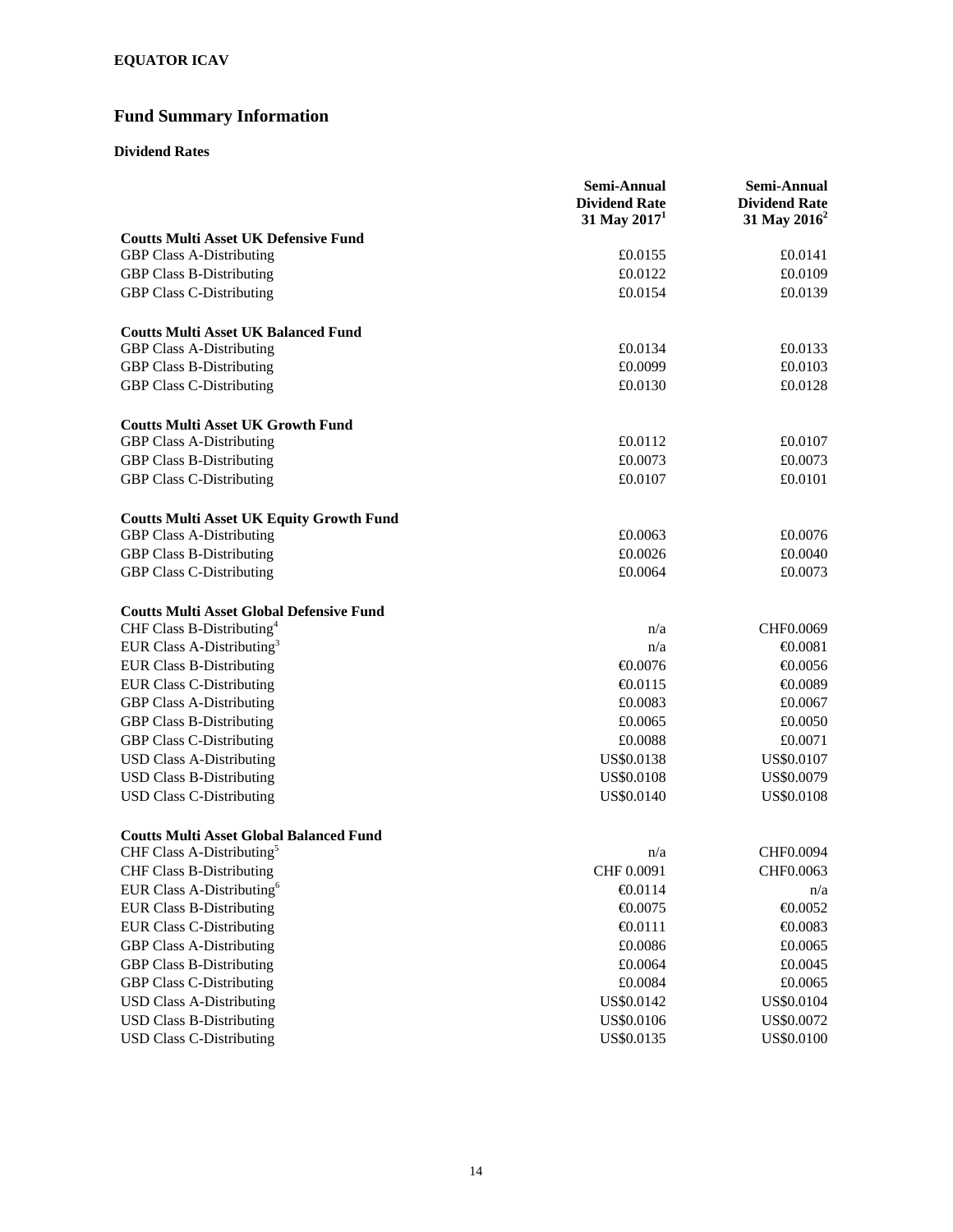### **Fund Summary Information (continued)**

#### **Dividend Rates (continued)**

|                                                    | Semi-Annual          | Semi-Annual              |
|----------------------------------------------------|----------------------|--------------------------|
|                                                    | <b>Dividend Rate</b> | <b>Dividend Rate</b>     |
|                                                    | 31 May $20171$       | 31 May 2016 <sup>2</sup> |
| <b>Coutts Multi Asset Global Growth Fund</b>       |                      |                          |
| <b>EUR Class A-Distributing</b>                    | €0.0059              | €0.0039                  |
| <b>EUR Class B-Distributing</b>                    | €0.0025              | $\bigoplus$ ,0014        |
| <b>EUR Class C-Distributing</b>                    | $\bigoplus$ ,0061    | $\bigoplus$ ,0043        |
| <b>GBP Class A-Distributing</b>                    | £0.0048              | £0.0032                  |
| <b>GBP Class B-Distributing</b>                    | £0.0027              | £0.0013                  |
| <b>GBP Class C-Distributing</b>                    | £0.0047              | £0.0034                  |
| USD Class A-Distributing                           | US\$0.0074           | US\$0.0053               |
| USD Class B-Distributing                           | US\$0.0041           | US\$0.0011               |
| <b>USD Class C-Distributing</b>                    | US\$0.0076           | US\$0.0052               |
| <b>Equator UK Equity Fund</b> <sup>7</sup>         |                      |                          |
| <b>GBP Class B-Distributing</b>                    | £0.0020              | n/a                      |
| <b>GBP Class C-Distributing</b>                    | £0.0029              | n/a                      |
| <b>Equator UK Sovereign Bond Fund</b> <sup>7</sup> |                      |                          |
| <b>GBP Class B-Distributing</b>                    | £0.0017              | n/a                      |
| <b>GBP Class C-Distributing</b>                    | £0.0017              | n/a                      |

<sup>1</sup> The above dividends were declared on 15 May 2017 and paid on 31 May 2017.

 $2^2$  The above dividends were declared on 13 May 2016 and paid on 31 May 2016.

<sup>3</sup> The share class was fully redeemed on 6 June 2016.

<sup>4</sup> The share class was fully redeemed on 23 December 2016.

<sup>5</sup>The share class was fully redeemed on 7 December 2016.

<sup>6</sup> The share class was fully redeemed on 26 February 2016. The share class was re-opened on 28 June 2016.

7 Funds launched on 24 February 2017.

No other dividends were paid during the period.

#### **Soft Commission Arrangements**

There were no soft commission arrangements in operation during the period ended 31 May 2017 or during the period ended 31 May 2016.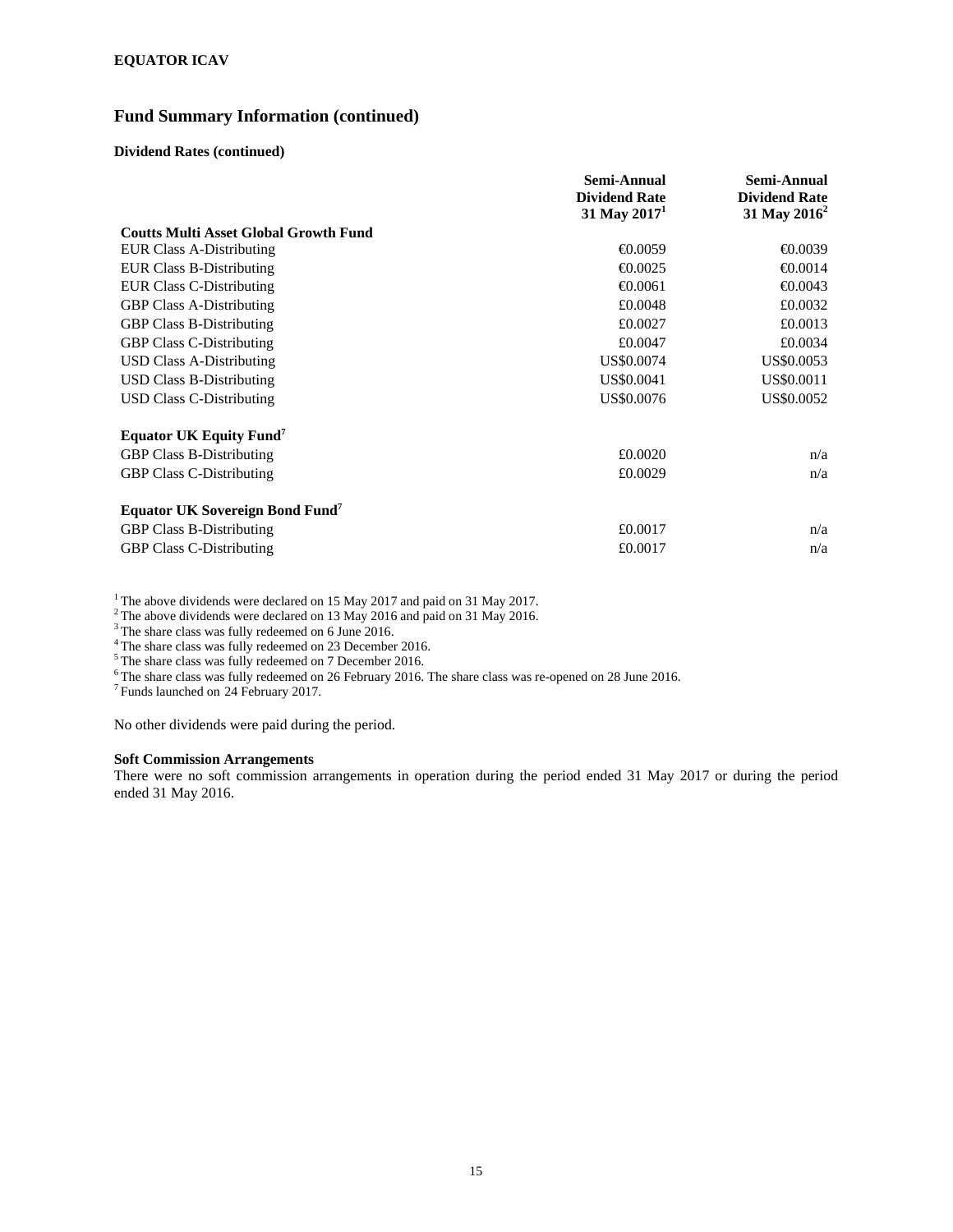## **Portfolio and Statement of Investments as at 31 May 2017**

| <b>Description</b>                                             | <b>Nominal</b><br><b>Holdings</b> | Fair<br><b>Value</b> | $%$ of<br><b>Net</b> |
|----------------------------------------------------------------|-----------------------------------|----------------------|----------------------|
|                                                                |                                   | £                    | <b>Assets</b>        |
| <b>Investment Funds</b>                                        |                                   |                      |                      |
| Algebris UCITS Funds Plc - Algebris Financial Credit Fund      | 26,700                            | 3,061,422            | 3.23                 |
| AQR UCITS Funds - Style Premia UCITS Fund                      | 7,000                             | 793,380              | 0.84                 |
| Artemis Income Fund                                            | 975,558                           | 2,428,407            | 2.56                 |
| BlackRock Europe Ex-UK Index Fund                              | 74,150                            | 1,299,912            | 1.37                 |
| BlackRock Global Funds - Emerging Markets Local Currency       |                                   |                      |                      |
| <b>Bond Fund</b>                                               | 181,700                           | 1,504,476            | 1.59                 |
| Capital Group New Perspective Fund LUX                         | 54,500                            | 488,320              | 0.51                 |
| Carador Income Fund Plc                                        | 3,250,000                         | 1,822,442            | 1.92                 |
| CF Lindsell Train UK Equity Fund <sup>~</sup>                  | 550,000                           | 786,720              | 0.83                 |
| Hermes Investment Funds Plc - Hermes European Alpha Fund       | 884,318                           | 1,487,158            | 1.57                 |
| International Public Partnerships Ltd <sup>~</sup>             | 1,269,737                         | 2,046,816            | 2.16                 |
| Invesco Perpetual Fixed Interest Investment Series - Corporate |                                   |                      |                      |
| <b>Bond Fund</b>                                               | 1,306,200                         | 1,574,624            | 1.66                 |
| Investec Fund Series i - UK Alpha Fund                         | 733,600                           | 2,600,612            | 2.74                 |
| iShares UK Property UCITS ETF GBP Dist                         | 250,000                           | 1,529,375            | 1.61                 |
| JPMorgan Funds - Emerging Markets Strategic Bond Fund          | 16,000                            | 1,056,000            | 1.11                 |
| JPMorgan Investment Funds - Global Macro Opportunities         | 11,250                            | 761,175              | 0.80                 |
| Legal & General Global Health and Pharmaceuticals Index Trust~ | 730,000                           | 422,268              | 0.44                 |
| LYXOR JPX-NIKKEI 400 DR UCITS ETF C-EUR                        | 17,950                            | 2,143,768            | 2.26                 |
| Lyxor STOXX European 600 Banks UCITS ETF                       | 13,300                            | 253,372              | 0.27                 |
| Macquarie Fund Solutions - Macquarie Asia New Stars Fund       | 122,200                           | 1,257,187            | 1.32                 |
| MAN Funds Plc - MAN GLG Japan CoreAlpha Equity                 | 7,400                             | 934,916              | 0.99                 |
| MI Somerset Emerging Markets Dividend Growth Fund              | 341,500                           | 493,331              | 0.52                 |
| NB Global Floating Rate Income Fund Ltd <sup>®</sup>           | 1,676,693                         | 1,633,937            | 1.72                 |
| Pimco Global High Yield Bond Fund                              | 144,000                           | 894,240              | 0.94                 |
| PIMCO Global Investor Series UK Long Term Corporate Bond       |                                   |                      |                      |
| Fund                                                           | 333,200                           | 5,234,572            | 5.52                 |
| Royal London Cash Plus~                                        | 1,135,000                         | 1,137,681            | 1.20                 |
| SPDR S&P UK Dividend Aristocrats UCITS ETF                     | 267,300                           | 3,632,607            | 3.83                 |
| SPDR S&P US Dividend Aristocrats UCITS ETF                     | 40,200                            | 1,490,125            | 1.57                 |
| Standard Life Investment Co - European Equity Income           | 820,000                           | 809,340              | 0.85                 |
| THEAM Quant - Equity Europe Income Defensive                   | 31,050                            | 2,627,589            | 2.77                 |
| TwentyFour Income Fund Ltd <sup>~</sup>                        | 908,435                           | 1,079,902            | 1.14                 |
| TwentyFour Select Monthly Income Fund Ltd <sup>®</sup>         | 716,693                           | 705,943              | 0.74                 |
| <b>UBAM - Global High Yield Solution</b>                       | 7,975                             | 892,721              | 0.94                 |
| UK Mortgages Ltd <sup>®</sup>                                  | 1,641,037                         | 1,571,293            | 1.66                 |
| Total Investment Funds - 53.18% (30 November 2016:             |                                   |                      |                      |
| 52.84%)                                                        |                                   | 50,455,631           | 53.18                |
| <b>Transferable Securities - Equities</b>                      |                                   |                      |                      |
| Japan - 0.25% (30 November 2016: 0.32%)                        |                                   |                      |                      |
| Mitsubishi UFJ Financial Group Inc                             | 17,000                            |                      |                      |
| Mizuho Financial Group Inc                                     | 68,000                            | 82,310<br>91,876     | 0.08<br>0.10         |
| Sumitomo Mitsui Financial Group Inc                            | 2,300                             | 64,054               | 0.07                 |
|                                                                |                                   | 238,240              | 0.25                 |
|                                                                |                                   |                      |                      |
| United Kingdom - 1.98% (30 November 2016: 2.26%)               |                                   |                      |                      |
| <b>AEW UK REIT Plc</b>                                         | 1,655,000                         | 1,717,063            | 1.81                 |
|                                                                |                                   |                      |                      |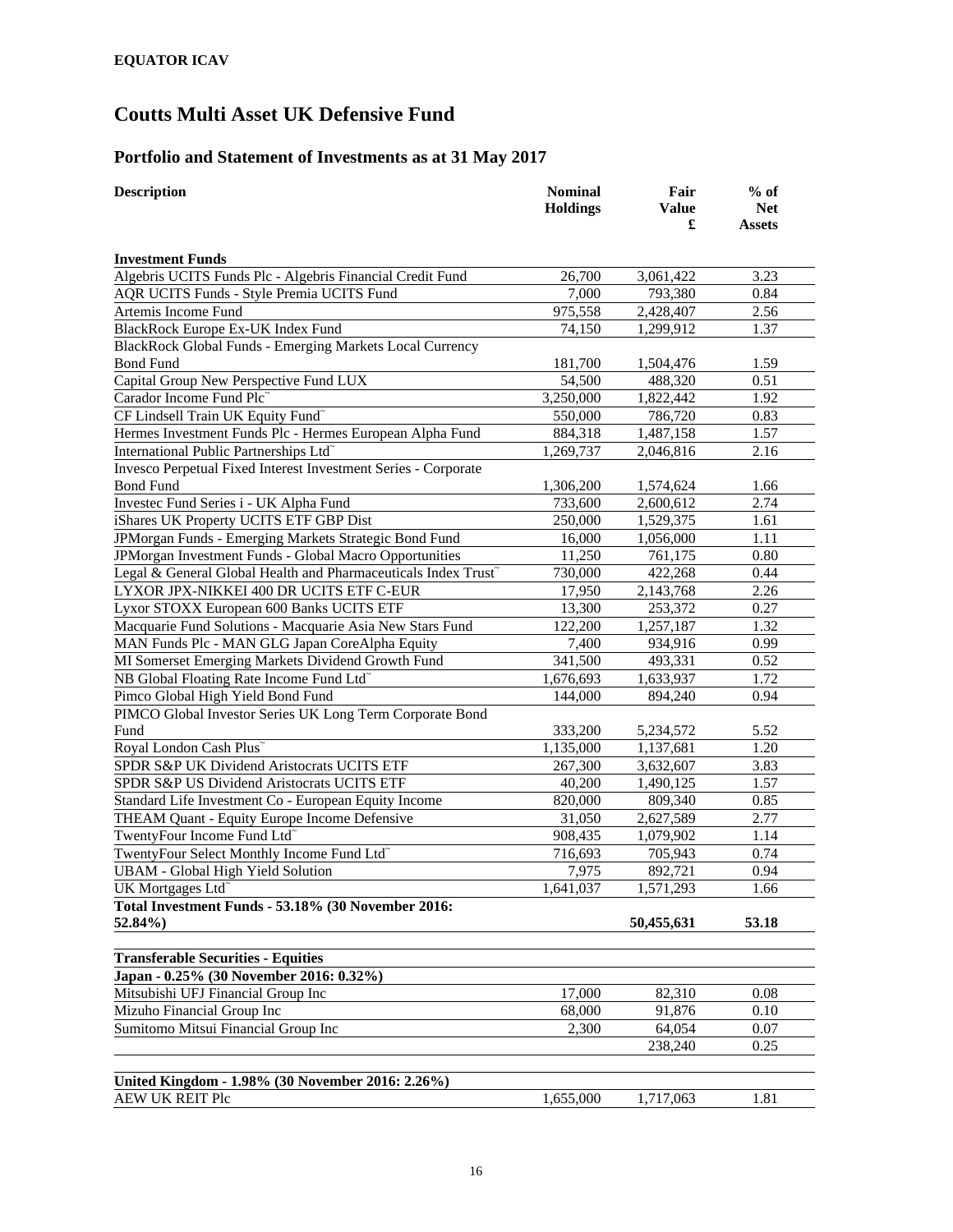| <b>Description</b>                                                                          | <b>Nominal</b><br><b>Holdings</b> | Fair<br>Value<br>£ | $%$ of<br><b>Net</b><br>Assets |
|---------------------------------------------------------------------------------------------|-----------------------------------|--------------------|--------------------------------|
| <b>Transferable Securities - Equities (continued)</b>                                       |                                   |                    |                                |
| United Kingdom - 1.98% (30 November 2016: 2.26%) (continued)                                |                                   |                    |                                |
| Lloyds Banking Group Plc                                                                    | 225,000                           | 158,827            | 0.17                           |
|                                                                                             |                                   | 1,875,890          | 1.98                           |
|                                                                                             |                                   |                    |                                |
| Total Fair Value of Transferable Securities - Equities - 2.23% (30 November<br>2016: 2.58%) |                                   | 2,114,130          | 2.23                           |
|                                                                                             |                                   |                    |                                |
| <b>Transferable Securities - Bonds</b>                                                      |                                   |                    |                                |
| Brazil - 0.48% (30 November 2016: 0.56%)                                                    |                                   |                    |                                |
| Petrobras Global Finance BV 8.75% 23/05/2026                                                | 500,000                           | 453,064            | 0.48                           |
|                                                                                             |                                   |                    |                                |
| Canada - 0.37% (30 November 2016: 0.45%)                                                    |                                   |                    |                                |
| Glencore Canada Financial Corp 7.375% 27/05/2020                                            | 300,000                           | 349,778            | 0.37                           |
| France - 4.45% (30 November 2016: 4.77%)                                                    |                                   |                    |                                |
| BNP Paribas Arbitrage Issuance BV 0.00% 20/06/2018                                          | 1,000,000                         | 873,229            | 0.92                           |
| BNP Paribas SA 2.375% 20/11/2019                                                            | 225,000                           | 233,876            | 0.25                           |
| Societe Generale SA 1.6% 09/01/2020                                                         | 2,080,000                         | 2,325,024          | 2.45                           |
| Societe Generale SA 5% 17/01/2024                                                           | 500,000                           | 414,556            | 0.44                           |
| <b>TOTAL SA FRN Perpetual</b>                                                               | 400,000                           | 376,006            | 0.39                           |
|                                                                                             |                                   | 4,222,691          | 4.45                           |
|                                                                                             |                                   |                    |                                |
| Germany, Federal Republic - 1.12% (30 November 2016: 0.73%)                                 |                                   |                    |                                |
| Deutsche Bank AG 2.75% 17/02/2025                                                           | 600,000                           | 525,887            | 0.55                           |
| Volkswagen Group of America Finance LLC 2.125% 23/05/2019                                   | 700,000                           | 544,139            | 0.57                           |
|                                                                                             |                                   | 1,070,026          | 1.12                           |
|                                                                                             |                                   |                    |                                |
| Guernsey - 0.94% (30 November 2016: 1.13%)                                                  |                                   |                    |                                |
| Pershing Square Holdings Ltd 5.5% 15/07/2022                                                | 1,100,000                         | 892,008            | 0.94                           |
|                                                                                             |                                   |                    |                                |
| Italy - 1.05% (30 November 2016: 2.86%)                                                     |                                   |                    |                                |
| Republic of Italy Government International Bond 6% 04/08/2028                               | 500,000                           | 626,109            | 0.66                           |
| UniCredit SpA FRN 03/01/2027                                                                | 400,000                           | 369,335            | 0.39                           |
|                                                                                             |                                   | 995,444            | 1.05                           |
|                                                                                             |                                   |                    |                                |
| Luxembourg - 2.65% (30 November 2016: 3.16%)                                                |                                   |                    |                                |
| European Investment Bank 6% 07/12/2028                                                      | 1,700,000                         | 2,510,402          | 2.65                           |
|                                                                                             |                                   |                    |                                |
| Mexico - 1.10% (30 November 2016: 1.03%)                                                    |                                   |                    |                                |
| Mexico Government International Bond 5.625% 06/08/2017                                      | 1,000,000                         | 1,047,132          | 1.10                           |
|                                                                                             |                                   |                    |                                |
| Netherlands - 0.41% (30 November 2016: 0.00%)                                               |                                   |                    |                                |
| ING Groep NV FRN 29/03/2022                                                                 | 500,000                           | 393,764            | 0.41                           |
|                                                                                             |                                   |                    |                                |
| Norway - 0.42% (30 November 2016: 0.53%)                                                    |                                   |                    |                                |
| DNB Bank ASA FRN 02/06/2021                                                                 | 500,000                           | 394,570            | 0.42                           |
|                                                                                             |                                   |                    |                                |
| Portugal - 1.78% (30 November 2016: 3.35%)                                                  |                                   |                    |                                |
| Portugal Government International Bond 5.125% 15/10/2024                                    | 1,200,000                         | 948,232            | 1.00                           |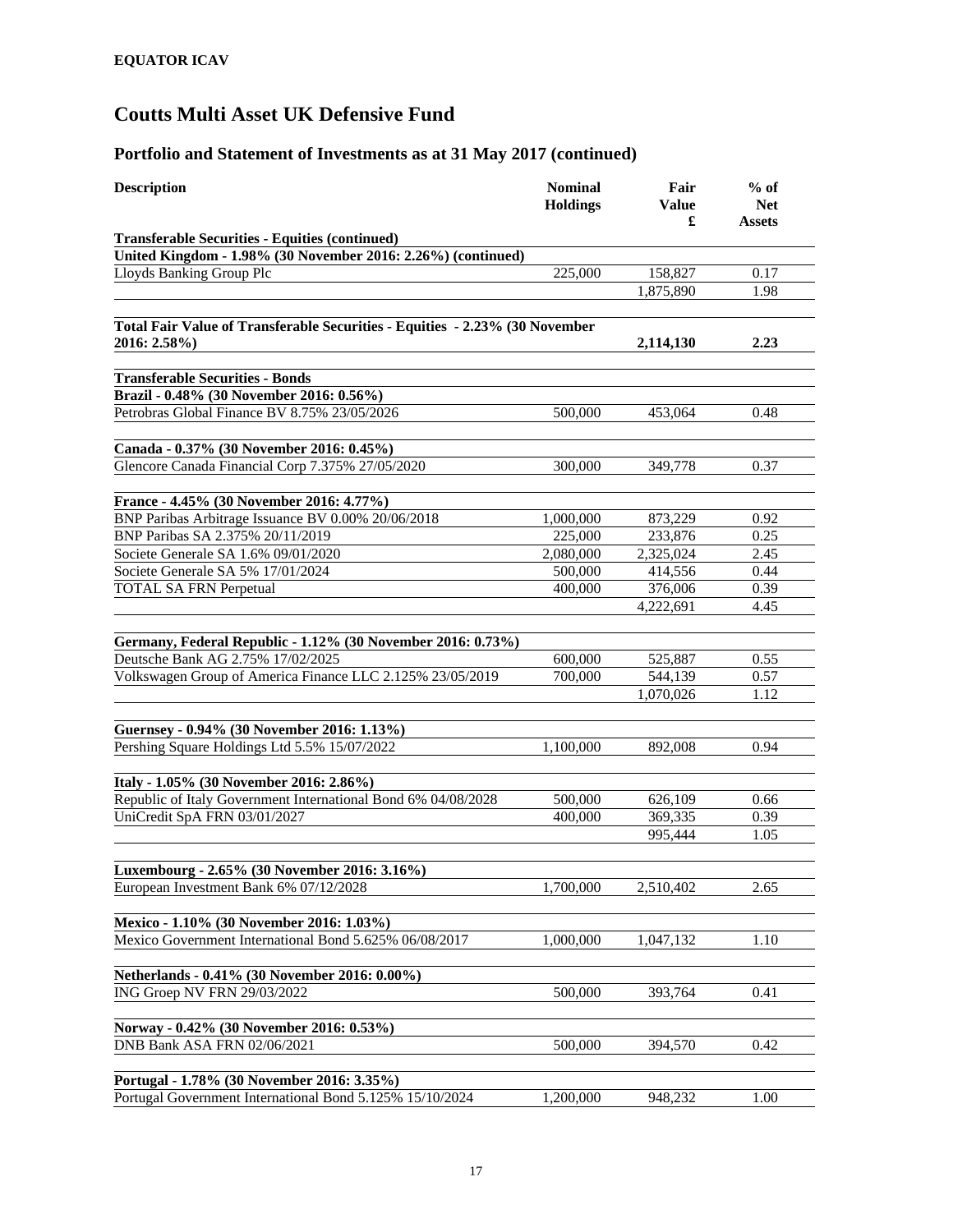| <b>Description</b>                                                                         | <b>Nominal</b><br><b>Holdings</b> | Fair<br><b>Value</b><br>£ | $%$ of<br><b>Net</b><br>Assets |
|--------------------------------------------------------------------------------------------|-----------------------------------|---------------------------|--------------------------------|
| <b>Transferable Securities - Bonds (continued)</b>                                         |                                   |                           |                                |
| Portugal - 1.78% (30 November 2016: 3.35%) (continued)                                     |                                   |                           |                                |
| Portugal Obrigacoes do Tesouro OT 5.65% 15/02/2024                                         | 700,000                           | 739,429                   | 0.78                           |
|                                                                                            |                                   | 1,687,661                 | 1.78                           |
| Russian Federation - 0.45% (30 November 2016: 0.56%)                                       |                                   |                           |                                |
| Sberbank of Russia Via SB Capital SA 6.125% 07/02/2022                                     | 500,000                           | 427,274                   | 0.45                           |
|                                                                                            |                                   |                           |                                |
| South Africa - 0.48% (30 November 2016: 0.57%)                                             |                                   |                           |                                |
| MTN Mauritius Investment Ltd 4.755% 11/11/2024                                             | 600,000                           | 451,217                   | 0.48                           |
| Spain - 1.08% (30 November 2016: 1.29%)                                                    |                                   |                           |                                |
| Spain Government International Bond 5.25% 06/04/2029                                       | 470,000                           | 564,188                   | 0.59                           |
| Telefonica Europe BV FRN Perpetual                                                         | 500,000                           | 467,108                   | 0.49                           |
|                                                                                            |                                   | 1,031,296                 | 1.08                           |
| Switzerland - 0.00% (30 November 2016: 0.58%)                                              |                                   |                           |                                |
|                                                                                            |                                   |                           |                                |
| United Kingdom - 15.86% (30 November 2016: 16.20%)<br>Barclays Bank Plc 10.179% 12/06/2021 | 500,000                           | 492.058                   | 0.52                           |
| BG Energy Capital Plc 5.125% 01/12/2025                                                    | 400,000                           | 507,291                   | 0.53                           |
| GlaxoSmithKline Capital Plc 0.625% 02/12/2019                                              | 500,000                           | 442,712                   | 0.47                           |
| HSBC Bank Plc FRN 04/11/2030                                                               | 400,000                           | 491,833                   | 0.52                           |
| Imperial Brands Finance Plc 7.75% 24/06/2019                                               | 300,000                           | 341,088                   | 0.36                           |
| Lloyds Banking Group Plc FRN Perpetual                                                     | 447,000                           | 470,374                   | 0.50                           |
| Marks & Spencer Plc 3% 08/12/2023                                                          | 500,000                           | 518,766                   | 0.55                           |
| Nats En Route Plc 5.25% 31/03/2026                                                         | 357,665                           | 425,814                   | 0.45                           |
| Rolls-Royce Plc 3.375% 18/06/2026                                                          | 400,000                           | 442,876                   | 0.47                           |
| Standard Chartered Plc FRN 12/07/2022                                                      | 1,200,000                         | 933,651                   | 0.98                           |
| Tesco Plc 6.15% 15/11/2037                                                                 | 600,000                           | 483,526                   | 0.51                           |
| Tesco Property Finance 3 Plc 5.744% 13/04/2040                                             | 390,959                           | 430,162                   | 0.45                           |
| United Kingdom Gilt 1.5% 22/01/2021                                                        | 5,002,000                         | 5,231,092                 | 5.51                           |
| United Kingdom Gilt 4.25% 07/12/2055                                                       | 1,900,000                         | 3,370,220                 | 3.55                           |
| Wm Morrison Supermarkets Plc 4.625% 08/12/2023                                             | 400,000                           | 461,503                   | 0.49                           |
|                                                                                            |                                   | 15,042,966                | 15.86                          |
| United States - 3.95% (30 November 2016: 4.62%)                                            |                                   |                           |                                |
| Apple Inc 3.85% 04/05/2043                                                                 | 700,000                           | 540,491                   | 0.57                           |
| Citigroup Inc 5.15% 21/05/2026                                                             | 300,000                           | 373,491                   | 0.39                           |
| JPMorgan Chase & Co FRN 18/05/2028                                                         | 700,000                           | 617,101                   | 0.65                           |
| Kinder Morgan Inc/DE 4.3% 01/06/2025                                                       | 700,000                           | 570,996                   | 0.60                           |
| Kraft Heinz Foods Co 4.125% 01/07/2027                                                     | 400,000                           | 450,419                   | 0.48                           |
| Procter & Gamble Co/The 1.375% 03/05/2025                                                  | 400,000                           | 400,274                   | 0.42                           |
| Wells Fargo & Co 3.5% 12/09/2029                                                           | 700,000                           | 794,755                   | 0.84                           |
|                                                                                            |                                   | 3,747,527                 | 3.95                           |
| Total Fair Value of Transferable Securities - Bonds - 36.59% (30 November                  |                                   |                           |                                |
| 2016: 42.39%)                                                                              |                                   | 34,716,820                | 36.59                          |
| Total Fair Value of Transferable Securities - 38.82% (30 November 2016:                    |                                   |                           |                                |
| 44.97%)                                                                                    |                                   | 36,830,950                | 38.82                          |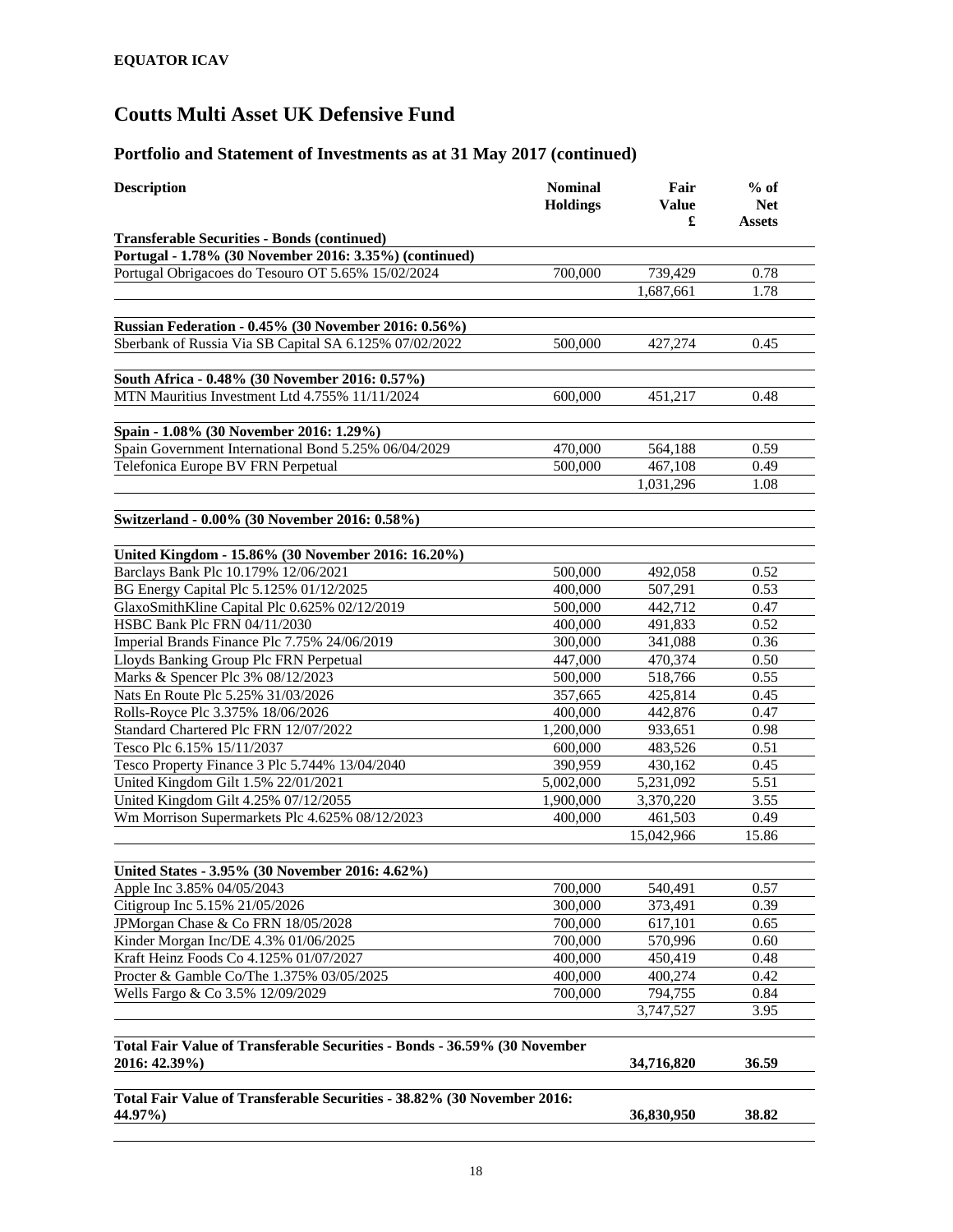| <b>Description</b>     |                                                                                                                   |                    |                                 |                 | <b>Nominal</b>                                                                                                          | Fair         | $%$ of        |
|------------------------|-------------------------------------------------------------------------------------------------------------------|--------------------|---------------------------------|-----------------|-------------------------------------------------------------------------------------------------------------------------|--------------|---------------|
|                        |                                                                                                                   |                    |                                 |                 | <b>Holdings</b>                                                                                                         | <b>Value</b> | <b>Net</b>    |
|                        |                                                                                                                   |                    |                                 |                 |                                                                                                                         | £            | Assets        |
|                        | Total Fair Value of Investments excluding Financial Derivative Instruments -<br>92.00% (30 November 2016: 97.81%) |                    |                                 |                 |                                                                                                                         | 87,286,581   | 92.00         |
|                        | Total Financial Assets at Fair Value through Profit or Loss - 92.00% (30                                          |                    |                                 |                 |                                                                                                                         |              |               |
|                        | November 2016: 98.17%)                                                                                            |                    |                                 |                 |                                                                                                                         | 87,286,581   | 92.00         |
|                        |                                                                                                                   |                    |                                 |                 |                                                                                                                         |              |               |
|                        | Other Current Assets - 9.20% (30 November 2016: 2.03%)                                                            |                    |                                 |                 |                                                                                                                         | 8,720,067    | 9.20          |
|                        |                                                                                                                   |                    |                                 |                 |                                                                                                                         |              |               |
|                        | Total Assets - 101.20% (30 November 2016: 100.20%)                                                                |                    |                                 |                 |                                                                                                                         | 96,006,648   | 101.20        |
|                        | <b>Financial Derivative Instruments</b>                                                                           |                    |                                 |                 |                                                                                                                         |              |               |
|                        |                                                                                                                   |                    |                                 |                 |                                                                                                                         |              |               |
| <b>Futures</b> (a)     |                                                                                                                   |                    |                                 |                 |                                                                                                                         |              |               |
|                        |                                                                                                                   |                    |                                 |                 |                                                                                                                         |              |               |
| No. of                 |                                                                                                                   |                    |                                 |                 | <b>Notional</b>                                                                                                         | <b>Value</b> | % of Net      |
| <b>Contracts</b>       |                                                                                                                   | <b>Description</b> |                                 |                 | <b>Value</b><br>£                                                                                                       | £            | <b>Assets</b> |
| (5)                    |                                                                                                                   |                    | Euro-Bund Future June 2017      |                 | (707, 616)                                                                                                              | (7,671)      | (0.01)        |
| (3)                    |                                                                                                                   |                    | Long Gilt Future September 2017 |                 | (383, 820)                                                                                                              | (180)        | (0.00)        |
|                        |                                                                                                                   |                    |                                 |                 |                                                                                                                         | (7, 851)     | (0.01)        |
|                        |                                                                                                                   |                    |                                 |                 |                                                                                                                         |              |               |
|                        |                                                                                                                   |                    |                                 |                 |                                                                                                                         |              |               |
|                        | <b>Forward Exchange Contracts (b)</b>                                                                             |                    |                                 |                 |                                                                                                                         |              |               |
|                        |                                                                                                                   |                    |                                 | <b>Maturity</b> | No. of                                                                                                                  | <b>Value</b> | % of Net      |
| <b>Purchases</b>       |                                                                                                                   |                    | <b>Sales</b>                    | Date            | <b>Contracts</b>                                                                                                        | £            | <b>Assets</b> |
| <b>GBP</b>             | 9,470,700                                                                                                         | <b>EUR</b>         | (11, 130, 000)                  | 17/08/2017      | 3                                                                                                                       | (249, 885)   | $(0.26)^1$    |
| <b>GBP</b>             | $\overline{1,658,907}$                                                                                            | <b>JPY</b>         | (243,000,000)                   | 17/08/2017      | 1                                                                                                                       | (45,890)     | $(0.05)^1$    |
| <b>GBP</b>             | 10,898,131                                                                                                        | <b>USD</b>         | (14, 120, 000)                  | 17/08/2017      | 1                                                                                                                       | (34,305)     | $(0.04)^1$    |
| <b>USD</b>             | 470,000                                                                                                           | <b>GBP</b>         | (364, 615)                      | 17/08/2017      | 1                                                                                                                       | (717)        | $(0.00)^1$    |
|                        |                                                                                                                   |                    |                                 |                 |                                                                                                                         | (330,797)    | (0.35)        |
|                        |                                                                                                                   |                    |                                 |                 |                                                                                                                         |              |               |
|                        | Total Financial Derivative Instruments - (0.36%) (30 November 2016: 0.00%)                                        |                    |                                 |                 |                                                                                                                         | (338, 648)   | (0.36)        |
|                        | Total Financial Liabilities at Fair Value through Profit or Loss - (0.36%) (30                                    |                    |                                 |                 |                                                                                                                         |              |               |
|                        | November 2016: (0.00%))                                                                                           |                    |                                 |                 |                                                                                                                         | (338, 648)   | (0.36)        |
|                        |                                                                                                                   |                    |                                 |                 |                                                                                                                         |              |               |
|                        | Other Current Liabilities - (0.84%) (30 November 2016: (0.20%))                                                   |                    |                                 |                 |                                                                                                                         | (796, 055)   | (0.84)        |
|                        |                                                                                                                   |                    |                                 |                 |                                                                                                                         |              |               |
|                        | Net Assets attributable to redeemable shareholders                                                                |                    |                                 |                 |                                                                                                                         | 94,871,945   | 100.00        |
|                        |                                                                                                                   |                    |                                 |                 |                                                                                                                         |              |               |
| <b>Classification:</b> |                                                                                                                   |                    |                                 |                 |                                                                                                                         |              |               |
|                        | (a) Exchange traded financial derivative instruments.                                                             |                    |                                 |                 |                                                                                                                         |              |               |
|                        | (b) OTC financial derivative instruments.                                                                         |                    |                                 |                 |                                                                                                                         |              |               |
|                        |                                                                                                                   |                    |                                 |                 | All transferable securities held at period end are listed on an official stock exchange or dealt on a regulated market. |              |               |
|                        |                                                                                                                   |                    |                                 |                 |                                                                                                                         |              |               |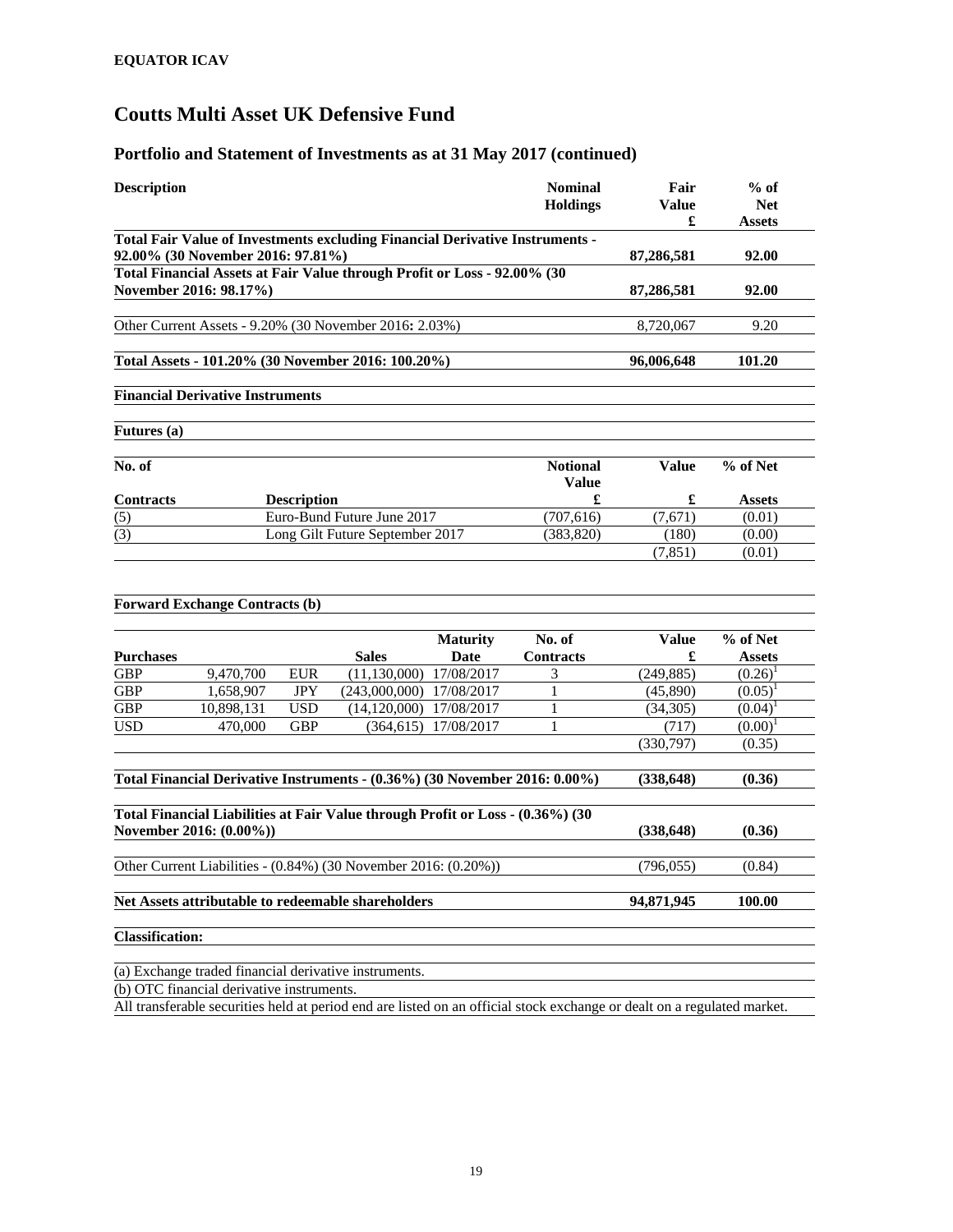## **Portfolio and Statement of Investments as at 31 May 2017 (continued)**

|                                                                                                         | % of Total    |
|---------------------------------------------------------------------------------------------------------|---------------|
| <b>Analysis of Total Assets</b>                                                                         | <b>Assets</b> |
|                                                                                                         |               |
| <b>Investment Funds</b>                                                                                 | 52.55         |
| Transferable securities listed on an official stock exchange or dealt on a regulated market             | 38.36         |
| <b>Other Current Assets</b>                                                                             | 9.09          |
|                                                                                                         | 100.00        |
| Analysis of Total Assets rather than Net Assets is required under Schedule 12 of the UCITS Regulations. |               |

 $\tilde{}$ Non-UCITS Investment Fund. All other Investment Funds are UCITS. $^1$ Forward Exchange Contracts are held with Bank of New York Mellon Global Markets.

All futures are held with Morgan Stanley & Co. International Plc.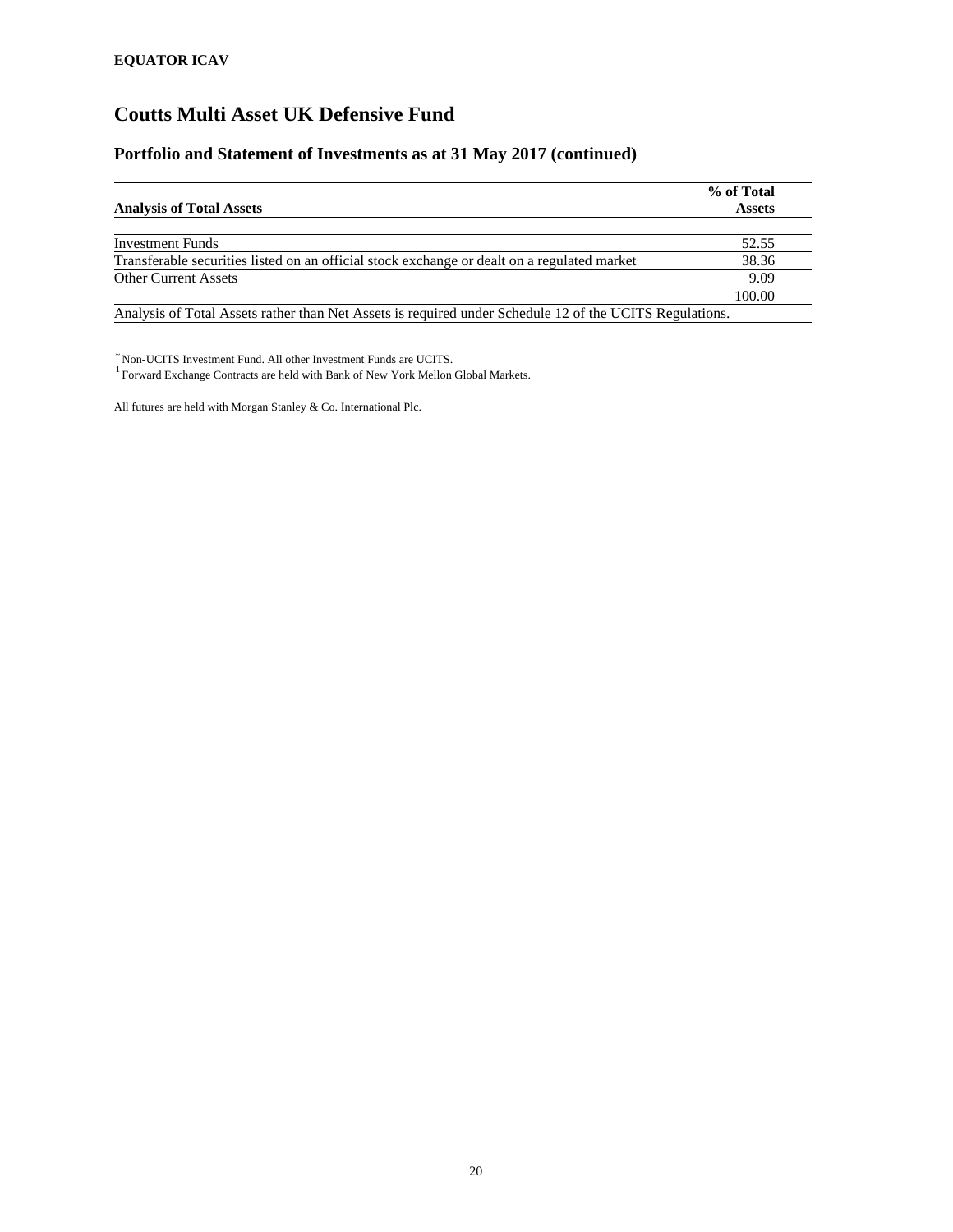# **Portfolio Changes – Material Acquisitions for the period ended 31 May 2017**

| <b>Description</b>                                                       | <b>Acquisitions</b><br><b>Nominal</b> | Cost<br>£ |
|--------------------------------------------------------------------------|---------------------------------------|-----------|
| THEAM Quant - Equity Europe Income Defensive                             | 31,050                                | 2,508,902 |
|                                                                          |                                       |           |
| SPDR S&P UK Dividend Aristocrats UCITS ETF                               | 137,170                               | 1,733,321 |
| BlackRock Global Funds - Emerging Markets Local Currency Bond Fund       | 181,700                               | 1,453,438 |
| United Kingdom Gilt 1.5% 22/01/2021                                      | 1,300,000                             | 1,358,052 |
| <b>BlackRock Europe Ex-UK Index Fund</b>                                 | 74,150                                | 1,199,986 |
| Royal London Cash Plus                                                   | 1,135,000                             | 1,137,594 |
| SPDR S&P US Dividend Aristocrats UCITS ETF                               | 30,200                                | 1,123,829 |
| PIMCO Global Investor Series UK Long Term Corporate Bond Fund            | 64,900                                | 973,984   |
| BNP Paribas Arbitrage Issuance BV 0% 20/06/2018                          | 1,000,000                             | 836,680   |
| <b>UBAM - Global High Yield Solution</b>                                 | 6,875                                 | 793,238   |
| Invesco Perpetual Fixed Interest Investment Series - Corporate Bond Fund | 580,500                               | 684,728   |
| United Kingdom Gilt 4.25% 07/12/2055                                     | 400,000                               | 659,980   |
| JPMorgan Chase & Co FRN 18/05/2028                                       | 700,000                               | 589,896   |
| <b>International Public Partnerships Ltd</b>                             | 381,737                               | 572,606   |
| Deutsche Bank AG 2.75% 17/02/2025                                        | 600,000                               | 516,391   |
| UK Mortgages Ltd                                                         | 520,000                               | 500,851   |
| LYXOR JPX-NIKKEI 400 DR UCITS ETF C-EUR                                  | 4,250                                 | 499,080   |
| Marks & Spencer Plc 3% 08/12/2023                                        | 500,000                               | 495,685   |
| ING Groep NV FRN 29/03/2022                                              | 500,000                               | 402,269   |
| Procter & Gamble Co/The 1.375% 03/05/2025                                | 400,000                               | 399,133   |
| Pimco Global High Yield Bond Fund                                        | 62,000                                | 378,200   |
| UniCredit SpA FRN 03/01/2027                                             | 400,000                               | 337,684   |
| Portugal Obrigacoes do Tesouro OT 5.65% 15/02/2024                       | 300,000                               | 295,551   |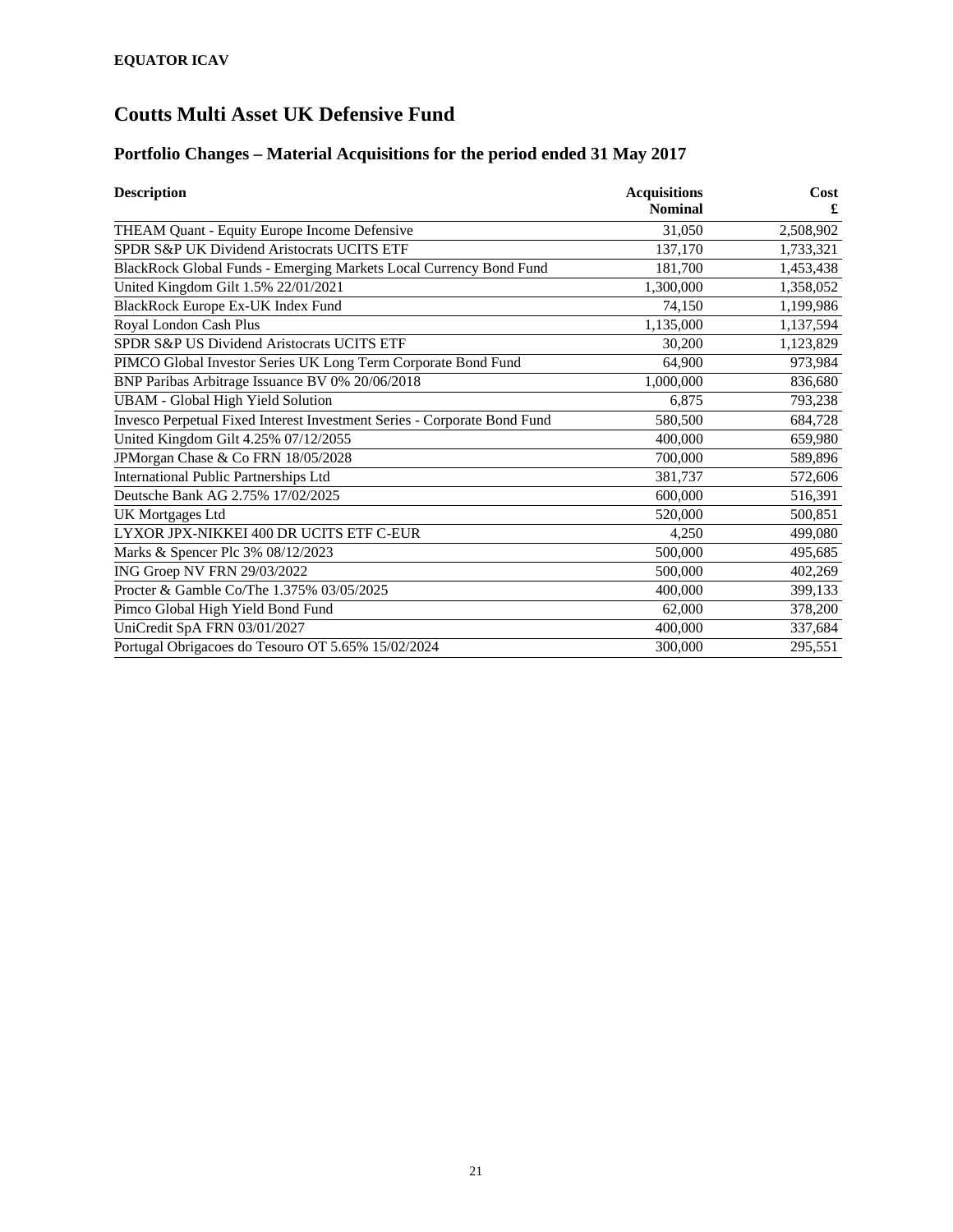# **Portfolio Changes – Material Disposals for the period ended 31 May 2017**

| <b>Description</b>                                                       | <b>Disposals</b> | <b>Proceeds</b> |
|--------------------------------------------------------------------------|------------------|-----------------|
|                                                                          | <b>Nominal</b>   |                 |
| Italy Buoni Poliennali Del Tesoro 5.5% 01/11/2022                        | 1,500,000        | 1,611,071       |
| db x-trackers EURO STOXX 50 UCITS ETF DR                                 | 48,500           | 1,435,673       |
| Portugal Obrigacoes do Tesouro OT 5.65% 15/02/2024                       | 1,300,000        | 1,254,081       |
| Source Morningstar US Energy Infrastructure MLP UCITS ETF B              | 24,100           | 1,249,691       |
| PIMCO Global Investor Series UK Long Term Corporate Bond Fund            | 79,400           | 1,177,500       |
| Pimco Global High Yield Bond Fund                                        | 135,000          | 828,900         |
| Artemis Income Fund                                                      | 349,400          | 778,872         |
| JPMorgan Chase & Co FRN 30/05/2017                                       | 500,000          | 500,000         |
| <b>UBAM - Global High Yield Solution</b>                                 | 4,400            | 489,852         |
| Invesco Perpetual Fixed Interest Investment Series - Corporate Bond Fund | 410,000          | 479,750         |
| Nestle Finance International Ltd 1.25% 04/05/2020                        | 500,000          | 446,797         |
| Goldman Sachs Group Inc/The 6.125% 14/05/2017                            | 400,000          | 400,000         |
| Electricite de France SA FRN Perpetual                                   | 400,000          | 382,000         |
| United Kingdom Gilt 1.5% 22/01/2021                                      | 300,000          | 311,790         |
| Capital Group New Perspective Fund LUX                                   | 19,300           | 166,366         |
| Mellon Investments Funds ICVC - Newton Asian Income Fund                 | 81,100           | 164,471         |
| TwentyFour Select Monthly Income Fund Ltd                                | 150,000          | 144,399         |
| Nats En Route Plc 5.25% 31/03/2026                                       | 19,665           | 19,665          |
| Aberdeen UK ICVC - Aberdeen Asia Pacific Equity Fund                     | 4,470            | 9,809           |
| Tesco Property Finance 3 Plc 5.744% 13/04/2040                           | 821              | 821             |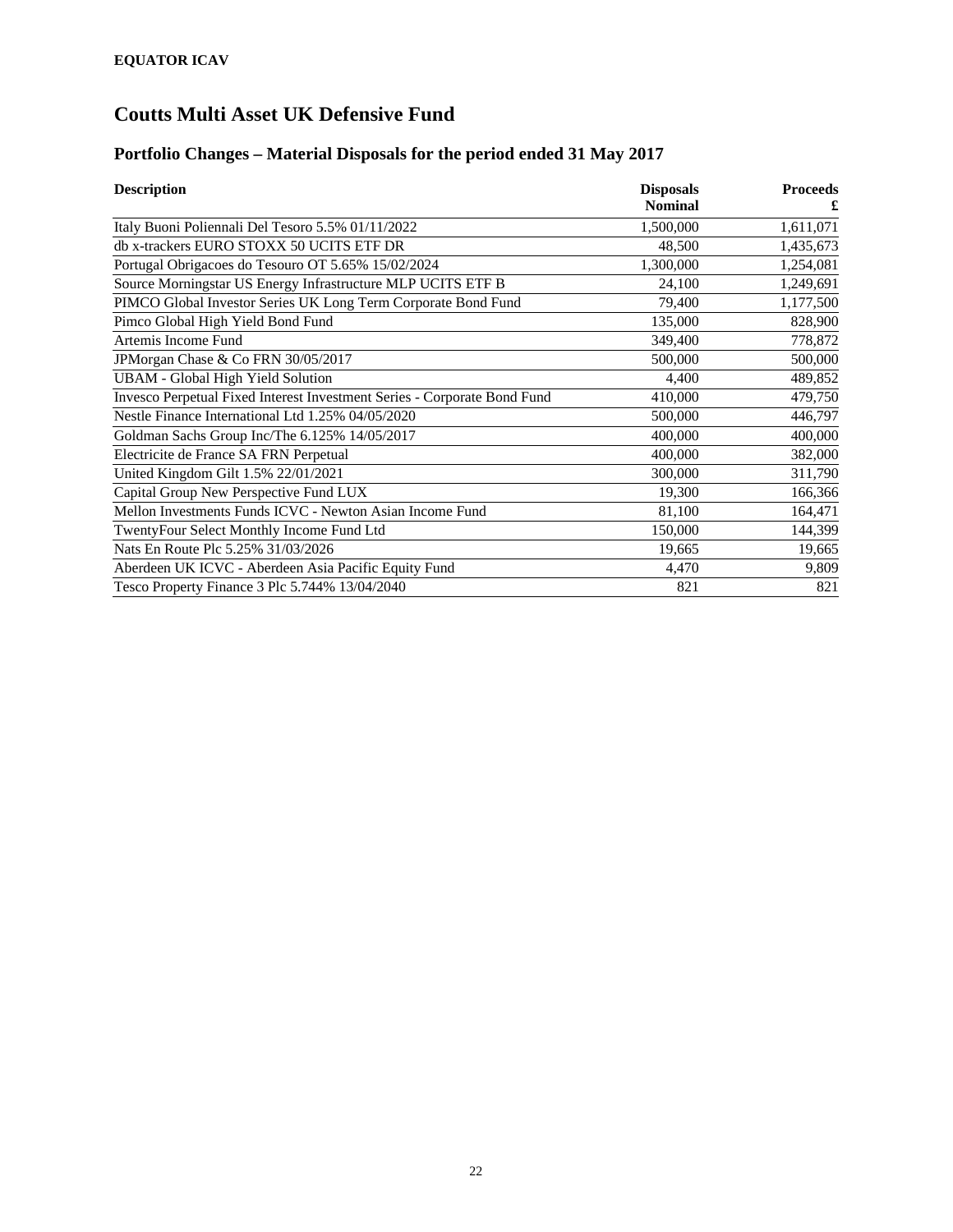## **Portfolio and Statement of Investments as at 31 May 2017**

| <b>Description</b>                                                                    | <b>Nominal</b>  | Fair               | $%$ of                      |
|---------------------------------------------------------------------------------------|-----------------|--------------------|-----------------------------|
|                                                                                       | <b>Holdings</b> | <b>Value</b><br>£  | <b>Net</b><br><b>Assets</b> |
|                                                                                       |                 |                    |                             |
| <b>Investment Funds</b>                                                               |                 |                    |                             |
| Algebris UCITS Funds Plc - Algebris Financial Credit Fund                             | 113,800         | 13,048,308         | 2.22                        |
| AQR UCITS Funds - Style Premia UCITS Fund                                             | 92,600          | 10,495,284         | 1.79                        |
| Artemis Income Fund                                                                   | 6,803,089       | 16,934,590         | 2.88                        |
| AXA Fixed Interest Investment ICVC - Sterling Credit Short                            |                 |                    |                             |
| <b>Duration Bond Fund</b>                                                             | 7,257,300       | 7,576,621          | 1.29                        |
| BlackRock Europe Ex-UK Index Fund                                                     | 1,350,400       | 23,673,650         | 4.03                        |
| BlackRock Global Funds - Emerging Markets Local Currency                              |                 |                    |                             |
| <b>Bond Fund</b>                                                                      | 1,240,000       | 10,267,200         | 1.75                        |
| Capital Group New Perspective Fund LUX                                                | 628,250         | 5,629,120          | 0.96                        |
| Carador Income Fund Plc"                                                              | 10,670,000      | 5,983,216          | 1.02                        |
| CF Lindsell Train UK Equity Fund~                                                     | 6,880,000       | 9,841,152          | 1.68                        |
| Dimensional Funds ICVC - Emerging Markets Fund                                        | 342,744         | 3,487,356          | 0.59                        |
| Hermes Investment Funds Plc - Hermes European Alpha Fund                              | 2,423,308       | 4,075,276          | 0.69                        |
| International Public Partnerships Ltd <sup>~</sup>                                    | 6,712,651       | 10,820,793         | 1.84                        |
| Investec Fund Series i - UK Alpha Fund                                                | 6,968,924       | 24,704,836         | 4.21                        |
| iShares UK Property UCITS ETF GBP Dist                                                | 1,293,000       | 7,909,928          | 1.35                        |
| JPMorgan Funds - Emerging Markets Strategic Bond Fund                                 | 60,750          | 4,009,500          | 0.68                        |
| JPMorgan Investment Funds - Global Macro Opportunities                                | 62,500          | 4,228,750          | 0.72                        |
| LYXOR JPX-NIKKEI 400 DR UCITS ETF C-EUR                                               | 159,600         | 19,061,028         | 3.25                        |
| Lyxor STOXX European 600 Banks UCITS ETF                                              | 101,000         | 1,924,103          | 0.33                        |
| Macquarie Fund Solutions - Macquarie Asia New Stars Fund                              | 643,300         | 6,618,234          | 1.13                        |
| MAN Funds Plc - MAN GLG Japan CoreAlpha Equity                                        | 41,100          | 5,192,574          | 0.88                        |
| NB Global Floating Rate Income Fund Ltd <sup>®</sup>                                  | 8,105,762       | 7,899,065          | 1.34                        |
| Parvest Equity Russia                                                                 | 49,531          | 5,508,675          | 0.94                        |
| Pershing Square Holdings Ltd/Fund <sup>~</sup>                                        | 199,000         | 2,401,684          | 0.41                        |
| PIMCO Funds Global Investors Series Plc - Capital Securities                          |                 |                    |                             |
| Fund                                                                                  | 1,430,000       | 11,709,030         | 1.99                        |
| PIMCO Funds Global Investors Series Plc - MLP & Energy                                |                 |                    |                             |
| <b>Infrastructure Fund</b>                                                            | 944,000         | 5,245,869          | 0.89                        |
| Pimco Global High Yield Bond Fund                                                     | 1,075,000       | 6,675,750          | 1.14                        |
| PIMCO Global Investor Series UK Long Term Corporate Bond                              |                 |                    |                             |
| Fund                                                                                  | 581,750         | 9,139,293          | 1.56                        |
| Polar Capital Funds plc - Global Technology Fund                                      | 225,000         | 5,899,500          | 1.00                        |
| Polar Capital Funds Plc - Healthcare Opportunities Fund                               | 156,000         | 4,655,040          | 0.79                        |
| Robeco Capital Growth Funds - Robeco QI Emerging                                      |                 |                    |                             |
| <b>Conservative Equities</b>                                                          | 22,558          | 2,915,847          | 0.50                        |
| Royal London Cash Plus <sup>~</sup>                                                   | 19,454,000      | 19,499,950         | 3.32                        |
| Royal London FTSE 350 Tracker Fund                                                    | 25,723,000      | 32,976,886         | 5.62                        |
| TwentyFour Income Fund Ltd <sup>~</sup>                                               | 4,146,565       | 4,929,229          | 0.84                        |
| TwentyFour Select Monthly Income Fund Ltd~                                            | 3,083,502       | 3,037,249          | 0.52                        |
| <b>UBAM</b> - Global High Yield Solution                                              | 22,500          | 2,518,650          | 0.43                        |
| UK Mortgages Ltd <sup>~</sup>                                                         | 5,250,000       | 5,026,875          | 0.86                        |
| Total Investment Funds - 55.44% (30 November 2016:                                    |                 |                    |                             |
| 56.23%)                                                                               |                 | 325,520,111        | 55.44                       |
|                                                                                       |                 |                    |                             |
| <b>Transferable Securities - Equities</b><br>France - 0.43% (30 November 2016: 0.47%) |                 |                    |                             |
|                                                                                       |                 |                    | 0.15                        |
| Airbus SE<br>AXA SA                                                                   | 13,500          | 860,059<br>745,141 | 0.13                        |
|                                                                                       | 36,000          |                    |                             |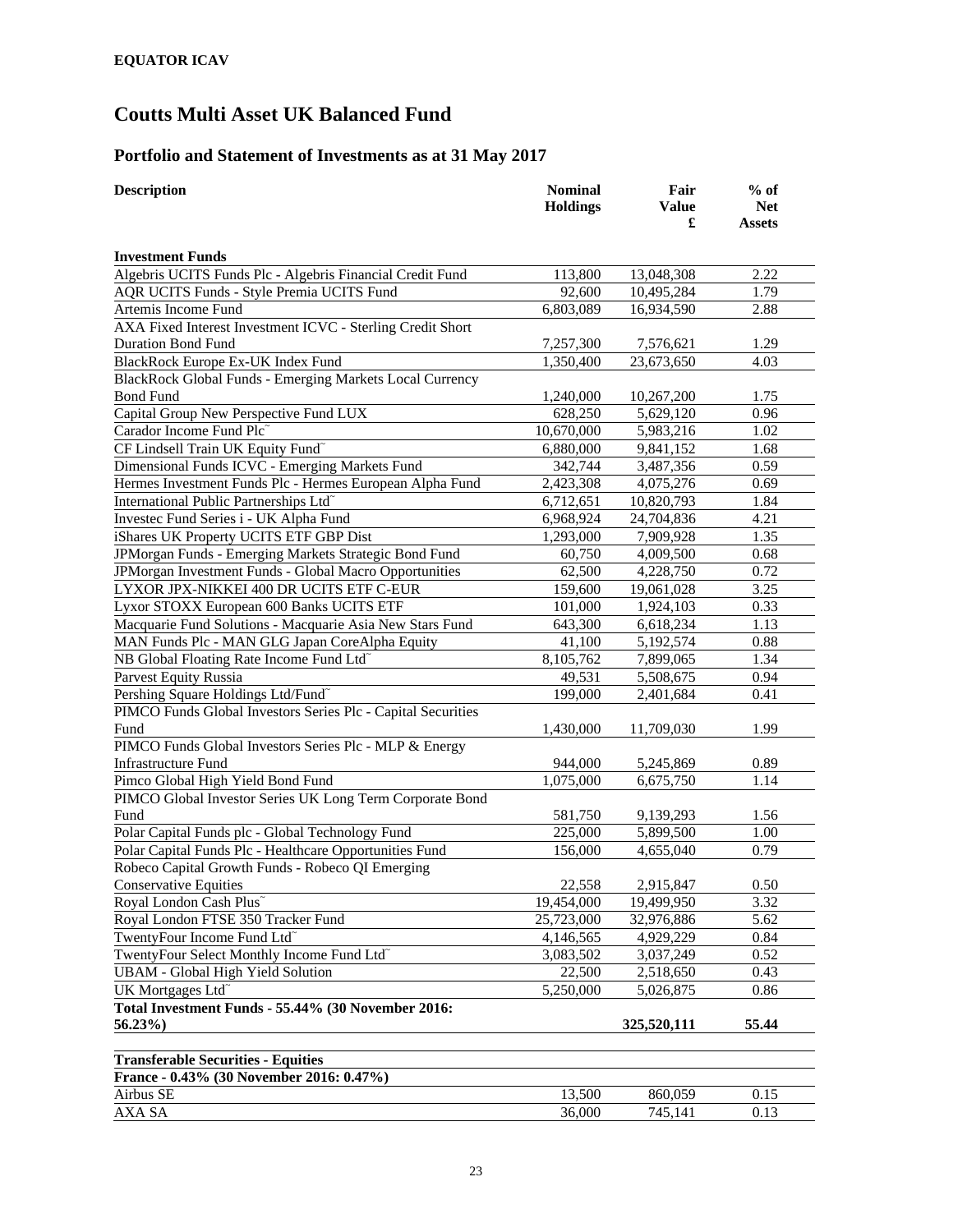| <b>Description</b>                                                       | <b>Nominal</b><br><b>Holdings</b> | Fair<br><b>Value</b><br>£ | $%$ of<br><b>Net</b><br><b>Assets</b> |
|--------------------------------------------------------------------------|-----------------------------------|---------------------------|---------------------------------------|
| <b>Transferable Securities - Equities (continued)</b>                    |                                   |                           |                                       |
| France - 0.43% (30 November 2016: 0.47%) (continued)                     |                                   |                           |                                       |
| <b>LVMH Moet Hennessy Louis Vuitton SE</b>                               | 4,550                             | 901,114                   | 0.15                                  |
|                                                                          |                                   | 2,506,314                 | 0.43                                  |
| Germany, Federal Republic - 0.35% (30 November 2016: 0.27%)              |                                   |                           |                                       |
| Continental AG                                                           | 3,720                             | 642,190                   | 0.11                                  |
| Infineon Technologies AG                                                 | 40,500                            | 695,275                   | 0.12                                  |
| <b>TUI AG</b>                                                            | 59,600                            | 714,008                   | 0.12                                  |
|                                                                          |                                   | 2,051,473                 | 0.35                                  |
|                                                                          |                                   |                           |                                       |
| Japan - 0.12% (30 November 2016: 0.18%)                                  |                                   |                           |                                       |
| Mitsubishi UFJ Financial Group Inc                                       | 55,200                            | 267,265                   | 0.04                                  |
| Mizuho Financial Group Inc                                               | 172,000                           | 232,394                   | 0.04                                  |
| Sumitomo Mitsui Financial Group Inc                                      | 8,600                             | 239,505                   | 0.04                                  |
|                                                                          |                                   | 739,164                   | 0.12                                  |
|                                                                          |                                   |                           |                                       |
| Netherlands - 0.11% (30 November 2016: 0.15%)                            |                                   |                           |                                       |
| Royal Dutch Shell Plc                                                    | 31,243                            | 669,694                   | 0.11                                  |
| Sweden - 0.00% (30 November 2016: 0.12%)                                 |                                   |                           |                                       |
|                                                                          |                                   |                           |                                       |
| Switzerland - 0.11% (30 November 2016: 0.12%)<br>Roche Holding AG        | 2,940                             | 626,189                   | 0.11                                  |
|                                                                          |                                   |                           |                                       |
| United Kingdom - 2.46% (30 November 2016: 2.93%)                         |                                   |                           |                                       |
| <b>AEW UK REIT Plc</b>                                                   | 6,745,000                         | 6,997,937                 | 1.19                                  |
| <b>Babcock International Group Plc</b>                                   | 59,270                            | 552,989                   | 0.09                                  |
| British American Tobacco Plc                                             | 11,900                            | 658,070                   | 0.11                                  |
| Diageo Plc                                                               | 26,937                            | 626,824                   | 0.11                                  |
| Land Securities Group Plc                                                | 53,200                            | 569,240                   | 0.10                                  |
| Lloyds Banking Group Plc                                                 | 3,343,578                         | 2,360,232                 | 0.40                                  |
| Prudential Plc                                                           | 43,147                            | 749,032                   | 0.13                                  |
| Rio Tinto Plc                                                            | 24,188                            | 750,433                   | 0.13                                  |
| Vodafone Group Plc                                                       | 250,000                           | 578,750                   | 0.10                                  |
| <b>WPP Plc</b>                                                           | 34,150                            | 595,576                   | 0.10                                  |
|                                                                          |                                   | 14,439,083                | 2.46                                  |
|                                                                          |                                   |                           |                                       |
| United States - 2.04% (30 November 2016: 2.78%)<br>Bed Bath & Beyond Inc | 17,500                            | 467,364                   | 0.08                                  |
| Capital One Financial Corp                                               | 11,100                            | 662,666                   | 0.11                                  |
| Cintas Corp                                                              | 7,000                             | 683,891                   | 0.12                                  |
| Cisco Systems Inc                                                        | 23,800                            | 582,416                   | 0.10                                  |
| Gilead Sciences Inc                                                      | 9,480                             | 477,440                   | 0.08                                  |
| Intel Corp                                                               | 21,100                            | 591,347                   | 0.10                                  |
| JPMorgan Chase & Co                                                      | 40,250                            | 2,566,291                 | 0.44                                  |
| <b>KLA-Tencor Corp</b>                                                   | 7,320                             | 590,849                   | 0.10                                  |
| Microsoft Corp                                                           | 12,800                            | 693,820                   | 0.12                                  |
| <b>Morgan Stanley</b>                                                    | 62,300                            | 2,018,240                 | 0.34                                  |
| NIKE Inc                                                                 | 13,800                            | 567,552                   | 0.10                                  |
| Shire Plc                                                                | 11,500                            | 514,222                   | 0.09                                  |
| Southwest Airlines Co                                                    | 19,600                            | 914,094                   | 0.15                                  |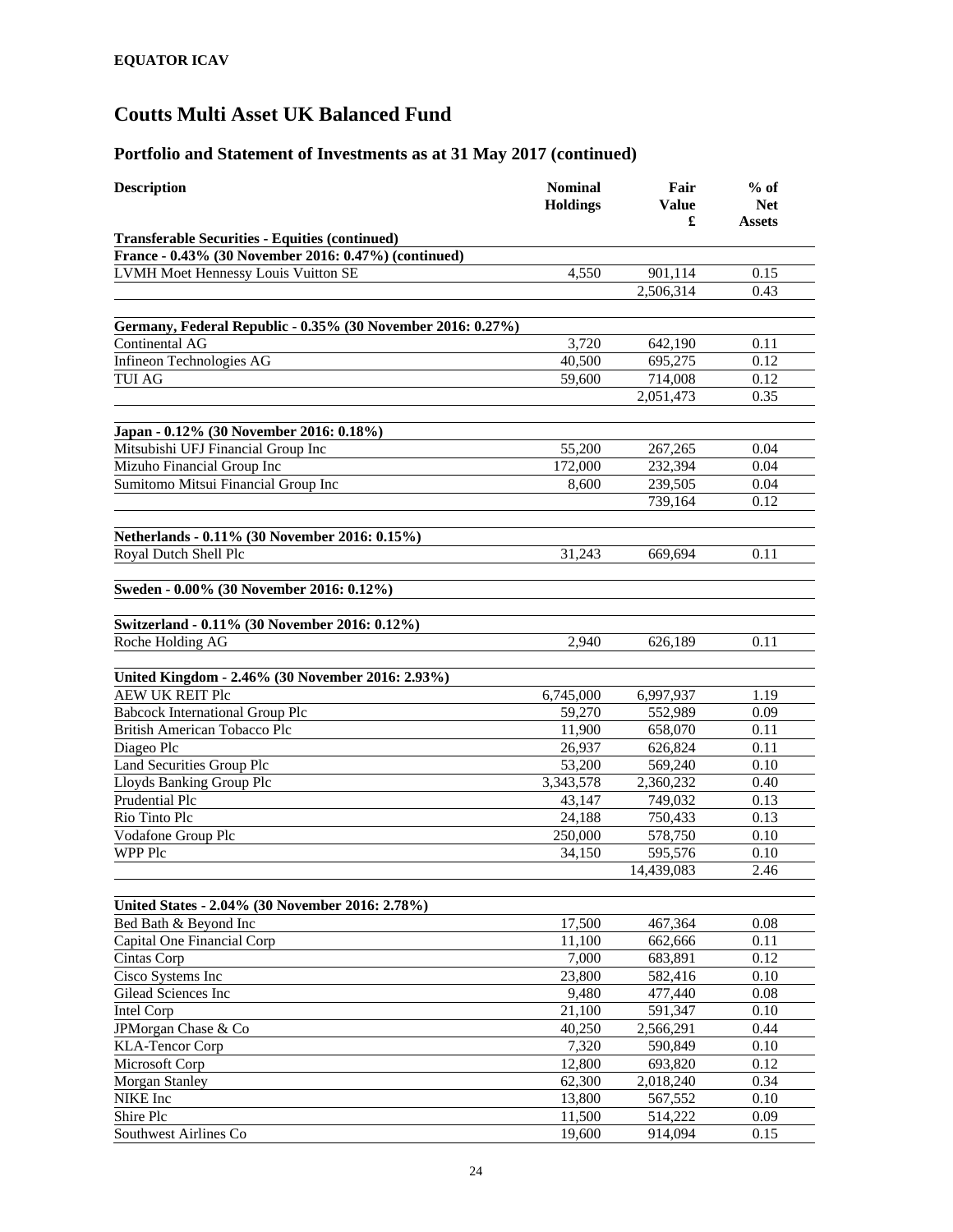| <b>Description</b>                                                                               | <b>Nominal</b><br><b>Holdings</b> | Fair<br>Value<br>£     | $%$ of<br><b>Net</b><br>Assets |
|--------------------------------------------------------------------------------------------------|-----------------------------------|------------------------|--------------------------------|
| <b>Transferable Securities - Equities (continued)</b>                                            |                                   |                        |                                |
| United States - 2.04% (30 November 2016: 2.78%) (continued)                                      |                                   |                        |                                |
| Valero Energy Corp                                                                               | 14,000                            | 667,919                | 0.11                           |
|                                                                                                  |                                   | 11,998,111             | 2.04                           |
|                                                                                                  |                                   |                        |                                |
| Total Fair Value of Transferable Securities - Equities - 5.62% (30 November<br>2016: 7.02%)      |                                   | 33,030,028             | 5.62                           |
| <b>Transferable Securities - Bonds</b><br>Brazil - 0.26% (30 November 2016: 0.34%)               |                                   |                        |                                |
| Petrobras Global Finance BV 8.75% 23/05/2026                                                     | 1,700,000                         | 1,540,417              | 0.26                           |
|                                                                                                  |                                   |                        |                                |
| Canada - 0.26% (30 November 2016: 0.35%)                                                         |                                   |                        |                                |
| Glencore Canada Financial Corp 7.375% 27/05/2020                                                 | 1,300,000                         | 1,515,706              | 0.26                           |
|                                                                                                  |                                   |                        |                                |
| France - 4.84% (30 November 2016: 4.75%)                                                         |                                   |                        |                                |
| BNP Paribas Arbitrage Issuance BV 0.00% 20/06/2018                                               | 10,500,000                        | 9,168,904              | 1.56                           |
| BNP Paribas SA 2.375% 20/11/2019                                                                 | 750,000                           | 779,587                | 0.13                           |
| Societe Generale SA 1.6% 09/01/2020                                                              | 12,500,000                        | 13,972,500             | 2.38                           |
| Societe Generale SA 5% 17/01/2024                                                                | 2,700,000                         | 2,238,602              | 0.38                           |
| <b>TOTAL SA FRN Perpetual</b>                                                                    | 2,400,000                         | 2,256,035              | 0.39                           |
|                                                                                                  |                                   | 28,415,628             | 4.84                           |
|                                                                                                  |                                   |                        |                                |
| Germany, Federal Republic - 0.89% (30 November 2016: 0.56%)<br>Deutsche Bank AG 2.75% 17/02/2025 |                                   |                        |                                |
| Volkswagen Group of America Finance LLC 2.125% 23/05/2019                                        | 3,300,000<br>3,000,000            | 2,892,379<br>2,332,025 | 0.49<br>0.40                   |
|                                                                                                  |                                   | 5,224,404              | 0.89                           |
|                                                                                                  |                                   |                        |                                |
| Guernsey - 0.75% (30 November 2016: 0.99%)                                                       |                                   |                        |                                |
| Pershing Square Holdings Ltd 5.5% 15/07/2022                                                     | 5,400,000                         | 4,378,948              | 0.75                           |
|                                                                                                  |                                   |                        |                                |
| Italy - 0.72% (30 November 2016: 2.91%)                                                          |                                   |                        |                                |
| Republic of Italy Government International Bond 6% 04/08/2028                                    | 1,600,000                         | 2,003,547              | 0.34                           |
| UniCredit SpA FRN 03/01/2027                                                                     | 2,400,000                         | 2,216,010              | 0.38                           |
|                                                                                                  |                                   | 4,219,557              | 0.72                           |
|                                                                                                  |                                   |                        |                                |
| Mexico - 0.62% (30 November 2016: 0.81%)                                                         |                                   |                        |                                |
| Mexico Government International Bond 5.625% 06/08/2017                                           | 3,500,000                         | 3,664,962              | 0.62                           |
|                                                                                                  |                                   |                        |                                |
| Netherlands - 0.43% (30 November 2016: 0.00%)<br>ING Groep NV FRN 29/03/2022                     | 3,200,000                         | 2,520,086              | 0.43                           |
|                                                                                                  |                                   |                        |                                |
| Norway - 0.34% (30 November 2016: 0.47%)                                                         |                                   |                        |                                |
| DNB Bank ASA FRN 02/06/2021                                                                      | 2,500,000                         | 1,972,851              | 0.34                           |
|                                                                                                  |                                   |                        |                                |
| Portugal - 1.64% (30 November 2016: 2.67%)                                                       |                                   |                        |                                |
| Portugal Government International Bond 5.125% 15/10/2024                                         | 3,600,000                         | 2,844,697              | 0.49                           |
| Portugal Obrigacoes do Tesouro OT 5.65% 15/02/2024                                               | 6,400,000                         | 6,760,492              | 1.15                           |
|                                                                                                  |                                   | 9,605,189              | 1.64                           |
|                                                                                                  |                                   |                        |                                |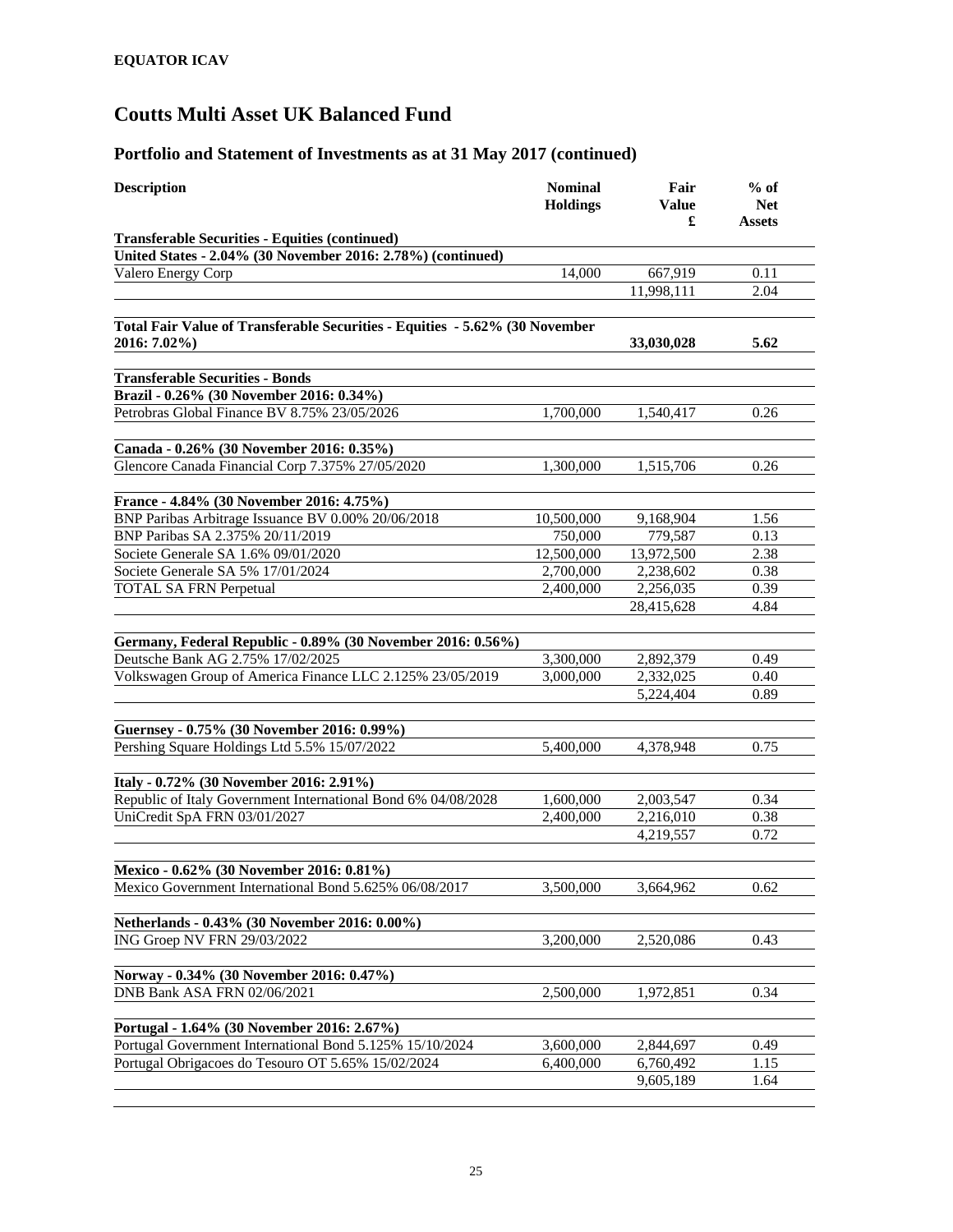| <b>Description</b>                                                           | <b>Nominal</b><br><b>Holdings</b> | Fair<br><b>Value</b><br>£ | $%$ of<br><b>Net</b><br><b>Assets</b> |
|------------------------------------------------------------------------------|-----------------------------------|---------------------------|---------------------------------------|
| <b>Transferable Securities - Bonds (continued)</b>                           |                                   |                           |                                       |
| Russian Federation - 0.36% (30 November 2016: 0.50%)                         |                                   |                           |                                       |
| Sberbank of Russia Via SB Capital SA 6.125% 07/02/2022                       | 2,500,000                         | 2,136,371                 | 0.36                                  |
| South Africa - 0.38% (30 November 2016: 0.50%)                               |                                   |                           |                                       |
| MTN Mauritius Investment Ltd 4.755% 11/11/2024                               | 3,000,000                         | 2,256,083                 | 0.38                                  |
| Spain - 0.81% (30 November 2016: 1.06%)                                      |                                   |                           |                                       |
| Spain Government International Bond 5.25% 06/04/2029                         | 1,700,000                         | 2,040,680                 | 0.35                                  |
| Telefonica Europe BV FRN Perpetual                                           | 2,900,000                         | 2,709,229                 | 0.46                                  |
|                                                                              |                                   | 4,749,909                 | 0.81                                  |
| Switzerland - 0.00% (30 November 2016: 0.52%)                                |                                   |                           |                                       |
| United Kingdom - 9.46% (30 November 2016: 12.49%)                            |                                   |                           |                                       |
| Barclays Bank Plc 10.179% 12/06/2021                                         | 2,400,000                         | 2,361,877                 | 0.40                                  |
| BG Energy Capital Plc 5.125% 01/12/2025                                      | 1,600,000                         | 2,029,165                 | 0.35                                  |
| GlaxoSmithKline Capital Plc 0.625% 02/12/2019                                | 2,500,000                         | 2,213,560                 | 0.38                                  |
| HSBC Bank Plc FRN 04/11/2030                                                 | 1,400,000                         | 1,721,415                 | 0.29                                  |
| Imperial Brands Finance Plc 7.75% 24/06/2019                                 | 1,200,000                         | 1,364,352                 | 0.23                                  |
| Lloyds Banking Group Plc FRN Perpetual                                       | 2,011,000                         | 2,116,155                 | 0.36                                  |
| Marks & Spencer Plc 3% 08/12/2023                                            | 2,600,000                         | 2,697,586                 | 0.46                                  |
| Nats En Route Plc 5.25% 31/03/2026                                           | 929,929                           | 1,107,117                 | 0.19                                  |
| Rolls-Royce Plc 3.375% 18/06/2026                                            | 1,800,000                         | 1,992,940                 | 0.34                                  |
| Standard Chartered Plc FRN 12/07/2022                                        | $\overline{5,300,000}$            | 4,123,626                 | 0.70                                  |
| Tesco Plc 6.15% 15/11/2037                                                   | 2,600,000                         | 2,095,278                 | 0.36                                  |
| Tesco Property Finance 3 Plc 5.744% 13/04/2040                               | 1,954,793                         | 2,150,812                 | 0.37                                  |
| United Kingdom Gilt 1.75% 22/07/2019                                         | 17,900,000                        | 18,528,290                | 3.15                                  |
| United Kingdom Gilt 1.5% 22/01/2021                                          | 8,920,000                         | 9,328,536                 | 1.59                                  |
| Wm Morrison Supermarkets Plc 4.625% 08/12/2023                               | 1,500,000                         | 1,730,638                 | 0.29                                  |
|                                                                              |                                   | 55,561,347                | 9.46                                  |
| United States - 2.94% (30 November 2016: 3.32%)                              |                                   |                           |                                       |
| Apple Inc 3.85% 04/05/2043                                                   | 2,200,000                         | 1,698,686                 | 0.29                                  |
| Citigroup Inc 5.15% 21/05/2026                                               | 1,200,000                         | 1,493,964                 | 0.25                                  |
| JPMorgan Chase & Co FRN 18/05/2028                                           | 3,500,000                         | 3,085,505                 | 0.53                                  |
| Kinder Morgan Inc/DE 4.3% 01/06/2025                                         | 3,900,000                         |                           | 0.54                                  |
|                                                                              | 1,600,000                         | 3,181,261                 |                                       |
| Kraft Heinz Foods Co 4.125% 01/07/2027                                       |                                   | 1,801,675                 | 0.31                                  |
| Procter & Gamble Co/The 1.375% 03/05/2025                                    | 2,600,000                         | 2,601,781                 | 0.44                                  |
| Wells Fargo & Co 3.5% 12/09/2029                                             | 3,000,000                         | 3,406,094<br>17,268,966   | 0.58<br>2.94                          |
|                                                                              |                                   |                           |                                       |
| Total Fair Value of Transferable Securities - Bonds - 24.70% (30 November    |                                   |                           |                                       |
| 2016: 32.23%)                                                                |                                   | 145,030,424               | 24.70                                 |
| Total Fair Value of Transferable Securities - 30.32% (30 November 2016:      |                                   |                           |                                       |
| 39.25%)                                                                      |                                   | 178,060,452               | 30.32                                 |
| Total Fair Value of Investments excluding Financial Derivative Instruments - |                                   |                           |                                       |
| 85.76% (30 November 2016: 95.48%)                                            |                                   | 503,580,563               | 85.76                                 |
|                                                                              |                                   |                           |                                       |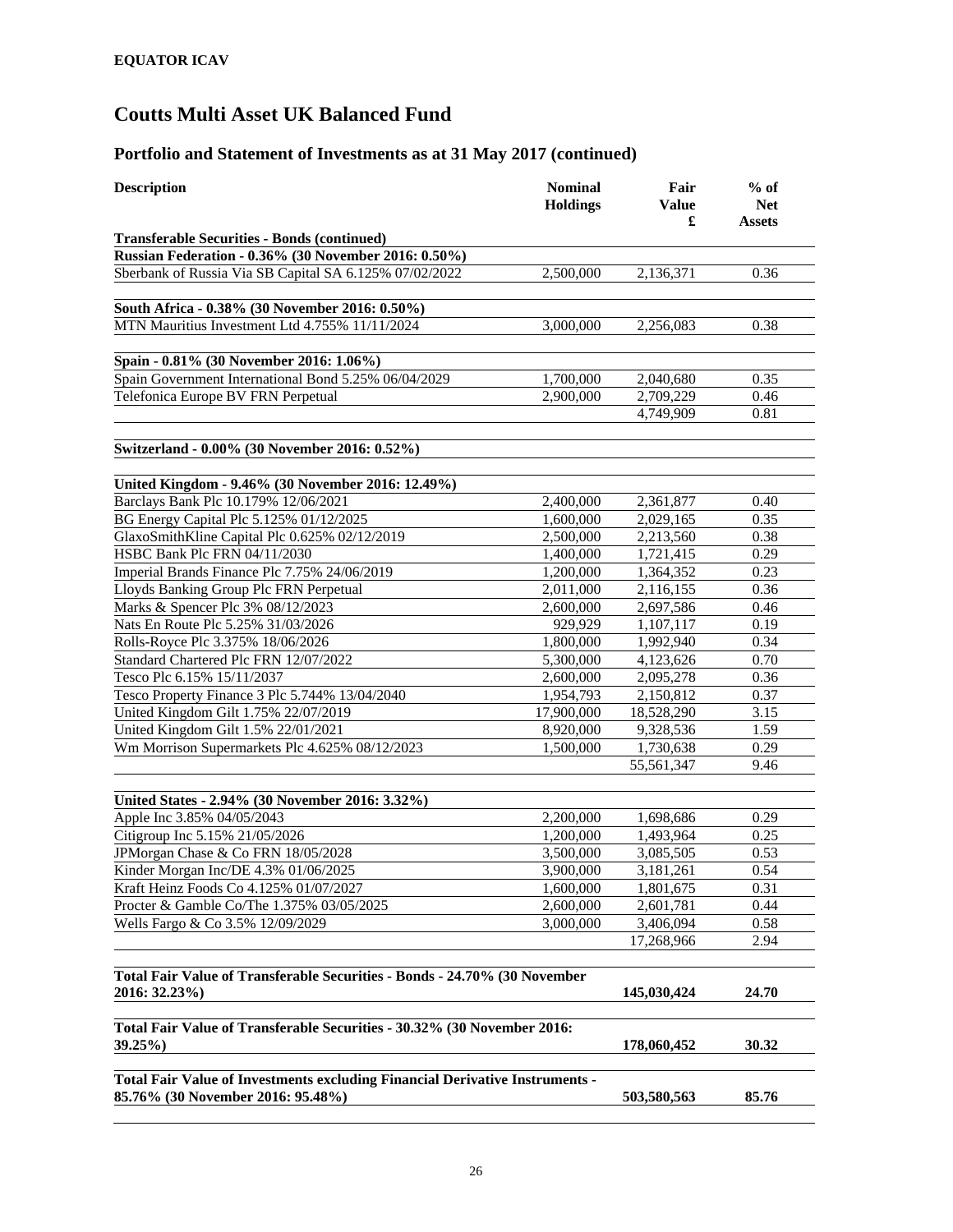## **Portfolio and Statement of Investments as at 31 May 2017 (continued)**

## **Financial Derivative Instruments**

|                    | <b>Futures</b> (a)                      |                    |                                                                          |                 |                                 |              |               |
|--------------------|-----------------------------------------|--------------------|--------------------------------------------------------------------------|-----------------|---------------------------------|--------------|---------------|
| No. of             |                                         |                    |                                                                          |                 | <b>Notional</b><br><b>Value</b> | <b>Value</b> | % of Net      |
| <b>Contracts</b>   |                                         | <b>Description</b> |                                                                          |                 | £                               | £            | <b>Assets</b> |
| 20                 |                                         |                    | DAX Index Future June 2017                                               |                 | 5,509,394                       | 119,113      | 0.02          |
| 877                |                                         |                    | FTSE 100 Index Future June 2017                                          |                 | 65,845,160                      | 2,101,503    | 0.36          |
| $\overline{55}$    |                                         |                    | FTSE MIB Index Future June 2017                                          |                 | 4,977,070                       | 396,820      | 0.07          |
| 72                 |                                         |                    | IBEX 35 Index Future June 2017                                           |                 | 6,815,188                       | 174,042      | 0.03          |
| 99                 |                                         |                    | S&P 500 E-Mini Future June 2017                                          |                 | 9,262,641                       | 173,493      | 0.03          |
|                    |                                         |                    |                                                                          |                 |                                 | 2,964,971    | 0.51          |
|                    |                                         |                    | Total Financial Derivative Instruments - 0.51% (30 November 2016: 0.54%) |                 |                                 | 2,964,971    | 0.51          |
|                    |                                         |                    | Total Financial Assets at Fair Value through Profit or Loss - 86.27% (30 |                 |                                 |              |               |
|                    | November 2016: 96.02%)                  |                    |                                                                          |                 |                                 | 506,545,534  | 86.27         |
|                    |                                         |                    |                                                                          |                 |                                 |              | 15.43         |
|                    |                                         |                    | Other Current Assets - 15.43% (30 November 2016: 4.26%)                  |                 |                                 | 90,628,492   |               |
|                    |                                         |                    | Total Assets - 101.70% (30 November 2016: 100.28%)                       |                 |                                 | 597,174,026  | 101.70        |
|                    |                                         |                    |                                                                          |                 |                                 |              |               |
|                    |                                         |                    |                                                                          |                 |                                 |              |               |
|                    |                                         |                    |                                                                          |                 |                                 |              |               |
|                    | <b>Financial Derivative Instruments</b> |                    |                                                                          |                 |                                 |              |               |
|                    |                                         |                    |                                                                          |                 |                                 |              |               |
| <b>Futures</b> (a) |                                         |                    |                                                                          |                 |                                 |              |               |
| No. of             |                                         |                    |                                                                          |                 | <b>Notional</b>                 | <b>Value</b> | % of Net      |
|                    |                                         |                    |                                                                          |                 | <b>Value</b>                    |              |               |
| Contracts          |                                         | <b>Description</b> |                                                                          |                 | £                               | £            | <b>Assets</b> |
| (23)               |                                         |                    | Euro-Bund Future June 2017                                               |                 | (3,255,033)                     | (35, 289)    | (0.01)        |
| (31)               |                                         |                    | Long Gilt Future September 2017                                          |                 | (3,966,140)                     | (1,860)      | (0.00)        |
|                    |                                         |                    |                                                                          |                 |                                 | (37, 149)    | (0.01)        |
|                    |                                         |                    |                                                                          |                 |                                 |              |               |
|                    | <b>Forward Exchange Contracts (b)</b>   |                    |                                                                          |                 |                                 |              |               |
|                    |                                         |                    |                                                                          |                 |                                 |              |               |
|                    |                                         |                    |                                                                          | <b>Maturity</b> | No. of                          | <b>Value</b> | % of Net      |
| <b>Purchases</b>   |                                         |                    | <b>Sales</b>                                                             | Date            | <b>Contracts</b>                | £            | <b>Assets</b> |
| <b>GBP</b>         | 59,294,694                              | <b>EUR</b>         | $(69,670,000)$ $17/08/2017$                                              |                 | 3                               | (1,552,848)  | $(0.26)^1$    |
| <b>GBP</b>         | 10.875.056                              |                    | JPY (1.593,000,000) 17/08/2017                                           |                 | $\mathbf{1}$                    | (300.831)    | $(0.05)^1$    |
| <b>GBP</b>         | 51,256,720                              | <b>USD</b>         | (66, 410, 000)                                                           | 17/08/2017      | 1                               | (161, 348)   | $(0.03)^1$    |
| <b>USD</b>         | 1,300,000                               | <b>GBP</b>         | (1,008,510)                                                              | 17/08/2017      | 1                               | (1,983)      | $(0.00)^1$    |
|                    |                                         |                    |                                                                          |                 |                                 | (2,017,010)  | (0.34)        |
|                    |                                         |                    | Total Financial Derivative Instruments - (0.35%) (30 November 2016:      |                 |                                 |              |               |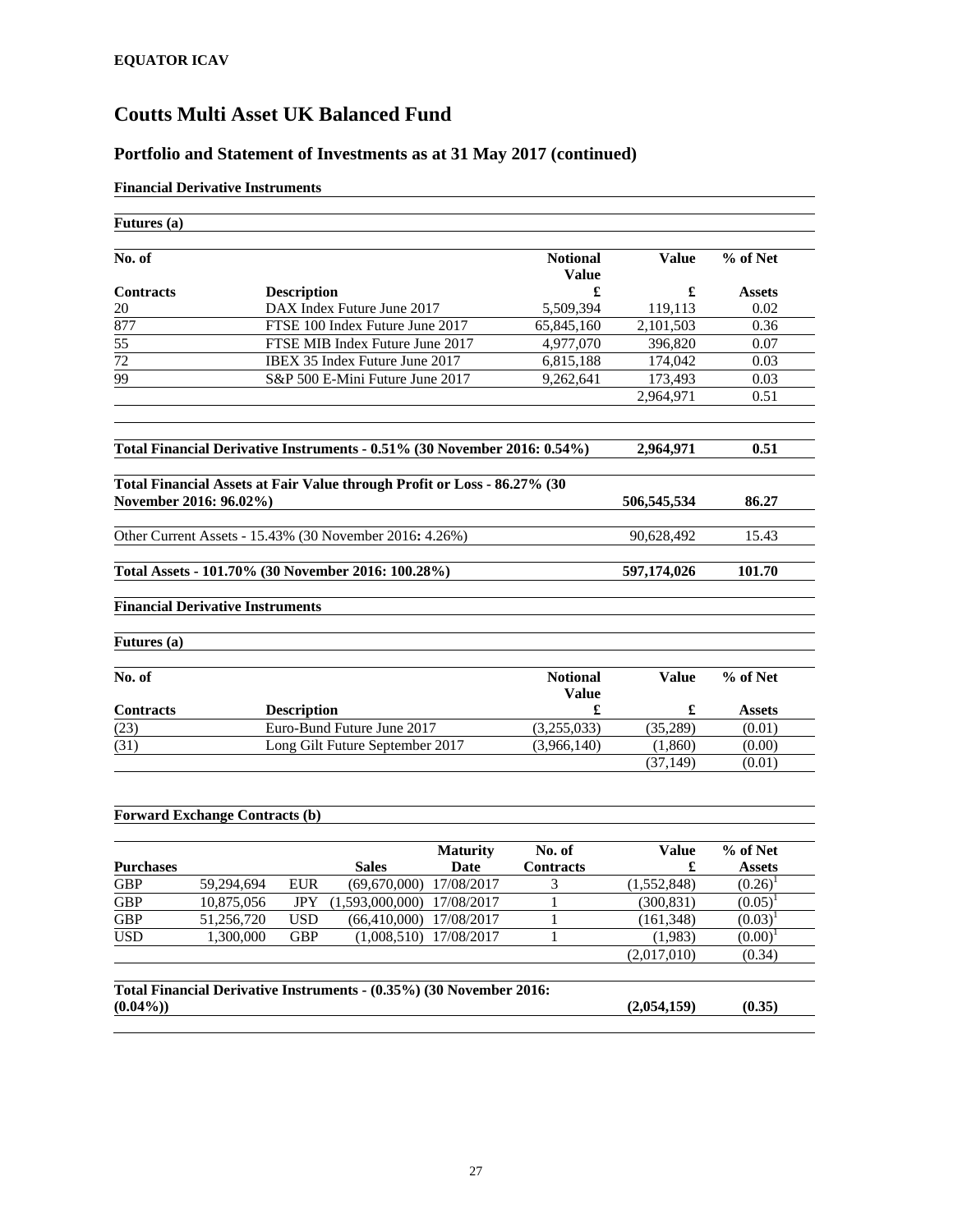## **Portfolio and Statement of Investments as at 31 May 2017 (continued)**

| Total Financial Liabilities at Fair Value through Profit or Loss - (0.35%) (30                                          |             |        |
|-------------------------------------------------------------------------------------------------------------------------|-------------|--------|
| November 2016: (0.04%))                                                                                                 | (2,054,159) | (0.35) |
|                                                                                                                         |             |        |
| Other Current Liabilities - $(1.35\%)$ (30 November 2016: $(0.24\%)$ )                                                  | (7,899,334) | (1.35) |
| Net Assets attributable to redeemable shareholders                                                                      | 587,220,533 | 100.00 |
| <b>Classification:</b>                                                                                                  |             |        |
| (a) Exchange traded financial derivative instruments.                                                                   |             |        |
| (b) OTC financial derivative instruments.                                                                               |             |        |
| All transferable securities held at period end are listed on an official stock exchange or dealt on a regulated market. |             |        |

|                                                                                                         | % of Total    |
|---------------------------------------------------------------------------------------------------------|---------------|
| <b>Analysis of Total Assets</b>                                                                         | <b>Assets</b> |
|                                                                                                         |               |
| <b>Investment Funds</b>                                                                                 | 54.51         |
| Transferable securities listed on an official stock exchange or dealt on a regulated market             | 29.82         |
| Exchange traded derivative instruments                                                                  | 0.50          |
| <b>Other Current Assets</b>                                                                             | 15.17         |
|                                                                                                         | 100.00        |
| Analysis of Total Assets rather than Net Assets is required under Schedule 12 of the UCITS Regulations. |               |

 $\tilde{}$ Non-UCITS Investment Fund. All other Investment Funds are UCITS. $^1$ Forward Exchange Contracts are held with Bank of New York Mellon Global Markets.

All futures are held with Morgan Stanley & Co. International Plc.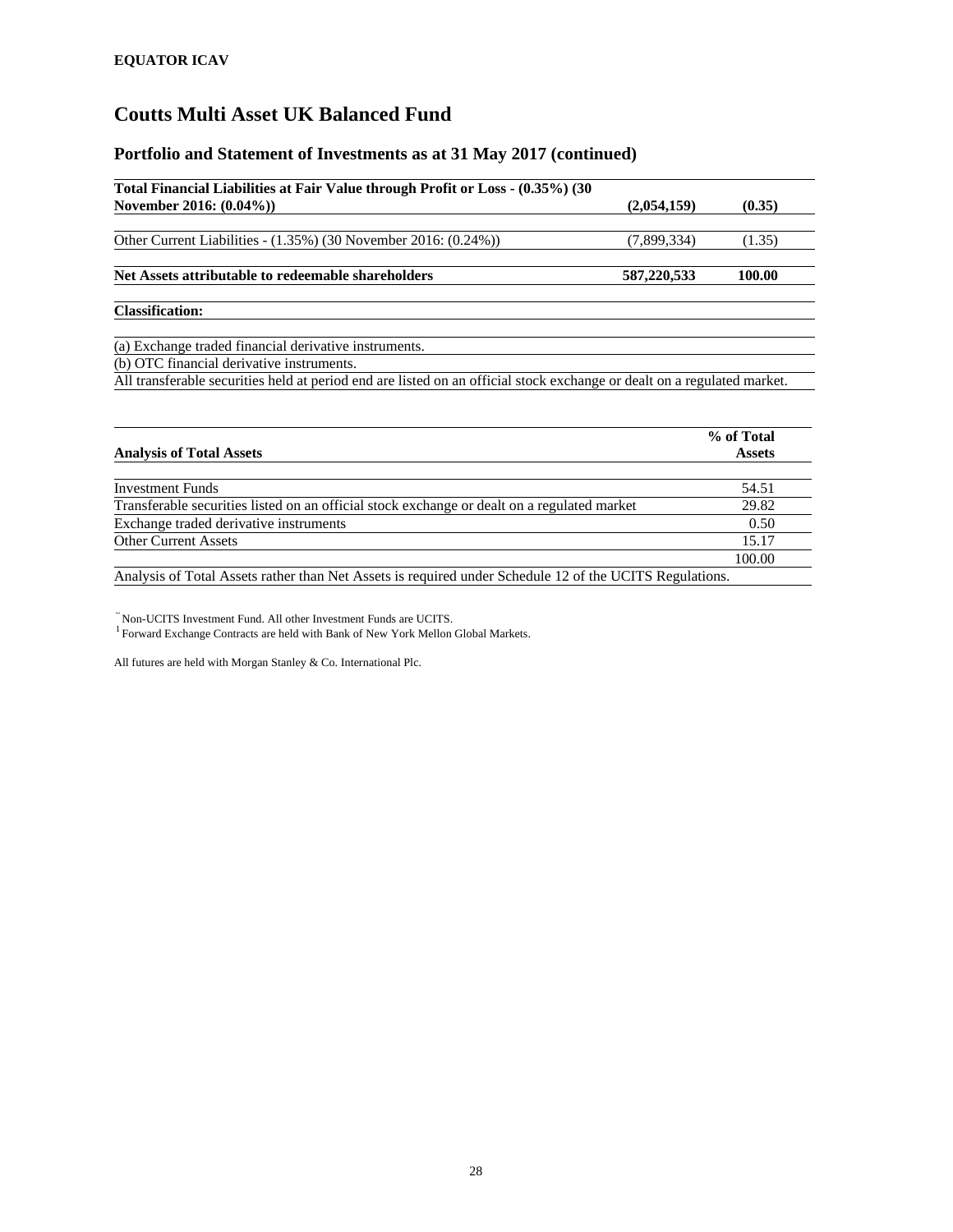# **Portfolio Changes – Material Acquisitions for the period ended 31 May 2017**

| <b>Description</b>                                                       | <b>Acquisitions</b> | Cost       |
|--------------------------------------------------------------------------|---------------------|------------|
|                                                                          | <b>Nominal</b>      |            |
| BlackRock Europe Ex-UK Index Fund                                        | 1,350,400           | 22,072,443 |
| Royal London Cash Plus                                                   | 19,454,000          | 19,497,093 |
| BlackRock Global Funds - Emerging Markets Local Currency Bond Fund       | 1,240,000           | 9,895,200  |
| BNP Paribas Arbitrage Issuance BV 0% 20/06/2018                          | 10,500,000          | 8,785,141  |
| AXA Fixed Interest Investment ICVC - Sterling Credit Short Duration Bond | 6,177,300           | 6,428,369  |
| Polar Capital Funds plc - Global Technology Fund                         | 225,000             | 5,514,750  |
| PIMCO Funds Global Investors Series Plc - MLP & Energy Infrastructure    | 944,000             | 5,426,130  |
| Investec Fund Series i - UK Alpha Fund                                   | 1,143,924           | 3,997,735  |
| <b>International Public Partnerships Ltd</b>                             | 2,490,599           | 3,735,899  |
| LYXOR JPX-NIKKEI 400 DR UCITS ETF C-EUR                                  | 26,128              | 3,068,821  |
| JPMorgan Chase & Co FRN 18/05/2028                                       | 3,500,000           | 3,011,156  |
| Deutsche Bank AG 2.75% 17/02/2025                                        | 3,300,000           | 2,840,152  |
| Marks & Spencer Plc 3% 08/12/2023                                        | 2,600,000           | 2,645,084  |
| Procter & Gamble Co/The 1.375% 03/05/2025                                | 2,600,000           | 2,588,534  |
| ING Groep NV FRN 29/03/2022                                              | 3,200,000           | 2,574,524  |
| UniCredit SpA FRN 03/01/2027                                             | 2,400,000           | 2,026,104  |
| <b>Parvest Equity Russia</b>                                             | 17,831              | 1,986,019  |
| CF Lindsell Train UK Equity Fund                                         | 1,480,000           | 1,892,772  |
| Pimco Global High Yield Bond Fund                                        | 275,000             | 1,677,500  |
| Carador Income Fund Plc                                                  | 1,350,000           | 815,927    |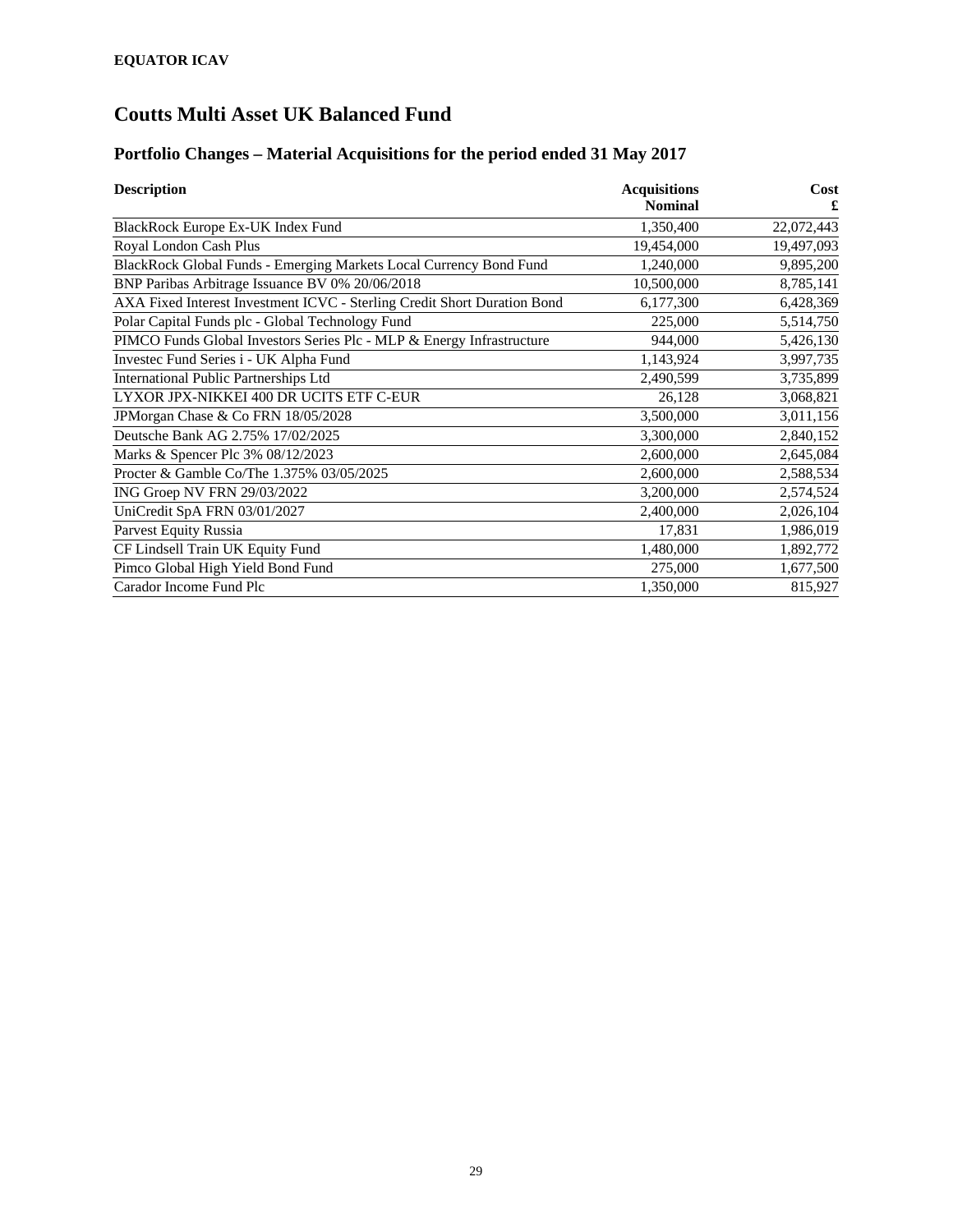# **Portfolio Changes – Material Disposals for the period ended 31 May 2017**

| <b>Description</b>                                                     | <b>Disposals</b> | <b>Proceeds</b> |
|------------------------------------------------------------------------|------------------|-----------------|
|                                                                        | <b>Nominal</b>   |                 |
| Italy Buoni Poliennali Del Tesoro 5.5% 01/11/2022                      | 10,000,000       | 10,740,474      |
| db x-trackers EURO STOXX 50 UCITS ETF DR                               | 274,140          | 8,078,410       |
| Source Morningstar US Energy Infrastructure MLP UCITS ETF B            | 125,000          | 6,461,267       |
| <b>LYXOR FTSE MIB UCITS ETF</b>                                        | 285,000          | 4,636,768       |
| Capital Group New Perspective Fund LUX                                 | 433,000          | 3,749,780       |
| Portugal Obrigacoes do Tesouro OT 5.65% 15/02/2024                     | 2,600,000        | 2,495,151       |
| Nestle Finance International Ltd 1.25% 04/05/2020                      | 2,500,000        | 2,233,984       |
| United Kingdom Gilt 1.75% 22/07/2019                                   | 2,100,000        | 2,185,491       |
| Electricite de France SA FRN Perpetual                                 | 1,700,000        | 1,623,500       |
| Goldman Sachs Group Inc/The 6.125% 14/05/2017                          | 1,500,000        | 1,500,000       |
| JPMorgan Chase & Co FRN 30/05/2017                                     | 1,500,000        | 1,500,000       |
| Dimensional Funds ICVC - Emerging Markets Fund                         | 106,756          | 1,052,602       |
| Robeco Capital Growth Funds - Robeco QI Emerging Conservative Equities | 6,192            | 776,353         |
| Svenska Cellulosa AB SCA                                               | 23,301           | 605,811         |
| TwentyFour Select Monthly Income Fund Ltd                              | 600,000          | 577,595         |
| McKesson Corp                                                          | 3,900            | 444,222         |
| Nats En Route Plc 5.25% 31/03/2026                                     | 51,129           | 51,129          |
| Aberdeen UK ICVC - Aberdeen Asia Pacific Equity Fund                   | 17,760           | 38,974          |
| Fidelity Funds - Global Financial Services Fund                        | 30,030           | 16,937          |
| Tesco Property Finance 3 Plc 5.744% 13/04/2040                         | 4,103            | 4,103           |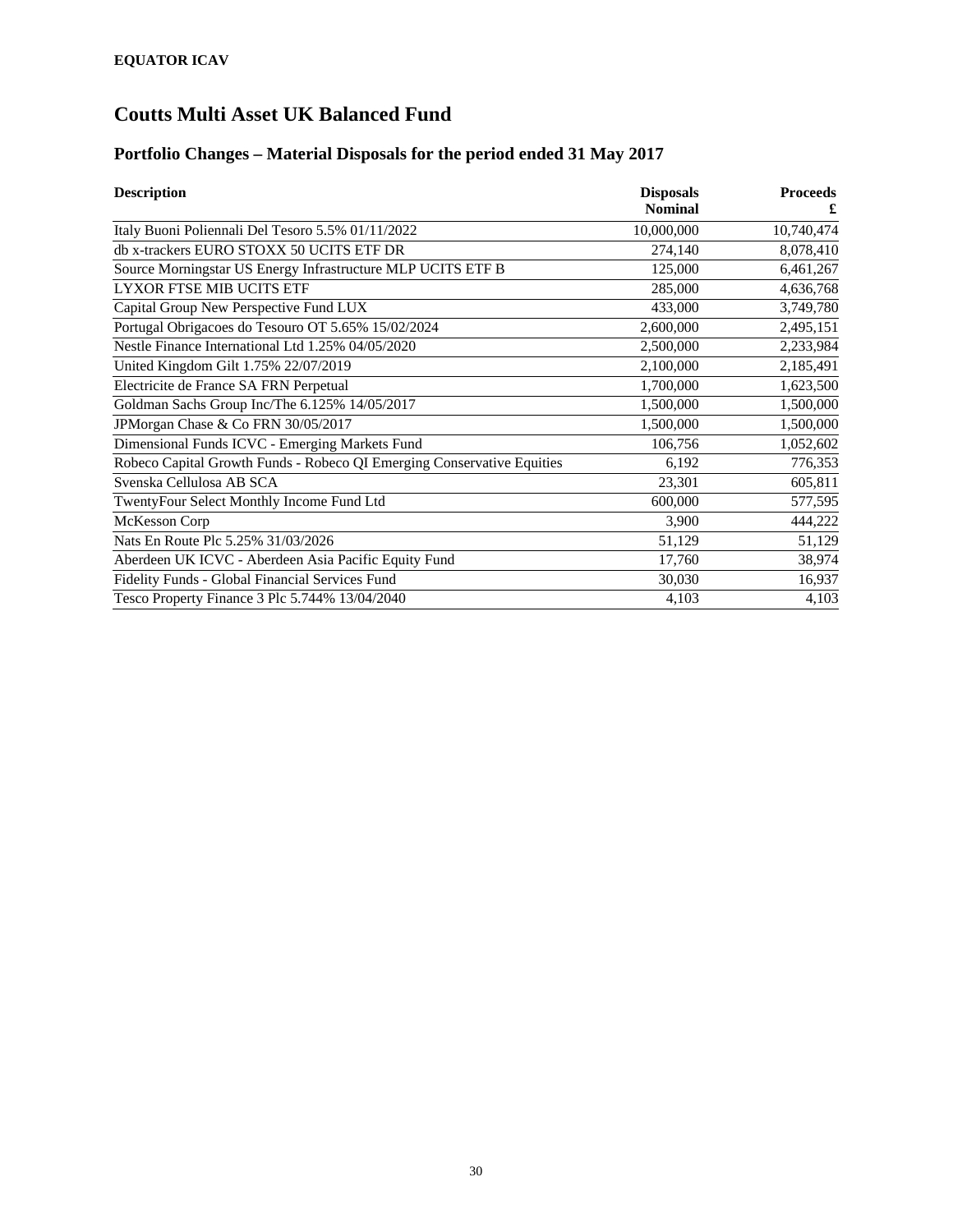# **Portfolio and Statement of Investments as at 31 May 2017**

| <b>Description</b>                                             | <b>Nominal</b>  | Fair                   | $%$ of            |
|----------------------------------------------------------------|-----------------|------------------------|-------------------|
|                                                                | <b>Holdings</b> | <b>Value</b>           | <b>Net</b>        |
|                                                                |                 | £                      | <b>Assets</b>     |
| <b>Investment Funds</b>                                        |                 |                        |                   |
| Algebris UCITS Funds Plc - Algebris Financial Credit Fund      | 96,800          | 11,099,088             | 2.67              |
| AQR UCITS Funds - Style Premia UCITS Fund                      | 33,700          | 3,819,558              | 0.92              |
| Artemis Income Fund                                            | 6,843           | 17,035                 | $\qquad \qquad -$ |
| AXA Fixed Interest Investment ICVC - Sterling Credit Short     |                 |                        |                   |
| <b>Duration Bond Fund</b>                                      | 6,335,000       | 6,613,740              | 1.59              |
| BlackRock Europe Ex-UK Index Fund                              | 667,300         | 11,698,331             | 2.81              |
| BlackRock Global Funds - Emerging Markets Local Currency       |                 |                        |                   |
| <b>Bond Fund</b>                                               | 950,000         | 7,866,000              | 1.89              |
| Capital Group New Perspective Fund LUX                         | 690,900         | 6,190,464              | 1.49              |
| Carador Income Fund Plc                                        | 8,131,042       | 4,559,492              | 1.10              |
| CF Lindsell Train UK Equity Fund~                              | 7,652,000       | 10,945,421             | 2.63              |
| Dimensional Funds ICVC - Emerging Markets Fund                 | 539,813         | 5,492,496              | 1.32              |
| Edgewood L Select - US Select Growth                           | 15,800          | 3,173,430              | 0.76              |
| F&C True Styles Portfolios ICVC - Global Equity Market Neutral |                 |                        |                   |
| Fund                                                           | 6,500,000       | 3,673,150              | 0.88              |
| Hermes Investment Funds Plc - Hermes European Alpha Fund       | 970             | 1,630                  |                   |
| Investec Fund Series i - UK Alpha Fund                         | 7,890,000       | 27,970,050             | 6.73              |
| iShares UK Property UCITS ETF GBP Dist                         | 1,723,000       | 10,540,452             | 2.54              |
| JPMorgan Funds - Emerging Markets Strategic Bond Fund          | 27,100          | 1,788,600              | 0.43              |
| JPMorgan Investment Funds - Global Macro Opportunities         | 26,000          | 1,759,160              | 0.42              |
| LYXOR JPX-NIKKEI 400 DR UCITS ETF C-EUR                        | 144,140         | 17,214,640             | 4.14              |
| Lyxor STOXX European 600 Banks UCITS ETF                       | 190,000         | 3,619,600              | 0.87              |
| Macquarie Fund Solutions - Macquarie Asia New Stars Fund       | 883,700         |                        | 2.19              |
|                                                                | 33,700          | 9,091,455              |                   |
| MAN Funds Plc - MAN GLG Japan CoreAlpha Equity                 |                 | 4,257,658              | 1.03              |
| Montanaro European Smaller Companies Fund                      | 1,290,931       | 6,382,362              | 1.54              |
| NB Global Floating Rate Income Fund Ltd <sup>®</sup>           | 6,970,784       | 6,793,029              | 1.63              |
| Parvest Equity Russia                                          | 36,587          | 4,069,086              | 0.98              |
| Pershing Square Holdings Ltd/Fund <sup>~</sup>                 | 241,000         | 2,908,572              | 0.70              |
| PIMCO Funds Global Investors Series Plc - Capital Securities   |                 |                        |                   |
| Fund                                                           | 1,060,000       | 8,679,421              | 2.09              |
| PIMCO Funds Global Investors Series Plc - MLP & Energy         |                 |                        |                   |
| <b>Infrastructure Fund</b>                                     | 690,000         | 3,834,375              | 0.92              |
| Pimco Global High Yield Bond Fund                              | 850,000         | 5,278,500              | 1.27              |
| PIMCO Global Investor Series UK Long Term Corporate Bond       |                 |                        |                   |
| Fund                                                           | 227,510         | 3,574,182              | 0.86              |
| Polar Capital Funds plc - Global Technology Fund               | 247,500         | 6,489,450              | 1.56              |
| Polar Capital Funds Plc - Healthcare Opportunities Fund        | 193,000         | 5,759,120              | 1.39              |
| Robeco Capital Growth Funds - Robeco QI Emerging               |                 |                        |                   |
| <b>Conservative Equities</b>                                   | 28,100          | 3,632,206              | 0.87<br>1.31      |
| Royal London Cash Plus <sup>~</sup>                            | 5,420,000       | 5,432,802              |                   |
| Royal London FTSE 350 Tracker Fund                             | 41,720,000      | 53,485,040             | 12.87             |
| <b>UBAM - Global High Yield Solution</b>                       | 19,000          | 2,126,860              | 0.51              |
| UK Mortgages Ltd <sup>~</sup>                                  | 4,000,000       | 3,830,000              | 0.92              |
| Total Investment Funds - 65.83% (30 November 2016:             |                 |                        |                   |
| $66.37\%$                                                      |                 | 273,666,455            | 65.83             |
| <b>Transferable Securities - Equities</b>                      |                 |                        |                   |
| France - 1.53% (30 November 2016: 1.47%)                       |                 |                        |                   |
| Airbus SE                                                      | 33,900          | 2,159,704              | 0.52              |
| AXA SA                                                         | 94,400          | $\overline{1,}953,927$ | 0.47              |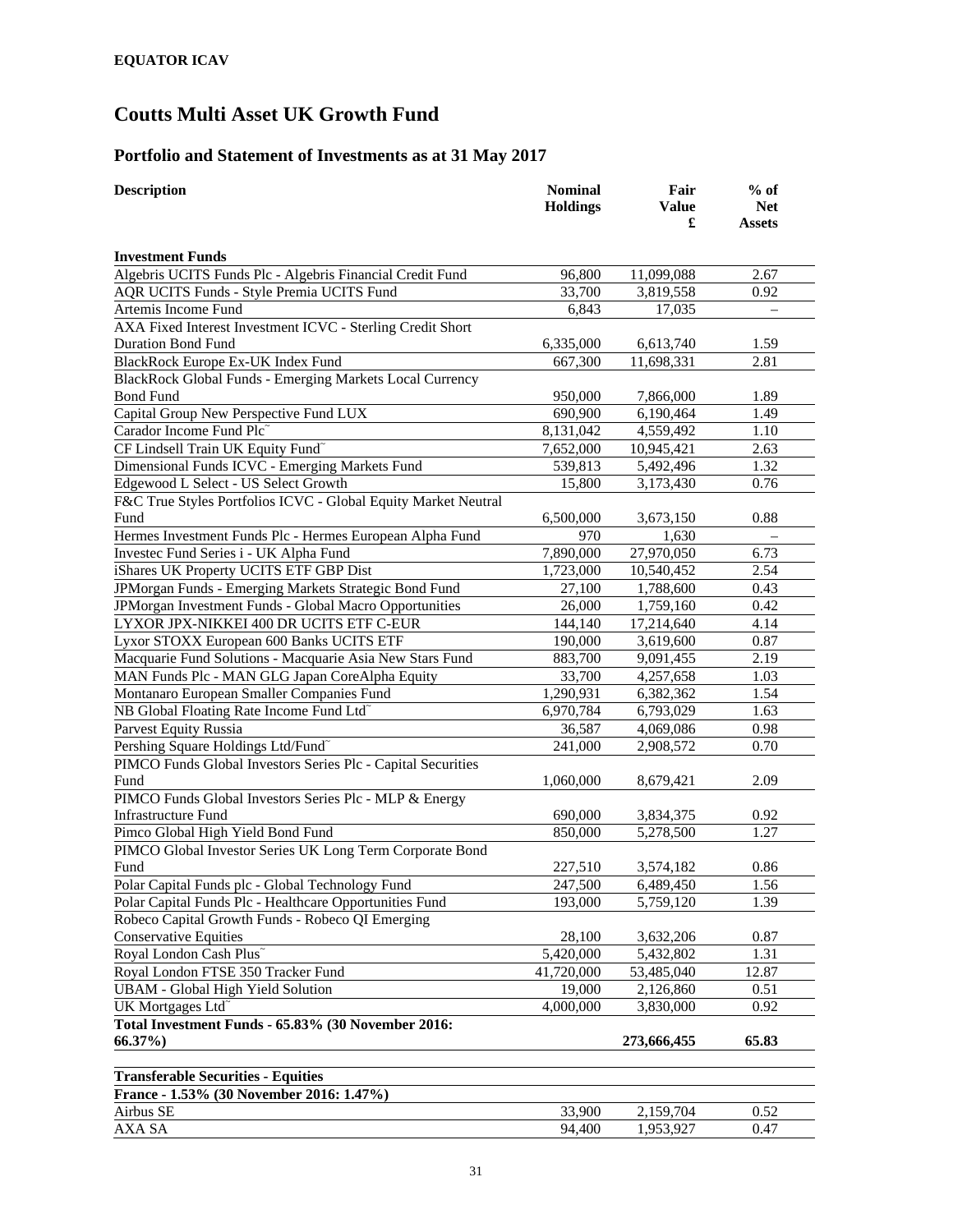| <b>Description</b>                                          | <b>Nominal</b><br><b>Holdings</b> | Fair<br>Value<br>£     | $%$ of<br><b>Net</b><br><b>Assets</b> |
|-------------------------------------------------------------|-----------------------------------|------------------------|---------------------------------------|
| <b>Transferable Securities - Equities (continued)</b>       |                                   |                        |                                       |
| France - 1.53% (30 November 2016: 1.47%) (continued)        |                                   |                        |                                       |
| LVMH Moet Hennessy Louis Vuitton SE                         | 11,450                            | 2,267,638              | 0.54                                  |
|                                                             |                                   | 6,381,269              | 1.53                                  |
|                                                             |                                   |                        |                                       |
| Germany, Federal Republic - 1.26% (30 November 2016: 0.83%) |                                   |                        |                                       |
| Continental AG                                              | 9,350                             | 1,614,107              | 0.39                                  |
| Infineon Technologies AG                                    | 106,000                           | 1,819,731              | 0.44                                  |
| <b>TUI AG</b>                                               | 149,800                           | 1,794,604              | 0.43                                  |
|                                                             |                                   | 5,228,442              | 1.26                                  |
| Japan - 0.28% (30 November 2016: 0.34%)                     |                                   |                        |                                       |
| Mitsubishi UFJ Financial Group Inc                          | 64,100                            | 310,357                | 0.08                                  |
| Mizuho Financial Group Inc                                  | 322,000                           | 435,062                | 0.10                                  |
| Sumitomo Mitsui Financial Group Inc                         | 14,375                            | 400,336                | 0.10                                  |
|                                                             |                                   | 1,145,755              | 0.28                                  |
|                                                             |                                   |                        |                                       |
| Netherlands - 0.40% (30 November 2016: 0.46%)               |                                   |                        |                                       |
| Royal Dutch Shell Plc                                       | 76,729                            | 1,644,686              | 0.40                                  |
| Sweden - 0.00% (30 November 2016: 0.37%)                    |                                   |                        |                                       |
|                                                             |                                   |                        |                                       |
| Switzerland - 0.39% (30 November 2016: 0.39%)               |                                   |                        |                                       |
| Roche Holding AG                                            | 7,700                             | 1,640,018              | 0.39                                  |
|                                                             |                                   |                        |                                       |
| United Kingdom - 4.28% (30 November 2016: 4.48%)            |                                   |                        |                                       |
| <b>Babcock International Group Plc</b>                      | 153,116                           | 1,428,572              | 0.34                                  |
| British American Tobacco Plc<br>Diageo Plc                  | 31,200<br>68,624                  | 1,725,360<br>1,596,881 | 0.42<br>0.38                          |
| Land Securities Group Plc                                   | 139,350                           | 1,491,045              | 0.36                                  |
| Lloyds Banking Group Plc                                    | 6,878,440                         | 4,855,491              | 1.17                                  |
| Prudential Plc                                              | 108,550                           | 1,884,428              | 0.45                                  |
| Rio Tinto Plc                                               | 60,395                            | 1,873,755              | 0.45                                  |
| Vodafone Group Plc                                          | 630,000                           | 1,458,450              | 0.35                                  |
| WPP Plc                                                     | 85,800                            | 1,496,352              | 0.36                                  |
|                                                             |                                   | 17,810,334             | 4.28                                  |
|                                                             |                                   |                        |                                       |
| United States - 6.38% (30 November 2016: 7.49%)             |                                   |                        |                                       |
| Bed Bath & Beyond Inc                                       | 44,000                            | 1,175,086              | 0.28                                  |
| Capital One Financial Corp                                  | 29,200                            | 1,743,229              | 0.42                                  |
| Cintas Corp                                                 | 18,200                            | 1,778,118              | 0.43                                  |
| Cisco Systems Inc                                           | 62,400                            | 1,527,007              | 0.37                                  |
| Gilead Sciences Inc                                         | 23,820                            | 1,199,643              | 0.29                                  |
| Intel Corp                                                  | 55,300                            | 1,549,833              | $0.\overline{37}$                     |
| JPMorgan Chase & Co                                         | 73,300                            | 4,673,519              | 1.12                                  |
| <b>KLA-Tencor Corp</b>                                      | 18,400                            | 1,485,195              | 0.36                                  |
| Microsoft Corp                                              | 33,400                            | 1,810,436              | 0.44                                  |
| <b>Morgan Stanley</b>                                       | 86,500                            | 2,802,212              | 0.67                                  |
| NIKE Inc                                                    | 34,700                            | 1,427,105              | 0.34                                  |
| Shire Plc                                                   | 28,900                            | 1,292,263              | 0.31                                  |
| Southwest Airlines Co                                       | 51,300                            | 2,392,500              | 0.58                                  |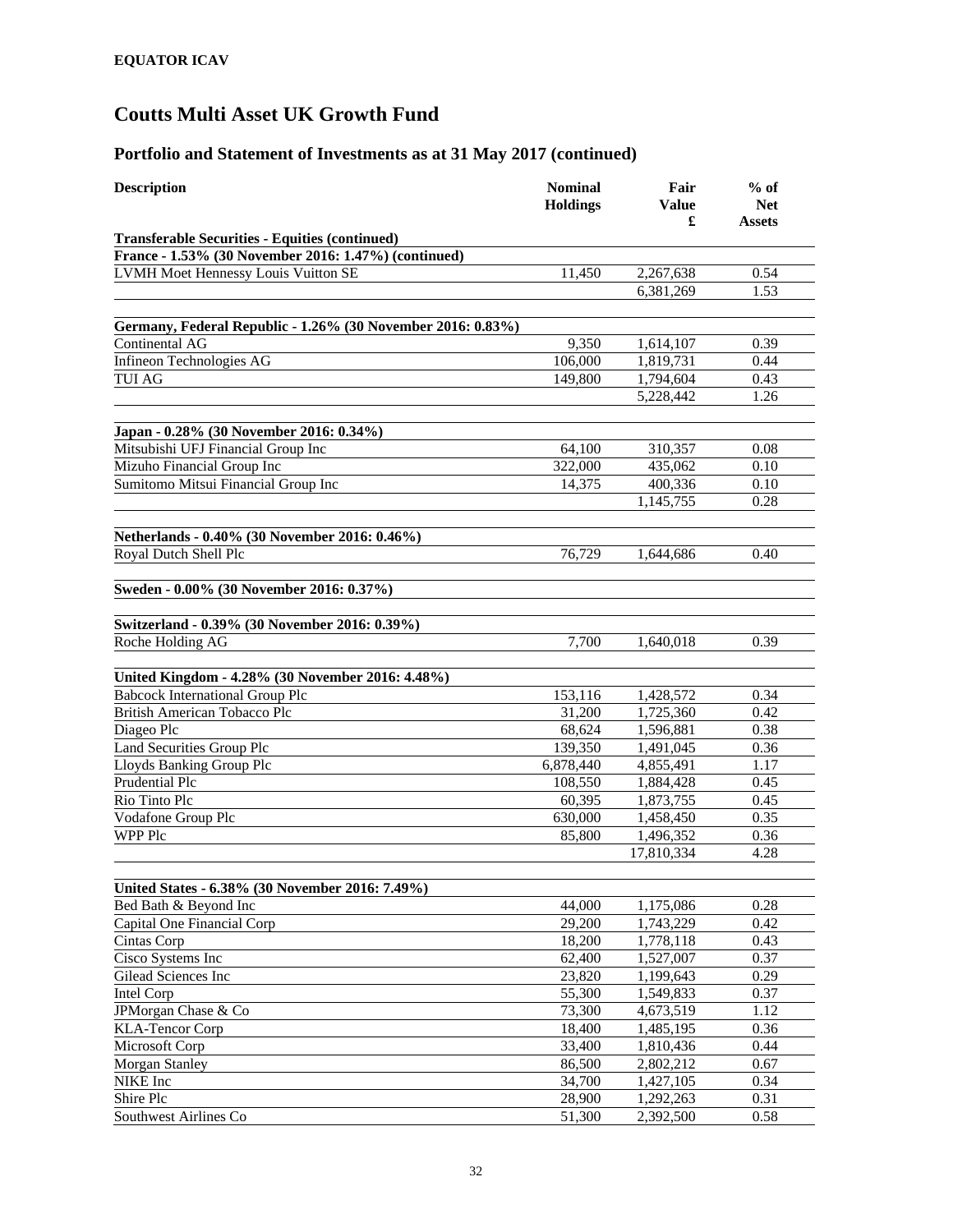| <b>Description</b>                                                                            | <b>Nominal</b><br><b>Holdings</b> | Fair<br>Value<br>£ | $%$ of<br><b>Net</b><br>Assets |
|-----------------------------------------------------------------------------------------------|-----------------------------------|--------------------|--------------------------------|
| <b>Transferable Securities - Equities (continued)</b>                                         |                                   |                    |                                |
| United States - 6.38% (30 November 2016: 7.49%) (continued)                                   |                                   |                    |                                |
| Valero Energy Corp                                                                            | 35,300                            | 1,684,110          | 0.40                           |
|                                                                                               |                                   | 26,540,256         | 6.38                           |
|                                                                                               |                                   |                    |                                |
| Total Fair Value of Transferable Securities - Equities - 14.52% (30<br>November 2016: 15.83%) |                                   | 60,390,760         | 14.52                          |
| <b>Transferable Securities - Bonds</b>                                                        |                                   |                    |                                |
| France - 2.24% (30 November 2016: 2.46%)                                                      |                                   |                    |                                |
| BNP Paribas Arbitrage Issuance BV 0.00% 20/06/2018                                            | 8,500,000                         | 7,422,446          | 1.79                           |
| <b>TOTAL SA FRN Perpetual</b>                                                                 | 2,000,000                         | 1,880,030          | 0.45                           |
|                                                                                               |                                   | 9,302,476          | 2.24                           |
|                                                                                               |                                   |                    |                                |
| Germany, Federal Republic - 0.55% (30 November 2016: 0.00%)                                   |                                   |                    |                                |
| Deutsche Bank AG 2.75% 17/02/2025                                                             | 2,600,000                         | 2,278,844          | 0.55                           |
|                                                                                               |                                   |                    |                                |
| Guernsey - 0.84% (30 November 2016: 0.97%)                                                    |                                   |                    |                                |
| Pershing Square Holdings Ltd 5.5% 15/07/2022                                                  | 4,300,000                         | 3,486,940          | 0.84                           |
|                                                                                               |                                   |                    |                                |
| Italy - 0.44% (30 November 2016: 3.00%)<br>UniCredit SpA FRN 03/01/2027                       | 2,000,000                         |                    | 0.44                           |
|                                                                                               |                                   | 1,846,675          |                                |
| Netherlands - 0.45% (30 November 2016: 0.00%)                                                 |                                   |                    |                                |
| ING Groep NV FRN 29/03/2022                                                                   | 2,400,000                         | 1,890,065          | 0.45                           |
|                                                                                               |                                   |                    |                                |
| Spain - 0.34% (30 November 2016: 0.38%)                                                       |                                   |                    |                                |
| Telefonica Europe BV FRN Perpetual                                                            | 1,500,000                         | 1,401,325          | 0.34                           |
|                                                                                               |                                   |                    |                                |
| United Kingdom - 4.44% (30 November 2016: 4.60%)                                              |                                   |                    |                                |
| Lloyds Banking Group Plc FRN Perpetual                                                        | 2,011,000                         | 2,116,155          | 0.51                           |
| Marks & Spencer Plc 3% 08/12/2023                                                             | 2,000,000                         | 2,075,066          | 0.50                           |
| United Kingdom Gilt 1.5% 22/01/2021                                                           | 13,625,000                        | 14,249,025         | 3.43                           |
|                                                                                               |                                   | 18,440,246         | 4.44                           |
| United States - 1.57% (30 November 2016: 0.72%)                                               |                                   |                    |                                |
| JPMorgan Chase & Co FRN 18/05/2028                                                            | 2,500,000                         | 2,203,932          | 0.53                           |
| Kinder Morgan Inc/DE 4.3% 01/06/2025                                                          | 3,100,000                         | 2,528,695          | 0.61                           |
| Procter & Gamble Co/The 1.375% 03/05/2025                                                     | 1,800,000                         | 1,801,233          | 0.43                           |
|                                                                                               |                                   | 6,533,860          | 1.57                           |
|                                                                                               |                                   |                    |                                |
| Total Fair Value of Transferable Securities - Bonds - 10.87% (30 November                     |                                   |                    |                                |
| 2016: 12.13%)                                                                                 |                                   | 45,180,431         | 10.87                          |
|                                                                                               |                                   |                    |                                |
| Total Fair Value of Transferable Securities - 25.39% (30 November 2016:                       |                                   |                    |                                |
| 27.96%)                                                                                       |                                   | 105,571,191        | 25.39                          |
| Total Fair Value of Investments excluding Financial Derivative Instruments -                  |                                   |                    |                                |
| 91.22% (30 November 2016: 94.33%)                                                             |                                   | 379, 237, 646      | 91.22                          |
|                                                                                               |                                   |                    |                                |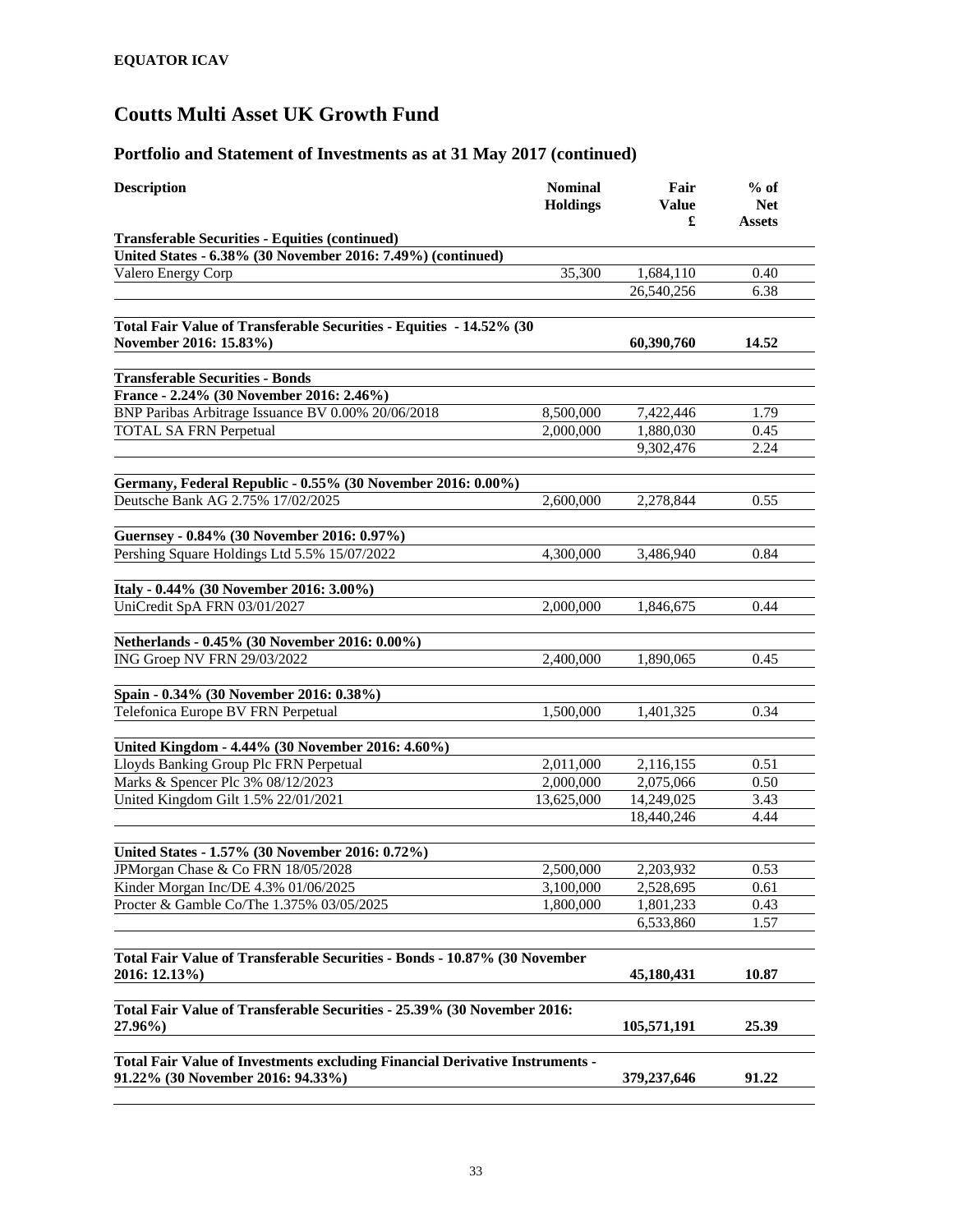## **Portfolio and Statement of Investments as at 31 May 2017 (continued)**

### **Financial Derivative Instruments**

| <b>Futures</b> (a)                            |                                         |                    |                                                                          |                      |                                 |                          |               |
|-----------------------------------------------|-----------------------------------------|--------------------|--------------------------------------------------------------------------|----------------------|---------------------------------|--------------------------|---------------|
| $\overline{\text{No. of}}$                    |                                         |                    |                                                                          |                      | <b>Notional</b><br><b>Value</b> | <b>Value</b>             | % of Net      |
| <b>Contracts</b>                              |                                         | <b>Description</b> |                                                                          |                      | £                               | £                        | <b>Assets</b> |
| 12                                            |                                         |                    | DAX Index Future June 2017                                               |                      | 3,305,637                       | 160,525                  | 0.04          |
| 844                                           |                                         |                    | FTSE 100 Index Future June 2017                                          |                      | 63,367,520                      | 2,010,998                | 0.48          |
| 39                                            |                                         |                    | FTSE MIB Index Future June 2017                                          |                      | 3,529,195                       | 281,382                  | 0.07          |
| $\overline{44}$                               |                                         |                    | IBEX 35 Index Future June 2017                                           |                      | 4,164,837                       | 106,359                  | 0.02          |
|                                               |                                         |                    |                                                                          |                      |                                 | 2,559,264                | 0.61          |
|                                               |                                         |                    | Total Financial Derivative Instruments - 0.61% (30 November 2016: 0.60%) |                      |                                 | 2,559,264                | 0.61          |
|                                               | November 2016: 94.93%)                  |                    | Total Financial Assets at Fair Value through Profit or Loss - 91.83% (30 |                      |                                 | 381,796,910              | 91.83         |
|                                               |                                         |                    |                                                                          |                      |                                 |                          |               |
|                                               |                                         |                    | Other Current Assets - 8.88% (30 November 2016: 5.58%)                   |                      |                                 | 36,906,644               | 8.88          |
|                                               |                                         |                    | Total Assets - 100.71% (30 November 2016: 100.51%)                       |                      |                                 | 418,703,554              | 100.71        |
|                                               | <b>Financial Derivative Instruments</b> |                    |                                                                          |                      |                                 |                          |               |
| Futures (a)                                   |                                         |                    |                                                                          |                      |                                 |                          |               |
| No. of                                        |                                         |                    |                                                                          |                      | <b>Notional</b><br><b>Value</b> | <b>Value</b>             | % of Net      |
| <b>Contracts</b>                              |                                         | <b>Description</b> |                                                                          |                      | £                               | £                        | <b>Assets</b> |
| (17)                                          |                                         |                    | Euro-Bund Future June 2017                                               |                      | (2,405,894)                     | (26,083)                 | (0.01)        |
| (23)                                          |                                         |                    | Long Gilt Future September 2017                                          |                      | (2,942,620)                     | (1,380)                  | (0.00)        |
| (46)                                          |                                         |                    | S&P 500 E-Mini Future June 2017                                          |                      | (4,303,854)                     | (61, 159)                | (0.01)        |
|                                               |                                         |                    |                                                                          |                      |                                 | (88, 622)                | (0.02)        |
|                                               | <b>Forward Exchange Contracts (b)</b>   |                    |                                                                          |                      |                                 |                          |               |
|                                               |                                         |                    |                                                                          | <b>Maturity</b>      | No. of                          | <b>Value</b>             | % of Net      |
| <b>Purchases</b>                              |                                         |                    | <b>Sales</b>                                                             | Date                 | <b>Contracts</b>                | £                        | <b>Assets</b> |
|                                               | 38,607,750                              | <b>EUR</b>         | (45,350,000)                                                             | 17/08/2017           | 3                               | (999, 485)               | $(0.24)^1$    |
|                                               |                                         | <b>JPY</b>         | (1,590,000,000)                                                          | 17/08/2017           | $\overline{2}$                  | (299, 601)               | $(0.07)^T$    |
|                                               | 10,855,239                              |                    | (37,030,000)                                                             | 17/08/2017           | 1                               | (89,967)                 | $(0.02)^{1}$  |
|                                               | 28,580,580                              | <b>USD</b>         |                                                                          |                      |                                 |                          |               |
|                                               | 680,000                                 | <b>GBP</b>         |                                                                          | (527,528) 17/08/2017 | $\mathbf{1}$                    | (1,037)                  | $(0.00)^1$    |
| <b>GBP</b><br><b>GBP</b><br>GBP<br><b>USD</b> |                                         |                    |                                                                          |                      |                                 | $\overline{(1,390,090)}$ | (0.33)        |
|                                               |                                         |                    | Total Financial Derivative Instruments - (0.35%) (30 November 2016:      |                      |                                 |                          |               |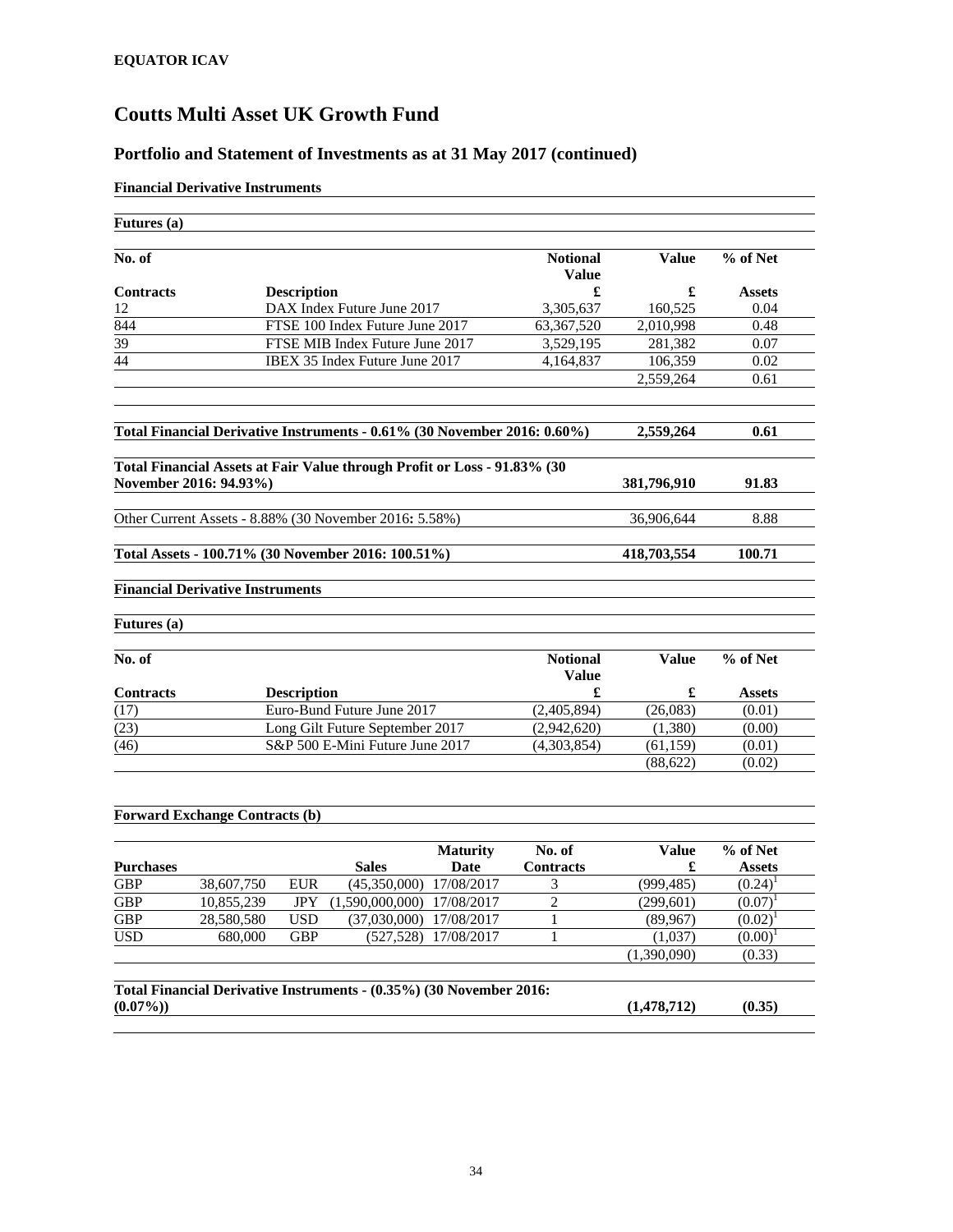## **Portfolio and Statement of Investments as at 31 May 2017 (continued)**

| Total Financial Liabilities at Fair Value through Profit or Loss - (0.35%) (30                                          |             |        |  |
|-------------------------------------------------------------------------------------------------------------------------|-------------|--------|--|
| November 2016: (0.07%))                                                                                                 | (1,478,712) | (0.35) |  |
|                                                                                                                         |             |        |  |
| Other Current Liabilities - (0.36%) (30 November 2016: (0.44%))                                                         | (1,490,498) | (0.36) |  |
|                                                                                                                         |             |        |  |
| Net Assets attributable to redeemable shareholders                                                                      | 415,734,344 | 100.00 |  |
| <b>Classification:</b>                                                                                                  |             |        |  |
| (a) Exchange traded financial derivative instruments.                                                                   |             |        |  |
| (b) OTC financial derivative instruments.                                                                               |             |        |  |
| All transferable securities held at period end are listed on an official stock exchange or dealt on a regulated market. |             |        |  |

|                                                                                                         | % of Total    |
|---------------------------------------------------------------------------------------------------------|---------------|
| <b>Analysis of Total Assets</b>                                                                         | <b>Assets</b> |
| <b>Investment Funds</b>                                                                                 | 65.36         |
| Transferable securities listed on an official stock exchange or dealt on a regulated market             | 25.21         |
| Exchange traded derivative instruments                                                                  | 0.61          |
| <b>Other Current Assets</b>                                                                             | 8.82          |
|                                                                                                         | 100.00        |
| Analysis of Total Assets rather than Net Assets is required under Schedule 12 of the UCITS Regulations. |               |

 $\tilde{}$ Non-UCITS Investment Fund. All other Investment Funds are UCITS.  $^1$  Forward Exchange Contracts are held with Bank of New York Mellon Global Markets.

All futures are held with Morgan Stanley & Co. International Plc.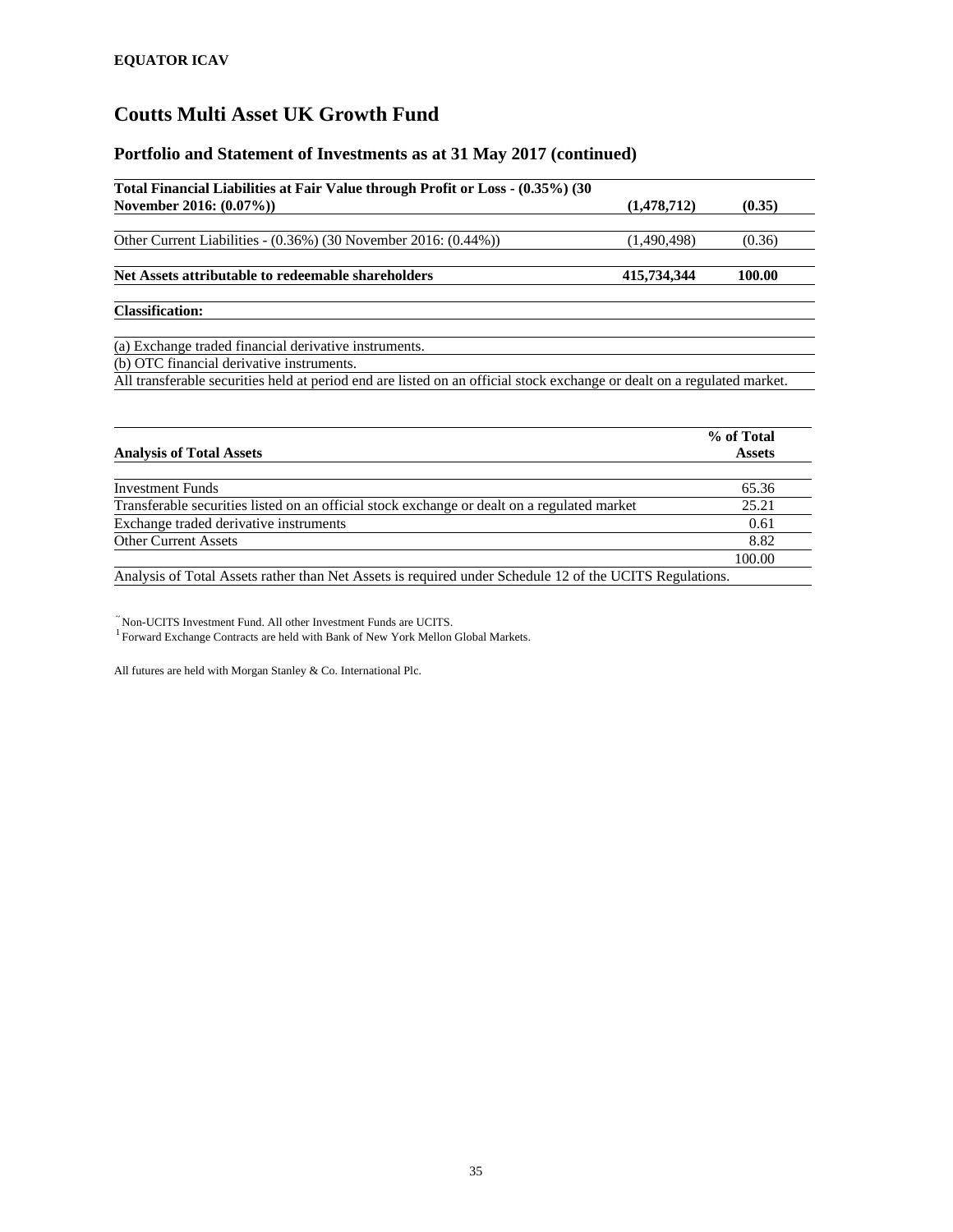### **Portfolio Changes – Material Acquisitions for the period ended 31 May 2017**

| <b>Description</b>                                                       | <b>Acquisitions</b> | Cost       |
|--------------------------------------------------------------------------|---------------------|------------|
|                                                                          | <b>Nominal</b>      |            |
| BlackRock Europe Ex-UK Index Fund                                        | 667,300             | 11,033,412 |
| BlackRock Global Funds - Emerging Markets Local Currency Bond Fund       | 950,000             | 7,581,000  |
| BNP Paribas Arbitrage Issuance BV 0% 20/06/2018                          | 8,500,000           | 7,111,780  |
| Polar Capital Funds plc - Global Technology Fund                         | 247,500             | 6,066,225  |
| Royal London Cash Plus                                                   | 5,420,000           | 5,432,341  |
| PIMCO Funds Global Investors Series Plc - MLP & Energy Infrastructure    | 690,000             | 3,966,133  |
| AXA Fixed Interest Investment ICVC - Sterling Credit Short Duration Bond | 2,870,000           | 2,982,910  |
| Deutsche Bank AG 2.75% 17/02/2025                                        | 2,600,000           | 2,237,696  |
| JPMorgan Chase & Co FRN 18/05/2028                                       | 2,500,000           | 2,150,826  |
| Marks & Spencer Plc 3% 08/12/2023                                        | 2,000,000           | 2,034,680  |
| ING Groep NV FRN 29/03/2022                                              | 2,400,000           | 1,930,893  |
| Procter & Gamble Co/The 1.375% 03/05/2025                                | 1,800,000           | 1,792,062  |
| UniCredit SpA FRN 03/01/2027                                             | 2,000,000           | 1,688,420  |
| Pimco Global High Yield Bond Fund                                        | 270,000             | 1,647,000  |
| Infineon Technologies AG                                                 | 106,000             | 1,602,167  |
| LYXOR JPX-NIKKEI 400 DR UCITS ETF C-EUR                                  | 11,528              | 1,392,888  |
| Investec Fund Series i - UK Alpha Fund                                   | 357,000             | 1,247,751  |
| <b>KLA-Tencor Corp</b>                                                   | 18,400              | 1,148,530  |
| Macquarie Fund Solutions - Macquarie Asia New Stars Fund                 | 97,000              | 988,879    |
| Dimensional Funds ICVC - Emerging Markets Fund                           | 97,400              | 962,775    |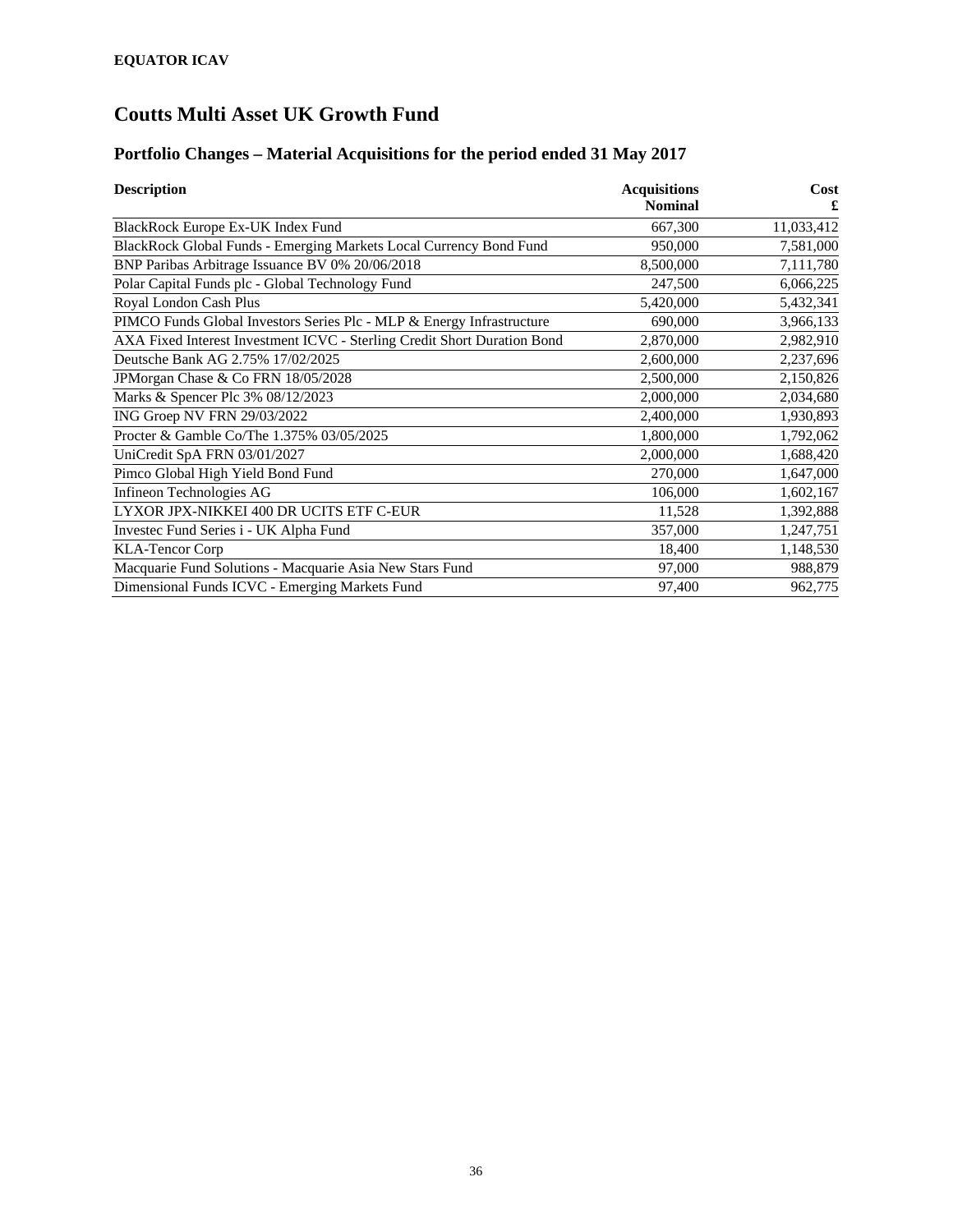#### **Portfolio Changes – Material Disposals for the period ended 31 May 2017**

| <b>Description</b>                                          | <b>Disposals</b> | <b>Proceeds</b> |
|-------------------------------------------------------------|------------------|-----------------|
|                                                             | <b>Nominal</b>   | £               |
| Italy Buoni Poliennali Del Tesoro 5.5% 01/11/2022           | 10,000,000       | 10,740,474      |
| AQR UCITS Funds - Style Premia UCITS Fund                   | 48,500           | 5,419,675       |
| BNP Paribas Arbitrage Issuance BV 0% 23/12/2016             | 4,155,000        | 5,373,318       |
| db x-trackers EURO STOXX 50 UCITS ETF DR                    | 136,100          | 3,958,686       |
| Capital Group New Perspective Fund LUX                      | 446,200          | 3,864,092       |
| Source Morningstar US Energy Infrastructure MLP UCITS ETF B | 70,100           | 3,623,479       |
| LYXOR FTSE MIB UCITS ETF                                    | 201,000          | 3,270,141       |
| Guinness Asset Management Funds plc - Global Energy Fund    | 338,000          | 1,926,211       |
| Investec Fund Series i - UK Alpha Fund                      | 570,000          | 1,795,614       |
| Svenska Cellulosa AB SCA                                    | 60,990           | 1,585,701       |
| Electricite de France SA FRN Perpetual                      | 1,600,000        | 1,528,000       |
| McKesson Corp                                               | 9,800            | 1,116,250       |
| Macquarie Fund Solutions - Macquarie Asia New Stars Fund    | 64,000           | 645,802         |
| Dimensional Funds ICVC - Emerging Markets Fund              | 40,587           | 400,183         |
| Fidelity Funds - Global Financial Services Fund             | 47,196           | 26,619          |
| Aberdeen UK ICVC - Aberdeen Asia Pacific Equity Fund        | 4,216            | 9,252           |
| Pictet - Emerging Local Currency Debt                       | 5                | 474             |

*The above constitutes the full list of disposals for the period.*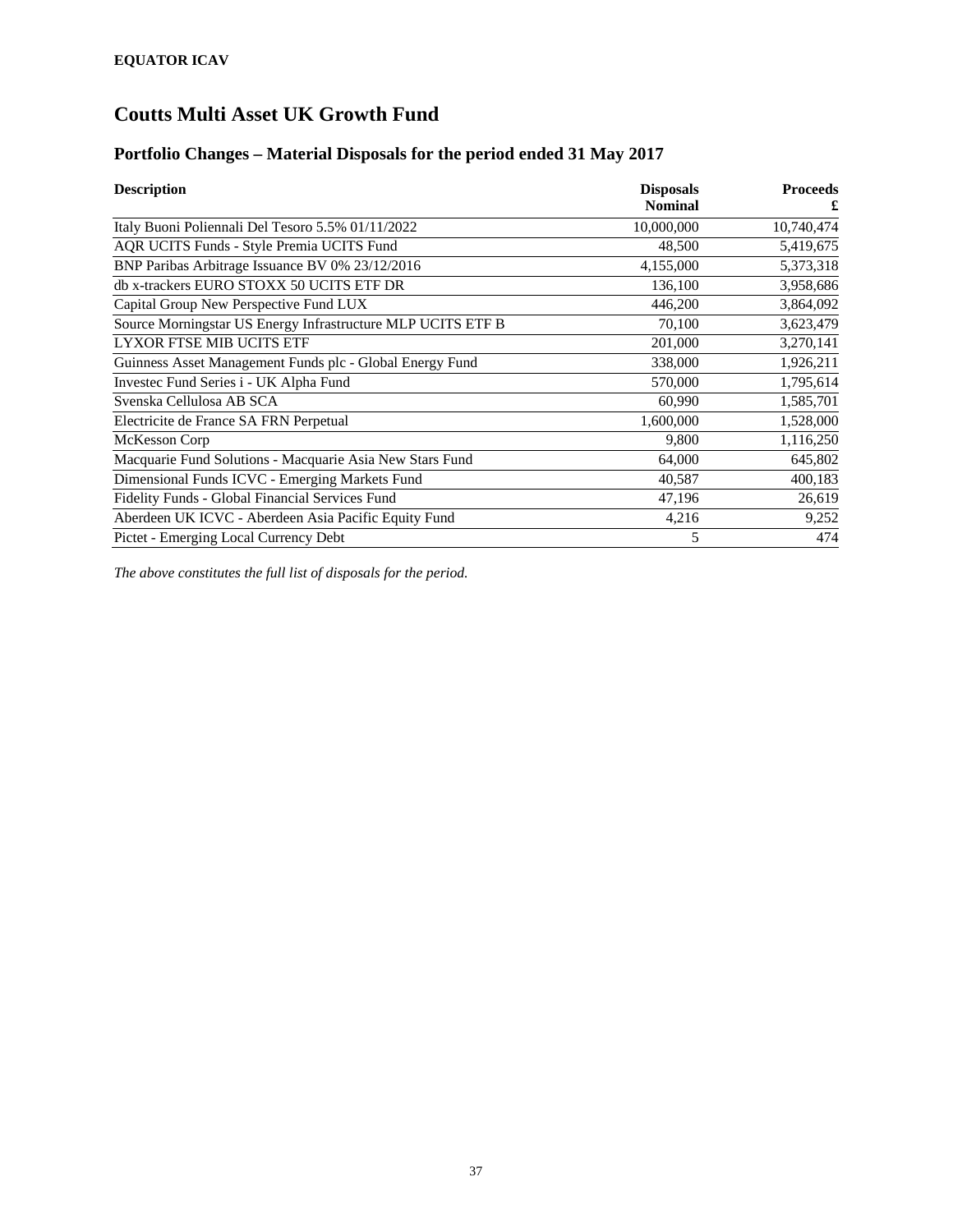#### **Portfolio and Statement of Investments as at 31 May 2017**

| <b>Description</b>                                          | <b>Nominal</b><br><b>Holdings</b> | Fair<br><b>Value</b> | $%$ of<br><b>Net</b> |
|-------------------------------------------------------------|-----------------------------------|----------------------|----------------------|
|                                                             |                                   | £                    | <b>Assets</b>        |
| <b>Investment Funds</b>                                     |                                   |                      |                      |
| Algebris UCITS Funds Plc - Algebris Financial Credit Fund   | 12,300                            | 1,410,318            | 0.82                 |
| AQR UCITS Funds - Style Premia UCITS Fund                   | 7,000                             | 793,380              | 0.46                 |
| Artemis Income Fund                                         | 997                               | 2,481                |                      |
| AXA Fixed Interest Investment ICVC - Sterling Credit Short  |                                   |                      |                      |
| <b>Duration Bond Fund</b>                                   | 5,858,500                         | 6,116,274            | 3.57                 |
| BlackRock Europe Ex-UK Index Fund                           | 196,200                           | 3,439,551            | 2.01                 |
| Capital Group New Perspective Fund LUX                      | 369,000                           | 3,306,240            | 1.93                 |
| CF Lindsell Train UK Equity Fund~                           | 3,450,000                         | 4,934,880            | 2.88                 |
| db x-trackers MSCI AC Asia ex Japan TRN Index UCITS ETF     | 54,550                            | 1,692,959            | 0.99                 |
| Dimensional Funds ICVC - Emerging Markets Fund              | 187,000                           | 1,902,690            | 1.11                 |
| Edgewood L Select - US Select Growth                        | 13,150                            | 2,641,177            | 1.54                 |
| Hermes Investment Funds Plc - Hermes European Alpha Fund    | 1,415,824                         | 2,380,991            | 1.39                 |
| Investec Fund Series i - UK Alpha Fund                      | 2,593,000                         | 9,192,185            | 5.37                 |
| iShares UK Property UCITS ETF GBP Dist                      | 838,500                           | 5,129,524            | 3.00                 |
| LYXOR JPX-NIKKEI 400 DR UCITS ETF C-EUR                     | 60,700                            | 7,249,401            | 4.24                 |
| Lyxor STOXX European 600 Banks UCITS ETF                    | 74,000                            | 1,409,739            | 0.82                 |
| Lyxor UCITS ETF MSCI Emerging Markets - NTR C USD           | 199,000                           | 1,664,884            | 0.97                 |
| Macquarie Fund Solutions - Macquarie Asia New Stars Fund    | 381,800                           | 3,927,936            | 2.30                 |
| MAN Funds Plc - MAN GLG Japan CoreAlpha Equity              | 13,650                            | 1,724,541            | 1.01                 |
| Montanaro European Smaller Companies Fund                   | 485,177                           | 2,398,714            | 1.40                 |
| <b>Parvest Equity Russia</b>                                | 18,000                            | 2,001,901            | 1.17                 |
| Pershing Square Holdings Ltd/Fund <sup>~</sup>              | 125,378                           | 1,513,158            | 0.89                 |
| Polar Capital Funds plc - Global Technology Fund            | 132,000                           | 3,461,040            | 2.02                 |
| Polar Capital Funds Plc - Healthcare Opportunities Fund     | 78,500                            | 2,342,440            | 1.37                 |
| Robeco Capital Growth Funds - Robeco QI Emerging            |                                   |                      |                      |
| <b>Conservative Equities</b>                                | 11,500                            | 1,486,490            | 0.87                 |
| Royal London Cash Plus~                                     | 8,930,000                         | 8,951,093            | 5.23                 |
| Royal London FTSE 350 Tracker Fund                          | 18,258,000                        | 23,406,756           | 13.68                |
| Total Investment Funds - 61.04% (30 November 2016:          |                                   |                      |                      |
| $60.32\%$                                                   |                                   | 104,480,743          | 61.04                |
| <b>Transferable Securities - Equities</b>                   |                                   |                      |                      |
| France - 1.86% (30 November 2016: 1.80%)                    |                                   |                      |                      |
| Airbus SE                                                   | 17,000                            | 1,083,038            | 0.63                 |
| AXA SA                                                      | 47,200                            | 976,963              | 0.57                 |
| LVMH Moet Hennessy Louis Vuitton SE                         | 5,730                             | 1,134,810            | 0.66                 |
|                                                             |                                   | 3,194,811            | 1.86                 |
|                                                             |                                   |                      |                      |
| Germany, Federal Republic - 1.53% (30 November 2016: 1.01%) |                                   |                      |                      |
| Continental AG                                              | 4,680                             | 807,917              | 0.47                 |
| Infineon Technologies AG                                    | 53,500                            | 918,449              | 0.54                 |
| <b>TUI AG</b>                                               | 75,000                            | 898,500              | 0.52                 |
|                                                             |                                   | 2,624,866            | 1.53                 |
|                                                             |                                   |                      |                      |
| Japan - 1.31% (30 November 2016: 1.60%)                     |                                   |                      |                      |
| Mitsubishi UFJ Financial Group Inc                          | 156,700                           | 758,705              | 0.44                 |
| Mizuho Financial Group Inc                                  | 557,000                           | 752,577              | 0.44                 |
| Sumitomo Mitsui Financial Group Inc                         | 26,500                            | 738,010              | 0.43                 |
|                                                             |                                   | 2,249,292            | 1.31                 |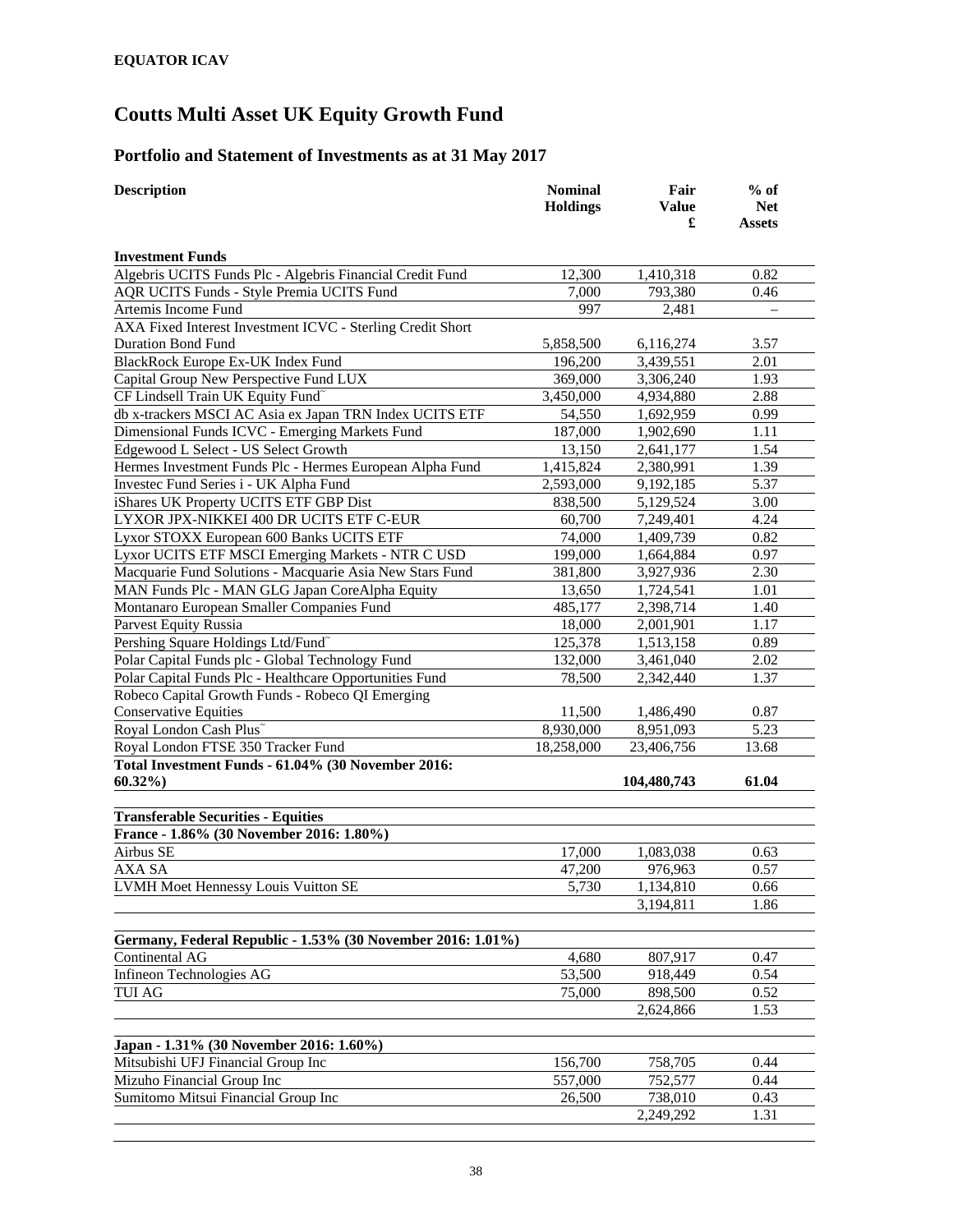| <b>Description</b>                                                                            | <b>Nominal</b><br><b>Holdings</b> | Fair<br>Value<br>£ | $%$ of<br><b>Net</b><br><b>Assets</b> |
|-----------------------------------------------------------------------------------------------|-----------------------------------|--------------------|---------------------------------------|
| <b>Transferable Securities - Equities (continued)</b>                                         |                                   |                    |                                       |
| Netherlands - 0.47% (30 November 2016: 0.55%)                                                 |                                   |                    |                                       |
| Royal Dutch Shell Plc                                                                         | 37,640                            | 806,813            | 0.47                                  |
| Sweden - 0.00% (30 November 2016: 0.46%)                                                      |                                   |                    |                                       |
| Switzerland - 0.49% (30 November 2016: 0.48%)                                                 |                                   |                    |                                       |
| Roche Holding AG                                                                              | 3,900                             | 830,658            | 0.49                                  |
| United Kingdom - 5.03% (30 November 2016: 5.29%)                                              |                                   |                    |                                       |
| <b>Babcock International Group Plc</b>                                                        | 77,726                            | 725,183            | 0.42                                  |
| <b>British American Tobacco Plc</b>                                                           | 15,900                            | 879,270            | 0.51                                  |
| Diageo Plc                                                                                    | 35,095                            | 816,661            | 0.48                                  |
| <b>Land Securities Group Plc</b>                                                              | 69,700                            | 745,790            | 0.44                                  |
| Lloyds Banking Group Plc                                                                      | 2,935,633                         | 2,072,263          | 1.21                                  |
| Prudential Plc                                                                                | 54,560                            | 947,162            | 0.55                                  |
| Rio Tinto Plc                                                                                 | 30,035                            | 931,836            | 0.55                                  |
| Vodafone Group Plc                                                                            | 315,000                           | 729,225            | 0.43                                  |
| <b>WPP Plc</b>                                                                                | 42,950                            | 749,048            | 0.44                                  |
|                                                                                               |                                   | 8,596,438          | 5.03                                  |
| United States - 7.37% (30 November 2016: 8.67%)                                               |                                   |                    |                                       |
| Bed Bath & Beyond Inc                                                                         | 22,000                            | 587,543            | 0.34                                  |
| Capital One Financial Corp                                                                    | 14,600                            | 871,615            | 0.51                                  |
| Cintas Corp                                                                                   | 9,300                             | 908,599            | 0.53                                  |
| Cisco Systems Inc                                                                             | 31,800                            | 778,186            | 0.46                                  |
| Gilead Sciences Inc                                                                           | 11,900                            | 599,318            | 0.35                                  |
| Intel Corp                                                                                    | 28,200                            | 790,331            | 0.46                                  |
| JPMorgan Chase & Co                                                                           | 33,080                            | 2,109,140          | 1.23                                  |
| <b>KLA-Tencor Corp</b>                                                                        | 9,200                             | 742,598            | 0.44                                  |
| Microsoft Corp                                                                                | 17,000                            | 921,479            | 0.54                                  |
| <b>Morgan Stanley</b>                                                                         | 27,000                            | 874,679            | 0.51                                  |
| NIKE Inc                                                                                      | 17,350                            | 713,552            | 0.42                                  |
| Shire Plc                                                                                     | 14,500                            | 648,367            | 0.38                                  |
| Southwest Airlines Co                                                                         | 26,100                            | 1,217,237          | 0.71                                  |
| Valero Energy Corp                                                                            | 17,700                            | 844,440            | 0.49                                  |
|                                                                                               |                                   | 12,607,084         | 7.37                                  |
|                                                                                               |                                   |                    |                                       |
| Total Fair Value of Transferable Securities - Equities - 18.06% (30<br>November 2016: 19.86%) |                                   | 30,909,962         | 18.06                                 |
|                                                                                               |                                   |                    |                                       |
| <b>Transferable Securities - Bonds</b>                                                        |                                   |                    |                                       |
| France - 1.79% (30 November 2016: 0.00%)                                                      |                                   |                    |                                       |
| BNP Paribas Arbitrage Issuance BV 0.00% 20/06/2018                                            | 3,500,000                         | 3,056,302          | 1.79                                  |
| Italy - 0.00% (30 November 2016: 1.98%)                                                       |                                   |                    |                                       |
|                                                                                               |                                   |                    |                                       |
| Netherlands - 0.41% (30 November 2016: 0.00%)                                                 |                                   |                    |                                       |
| ING Groep NV FRN 29/03/2022                                                                   | 900,000                           | 708,774            | 0.41                                  |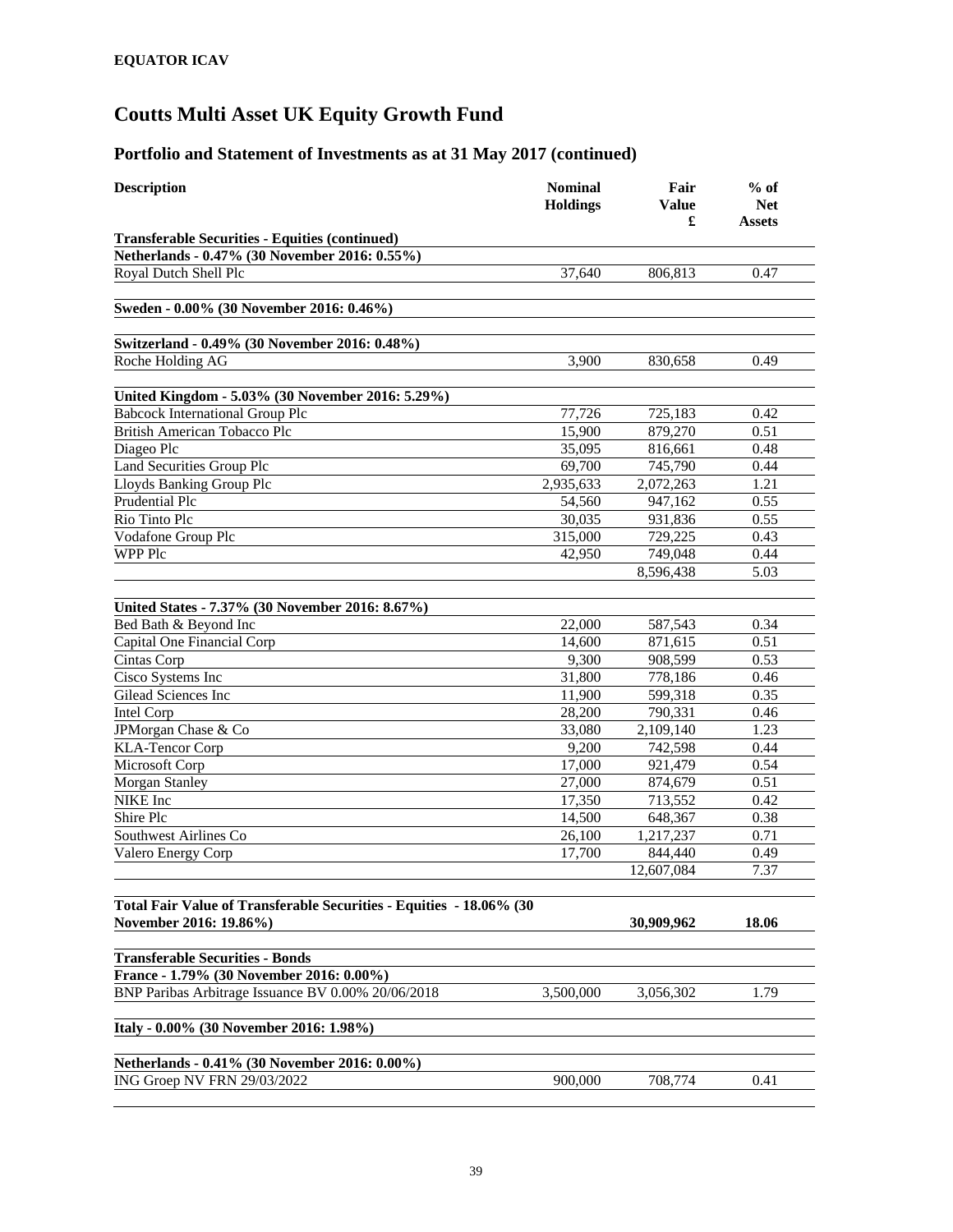| <b>Description</b>                      |                                                                                                                   | <b>Nominal</b><br><b>Holdings</b> | Fair<br>Value<br>£ | $%$ of<br><b>Net</b><br>Assets |
|-----------------------------------------|-------------------------------------------------------------------------------------------------------------------|-----------------------------------|--------------------|--------------------------------|
|                                         | <b>Transferable Securities - Bonds (continued)</b>                                                                |                                   |                    |                                |
|                                         | United Kingdom - 5.80% (30 November 2016: 6.85%)                                                                  |                                   |                    |                                |
|                                         | United Kingdom Gilt 1.5% 22/01/2021                                                                               | 9,500,000                         | 9.935.100          | 5.80                           |
|                                         |                                                                                                                   |                                   |                    |                                |
|                                         | United States - 0.98% (30 November 2016: 0.00%)                                                                   |                                   |                    |                                |
|                                         | JPMorgan Chase & Co FRN 18/05/2028                                                                                | 1,000,000                         | 881,573            | 0.51                           |
|                                         | Procter & Gamble Co/The 1.375% 03/05/2025                                                                         | 800.000                           | 800,548            | 0.47                           |
|                                         |                                                                                                                   |                                   | 1,682,121          | 0.98                           |
| 2016: 8.83%)                            | Total Fair Value of Transferable Securities - Bonds - 8.98% (30 November                                          |                                   | 15,382,297         | 8.98                           |
|                                         |                                                                                                                   |                                   |                    |                                |
| $28.69\%$                               | Total Fair Value of Transferable Securities - 27.04% (30 November 2016:                                           |                                   | 46,292,259         | 27.04                          |
|                                         | Total Fair Value of Investments excluding Financial Derivative Instruments -<br>88.08% (30 November 2016: 89.01%) |                                   | 150,773,002        | 88.08                          |
|                                         |                                                                                                                   |                                   |                    |                                |
| <b>Financial Derivative Instruments</b> |                                                                                                                   |                                   |                    |                                |
|                                         |                                                                                                                   |                                   |                    |                                |
| Futures (a)                             |                                                                                                                   |                                   |                    |                                |
|                                         |                                                                                                                   |                                   |                    |                                |
| No. of                                  |                                                                                                                   | <b>Notional</b><br><b>Value</b>   | <b>Value</b>       | % of Net                       |
| <b>Contracts</b>                        | <b>Description</b>                                                                                                | £                                 | £                  | <b>Assets</b>                  |
| 5                                       | DAX Index Future June 2017                                                                                        | 1,377,349                         | 66,885             | 0.04                           |
| $\overline{647}$                        | FTSE 100 Index Future June 2017                                                                                   | 48,576,760                        | 1,532,373          | 0.89                           |
| $\overline{25}$                         | FTSE MIB Index Future June 2017                                                                                   | 2,262,304                         | 180,373            | 0.11                           |
| $\overline{21}$                         | IBEX 35 Index Future June 2017                                                                                    | 1,987,763                         | 50,762             | 0.03                           |
|                                         |                                                                                                                   |                                   | 1,830,393          | 1.07                           |
|                                         | Total Financial Derivative Instruments - 1.07% (30 November 2016: 0.66%)                                          |                                   | 1,830,393          | 1.07                           |
|                                         |                                                                                                                   |                                   |                    |                                |
| November 2016: 89.67%)                  | Total Financial Assets at Fair Value through Profit or Loss - 89.15% (30                                          |                                   | 152,603,395        | 89.15                          |
|                                         | Other Current Assets - 11.27% (30 November 2016: 10.64%)                                                          |                                   | 19,299,446         | 11.27                          |
|                                         |                                                                                                                   |                                   |                    |                                |
|                                         | Total Assets - 100.42% (30 November 2016: 100.31%)                                                                |                                   | 171,902,841        | 100.42                         |
| <b>Financial Derivative Instruments</b> |                                                                                                                   |                                   |                    |                                |
| Futures (a)                             |                                                                                                                   |                                   |                    |                                |
| No. of                                  |                                                                                                                   | <b>Notional</b><br><b>Value</b>   | <b>Value</b>       | % of Net                       |
| <b>Contracts</b>                        | <b>Description</b>                                                                                                | £                                 | £                  | <b>Assets</b>                  |
| (7)                                     | Euro-Bund Future June 2017                                                                                        | (990, 662)                        | (10,740)           | (0.01)                         |
| (6)                                     | Long Gilt Future September 2017                                                                                   | (767, 640)                        | (360)              | (0.00)                         |
| (10)                                    | S&P 500 E-Mini Future June 2017                                                                                   | (935, 620)                        | (10, 572)          | (0.00)                         |
|                                         |                                                                                                                   |                                   | (21, 672)          | (0.01)                         |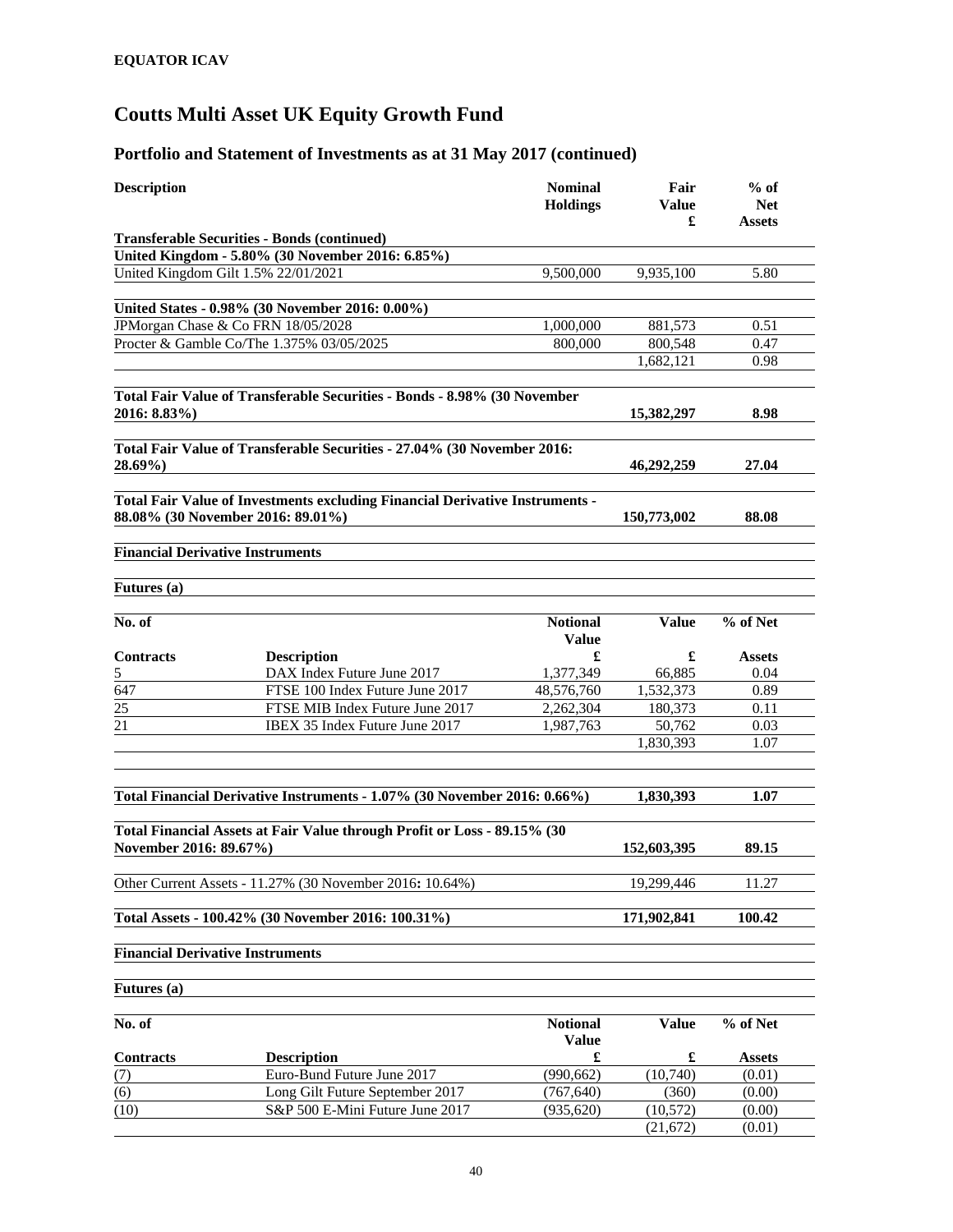#### **Portfolio and Statement of Investments as at 31 May 2017 (continued)**

#### **Financial Derivative Instruments (continued)**

|                        | <b>Forward Exchange Contracts (b)</b>     |            |                                                                     |                         |                            |                                                                                                                         |                           |
|------------------------|-------------------------------------------|------------|---------------------------------------------------------------------|-------------------------|----------------------------|-------------------------------------------------------------------------------------------------------------------------|---------------------------|
| <b>Purchases</b>       |                                           |            | <b>Sales</b>                                                        | <b>Maturity</b><br>Date | No. of<br><b>Contracts</b> | <b>Value</b>                                                                                                            | % of Net<br><b>Assets</b> |
| <b>GBP</b>             | 778,029                                   | <b>CHF</b> | (1,000,000)                                                         | 17/08/2017              |                            | (25, 387)                                                                                                               | $(0.01)^1$                |
| <b>GBP</b>             | 11,575,261                                | <b>EUR</b> | $(13,580,000)$ $17/08/2017$                                         |                         | 4                          | (285,075)                                                                                                               | $(0.17)^T$                |
| <b>GBP</b>             | 5,708,004                                 | <b>JPY</b> | (836,000,000)                                                       | 17/08/2017              | $\overline{2}$             | (157, 057)                                                                                                              | $(0.09)^1$                |
| <b>GBP</b>             | 4,291,332                                 | <b>USD</b> | (5.560.000)                                                         | 17/08/2017              |                            | (13,508)                                                                                                                | $(0.01)^1$                |
|                        |                                           |            |                                                                     |                         |                            | (481,027)                                                                                                               | (0.28)                    |
|                        |                                           |            | Total Financial Derivative Instruments - (0.29%) (30 November 2016: |                         |                            |                                                                                                                         |                           |
| $(0.03\%)$             |                                           |            |                                                                     |                         |                            | (502, 699)                                                                                                              | (0.29)                    |
|                        |                                           |            |                                                                     |                         |                            |                                                                                                                         |                           |
|                        | November 2016: (0.03%))                   |            |                                                                     |                         |                            | (502, 699)                                                                                                              | (0.29)                    |
|                        |                                           |            | Other Current Liabilities - (0.13%) (30 November 2016: (0.28%))     |                         |                            | (224, 565)                                                                                                              | (0.13)                    |
|                        |                                           |            | Net Assets attributable to redeemable shareholders                  |                         |                            | 171, 175, 577                                                                                                           | 100.00                    |
| <b>Classification:</b> |                                           |            |                                                                     |                         |                            |                                                                                                                         |                           |
|                        |                                           |            | (a) Exchange traded financial derivative instruments.               |                         |                            |                                                                                                                         |                           |
|                        | (b) OTC financial derivative instruments. |            |                                                                     |                         |                            |                                                                                                                         |                           |
|                        |                                           |            |                                                                     |                         |                            | All transferable securities held at period end are listed on an official stock exchange or dealt on a regulated market. |                           |
|                        |                                           |            |                                                                     |                         |                            |                                                                                                                         |                           |
|                        |                                           |            |                                                                     |                         |                            |                                                                                                                         | % of Total                |

| <b>Analysis of Total Assets</b>                                                                                                                                                                                                                                                                  | Assets |
|--------------------------------------------------------------------------------------------------------------------------------------------------------------------------------------------------------------------------------------------------------------------------------------------------|--------|
|                                                                                                                                                                                                                                                                                                  |        |
| <b>Investment Funds</b>                                                                                                                                                                                                                                                                          | 60.78  |
| Transferable securities listed on an official stock exchange or dealt on a regulated market                                                                                                                                                                                                      | 26.93  |
| Exchange traded derivative instruments                                                                                                                                                                                                                                                           | 1.06   |
| <b>Other Current Assets</b>                                                                                                                                                                                                                                                                      | 11.23  |
|                                                                                                                                                                                                                                                                                                  | 100.00 |
| $\mathbf{A}$ and $\mathbf{B}$ and $\mathbf{A}$ and $\mathbf{A}$ and $\mathbf{A}$ and $\mathbf{B}$ and $\mathbf{B}$ and $\mathbf{B}$ and $\mathbf{B}$ and $\mathbf{B}$ and $\mathbf{B}$ and $\mathbf{B}$ and $\mathbf{B}$ and $\mathbf{B}$ and $\mathbf{B}$ and $\mathbf{B}$ and $\mathbf{B}$ and |        |

Analysis of Total Assets rather than Net Assets is required under Schedule 12 of the UCITS Regulations.

 $\tilde{}$ Non-UCITS Investment Fund. All other Investment Funds are UCITS.  $^1$  Forward Exchange Contracts are held with Bank of New York Mellon Global Markets.

All futures are held with Morgan Stanley & Co. International Plc.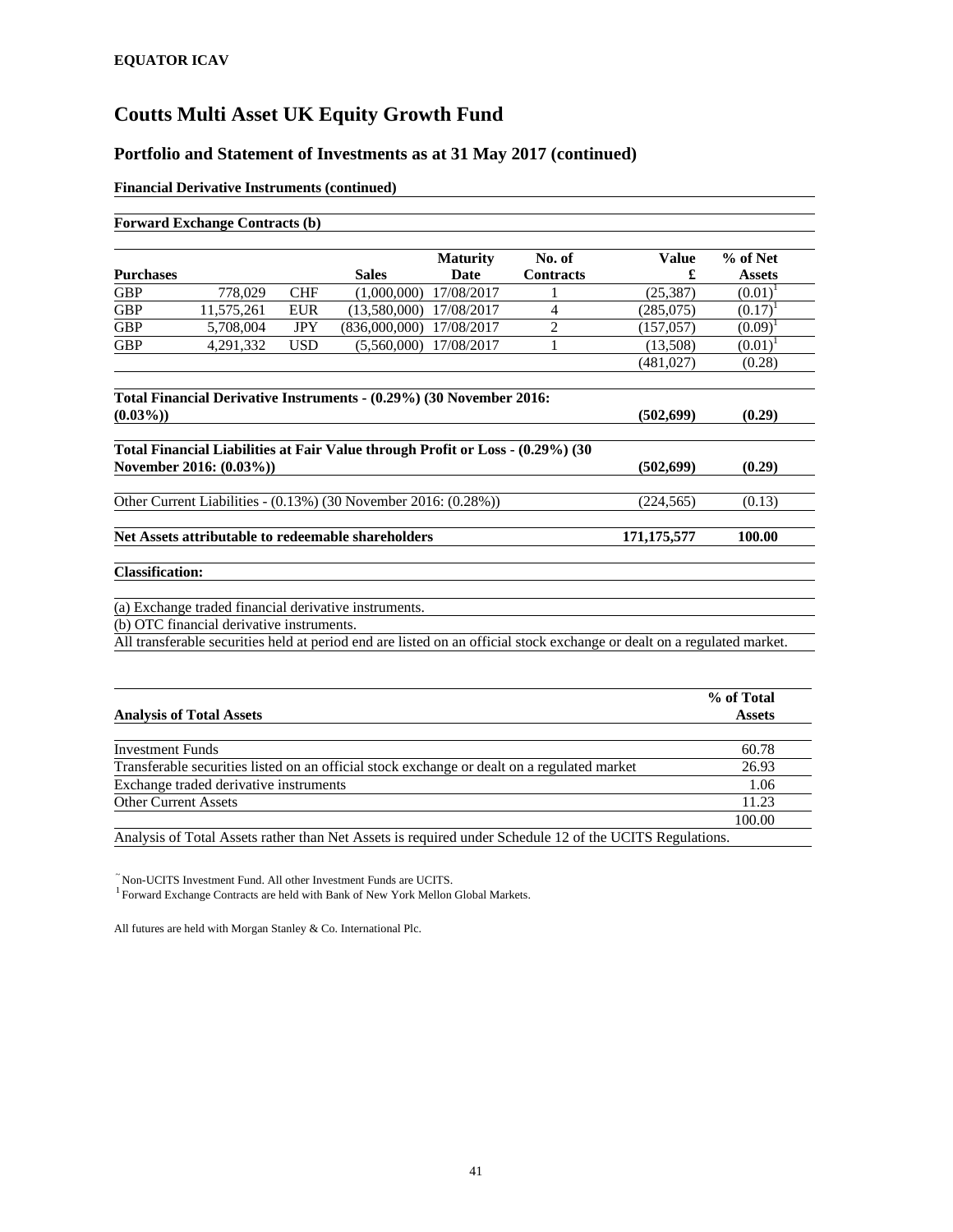#### **Portfolio Changes – Material Acquisitions for the period ended 31 May 2017**

| <b>Description</b>                                                            | <b>Acquisitions</b><br><b>Nominal</b> | Cost<br>£      |
|-------------------------------------------------------------------------------|---------------------------------------|----------------|
| Royal London Cash Plus                                                        | 8,930,000                             | 8,950,370      |
| AXA Fixed Interest Investment ICVC - Sterling Credit Short Duration Bond Fund | 4,080,000                             | 4,239,870      |
| BlackRock Europe Ex-UK Index Fund                                             | 196,200                               | 3,286,491      |
| Polar Capital Funds plc - Global Technology Fund                              | 132,000                               | 3,235,320      |
| BNP Paribas Arbitrage Issuance BV 0% 20/06/2018                               | 3,500,000                             | 2,928,380      |
| Investec Fund Series i - UK Alpha Fund                                        | 437,000                               | 1,527,359      |
| LYXOR JPX-NIKKEI 400 DR UCITS ETF C-EUR                                       | 8,500                                 | 999,314        |
| JPMorgan Chase & Co FRN 18/05/2028                                            | 1,000,000                             | 860,330        |
| Infineon Technologies AG                                                      | 53,500                                | 808,641        |
| Procter & Gamble Co/The 1.375% 03/05/2025                                     | 800,000                               | 796,472        |
| ING Groep NV FRN 29/03/2022                                                   | 900,000                               | 724,085        |
| <b>KLA-Tencor Corp</b>                                                        | 9,200                                 | 574,265        |
| Montanaro European Smaller Companies Fund                                     | 2,821                                 | 12,303         |
| Hermes Investment Funds Plc - Hermes European Alpha Fund                      | 201                                   | 279            |
| Artemis Income Fund                                                           |                                       | $\overline{2}$ |

*The above constitutes the full list of acquisitions for the period.*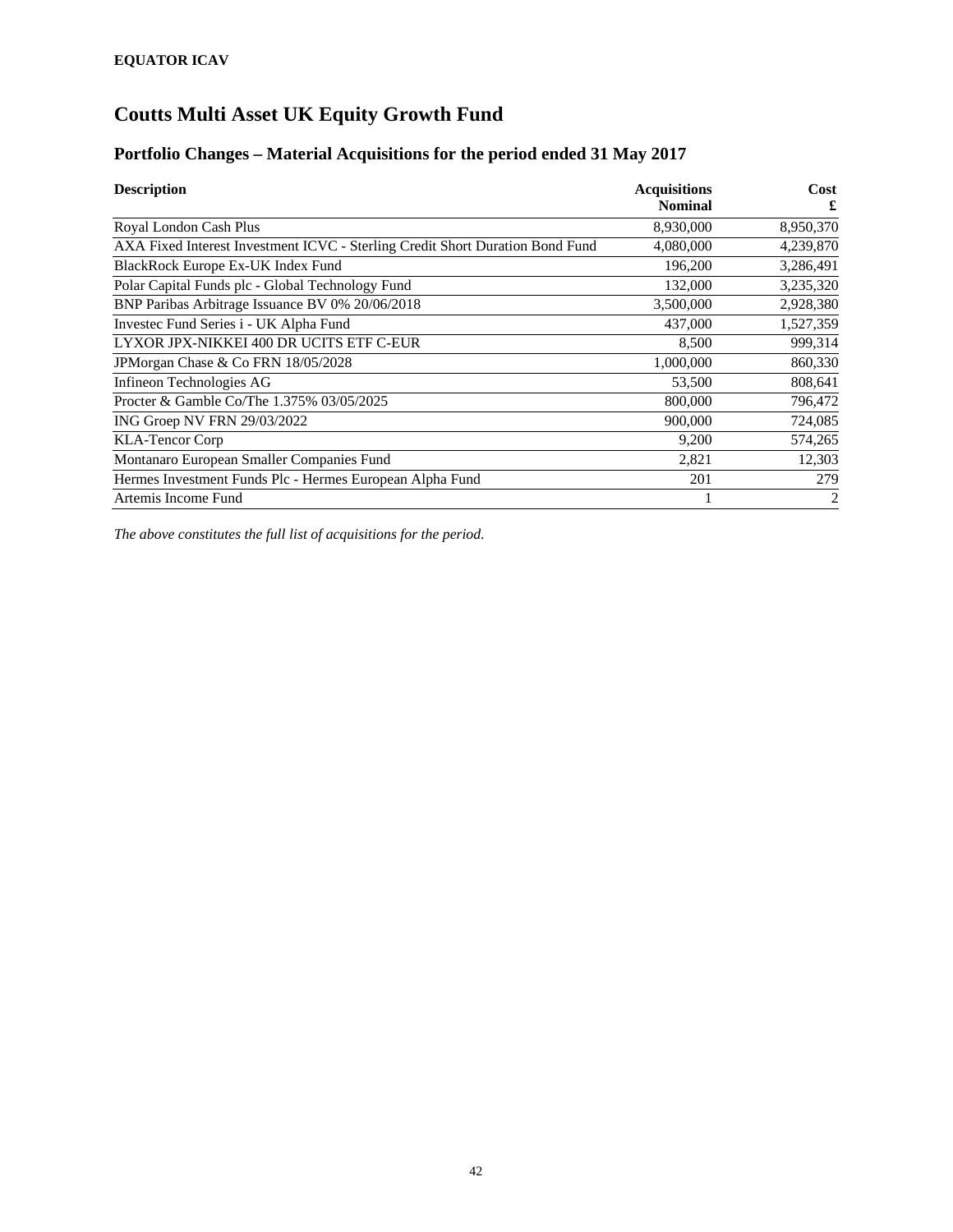#### **Portfolio Changes – Material Disposals for the period ended 31 May 2017**

| <b>Description</b>                                       | <b>Disposals</b> | <b>Proceeds</b> |
|----------------------------------------------------------|------------------|-----------------|
|                                                          | <b>Nominal</b>   | £               |
| Investec Fund Series i - UK Alpha Fund                   | 1,543,000        | 4,939,642       |
| Italy Buoni Poliennali Del Tesoro 5.5% 01/11/2022        | 2,700,000        | 2,899,928       |
| AQR UCITS Funds - Style Premia UCITS Fund                | 19,500           | 2,179,044       |
| Capital Group New Perspective Fund LUX                   | 188,000          | 1,628,080       |
| LYXOR FTSE MIB UCITS ETF                                 | 97,000           | 1,578,128       |
| Edgewood L Select - US Select Growth                     | 7,500            | 1,365,710       |
| LYXOR JPX-NIKKEI 400 DR UCITS ETF C-EUR                  | 8,330            | 989,081         |
| Svenska Cellulosa AB SCA                                 | 30,850           | 802,080         |
| Guinness Asset Management Funds plc - Global Energy Fund | 136,000          | 775,043         |
| McKesson Corp                                            | 4,900            | 558,125         |
| db x-trackers MSCI AC Asia ex Japan TRN Index UCITS ETF  | 10,200           | 306,805         |
| Hermes Investment Funds Plc - Hermes European Alpha Fund | 90,500           | 144,085         |
| Fidelity Funds - Global Financial Services Fund          | 12,213           | 6,888           |
| Aberdeen UK ICVC - Aberdeen Asia Pacific Equity Fund     | 2,263            | 4,967           |

*The above constitutes the full list of disposals for the period.*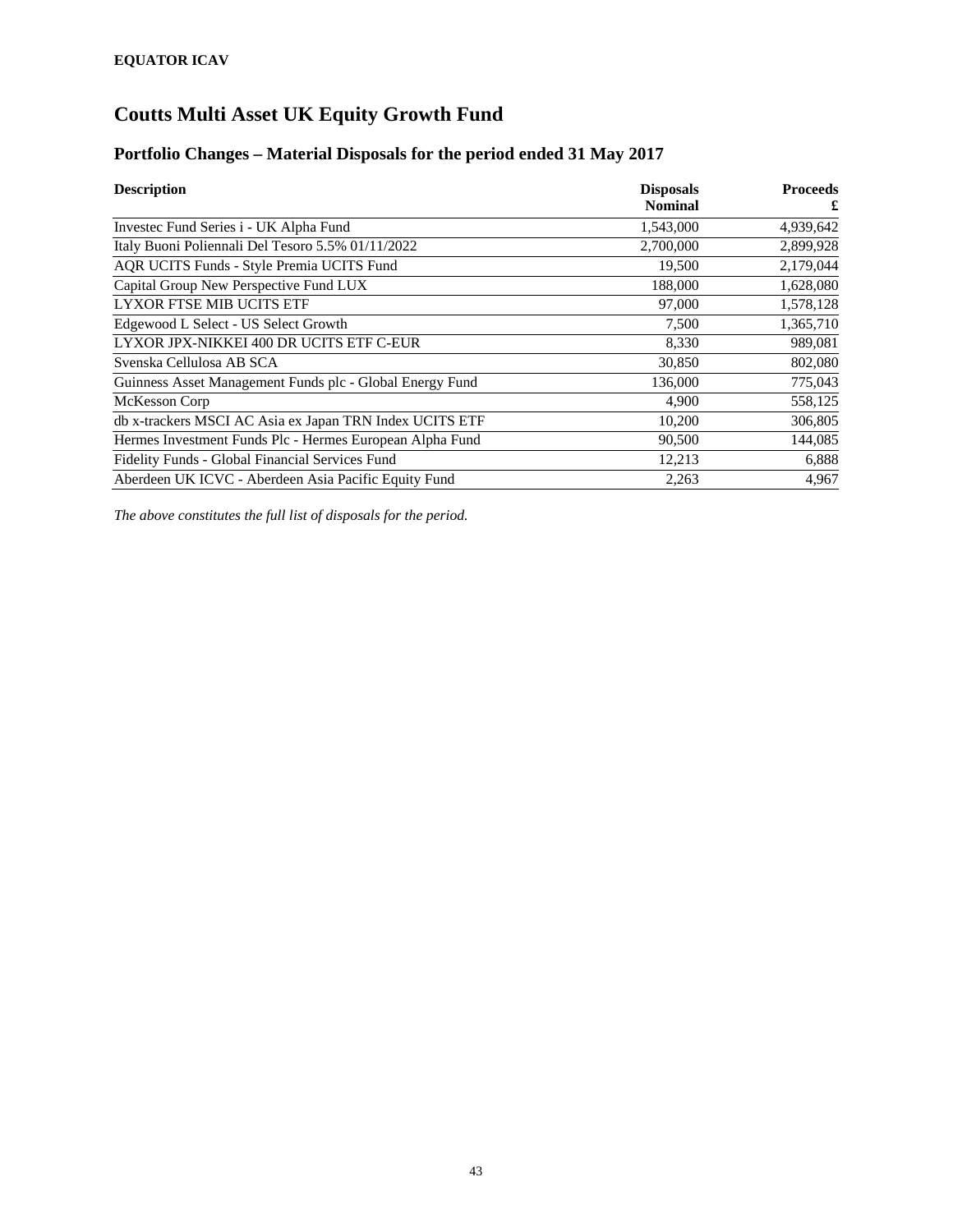### **Portfolio and Statement of Investments as at 31 May 2017**

| <b>Description</b>                                             | <b>Nominal</b><br><b>Holdings</b> | Fair<br><b>Value</b><br>US\$ | $%$ of<br><b>Net</b><br><b>Assets</b> |  |
|----------------------------------------------------------------|-----------------------------------|------------------------------|---------------------------------------|--|
| <b>Investment Funds</b>                                        |                                   |                              |                                       |  |
| Algebris UCITS Funds Plc - Algebris Financial Credit Fund      | 15,025                            | 1,585,588                    | 3.70                                  |  |
| AQR UCITS Funds - Style Premia UCITS Fund                      | 2,050                             | 230,543                      | 0.54                                  |  |
| Artemis Income Fund                                            | 253                               | 813                          |                                       |  |
| AXA Fixed Interest Investment ICVC - Sterling Credit Short     |                                   |                              |                                       |  |
| <b>Duration Bond Fund</b>                                      | 778,000                           | 1,046,520                    | 2.44                                  |  |
| BlackRock Global Funds - Emerging Markets Local Currency       |                                   |                              |                                       |  |
| <b>Bond Fund</b>                                               | 45,500                            | 839,930                      | 1.96                                  |  |
| Capital Group New Perspective Fund LUX                         | 10,700                            | 123,371                      | 0.29                                  |  |
| Carador Income Fund Plc                                        | 1,052,000                         | 760,070                      | 1.77                                  |  |
| Dimensional Funds ICVC - Emerging Markets Fund                 | 78,100                            | 1,023,870                    | 2.39                                  |  |
| International Public Partnerships Ltd <sup>®</sup>             | 478,337                           | 993,497                      | 2.32                                  |  |
| iShares UK Property UCITS ETF GBP Dist                         | 64,300                            | 506,819                      | 1.18                                  |  |
| JPMorgan Funds - Emerging Markets Strategic Bond Fund          | 7,100                             | 711,917                      | 1.66                                  |  |
| JPMorgan Investment Funds - Global Macro Opportunities         | 3,000                             | 324,150                      | 0.76                                  |  |
| Legal & General Global Health and Pharmaceuticals Index Trust~ | 440,000                           | 327,934                      | 0.76                                  |  |
| LYXOR JPX-NIKKEI 400 DR UCITS ETF C-EUR                        | 2,530                             | 389,936                      | 0.91                                  |  |
| Lyxor STOXX European 600 Banks UCITS ETF                       | 23,180                            | 568,968                      | 1.33                                  |  |
| Macquarie Fund Solutions - Macquarie Asia New Stars Fund       | 43,920                            | 582,182                      | 1.36                                  |  |
| MAN Funds Plc - MAN GLG Japan CoreAlpha Equity                 | 3,600                             | 462,456                      | 1.08                                  |  |
| PIMCO Funds Global Investors Series Plc - Global Investment    |                                   |                              |                                       |  |
| Grade Credit Fund                                              | 414,000                           | 5,270,220                    | 12.29                                 |  |
| PIMCO Funds Global Investors Series Plc - MLP & Energy         |                                   |                              |                                       |  |
| <b>Infrastructure Fund</b>                                     | 56,500                            | 404,540                      | 0.94                                  |  |
| Pimco Global High Yield Bond Fund                              | 87,500                            | 995,750                      | 2.32                                  |  |
| Robeco Capital Growth Funds - Robeco QI Emerging               |                                   |                              |                                       |  |
| <b>Conservative Equities</b>                                   | 1,870                             | 170,245                      | 0.40                                  |  |
| Royal London Cash Plus~                                        | 1,786,000                         | 2,306,607                    | 5.38                                  |  |
| THEAM Quant - Equity Europe Income Defensive                   | 19,460                            | 2,121,809                    | 4.95                                  |  |
| <b>UBAM - Global High Yield Solution</b>                       | 16,150                            | 1,673,463                    | 3.90                                  |  |
| UK Mortgages Ltd <sup>®</sup>                                  | 807,470                           | 996,168                      | 2.32                                  |  |
| Total Investment Funds - 56.95% (30 November 2016:             |                                   |                              |                                       |  |
| 44.07%)                                                        |                                   | 24,417,366                   | 56.95                                 |  |
| <b>Transferable Securities - Equities</b>                      |                                   |                              |                                       |  |
| Japan - 1.18% (30 November 2016: 1.57%)                        |                                   |                              |                                       |  |
| Mitsubishi UFJ Financial Group Inc                             | 28,000                            | 174,675                      | 0.41                                  |  |
| Mizuho Financial Group Inc                                     | 94,900                            | 165,207                      | 0.39                                  |  |
| Sumitomo Mitsui Financial Group Inc                            | 4,600                             | 165,060                      | 0.38                                  |  |
|                                                                |                                   | 504,942                      | 1.18                                  |  |
|                                                                |                                   |                              |                                       |  |
| United Kingdom - 0.41% (30 November 2016: 0.44%)               |                                   |                              |                                       |  |
| Lloyds Banking Group Plc                                       | 193,830                           | 176,292                      | 0.41                                  |  |
| United States - 0.60% (30 November 2016: 0.79%)                |                                   |                              |                                       |  |
| JPMorgan Chase & Co                                            | 1,415                             | 116,242                      | 0.27                                  |  |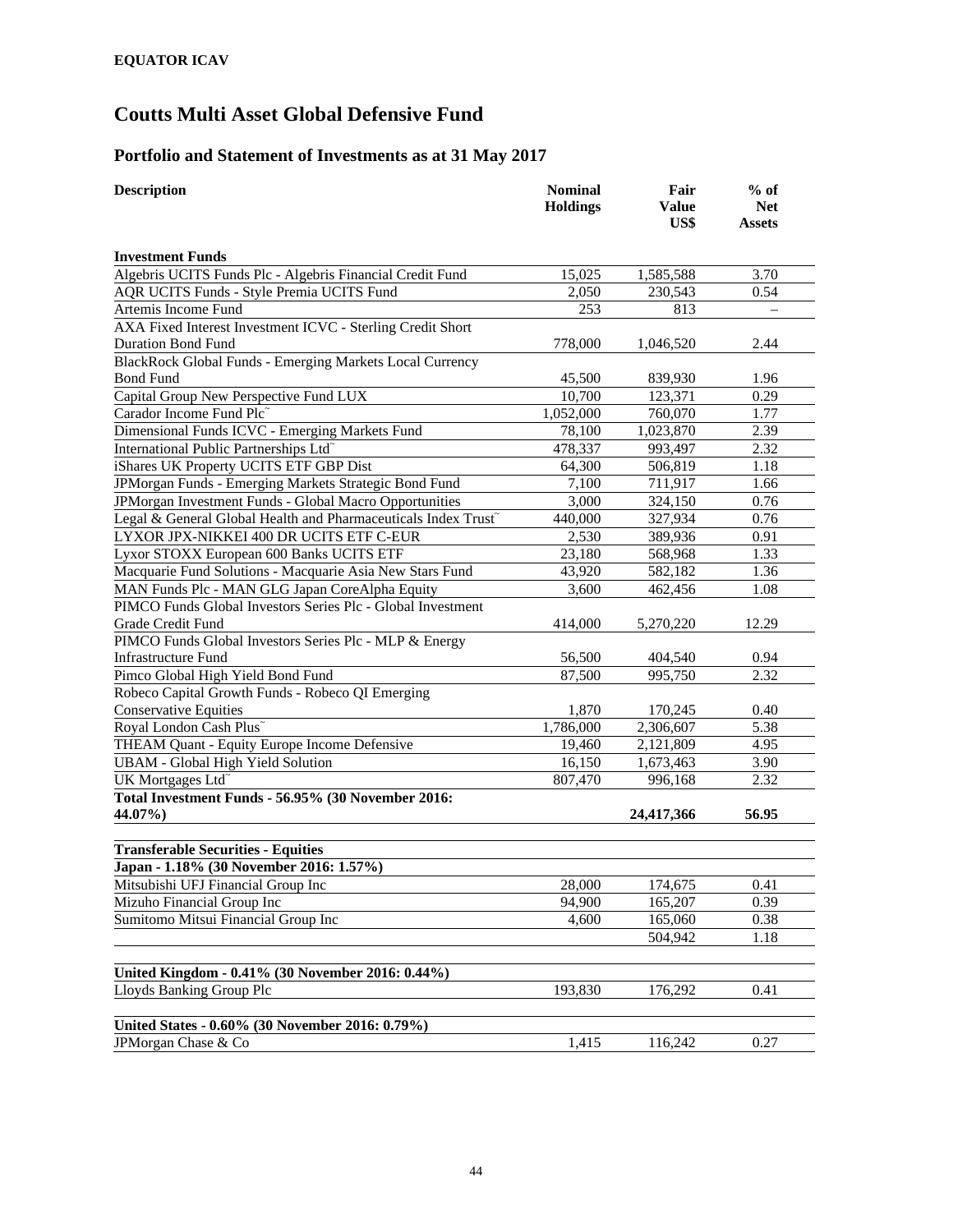| <b>Description</b>                                                                               | <b>Nominal</b><br><b>Holdings</b> | Fair<br>Value<br>US\$ | $%$ of<br><b>Net</b><br>Assets |
|--------------------------------------------------------------------------------------------------|-----------------------------------|-----------------------|--------------------------------|
| <b>Transferable Securities - Equities (continued)</b>                                            |                                   |                       |                                |
| United States - 0.60% (30 November 2016: 0.79%) (continued)                                      |                                   |                       |                                |
| <b>Morgan Stanley</b>                                                                            | 3,400                             | 141,916               | 0.33                           |
|                                                                                                  |                                   | 258,158               | 0.60                           |
| Total Fair Value of Transferable Securities - Equities - 2.19% (30 November<br>2016: 2.80%)      |                                   | 939,392               | 2.19                           |
| <b>Transferable Securities - Bonds</b>                                                           |                                   |                       |                                |
|                                                                                                  |                                   |                       |                                |
| Australia - 0.70% (30 November 2016: 0.94%)<br>Westpac Banking Corp FRN 01/12/2017               | 300,000                           | 300,514               | 0.70                           |
|                                                                                                  |                                   |                       |                                |
| France - 2.28% (30 November 2016: 3.33%)                                                         |                                   |                       |                                |
| Societe Generale SA 1.6% 09/01/2020                                                              | 342,500                           | 493,278               | 1.15                           |
| <b>TOTAL SA FRN Perpetual</b>                                                                    | 400,000                           | 484,465               | 1.13                           |
|                                                                                                  |                                   | 977,743               | 2.28                           |
| Germany, Federal Republic - 1.64% (30 November 2016: 5.91%)                                      |                                   |                       |                                |
| Volkswagen Group of America Finance LLC FRN 22/05/2018                                           | 700,000                           | 702,030               | 1.64                           |
|                                                                                                  |                                   |                       |                                |
| Guernsey - 0.97% (30 November 2016: 1.23%)                                                       |                                   |                       |                                |
| Pershing Square Holdings Ltd 5.5% 15/07/2022                                                     | 400,000                           | 417.930               | 0.97                           |
| Italy - 5.67% (30 November 2016: 10.19%)                                                         |                                   |                       |                                |
| Italy Buoni Poliennali Del Tesoro 5% 01/03/2022                                                  | 1,000,000                         | 1,339,675             | 3.13                           |
| Italy Buoni Poliennali Del Tesoro 1.6% 01/06/2026                                                | 1,000,000                         | 1,089,561             | 2.54                           |
|                                                                                                  |                                   | 2,429,236             | 5.67                           |
|                                                                                                  |                                   |                       |                                |
| Luxembourg - 2.17% (30 November 2016: 2.73%)                                                     |                                   |                       |                                |
| European Investment Bank 6% 07/12/2028                                                           | 490,000                           | 932,305               | 2.17                           |
| Mexico - 0.95% (30 November 2016: 1.13%)                                                         |                                   |                       |                                |
| Mexico Government International Bond 5.75% 06/09/2017                                            | 400,000                           | 409,400               | 0.95                           |
|                                                                                                  |                                   |                       |                                |
| Netherlands - 0.48% (30 November 2016: 0.00%)                                                    |                                   |                       |                                |
| ING Groep NV FRN 29/03/2022                                                                      | 200,000                           | 202,938               | 0.48                           |
| Portugal - 1.90% (30 November 2016: 4.52%)                                                       |                                   |                       |                                |
| Portugal Obrigacoes do Tesouro OT 5.65% 15/02/2024                                               | 600,000                           | 816,615               | 1.90                           |
|                                                                                                  |                                   |                       |                                |
| Russian Federation - 1.36% (30 November 2016: 1.78%)                                             |                                   |                       |                                |
| Sberbank of Russia Via SB Capital SA 6.125% 07/02/2022                                           | 530,000                           | 583,553               | 1.36                           |
|                                                                                                  |                                   |                       |                                |
| South Africa - 1.13% (30 November 2016: 1.41%)<br>MTN Mauritius Investment Ltd 4.755% 11/11/2024 | 500,000                           | 484,475               | 1.13                           |
|                                                                                                  |                                   |                       |                                |
| Spain - 3.52% (30 November 2016: 5.02%)                                                          |                                   |                       |                                |
| Spain Government Bond 3.8% 30/04/2024                                                            | 500,000                           | 672,324               | 1.57                           |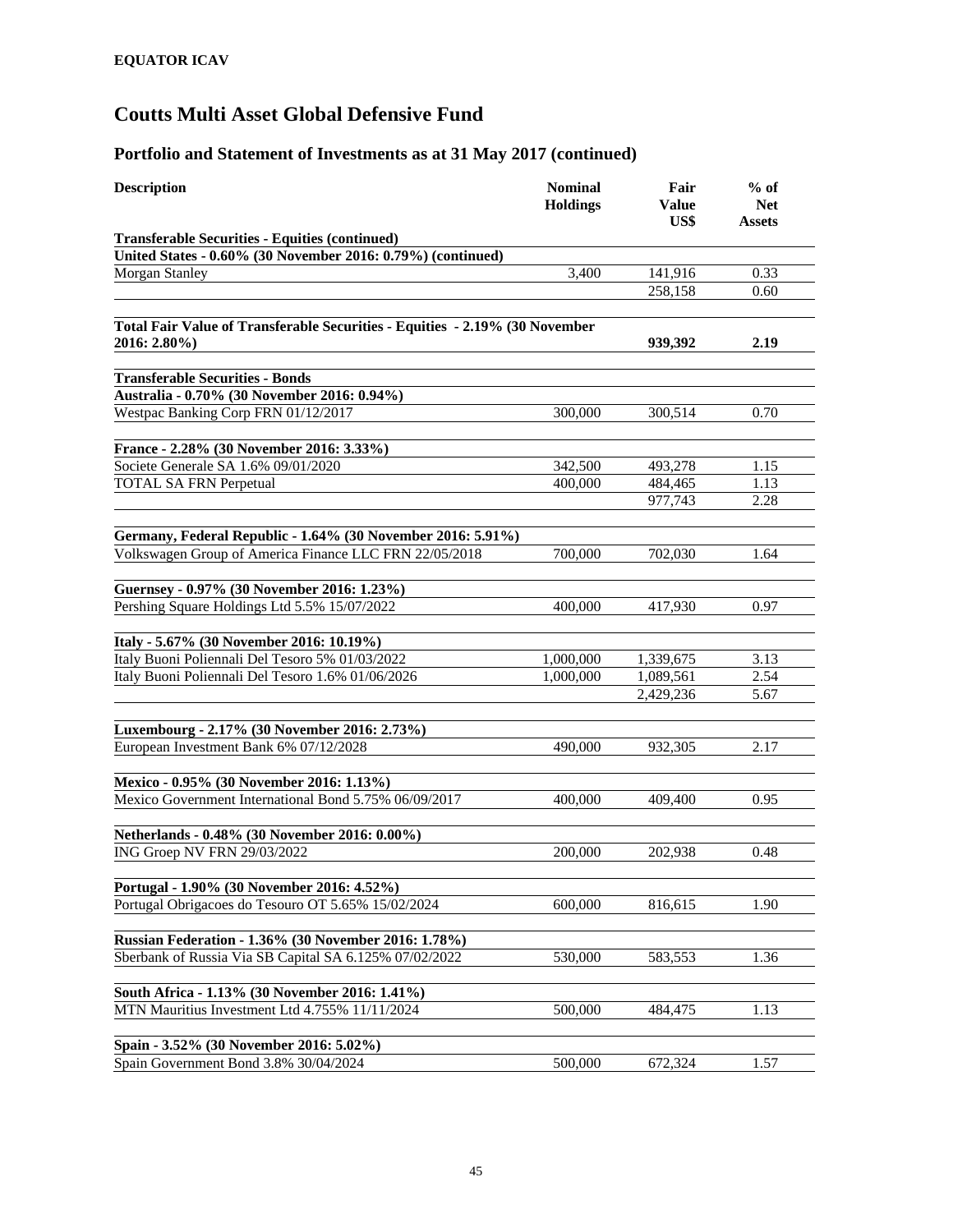#### **Portfolio and Statement of Investments as at 31 May 2017 (continued)**

|                                                                              | <b>Holdings</b> | Value<br>US\$        | <b>Net</b><br><b>Assets</b> |
|------------------------------------------------------------------------------|-----------------|----------------------|-----------------------------|
| <b>Transferable Securities - Bonds (continued)</b>                           |                 |                      |                             |
| Spain - 3.52% (30 November 2016: 5.02%) (continued)                          |                 |                      |                             |
| Spain Government Bond 1.95% 30/04/2026                                       | 300,000         | 354,734              | 0.83                        |
| Telefonica Europe BV FRN Perpetual                                           | 400,000         | 481,476              | 1.12                        |
|                                                                              |                 | 1,508,534            | 3.52                        |
| United Kingdom - 3.84% (30 November 2016: 3.98%)                             |                 |                      |                             |
| Barclays Bank Plc 10.179% 12/06/2021                                         | 200,000         | 253,597              | 0.59                        |
| Marks & Spencer Plc 3% 08/12/2023                                            | 200,000         |                      |                             |
|                                                                              |                 | 267,362              | 0.62<br>1.17                |
| Standard Chartered Plc FRN 12/07/2022                                        | 500,000         | 501,234              |                             |
| Tesco Property Finance 3 Plc 5.744% 13/04/2040                               | 439.828         | 623,523<br>1,645,716 | 1.46<br>3.84                |
|                                                                              |                 |                      |                             |
| United States - 2.62% (30 November 2016: 1.58%)                              |                 |                      |                             |
| JPMorgan Chase & Co FRN 18/05/2028                                           | 300,000         | 340,759              | 0.79                        |
| Kinder Morgan Inc/DE 4.3% 01/06/2025                                         | 500,000         | 525,499              | 1.23                        |
| Procter & Gamble Co/The 1.375% 03/05/2025                                    | 200,000         | 257,867              | 0.60                        |
|                                                                              |                 | 1,124,125            | 2.62                        |
|                                                                              |                 |                      |                             |
| Total Fair Value of Transferable Securities - Bonds - 29.23% (30 November    |                 |                      |                             |
| 2016: 43.75%)                                                                |                 | 12,535,114           | 29.23                       |
| Total Fair Value of Transferable Securities - 31.42% (30 November 2016:      |                 |                      |                             |
| 46.55%)                                                                      |                 | 13,474,506           | 31.42                       |
|                                                                              |                 |                      |                             |
| Total Fair Value of Investments excluding Financial Derivative Instruments - |                 |                      |                             |
| 88.37% (30 November 2016: 90.62%)                                            |                 | 37,891,872           | 88.37                       |
|                                                                              |                 |                      |                             |
| <b>Financial Derivative Instruments</b>                                      |                 |                      |                             |
| Futures (a)                                                                  |                 |                      |                             |
| No. of                                                                       | <b>Notional</b> | <b>Value</b>         | % of Net                    |
|                                                                              | <b>Value</b>    |                      |                             |
| <b>Contracts</b><br><b>Description</b>                                       | US\$            | US\$                 | <b>Assets</b>               |
| FTSE MIB Index Future June 2017                                              | 233,189         | 18,382               | 0.04                        |
| $\frac{2}{\frac{4}{25}}$<br>IBEX 35 Index Future June 2017                   | 487,835         | 12,582               | 0.03                        |
| S&P 500 E-Mini Future June 2017                                              | 3,013,750       | 54,048               | 0.13                        |
| $\overline{11}$<br>U.S. Ultra Bond CBT September 2017                        | 1,816,375       | 20,711               | 0.05                        |
|                                                                              |                 | 105,723              | 0.25                        |
|                                                                              |                 |                      |                             |
|                                                                              |                 |                      |                             |

#### **Forward Exchange Contracts (b)**

| <b>Purchases</b> |           |     | <b>Sales</b> | <b>Maturity</b><br><b>Date</b> | No. of<br><b>Contracts</b> | Value<br>US\$ | % of Net<br>Assets    |
|------------------|-----------|-----|--------------|--------------------------------|----------------------------|---------------|-----------------------|
| <b>EUR</b>       | 2.662.808 | USD | (2.983.547)  | 30/06/2017                     |                            | 12.385        | 0.03 <sup>1</sup>     |
| <b>GBP</b>       | 88.519    | USD | (113.916)    | 30/06/2017                     |                            | 243           | $0.00^\text{\tiny I}$ |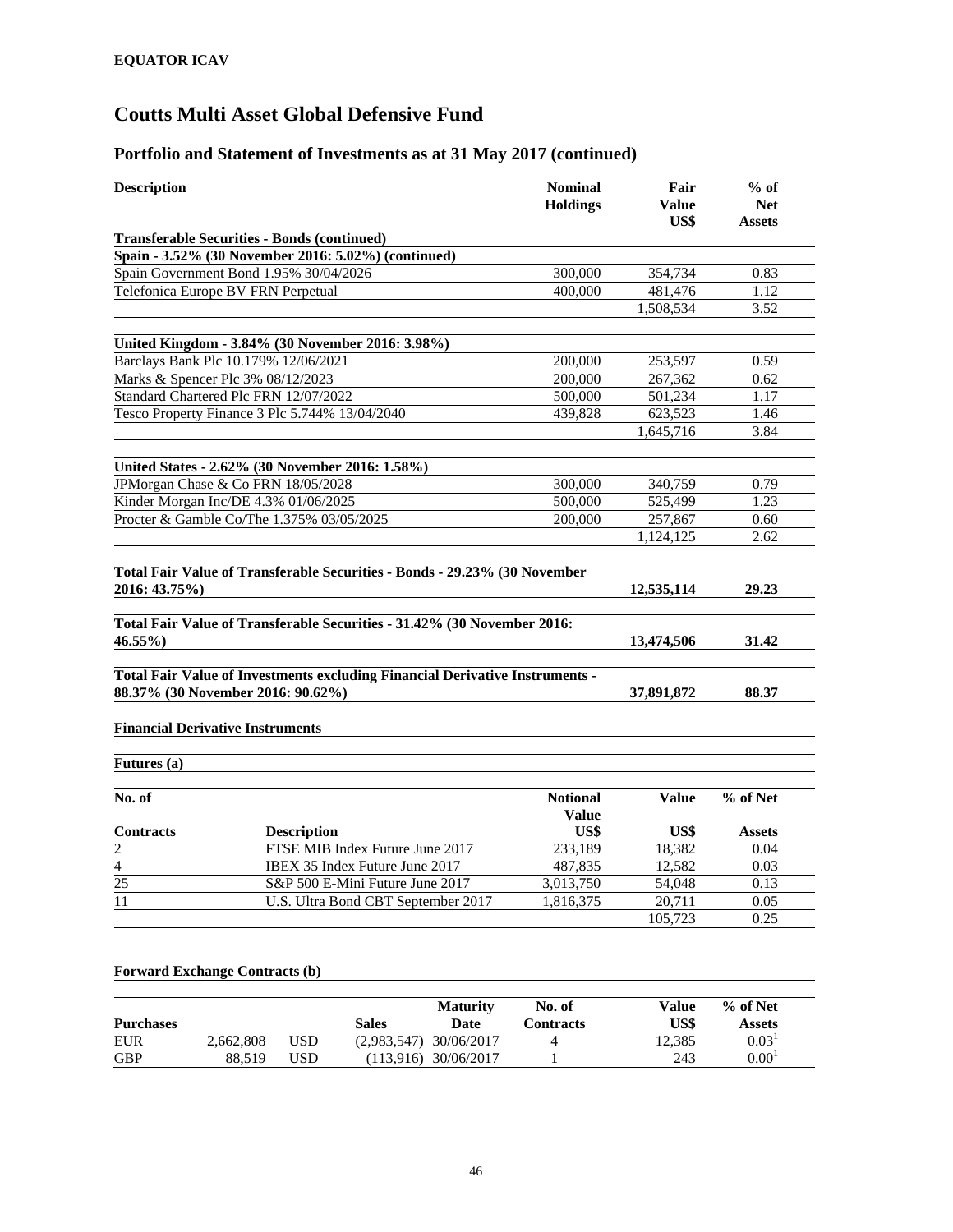#### **Portfolio and Statement of Investments as at 31 May 2017 (continued)**

#### **Financial Derivative Instruments (continued)**

|                  |                                         |                    |                                                                          | <b>Maturity</b> | No. of                          | <b>Value</b> | % of Net          |
|------------------|-----------------------------------------|--------------------|--------------------------------------------------------------------------|-----------------|---------------------------------|--------------|-------------------|
| <b>Purchases</b> |                                         |                    | <b>Sales</b>                                                             | Date            | <b>Contracts</b>                | US\$         | <b>Assets</b>     |
| <b>USD</b>       | 197                                     | <b>GBP</b>         | (152)                                                                    | 30/06/2017      | 1                               |              | 0.00 <sup>1</sup> |
| <b>USD</b>       | 7.942.243                               | <b>GBP</b>         | (6.130.000)                                                              | 17/08/2017      | 1                               | 24.921       | $0.06^2$          |
|                  |                                         |                    |                                                                          |                 |                                 | 37.550       | 0.09              |
|                  |                                         |                    | Total Financial Derivative Instruments - 0.34% (30 November 2016: 0.81%) |                 |                                 | 143,273      | 0.34              |
|                  |                                         |                    |                                                                          |                 |                                 |              |                   |
|                  |                                         |                    | Total Financial Assets at Fair Value through Profit or Loss - 88.71% (30 |                 |                                 |              |                   |
|                  | November 2016: 91.43%)                  |                    |                                                                          |                 |                                 | 38,035,145   | 88.71             |
|                  |                                         |                    | Other Current Assets - 12.98% (30 November 2016: 8.93%)                  |                 |                                 | 5,565,972    | 12.98             |
|                  |                                         |                    | Total Assets - 101.69% (30 November 2016: 100.36%)                       |                 |                                 | 43,601,117   | 101.69            |
|                  | <b>Financial Derivative Instruments</b> |                    |                                                                          |                 |                                 |              |                   |
| Futures (a)      |                                         |                    |                                                                          |                 |                                 |              |                   |
| No. of           |                                         |                    |                                                                          |                 | <b>Notional</b><br><b>Value</b> | <b>Value</b> | % of Net          |
| <b>Contracts</b> |                                         | <b>Description</b> |                                                                          |                 | US\$                            | US\$         | <b>Assets</b>     |
|                  |                                         |                    | Euro-Bund Future June 2017                                               |                 | (364, 691)                      | (3,948)      | (0.01)            |
|                  |                                         |                    | Long Gilt Future September 2017                                          |                 | (494, 533)                      | (225)        | (0.00)            |
| (2)<br>(3)       |                                         |                    |                                                                          |                 |                                 | (4,173)      | (0.01)            |

|                  |            |            |                                                                     | <b>Maturity</b> | No. of           | <b>Value</b> | % of Net      |  |
|------------------|------------|------------|---------------------------------------------------------------------|-----------------|------------------|--------------|---------------|--|
| <b>Purchases</b> |            |            | <b>Sales</b>                                                        | Date            | <b>Contracts</b> | US\$         | <b>Assets</b> |  |
| GBP              | 21,374,642 | <b>USD</b> | (27,710,534)                                                        | 30/06/2017      |                  | (144, 641)   | (0.34)        |  |
| <b>USD</b>       | 115,034    | <b>EUR</b> | (102.423)                                                           | 30/06/2017      |                  | (202)        | (0.00)        |  |
| <b>USD</b>       | 8,356,923  | <b>EUR</b> | (7.580,000)                                                         | 17/08/2017      | າ                | (193, 433)   | $(0.45)^2$    |  |
| <b>USD</b>       | 22,445     | <b>GBP</b> | (17, 450)                                                           | 30/06/2017      | 3                | (60)         | $(0.00)^1$    |  |
| <b>USD</b>       | 189,269    | <b>JPY</b> | (21.400.000)                                                        | 17/08/2017      |                  | (4,640)      | $(0.01)^2$    |  |
|                  |            |            |                                                                     |                 |                  | (342, 976)   | (0.80)        |  |
| $(0.06\%)$       |            |            | Total Financial Derivative Instruments - (0.81%) (30 November 2016: |                 |                  | (347, 149)   | (0.81)        |  |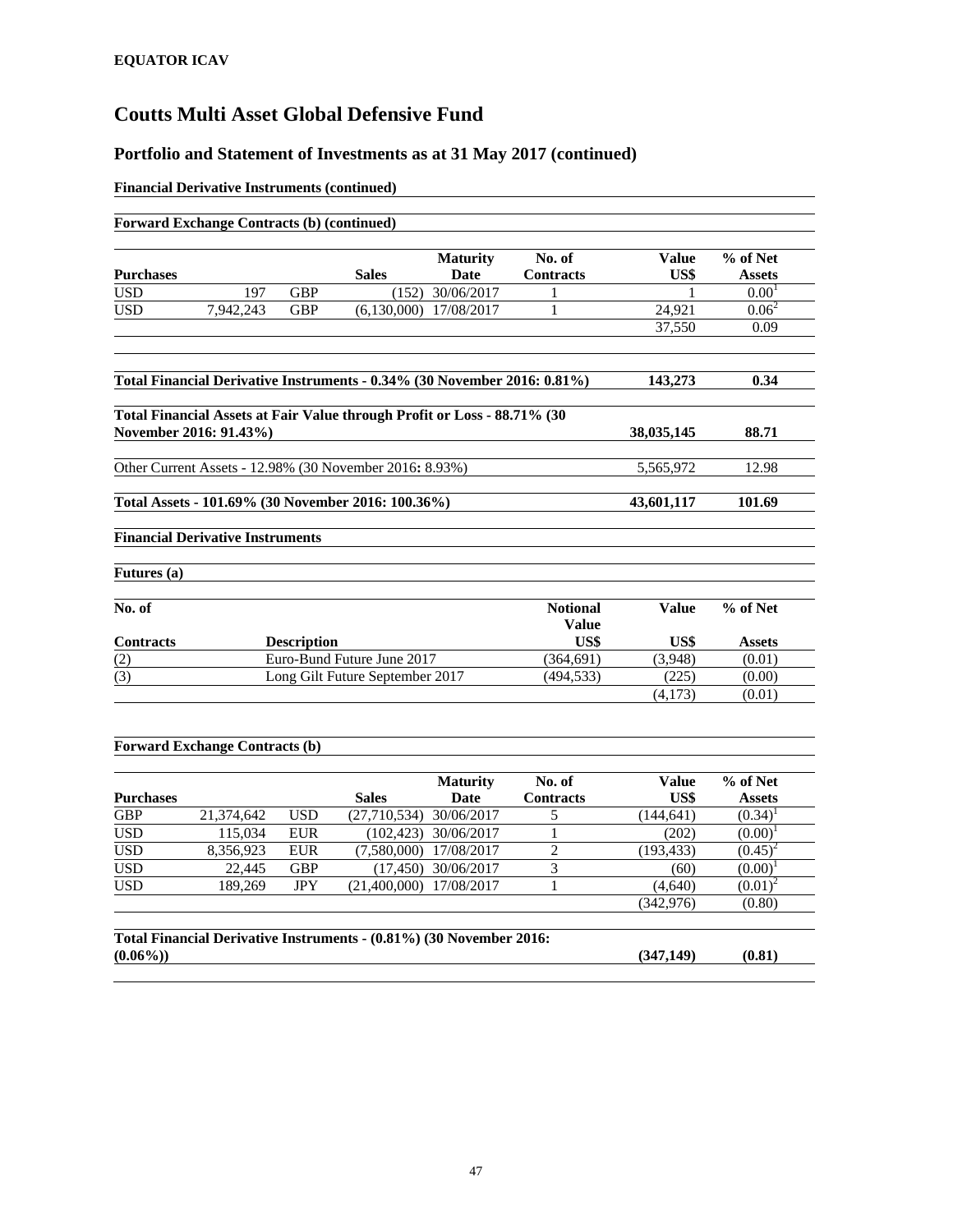#### **Portfolio and Statement of Investments as at 31 May 2017 (continued)**

| Total Financial Liabilities at Fair Value through Profit or Loss - (0.81%) (30                                          |                                                                      |  |
|-------------------------------------------------------------------------------------------------------------------------|----------------------------------------------------------------------|--|
| November 2016: (0.06%))                                                                                                 | (347, 149)<br>(0.81)<br>(376, 588)<br>(0.88)<br>42,877,380<br>100.00 |  |
| Other Current Liabilities - $(0.88\%)$ (30 November 2016: $(0.30\%)$ )                                                  |                                                                      |  |
|                                                                                                                         |                                                                      |  |
| Net Assets attributable to redeemable shareholders                                                                      |                                                                      |  |
| <b>Classification:</b>                                                                                                  |                                                                      |  |
| (a) Exchange traded financial derivative instruments.                                                                   |                                                                      |  |
| (b) OTC financial derivative instruments.                                                                               |                                                                      |  |
| All transferable securities held at period end are listed on an official stock exchange or dealt on a regulated market. |                                                                      |  |

| <b>Analysis of Total Assets</b>                                                                         | % of Total<br><b>Assets</b> |
|---------------------------------------------------------------------------------------------------------|-----------------------------|
|                                                                                                         |                             |
| Investment Funds                                                                                        | 56.00                       |
| Transferable securities listed on an official stock exchange or dealt on a regulated market             | 30.90                       |
| Exchange traded derivative instruments                                                                  | 0.24                        |
| OTC financial derivative instruments                                                                    | 0.09                        |
| <b>Other Current Assets</b>                                                                             | 12.77                       |
|                                                                                                         | 100.00                      |
| Analysis of Total Assets rather than Net Assets is required under Schedule 12 of the UCITS Regulations. |                             |

~ Non-UCITS Investment Fund. All other Investment Funds are UCITS.<br> $\frac{1}{2}$  Forward Exchange Contracts are held with Coutts & Co. London, an entity which is related to the Manager.

<sup>2</sup> Forward Exchange Contracts are held with Bank of New York Mellon Global Markets.

All futures are held with Morgan Stanley & Co. International Plc.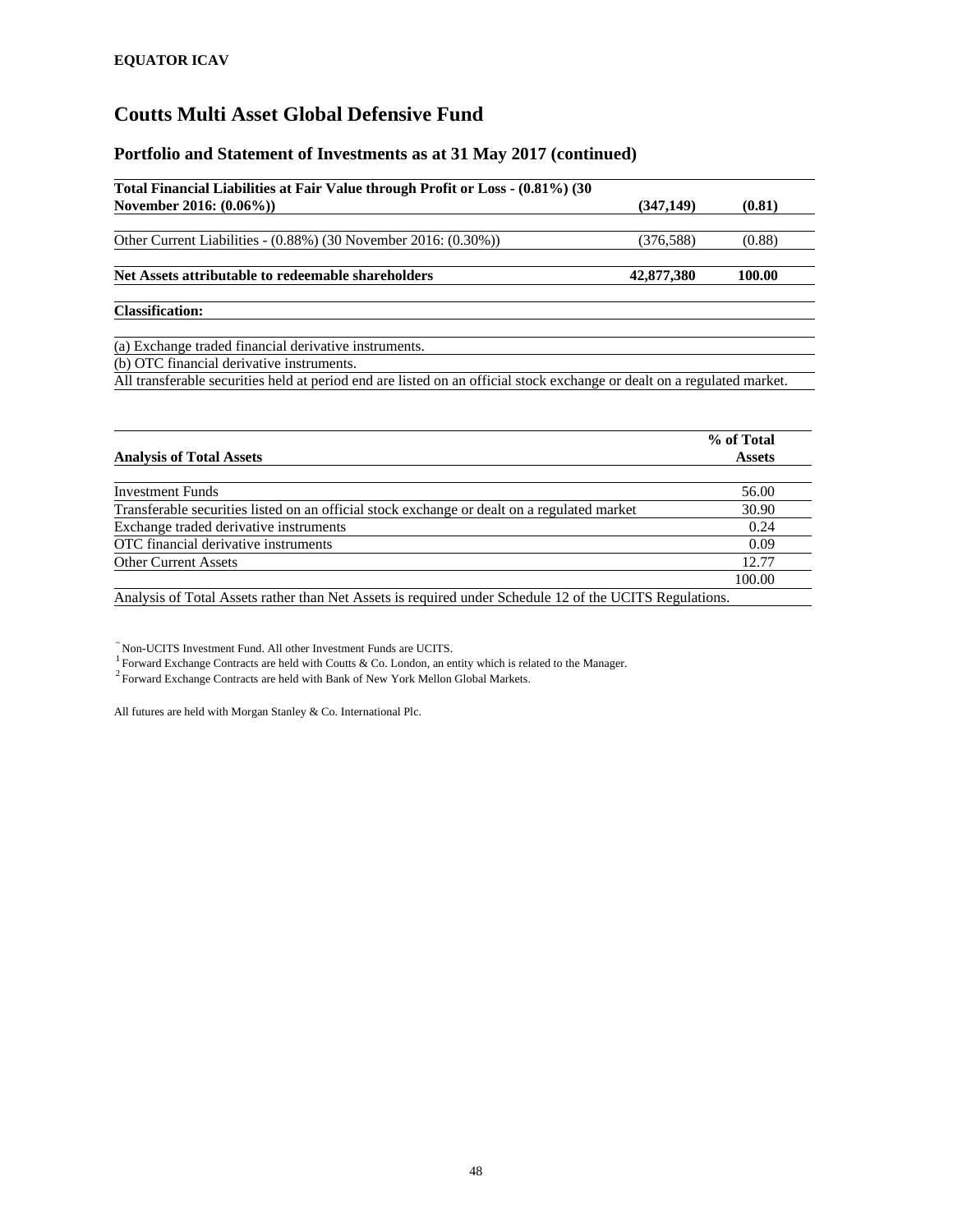### **Portfolio Changes – Material Acquisitions for the period ended 31 May 2017**

| <b>Description</b>                                                       | <b>Acquisitions</b><br><b>Nominal</b> | Cost<br>US\$ |
|--------------------------------------------------------------------------|---------------------------------------|--------------|
| PIMCO Funds Global Investors Series Plc - Global Investment Grade Credit | 245,600                               | 3,075,278    |
| Fund                                                                     |                                       |              |
| Royal London Cash Plus                                                   | 1,786,000                             | 2,236,674    |
| THEAM Quant - Equity Europe Income Defensive                             | 20,295                                | 2,051,665    |
| Italy Buoni Poliennali Del Tesoro 1.6% 01/06/2026                        | 1,500,000                             | 1,531,163    |
| Italy Buoni Poliennali Del Tesoro 5% 01/03/2022                          | 1,000,000                             | 1,265,176    |
| AXA Fixed Interest Investment ICVC - Sterling Credit Short Duration Bond | 778,000                               | 1,004,921    |
| Fund                                                                     |                                       |              |
| BlackRock Global Funds - Emerging Markets Local Currency Bond Fund       | 45,500                                | 814,035      |
| <b>UBAM - Global High Yield Solution</b>                                 | 6.500                                 | 697,795      |
| Spain Government Bond 3.8% 30/04/2024                                    | 500,000                               | 627,943      |
| Pimco Global High Yield Bond Fund                                        | 42,800                                | 477,648      |
| Dimensional Funds ICVC - Emerging Markets Fund                           | 38,100                                | 473,483      |
| PIMCO Funds Global Investors Series Plc - MLP & Energy Infrastructure    | 56,500                                | 418,100      |
| Fund                                                                     |                                       |              |
| JPMorgan Funds - Emerging Markets Strategic Bond Fund                    | 3,600                                 | 348,753      |
| Telefonica Europe BV FRN Perpetual                                       | 300,000                               | 342,240      |
| <b>TOTAL SA FRN Perpetual</b>                                            | 300,000                               | 342,214      |
| <b>International Public Partnerships Ltd</b>                             | 169,637                               | 330,373      |
| JPMorgan Chase & Co FRN 18/05/2028                                       | 300,000                               | 325,888      |
| Portugal Obrigacoes do Tesouro OT 4.125% 14/04/2027                      | 300,000                               | 314,480      |
| Procter & Gamble Co/The 1.375% 03/05/2025                                | 200,000                               | 257,736      |
| Marks & Spencer Plc 3% 08/12/2023                                        | 200,000                               | 253,735      |
| <b>UK Mortgages Ltd</b>                                                  | 209,000                               | 252,062      |
| ING Groep NV FRN 29/03/2022                                              | 200,000                               | 200,660      |
| MAN Funds Plc - MAN GLG Japan CoreAlpha Equity                           | 1,450                                 | 185,471      |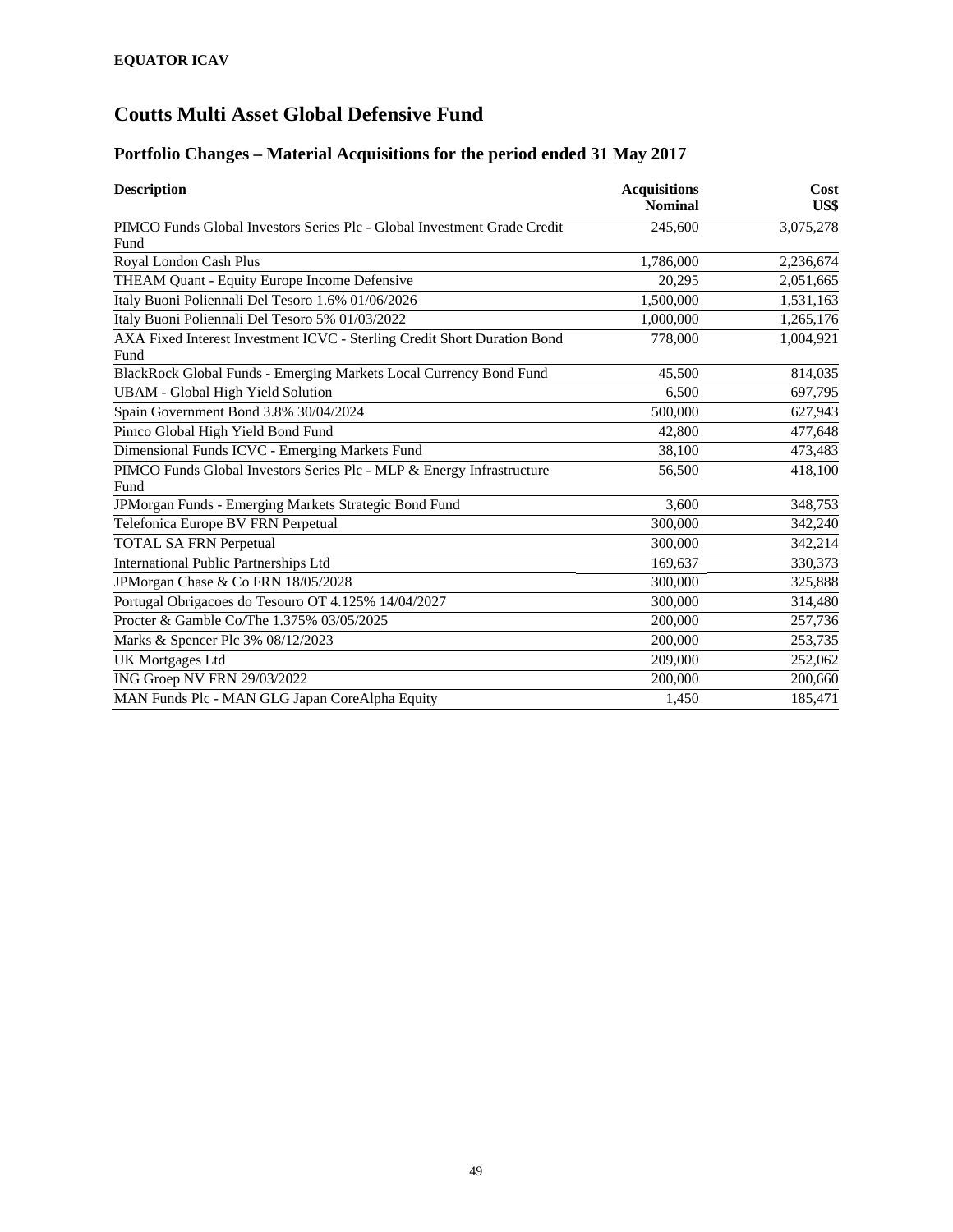### **Portfolio Changes – Material Disposals for the period ended 31 May 2017**

| <b>Description</b>                                                       | <b>Disposals</b> | <b>Proceeds</b> |
|--------------------------------------------------------------------------|------------------|-----------------|
|                                                                          | <b>Nominal</b>   | US\$            |
| Pimco Global High Yield Bond Fund                                        | 109,500          | 1,228,905       |
| Italy Buoni Poliennali Del Tesoro 4.75% 01/09/2044                       | 820,000          | 1,100,225       |
| Italy Buoni Poliennali Del Tesoro 5% 01/08/2034                          | 730,000          | 1,004,495       |
| Italy Buoni Poliennali Del Tesoro 1.6% 01/06/2026                        | 900,000          | 913,780         |
| Deutsche Bank AG/London FRN 30/05/2017                                   | 900,000          | 900,000         |
| Spain Government Bond 5.75% 30/07/2032                                   | 500,000          | 779,141         |
| Portugal Obrigacoes do Tesouro OT 5.65% 15/02/2024                       | 600,000          | 718,879         |
| Italy Buoni Poliennali Del Tesoro 5.5% 01/11/2022                        | 500,000          | 671,575         |
| Electricite de France SA FRN Perpetual                                   | 400,000          | 477,538         |
| Edgewood L Select - US Select Growth                                     | 2,600            | 404,970         |
| Source Morningstar US Energy Infrastructure MLP UCITS ETF B              | 5,115            | 340,382         |
| Portugal Obrigacoes do Tesouro OT 4.125% 14/04/2027                      | 300,000          | 315,183         |
| Volkswagen Group of America Finance LLC 2.125% 23/05/2019                | 300,000          | 297,543         |
| <b>AQR UCITS Funds - Style Premia UCITS Fund</b>                         | 2,465            | 272,480         |
| Algebris UCITS Funds Plc - Algebris Financial Credit Fund                | 2,650            | 267,414         |
| Spain Government Bond 4.85% 31/10/2020                                   | 210,000          | 261,379         |
| JPMorgan Funds - Emerging Markets Strategic Bond Fund                    | 2,610            | 249,194         |
| PIMCO Funds Global Investors Series Plc - Global Investment Grade Credit | 18,800           | 232,556         |
| Fund                                                                     |                  |                 |
| db x-trackers FTSE MIB Index UCITS ETF DR                                | 10,700           | 226,182         |
| Capital Group New Perspective Fund LUX                                   | 17,600           | 187,064         |
| MAN Funds Plc - MAN GLG Japan CoreAlpha Equity                           | 850              | 115,333         |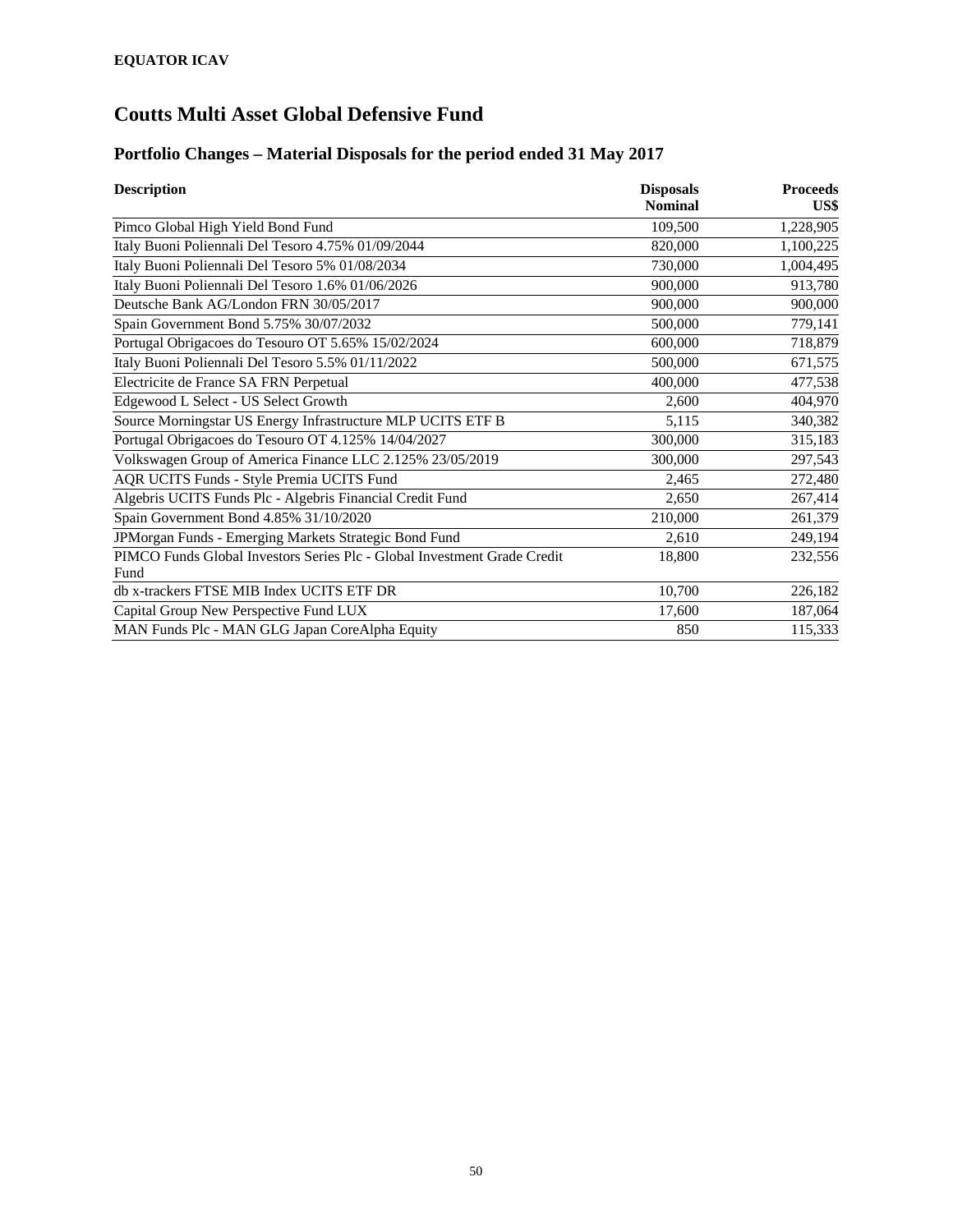### **Portfolio and Statement of Investments as at 31 May 2017**

| <b>Description</b>                                                            | <b>Nominal</b><br><b>Holdings</b> | Fair<br><b>Value</b><br>US\$ | $%$ of<br><b>Net</b><br><b>Assets</b> |
|-------------------------------------------------------------------------------|-----------------------------------|------------------------------|---------------------------------------|
| <b>Investment Funds</b>                                                       |                                   |                              |                                       |
| Algebris UCITS Funds Plc - Algebris Financial Credit Fund                     | 67,525                            | 7,125,913                    | 4.54                                  |
| AQR UCITS Funds - Style Premia UCITS Fund                                     | 22,110                            | 2,486,491                    | 1.58                                  |
| Artemis Income Fund                                                           | 938                               | 3,007                        |                                       |
| BlackRock Europe Ex-UK Index Fund                                             | 31,100                            | 702,475                      | 0.45                                  |
| <b>BlackRock Global Funds - Emerging Markets Local Currency</b>               |                                   |                              |                                       |
| <b>Bond Fund</b>                                                              | 170,000                           | 3,138,200                    | 2.00                                  |
| Capital Group New Perspective Fund LUX                                        | 139,350                           | 1,606,706                    | 1.02                                  |
| Carador Income Fund Plc                                                       | 5,710,000                         | 4,125,475                    | 2.63                                  |
| CF Lindsell Train UK Equity Fund <sup>~</sup>                                 | 499,500                           | 920,578                      | 0.59                                  |
| db x-trackers Swiss Large Cap UCITS ETF DR                                    | 46,500                            | 4,526,296                    | 2.88                                  |
| Dimensional Funds ICVC - Emerging Markets Fund                                | 309,050                           | 4,051,564                    | 2.58                                  |
| Edgewood L Select - US Select Growth                                          | 11,450                            | 2,067,298                    | 1.32                                  |
| International Public Partnerships Ltd <sup>~</sup>                            | 1,890,553                         | 3,926,643                    | 2.50                                  |
| Investec Fund Series i - UK Alpha Fund                                        | 185,070                           | 845,317                      | 0.54                                  |
| iShares UK Property UCITS ETF GBP Dist                                        | 215,000                           | 1,694,650                    | 1.08                                  |
| JPMorgan Funds - Emerging Markets Strategic Bond Fund                         | 16,900                            | 1,694,563                    | 1.08                                  |
| JPMorgan Investment Funds - Global Macro Opportunities                        | 13,725                            | 1,482,986                    | 0.95                                  |
| LYXOR JPX-NIKKEI 400 DR UCITS ETF C-EUR                                       | 32,600                            | 5,024,475                    | 3.20                                  |
| Lyxor STOXX European 600 Banks UCITS ETF                                      | 106,100                           | 2,604,293                    | 1.66                                  |
| Macquarie Fund Solutions - Macquarie Asia New Stars Fund                      | 362,400                           | 4,803,793                    | 3.06                                  |
| MAN Funds Plc - MAN GLG Japan CoreAlpha Equity                                | 15,200                            | 1,952,592                    | 1.24                                  |
| NB Global Floating Rate Income Fund Ltd <sup>®</sup>                          | 3,027,810                         | 3,801,702                    | 2.42                                  |
| <b>Parvest Equity Russia</b>                                                  | 10,450                            | 1,497,455                    | 0.95                                  |
| Pershing Square Holdings Ltd/Fund <sup>~</sup>                                | 181,000                           | 2,814,550                    | 1.79                                  |
| PIMCO Funds Global Investors Series Plc - Global Investment                   |                                   |                              |                                       |
| Grade Credit Fund                                                             | 540,250                           | 6,877,382                    | 4.38                                  |
| PIMCO Funds Global Investors Series Plc - MLP & Energy                        |                                   |                              |                                       |
| <b>Infrastructure Fund</b>                                                    | 205,000                           | 1,467,800                    | 0.94                                  |
| Pimco Global High Yield Bond Fund                                             | 255,300                           | 2,905,314                    | 1.85                                  |
| Polar Capital Funds plc - Global Technology Fund                              | 46,500                            | 1,568,445                    | 1.00                                  |
| Polar Capital Funds Plc - Healthcare Opportunities Fund                       | 42,000                            | 1,611,960                    | 1.03                                  |
| Robeco Capital Growth Funds - Robeco QI Emerging                              |                                   |                              |                                       |
| <b>Conservative Equities</b>                                                  | 8,700                             | 792,048                      | 0.50                                  |
| <b>UBAM</b> - Global High Yield Solution                                      | 27,300                            | 2,828,826                    | 1.80                                  |
| UK Mortgages Ltd <sup>~</sup>                                                 | 3,263,636                         | 4,026,318                    | 2.56                                  |
| Total Investment Funds - 54.12% (30 November 2016:                            |                                   |                              |                                       |
| 56.59%)                                                                       |                                   | 84,975,115                   | 54.12                                 |
| <b>Transferable Securities - Equities</b>                                     |                                   |                              |                                       |
| France - 0.52% (30 November 2016: 0.00%)                                      |                                   |                              |                                       |
| Airbus SE                                                                     | 3,257                             | 267,350                      | 0.17                                  |
| AXA SA                                                                        | 9,685                             | 258,287                      | 0.17                                  |
| LVMH Moet Hennessy Louis Vuitton SE                                           | 1,134                             | 289,367                      | 0.18                                  |
|                                                                               |                                   | 815,004                      | 0.52                                  |
|                                                                               |                                   |                              |                                       |
| Germany, Federal Republic - 0.50% (30 November 2016: 0.00%)<br>Continental AG |                                   |                              |                                       |
|                                                                               | 1,142                             | 254,012                      | 0.16                                  |
| Infineon Technologies AG                                                      | 12,191                            | 269,655                      | 0.17                                  |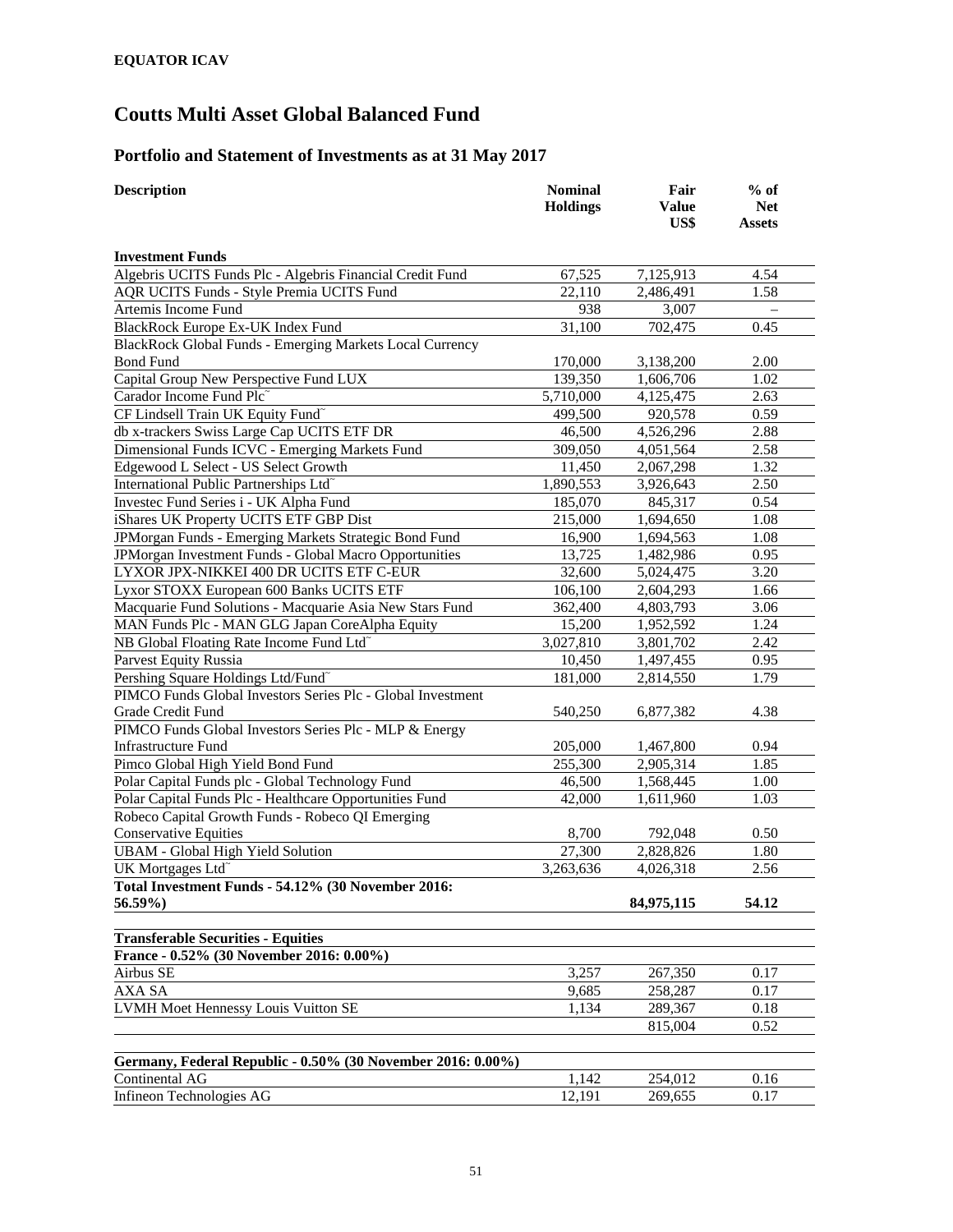| <b>Transferable Securities - Equities (continued)</b><br>Germany, Federal Republic - 0.50% (30 November 2016: 0.00%) (continued)<br><b>TUI AG</b><br>269,444<br>0.17<br>17,456<br>793,111<br>0.50<br>Japan - 1.06% (30 November 2016: 1.18%)<br>Mitsubishi UFJ Financial Group Inc<br>91,500<br>0.36<br>570,811<br>Mizuho Financial Group Inc<br>323,000<br>0.36<br>562,297<br>Sumitomo Mitsui Financial Group Inc<br>14,800<br>0.34<br>531,063<br>1,664,171<br>1.06<br>Netherlands - 0.16% (30 November 2016: 0.00%)<br>Royal Dutch Shell Plc<br>8,984<br>248,119<br>0.16<br>Switzerland - 0.17% (30 November 2016: 0.00%)<br>Roche Holding AG<br>961<br>263,724<br>0.17<br>United Kingdom - 2.01% (30 November 2016: 0.59%)<br><b>Babcock International Group Plc</b><br>21,358<br>256,750<br>0.16<br>3,711<br>264,414<br>0.17<br>British American Tobacco Plc<br>Diageo Plc<br>8,486<br>254,429<br>0.16<br><b>Land Securities Group Plc</b><br>18,565<br>255,945<br>0.16<br>Lloyds Banking Group Plc<br>1,203,023<br>0.70<br>1,094,170<br>Prudential Plc<br>11,380<br>254,542<br>0.16<br>Rio Tinto Plc<br>6,012<br>240,325<br>0.15<br>92,385<br>Vodafone Group Plc<br>275,562<br>0.18<br>WPP Plc<br>11,623<br>261,175<br>0.17<br>3,157,312<br>2.01<br>United States - 3.92% (30 November 2016: 2.09%)<br>Bed Bath & Beyond Inc<br>6,475<br>222,805<br>0.14<br>Capital One Financial Corp<br>2,958<br>227,529<br>0.15<br>Cintas Corp<br>1,981<br>249,368<br>0.16<br>Cisco Systems Inc<br>7,275<br>229,381<br>0.15<br>Gilead Sciences Inc<br>3,672<br>238,276<br>0.15<br>7,051<br>254,612<br>0.16<br>Intel Corp<br>22,815<br>JPMorgan Chase & Co<br>1,874,252<br>1.19<br>2,590<br>269,360<br>0.17<br>3,815<br>266,440<br>0.17<br><b>Morgan Stanley</b><br>32,000<br>1,335,680<br>0.85<br>NIKE Inc<br>4,399<br>233,103<br>0.15<br>Shire Plc<br>0.15<br>4,188<br>241,284<br>Southwest Airlines Co<br>4,712<br>283,144<br>0.18<br>Valero Energy Corp<br>3,769<br>231,680<br>0.15<br>3.92<br>6,156,914<br>Total Fair Value of Transferable Securities - Equities - 8.34% (30 November<br>2016: 3.86%)<br>8.34<br>13,098,355 | <b>Description</b>     | <b>Nominal</b><br><b>Holdings</b> | Fair<br><b>Value</b><br>US\$ | $%$ of<br><b>Net</b><br><b>Assets</b> |
|--------------------------------------------------------------------------------------------------------------------------------------------------------------------------------------------------------------------------------------------------------------------------------------------------------------------------------------------------------------------------------------------------------------------------------------------------------------------------------------------------------------------------------------------------------------------------------------------------------------------------------------------------------------------------------------------------------------------------------------------------------------------------------------------------------------------------------------------------------------------------------------------------------------------------------------------------------------------------------------------------------------------------------------------------------------------------------------------------------------------------------------------------------------------------------------------------------------------------------------------------------------------------------------------------------------------------------------------------------------------------------------------------------------------------------------------------------------------------------------------------------------------------------------------------------------------------------------------------------------------------------------------------------------------------------------------------------------------------------------------------------------------------------------------------------------------------------------------------------------------------------------------------------------------------------------------------------------------------------------------------------------------------------------------------------------------------------------------------------------------------|------------------------|-----------------------------------|------------------------------|---------------------------------------|
|                                                                                                                                                                                                                                                                                                                                                                                                                                                                                                                                                                                                                                                                                                                                                                                                                                                                                                                                                                                                                                                                                                                                                                                                                                                                                                                                                                                                                                                                                                                                                                                                                                                                                                                                                                                                                                                                                                                                                                                                                                                                                                                          |                        |                                   |                              |                                       |
|                                                                                                                                                                                                                                                                                                                                                                                                                                                                                                                                                                                                                                                                                                                                                                                                                                                                                                                                                                                                                                                                                                                                                                                                                                                                                                                                                                                                                                                                                                                                                                                                                                                                                                                                                                                                                                                                                                                                                                                                                                                                                                                          |                        |                                   |                              |                                       |
|                                                                                                                                                                                                                                                                                                                                                                                                                                                                                                                                                                                                                                                                                                                                                                                                                                                                                                                                                                                                                                                                                                                                                                                                                                                                                                                                                                                                                                                                                                                                                                                                                                                                                                                                                                                                                                                                                                                                                                                                                                                                                                                          |                        |                                   |                              |                                       |
|                                                                                                                                                                                                                                                                                                                                                                                                                                                                                                                                                                                                                                                                                                                                                                                                                                                                                                                                                                                                                                                                                                                                                                                                                                                                                                                                                                                                                                                                                                                                                                                                                                                                                                                                                                                                                                                                                                                                                                                                                                                                                                                          |                        |                                   |                              |                                       |
|                                                                                                                                                                                                                                                                                                                                                                                                                                                                                                                                                                                                                                                                                                                                                                                                                                                                                                                                                                                                                                                                                                                                                                                                                                                                                                                                                                                                                                                                                                                                                                                                                                                                                                                                                                                                                                                                                                                                                                                                                                                                                                                          |                        |                                   |                              |                                       |
|                                                                                                                                                                                                                                                                                                                                                                                                                                                                                                                                                                                                                                                                                                                                                                                                                                                                                                                                                                                                                                                                                                                                                                                                                                                                                                                                                                                                                                                                                                                                                                                                                                                                                                                                                                                                                                                                                                                                                                                                                                                                                                                          |                        |                                   |                              |                                       |
|                                                                                                                                                                                                                                                                                                                                                                                                                                                                                                                                                                                                                                                                                                                                                                                                                                                                                                                                                                                                                                                                                                                                                                                                                                                                                                                                                                                                                                                                                                                                                                                                                                                                                                                                                                                                                                                                                                                                                                                                                                                                                                                          |                        |                                   |                              |                                       |
|                                                                                                                                                                                                                                                                                                                                                                                                                                                                                                                                                                                                                                                                                                                                                                                                                                                                                                                                                                                                                                                                                                                                                                                                                                                                                                                                                                                                                                                                                                                                                                                                                                                                                                                                                                                                                                                                                                                                                                                                                                                                                                                          |                        |                                   |                              |                                       |
|                                                                                                                                                                                                                                                                                                                                                                                                                                                                                                                                                                                                                                                                                                                                                                                                                                                                                                                                                                                                                                                                                                                                                                                                                                                                                                                                                                                                                                                                                                                                                                                                                                                                                                                                                                                                                                                                                                                                                                                                                                                                                                                          |                        |                                   |                              |                                       |
|                                                                                                                                                                                                                                                                                                                                                                                                                                                                                                                                                                                                                                                                                                                                                                                                                                                                                                                                                                                                                                                                                                                                                                                                                                                                                                                                                                                                                                                                                                                                                                                                                                                                                                                                                                                                                                                                                                                                                                                                                                                                                                                          |                        |                                   |                              |                                       |
|                                                                                                                                                                                                                                                                                                                                                                                                                                                                                                                                                                                                                                                                                                                                                                                                                                                                                                                                                                                                                                                                                                                                                                                                                                                                                                                                                                                                                                                                                                                                                                                                                                                                                                                                                                                                                                                                                                                                                                                                                                                                                                                          |                        |                                   |                              |                                       |
|                                                                                                                                                                                                                                                                                                                                                                                                                                                                                                                                                                                                                                                                                                                                                                                                                                                                                                                                                                                                                                                                                                                                                                                                                                                                                                                                                                                                                                                                                                                                                                                                                                                                                                                                                                                                                                                                                                                                                                                                                                                                                                                          |                        |                                   |                              |                                       |
|                                                                                                                                                                                                                                                                                                                                                                                                                                                                                                                                                                                                                                                                                                                                                                                                                                                                                                                                                                                                                                                                                                                                                                                                                                                                                                                                                                                                                                                                                                                                                                                                                                                                                                                                                                                                                                                                                                                                                                                                                                                                                                                          |                        |                                   |                              |                                       |
|                                                                                                                                                                                                                                                                                                                                                                                                                                                                                                                                                                                                                                                                                                                                                                                                                                                                                                                                                                                                                                                                                                                                                                                                                                                                                                                                                                                                                                                                                                                                                                                                                                                                                                                                                                                                                                                                                                                                                                                                                                                                                                                          |                        |                                   |                              |                                       |
|                                                                                                                                                                                                                                                                                                                                                                                                                                                                                                                                                                                                                                                                                                                                                                                                                                                                                                                                                                                                                                                                                                                                                                                                                                                                                                                                                                                                                                                                                                                                                                                                                                                                                                                                                                                                                                                                                                                                                                                                                                                                                                                          |                        |                                   |                              |                                       |
|                                                                                                                                                                                                                                                                                                                                                                                                                                                                                                                                                                                                                                                                                                                                                                                                                                                                                                                                                                                                                                                                                                                                                                                                                                                                                                                                                                                                                                                                                                                                                                                                                                                                                                                                                                                                                                                                                                                                                                                                                                                                                                                          |                        |                                   |                              |                                       |
|                                                                                                                                                                                                                                                                                                                                                                                                                                                                                                                                                                                                                                                                                                                                                                                                                                                                                                                                                                                                                                                                                                                                                                                                                                                                                                                                                                                                                                                                                                                                                                                                                                                                                                                                                                                                                                                                                                                                                                                                                                                                                                                          |                        |                                   |                              |                                       |
|                                                                                                                                                                                                                                                                                                                                                                                                                                                                                                                                                                                                                                                                                                                                                                                                                                                                                                                                                                                                                                                                                                                                                                                                                                                                                                                                                                                                                                                                                                                                                                                                                                                                                                                                                                                                                                                                                                                                                                                                                                                                                                                          |                        |                                   |                              |                                       |
|                                                                                                                                                                                                                                                                                                                                                                                                                                                                                                                                                                                                                                                                                                                                                                                                                                                                                                                                                                                                                                                                                                                                                                                                                                                                                                                                                                                                                                                                                                                                                                                                                                                                                                                                                                                                                                                                                                                                                                                                                                                                                                                          |                        |                                   |                              |                                       |
|                                                                                                                                                                                                                                                                                                                                                                                                                                                                                                                                                                                                                                                                                                                                                                                                                                                                                                                                                                                                                                                                                                                                                                                                                                                                                                                                                                                                                                                                                                                                                                                                                                                                                                                                                                                                                                                                                                                                                                                                                                                                                                                          |                        |                                   |                              |                                       |
|                                                                                                                                                                                                                                                                                                                                                                                                                                                                                                                                                                                                                                                                                                                                                                                                                                                                                                                                                                                                                                                                                                                                                                                                                                                                                                                                                                                                                                                                                                                                                                                                                                                                                                                                                                                                                                                                                                                                                                                                                                                                                                                          |                        |                                   |                              |                                       |
|                                                                                                                                                                                                                                                                                                                                                                                                                                                                                                                                                                                                                                                                                                                                                                                                                                                                                                                                                                                                                                                                                                                                                                                                                                                                                                                                                                                                                                                                                                                                                                                                                                                                                                                                                                                                                                                                                                                                                                                                                                                                                                                          |                        |                                   |                              |                                       |
|                                                                                                                                                                                                                                                                                                                                                                                                                                                                                                                                                                                                                                                                                                                                                                                                                                                                                                                                                                                                                                                                                                                                                                                                                                                                                                                                                                                                                                                                                                                                                                                                                                                                                                                                                                                                                                                                                                                                                                                                                                                                                                                          |                        |                                   |                              |                                       |
|                                                                                                                                                                                                                                                                                                                                                                                                                                                                                                                                                                                                                                                                                                                                                                                                                                                                                                                                                                                                                                                                                                                                                                                                                                                                                                                                                                                                                                                                                                                                                                                                                                                                                                                                                                                                                                                                                                                                                                                                                                                                                                                          |                        |                                   |                              |                                       |
|                                                                                                                                                                                                                                                                                                                                                                                                                                                                                                                                                                                                                                                                                                                                                                                                                                                                                                                                                                                                                                                                                                                                                                                                                                                                                                                                                                                                                                                                                                                                                                                                                                                                                                                                                                                                                                                                                                                                                                                                                                                                                                                          |                        |                                   |                              |                                       |
|                                                                                                                                                                                                                                                                                                                                                                                                                                                                                                                                                                                                                                                                                                                                                                                                                                                                                                                                                                                                                                                                                                                                                                                                                                                                                                                                                                                                                                                                                                                                                                                                                                                                                                                                                                                                                                                                                                                                                                                                                                                                                                                          |                        |                                   |                              |                                       |
|                                                                                                                                                                                                                                                                                                                                                                                                                                                                                                                                                                                                                                                                                                                                                                                                                                                                                                                                                                                                                                                                                                                                                                                                                                                                                                                                                                                                                                                                                                                                                                                                                                                                                                                                                                                                                                                                                                                                                                                                                                                                                                                          |                        |                                   |                              |                                       |
|                                                                                                                                                                                                                                                                                                                                                                                                                                                                                                                                                                                                                                                                                                                                                                                                                                                                                                                                                                                                                                                                                                                                                                                                                                                                                                                                                                                                                                                                                                                                                                                                                                                                                                                                                                                                                                                                                                                                                                                                                                                                                                                          |                        |                                   |                              |                                       |
|                                                                                                                                                                                                                                                                                                                                                                                                                                                                                                                                                                                                                                                                                                                                                                                                                                                                                                                                                                                                                                                                                                                                                                                                                                                                                                                                                                                                                                                                                                                                                                                                                                                                                                                                                                                                                                                                                                                                                                                                                                                                                                                          |                        |                                   |                              |                                       |
|                                                                                                                                                                                                                                                                                                                                                                                                                                                                                                                                                                                                                                                                                                                                                                                                                                                                                                                                                                                                                                                                                                                                                                                                                                                                                                                                                                                                                                                                                                                                                                                                                                                                                                                                                                                                                                                                                                                                                                                                                                                                                                                          |                        |                                   |                              |                                       |
|                                                                                                                                                                                                                                                                                                                                                                                                                                                                                                                                                                                                                                                                                                                                                                                                                                                                                                                                                                                                                                                                                                                                                                                                                                                                                                                                                                                                                                                                                                                                                                                                                                                                                                                                                                                                                                                                                                                                                                                                                                                                                                                          |                        |                                   |                              |                                       |
|                                                                                                                                                                                                                                                                                                                                                                                                                                                                                                                                                                                                                                                                                                                                                                                                                                                                                                                                                                                                                                                                                                                                                                                                                                                                                                                                                                                                                                                                                                                                                                                                                                                                                                                                                                                                                                                                                                                                                                                                                                                                                                                          |                        |                                   |                              |                                       |
|                                                                                                                                                                                                                                                                                                                                                                                                                                                                                                                                                                                                                                                                                                                                                                                                                                                                                                                                                                                                                                                                                                                                                                                                                                                                                                                                                                                                                                                                                                                                                                                                                                                                                                                                                                                                                                                                                                                                                                                                                                                                                                                          |                        |                                   |                              |                                       |
|                                                                                                                                                                                                                                                                                                                                                                                                                                                                                                                                                                                                                                                                                                                                                                                                                                                                                                                                                                                                                                                                                                                                                                                                                                                                                                                                                                                                                                                                                                                                                                                                                                                                                                                                                                                                                                                                                                                                                                                                                                                                                                                          |                        |                                   |                              |                                       |
|                                                                                                                                                                                                                                                                                                                                                                                                                                                                                                                                                                                                                                                                                                                                                                                                                                                                                                                                                                                                                                                                                                                                                                                                                                                                                                                                                                                                                                                                                                                                                                                                                                                                                                                                                                                                                                                                                                                                                                                                                                                                                                                          |                        |                                   |                              |                                       |
|                                                                                                                                                                                                                                                                                                                                                                                                                                                                                                                                                                                                                                                                                                                                                                                                                                                                                                                                                                                                                                                                                                                                                                                                                                                                                                                                                                                                                                                                                                                                                                                                                                                                                                                                                                                                                                                                                                                                                                                                                                                                                                                          | <b>KLA-Tencor Corp</b> |                                   |                              |                                       |
|                                                                                                                                                                                                                                                                                                                                                                                                                                                                                                                                                                                                                                                                                                                                                                                                                                                                                                                                                                                                                                                                                                                                                                                                                                                                                                                                                                                                                                                                                                                                                                                                                                                                                                                                                                                                                                                                                                                                                                                                                                                                                                                          | Microsoft Corp         |                                   |                              |                                       |
|                                                                                                                                                                                                                                                                                                                                                                                                                                                                                                                                                                                                                                                                                                                                                                                                                                                                                                                                                                                                                                                                                                                                                                                                                                                                                                                                                                                                                                                                                                                                                                                                                                                                                                                                                                                                                                                                                                                                                                                                                                                                                                                          |                        |                                   |                              |                                       |
|                                                                                                                                                                                                                                                                                                                                                                                                                                                                                                                                                                                                                                                                                                                                                                                                                                                                                                                                                                                                                                                                                                                                                                                                                                                                                                                                                                                                                                                                                                                                                                                                                                                                                                                                                                                                                                                                                                                                                                                                                                                                                                                          |                        |                                   |                              |                                       |
|                                                                                                                                                                                                                                                                                                                                                                                                                                                                                                                                                                                                                                                                                                                                                                                                                                                                                                                                                                                                                                                                                                                                                                                                                                                                                                                                                                                                                                                                                                                                                                                                                                                                                                                                                                                                                                                                                                                                                                                                                                                                                                                          |                        |                                   |                              |                                       |
|                                                                                                                                                                                                                                                                                                                                                                                                                                                                                                                                                                                                                                                                                                                                                                                                                                                                                                                                                                                                                                                                                                                                                                                                                                                                                                                                                                                                                                                                                                                                                                                                                                                                                                                                                                                                                                                                                                                                                                                                                                                                                                                          |                        |                                   |                              |                                       |
|                                                                                                                                                                                                                                                                                                                                                                                                                                                                                                                                                                                                                                                                                                                                                                                                                                                                                                                                                                                                                                                                                                                                                                                                                                                                                                                                                                                                                                                                                                                                                                                                                                                                                                                                                                                                                                                                                                                                                                                                                                                                                                                          |                        |                                   |                              |                                       |
|                                                                                                                                                                                                                                                                                                                                                                                                                                                                                                                                                                                                                                                                                                                                                                                                                                                                                                                                                                                                                                                                                                                                                                                                                                                                                                                                                                                                                                                                                                                                                                                                                                                                                                                                                                                                                                                                                                                                                                                                                                                                                                                          |                        |                                   |                              |                                       |
|                                                                                                                                                                                                                                                                                                                                                                                                                                                                                                                                                                                                                                                                                                                                                                                                                                                                                                                                                                                                                                                                                                                                                                                                                                                                                                                                                                                                                                                                                                                                                                                                                                                                                                                                                                                                                                                                                                                                                                                                                                                                                                                          |                        |                                   |                              |                                       |
|                                                                                                                                                                                                                                                                                                                                                                                                                                                                                                                                                                                                                                                                                                                                                                                                                                                                                                                                                                                                                                                                                                                                                                                                                                                                                                                                                                                                                                                                                                                                                                                                                                                                                                                                                                                                                                                                                                                                                                                                                                                                                                                          |                        |                                   |                              |                                       |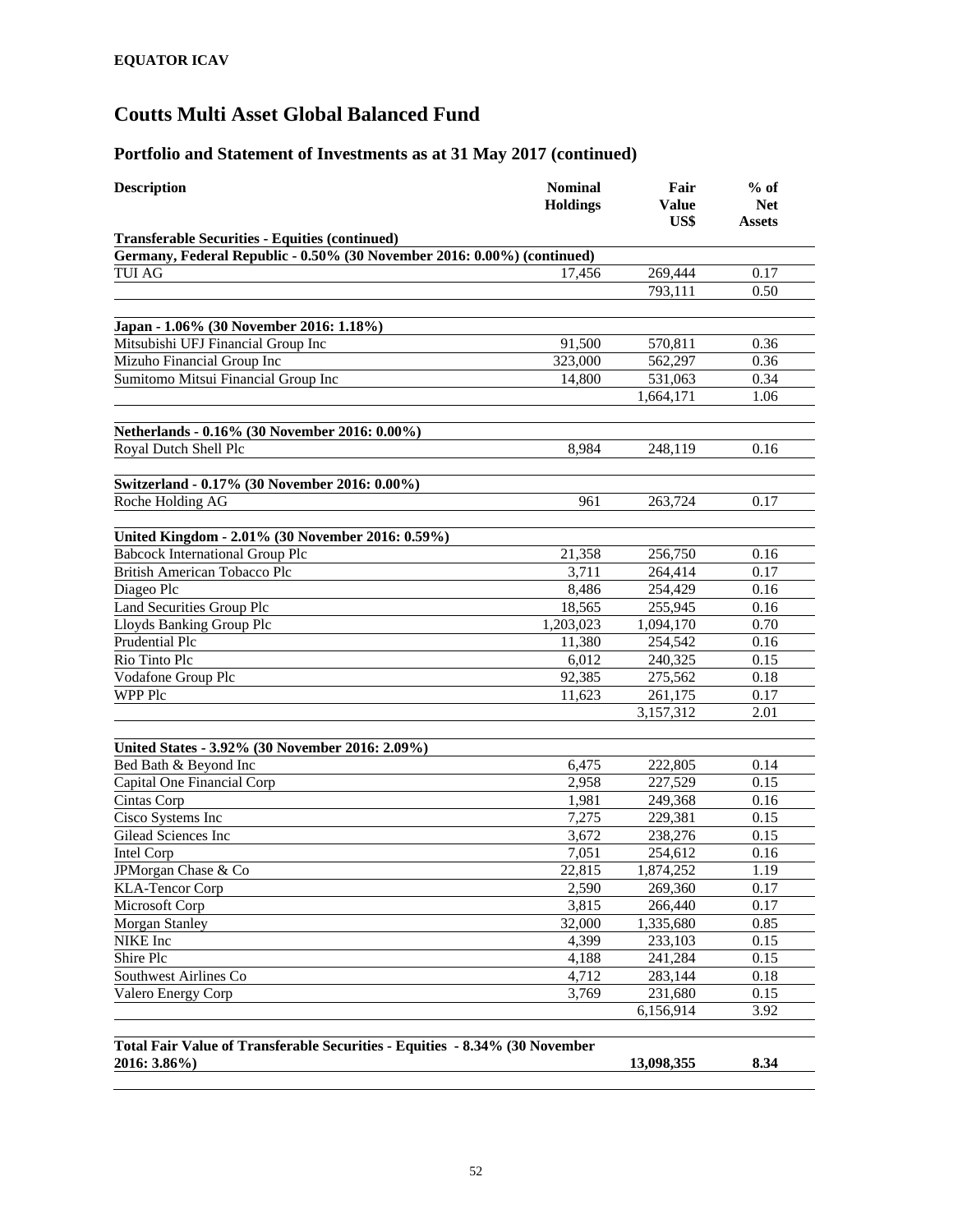| <b>Transferable Securities - Bonds</b><br>Australia - 1.34% (30 November 2016: 1.50%)<br>Westpac Banking Corp FRN 01/12/2017<br>1.34<br>2,100,000<br>2,103,601<br>France - 6.06% (30 November 2016: 5.94%)<br>BNP Paribas Arbitrage Issuance BV 0.00% 20/06/2018<br>2,500,000<br>2,812,780<br>1.79<br>3.53<br>Societe Generale SA 1.6% 09/01/2020<br>3,850,000<br>5,544,883<br>Societe Generale SA 5% 17/01/2024<br>400,000<br>427,308<br>0.27<br><b>TOTAL SA FRN Perpetual</b><br>600,000<br>726,697<br>0.47<br>9,511,668<br>6.06<br>Germany, Federal Republic - 3.14% (30 November 2016: 4.33%)<br>Deutsche Bank AG 2.75% 17/02/2025<br>800,000<br>903,439<br>0.58<br>Volkswagen Group of America Finance LLC FRN 22/05/2018<br>2,000,000<br>1.28<br>2,005,800<br>Volkswagen Group of America Finance LLC 2.125% 23/05/2019<br>2,000,000<br>2,003,132<br>1.28<br>4,912,371<br>3.14<br>Guernsey - 1.33% (30 November 2016: 1.41%)<br>Pershing Square Holdings Ltd 5.5% 15/07/2022<br>1.33<br>2,000,000<br>2,089,650<br>Italy - 2.60% (30 November 2016: 4.61%)<br>Italy Buoni Poliennali Del Tesoro 5% 01/03/2022<br>1,200,000<br>1,607,609<br>1.03<br>Italy Buoni Poliennali Del Tesoro 1.6% 01/06/2026<br>1,500,000<br>1,634,342<br>1.04<br>UniCredit SpA FRN 03/01/2027<br>700,000<br>832,772<br>0.53<br>4,074,723<br>2.60<br>Mexico - 1.17% (30 November 2016: 1.16%)<br>Mexico Government International Bond 5.75% 06/09/2017<br>1,842,300<br>1.17<br>1,800,000<br>Netherlands - 0.45% (30 November 2016: 0.00%)<br>ING Groep NV FRN 29/03/2022<br>710,282<br>700,000<br>0.45<br>Portugal - 2.25% (30 November 2016: 4.47%)<br>Portugal Obrigacoes do Tesouro OT 5.65% 15/02/2024<br>2,600,000<br>2.25<br>3,538,663<br>Russian Federation - 0.77% (30 November 2016: 0.85%)<br>Sberbank of Russia Via SB Capital SA 6.125% 07/02/2022<br>1.100.000<br>0.77<br>1.211.147<br>South Africa - 1.11% (30 November 2016: 1.16%)<br>MTN Mauritius Investment Ltd 4.755% 11/11/2024<br>1,744,110<br>1.11<br>1,800,000<br>Spain - 2.47% (30 November 2016: 2.06%)<br>Spain Government Bond 3.8% 30/04/2024<br>1,200,000<br>1.03<br>1,613,579<br>Spain Government Bond 1.95% 30/04/2026<br>1,400,000<br>1,655,425<br>1.05<br>Telefonica Europe BV FRN Perpetual<br>601,846<br>500,000<br>0.39<br>3,870,850<br>2.47<br>United Kingdom - 3.59% (30 November 2016: 3.21%)<br>Barclays Bank Plc 10.179% 12/06/2021<br>1.29<br>1,600,000<br>2,028,773<br>Marks & Spencer Plc 3% 08/12/2023<br>600,000<br>802,086<br>0.51<br>Standard Chartered Plc FRN 12/07/2022<br>1,000,000<br>1,002,469<br>0.64 | <b>Description</b> | <b>Nominal</b><br><b>Holdings</b> | Fair<br><b>Value</b><br>US\$ | $%$ of<br><b>Net</b><br>Assets |
|--------------------------------------------------------------------------------------------------------------------------------------------------------------------------------------------------------------------------------------------------------------------------------------------------------------------------------------------------------------------------------------------------------------------------------------------------------------------------------------------------------------------------------------------------------------------------------------------------------------------------------------------------------------------------------------------------------------------------------------------------------------------------------------------------------------------------------------------------------------------------------------------------------------------------------------------------------------------------------------------------------------------------------------------------------------------------------------------------------------------------------------------------------------------------------------------------------------------------------------------------------------------------------------------------------------------------------------------------------------------------------------------------------------------------------------------------------------------------------------------------------------------------------------------------------------------------------------------------------------------------------------------------------------------------------------------------------------------------------------------------------------------------------------------------------------------------------------------------------------------------------------------------------------------------------------------------------------------------------------------------------------------------------------------------------------------------------------------------------------------------------------------------------------------------------------------------------------------------------------------------------------------------------------------------------------------------------------------------------------------------------------------------------------------------------------------------------------------------------------------------------------------------------------------------------------------------------------------|--------------------|-----------------------------------|------------------------------|--------------------------------|
|                                                                                                                                                                                                                                                                                                                                                                                                                                                                                                                                                                                                                                                                                                                                                                                                                                                                                                                                                                                                                                                                                                                                                                                                                                                                                                                                                                                                                                                                                                                                                                                                                                                                                                                                                                                                                                                                                                                                                                                                                                                                                                                                                                                                                                                                                                                                                                                                                                                                                                                                                                                            |                    |                                   |                              |                                |
|                                                                                                                                                                                                                                                                                                                                                                                                                                                                                                                                                                                                                                                                                                                                                                                                                                                                                                                                                                                                                                                                                                                                                                                                                                                                                                                                                                                                                                                                                                                                                                                                                                                                                                                                                                                                                                                                                                                                                                                                                                                                                                                                                                                                                                                                                                                                                                                                                                                                                                                                                                                            |                    |                                   |                              |                                |
|                                                                                                                                                                                                                                                                                                                                                                                                                                                                                                                                                                                                                                                                                                                                                                                                                                                                                                                                                                                                                                                                                                                                                                                                                                                                                                                                                                                                                                                                                                                                                                                                                                                                                                                                                                                                                                                                                                                                                                                                                                                                                                                                                                                                                                                                                                                                                                                                                                                                                                                                                                                            |                    |                                   |                              |                                |
|                                                                                                                                                                                                                                                                                                                                                                                                                                                                                                                                                                                                                                                                                                                                                                                                                                                                                                                                                                                                                                                                                                                                                                                                                                                                                                                                                                                                                                                                                                                                                                                                                                                                                                                                                                                                                                                                                                                                                                                                                                                                                                                                                                                                                                                                                                                                                                                                                                                                                                                                                                                            |                    |                                   |                              |                                |
|                                                                                                                                                                                                                                                                                                                                                                                                                                                                                                                                                                                                                                                                                                                                                                                                                                                                                                                                                                                                                                                                                                                                                                                                                                                                                                                                                                                                                                                                                                                                                                                                                                                                                                                                                                                                                                                                                                                                                                                                                                                                                                                                                                                                                                                                                                                                                                                                                                                                                                                                                                                            |                    |                                   |                              |                                |
|                                                                                                                                                                                                                                                                                                                                                                                                                                                                                                                                                                                                                                                                                                                                                                                                                                                                                                                                                                                                                                                                                                                                                                                                                                                                                                                                                                                                                                                                                                                                                                                                                                                                                                                                                                                                                                                                                                                                                                                                                                                                                                                                                                                                                                                                                                                                                                                                                                                                                                                                                                                            |                    |                                   |                              |                                |
|                                                                                                                                                                                                                                                                                                                                                                                                                                                                                                                                                                                                                                                                                                                                                                                                                                                                                                                                                                                                                                                                                                                                                                                                                                                                                                                                                                                                                                                                                                                                                                                                                                                                                                                                                                                                                                                                                                                                                                                                                                                                                                                                                                                                                                                                                                                                                                                                                                                                                                                                                                                            |                    |                                   |                              |                                |
|                                                                                                                                                                                                                                                                                                                                                                                                                                                                                                                                                                                                                                                                                                                                                                                                                                                                                                                                                                                                                                                                                                                                                                                                                                                                                                                                                                                                                                                                                                                                                                                                                                                                                                                                                                                                                                                                                                                                                                                                                                                                                                                                                                                                                                                                                                                                                                                                                                                                                                                                                                                            |                    |                                   |                              |                                |
|                                                                                                                                                                                                                                                                                                                                                                                                                                                                                                                                                                                                                                                                                                                                                                                                                                                                                                                                                                                                                                                                                                                                                                                                                                                                                                                                                                                                                                                                                                                                                                                                                                                                                                                                                                                                                                                                                                                                                                                                                                                                                                                                                                                                                                                                                                                                                                                                                                                                                                                                                                                            |                    |                                   |                              |                                |
|                                                                                                                                                                                                                                                                                                                                                                                                                                                                                                                                                                                                                                                                                                                                                                                                                                                                                                                                                                                                                                                                                                                                                                                                                                                                                                                                                                                                                                                                                                                                                                                                                                                                                                                                                                                                                                                                                                                                                                                                                                                                                                                                                                                                                                                                                                                                                                                                                                                                                                                                                                                            |                    |                                   |                              |                                |
|                                                                                                                                                                                                                                                                                                                                                                                                                                                                                                                                                                                                                                                                                                                                                                                                                                                                                                                                                                                                                                                                                                                                                                                                                                                                                                                                                                                                                                                                                                                                                                                                                                                                                                                                                                                                                                                                                                                                                                                                                                                                                                                                                                                                                                                                                                                                                                                                                                                                                                                                                                                            |                    |                                   |                              |                                |
|                                                                                                                                                                                                                                                                                                                                                                                                                                                                                                                                                                                                                                                                                                                                                                                                                                                                                                                                                                                                                                                                                                                                                                                                                                                                                                                                                                                                                                                                                                                                                                                                                                                                                                                                                                                                                                                                                                                                                                                                                                                                                                                                                                                                                                                                                                                                                                                                                                                                                                                                                                                            |                    |                                   |                              |                                |
|                                                                                                                                                                                                                                                                                                                                                                                                                                                                                                                                                                                                                                                                                                                                                                                                                                                                                                                                                                                                                                                                                                                                                                                                                                                                                                                                                                                                                                                                                                                                                                                                                                                                                                                                                                                                                                                                                                                                                                                                                                                                                                                                                                                                                                                                                                                                                                                                                                                                                                                                                                                            |                    |                                   |                              |                                |
|                                                                                                                                                                                                                                                                                                                                                                                                                                                                                                                                                                                                                                                                                                                                                                                                                                                                                                                                                                                                                                                                                                                                                                                                                                                                                                                                                                                                                                                                                                                                                                                                                                                                                                                                                                                                                                                                                                                                                                                                                                                                                                                                                                                                                                                                                                                                                                                                                                                                                                                                                                                            |                    |                                   |                              |                                |
|                                                                                                                                                                                                                                                                                                                                                                                                                                                                                                                                                                                                                                                                                                                                                                                                                                                                                                                                                                                                                                                                                                                                                                                                                                                                                                                                                                                                                                                                                                                                                                                                                                                                                                                                                                                                                                                                                                                                                                                                                                                                                                                                                                                                                                                                                                                                                                                                                                                                                                                                                                                            |                    |                                   |                              |                                |
|                                                                                                                                                                                                                                                                                                                                                                                                                                                                                                                                                                                                                                                                                                                                                                                                                                                                                                                                                                                                                                                                                                                                                                                                                                                                                                                                                                                                                                                                                                                                                                                                                                                                                                                                                                                                                                                                                                                                                                                                                                                                                                                                                                                                                                                                                                                                                                                                                                                                                                                                                                                            |                    |                                   |                              |                                |
|                                                                                                                                                                                                                                                                                                                                                                                                                                                                                                                                                                                                                                                                                                                                                                                                                                                                                                                                                                                                                                                                                                                                                                                                                                                                                                                                                                                                                                                                                                                                                                                                                                                                                                                                                                                                                                                                                                                                                                                                                                                                                                                                                                                                                                                                                                                                                                                                                                                                                                                                                                                            |                    |                                   |                              |                                |
|                                                                                                                                                                                                                                                                                                                                                                                                                                                                                                                                                                                                                                                                                                                                                                                                                                                                                                                                                                                                                                                                                                                                                                                                                                                                                                                                                                                                                                                                                                                                                                                                                                                                                                                                                                                                                                                                                                                                                                                                                                                                                                                                                                                                                                                                                                                                                                                                                                                                                                                                                                                            |                    |                                   |                              |                                |
|                                                                                                                                                                                                                                                                                                                                                                                                                                                                                                                                                                                                                                                                                                                                                                                                                                                                                                                                                                                                                                                                                                                                                                                                                                                                                                                                                                                                                                                                                                                                                                                                                                                                                                                                                                                                                                                                                                                                                                                                                                                                                                                                                                                                                                                                                                                                                                                                                                                                                                                                                                                            |                    |                                   |                              |                                |
|                                                                                                                                                                                                                                                                                                                                                                                                                                                                                                                                                                                                                                                                                                                                                                                                                                                                                                                                                                                                                                                                                                                                                                                                                                                                                                                                                                                                                                                                                                                                                                                                                                                                                                                                                                                                                                                                                                                                                                                                                                                                                                                                                                                                                                                                                                                                                                                                                                                                                                                                                                                            |                    |                                   |                              |                                |
|                                                                                                                                                                                                                                                                                                                                                                                                                                                                                                                                                                                                                                                                                                                                                                                                                                                                                                                                                                                                                                                                                                                                                                                                                                                                                                                                                                                                                                                                                                                                                                                                                                                                                                                                                                                                                                                                                                                                                                                                                                                                                                                                                                                                                                                                                                                                                                                                                                                                                                                                                                                            |                    |                                   |                              |                                |
|                                                                                                                                                                                                                                                                                                                                                                                                                                                                                                                                                                                                                                                                                                                                                                                                                                                                                                                                                                                                                                                                                                                                                                                                                                                                                                                                                                                                                                                                                                                                                                                                                                                                                                                                                                                                                                                                                                                                                                                                                                                                                                                                                                                                                                                                                                                                                                                                                                                                                                                                                                                            |                    |                                   |                              |                                |
|                                                                                                                                                                                                                                                                                                                                                                                                                                                                                                                                                                                                                                                                                                                                                                                                                                                                                                                                                                                                                                                                                                                                                                                                                                                                                                                                                                                                                                                                                                                                                                                                                                                                                                                                                                                                                                                                                                                                                                                                                                                                                                                                                                                                                                                                                                                                                                                                                                                                                                                                                                                            |                    |                                   |                              |                                |
|                                                                                                                                                                                                                                                                                                                                                                                                                                                                                                                                                                                                                                                                                                                                                                                                                                                                                                                                                                                                                                                                                                                                                                                                                                                                                                                                                                                                                                                                                                                                                                                                                                                                                                                                                                                                                                                                                                                                                                                                                                                                                                                                                                                                                                                                                                                                                                                                                                                                                                                                                                                            |                    |                                   |                              |                                |
|                                                                                                                                                                                                                                                                                                                                                                                                                                                                                                                                                                                                                                                                                                                                                                                                                                                                                                                                                                                                                                                                                                                                                                                                                                                                                                                                                                                                                                                                                                                                                                                                                                                                                                                                                                                                                                                                                                                                                                                                                                                                                                                                                                                                                                                                                                                                                                                                                                                                                                                                                                                            |                    |                                   |                              |                                |
|                                                                                                                                                                                                                                                                                                                                                                                                                                                                                                                                                                                                                                                                                                                                                                                                                                                                                                                                                                                                                                                                                                                                                                                                                                                                                                                                                                                                                                                                                                                                                                                                                                                                                                                                                                                                                                                                                                                                                                                                                                                                                                                                                                                                                                                                                                                                                                                                                                                                                                                                                                                            |                    |                                   |                              |                                |
|                                                                                                                                                                                                                                                                                                                                                                                                                                                                                                                                                                                                                                                                                                                                                                                                                                                                                                                                                                                                                                                                                                                                                                                                                                                                                                                                                                                                                                                                                                                                                                                                                                                                                                                                                                                                                                                                                                                                                                                                                                                                                                                                                                                                                                                                                                                                                                                                                                                                                                                                                                                            |                    |                                   |                              |                                |
|                                                                                                                                                                                                                                                                                                                                                                                                                                                                                                                                                                                                                                                                                                                                                                                                                                                                                                                                                                                                                                                                                                                                                                                                                                                                                                                                                                                                                                                                                                                                                                                                                                                                                                                                                                                                                                                                                                                                                                                                                                                                                                                                                                                                                                                                                                                                                                                                                                                                                                                                                                                            |                    |                                   |                              |                                |
|                                                                                                                                                                                                                                                                                                                                                                                                                                                                                                                                                                                                                                                                                                                                                                                                                                                                                                                                                                                                                                                                                                                                                                                                                                                                                                                                                                                                                                                                                                                                                                                                                                                                                                                                                                                                                                                                                                                                                                                                                                                                                                                                                                                                                                                                                                                                                                                                                                                                                                                                                                                            |                    |                                   |                              |                                |
|                                                                                                                                                                                                                                                                                                                                                                                                                                                                                                                                                                                                                                                                                                                                                                                                                                                                                                                                                                                                                                                                                                                                                                                                                                                                                                                                                                                                                                                                                                                                                                                                                                                                                                                                                                                                                                                                                                                                                                                                                                                                                                                                                                                                                                                                                                                                                                                                                                                                                                                                                                                            |                    |                                   |                              |                                |
|                                                                                                                                                                                                                                                                                                                                                                                                                                                                                                                                                                                                                                                                                                                                                                                                                                                                                                                                                                                                                                                                                                                                                                                                                                                                                                                                                                                                                                                                                                                                                                                                                                                                                                                                                                                                                                                                                                                                                                                                                                                                                                                                                                                                                                                                                                                                                                                                                                                                                                                                                                                            |                    |                                   |                              |                                |
|                                                                                                                                                                                                                                                                                                                                                                                                                                                                                                                                                                                                                                                                                                                                                                                                                                                                                                                                                                                                                                                                                                                                                                                                                                                                                                                                                                                                                                                                                                                                                                                                                                                                                                                                                                                                                                                                                                                                                                                                                                                                                                                                                                                                                                                                                                                                                                                                                                                                                                                                                                                            |                    |                                   |                              |                                |
|                                                                                                                                                                                                                                                                                                                                                                                                                                                                                                                                                                                                                                                                                                                                                                                                                                                                                                                                                                                                                                                                                                                                                                                                                                                                                                                                                                                                                                                                                                                                                                                                                                                                                                                                                                                                                                                                                                                                                                                                                                                                                                                                                                                                                                                                                                                                                                                                                                                                                                                                                                                            |                    |                                   |                              |                                |
|                                                                                                                                                                                                                                                                                                                                                                                                                                                                                                                                                                                                                                                                                                                                                                                                                                                                                                                                                                                                                                                                                                                                                                                                                                                                                                                                                                                                                                                                                                                                                                                                                                                                                                                                                                                                                                                                                                                                                                                                                                                                                                                                                                                                                                                                                                                                                                                                                                                                                                                                                                                            |                    |                                   |                              |                                |
|                                                                                                                                                                                                                                                                                                                                                                                                                                                                                                                                                                                                                                                                                                                                                                                                                                                                                                                                                                                                                                                                                                                                                                                                                                                                                                                                                                                                                                                                                                                                                                                                                                                                                                                                                                                                                                                                                                                                                                                                                                                                                                                                                                                                                                                                                                                                                                                                                                                                                                                                                                                            |                    |                                   |                              |                                |
|                                                                                                                                                                                                                                                                                                                                                                                                                                                                                                                                                                                                                                                                                                                                                                                                                                                                                                                                                                                                                                                                                                                                                                                                                                                                                                                                                                                                                                                                                                                                                                                                                                                                                                                                                                                                                                                                                                                                                                                                                                                                                                                                                                                                                                                                                                                                                                                                                                                                                                                                                                                            |                    |                                   |                              |                                |
|                                                                                                                                                                                                                                                                                                                                                                                                                                                                                                                                                                                                                                                                                                                                                                                                                                                                                                                                                                                                                                                                                                                                                                                                                                                                                                                                                                                                                                                                                                                                                                                                                                                                                                                                                                                                                                                                                                                                                                                                                                                                                                                                                                                                                                                                                                                                                                                                                                                                                                                                                                                            |                    |                                   |                              |                                |
|                                                                                                                                                                                                                                                                                                                                                                                                                                                                                                                                                                                                                                                                                                                                                                                                                                                                                                                                                                                                                                                                                                                                                                                                                                                                                                                                                                                                                                                                                                                                                                                                                                                                                                                                                                                                                                                                                                                                                                                                                                                                                                                                                                                                                                                                                                                                                                                                                                                                                                                                                                                            |                    |                                   |                              |                                |
|                                                                                                                                                                                                                                                                                                                                                                                                                                                                                                                                                                                                                                                                                                                                                                                                                                                                                                                                                                                                                                                                                                                                                                                                                                                                                                                                                                                                                                                                                                                                                                                                                                                                                                                                                                                                                                                                                                                                                                                                                                                                                                                                                                                                                                                                                                                                                                                                                                                                                                                                                                                            |                    |                                   |                              |                                |
|                                                                                                                                                                                                                                                                                                                                                                                                                                                                                                                                                                                                                                                                                                                                                                                                                                                                                                                                                                                                                                                                                                                                                                                                                                                                                                                                                                                                                                                                                                                                                                                                                                                                                                                                                                                                                                                                                                                                                                                                                                                                                                                                                                                                                                                                                                                                                                                                                                                                                                                                                                                            |                    |                                   |                              |                                |
|                                                                                                                                                                                                                                                                                                                                                                                                                                                                                                                                                                                                                                                                                                                                                                                                                                                                                                                                                                                                                                                                                                                                                                                                                                                                                                                                                                                                                                                                                                                                                                                                                                                                                                                                                                                                                                                                                                                                                                                                                                                                                                                                                                                                                                                                                                                                                                                                                                                                                                                                                                                            |                    |                                   |                              |                                |
|                                                                                                                                                                                                                                                                                                                                                                                                                                                                                                                                                                                                                                                                                                                                                                                                                                                                                                                                                                                                                                                                                                                                                                                                                                                                                                                                                                                                                                                                                                                                                                                                                                                                                                                                                                                                                                                                                                                                                                                                                                                                                                                                                                                                                                                                                                                                                                                                                                                                                                                                                                                            |                    |                                   |                              |                                |
|                                                                                                                                                                                                                                                                                                                                                                                                                                                                                                                                                                                                                                                                                                                                                                                                                                                                                                                                                                                                                                                                                                                                                                                                                                                                                                                                                                                                                                                                                                                                                                                                                                                                                                                                                                                                                                                                                                                                                                                                                                                                                                                                                                                                                                                                                                                                                                                                                                                                                                                                                                                            |                    |                                   |                              |                                |
|                                                                                                                                                                                                                                                                                                                                                                                                                                                                                                                                                                                                                                                                                                                                                                                                                                                                                                                                                                                                                                                                                                                                                                                                                                                                                                                                                                                                                                                                                                                                                                                                                                                                                                                                                                                                                                                                                                                                                                                                                                                                                                                                                                                                                                                                                                                                                                                                                                                                                                                                                                                            |                    |                                   |                              |                                |
|                                                                                                                                                                                                                                                                                                                                                                                                                                                                                                                                                                                                                                                                                                                                                                                                                                                                                                                                                                                                                                                                                                                                                                                                                                                                                                                                                                                                                                                                                                                                                                                                                                                                                                                                                                                                                                                                                                                                                                                                                                                                                                                                                                                                                                                                                                                                                                                                                                                                                                                                                                                            |                    |                                   |                              |                                |
|                                                                                                                                                                                                                                                                                                                                                                                                                                                                                                                                                                                                                                                                                                                                                                                                                                                                                                                                                                                                                                                                                                                                                                                                                                                                                                                                                                                                                                                                                                                                                                                                                                                                                                                                                                                                                                                                                                                                                                                                                                                                                                                                                                                                                                                                                                                                                                                                                                                                                                                                                                                            |                    |                                   |                              |                                |
|                                                                                                                                                                                                                                                                                                                                                                                                                                                                                                                                                                                                                                                                                                                                                                                                                                                                                                                                                                                                                                                                                                                                                                                                                                                                                                                                                                                                                                                                                                                                                                                                                                                                                                                                                                                                                                                                                                                                                                                                                                                                                                                                                                                                                                                                                                                                                                                                                                                                                                                                                                                            |                    |                                   |                              |                                |
|                                                                                                                                                                                                                                                                                                                                                                                                                                                                                                                                                                                                                                                                                                                                                                                                                                                                                                                                                                                                                                                                                                                                                                                                                                                                                                                                                                                                                                                                                                                                                                                                                                                                                                                                                                                                                                                                                                                                                                                                                                                                                                                                                                                                                                                                                                                                                                                                                                                                                                                                                                                            |                    |                                   |                              |                                |
|                                                                                                                                                                                                                                                                                                                                                                                                                                                                                                                                                                                                                                                                                                                                                                                                                                                                                                                                                                                                                                                                                                                                                                                                                                                                                                                                                                                                                                                                                                                                                                                                                                                                                                                                                                                                                                                                                                                                                                                                                                                                                                                                                                                                                                                                                                                                                                                                                                                                                                                                                                                            |                    |                                   |                              |                                |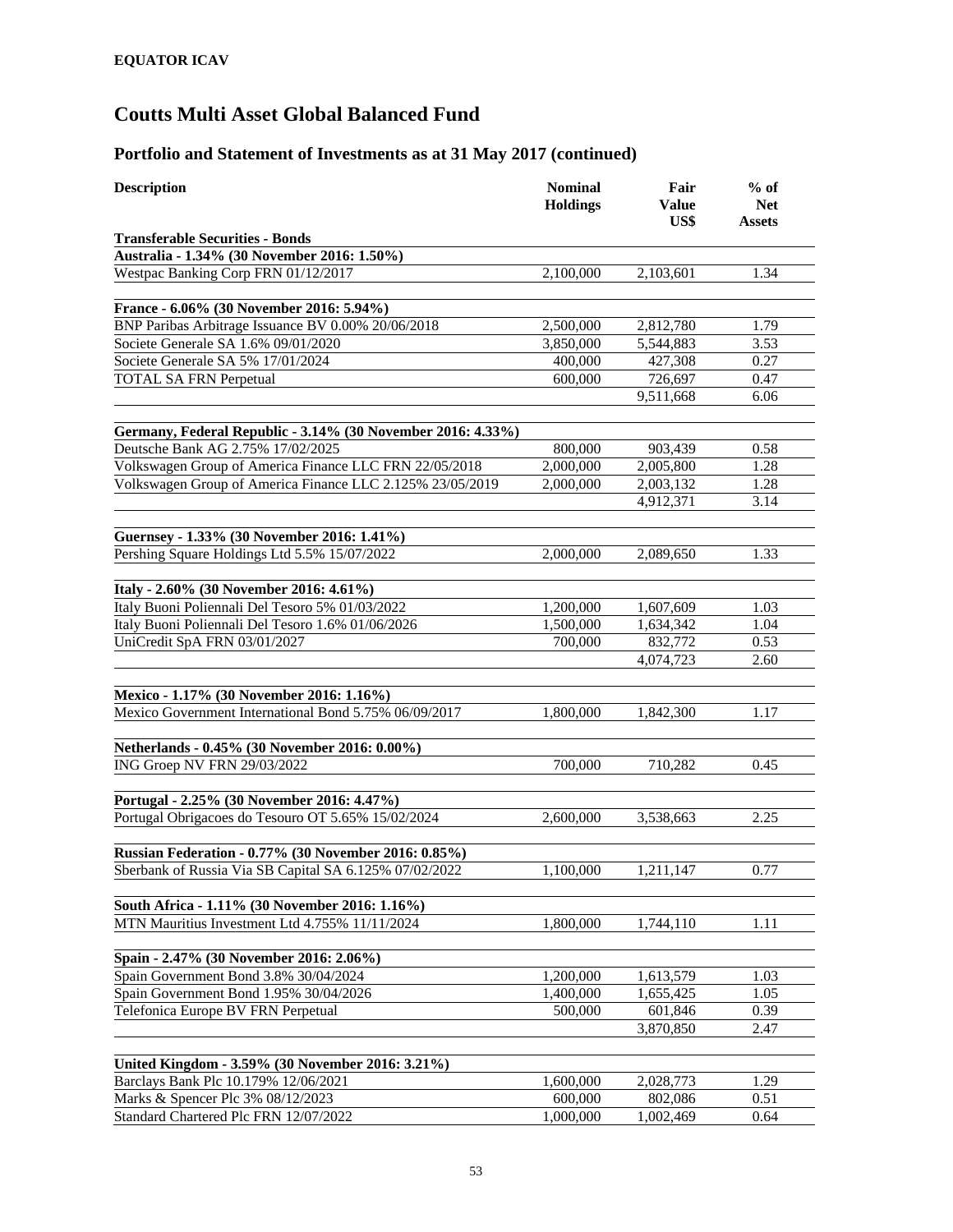| <b>Description</b>                                                                                                |                        |                    |                                 |                         | <b>Nominal</b><br><b>Holdings</b> | Fair<br>Value<br>US\$ | $%$ of<br><b>Net</b><br><b>Assets</b> |
|-------------------------------------------------------------------------------------------------------------------|------------------------|--------------------|---------------------------------|-------------------------|-----------------------------------|-----------------------|---------------------------------------|
| <b>Transferable Securities - Bonds (continued)</b>                                                                |                        |                    |                                 |                         |                                   |                       |                                       |
| United Kingdom - 3.59% (30 November 2016: 3.21%) (continued)                                                      |                        |                    |                                 |                         |                                   |                       |                                       |
| Tesco Property Finance 3 Plc 5.744% 13/04/2040                                                                    |                        |                    |                                 |                         | 1,270,615                         | 1,801,289             | 1.15                                  |
|                                                                                                                   |                        |                    |                                 |                         |                                   | 5,634,617             | 3.59                                  |
| United States - 3.79% (30 November 2016: 2.82%)                                                                   |                        |                    |                                 |                         |                                   |                       |                                       |
| General Electric Co FRN 05/05/2026                                                                                |                        |                    |                                 |                         | 2.200.000                         | 2,157,993             | 1.37                                  |
| JPMorgan Chase & Co FRN 18/05/2028                                                                                |                        |                    |                                 |                         | 1,000,000                         | 1,135,863             | 0.72                                  |
| Kinder Morgan Inc/DE 4.3% 01/06/2025                                                                              |                        |                    |                                 |                         | 1,800,000                         | 1,891,798             | 1.21                                  |
| Procter & Gamble Co/The 1.375% 03/05/2025                                                                         |                        |                    |                                 |                         | 600,000                           | 773,600               | 0.49                                  |
|                                                                                                                   |                        |                    |                                 |                         |                                   | 5,959,254             | 3.79                                  |
| Total Fair Value of Transferable Securities - Bonds - 30.07% (30 November<br>2016: 33.52%)                        |                        |                    |                                 |                         |                                   | 47,203,236            | 30.07                                 |
| Total Fair Value of Transferable Securities - 38.41% (30 November 2016:<br>37.38%)                                |                        |                    |                                 |                         |                                   | 60,301,591            | 38.41                                 |
| Total Fair Value of Investments excluding Financial Derivative Instruments -<br>92.53% (30 November 2016: 93.97%) |                        |                    |                                 |                         |                                   | 145,276,706           | 92.53                                 |
| <b>Financial Derivative Instruments</b>                                                                           |                        |                    |                                 |                         |                                   |                       |                                       |
|                                                                                                                   |                        |                    |                                 |                         |                                   |                       |                                       |
| Futures (a)                                                                                                       |                        |                    |                                 |                         |                                   |                       |                                       |
| No. of                                                                                                            |                        |                    |                                 |                         | <b>Notional</b><br><b>Value</b>   | <b>Value</b>          | % of Net                              |
| <b>Contracts</b>                                                                                                  |                        | <b>Description</b> |                                 |                         | US\$                              | US\$                  | <b>Assets</b>                         |
| 12                                                                                                                |                        |                    | DAX Index Future June 2017      |                         | 4,259,147                         | 198,173               | 0.12                                  |
| 20                                                                                                                |                        |                    | FTSE MIB Index Future June 2017 |                         | 2,331,893                         | 183,821               | 0.12                                  |
| $\overline{20}$                                                                                                   |                        |                    | IBEX 35 Index Future June 2017  |                         | 2,439,175                         | 62,912                | 0.04                                  |
| 163                                                                                                               |                        |                    | S&P 500 E-Mini Future June 2017 |                         | 19,649,650                        | 310,088               | 0.20                                  |
|                                                                                                                   |                        |                    |                                 |                         |                                   | 754,994               | 0.48                                  |
|                                                                                                                   |                        |                    |                                 |                         |                                   |                       |                                       |
| <b>Forward Exchange Contracts (b)</b>                                                                             |                        |                    |                                 |                         |                                   |                       |                                       |
| <b>Purchases</b>                                                                                                  |                        |                    | <b>Sales</b>                    | <b>Maturity</b><br>Date | No. of<br><b>Contracts</b>        | <b>Value</b><br>US\$  | % of Net<br><b>Assets</b>             |
| CAD                                                                                                               | 3,500,000              | <b>USD</b>         | (2,574,438)                     | 17/08/2017              | 1                                 | 20,048                | 0.01 <sup>1</sup>                     |
| <b>CHF</b>                                                                                                        | $\overline{1,}557,339$ | <b>USD</b>         | (1,597,830)                     | 30/06/2017              | $\overline{\mathbf{3}}$           | 13,168                | $0.01^{2}$                            |
| <b>EUR</b>                                                                                                        | 8,857,222              | <b>USD</b>         | (9,924,086)                     | 30/06/2017              | 5                                 | 41,196                | 0.03 <sup>2</sup>                     |
| GBP                                                                                                               | 210,501                | <b>USD</b>         | (270, 414)                      | 30/06/2017              | $\overline{c}$                    | 1,059                 | $0.00^{2}$                            |
|                                                                                                                   | 59,516                 | <b>GBP</b>         | (45, 877)                       | 30/06/2017              | 3<br>1                            | 350                   | $0.00^{2}$<br>0.04 <sup>1</sup>       |
| <b>USD</b>                                                                                                        |                        |                    |                                 |                         |                                   |                       |                                       |
|                                                                                                                   | 20,535,815             | GBP                | (15,850,000)                    | 17/08/2017              |                                   | 64,436                |                                       |
| <b>USD</b>                                                                                                        |                        |                    |                                 |                         |                                   | 140,257               | 0.09                                  |
| Total Financial Derivative Instruments - 0.57% (30 November 2016: 1.07%)                                          |                        |                    |                                 |                         |                                   | 895,251               | 0.57                                  |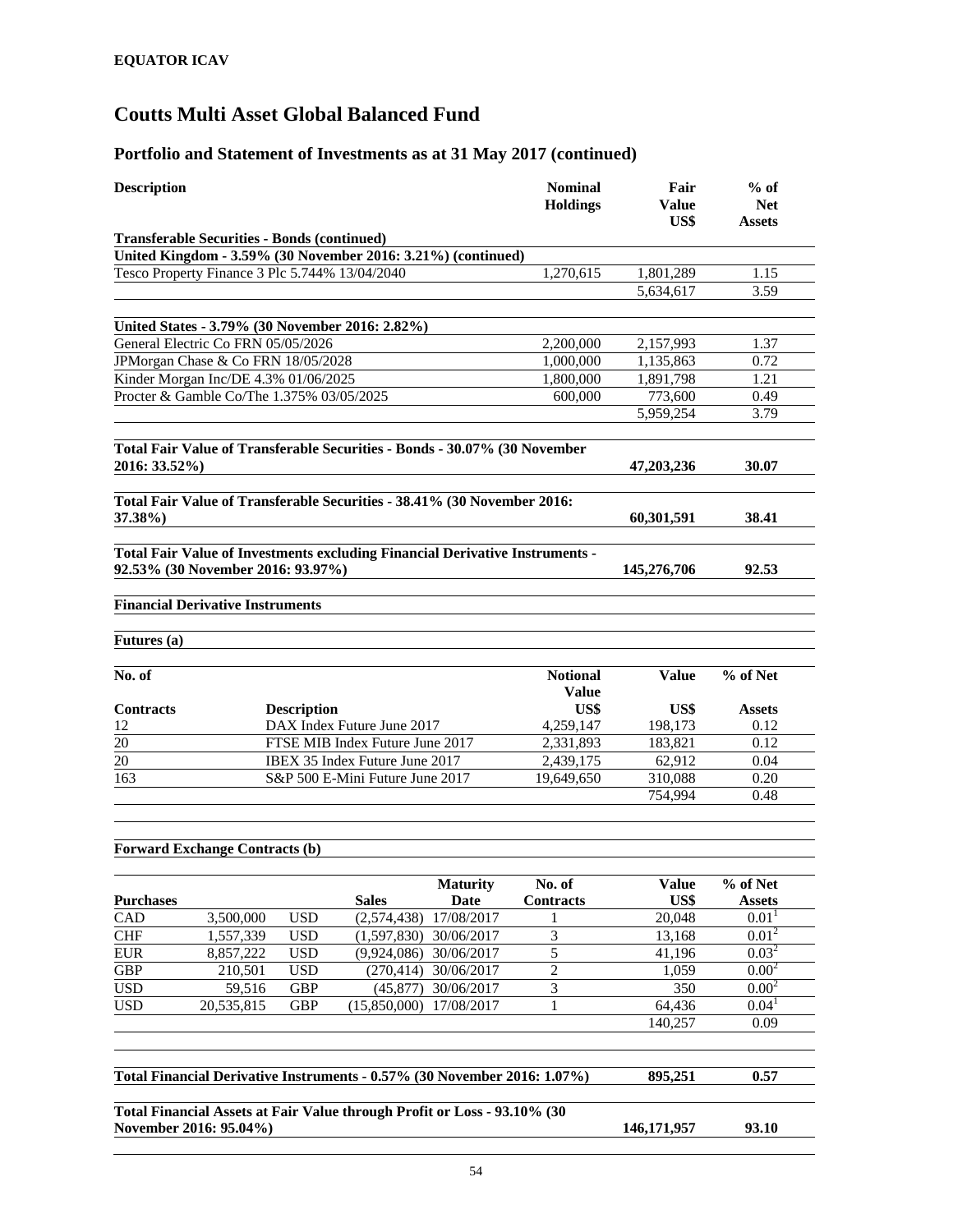|                        |                                           |                    | Other Current Assets - 7.99% (30 November 2016: 6.42%)                         |                            |                                                                                                                         | 12,551,458   | 7.99          |
|------------------------|-------------------------------------------|--------------------|--------------------------------------------------------------------------------|----------------------------|-------------------------------------------------------------------------------------------------------------------------|--------------|---------------|
|                        |                                           |                    | Total Assets - 101.09% (30 November 2016: 101.46%)                             |                            |                                                                                                                         | 158,723,415  | 101.09        |
|                        | <b>Financial Derivative Instruments</b>   |                    |                                                                                |                            |                                                                                                                         |              |               |
| Futures (a)            |                                           |                    |                                                                                |                            |                                                                                                                         |              |               |
| No. of                 |                                           |                    |                                                                                |                            | <b>Notional</b>                                                                                                         | <b>Value</b> | % of Net      |
|                        |                                           |                    |                                                                                |                            | Value                                                                                                                   |              |               |
| <b>Contracts</b>       |                                           | <b>Description</b> |                                                                                |                            | US\$                                                                                                                    | US\$         | <b>Assets</b> |
| (7)                    |                                           |                    | Euro-Bund Future June 2017                                                     |                            | (1,276,419)                                                                                                             | (13,816)     | (0.01)        |
| (32)                   |                                           |                    | FTSE 100 Index Future June 2017                                                |                            | (3,095,578)                                                                                                             | (110, 292)   | (0.07)        |
| (8)                    |                                           |                    | Long Gilt Future September 2017                                                |                            | (1,318,754)                                                                                                             | (600)        | (0.00)        |
| 17                     |                                           |                    | S&P/TSX 60 IX Future June 2017                                                 |                            | 2,278,080                                                                                                               | (22,808)     | (0.01)        |
|                        |                                           |                    |                                                                                |                            |                                                                                                                         | (147, 516)   | (0.09)        |
|                        | <b>Forward Exchange Contracts (b)</b>     |                    |                                                                                |                            |                                                                                                                         |              |               |
|                        |                                           |                    |                                                                                | <b>Maturity</b>            | No. of                                                                                                                  | Value        | % of Net      |
| <b>Purchases</b>       |                                           |                    | <b>Sales</b>                                                                   | Date                       | <b>Contracts</b>                                                                                                        | US\$         | <b>Assets</b> |
| <b>GBP</b>             | 83,904,117                                | <b>USD</b>         | (108,775,708) 30/06/2017                                                       |                            | 8                                                                                                                       | (568, 427)   | $(0.36)^2$    |
| <b>USD</b>             | 3,628,776                                 | <b>CHF</b>         |                                                                                | $(3,600,000)$ 17/08/2017   | 1                                                                                                                       | (106, 824)   | $(0.07)^1$    |
| <b>USD</b>             | 101,385                                   | <b>EUR</b>         |                                                                                | (90,480) 30/06/2017        | $\mathbf{1}$                                                                                                            | (415)        | $(0.00)^2$    |
| $\overline{USD}$       | 10,901,918                                | <b>EUR</b>         |                                                                                | $(9,880,000)$ $17/08/2017$ | $\overline{2}$                                                                                                          | (242, 873)   | $(0.16)^1$    |
| $\overline{USD}$       | 892,395                                   | <b>JPY</b>         | $(100,900,000)$ $17/08/2017$                                                   |                            | 1                                                                                                                       | (21, 876)    | $(0.01)^1$    |
|                        |                                           |                    |                                                                                |                            |                                                                                                                         | (940.415)    | (0.60)        |
|                        |                                           |                    |                                                                                |                            |                                                                                                                         |              |               |
|                        |                                           |                    | Total Financial Derivative Instruments - (0.69%) (30 November 2016:            |                            |                                                                                                                         |              |               |
| $(0.06\%)$             |                                           |                    |                                                                                |                            |                                                                                                                         | (1,087,931)  | (0.69)        |
|                        |                                           |                    | Total Financial Liabilities at Fair Value through Profit or Loss - (0.69%) (30 |                            |                                                                                                                         |              |               |
|                        | November 2016: (0.06%))                   |                    |                                                                                |                            |                                                                                                                         | (1,087,931)  | (0.69)        |
|                        |                                           |                    |                                                                                |                            |                                                                                                                         |              |               |
|                        |                                           |                    | Other Current Liabilities - (0.40%) (30 November 2016: (1.40%))                |                            |                                                                                                                         | (625,044)    | (0.40)        |
|                        |                                           |                    | Net Assets attributable to redeemable shareholders                             |                            |                                                                                                                         | 157,010,440  | 100.00        |
|                        |                                           |                    |                                                                                |                            |                                                                                                                         |              |               |
| <b>Classification:</b> |                                           |                    |                                                                                |                            |                                                                                                                         |              |               |
|                        |                                           |                    | (a) Exchange traded financial derivative instruments.                          |                            |                                                                                                                         |              |               |
|                        | (b) OTC financial derivative instruments. |                    |                                                                                |                            |                                                                                                                         |              |               |
|                        |                                           |                    |                                                                                |                            | All transferable securities held at period end are listed on an official stock exchange or dealt on a regulated market. |              |               |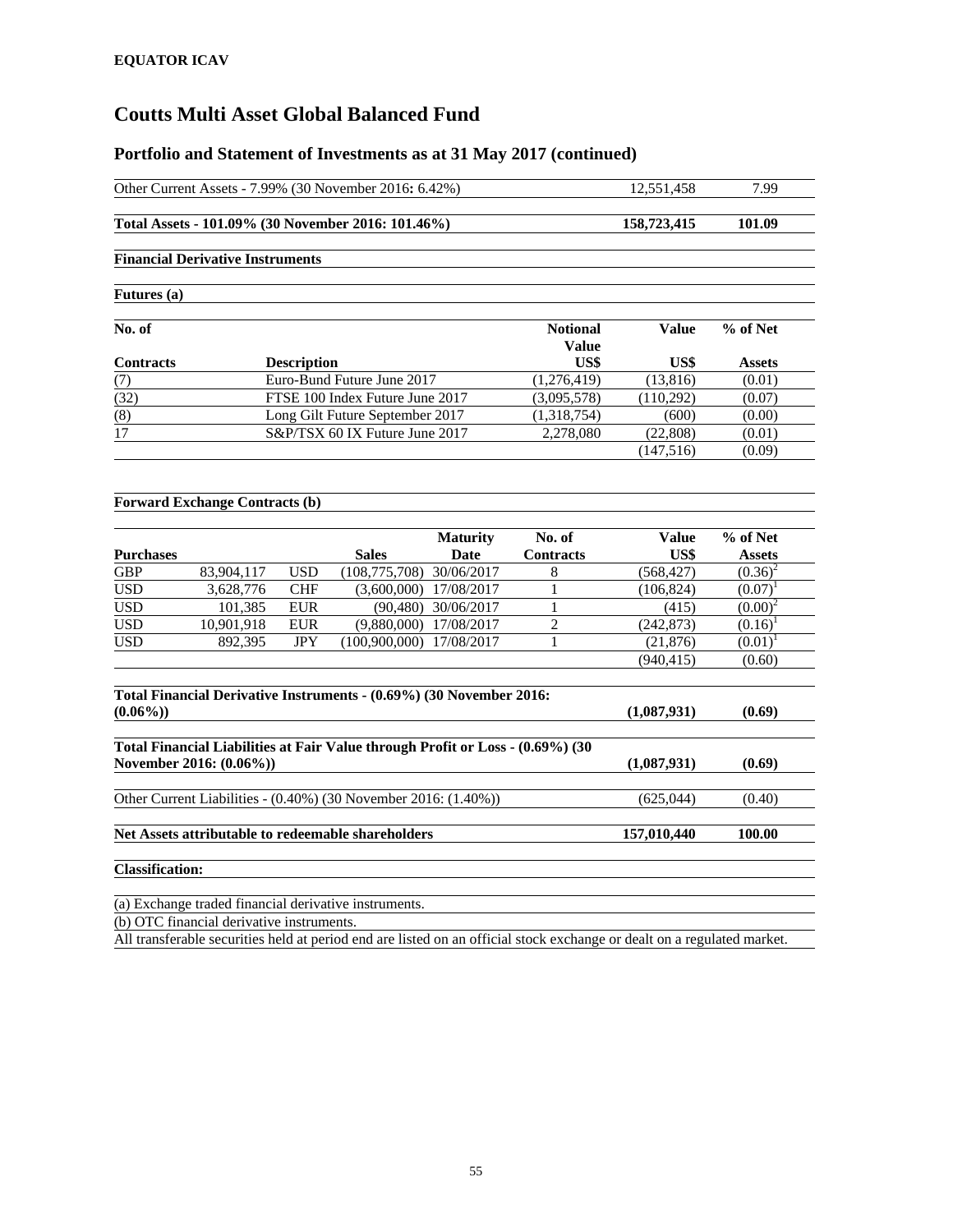#### **Portfolio and Statement of Investments as at 31 May 2017 (continued)**

|                                                                                                         | % of Total    |
|---------------------------------------------------------------------------------------------------------|---------------|
| <b>Analysis of Total Assets</b>                                                                         | <b>Assets</b> |
|                                                                                                         |               |
| <b>Investment Funds</b>                                                                                 | 53.54         |
| Transferable securities listed on an official stock exchange or dealt on a regulated market             | 37.99         |
| Exchange traded derivative instruments                                                                  | 0.48          |
| OTC financial derivative instruments                                                                    | 0.09          |
| <b>Other Current Assets</b>                                                                             | 7.90          |
|                                                                                                         | 100.00        |
| Analysis of Total Assets rather than Net Assets is required under Schedule 12 of the UCITS Regulations. |               |

 $\tilde{}$  Non-UCITS Investment Fund. All other Investment Funds are UCITS.<br><sup>1</sup> Forward Exchange Contracts are held with Bank of New York Mellon Global Markets.

<sup>2</sup> Forward Exchange Contracts are held with Coutts & Co. London, an entity which is related to the Manager.

All futures are held with Morgan Stanley & Co. International Plc.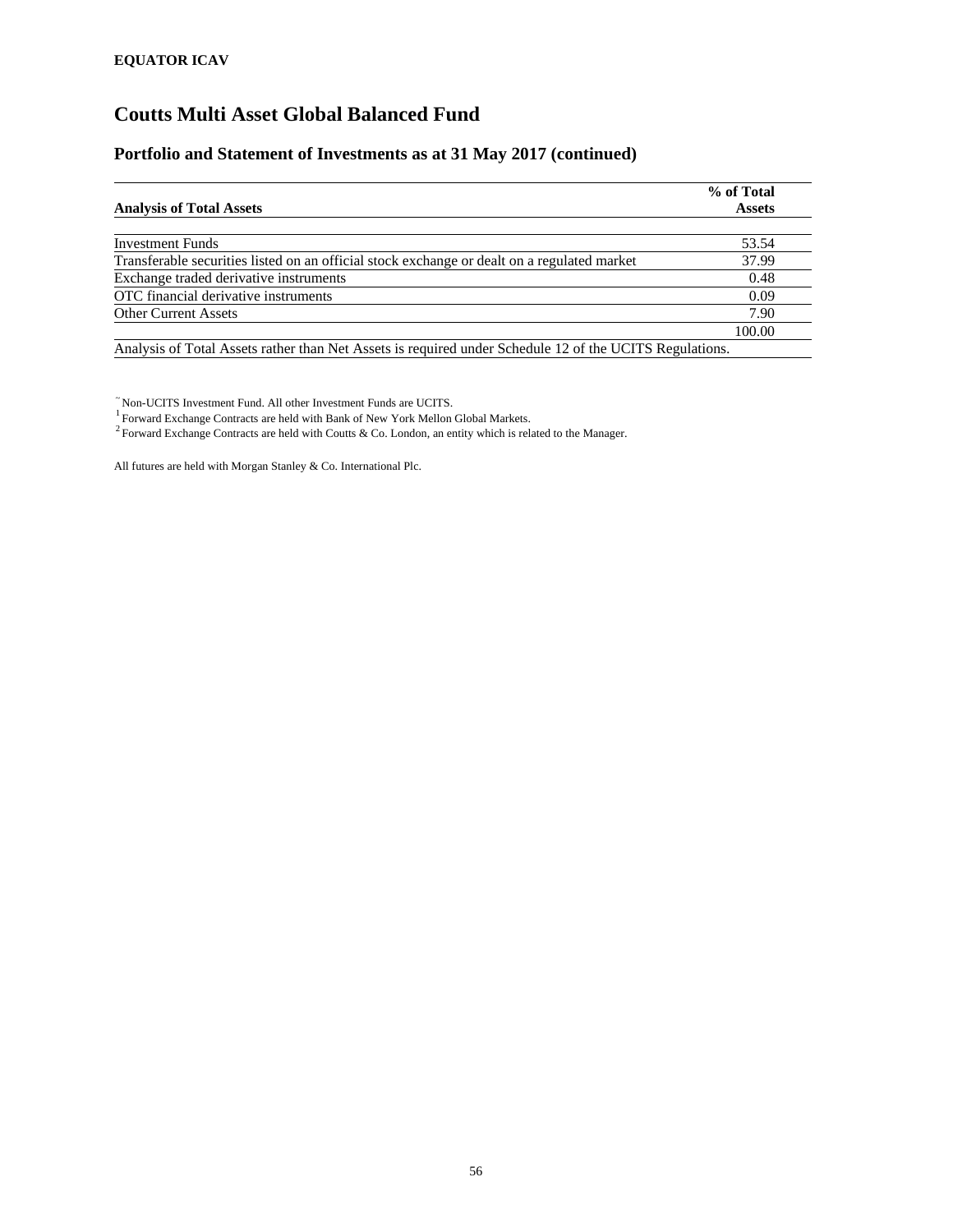# **Portfolio Changes – Material Acquisitions for the period ended 31 May 2017**

| <b>Description</b>                                                               | <b>Acquisitions</b><br><b>Nominal</b> | Cost<br>US\$ |
|----------------------------------------------------------------------------------|---------------------------------------|--------------|
| PIMCO Funds Global Investors Series Plc - Global Investment Grade Credit         | 462,000                               | 5,786,790    |
| Fund                                                                             |                                       |              |
| Dimensional Funds ICVC - Emerging Markets Fund                                   | 347,250                               | 3,883,894    |
| Royal London Cash Plus                                                           | 2,441,000                             | 3,046,923    |
| BlackRock Global Funds - Emerging Markets Local Currency Bond Fund               | 170,000                               | 3,017,500    |
| BNP Paribas Arbitrage Issuance BV 0% 20/06/2018                                  | 2,500,000                             | 2,610,651    |
| Italy Buoni Poliennali Del Tesoro 1.6% 01/06/2026                                | 2,200,000                             | 2,245,706    |
| AXA Fixed Interest Investment ICVC - Sterling Credit Short Duration Bond<br>Fund | 1,560,000                             | 2,022,464    |
| Portugal Obrigacoes do Tesouro OT 4.125% 14/04/2027                              | 1,700,000                             | 1,782,052    |
| Pimco Global High Yield Bond Fund                                                | 140,000                               | 1,562,400    |
| Italy Buoni Poliennali Del Tesoro 5% 01/03/2022                                  | 1,200,000                             | 1,518,281    |
| PIMCO Funds Global Investors Series Plc - MLP & Energy Infrastructure<br>Fund    | 205,000                               | 1,517,000    |
| Spain Government Bond 3.8% 30/04/2024                                            | 1,200,000                             | 1,507,064    |
| Polar Capital Funds plc - Global Technology Fund                                 | 46,500                                | 1,461,495    |
| JPMorgan Chase & Co FRN 18/05/2028                                               | 1,000,000                             | 1,111,332    |
| BlackRock Europe Ex-UK Index Fund                                                | 45,500                                | 917,424      |
| Deutsche Bank AG 2.75% 17/02/2025                                                | 800,000                               | 842,406      |
| Spain Government Bond 5.75% 30/07/2032                                           | 500,000                               | 791,571      |
| Procter & Gamble Co/The 1.375% 03/05/2025                                        | 600,000                               | 773,265      |
| Marks & Spencer Plc 3% 08/12/2023                                                | 600,000                               | 761,204      |
| <b>International Public Partnerships Ltd</b>                                     | 390,553                               | 760,532      |
| UniCredit SpA FRN 03/01/2027                                                     | 700,000                               | 737,561      |
| ING Groep NV FRN 29/03/2022                                                      | 700,000                               | 700,660      |
| Capital Group New Perspective Fund LUX                                           | 69,250                                | 679,343      |
| Parvest Equity Russia                                                            | 4,400                                 | 634,301      |
| Edgewood L Select - US Select Growth                                             | 3,450                                 | 610,616      |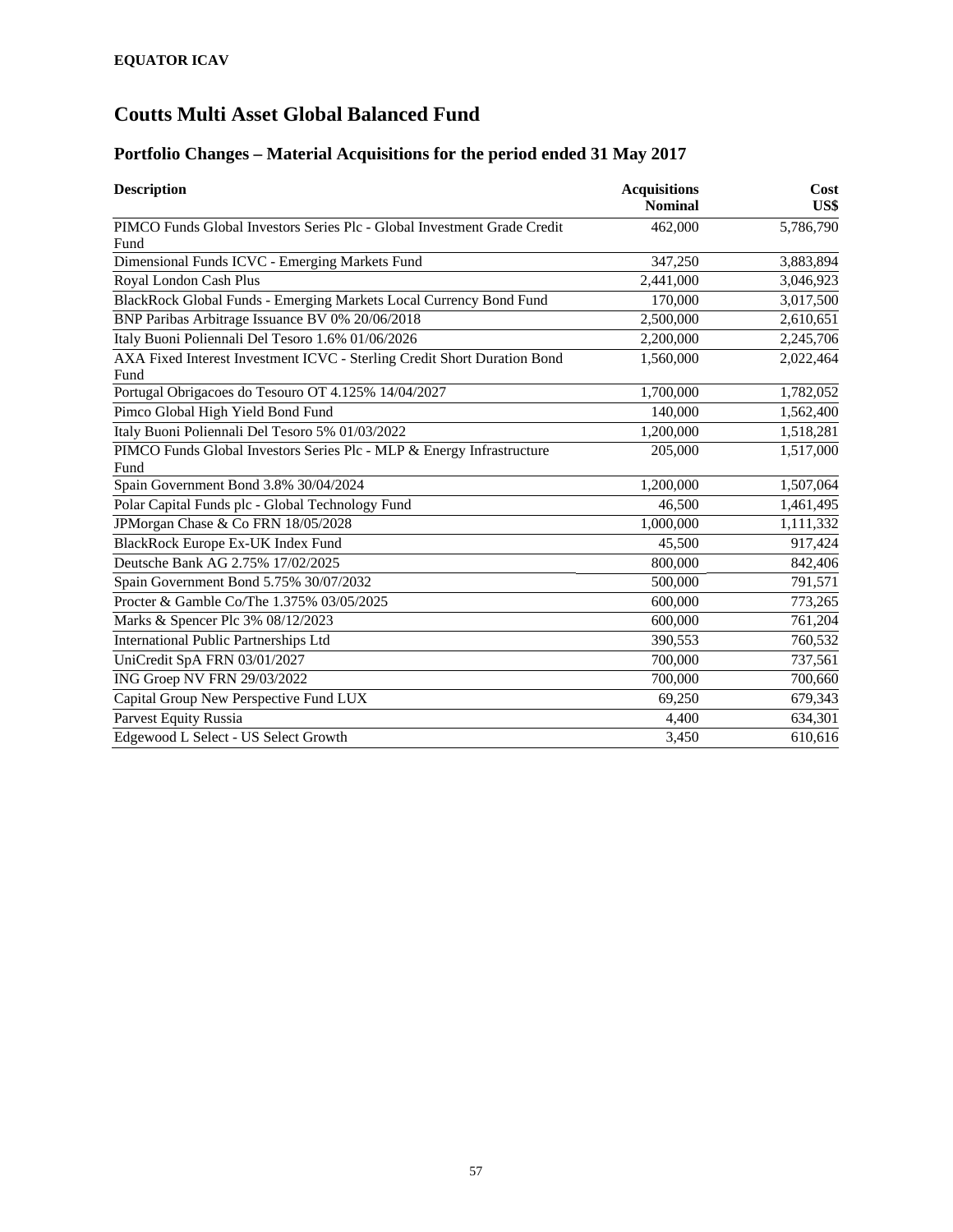### **Portfolio Changes – Material Disposals for the period ended 31 May 2017**

| <b>Description</b>                                                       | <b>Disposals</b> | <b>Proceeds</b> |
|--------------------------------------------------------------------------|------------------|-----------------|
|                                                                          | <b>Nominal</b>   | US\$            |
| Pimco Global High Yield Bond Fund                                        | 471,300          | 5,293,506       |
| Italy Buoni Poliennali Del Tesoro 5.5% 01/11/2022                        | 2,700,000        | 3,610,514       |
| Macquarie Fund Solutions - Macquarie Asia New Stars Fund                 | 311,000          | 3,549,661       |
| db x-trackers FTSE MIB Index UCITS ETF DR                                | 149,300          | 3,155,983       |
| Portugal Obrigacoes do Tesouro OT 5.65% 15/02/2024                       | 2,600,000        | 3,123,174       |
| Royal London Cash Plus                                                   | 2,441,000        | 3,046,803       |
| Edgewood L Select - US Select Growth                                     | 17,150           | 2,763,539       |
| Italy Buoni Poliennali Del Tesoro 1.6% 01/06/2026                        | 2,100,000        | 2,132,153       |
| Deutsche Bank AG/London FRN 30/05/2017                                   | 2,100,000        | 2,100,000       |
| Source Morningstar US Energy Infrastructure MLP UCITS ETF B              | 30,860           | 2,053,606       |
| AXA Fixed Interest Investment ICVC - Sterling Credit Short Duration Bond | 1,560,000        | 2,021,547       |
| Fund                                                                     |                  |                 |
| Portugal Obrigacoes do Tesouro OT 4.125% 14/04/2027                      | 1,700,000        | 1,786,036       |
| Capital Group New Perspective Fund LUX                                   | 154,300          | 1,660,392       |
| Dimensional Funds ICVC - Emerging Markets Fund                           | 136,000          | 1,646,044       |
| Electricite de France SA FRN Perpetual                                   | 1,300,000        | 1,551,999       |
| Spain Government Bond 5.75% 30/07/2032                                   | 993,000          | 1,538,855       |
| Italy Buoni Poliennali Del Tesoro 4.75% 01/09/2044                       | 1,030,000        | 1,376,493       |
| PIMCO Funds Global Investors Series Plc - Global Investment Grade Credit | 74,250           | 918,645         |
| Fund                                                                     |                  |                 |
| LYXOR JPX-NIKKEI 400 DR UCITS ETF C-EUR                                  | 4,000            | 590,592         |
| Societe Generale SA 1.6% 09/01/2020                                      | 300,000          | 396,613         |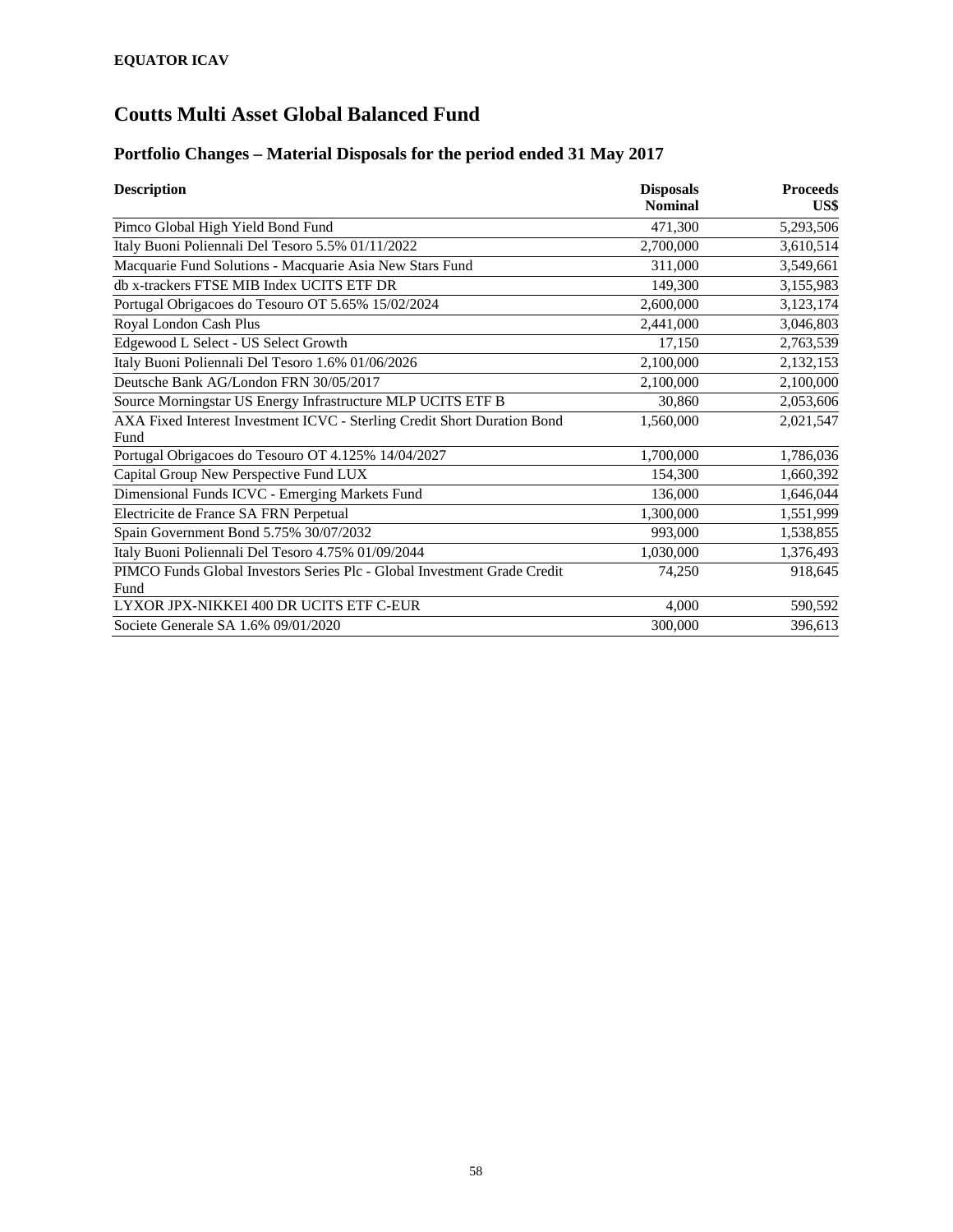### **Portfolio and Statement of Investments as at 31 May 2017**

| <b>Description</b>                                           | <b>Nominal</b><br><b>Holdings</b> | Fair<br><b>Value</b> | $%$ of<br><b>Net</b> |
|--------------------------------------------------------------|-----------------------------------|----------------------|----------------------|
|                                                              |                                   | US\$                 | <b>Assets</b>        |
|                                                              |                                   |                      |                      |
| <b>Investment Funds</b>                                      |                                   |                      |                      |
| Algebris UCITS Funds Plc - Algebris Financial Credit Fund    | 37,100                            | 3,915,163            | 2.61                 |
| AQR UCITS Funds - Style Premia UCITS Fund                    | 5,700                             | 641,022              | 0.43                 |
| Artemis Income Fund                                          | 525                               | 1,685                |                      |
| AXA Fixed Interest Investment ICVC - Sterling Credit Short   |                                   |                      |                      |
| <b>Duration Bond Fund</b>                                    | 4,980,000                         | 6,698,806            | 4.46                 |
| BlackRock Europe Ex-UK Index Fund                            | 116,200                           | 2,624,681            | 1.75                 |
| BlackRock Global Funds - Emerging Markets Local Currency     |                                   |                      |                      |
| <b>Bond Fund</b>                                             | 150,000                           | 2,769,000            | 1.84                 |
| Capital Group New Perspective Fund LUX                       | 179,400                           | 2,068,482            | 1.38                 |
| Carador Income Fund Plc                                      | 2,870,000                         | 2,073,575            | 1.38                 |
| CF Lindsell Train UK Equity Fund~                            | 422,000                           | 777,746              | 0.52                 |
| db x-trackers Swiss Large Cap UCITS ETF DR                   | 36,200                            | 3,523,697            | 2.35                 |
| Dimensional Funds ICVC - Emerging Markets Fund               | 282,300                           | 3,700,878            | 2.46                 |
| Edgewood L Select - US Select Growth                         | 10,401                            | 1,877,837            | 1.25                 |
| F&C Portfolios Fund - BMO Global Equity Market Neutral       |                                   |                      |                      |
| <b>SICAV</b>                                                 | 62,500                            | 639,375              | 0.43                 |
| Investec Fund Series i - UK Alpha Fund                       | 325,220                           | 1,485,462            | 0.99                 |
| iShares Core MSCI Pacific ex-Japan UCITS ETF USD Acc         | 12,950                            | 1,694,508            | 1.13                 |
| iShares MSCI Europe ex-UK UCITS ETF EUR Dist                 | 45,800                            | 1,674,967            | 1.12                 |
| iShares UK Property UCITS ETF GBP Dist                       | 90,000                            | 709,388              | 0.47                 |
| JPMorgan Funds - Emerging Markets Strategic Bond Fund        | 9,000                             | 902,430              | 0.60                 |
| JPMorgan Investment Funds - Global Macro Opportunities       | 5,825                             | 629,391              | 0.42                 |
| LYXOR JPX-NIKKEI 400 DR UCITS ETF C-EUR                      | 56,019                            | 8,633,928            | 5.75                 |
| LYXOR MSCI EMU SMALL CAP UCITS ETF                           | 5,500                             | 1,770,151            | 1.18                 |
| Lyxor STOXX European 600 Banks UCITS ETF                     | 50,700                            | 1,244,464            | 0.83                 |
| Lyxor UCITS ETF MSCI Emerging Markets - NTR C USD            | 294,336                           | 3,177,357            | 2.12                 |
| Macquarie Fund Solutions - Macquarie Asia New Stars Fund     | 316,300                           | 4,192,715            | 2.79                 |
| MAN Funds Plc - MAN GLG Japan CoreAlpha Equity               | 14,600                            | 1,875,516            | 1.25                 |
| NB Global Floating Rate Income Fund Ltd <sup>~</sup>         | 1,447,443                         | 1,817,402            | 1.21                 |
| Parvest Equity Russia                                        | 9,900                             | 1,418,642            | 0.94                 |
| Pershing Square Holdings Ltd/Fund <sup>~</sup>               | 173,000                           | 2,690,150            | 1.79                 |
| PIMCO Funds Global Investors Series Plc - Capital Securities |                                   |                      |                      |
| Fund                                                         | 244,000                           | 2,574,200            | 1.71                 |
| PIMCO Funds Global Investors Series Plc - Global Investment  |                                   |                      |                      |
| <b>Grade Credit Fund</b>                                     | 233,700                           | 2,975,001            | 1.98                 |
| PIMCO Funds Global Investors Series Plc - MLP & Energy       |                                   |                      |                      |
| <b>Infrastructure Fund</b>                                   | 193,000                           | 1,381,880            | 0.92                 |
| Pimco Global High Yield Bond Fund                            | 364,500                           | 4,148,010            | 2.76                 |
| Polar Capital Funds plc - Global Technology Fund             | 68,000                            | 2,293,640            | 1.53                 |
| Polar Capital Funds Plc - Healthcare Opportunities Fund      | 51,000                            | 1,957,380            | 1.30                 |
| Robeco Capital Growth Funds - Robeco QI Emerging             |                                   |                      |                      |
| <b>Conservative Equities</b>                                 | 16,300                            | 1,483,952            | 0.99                 |
| Royal London Cash Plus~                                      | 6,570,000                         | 8,485,111            | 5.65                 |
| SOURCE S&P 500 UCITS ETF                                     | 25,800                            | 10,824,648           | 7.21                 |
| UK Mortgages Ltd <sup>~</sup>                                | 900,000                           | 1,110,322            | 0.74                 |
| Total Investment Funds - 68.24% (30 November 2016:           |                                   |                      |                      |
| 72.00%)                                                      |                                   | 102,462,562          | 68.24                |
|                                                              |                                   |                      |                      |
| <b>Transferable Securities - Equities</b>                    |                                   |                      |                      |
| France - 0.79% (30 November 2016: 0.00%)                     |                                   |                      |                      |
| Airbus SE                                                    | 4,725                             | 387,850              | 0.26                 |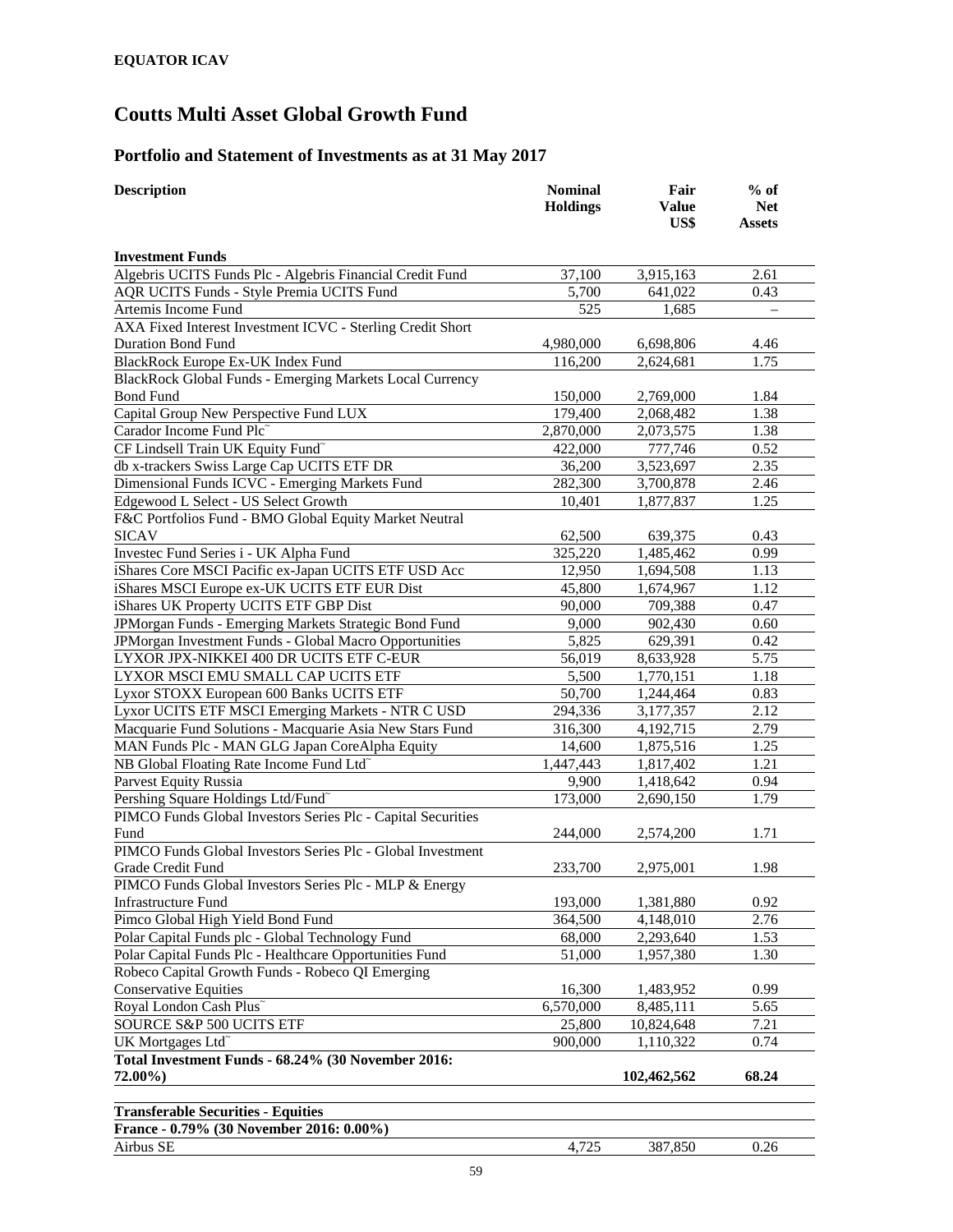| <b>Description</b>                                          | <b>Nominal</b><br><b>Holdings</b> | Fair<br><b>Value</b><br>US\$ | $%$ of<br><b>Net</b><br>Assets |
|-------------------------------------------------------------|-----------------------------------|------------------------------|--------------------------------|
| <b>Transferable Securities - Equities (continued)</b>       |                                   |                              |                                |
| France - 0.79% (30 November 2016: 0.00%) (continued)        |                                   |                              |                                |
| AXA SA                                                      | 14,050                            | 374,697                      | 0.25                           |
| <b>LVMH Moet Hennessy Louis Vuitton SE</b>                  | 1,645                             | 419,761                      | 0.28                           |
|                                                             |                                   | 1,182,308                    | 0.79                           |
| Germany, Federal Republic - 0.77% (30 November 2016: 0.00%) |                                   |                              |                                |
| Continental AG                                              | 1,657                             | 368,562                      | 0.25                           |
| Infineon Technologies AG                                    | 17,684                            | 391,156                      | 0.26                           |
| <b>TUI AG</b>                                               | 25,322                            | 390,861                      | 0.26                           |
|                                                             |                                   | 1,150,579                    | 0.77                           |
|                                                             |                                   |                              |                                |
| Japan - 1.04% (30 November 2016: 1.26%)                     |                                   |                              |                                |
| Mitsubishi UFJ Financial Group Inc                          | 86,500                            | 539,619                      | 0.36                           |
| Mizuho Financial Group Inc                                  | 298,000                           | 518,776                      | 0.34                           |
| Sumitomo Mitsui Financial Group Inc                         | 14,200                            | 509,533                      | 0.34                           |
|                                                             |                                   | 1,567,928                    | 1.04                           |
| Netherlands - 0.24% (30 November 2016: 0.00%)               |                                   |                              |                                |
| Royal Dutch Shell Plc                                       | 13,033                            | 359.944                      | 0.24                           |
|                                                             |                                   |                              |                                |
| Switzerland - 0.25% (30 November 2016: 0.00%)               |                                   |                              |                                |
| Roche Holding AG                                            | 1,394                             | 382,550                      | 0.25                           |
| United Kingdom - 2.87% (30 November 2016: 0.61%)            |                                   |                              |                                |
| <b>Babcock International Group Plc</b>                      | 30,983                            | 372,454                      | 0.25                           |
| <b>British American Tobacco Plc</b>                         | 5,384                             | 383,617                      | 0.25                           |
| Diageo Plc                                                  | 12,310                            | 369,081                      | 0.24                           |
| <b>Land Securities Group Plc</b>                            | 26,930                            | 371,268                      | 0.25                           |
| Lloyds Banking Group Plc                                    | 1,450,897                         | 1,319,615                    | 0.88                           |
| Prudential Plc                                              | 16,509                            | 369,265                      | 0.25                           |
| Rio Tinto Plc                                               | 8,721                             | 348,615                      | 0.23                           |
| Vodafone Group Plc                                          | 134,017                           | 399,741                      | 0.27                           |
| WPP Plc                                                     | 16,861                            | 378,876                      | 0.25                           |
|                                                             |                                   | 4,312,532                    | 2.87                           |
|                                                             |                                   |                              |                                |
| United States - 4.58% (30 November 2016: 1.80%)             |                                   |                              |                                |
| Bed Bath & Beyond Inc                                       | 9,393                             | 323,213                      | 0.22                           |
| Capital One Financial Corp                                  | 4,292                             | 330,141                      | 0.22                           |
| Cintas Corp                                                 | 2,874                             | 361,779                      | 0.24                           |
| Cisco Systems Inc                                           | 10,553                            | 332,736                      | 0.22                           |
| Gilead Sciences Inc                                         | 5,327                             | 345,669                      | 0.23                           |
| Intel Corp                                                  | 10,229                            | 369,369                      | 0.25                           |
| JPMorgan Chase & Co                                         | 19,120                            | 1,570,708                    | 1.05                           |
| <b>KLA-Tencor Corp</b>                                      | 3,757                             | 390,728                      | 0.26                           |
| Microsoft Corp                                              | 5,535                             | 386,565                      | 0.26                           |
| <b>Morgan Stanley</b>                                       | 24,400                            | 1,018,456                    | 0.68                           |
| NIKE Inc                                                    | 6,381                             | 338,129                      | 0.22<br>0.24                   |
| Shire Plc<br>Southwest Airlines Co                          | 6,075<br>6,836                    | 349,999<br>410,775           | 0.27                           |
|                                                             |                                   |                              |                                |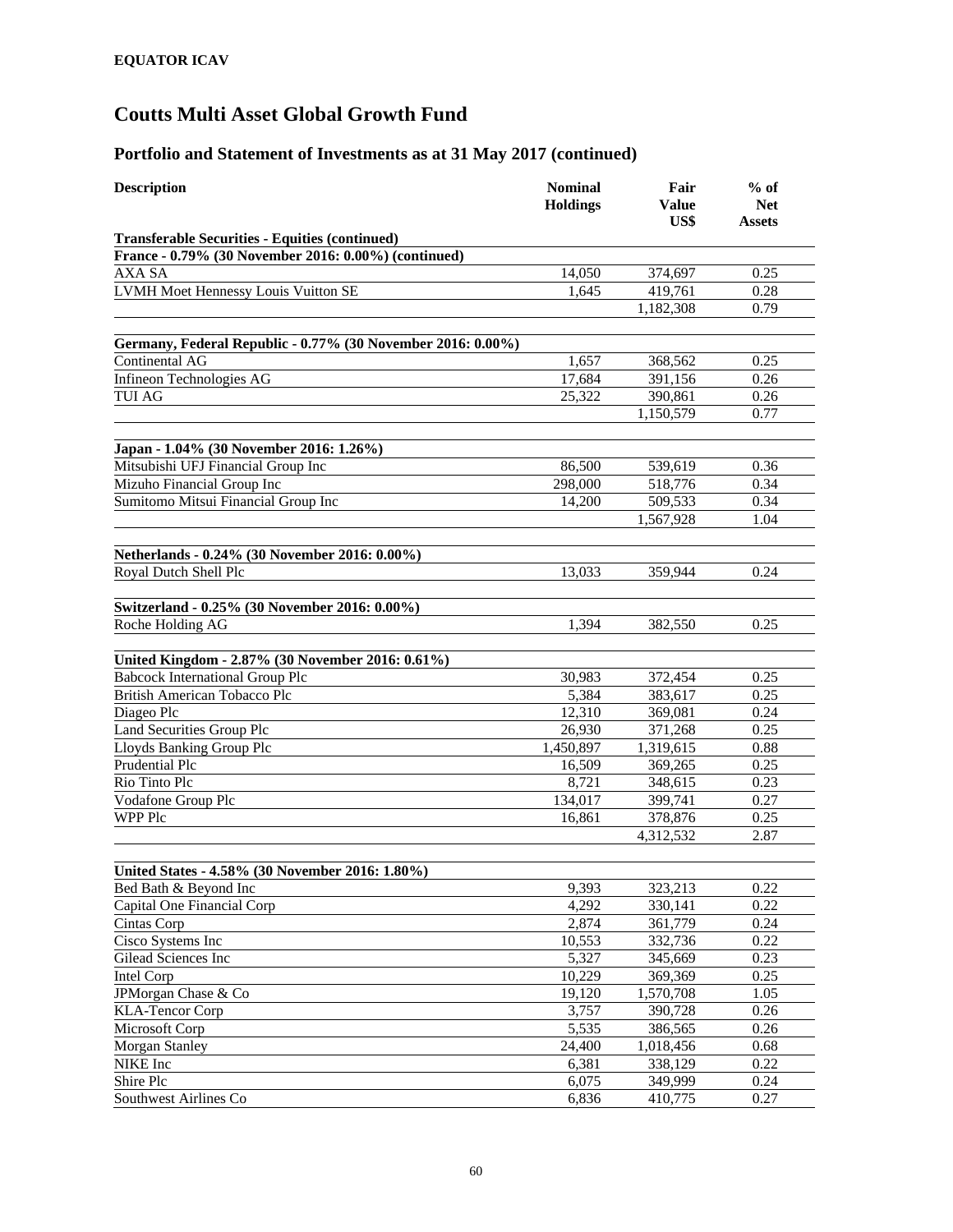| <b>Description</b>                                                  | <b>Nominal</b><br><b>Holdings</b> | Fair<br>Value<br>US\$ | $%$ of<br><b>Net</b><br>Assets |
|---------------------------------------------------------------------|-----------------------------------|-----------------------|--------------------------------|
| <b>Transferable Securities - Equities (continued)</b>               |                                   |                       |                                |
| United States - 4.58% (30 November 2016: 1.80%) (continued)         |                                   |                       |                                |
| Valero Energy Corp                                                  | 5,467                             | 336,057               | 0.22                           |
|                                                                     |                                   | 6,864,324             | 4.58                           |
| Total Fair Value of Transferable Securities - Equities - 10.54% (30 |                                   |                       |                                |
| November 2016: 3.67%)                                               |                                   | 15,820,165            | 10.54                          |
| <b>Transferable Securities - Bonds</b>                              |                                   |                       |                                |
| France - 2.27% (30 November 2016: 2.64%)                            |                                   |                       |                                |
| BNP Paribas Arbitrage Issuance BV 0.00% 20/06/2018                  | 2,500,000                         | 2,812,780             | 1.87                           |
| <b>TOTAL SA FRN Perpetual</b>                                       | 500,000                           | 605,581               | 0.40                           |
|                                                                     |                                   | 3,418,361             | 2.27                           |
| Germany, Federal Republic - 0.53% (30 November 2016: 0.00%)         |                                   |                       |                                |
| Deutsche Bank AG 2.75% 17/02/2025                                   | 700,000                           | 790,509               | 0.53                           |
|                                                                     |                                   |                       |                                |
| Guernsey - 0.56% (30 November 2016: 0.64%)                          |                                   |                       |                                |
| Pershing Square Holdings Ltd 5.5% 15/07/2022                        | 800,000                           | 835,860               | 0.56                           |
| Italy - 0.40% (30 November 2016: 2.79%)                             |                                   |                       |                                |
| UniCredit SpA FRN 03/01/2027                                        | 500,000                           | 594,837               | 0.40                           |
| Mexico - 0.55% (30 November 2016: 0.59%)                            |                                   |                       |                                |
| Mexico Government International Bond 5.75% 06/09/2017               | 800,000                           | 818,800               | 0.55                           |
|                                                                     |                                   |                       |                                |
| Netherlands - 0.41% (30 November 2016: 0.00%)                       |                                   |                       |                                |
| ING Groep NV FRN 29/03/2022                                         | 600,000                           | 608,813               | 0.41                           |
| Portugal - 2.08% (30 November 2016: 2.35%)                          |                                   |                       |                                |
| Portugal Obrigacoes do Tesouro OT 5.65% 15/02/2024                  | 2,300,000                         | 3,130,356             | 2.08                           |
|                                                                     |                                   |                       |                                |
| <b>Russian Federation - 0.34% (30 November 2016: 0.41%)</b>         |                                   |                       |                                |
| Sberbank of Russia Via SB Capital SA 6.125% 07/02/2022              | 470,000                           | 517,490               | 0.34                           |
| Spain - 0.40% (30 November 2016: 0.45%)                             |                                   |                       |                                |
| Telefonica Europe BV FRN Perpetual                                  | 500,000                           | 601,846               | 0.40                           |
|                                                                     |                                   |                       |                                |
| United Kingdom - 0.53% (30 November 2016: 0.00%)                    |                                   |                       |                                |
| Marks & Spencer Plc 3% 08/12/2023                                   | 600,000                           | 802,086               | 0.53                           |
| United States - 2.62% (30 November 2016: 1.61%)                     |                                   |                       |                                |
| General Electric Co FRN 05/05/2026                                  | 1,000,000                         | 980,906               | 0.65                           |
| JPMorgan Chase & Co FRN 18/05/2028                                  | 1,000,000                         | 1,135,863             | 0.76                           |
| Kinder Morgan Inc/DE 4.3% 01/06/2025                                | 1,000,000                         | 1,050,999             | 0.70                           |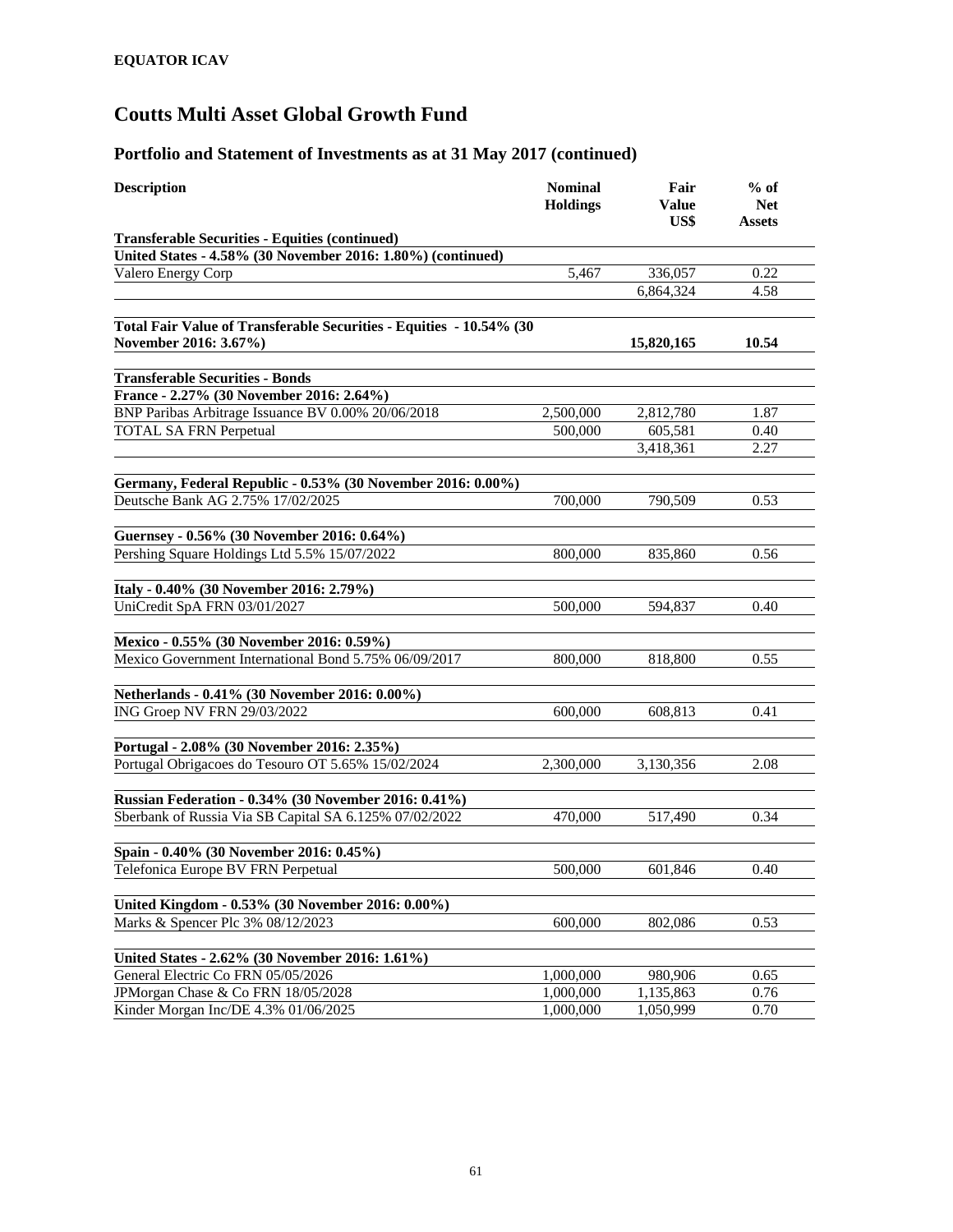| <b>Nominal</b><br><b>Description</b><br><b>Holdings</b>                                                           | Fair<br><b>Value</b><br>US\$ | $%$ of<br><b>Net</b><br><b>Assets</b> |
|-------------------------------------------------------------------------------------------------------------------|------------------------------|---------------------------------------|
| <b>Transferable Securities - Bonds (continued)</b>                                                                |                              |                                       |
| United States - 2.62% (30 November 2016: 1.61%) (continued)                                                       |                              |                                       |
| Procter & Gamble Co/The 1.375% 03/05/2025<br>600,000                                                              | 773,599                      | 0.51                                  |
|                                                                                                                   | 3,941,367                    | 2.62                                  |
| Total Fair Value of Transferable Securities - Bonds - 10.69% (30 November<br>2016: 11.48%)                        | 16,060,325                   | 10.69                                 |
| Total Fair Value of Transferable Securities - 21.23% (30 November 2016:<br>$15.15\%$                              | 31,880,490                   | 21.23                                 |
| Total Fair Value of Investments excluding Financial Derivative Instruments -<br>89.47% (30 November 2016: 87.15%) | 134, 343, 052                | 89.47                                 |
| <b>Financial Derivative Instruments</b>                                                                           |                              |                                       |
| <b>Futures</b> (a)                                                                                                |                              |                                       |
| $\overline{\text{No}}$ . of<br><b>Notional</b><br><b>Value</b>                                                    | <b>Value</b>                 | % of Net                              |
| US\$<br><b>Contracts</b><br><b>Description</b>                                                                    | US\$                         | <b>Assets</b>                         |
| 4,614,077<br>13<br>DAX Index Future June 2017                                                                     | 196,272                      | 0.13                                  |
| 29<br>FTSE MIB Index Future June 2017<br>3,381,245                                                                | 266,540                      | 0.18                                  |
| 26<br>IBEX 35 Index Future June 2017<br>3,170,927                                                                 | 81,786                       | 0.05                                  |
| 223<br>S&P 500 E-Mini Future June 2017<br>26,882,650                                                              | 422,530                      | 0.28                                  |
|                                                                                                                   | 967,128                      | 0.64                                  |
| <b>Forward Exchange Contracts (b)</b>                                                                             |                              |                                       |
| No. of<br><b>Maturity</b>                                                                                         | <b>Value</b>                 | % of Net                              |
| <b>Sales</b><br><b>Purchases</b><br>Date<br><b>Contracts</b>                                                      | US\$                         | <b>Assets</b>                         |
| <b>USD</b><br>(1,838,884)<br>17/08/2017<br>CAD<br>2,500,000                                                       | 14,320                       | 0.01 <sup>1</sup>                     |
| <b>EUR</b><br><b>USD</b><br>5<br>6,471,705<br>(7,251,229)<br>30/06/2017                                           | 30,101                       | $0.02^2$                              |
| <b>GBP</b><br><b>USD</b><br>$\overline{2}$<br>91,290<br>(117, 479)<br>30/06/2017                                  | 255                          | $0.00^{2}$                            |
| <b>USD</b><br><b>GBP</b><br>(59, 422)<br>30/06/2017<br>$\overline{4}$<br>77,099                                   | 466                          | $0.00^{2}$                            |
| <b>USD</b><br><b>GBP</b><br>(15,200,000)<br>1<br>19,693,652<br>17/08/2017                                         | 61,793                       | 0.04 <sup>1</sup>                     |
|                                                                                                                   | 106,935                      | 0.07                                  |
|                                                                                                                   |                              |                                       |
| Total Financial Derivative Instruments - 0.71% (30 November 2016: 1.24%)                                          | 1,074,063                    | 0.71                                  |
| Total Financial Assets at Fair Value through Profit or Loss - 90.18% (30<br>November 2016: 88.39%)                | 135,417,115                  | 90.18                                 |
| Other Current Assets - 10.65% (30 November 2016: 12.85%)                                                          | 15,975,489                   | 10.65                                 |
| Total Assets - 100.83% (30 November 2016: 101.24%)                                                                | 151,392,604                  | 100.83                                |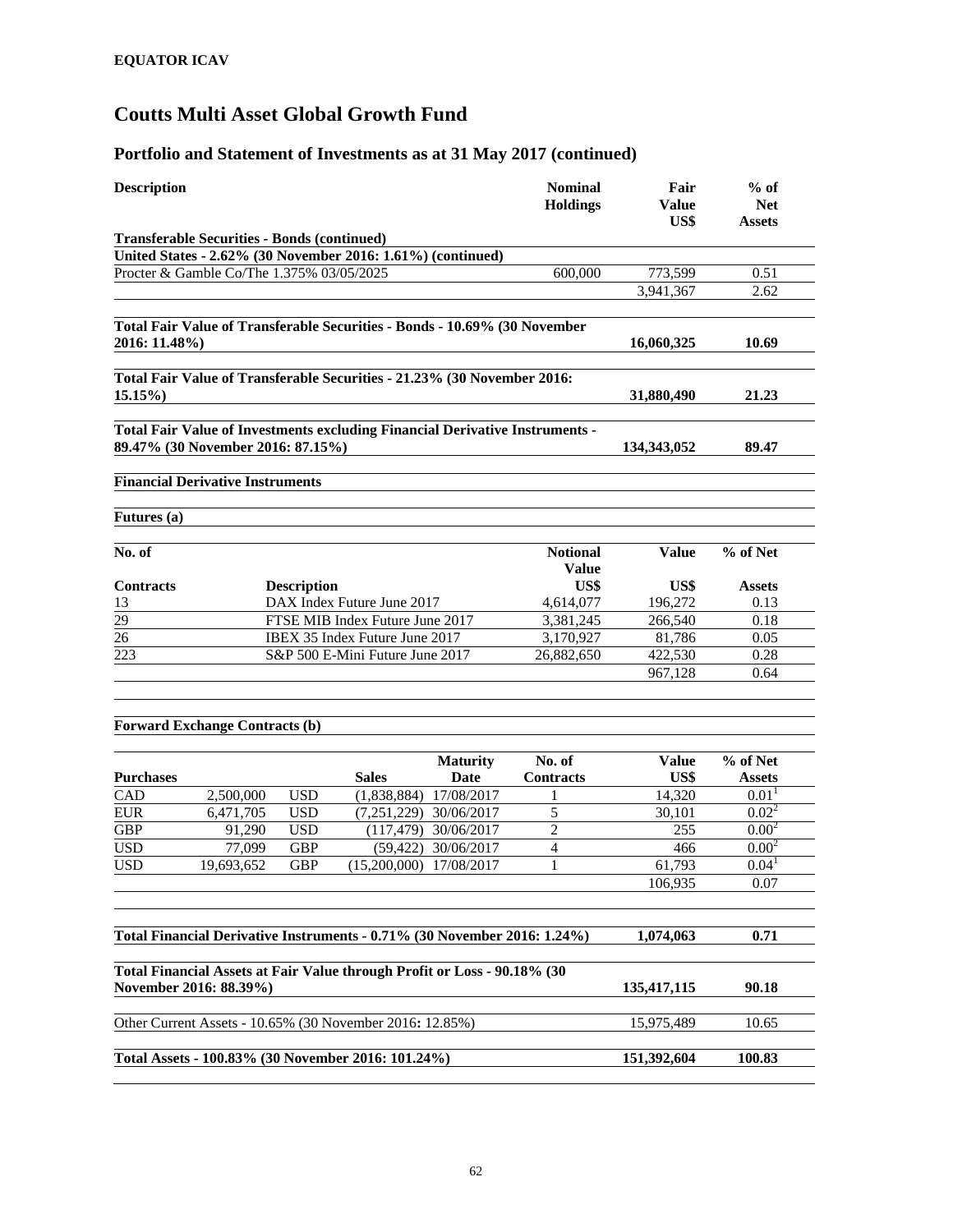#### **Portfolio and Statement of Investments as at 31 May 2017 (continued)**

#### **Financial Derivative Instruments (continued)**

| <b>Futures</b> (a) |                                 |                          |              |               |
|--------------------|---------------------------------|--------------------------|--------------|---------------|
| No. of             |                                 | <b>Notional</b><br>Value | <b>Value</b> | % of Net      |
| <b>Contracts</b>   | <b>Description</b>              | US\$                     | US\$         | <b>Assets</b> |
| (7)                | Euro-Bund Future June 2017      | (1,276,419)              | (13,816)     | (0.01)        |
| (22)               | FTSE 100 Index Future June 2017 | (2,128,210)              | (75, 826)    | (0.05)        |
| (7)                | Long Gilt Future September 2017 | (1,153,910)              | (525)        | (0.00)        |
| 17                 | S&P/TSX 60 IX Future June 2017  | 2,278,080                | (22, 807)    | (0.01)        |
|                    |                                 |                          | (112, 974)   | (0.07)        |

#### **Forward Exchange Contracts (b)**

|                  |             |            |                 | <b>Maturity</b> | No. of           | Value      | % of Net      |
|------------------|-------------|------------|-----------------|-----------------|------------------|------------|---------------|
| <b>Purchases</b> |             |            | <b>Sales</b>    | Date            | <b>Contracts</b> | US\$       | <b>Assets</b> |
| GBP              | 101,082,954 | <b>USD</b> | (131, 046, 641) | 30/06/2017      |                  | (684, 606) | $(0.45)^2$    |
| USD              | 2,721,582   | <b>CHF</b> | (2,700,000)     | 17/08/2017      |                  | (80, 118)  | (0.05)        |
| <b>USD</b>       | 6,868,211   | <b>EUR</b> | (6,210,000)     | 17/08/2017      |                  | (136, 764) | (0.09)        |
| <b>USD</b>       | 1,638       | <b>GBP</b> | (1,275)         | 30/06/2017      |                  | (6)        | $(0.00)^2$    |
| <b>USD</b>       | 1,558,375   | <b>JPY</b> | (176, 200, 000) | 17/08/2017      |                  | (38,202)   | (0.03)        |
|                  |             |            |                 |                 |                  | (939, 696) | (0.62)        |

| Total Financial Derivative Instruments - (0.69%) (30 November 2016:            |               |        |
|--------------------------------------------------------------------------------|---------------|--------|
| $(0.01\%)$                                                                     | (1,052,670)   | (0.69) |
| Total Financial Liabilities at Fair Value through Profit or Loss - (0.69%) (30 |               |        |
| November 2016: (0.01%))                                                        | (1,052,670)   | (0.69) |
| Other Current Liabilities - $(0.14\%)$ (30 November 2016: $(1.23\%)$ )         | (186,717)     | (0.14) |
| Net Assets attributable to redeemable shareholders                             | 150, 153, 217 | 100.00 |
| <b>Classification:</b>                                                         |               |        |
| (a) Exchange traded financial derivative instruments.                          |               |        |
| (b) OTC financial derivative instruments                                       |               |        |

(b) OTC financial derivative instruments.

All transferable securities held at period end are listed on an official stock exchange or dealt on a regulated market.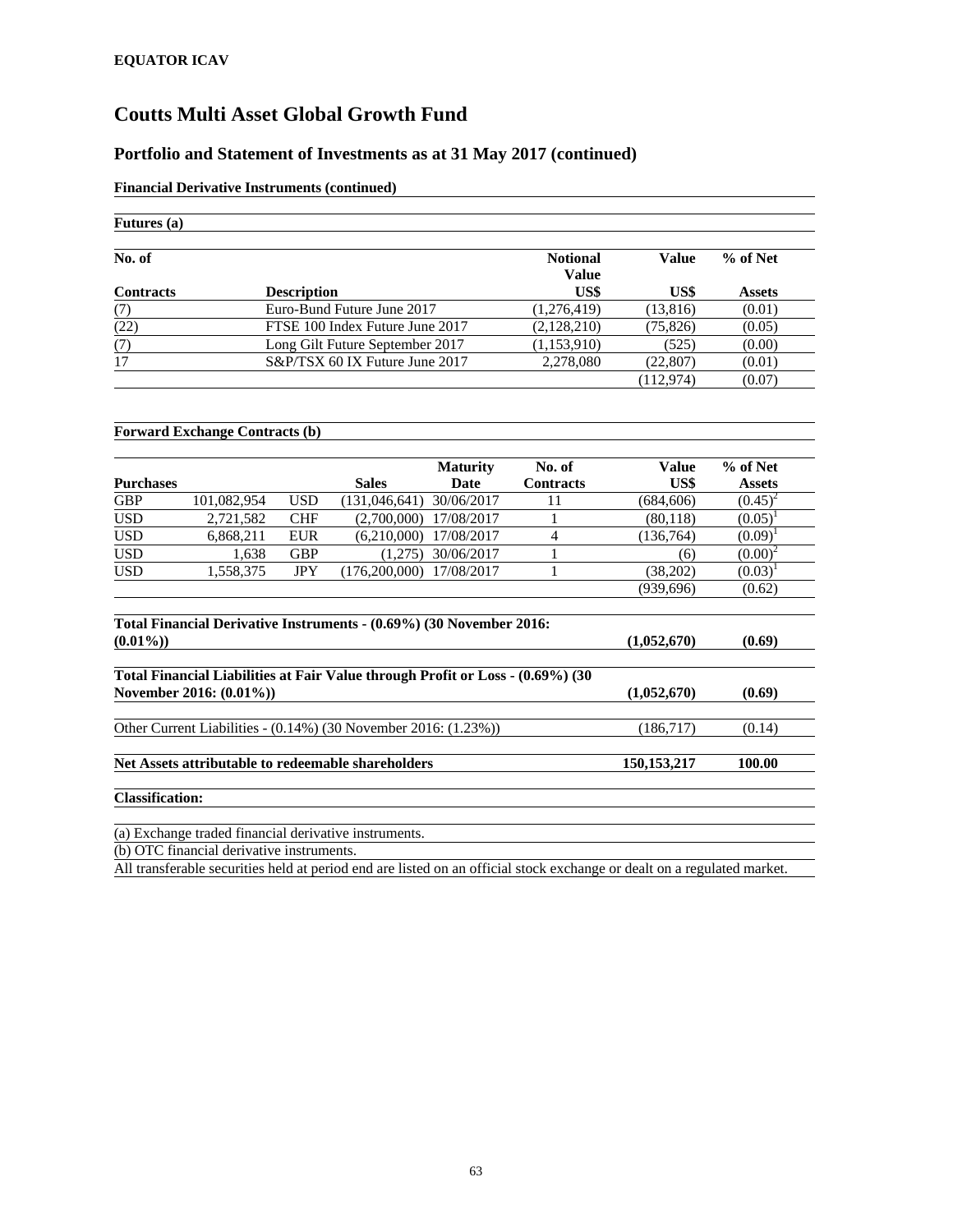#### **Portfolio and Statement of Investments as at 31 May 2017 (continued)**

|                                                                                                                                                                                                     | % of Total    |
|-----------------------------------------------------------------------------------------------------------------------------------------------------------------------------------------------------|---------------|
| <b>Analysis of Total Assets</b>                                                                                                                                                                     | <b>Assets</b> |
| <b>Investment Funds</b>                                                                                                                                                                             | 67.68         |
| Transferable securities listed on an official stock exchange or dealt on a regulated market                                                                                                         | 21.06         |
| Exchange traded derivative instruments                                                                                                                                                              | 0.64          |
| OTC financial derivative instruments                                                                                                                                                                | 0.07          |
| <b>Other Current Assets</b>                                                                                                                                                                         | 10.55         |
|                                                                                                                                                                                                     | 100.00        |
| $\sigma$ = $\sigma$ + $\sigma$ + $\sigma$ + $\sigma$ + $\sigma$ + $\sigma$ + $\sigma$ + $\sigma$ + $\sigma$ + $\sigma$ + $\sigma$<br>$\cdots$ $\cdots$ $\cdots$ $\cdots$ $\cdots$ $\cdots$ $\cdots$ |               |

Analysis of Total Assets rather than Net Assets is required under Schedule 12 of the UCITS Regulations.

 $\tilde{}$  Non-UCITS Investment Fund. All other Investment Funds are UCITS.<br><sup>1</sup> Forward Exchange Contracts are held with Bank of New York Mellon Global Markets.

<sup>2</sup> Forward Exchange Contracts are held with Coutts & Co. London, an entity which is related to the Manager.

All futures are held with Morgan Stanley & Co. International Plc.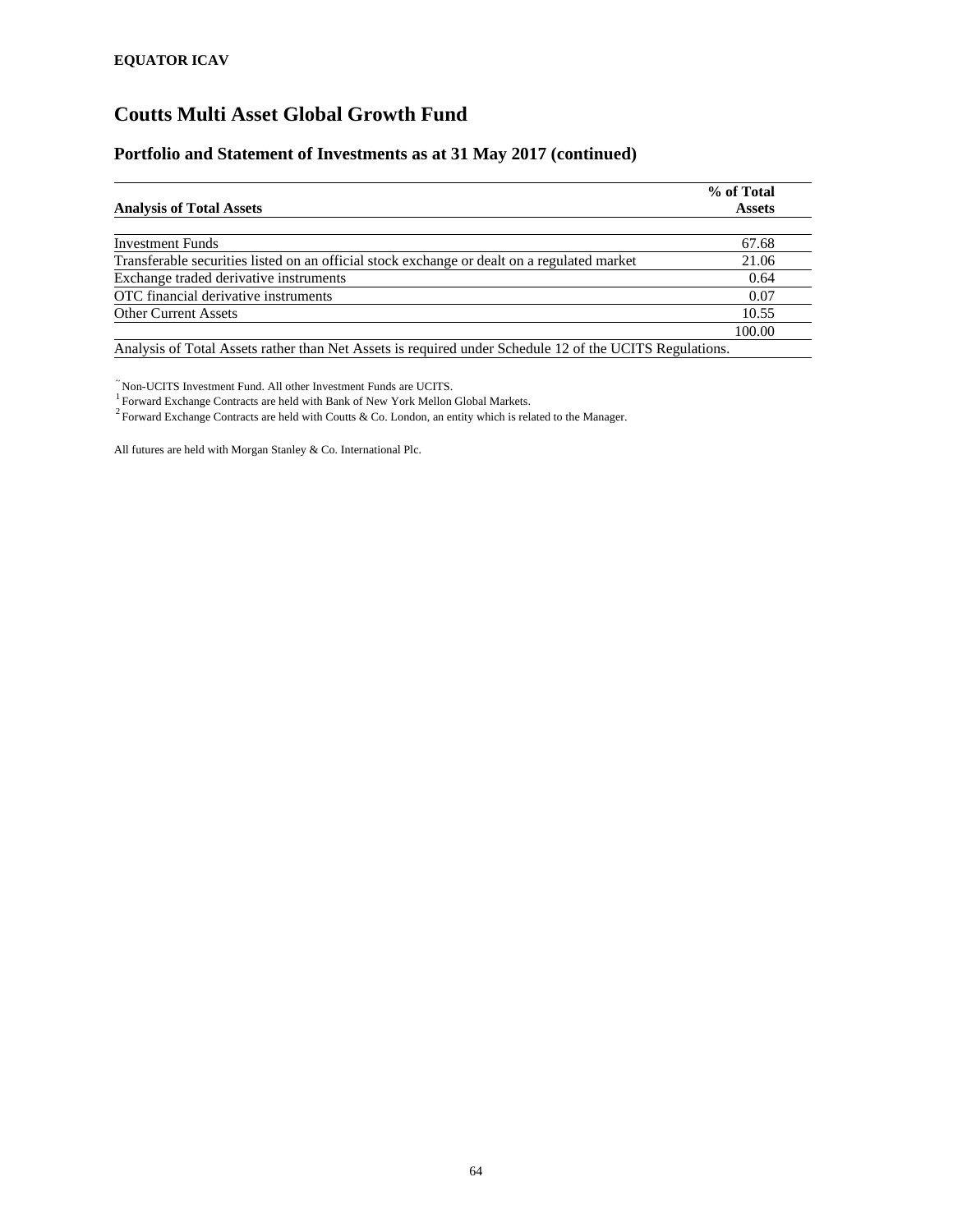### **Portfolio Changes – Material Acquisitions for the period ended 31 May 2017**

| <b>Description</b>                                                    | <b>Acquisitions</b><br><b>Nominal</b> | Cost<br>US\$ |
|-----------------------------------------------------------------------|---------------------------------------|--------------|
| Royal London Cash Plus                                                | 8,170,000                             | 10,137,185   |
| AXA Fixed Interest Investment ICVC - Sterling Credit Short Duration   | 3,555,000                             | 4,608,441    |
| <b>Bond Fund</b>                                                      |                                       |              |
| BlackRock Global Funds - Emerging Markets Local Currency Bond Fund    | 150,000                               | 2,662,500    |
| BNP Paribas Arbitrage Issuance BV 0% 20/06/2018                       | 2,500,000                             | 2,610,651    |
| <b>BlackRock Europe Ex-UK Index Fund</b>                              | 116,200                               | 2,382,247    |
| Polar Capital Funds plc - Global Technology Fund                      | 68,000                                | 2,137,240    |
| PIMCO Funds Global Investors Series Plc - MLP & Energy Infrastructure | 193,000                               | 1,428,200    |
| Fund                                                                  |                                       |              |
| Dimensional Funds ICVC - Emerging Markets Fund                        | 121,400                               | 1,407,901    |
| JPMorgan Chase & Co FRN 18/05/2028                                    | 1,000,000                             | 1,111,332    |
| LYXOR JPX-NIKKEI 400 DR UCITS ETF C-EUR                               | 7,200                                 | 1,056,538    |
| Procter & Gamble Co/The 1.38% 03/05/2025                              | 600,000                               | 773,036      |
| Marks & Spencer Plc 3% 08/12/2023                                     | 600,000                               | 761,204      |
| Deutsche Bank AG 2.75% 17/02/2025                                     | 700,000                               | 737,106      |
| Pimco Global High Yield Bond Fund                                     | 54,000                                | 602,640      |
| ING Groep NV FRN 29/03/2022                                           | 600,000                               | 601,980      |
| UniCredit SpA FRN 03/01/2027                                          | 500,000                               | 526,829      |
| PIMCO Funds Global Investors Series Plc - Global Investment Grade     | 38,800                                | 478,016      |
| Credit Fund                                                           |                                       |              |
| Intel Corp                                                            | 10,229                                | 372,896      |
| Capital One Financial Corp                                            | 4,292                                 | 370,025      |
| Southwest Airlines Co                                                 | 6,836                                 | 367,461      |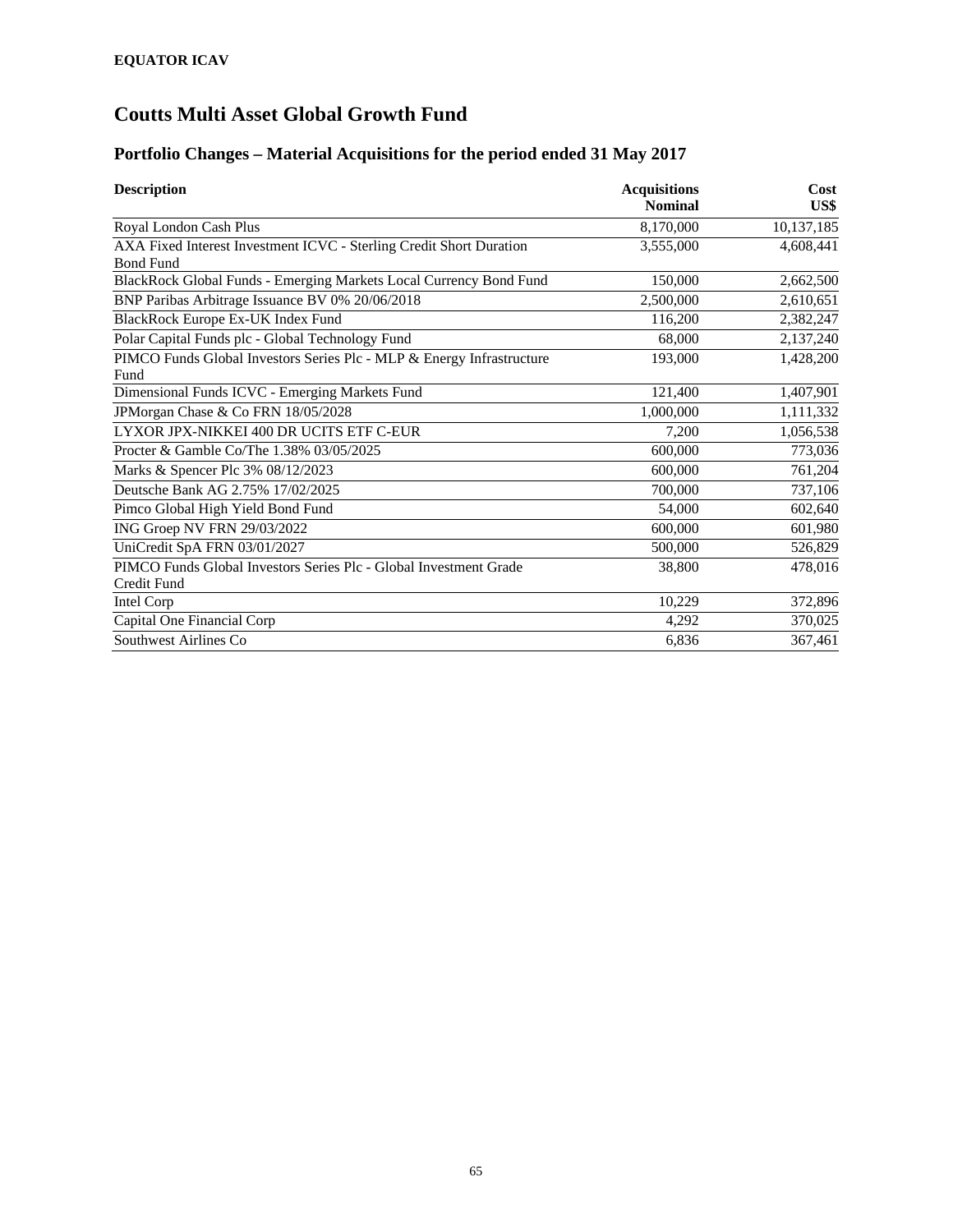### **Portfolio Changes – Material Disposals for the period ended 31 May 2017**

| <b>Description</b>                                                               | <b>Disposals</b> | <b>Proceeds</b> |
|----------------------------------------------------------------------------------|------------------|-----------------|
|                                                                                  | <b>Nominal</b>   | US\$            |
| Italy Buoni Poliennali Del Tesoro 5.5% 01/11/2022                                | 2,600,000        | 3,492,190       |
| db x-trackers FTSE MIB Index UCITS ETF DR                                        | 142,900          | 3,020,697       |
| db x-trackers EURO STOXX 50 UCITS ETF DR                                         | 72,540           | 2,767,954       |
| Edgewood L Select - US Select Growth                                             | 15,799           | 2,512,202       |
| Source Morningstar US Energy Infrastructure MLP UCITS ETF B                      | 34,620           | 2,303,819       |
| AQR UCITS Funds - Style Premia UCITS Fund                                        | 19,395           | 2,146,173       |
| BNP Paribas Arbitrage Issuance BV 0% 23/12/2016                                  | 1,299,000        | 2,061,896       |
| Royal London Cash Plus                                                           | 1,600,000        | 1,990,748       |
| iShares MSCI Europe ex-UK UCITS ETF EUR Dist                                     | 41,495           | 1,322,924       |
| Capital Group New Perspective Fund LUX                                           | 122,500          | 1,275,696       |
| Lyxor UCITS ETF MSCI Emerging Markets - NTR C USD                                | 111,944          | 1,081,499       |
| Guinness Asset Management Funds plc - Global Energy Fund                         | 134,992          | 979,423         |
| F&C Portfolios Fund - BMO Global Equity Market Neutral SICAV                     | 67,500           | 688,500         |
| <b>SOURCE S&amp;P 500 UCITS ETF</b>                                              | 1,600            | 657,405         |
| PIMCO Funds Global Investors Series Plc - Global Investment Grade<br>Credit Fund | 52,400           | 647,664         |
| Macquarie Fund Solutions - Macquarie Asia New Stars Fund                         | 53,300           | 643,641         |
| Electricite de France SA FRN Perpetual                                           | 500,000          | 596,923         |
| CF Lindsell Train UK Equity Fund                                                 | 211,000          | 322,040         |
| db x-trackers Swiss Large Cap UCITS ETF DR                                       | 3,700            | 306,266         |
| LYXOR JPX-NIKKEI 400 DR UCITS ETF C-EUR                                          | 1,342            | 191,639         |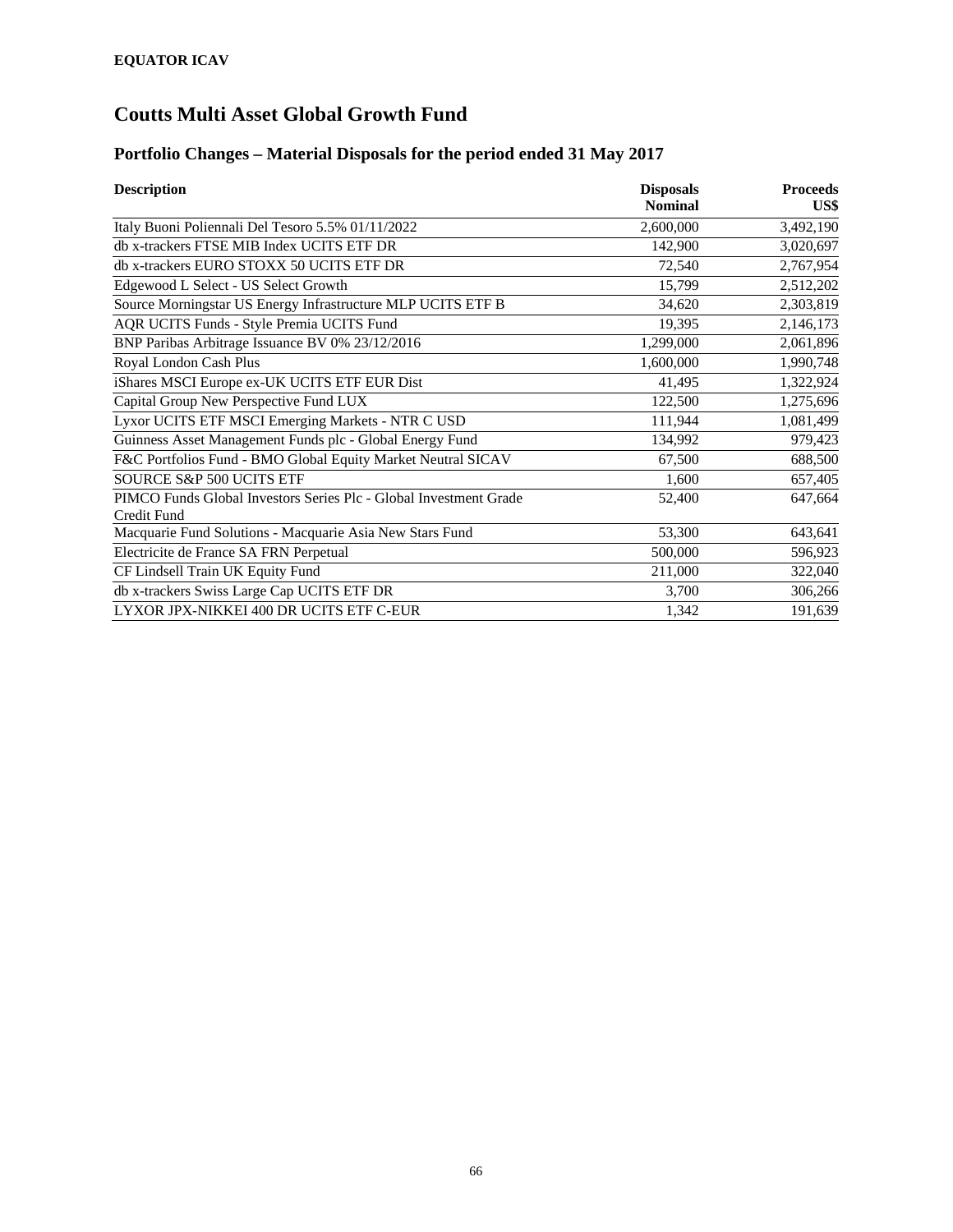#### **Portfolio and Statement of Investments as at 31 May 2017**

| <b>Description</b>                                                                         | <b>Nominal</b><br><b>Holdings</b> | Fair<br><b>Value</b><br>£ | $%$ of<br><b>Net</b><br>Assets |  |
|--------------------------------------------------------------------------------------------|-----------------------------------|---------------------------|--------------------------------|--|
| <b>Investment Funds</b> <sup>1</sup>                                                       |                                   |                           |                                |  |
| AXA Sterling Buy and Maintain Credit Fund                                                  | 191,835                           | 243,055                   | 14.43                          |  |
| BlackRock Collective Investment Funds - Corporate Bond Tracker                             |                                   |                           |                                |  |
| Fund                                                                                       | 158,313                           | 245,385                   | 14.56                          |  |
| BlackRock Europe Ex-UK Index Fund                                                          | 4,280                             | 53,816                    | 3.19                           |  |
| BlackRock Global Index Funds - Emerging Markets Government                                 |                                   |                           |                                |  |
| <b>Bond Index Fund</b>                                                                     | 156                               | 16,907                    | 1.00                           |  |
| <b>BlackRock Index Selection - Pacific Index Fund</b>                                      | 676                               | 8,176                     | 0.49                           |  |
| BlackRock Index Selection Fund - Japan Index Sub-Fund                                      | 2,089                             | 24,571                    | 1.46                           |  |
| SOURCE S&P 500 UCITS ETF                                                                   | 362                               | 117,879                   | 7.00                           |  |
| <b>UBAM - Global High Yield Solution</b>                                                   | 908                               | 98,930                    | 5.87                           |  |
| Vanguard Emerging Markets Stock Index Fund/Ireland                                         | 68                                | 8,530                     | 0.51                           |  |
| Vanguard FTSE UK All Share Index Unit Trust                                                | 829                               | 102,942                   | 6.11                           |  |
| Total Investment Funds - 54.62% (30 November 2016:                                         |                                   |                           |                                |  |
| 53.32%)                                                                                    |                                   | 920,191                   | 54.62                          |  |
| <b>Transferable Securities - Bonds</b>                                                     |                                   |                           |                                |  |
| United Kingdom - 41.11% (30 November 2016: 44.80%)                                         |                                   |                           |                                |  |
| United Kingdom Gilt 1.25% 22/07/2018                                                       | 64,382                            | 65,206                    | 3.87                           |  |
| United Kingdom Gilt 4.75% 07/03/2020                                                       | 62,506                            | 70,545                    | 4.19                           |  |
| United Kingdom Gilt 2% 22/07/2020                                                          | 159,321                           | 168,451                   | 10.00                          |  |
| United Kingdom Gilt 1.5% 22/01/2021                                                        | 143,090                           | 149,643                   | 8.88                           |  |
| United Kingdom Gilt 0.5% 22/07/2022                                                        | 46,508                            | 46,582                    | 2.76                           |  |
| United Kingdom Gilt 2.75% 07/09/2024                                                       | 21,585                            | 24,712                    | 1.46                           |  |
| United Kingdom Gilt 4.25% 07/06/2032                                                       | 40,563                            | 56,086                    | 3.33                           |  |
| United Kingdom Gilt 4.25% 07/09/2039                                                       | 38,699                            | 57,077                    | 3.39                           |  |
| United Kingdom Gilt 4% 22/01/2060                                                          | 30,738                            | 54,372                    | 3.23                           |  |
|                                                                                            |                                   | 692,674                   | 41.11                          |  |
| Total Fair Value of Transferable Securities - Bonds - 41.11% (30 November<br>2016: 44.80%) |                                   | 692,674                   | 41.11                          |  |
|                                                                                            |                                   |                           |                                |  |
| Total Fair Value of Transferable Securities - 41.11% (30 November 2016:<br>44.80%)         |                                   | 692,674                   | 41.11                          |  |
| Total Fair Value of Investments - 95.73% (30 November 2016: 98.12%)                        |                                   | 1,612,865                 | 95.73                          |  |
| Total Financial Assets at Fair Value through Profit or Loss - 95.73% (30                   |                                   |                           |                                |  |
| November 2016: 98.12%)                                                                     |                                   | 1,612,865                 | 95.73                          |  |
| Other Current Assets - 5.82% (30 November 2016: 28.68%)                                    |                                   | 98,052                    | 5.82                           |  |
| Total Assets - 101.55% (30 November 2016: 126.80%)                                         |                                   | 1,710,917                 | 101.55                         |  |
| Other Current Liabilities - (1.55%) (30 November 2016: (26.80%))                           |                                   | (26, 105)                 | (1.55)                         |  |
| Net Assets attributable to redeemable shareholders                                         |                                   | 1,684,812                 | 100.00                         |  |
|                                                                                            |                                   |                           |                                |  |
| <b>Classification:</b>                                                                     |                                   |                           |                                |  |

All transferable securities held at period end are listed on an official stock exchange or dealt on a regulated market.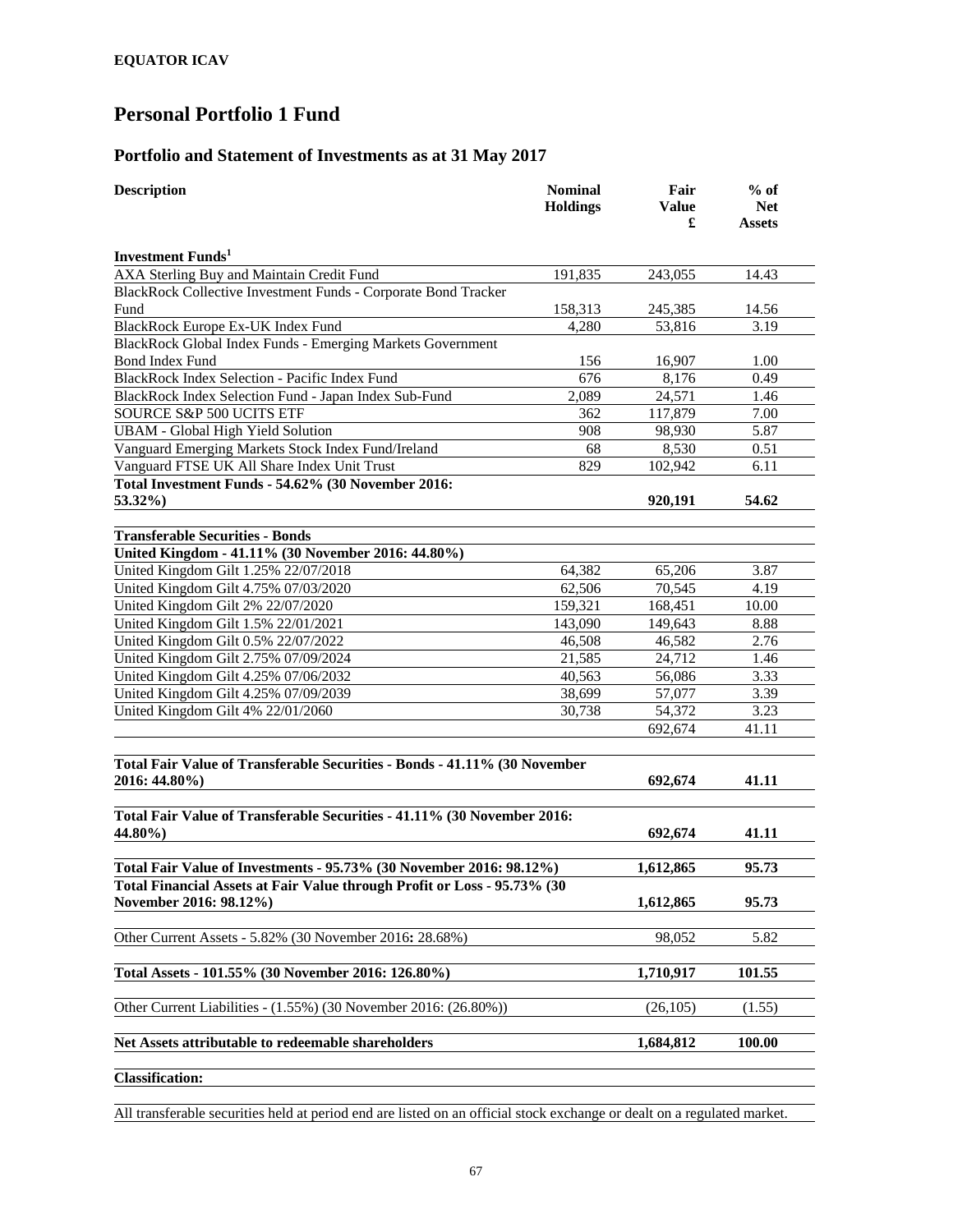#### **Portfolio and Statement of Investments as at 31 May 2017 (continued)**

|                                                                                                         | % of Total    |
|---------------------------------------------------------------------------------------------------------|---------------|
| <b>Analysis of Total Assets</b>                                                                         | <b>Assets</b> |
| <b>Investment Funds</b>                                                                                 | 53.78         |
| Transferable securities listed on an official stock exchange or dealt on a regulated market             | 40.49         |
| <b>Other Current Assets</b>                                                                             | 5.73          |
|                                                                                                         | 100.00        |
| Analysis of Total Assets rather than Net Assets is required under Schedule 12 of the UCITS Regulations. |               |

<sup>1</sup> All Investment Funds are UCITS.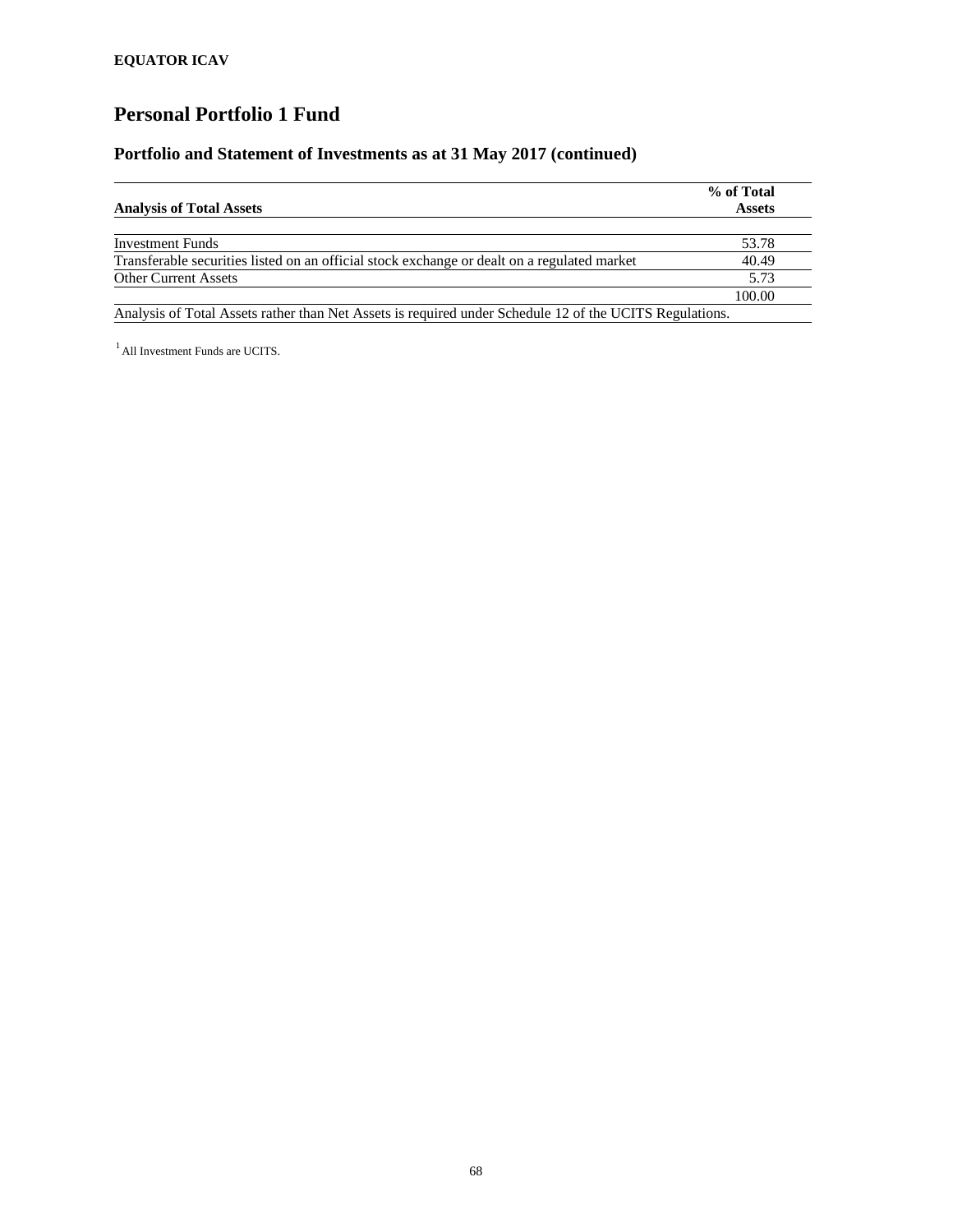### **Portfolio Changes – Material Acquisitions for the period ended 31 May 2017**

| <b>Description</b>                                                  | <b>Acquisitions</b><br><b>Nominal</b> | Cost<br>£ |
|---------------------------------------------------------------------|---------------------------------------|-----------|
|                                                                     |                                       |           |
| AXA Sterling Buy and Maintain Credit Fund                           | 147,566                               | 183,757   |
| United Kingdom Gilt 3.75% 07/09/2019                                | 159,837                               | 173,651   |
| United Kingdom Gilt 2% 22/07/2020                                   | 159,321                               | 168,468   |
| BlackRock Collective Investment Funds - Corporate Bond Tracker Fund | 105,383                               | 161,374   |
| United Kingdom Gilt 1.5% 22/01/2021                                 | 111,028                               | 115,879   |
| SOURCE S&P 500 UCITS ETF                                            | 243                                   | 78,868    |
| United Kingdom Gilt 4.75% 07/03/2020                                | 62,506                                | 70,805    |
| Vanguard FTSE UK All Share Index Unit Trust                         | 550                                   | 66,841    |
| United Kingdom Gilt 1.25% 22/07/2018                                | 64,382                                | 65,270    |
| <b>UBAM - Global High Yield Solution</b>                            | 603                                   | 65,139    |
| United Kingdom Gilt 4.25% 07/06/2032                                | 27,823                                | 37,941    |
| United Kingdom Gilt 4.25% 07/09/2039                                | 25,799                                | 37,378    |
| United Kingdom Gilt 4% 22/01/2060                                   | 21,060                                | 36,253    |
| BlackRock Europe Ex-UK Index Fund                                   | 2,844                                 | 34,520    |
| United Kingdom Gilt 0.5% 22/07/2022                                 | 31,799                                | 31,688    |
| United Kingdom Gilt 2.75% 07/09/2024                                | 16,012                                | 18,218    |
| BlackRock Global Index Funds - Emerging Markets Government Bond     | 156                                   | 16,539    |
| <b>Index Fund</b>                                                   |                                       |           |
| BlackRock Index Selection Fund - Japan Index Sub-Fund               | 1,386                                 | 16,115    |
| United Kingdom Gilt 1.75% 22/07/2019                                | 11,146                                | 11,565    |
| Vanguard Emerging Markets Stock Index Fund/Ireland                  | 68                                    | 8,273     |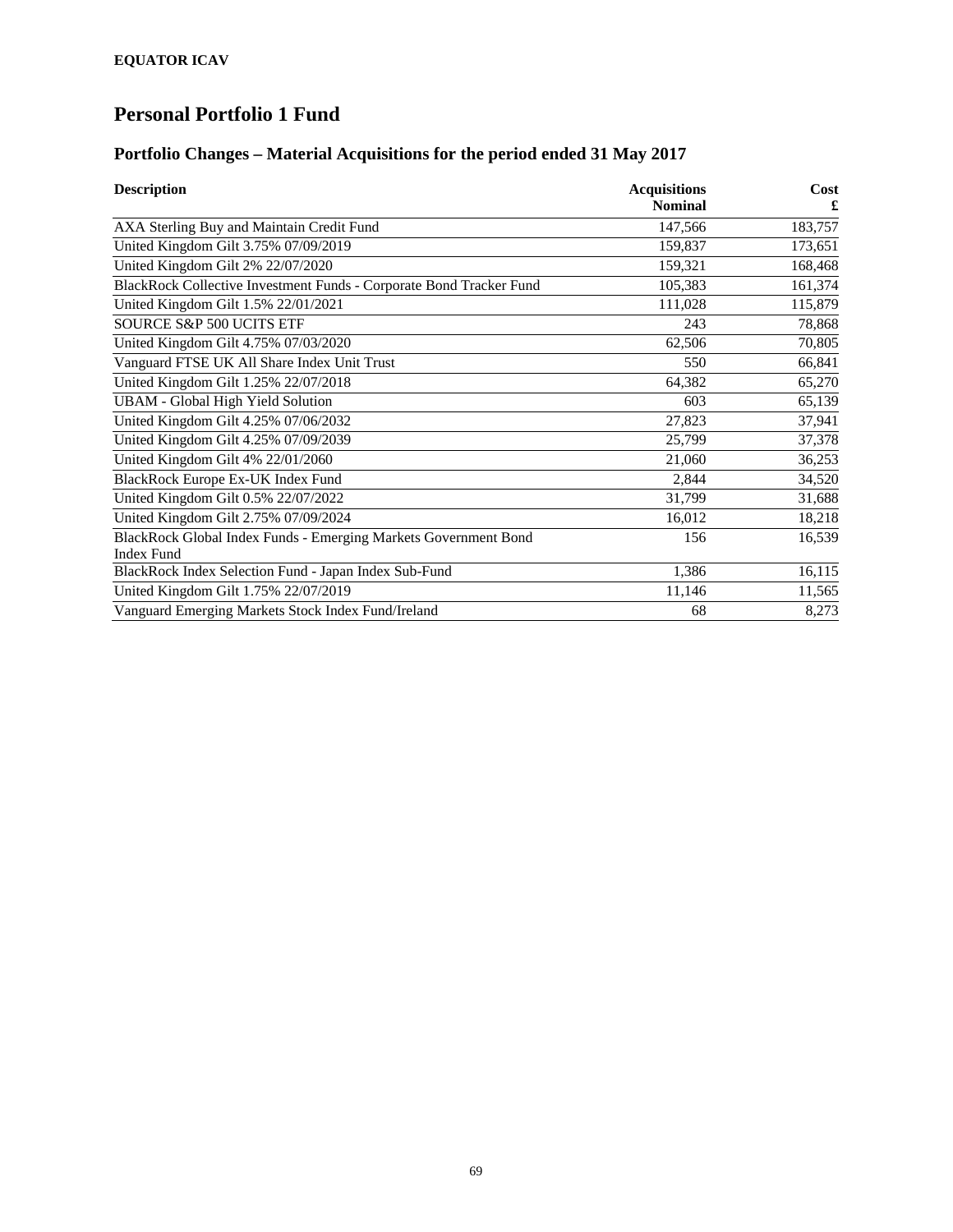#### **Portfolio Changes – Material Disposals for the period ended 31 May 2017**

| <b>Description</b>                                                  | <b>Disposals</b> | <b>Proceeds</b> |
|---------------------------------------------------------------------|------------------|-----------------|
|                                                                     | <b>Nominal</b>   | £               |
| United Kingdom Gilt 3.75% 07/09/2019                                | 195,094          | 211,513         |
| United Kingdom Gilt 1.75% 22/07/2019                                | 45,400           | 47,168          |
| BlackRock Collective Investment Funds - Corporate Bond Tracker Fund | 12,475           | 18,437          |
| United Kingdom Gilt 4.25% 07/06/2032                                | 10,560           | 14,212          |
| United Kingdom Gilt 5% 07/03/2018                                   | 13,024           | 13,645          |
| United Kingdom Gilt 4% 22/01/2060                                   | 6,642            | 11,152          |
| United Kingdom Gilt 0.5% 22/07/2022                                 | 11,192           | 11,064          |
| United Kingdom Gilt 4.25% 07/09/2039                                | 7,300            | 10,376          |
| BlackRock Europe Ex-UK Index Fund                                   | 267              | 2,914           |
| Vanguard FTSE UK All Share Index Unit Trust                         | 20               | 2,302           |
| SOURCE S&P 500 UCITS ETF                                            | 6                | 1,887           |
| United Kingdom Gilt 2.75% 07/09/2024                                | 1,479            | 1,658           |
| <b>UBAM - Global High Yield Solution</b>                            | 15               | 1,572           |
| BlackRock Index Selection Fund - Japan Index Sub-Fund               | 125              | 1,403           |
| BlackRock Index Selection - Pacific Index Fund                      | 24               | 279             |

*The above constitutes the full list of disposals for the period.*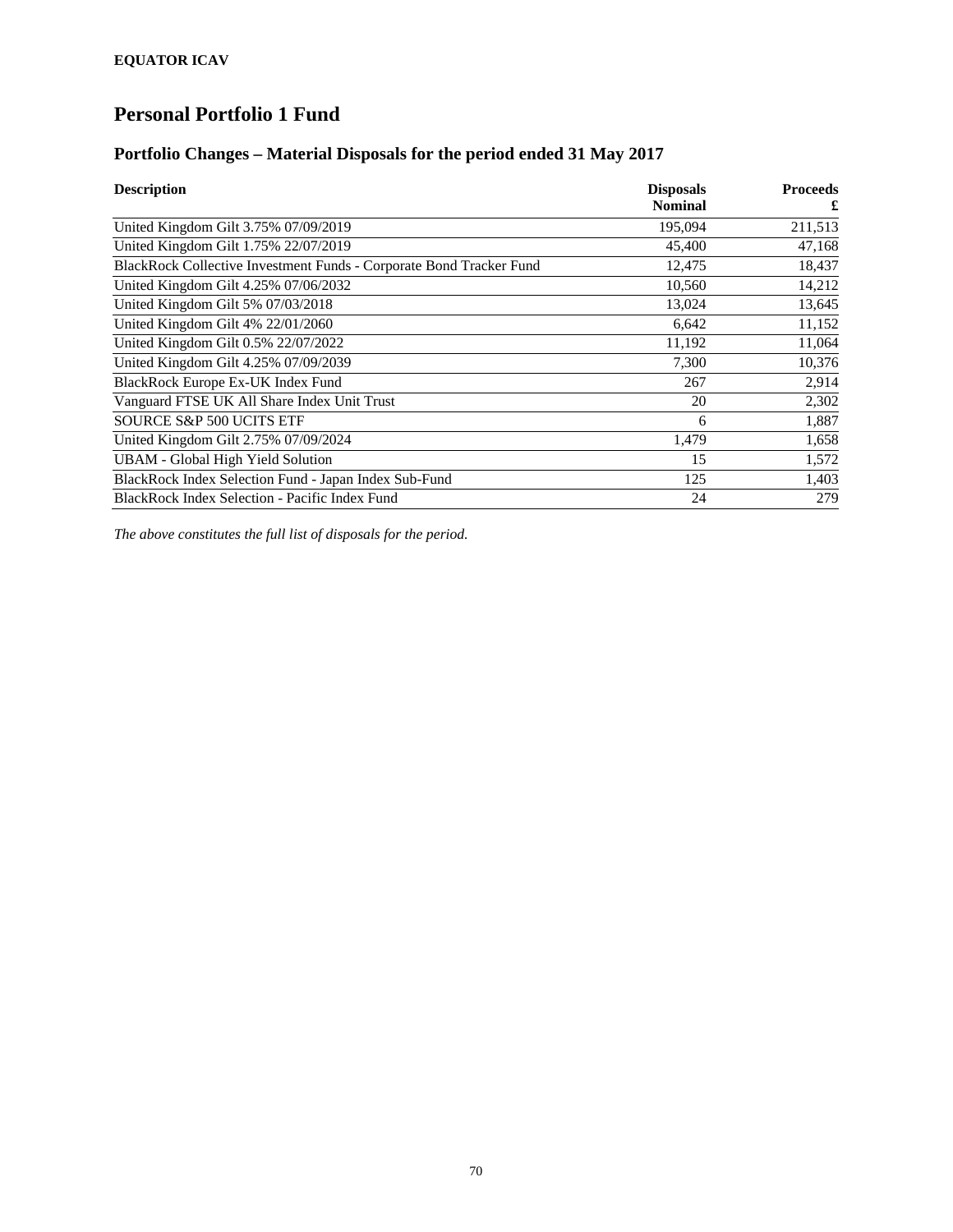#### **Portfolio and Statement of Investments as at 31 May 2017**

| <b>Description</b>                                                        | <b>Nominal</b><br><b>Holdings</b> | Fair<br><b>Value</b><br>£ | $%$ of<br><b>Net</b><br>Assets |  |
|---------------------------------------------------------------------------|-----------------------------------|---------------------------|--------------------------------|--|
| <b>Investment Funds</b>                                                   |                                   |                           |                                |  |
| AXA Sterling Buy and Maintain Credit Fund                                 | 247,479                           | 313,556                   | 10.68                          |  |
| BlackRock Collective Investment Funds - Corporate Bond Tracker            |                                   |                           |                                |  |
| Fund                                                                      | 202,820                           | 314,371                   | 10.70                          |  |
| BlackRock Europe Ex-UK Index Fund                                         | 14,391                            | 180,927                   | 6.16                           |  |
| BlackRock Global Index Funds - Emerging Markets Government                |                                   |                           |                                |  |
| <b>Bond Index Fund</b>                                                    | 537                               | 58,200                    | 1.98                           |  |
| BlackRock Index Selection - Pacific Index Fund                            | 2,401                             | 29,050                    | 0.99                           |  |
| BlackRock Index Selection Fund - Japan Index Sub-Fund                     | 7,454                             | 87,698                    | 2.99                           |  |
| SOURCE S&P 500 UCITS ETF                                                  | 1,075                             | 350,054                   | 11.92                          |  |
| <b>UBAM - Global High Yield Solution</b>                                  | 1,597                             | 173,941                   | 5.92                           |  |
| Vanguard Emerging Markets Stock Index Fund/Ireland                        | 943                               | 117,859                   | 4.01                           |  |
| Vanguard FTSE UK All Share Index Unit Trust                               | 3,077                             | 382,234                   | 13.02                          |  |
| Total Investment Funds - 68.37% (30 November 2016:<br>$65.04\%$           |                                   | 2,007,890                 | 68.37                          |  |
|                                                                           |                                   |                           |                                |  |
| <b>Transferable Securities - Bonds</b>                                    |                                   |                           |                                |  |
| United Kingdom - 27.94% (30 November 2016: 32.90%)                        |                                   |                           |                                |  |
| United Kingdom Gilt 1.25% 22/07/2018                                      | 69,997                            | 70,893                    | 2.41                           |  |
| United Kingdom Gilt 4.75% 07/03/2020                                      | 81,836                            | 92,360                    | 3.14                           |  |
| United Kingdom Gilt 2% 22/07/2020                                         | 173,568                           | 183,513                   | 6.25                           |  |
| United Kingdom Gilt 1.5% 22/01/2021                                       | 156,022                           | 163,168                   | 5.56                           |  |
| United Kingdom Gilt 0.5% 22/07/2022                                       | 60,709                            | 60,806                    | 2.07                           |  |
| United Kingdom Gilt 2.75% 07/09/2024                                      | 28,227                            | 32,317                    | 1.10                           |  |
| United Kingdom Gilt 4.25% 07/06/2032                                      | 52,252                            | 72,249                    | 2.46                           |  |
| United Kingdom Gilt 4.25% 07/09/2039                                      | 50,614                            | 74,651                    | 2.54                           |  |
| United Kingdom Gilt 4% 22/01/2060                                         | 39,967                            | 70,697                    | 2.41                           |  |
|                                                                           |                                   | 820,654                   | 27.94                          |  |
| Total Fair Value of Transferable Securities - Bonds - 27.94% (30 November |                                   |                           |                                |  |
| 2016: 32.90%)                                                             |                                   | 820,654                   | 27.94                          |  |
| Total Fair Value of Transferable Securities - 27.94% (30 November 2016:   |                                   |                           |                                |  |
| 32.90%)                                                                   |                                   | 820,654                   | 27.94                          |  |
| Total Fair Value of Investments - 96.31% (30 November 2016: 97.94%)       |                                   | 2,828,544                 | 96.31                          |  |
| Total Financial Assets at Fair Value through Profit or Loss - 96.31% (30  |                                   |                           |                                |  |
| November 2016: 97.94%)                                                    |                                   | 2,828,544                 | 96.31                          |  |
| Other Current Assets - 4.33% (30 November 2016: 22.04%)                   |                                   | 127,068                   | 4.33                           |  |
| Total Assets - 100.64% (30 November 2016: 119.98%)                        |                                   | 2,955,612                 | 100.64                         |  |
| Other Current Liabilities - (0.64%) (30 November 2016: (19.98%))          |                                   | (18, 818)                 | (0.64)                         |  |
|                                                                           |                                   |                           |                                |  |
| Net Assets attributable to redeemable shareholders                        |                                   | 2,936,794                 | 100.00                         |  |
| <b>Classification:</b>                                                    |                                   |                           |                                |  |
|                                                                           |                                   |                           |                                |  |

All transferable securities held at period end are listed on an official stock exchange or dealt on a regulated market.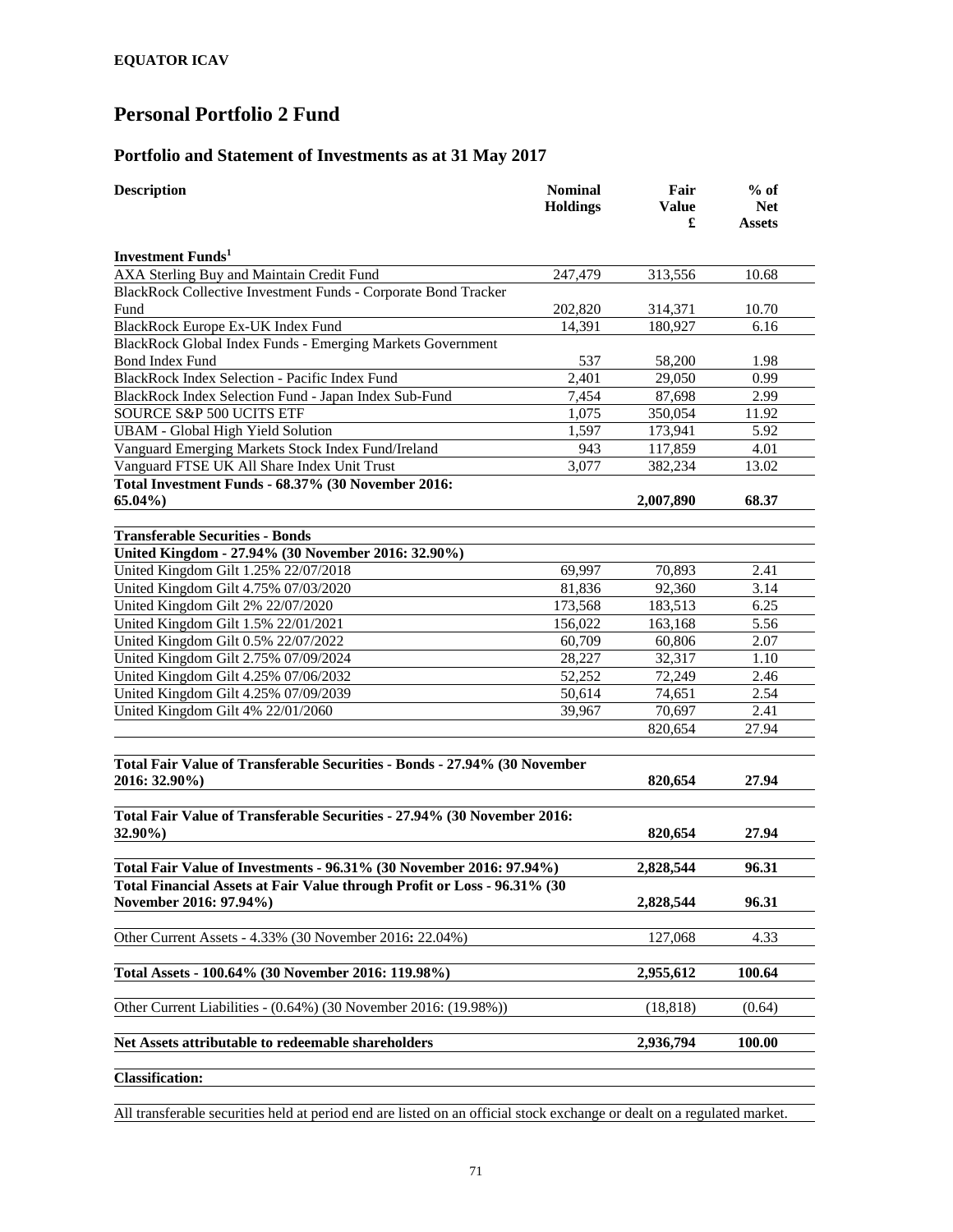### **Portfolio and Statement of Investments as at 31 May 2017 (continued)**

|                                                                                                         | % of Total    |
|---------------------------------------------------------------------------------------------------------|---------------|
| <b>Analysis of Total Assets</b>                                                                         | <b>Assets</b> |
| <b>Investment Funds</b>                                                                                 | 67.93         |
| Transferable securities listed on an official stock exchange or dealt on a regulated market             | 27.77         |
| <b>Other Current Assets</b>                                                                             | 4.30          |
|                                                                                                         | 100.00        |
| Analysis of Total Assets rather than Net Assets is required under Schedule 12 of the UCITS Regulations. |               |

<sup>1</sup> All Investment Funds are UCITS.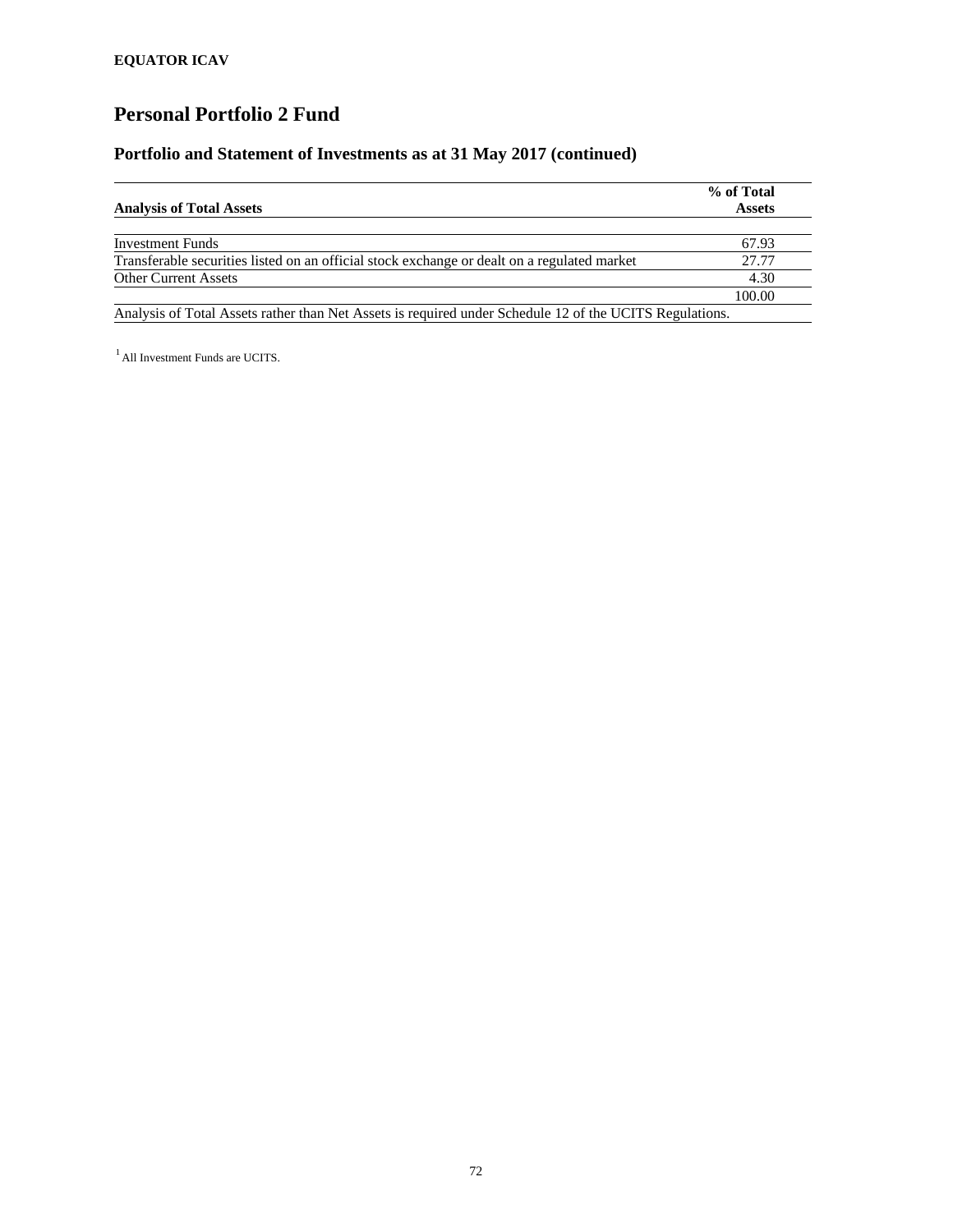### **Portfolio Changes – Material Acquisitions for the period ended 31 May 2017**

| <b>Description</b>                                                  | <b>Acquisitions</b> | Cost    |
|---------------------------------------------------------------------|---------------------|---------|
|                                                                     | <b>Nominal</b>      | £       |
| Vanguard FTSE UK All Share Index Unit Trust                         | 2,454               | 293,647 |
| SOURCE S&P 500 UCITS ETF                                            | 874                 | 285,363 |
| BlackRock Collective Investment Funds - Corporate Bond Tracker Fund | 180,306             | 273,907 |
| AXA Sterling Buy and Maintain Credit Fund                           | 197,737             | 246,349 |
| United Kingdom Gilt 3.75% 07/09/2019                                | 176,096             | 191,749 |
| United Kingdom Gilt 2% 22/07/2020                                   | 173,568             | 183,534 |
| United Kingdom Gilt 1.5% 22/01/2021                                 | 136,157             | 142,212 |
| <b>UBAM</b> - Global High Yield Solution                            | 1,278               | 136,931 |
| BlackRock Europe Ex-UK Index Fund                                   | 11,468              | 134,078 |
| United Kingdom Gilt 4.75% 07/03/2020                                | 81,836              | 92,861  |
| Vanguard Emerging Markets Stock Index Fund/Ireland                  | 754                 | 92,052  |
| United Kingdom Gilt 1.25% 22/07/2018                                | 69,997              | 70,975  |
| BlackRock Index Selection Fund - Japan Index Sub-Fund               | 6,042               | 70,655  |
| United Kingdom Gilt 4.25% 07/06/2032                                | 49,143              | 66,988  |
| United Kingdom Gilt 4.25% 07/09/2039                                | 44,814              | 64,951  |
| United Kingdom Gilt 4% 22/01/2060                                   | 36,341              | 62,368  |
| United Kingdom Gilt 0.5% 22/07/2022                                 | 56,476              | 56,176  |
| BlackRock Global Index Funds - Emerging Markets Government Bond     | 428                 | 45,515  |
| <b>Index Fund</b>                                                   |                     |         |
| United Kingdom Gilt 1.75% 22/07/2019                                | 32,566              | 33,824  |
| United Kingdom Gilt 2.75% 07/09/2024                                | 23,858              | 27,140  |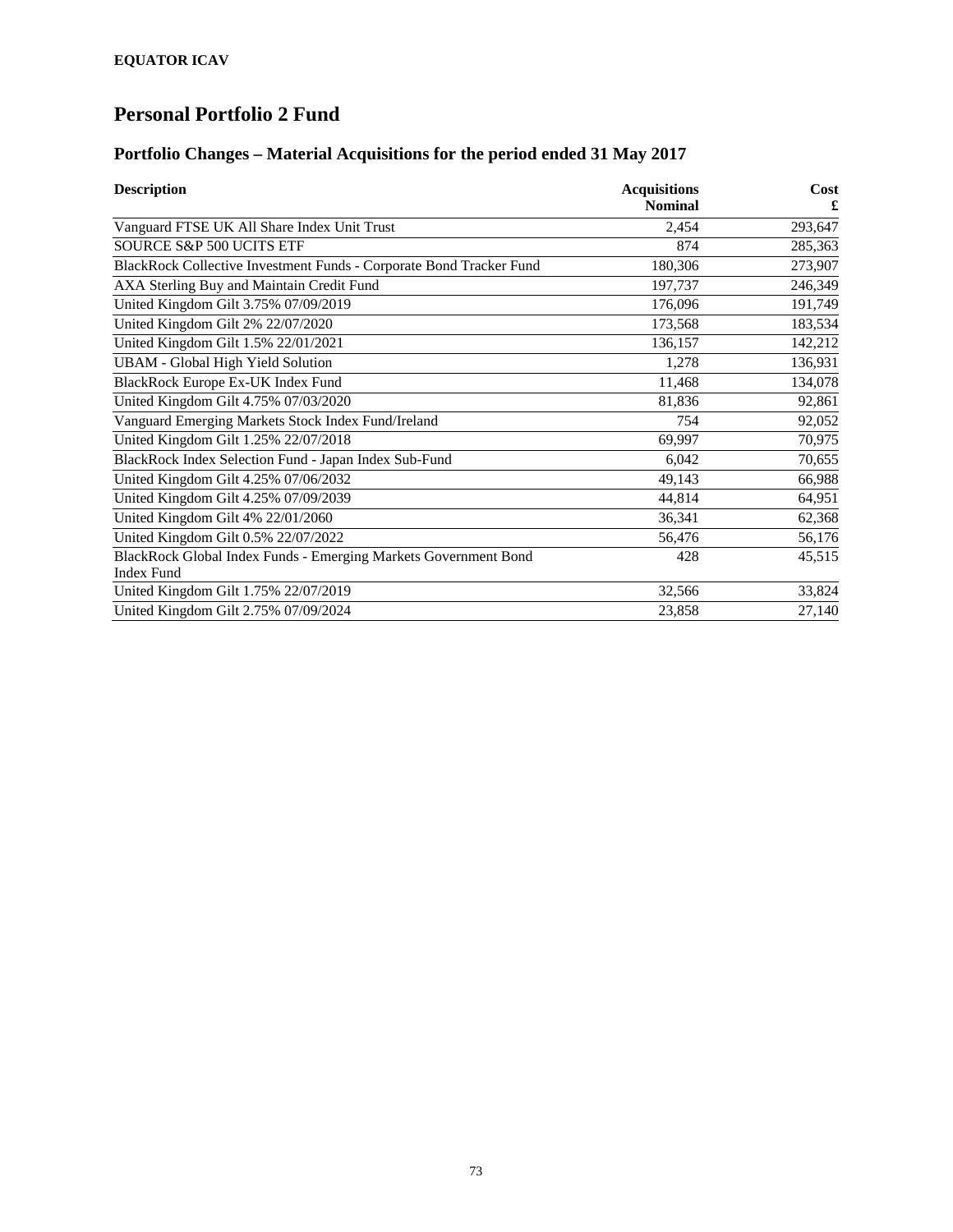### **Portfolio Changes – Material Disposals for the period ended 31 May 2017**

| <b>Description</b>                                    | <b>Disposals</b> | <b>Proceeds</b> |
|-------------------------------------------------------|------------------|-----------------|
|                                                       | <b>Nominal</b>   | £               |
| United Kingdom Gilt 3.75% 07/09/2019                  | 205,223          | 222,489         |
| United Kingdom Gilt 1.75% 22/07/2019                  | 53,790           | 55,885          |
| United Kingdom Gilt 4.25% 07/06/2032                  | 16,091           | 21,712          |
| United Kingdom Gilt 0.5% 22/07/2022                   | 17,164           | 17,001          |
| United Kingdom Gilt 4% 22/01/2060                     | 9,857            | 16,654          |
| United Kingdom Gilt 5% 07/03/2018                     | 15,187           | 15,911          |
| United Kingdom Gilt 4.25% 07/09/2039                  | 10,900           | 15,541          |
| BlackRock Index Selection Fund - Japan Index Sub-Fund | 448              | 5,050           |
| Vanguard Emerging Markets Stock Index Fund/Ireland    | 43               | 4,925           |
| Vanguard FTSE UK All Share Index Unit Trust           | 39               | 4,397           |
| BlackRock Europe Ex-UK Index Fund                     | 260              | 2,846           |
| United Kingdom Gilt 2.75% 07/09/2024                  | 1,458            | 1,634           |
| <b>UBAM - Global High Yield Solution</b>              | 7                | 745             |
| AXA Sterling Buy and Maintain Credit Fund             | 546              | 659             |
| BlackRock Index Selection - Pacific Index Fund        | 26               | 288             |

*The above constitutes the full list of disposals for the period.*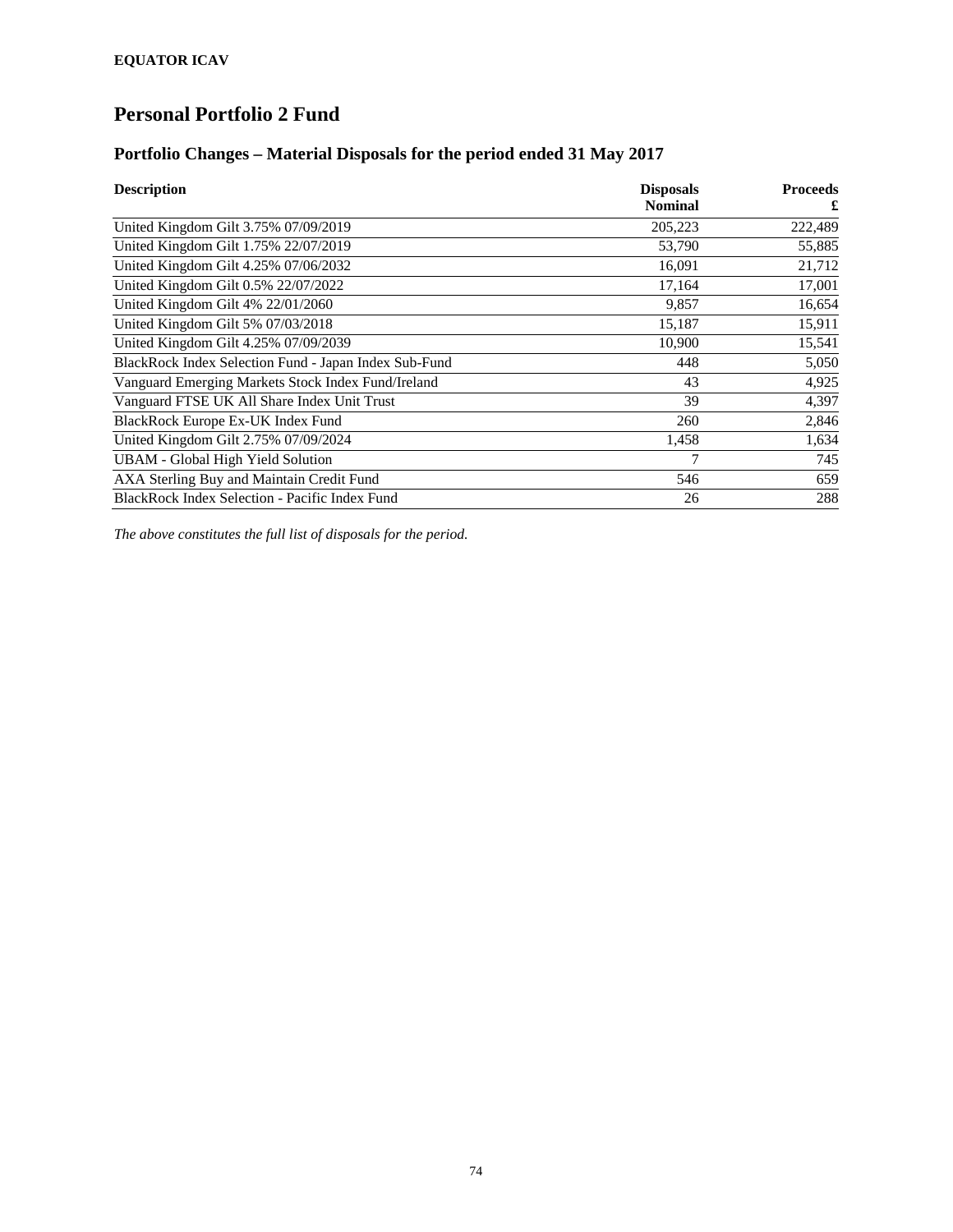#### **Portfolio and Statement of Investments as at 31 May 2017**

| <b>Description</b>                                                                                 | <b>Nominal</b><br><b>Holdings</b> | Fair<br><b>Value</b><br>£ | $%$ of<br><b>Net</b><br>Assets |  |
|----------------------------------------------------------------------------------------------------|-----------------------------------|---------------------------|--------------------------------|--|
| <b>Investment Funds</b>                                                                            |                                   |                           |                                |  |
| AXA Sterling Buy and Maintain Credit Fund                                                          | 461,663                           | 584,927                   | 7.80                           |  |
| BlackRock Collective Investment Funds - Corporate Bond Tracker                                     |                                   |                           |                                |  |
| Fund                                                                                               | 388,655                           | 602,415                   | 8.03                           |  |
| BlackRock Europe Ex-UK Index Fund                                                                  | 43,305                            | 544,448                   | 7.26                           |  |
| BlackRock Global Index Funds - Emerging Markets Government                                         |                                   |                           |                                |  |
| Bond Index Fund                                                                                    | 1,382                             | 149,865                   | 2.00                           |  |
| BlackRock Index Selection - Pacific Index Fund                                                     | 5,896                             | 71,337                    | 0.95                           |  |
| BlackRock Index Selection Fund - Japan Index Sub-Fund                                              | 27,458                            | 323,030                   | 4.31                           |  |
| SOURCE S&P 500 UCITS ETF                                                                           | 3,809                             | 1,240,331                 | 16.54                          |  |
| <b>UBAM - Global High Yield Solution</b>                                                           | 4,003                             | 436,025                   | 5.81                           |  |
| Vanguard Emerging Markets Stock Index Fund/Ireland                                                 | 4,598                             | 574,888                   | 7.67                           |  |
| Vanguard FTSE UK All Share Index Unit Trust                                                        | 10,567                            | 1,312,764                 | 17.50                          |  |
| Total Investment Funds - 77.87% (30 November 2016:                                                 |                                   |                           |                                |  |
| 78.84%)                                                                                            |                                   | 5,840,030                 | 77.87                          |  |
| <b>Transferable Securities - Bonds</b>                                                             |                                   |                           |                                |  |
| United Kingdom - 17.81% (30 November 2016: 18.95%)                                                 |                                   |                           |                                |  |
| United Kingdom Gilt 1.25% 22/07/2018                                                               | 142,873                           | 144,702                   | 1.93                           |  |
| United Kingdom Gilt 4.75% 07/03/2020                                                               | 97,510                            | 110,049                   | 1.47                           |  |
| United Kingdom Gilt 2% 22/07/2020                                                                  | 354,463                           | 374,774                   | 5.00                           |  |
| United Kingdom Gilt 1.5% 22/01/2021                                                                | 318,706                           | 333,302                   | 4.44                           |  |
| United Kingdom Gilt 0.5% 22/07/2022                                                                | 72,951                            | 73,068                    | 0.97                           |  |
| United Kingdom Gilt 2.75% 07/09/2024                                                               | 33,746                            | 38,635                    | 0.51                           |  |
| United Kingdom Gilt 4.25% 07/06/2032                                                               | 63,418                            | 87,688                    | 1.17                           |  |
| United Kingdom Gilt 4.25% 07/09/2039                                                               | 60,358                            | 89,022                    | 1.19                           |  |
| United Kingdom Gilt 4% 22/01/2060                                                                  | 47,869                            | 84,675                    | 1.13                           |  |
|                                                                                                    |                                   | 1,335,915                 | 17.81                          |  |
| Total Fair Value of Transferable Securities - Bonds - 17.81% (30 November<br>2016: 18.95%)         |                                   | 1,335,915                 | 17.81                          |  |
| Total Fair Value of Transferable Securities - 17.81% (30 November 2016:<br>18.95%)                 |                                   | 1,335,915                 | 17.81                          |  |
| Total Fair Value of Investments - 95.68% (30 November 2016: 97.79%)                                |                                   | 7,175,945                 | 95.68                          |  |
| Total Financial Assets at Fair Value through Profit or Loss - 95.68% (30<br>November 2016: 97.79%) |                                   | 7,175,945                 | 95.68                          |  |
| Other Current Assets - 10.60% (30 November 2016: 14.53%)                                           |                                   | 794,511                   | 10.60                          |  |
| Total Assets - 106.28% (30 November 2016: 112.32%)                                                 |                                   | 7,970,456                 | 106.28                         |  |
| Other Current Liabilities - (6.28%) (30 November 2016: (12.32%))                                   |                                   | (470,709)                 | (6.28)                         |  |
| Net Assets attributable to redeemable shareholders                                                 |                                   | 7,499,747                 | 100.00                         |  |
| <b>Classification:</b>                                                                             |                                   |                           |                                |  |

All transferable securities held at period end are listed on an official stock exchange or dealt on a regulated market.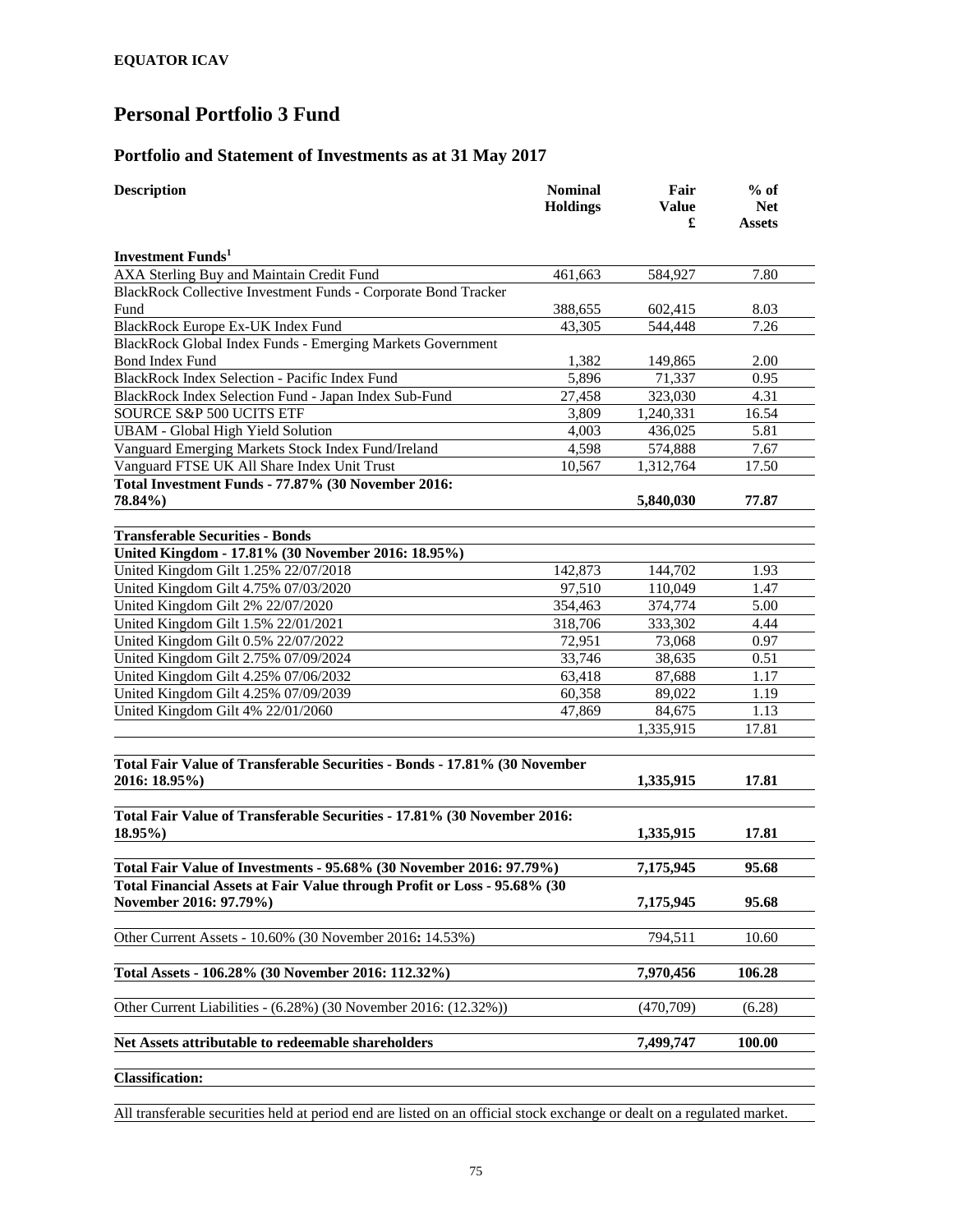### **Portfolio and Statement of Investments as at 31 May 2017 (continued)**

|                                                                                             | % of Total    |
|---------------------------------------------------------------------------------------------|---------------|
| <b>Analysis of Total Assets</b>                                                             | <b>Assets</b> |
| <b>Investment Funds</b>                                                                     | 73.27         |
| Transferable securities listed on an official stock exchange or dealt on a regulated market | 16.76         |
| <b>Other Current Assets</b>                                                                 | 9.97          |
|                                                                                             | 100.00        |

<sup>1</sup> All Investment Funds are UCITS.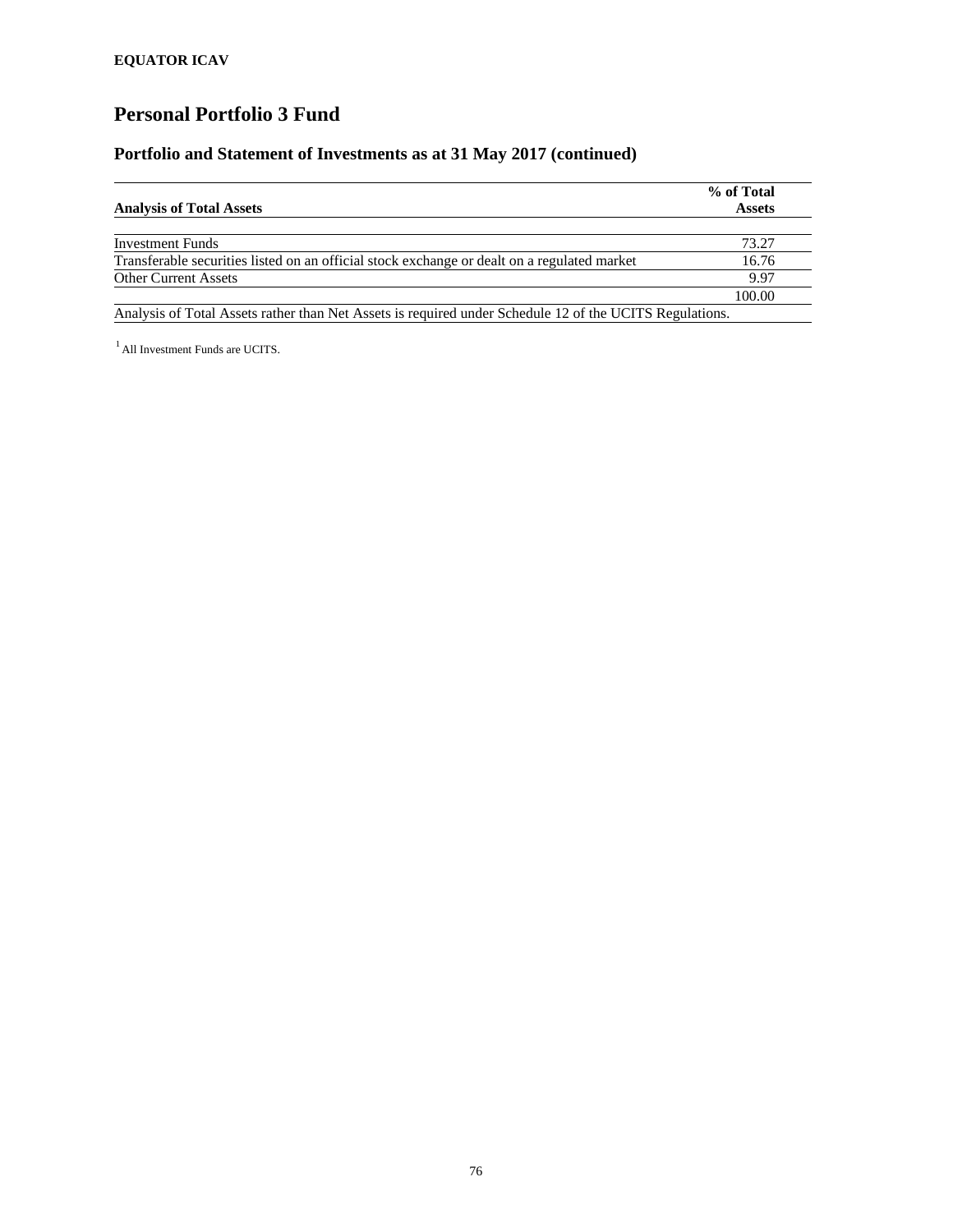### **Portfolio Changes – Material Acquisitions for the period ended 31 May 2017**

| <b>Description</b>                                                  | <b>Acquisitions</b> | Cost      |
|---------------------------------------------------------------------|---------------------|-----------|
|                                                                     | <b>Nominal</b>      |           |
| Vanguard FTSE UK All Share Index Unit Trust                         | 9,633               | 1,153,785 |
| <b>SOURCE S&amp;P 500 UCITS ETF</b>                                 | 3,512               | 1,139,438 |
| AXA Sterling Buy and Maintain Credit Fund                           | 437,304             | 544,616   |
| BlackRock Collective Investment Funds - Corporate Bond Tracker Fund | 356,733             | 543,724   |
| Vanguard Emerging Markets Stock Index Fund/Ireland                  | 4,180               | 510,264   |
| BlackRock Europe Ex-UK Index Fund                                   | 39,357              | 463,076   |
| <b>UBAM - Global High Yield Solution</b>                            | 3,663               | 393,273   |
| United Kingdom Gilt 2% 22/07/2020                                   | 354,463             | 374,842   |
| United Kingdom Gilt 3.75% 07/09/2019                                | 341,442             | 371,648   |
| United Kingdom Gilt 1.5% 22/01/2021                                 | 303,147             | 316,587   |
| BlackRock Index Selection Fund - Japan Index Sub-Fund               | 25,263              | 294,172   |
| United Kingdom Gilt 1.25% 22/07/2018                                | 142,873             | 144,849   |
| BlackRock Global Index Funds - Emerging Markets Government Bond     | 1,267               | 134,738   |
| <b>Index Fund</b>                                                   |                     |           |
| United Kingdom Gilt 4.75% 07/03/2020                                | 97,510              | 110,547   |
| United Kingdom Gilt 4.25% 07/06/2032                                | 73,028              | 99,332    |
| United Kingdom Gilt 4.25% 07/09/2039                                | 65,358              | 94,568    |
| United Kingdom Gilt 4% 22/01/2060                                   | 52,393              | 89,834    |
| United Kingdom Gilt 0.5% 22/07/2022                                 | 82,116              | 81,566    |
| BlackRock Index Selection - Pacific Index Fund                      | 5,405               | 66,110    |
| United Kingdom Gilt 1.75% 22/07/2019                                | 51,990              | 53,928    |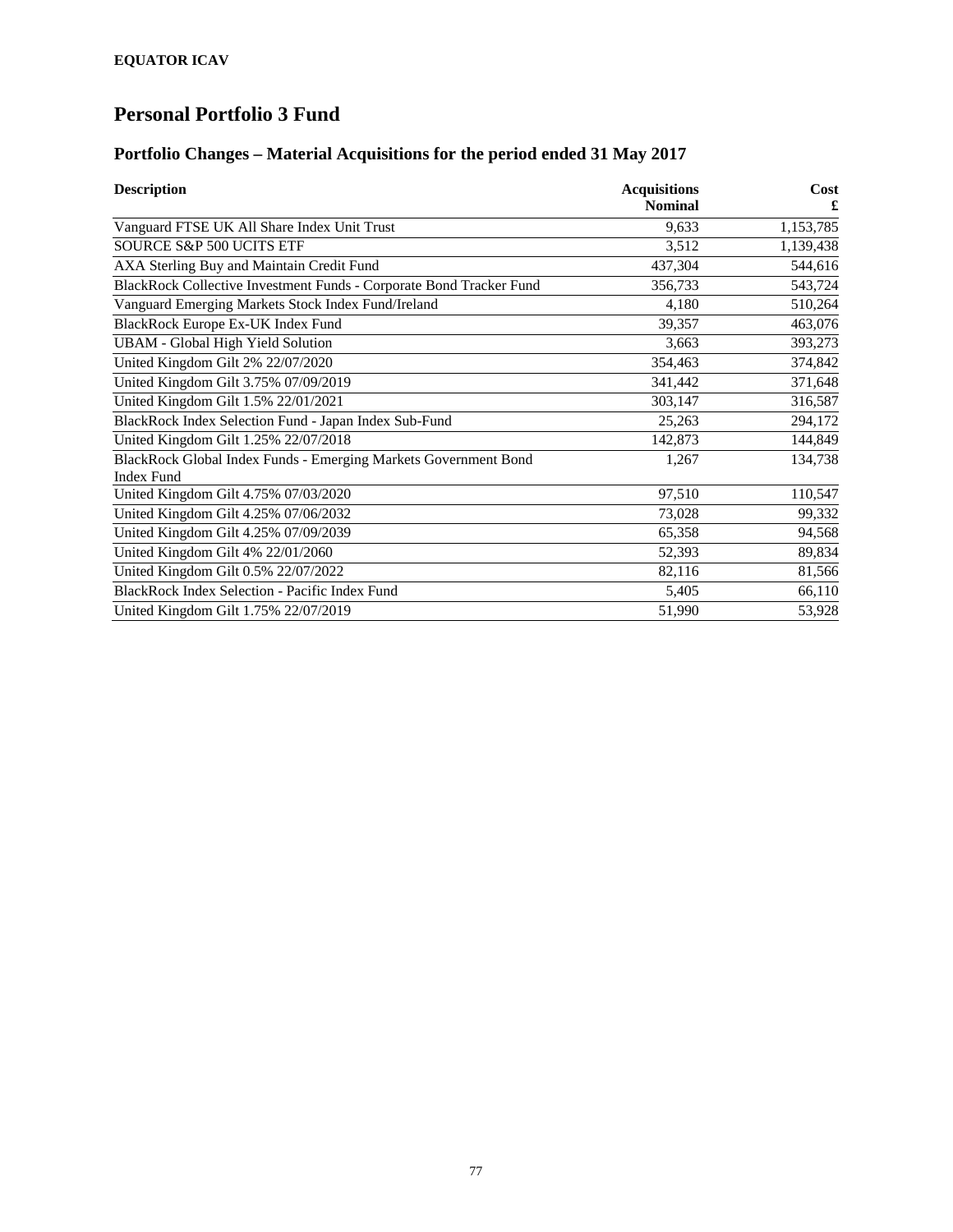### **Portfolio Changes – Material Disposals for the period ended 31 May 2017**

| <b>Description</b>                                                  | <b>Disposals</b> | <b>Proceeds</b> |
|---------------------------------------------------------------------|------------------|-----------------|
|                                                                     | <b>Nominal</b>   | £               |
| United Kingdom Gilt 3.75% 07/09/2019                                | 356,962          | 386,907         |
| United Kingdom Gilt 1.75% 22/07/2019                                | 69,582           | 72,291          |
| United Kingdom Gilt 4.25% 07/06/2032                                | 19,810           | 26,828          |
| United Kingdom Gilt 5% 07/03/2018                                   | 19,670           | 20,610          |
| United Kingdom Gilt 0.5% 22/07/2022                                 | 20,566           | 20,436          |
| United Kingdom Gilt 4% 22/01/2060                                   | 11,709           | 19,990          |
| United Kingdom Gilt 4.25% 07/09/2039                                | 13,900           | 19,940          |
| BlackRock Collective Investment Funds - Corporate Bond Tracker Fund | 8,065            | 11,920          |
| BlackRock Europe Ex-UK Index Fund                                   | 418              | 4,635           |
| Vanguard Emerging Markets Stock Index Fund/Ireland                  | 40               | 4,578           |
| Vanguard FTSE UK All Share Index Unit Trust                         | 27               | 3,098           |
| BlackRock Index Selection - Pacific Index Fund                      | 148              | 1,733           |
| BlackRock Index Selection Fund - Japan Index Sub-Fund               | 152              | 1,678           |
| United Kingdom Gilt 1.5% 22/01/2021                                 | 907              | 942             |
| United Kingdom Gilt 2.75% 07/09/2024                                | 788              | 892             |
| <b>UBAM</b> - Global High Yield Solution                            | 2                | 230             |

*The above constitutes the full list of disposals for the period.*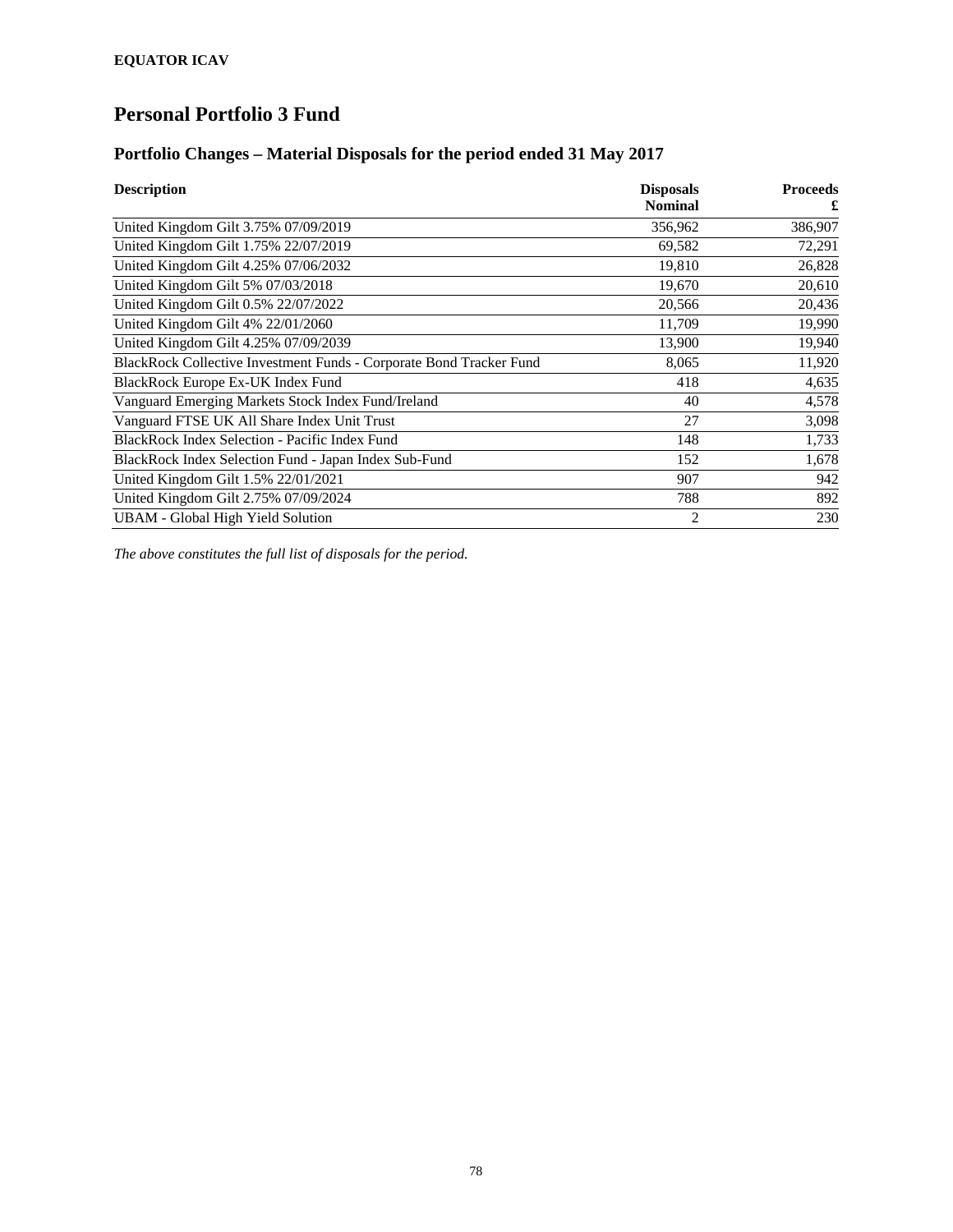### **Portfolio and Statement of Investments as at 31 May 2017**

| <b>Description</b>                                                                                 | <b>Nominal</b><br><b>Holdings</b> | Fair<br><b>Value</b><br>£ | $%$ of<br><b>Net</b><br><b>Assets</b> |  |
|----------------------------------------------------------------------------------------------------|-----------------------------------|---------------------------|---------------------------------------|--|
| <b>Investment Funds</b>                                                                            |                                   |                           |                                       |  |
| AXA Sterling Buy and Maintain Credit Fund                                                          | 213,880                           | 270,986                   | 4.19                                  |  |
| BlackRock Collective Investment Funds - Corporate Bond Tracker                                     |                                   |                           |                                       |  |
| Fund                                                                                               | 177,849                           | 275,666                   | 4.26                                  |  |
| BlackRock Europe Ex-UK Index Fund                                                                  | 55,308                            | 695,357                   | 10.75                                 |  |
| BlackRock Global Index Funds - Emerging Markets Government                                         |                                   |                           |                                       |  |
| <b>Bond Index Fund</b>                                                                             | 1,785                             | 193,630                   | 2.99                                  |  |
| BlackRock Index Selection - Pacific Index Fund                                                     | 7,445                             | 90,072                    | 1.39                                  |  |
| BlackRock Index Selection Fund - Japan Index Sub-Fund                                              | 28,517                            | 335,492                   | 5.18                                  |  |
| Fidelity Investment Funds ICVC - Index UK Fund                                                     | 625,583                           | 807,753                   | 12.48                                 |  |
| iShares Core S&P 500 UCITS ETF USD Acc                                                             | 4,053                             | 722,522                   | 11.17                                 |  |
| <b>SOURCE S&amp;P 500 UCITS ETF</b>                                                                | 2.212                             | 720,297                   | 11.13                                 |  |
| <b>UBAM - Global High Yield Solution</b>                                                           | 2,909                             | 316,867                   | 4.90                                  |  |
| Vanguard Emerging Markets Stock Index Fund/Ireland                                                 | 5,628                             | 703,685                   | 10.87                                 |  |
| Vanguard FTSE UK All Share Index Unit Trust                                                        | 6,399                             | 795,004                   | 12.29                                 |  |
| Total Investment Funds - 91.60% (30 November 2016:                                                 |                                   |                           |                                       |  |
| 93.49%)                                                                                            |                                   | 5,927,331                 | 91.60                                 |  |
| <b>Transferable Securities - Bonds</b>                                                             |                                   |                           |                                       |  |
| United Kingdom - 5.93% (30 November 2016: 3.47%)                                                   |                                   |                           |                                       |  |
| United Kingdom Gilt 1.25% 22/07/2018                                                               | 42,915                            | 43.465                    | 0.67                                  |  |
| United Kingdom Gilt 4.75% 07/03/2020                                                               | 25,930                            | 29,265                    | 0.45                                  |  |
| United Kingdom Gilt 2% 22/07/2020                                                                  | 106,199                           | 112.284                   | 1.74                                  |  |
| United Kingdom Gilt 1.5% 22/01/2021                                                                | 95,380                            | 99,748                    | 1.54                                  |  |
| United Kingdom Gilt 0.5% 22/07/2022                                                                | 19.236                            | 19.267                    | 0.30                                  |  |
| United Kingdom Gilt 2.75% 07/09/2024                                                               | 8,944                             | 10,240                    | 0.16                                  |  |
| United Kingdom Gilt 4.25% 07/06/2032                                                               | 16,810                            | 23,244                    | 0.36                                  |  |
| United Kingdom Gilt 4.25% 07/09/2039                                                               | 15,981                            | 23,570                    | 0.36                                  |  |
| United Kingdom Gilt 4% 22/01/2060                                                                  | 12.659                            | 22,393                    | 0.35                                  |  |
|                                                                                                    |                                   | 383,476                   | 5.93                                  |  |
| Total Fair Value of Transferable Securities - Bonds - 5.93% (30 November<br>2016: 3.47%)           |                                   | 383,476                   | 5.93                                  |  |
|                                                                                                    |                                   |                           |                                       |  |
| Total Fair Value of Transferable Securities - 5.93% (30 November 2016:                             |                                   |                           |                                       |  |
| $3.47\%$                                                                                           |                                   | 383,476                   | 5.93                                  |  |
| Total Fair Value of Investments - 97.53% (30 November 2016: 96.96%)                                |                                   | 6,310,807                 | 97.53                                 |  |
| Total Financial Assets at Fair Value through Profit or Loss - 97.53% (30<br>November 2016: 96.96%) |                                   | 6,310,807                 | 97.53                                 |  |
|                                                                                                    |                                   |                           |                                       |  |
| Other Current Assets - 5.59% (30 November 2016: 6.63%)                                             |                                   | 361,823                   | 5.59                                  |  |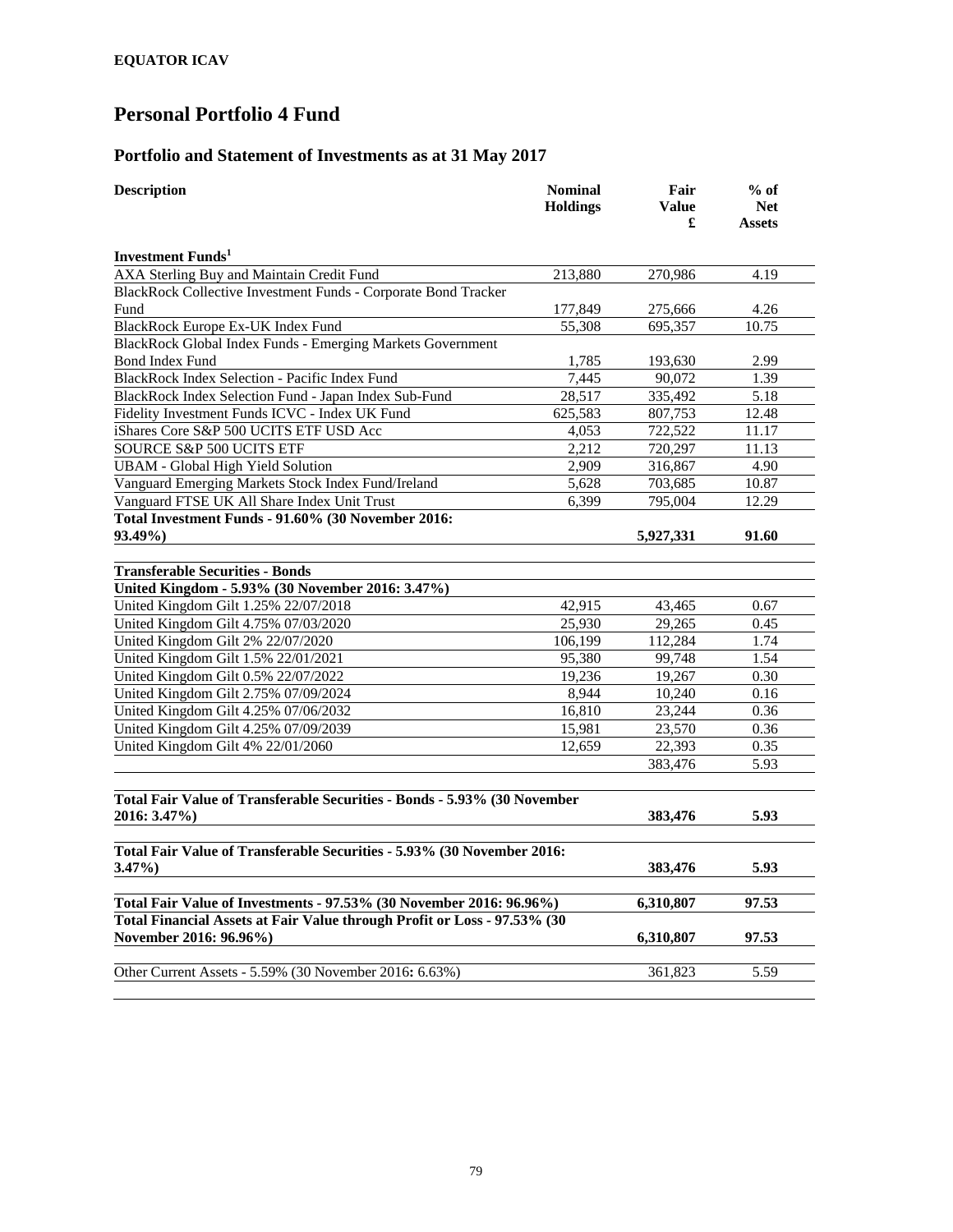### **Portfolio and Statement of Investments as at 31 May 2017 (continued)**

| Total Assets - 103.12% (30 November 2016: 103.59%)                                                                      | 6,672,630 | 103.12        |
|-------------------------------------------------------------------------------------------------------------------------|-----------|---------------|
|                                                                                                                         |           |               |
| Other Current Liabilities - $(3.12\%)$ (30 November 2016: $(3.59\%)$ )                                                  | (202,020) | (3.12)        |
| Net Assets attributable to redeemable shareholders                                                                      | 6,470,610 | 100.00        |
| <b>Classification:</b>                                                                                                  |           |               |
| All transferable securities held at period end are listed on an official stock exchange or dealt on a regulated market. |           |               |
|                                                                                                                         |           |               |
|                                                                                                                         |           | % of Total    |
| <b>Analysis of Total Assets</b>                                                                                         |           | <b>Assets</b> |

| <b>Investment Funds</b>                                                                                 | 88.83  |
|---------------------------------------------------------------------------------------------------------|--------|
| Transferable securities listed on an official stock exchange or dealt on a regulated market             | 5.75   |
| <b>Other Current Assets</b>                                                                             | 5.42   |
|                                                                                                         | 100.00 |
| Analysis of Total Assets rather than Net Assets is required under Schedule 12 of the UCITS Regulations. |        |

<sup>1</sup> All Investment Funds are UCITS.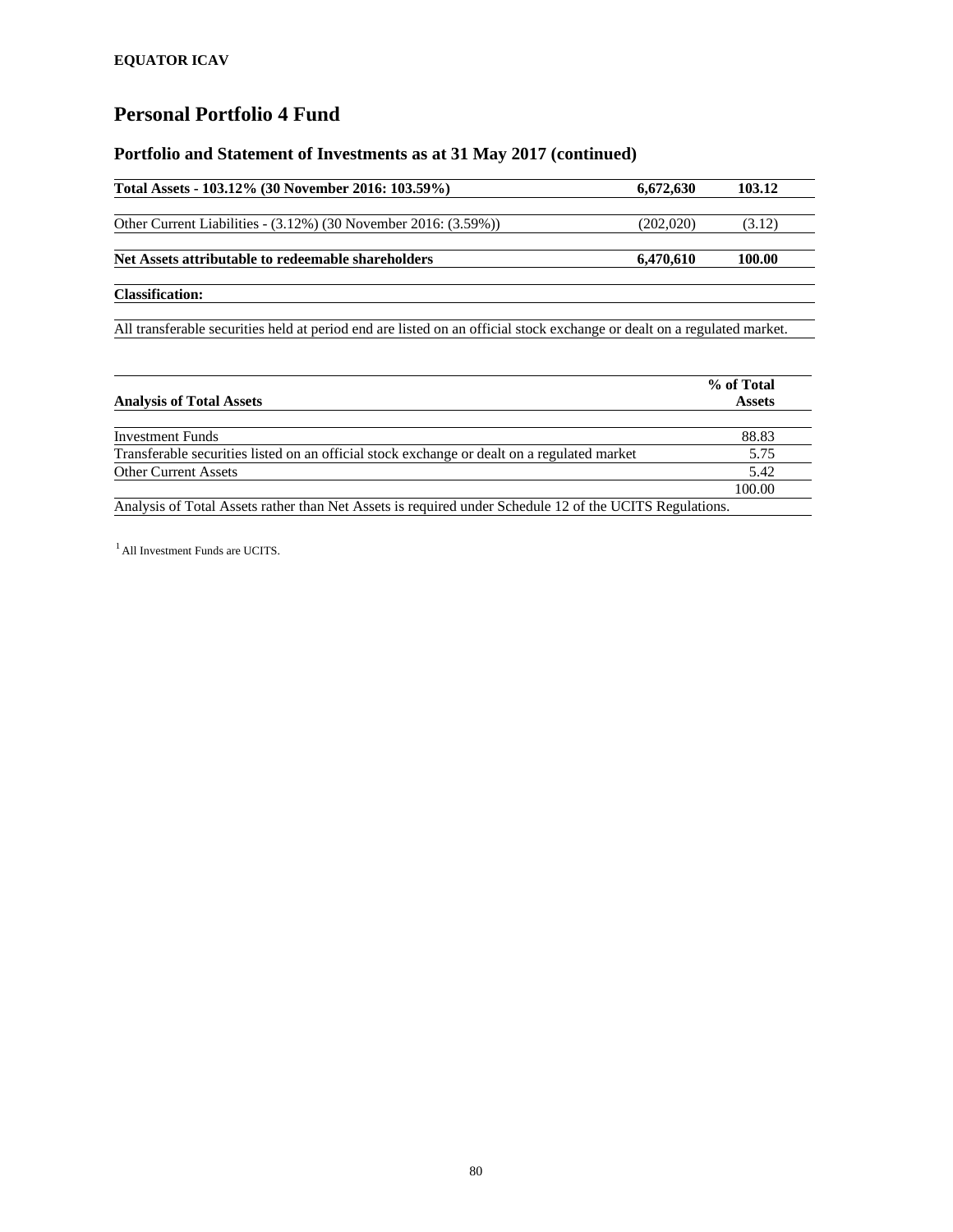### **Portfolio Changes – Material Acquisitions for the period ended 31 May 2017**

| <b>Description</b>                                                  | <b>Acquisitions</b> | Cost    |
|---------------------------------------------------------------------|---------------------|---------|
|                                                                     | <b>Nominal</b>      | £       |
| Fidelity Investment Funds ICVC - Index UK Fund                      | 558,332             | 693,323 |
| Vanguard FTSE UK All Share Index Unit Trust                         | 5,715               | 686,927 |
| iShares Core S&P 500 UCITS ETF USD Acc                              | 3,688               | 656,296 |
| <b>SOURCE S&amp;P 500 UCITS ETF</b>                                 | 1,989               | 647,787 |
| Vanguard Emerging Markets Stock Index Fund/Ireland                  | 5,022               | 614,286 |
| BlackRock Europe Ex-UK Index Fund                                   | 49,373              | 588,024 |
| BlackRock Index Selection Fund - Japan Index Sub-Fund               | 25,576              | 298,014 |
| <b>UBAM - Global High Yield Solution</b>                            | 2,610               | 280,759 |
| BlackRock Collective Investment Funds - Corporate Bond Tracker Fund | 163,982             | 250,239 |
| AXA Sterling Buy and Maintain Credit Fund                           | 198,281             | 247,262 |
| BlackRock Global Index Funds - Emerging Markets Government Bond     | 1,601               | 170,636 |
| <b>Index Fund</b>                                                   |                     |         |
| United Kingdom Gilt 3.75% 07/09/2019                                | 120,721             | 131,303 |
| United Kingdom Gilt 2% 22/07/2020                                   | 106,199             | 112,296 |
| United Kingdom Gilt 1.5% 22/01/2021                                 | 91,662              | 95,709  |
| <b>BlackRock Index Selection - Pacific Index Fund</b>               | 6,684               | 81,776  |
| United Kingdom Gilt 1.25% 22/07/2018                                | 42,915              | 43,509  |
| United Kingdom Gilt 4.75% 07/03/2020                                | 25,930              | 29,387  |
| United Kingdom Gilt 1.75% 22/07/2019                                | 25,686              | 26,670  |
| United Kingdom Gilt 4.25% 07/06/2032                                | 16,434              | 22,446  |
| United Kingdom Gilt 4.25% 07/09/2039                                | 15,281              | 22,207  |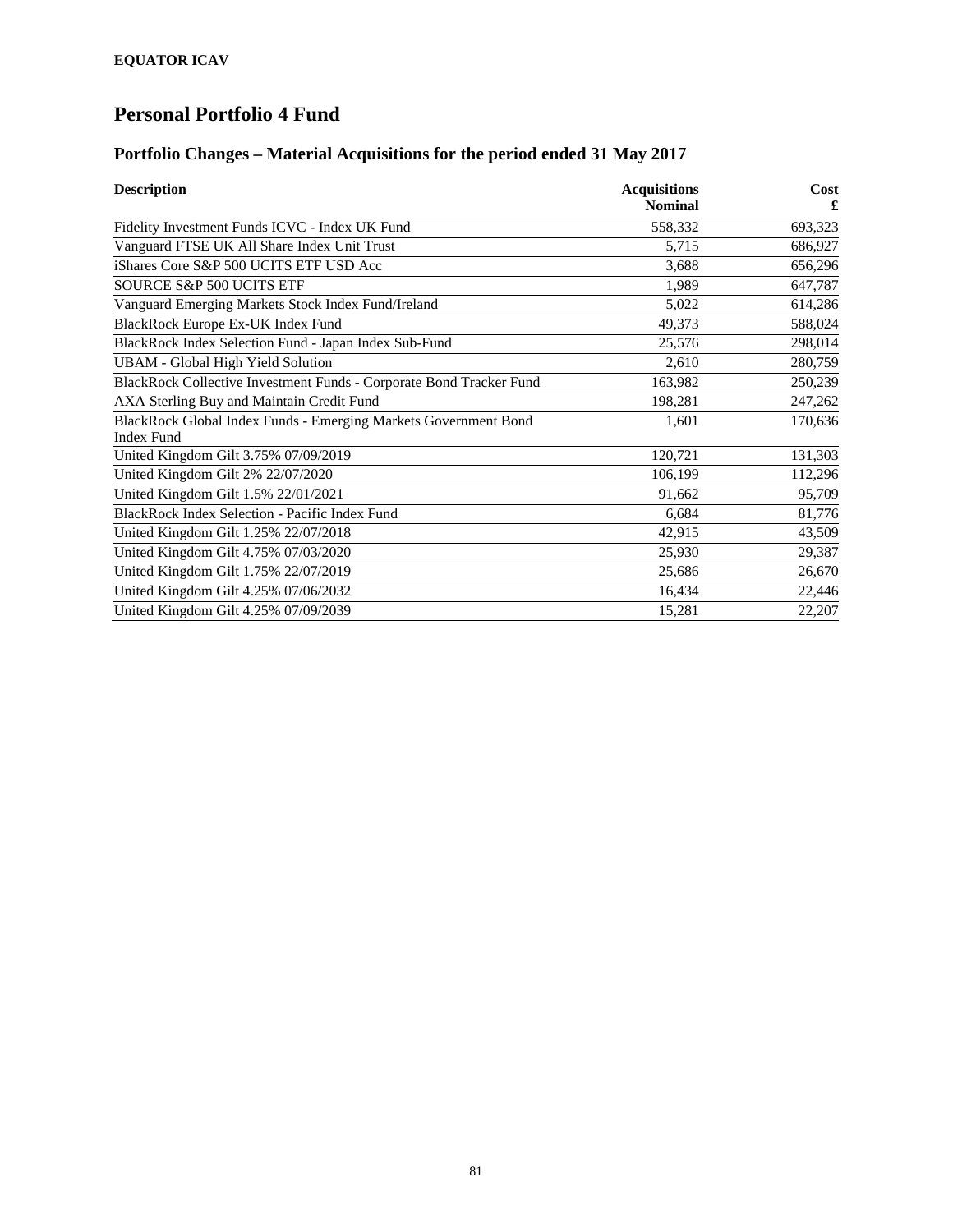### **Portfolio Changes – Material Disposals for the period ended 31 May 2017**

| <b>Description</b>                                                  | <b>Disposals</b><br><b>Nominal</b> | <b>Proceeds</b><br>£ |
|---------------------------------------------------------------------|------------------------------------|----------------------|
| United Kingdom Gilt 3.75% 07/09/2019                                | 122,102                            | 132,345              |
| United Kingdom Gilt 1.75% 22/07/2019                                | 32,391                             | 33,653               |
| BlackRock Collective Investment Funds - Corporate Bond Tracker Fund | 16,008                             | 23,661               |
| United Kingdom Gilt 5% 07/03/2018                                   | 9,199                              | 9,638                |
| <b>SOURCE S&amp;P 500 UCITS ETF</b>                                 | 17                                 | 5,347                |
| Vanguard Emerging Markets Stock Index Fund/Ireland                  | 43                                 | 4,964                |
| BlackRock Index Selection Fund - Japan Index Sub-Fund               | 331                                | 3,721                |
| United Kingdom Gilt 1.5% 22/01/2021                                 | 2,558                              | 2,672                |
| BlackRock Index Selection - Pacific Index Fund                      | 185                                | 2,177                |
| Fidelity Investment Funds ICVC - Index UK Fund                      | 1,589                              | 1,893                |
| Vanguard FTSE UK All Share Index Unit Trust                         | 14                                 | 1,623                |
| United Kingdom Gilt 4.25% 07/06/2032                                | 523                                | 709                  |
| BlackRock Europe Ex-UK Index Fund                                   | 60                                 | 672                  |
| United Kingdom Gilt 0.5% 22/07/2022                                 | 303                                | 301                  |
| United Kingdom Gilt 4% 22/01/2060                                   | 55                                 | 88                   |

*The above constitutes the full list of disposals for the period.*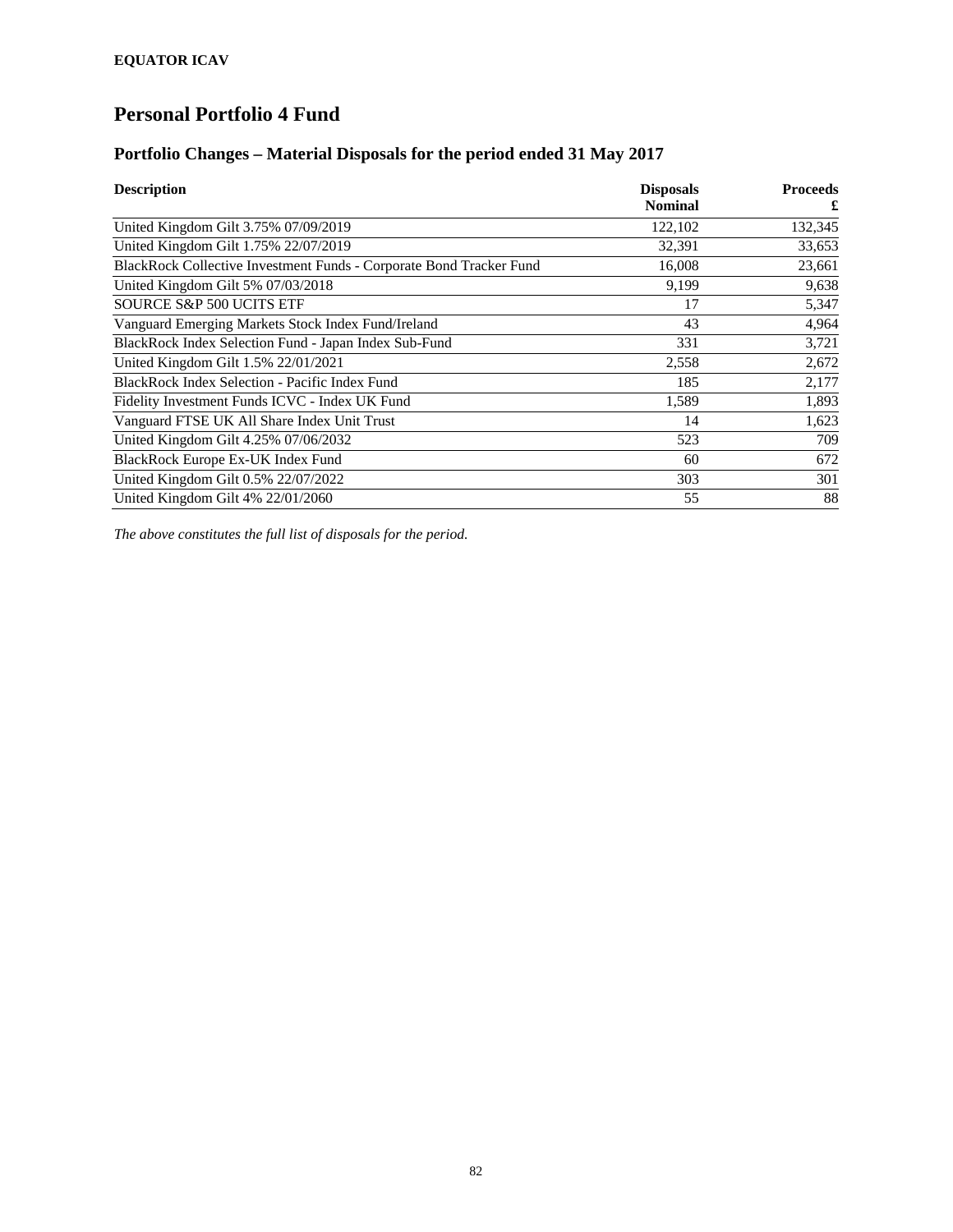#### **Portfolio and Statement of Investments as at 31 May 2017**

| <b>Description</b>                                                                                 | <b>Nominal</b><br><b>Holdings</b> | Fair<br><b>Value</b><br>£ | $%$ of<br><b>Net</b><br><b>Assets</b> |
|----------------------------------------------------------------------------------------------------|-----------------------------------|---------------------------|---------------------------------------|
| Investment Funds <sup>1</sup>                                                                      |                                   |                           |                                       |
| BlackRock Europe Ex-UK Index Fund                                                                  | 36,070                            | 453,485                   | 13.30                                 |
| BlackRock Index Selection - Pacific Index Fund                                                     | 5,437                             | 65.781                    | 1.93                                  |
| BlackRock Index Selection Fund - Japan Index Sub-Fund                                              | 21,400                            | 251.759                   | 7.38                                  |
| Fidelity Investment Funds ICVC - Index UK Fund                                                     | 435.025                           | 561.704                   | 16.47                                 |
| iShares Core S&P 500 UCITS ETF USD Acc                                                             | 2.783                             | 496.121                   | 14.54                                 |
| SOURCE S&P 500 UCITS ETF                                                                           | 1.519                             | 494,634                   | 14.50                                 |
| Vanguard Emerging Markets Stock Index Fund/Ireland                                                 | 4,025                             | 503,243                   | 14.75                                 |
| Vanguard FTSE UK All Share Index Unit Trust                                                        | 4.440                             | 551,622                   | 16.17                                 |
| Total Investment Funds - 99.04% (30 November 2016:                                                 |                                   |                           |                                       |
| $99.00\%$                                                                                          |                                   | 3,378,349                 | 99.04                                 |
| Total Fair Value of Investments - 99.04% (30 November 2016: 99.00%)                                |                                   | 3,378,349                 | 99.04                                 |
| Total Financial Assets at Fair Value through Profit or Loss - 99.04% (30<br>November 2016: 99.00%) |                                   | 3,378,349                 | 99.04                                 |
| Other Current Assets - 2.23% (30 November 2016: 1.68%)                                             |                                   | 76,285                    | 2.23                                  |
| Total Assets - 101.27% (30 November 2016: 100.68%)                                                 |                                   | 3,454,634                 | 101.27                                |
| Other Current Liabilities - (1.27%) (30 November 2016: (0.68%))                                    |                                   | (43, 417)                 | (1.27)                                |
| Net Assets attributable to redeemable shareholders                                                 |                                   | 3,411,217                 | 100.00                                |
| <b>Classification:</b>                                                                             |                                   |                           |                                       |

All transferable securities held at period end are listed on an official stock exchange or dealt on a regulated market.

| <b>Analysis of Total Assets</b>                                                                         | % of Total<br><b>Assets</b> |
|---------------------------------------------------------------------------------------------------------|-----------------------------|
|                                                                                                         |                             |
| <b>Investment Funds</b>                                                                                 | 97.79                       |
| <b>Other Current Assets</b>                                                                             | 2.21                        |
|                                                                                                         | 100.00                      |
| Analysis of Total Assets rather than Net Assets is required under Schedule 12 of the UCITS Regulations. |                             |

 $<sup>1</sup>$  All Investment Funds are UCITS.</sup>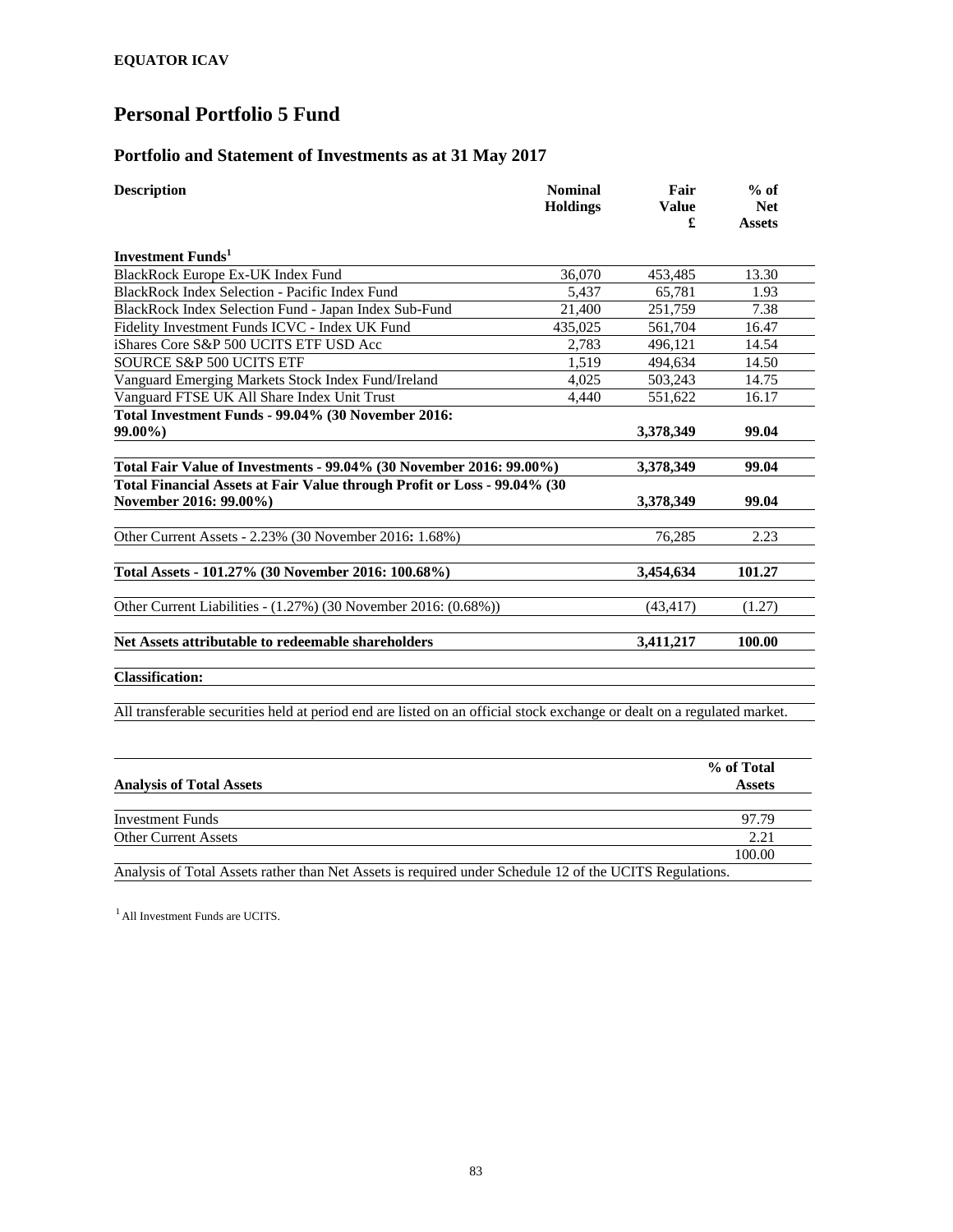### **Portfolio Changes – Material Acquisitions for the period ended 31 May 2017**

| <b>Description</b>                                    | <b>Acquisitions</b><br><b>Nominal</b> | Cost<br>£ |
|-------------------------------------------------------|---------------------------------------|-----------|
| Fidelity Investment Funds ICVC - Index UK Fund        | 353,657                               | 440,096   |
| Vanguard FTSE UK All Share Index Unit Trust           | 3.623                                 | 435,951   |
| iShares Core S&P 500 UCITS ETF USD Acc                | 2,302                                 | 410,779   |
| SOURCE S&P 500 UCITS ETF                              | 1,255                                 | 409,657   |
| Vanguard Emerging Markets Stock Index Fund/Ireland    | 3,267                                 | 401,298   |
| BlackRock Europe Ex-UK Index Fund                     | 29,435                                | 349,553   |
| BlackRock Index Selection Fund - Japan Index Sub-Fund | 18,064                                | 210,344   |
| BlackRock Index Selection - Pacific Index Fund        | 4,458                                 | 54.716    |

*The above constitutes the full list of acquisations for the period..*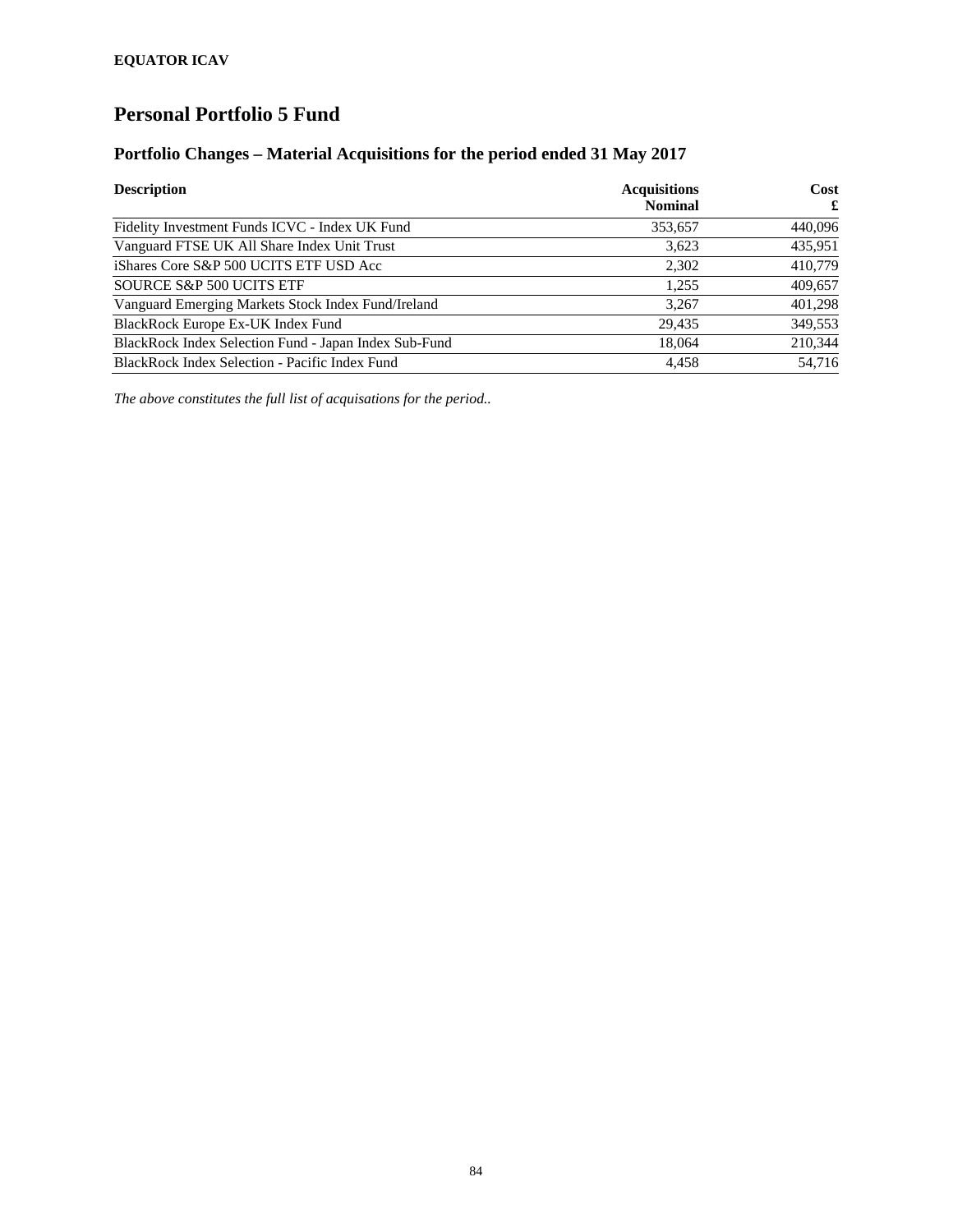### **Portfolio Changes – Material Disposals for the period ended 31 May 2017**

| <b>Description</b>                                    | <b>Disposals</b><br><b>Nominal</b> | <b>Proceeds</b><br>£ |
|-------------------------------------------------------|------------------------------------|----------------------|
| Vanguard Emerging Markets Stock Index Fund/Ireland    | 96                                 | 11,484               |
| BlackRock Europe Ex-UK Index Fund                     | 578                                | 6,897                |
| Fidelity Investment Funds ICVC - Index UK Fund        | 5.324                              | 6,618                |
| Vanguard FTSE UK All Share Index Unit Trust           | 53                                 | 6,386                |
| iShares Core S&P 500 UCITS ETF USD Acc                | 28                                 | 4,936                |
| SOURCE S&P 500 UCITS ETF                              | 15                                 | 4,836                |
| BlackRock Index Selection Fund - Japan Index Sub-Fund | 335                                | 3,800                |
| BlackRock Index Selection - Pacific Index Fund        | 239                                | 2.818                |

*The above constitutes the full list of disposals for the period.*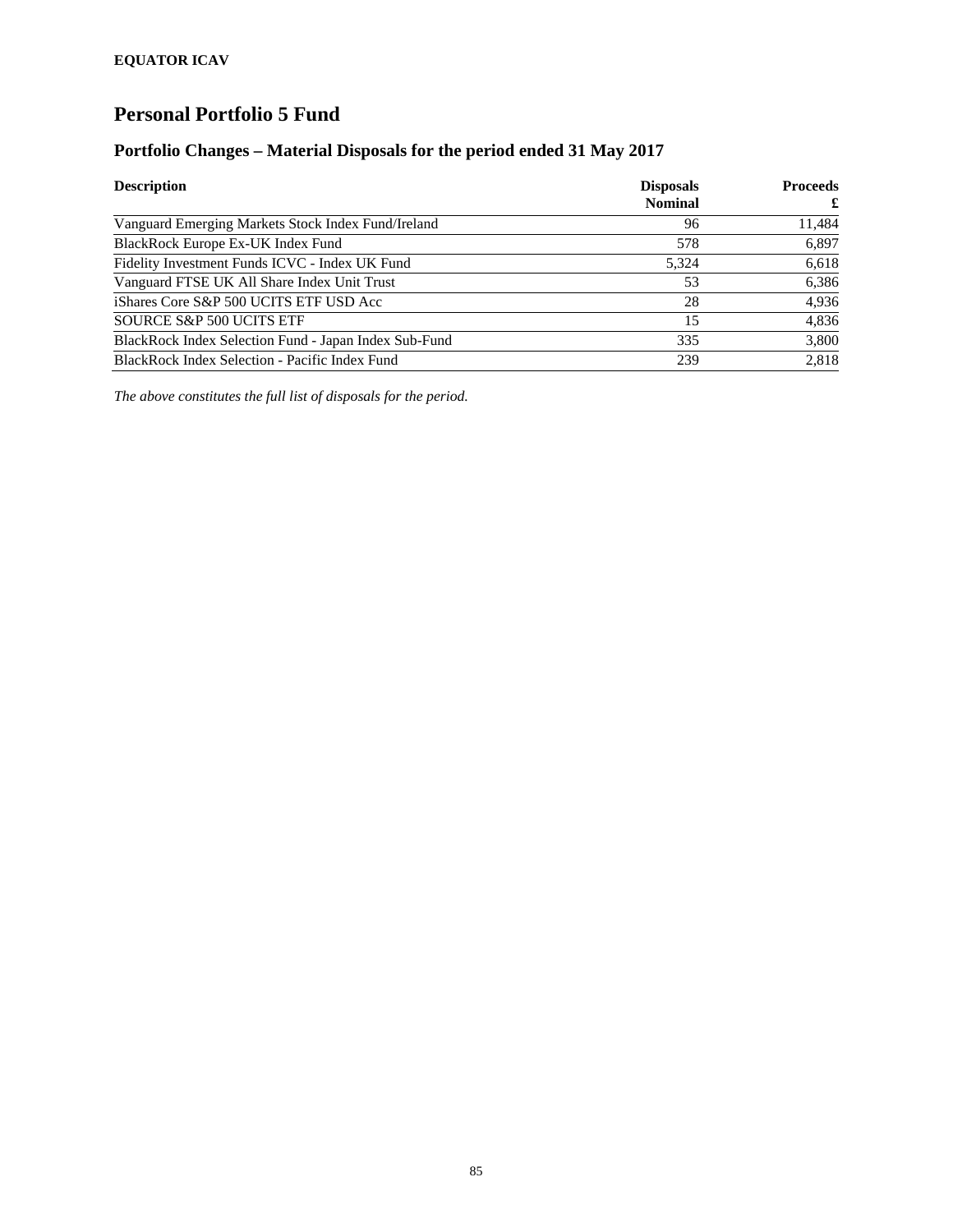# **Equator UK Equity Fund1**

### **Portfolio and Statement of Investments as at 31 May 2017**

| <b>Description</b>                                                                                                      | <b>Nominal</b><br><b>Holdings</b> | Fair<br><b>Value</b><br>£ | $%$ of<br><b>Net</b><br><b>Assets</b> |
|-------------------------------------------------------------------------------------------------------------------------|-----------------------------------|---------------------------|---------------------------------------|
| <b>Investment Funds</b>                                                                                                 |                                   |                           |                                       |
| BlackRock Collective Investment Funds - 100 UK Equity Tracker                                                           |                                   |                           |                                       |
| Fund                                                                                                                    | 151,134,902                       | 160,202,996               | 9.32                                  |
| BlackRock Collective Investment Funds - 350 UK Equity Tracker                                                           |                                   |                           |                                       |
| Fund                                                                                                                    | 240,542,200                       | 292,258,773               | 17.01                                 |
| BlackRock Collective Investment Funds - Mid Cap UK Equity                                                               |                                   |                           |                                       |
| <b>Tracker Fund</b>                                                                                                     | 29,371,829                        | 32, 132, 781              | 1.87                                  |
| CF Lindsell Train UK Equity Fund <sup>~</sup>                                                                           | 79,266,146                        | 113,382,295               | 6.60                                  |
| Investec Fund Series i - UK Alpha Fund                                                                                  | 94,650,270                        | 111,308,718               | 6.48                                  |
| iShares Core FTSE 100 UCITS ETF GBP Dist                                                                                | 27,016,868                        | 202,599,493               | 11.79                                 |
| J O Hambro Capital Management UK Umbrella Fund - UK Equity                                                              |                                   |                           |                                       |
| <b>Income Fund</b>                                                                                                      | 74,985,303                        | 103,554,704               | 6.02                                  |
| Schroder Income Fund                                                                                                    | 359,540,347                       | 217,683,703               | 12.67                                 |
| Threadneedle Investment Funds ICVC - UK Fund                                                                            | 142, 135, 956                     | 206,949,951               | 12.04                                 |
| Vanguard FTSE 250 UCITS ETF                                                                                             | 1,228,969                         | 39,634,250                | 2.31                                  |
| Vanguard FTSE UK All Share Index Unit Trust                                                                             | 2,026,685                         | 233,426,305               | 13.58                                 |
| <b>Total Investment Funds - 99.69%</b>                                                                                  |                                   | 1,713,133,969             | 99.69                                 |
|                                                                                                                         |                                   |                           |                                       |
| Total Fair Value of Investments - 99.69%                                                                                |                                   | 1,713,133,969             | 99.69                                 |
| Total Financial Assets at Fair Value through Profit or Loss - 99.69%                                                    |                                   | 1,713,133,969             | 99.69                                 |
| Other Current Assets - 0.58%                                                                                            |                                   | 9,978,090                 | 0.58                                  |
| <b>Total Assets - 100.27%</b>                                                                                           |                                   | 1,723,112,059             | 100.27                                |
| Other Current Liabilities - (0.27%)                                                                                     |                                   | (4,595,289)               | (0.27)                                |
| Net Assets attributable to redeemable shareholders                                                                      |                                   | 1,718,516,770             | 100.00                                |
| <b>Classification:</b>                                                                                                  |                                   |                           |                                       |
| All transferable securities held at period end are listed on an official stock exchange or dealt on a regulated market. |                                   |                           |                                       |

|                                                                                                         | % of Total    |
|---------------------------------------------------------------------------------------------------------|---------------|
| <b>Analysis of Total Assets</b>                                                                         | <b>Assets</b> |
|                                                                                                         |               |
| <b>Investment Funds</b>                                                                                 | 99.42         |
| <b>Other Current Assets</b>                                                                             | 0.58          |
|                                                                                                         | 100.00        |
| Analysis of Total Assets rather than Net Assets is required under Schedule 12 of the UCITS Regulations. |               |

~ Non-UCITS Investment Fund. All other Investment Funds are UCITS.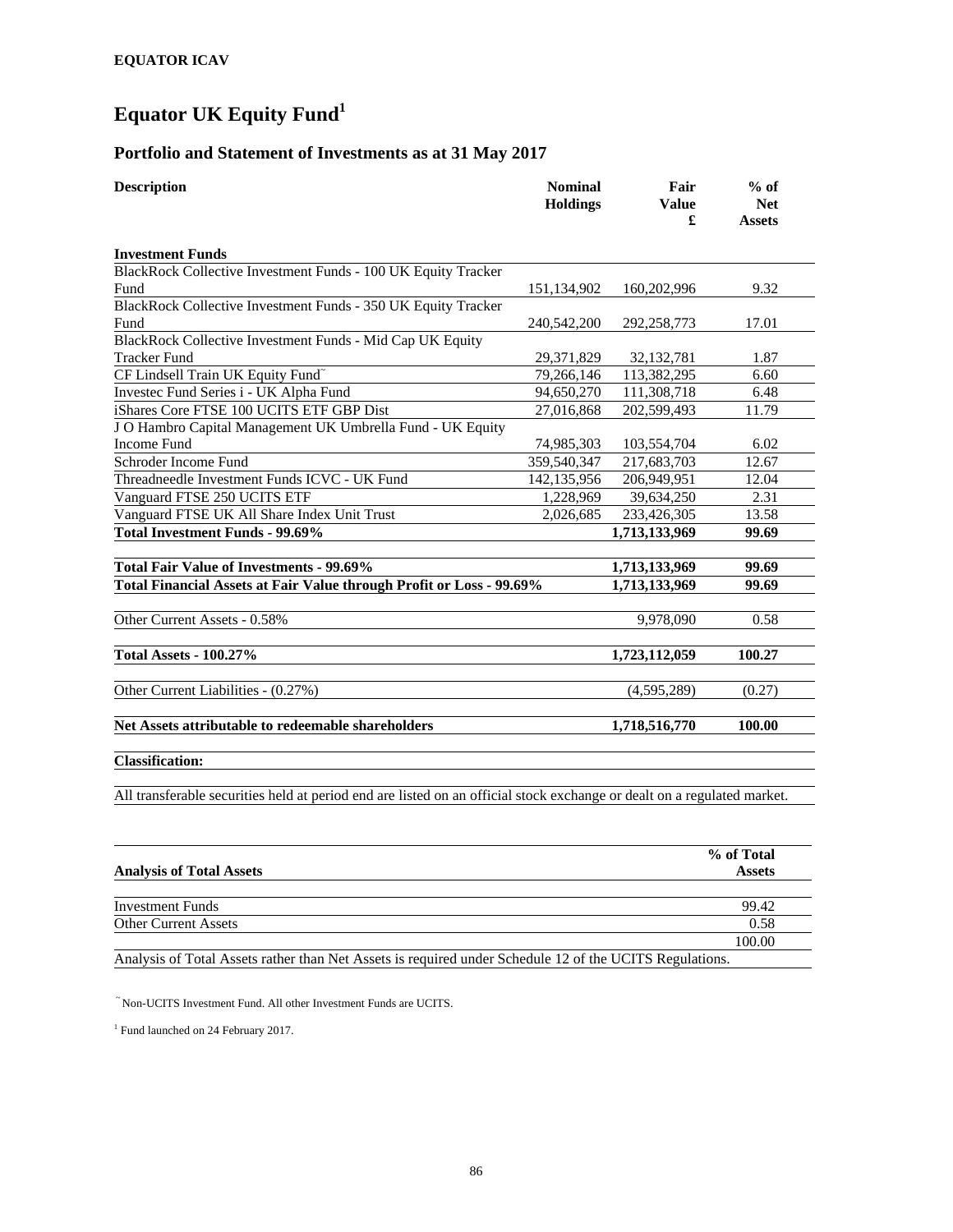# **Equator UK Equity Fund1**

# **Portfolio Changes – Material Acquisitions for the period ended 31 May 2017**

| <b>Description</b>                                                 | <b>Acquisitions</b><br><b>Nominal</b> | Cost<br>£     |
|--------------------------------------------------------------------|---------------------------------------|---------------|
| BlackRock Collective Investment Funds - 350 UK Equity Tracker Fund | 244,873,700                           | 284,788,113   |
| Vanguard FTSE UK All Share Index Unit Trust                        | 2,041,685                             | 225,687,882   |
| iShares Core FTSE 100 UCITS ETF GBP Dist                           | 29,714,068                            | 215,373,379   |
| Schroder Income Fund                                               | 359,540,347                           | 213,221,896   |
| Threadneedle Investment Funds ICVC - UK Fund                       | 142, 135, 956                         | 198,988,882   |
| Schroder Income Fund                                               | 331,040,347                           | 198,558,000   |
| BlackRock Collective Investment Funds - 100 UK Equity Tracker Fund | 151,214,902                           | 154,541,629   |
| CF Lindsell Train UK Equity Fund                                   | 79,266,146                            | 105, 143, 320 |
| Investec Fund Series i - UK Alpha Fund                             | 94,650,270                            | 105,116,475   |
| J O Hambro Capital Management UK Umbrella Fund - UK Equity Income  | 74,985,303                            | 99,278,451    |
| Fund                                                               |                                       |               |
| <b>HSBC Holdings Plc</b>                                           | 12,366,636                            | 80,420,234    |
| <b>British American Tobacco Plc</b>                                | 1,164,783                             | 59,054,498    |
| Royal Dutch Shell Plc - Class A                                    | 2,652,445                             | 55,025,251    |
| BP Plc                                                             | 11,903,833                            | 53,222,037    |
| Royal Dutch Shell Plc - Class B                                    | 2,412,458                             | 52,253,840    |
| GlaxoSmithKline Plc                                                | 3,099,482                             | 50,816,007    |
| Vanguard FTSE 250 UCITS ETF                                        | 1,386,669                             | 41,738,682    |
| AstraZeneca Plc                                                    | 792,056                               | 36,505,861    |
| Vodafone Group Plc                                                 | 17,221,206                            | 34,933,216    |
| Diageo Plc                                                         | 1,518,448                             | 34,491,546    |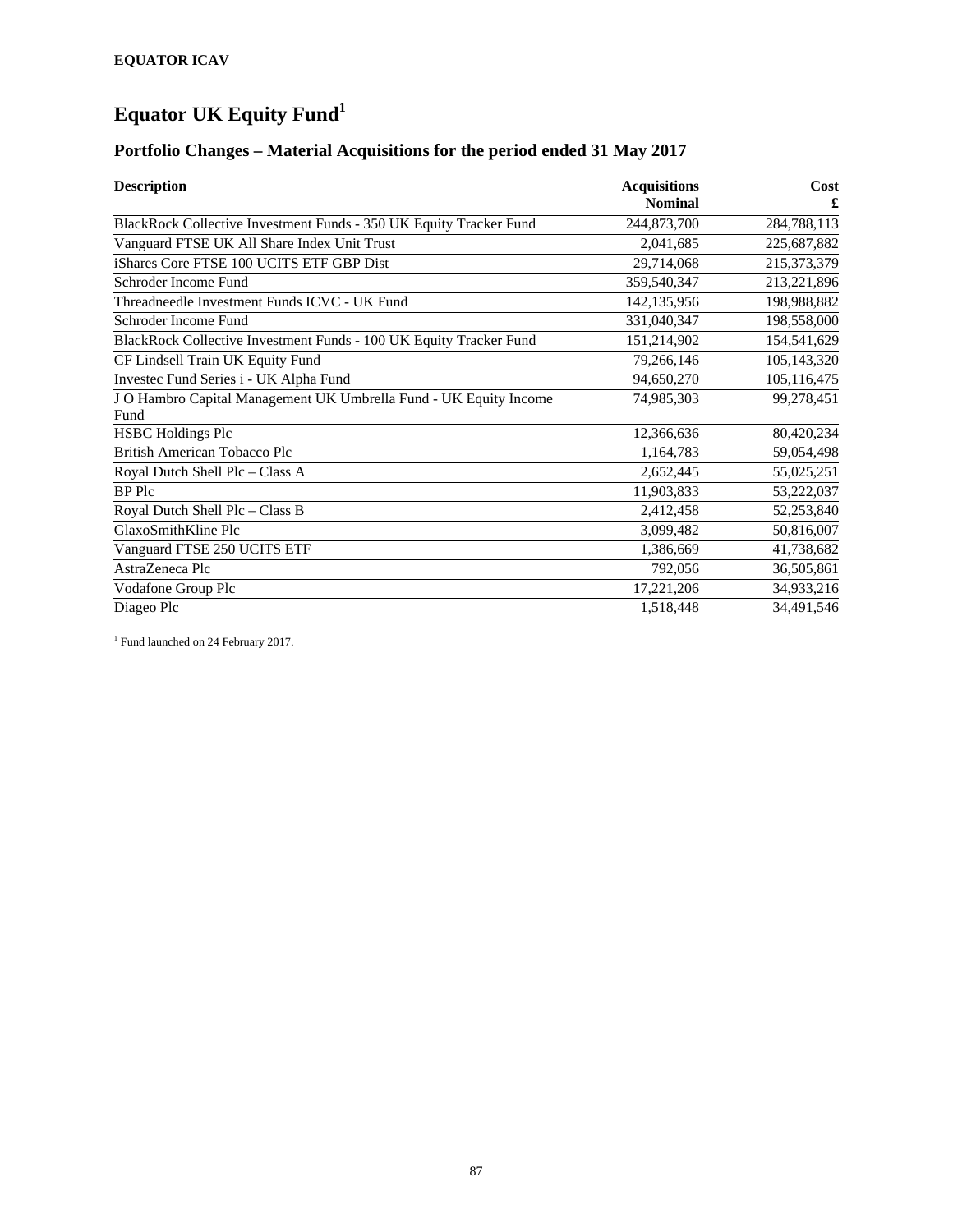# **Equator UK Equity Fund1**

# **Portfolio Changes – Material Disposals for the period ended 31 May 2017**

| <b>Description</b>                           | <b>Disposals</b><br><b>Nominal</b> | <b>Proceeds</b><br>£ |
|----------------------------------------------|------------------------------------|----------------------|
| Schroder Income Fund                         | 331,040,347                        | 196,472,446          |
| <b>HSBC Holdings Plc</b>                     | 12,366,636                         | 82,556,431           |
| <b>British American Tobacco Plc</b>          | 1,164,783                          | 59,580,431           |
| Royal Dutch Shell Plc - Class A              | 2,652,445                          | 56,536,399           |
| <b>BP</b> Plc                                | 11,903,833                         | 55,184,484           |
| Royal Dutch Shell Plc - Class B              | 2,412,458                          | 53,760,350           |
| GlaxoSmithKline Plc                          | 3,099,482                          | 51,863,683           |
| AstraZeneca Plc                              | 792,056                            | 37,506,412           |
| Vodafone Group Plc                           | 17,221,206                         | 34,874,801           |
| Diageo Plc                                   | 1,518,448                          | 34,423,736           |
| Reckitt Benckiser Group Plc                  | 397,002                            | 29,061,624           |
| Unilever Plc                                 | 730.691                            | 28,172,953           |
| Shire Plc                                    | 566,748                            | 28,151,560           |
| Rio Tinto Plc                                | 816,480                            | 27,192,452           |
| Lloyds Banking Group Plc                     | 38,670,001                         | 26,440,623           |
| <b>Barclays Plc</b>                          | 11,248,100                         | 25,928,406           |
| Prudential Plc                               | 1,557,625                          | 25,498,476           |
| Glencore Plc                                 | 7,050,101                          | 23,396,159           |
| National Grid Plc                            | 2,291,826                          | 22,355,742           |
| <b>Imperial Brands Plc</b>                   | 582,301                            | 22,212,773           |
| Threadneedle Investment Funds ICVC - UK Fund | 13,253,076                         | 20,385,882           |
| iShares Core FTSE 100 UCITS ETF GBP Dist     | 2,697,200                          | 19,829,076           |
| <b>BT</b> Group Plc                          | 5,709,067                          | 18,900,503           |
| <b>BHP Billiton Plc</b>                      | 1,332,669                          | 17,946,169           |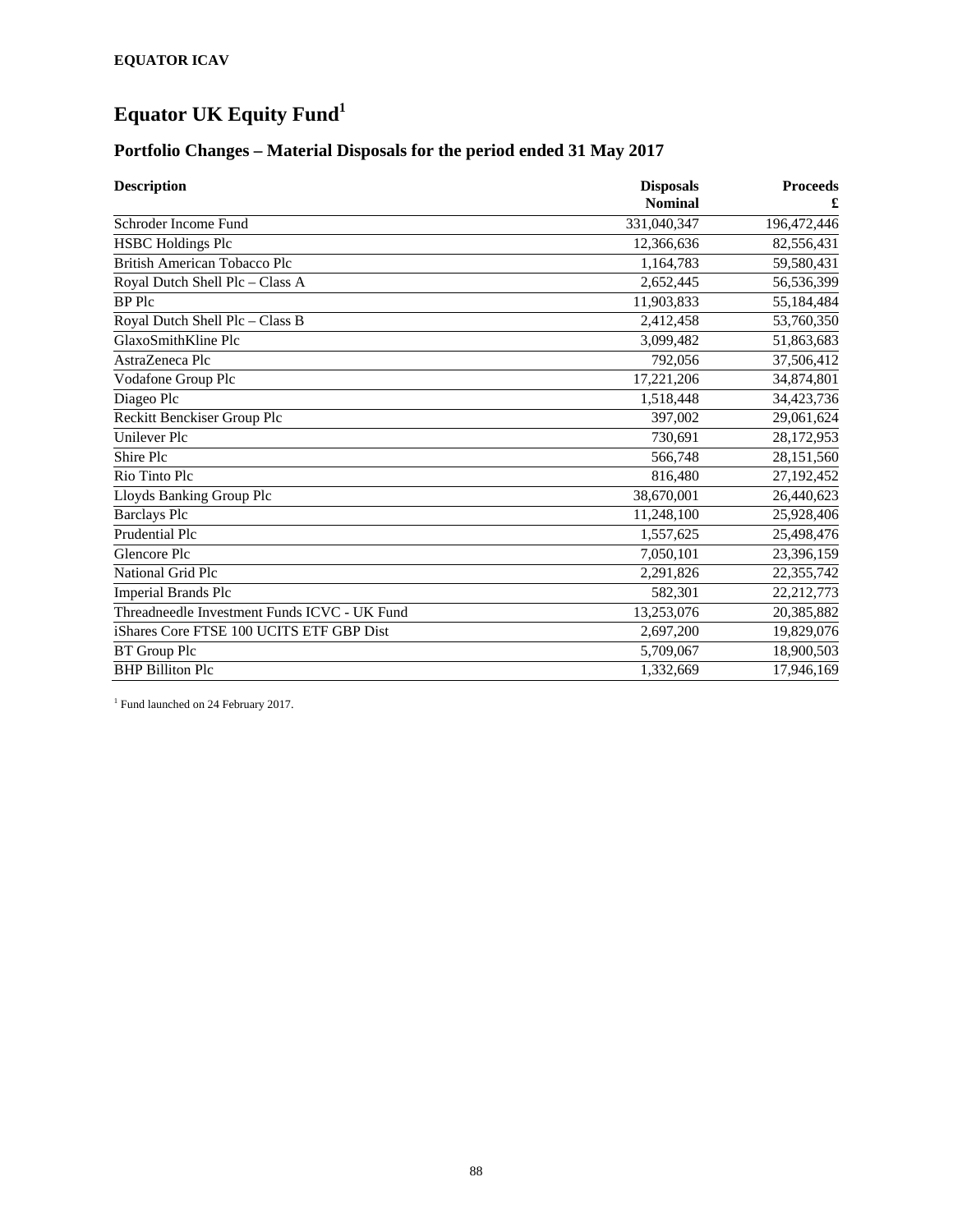# **Equator UK Sovereign Bond Fund<sup>1</sup>**

### **Portfolio and Statement of Investments as at 31 May 2017**

| <b>Description</b>                                                                                                      | <b>Nominal</b><br><b>Holdings</b> | Fair<br><b>Value</b><br>£ | $%$ of<br><b>Net</b><br><b>Assets</b> |
|-------------------------------------------------------------------------------------------------------------------------|-----------------------------------|---------------------------|---------------------------------------|
| <b>Transferable Securities - Bonds</b>                                                                                  |                                   |                           |                                       |
| United Kingdom - 97.24%                                                                                                 |                                   |                           |                                       |
| United Kingdom Gilt 1.25% 22/07/2018                                                                                    | 110,562,900                       | 111,978,105               | 24.85                                 |
| United Kingdom Gilt 1.75% 22/07/2019                                                                                    | 86,381,700                        | 89,413,698                | 19.84                                 |
| United Kingdom Gilt 1.5% 22/01/2021                                                                                     | 85,534,800                        | 89,452,294                | 19.85                                 |
| United Kingdom Gilt 0.5% 22/07/2022                                                                                     | 44,790,900                        | 44,862,565                | 9.95                                  |
| United Kingdom Gilt 1.5% 22/07/2026                                                                                     | 42,641,700                        | 44,650,124                | 9.91                                  |
| United Kingdom Gilt 1.5% 22/07/2047                                                                                     | 60,390,000                        | 57,859,659                | 12.84                                 |
|                                                                                                                         |                                   | 438,216,445               | 97.24                                 |
| Total Fair Value of Transferable Securities - Bonds - 97.24%                                                            |                                   | 438,216,445               | 97.24                                 |
| <b>Total Fair Value of Transferable Securities - 97.24%</b>                                                             |                                   | 438,216,445               | 97.24                                 |
| <b>Total Fair Value of Investments - 97.24%</b>                                                                         |                                   | 438.216.445               | 97.24                                 |
| Total Financial Assets at Fair Value through Profit or Loss - 97.24%                                                    |                                   | 438,216,445               | 97.24                                 |
| Other Current Assets - 88.53%                                                                                           |                                   | 398,982,393               | 88.53                                 |
| <b>Total Assets - 185.77%</b>                                                                                           |                                   | 837,198,838               | 185.77                                |
| Other Current Liabilities - (85.77%)                                                                                    |                                   | (386, 536, 657)           | (85.77)                               |
| Net Assets attributable to redeemable shareholders                                                                      |                                   | 450,662,181               | 100.00                                |
| <b>Classification:</b>                                                                                                  |                                   |                           |                                       |
| All transferable securities held at period end are listed on an official stock exchange or dealt on a regulated market. |                                   |                           |                                       |

|                                                                                                         | % of Total    |
|---------------------------------------------------------------------------------------------------------|---------------|
| <b>Analysis of Total Assets</b>                                                                         | <b>Assets</b> |
|                                                                                                         |               |
| Transferable securities listed on an official stock exchange or dealt on a regulated market             | 52.34         |
| <b>Other Current Assets</b>                                                                             | 47.66         |
|                                                                                                         | 100.00        |
| Analysis of Total Assets rather than Net Assets is required under Schedule 12 of the UCITS Regulations. |               |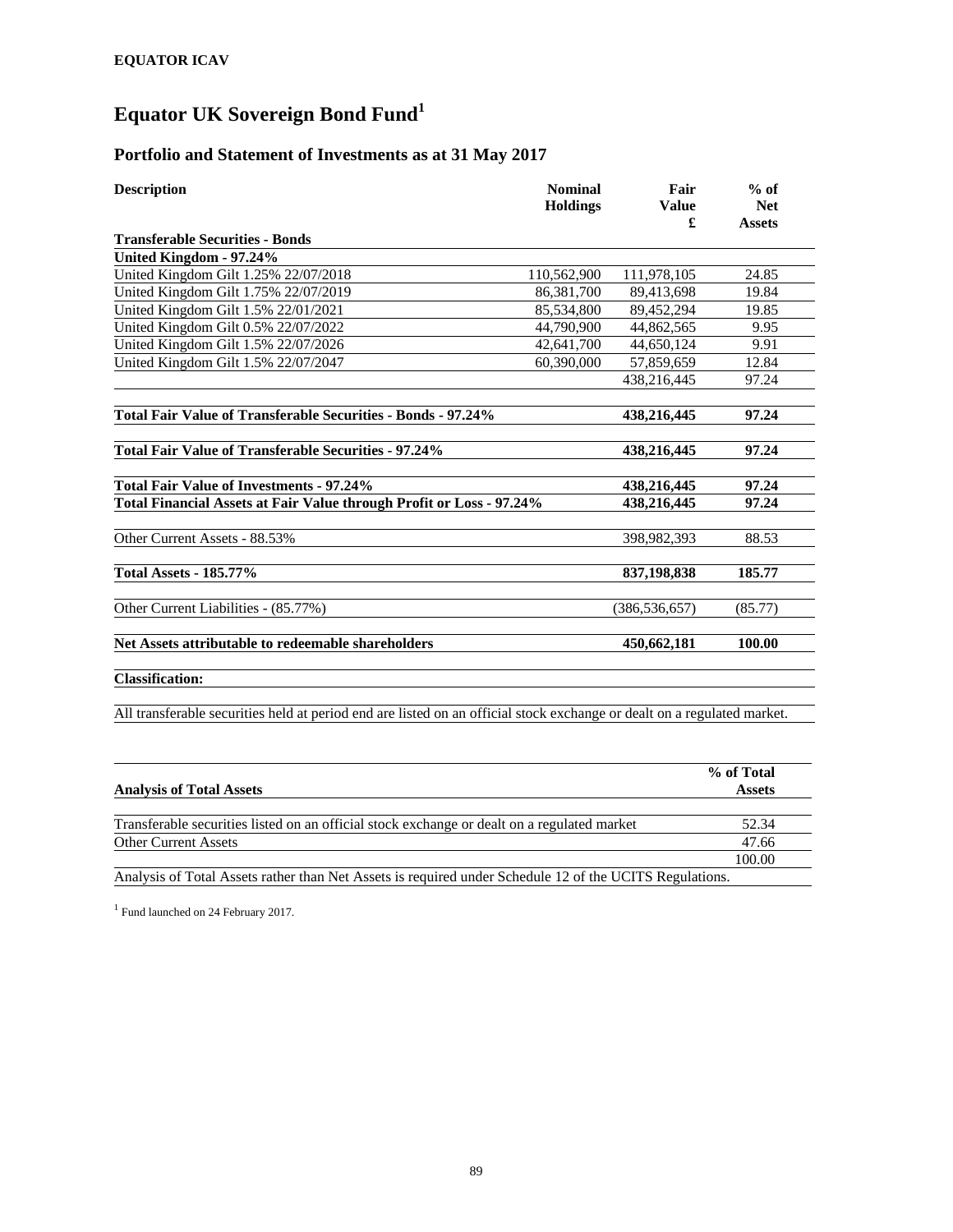# **Equator UK Sovereign Bond Fund<sup>1</sup>**

### **Portfolio Changes – Material Acquisitions for the period ended 31 May 2017**

| <b>Description</b>                   | <b>Acquisitions</b><br>Nominal | Cost<br>£   |
|--------------------------------------|--------------------------------|-------------|
| United Kingdom Gilt 1.25% 22/07/2018 | 111,281,039                    | 112,752,711 |
| United Kingdom Gilt 1.5% 22/01/2021  | 86,203,799                     | 90,178,172  |
| United Kingdom Gilt 1.75% 22/07/2019 | 86,997,338                     | 90,106,175  |
| United Kingdom Gilt 1.5% 22/07/2047  | 60,603,634                     | 57,943,021  |
| United Kingdom Gilt 1.5% 22/07/2026  | 43,195,485                     | 45,134,410  |
| United Kingdom Gilt 0.5% 22/07/2022  | 45,072,375                     | 45,110,973  |
| United Kingdom Gilt 4.25% 07/06/2032 | 11,676,000                     | 16,017,137  |
| United Kingdom Gilt 4.75% 07/12/2030 | 11,120,000                     | 15,785,952  |
| United Kingdom Gilt 5% 07/03/2025    | 11,567,000                     | 15,292,731  |
| United Kingdom Gilt 4.5% 07/09/2034  | 10,595,000                     | 15,223,956  |
| United Kingdom Gilt 4.25% 07/12/2055 | 8,632,000                      | 14,963,572  |
| United Kingdom Gilt 4% 07/03/2022    | 12,584,000                     | 14,849,120  |
| United Kingdom Gilt 4.25% 07/03/2036 | 9,752,016                      | 13,799,099  |
| United Kingdom Gilt 4.5% 07/12/2042  | 8,788,000                      | 13,702,250  |
| United Kingdom Gilt 4.25% 07/12/2027 | 10,321,000                     | 13,544,248  |
| United Kingdom Gilt 4% 22/01/2060    | 7,781,000                      | 13,390,323  |
| United Kingdom Gilt 4.5% 07/03/2019  | 12,031,000                     | 13,118,602  |
| United Kingdom Gilt 4.75% 07/12/2038 | 8,258,000                      | 12,753,655  |
| United Kingdom Gilt 3.5% 22/01/2045  | 9,195,000                      | 12,570,485  |
| United Kingdom Gilt 4.75% 07/03/2020 | 10,919,000                     | 12,442,201  |
| United Kingdom Gilt 4.25% 07/12/2040 | 8,259,000                      | 12,196,891  |
| United Kingdom Gilt 5% 07/03/2018    | 11,546,060                     | 12,125,619  |
| United Kingdom Gilt 4.25% 07/12/2046 | 7,705,000                      | 12,043,686  |
| United Kingdom Gilt 3.75% 22/07/2052 | 7,751,000                      | 11,921,038  |
| United Kingdom Gilt 3.25% 22/01/2044 | 8,959,639                      | 11,677,231  |
| United Kingdom Gilt 2% 22/07/2020    | 10,685,000                     | 11,321,826  |
| United Kingdom Gilt 4.25% 07/09/2039 | 7,567,000                      | 11,029,659  |
| United Kingdom Gilt 3.75% 07/09/2021 | 9,370,000                      | 10,807,358  |
| United Kingdom Gilt 4.25% 7/12/2049  | 6,563,000                      | 10,652,405  |
| United Kingdom Gilt 1% 07/09/2017    | 10,506,000                     | 10,560,631  |
| United Kingdom Gilt 3.5% 22/07/2068  | 6,437,000                      | 10,550,243  |
| United Kingdom Gilt 8% 07/06/2021    | 7,891,000                      | 10,489,506  |
| United Kingdom Gilt 3.75% 07/09/2019 | 9,467,000                      | 10,343,644  |
| United Kingdom Gilt 1.75% 07/09/2022 | 9,679,000                      | 10,325,557  |
| United Kingdom Gilt 2.75% 07/09/2024 | 8,900,000                      | 10,165,580  |
| United Kingdom Gilt 2.25% 07/09/2023 | 9,003,370                      | 9,922,594   |
| United Kingdom Gilt 2% 07/09/2025    | 9,095,000                      | 9,885,356   |
| United Kingdom Gilt 6% 07/12/2028    | 6,234,749                      | 9,530,421   |
| United Kingdom Gilt 3.75% 07/09/2020 | 8,157,000                      | 9,177,441   |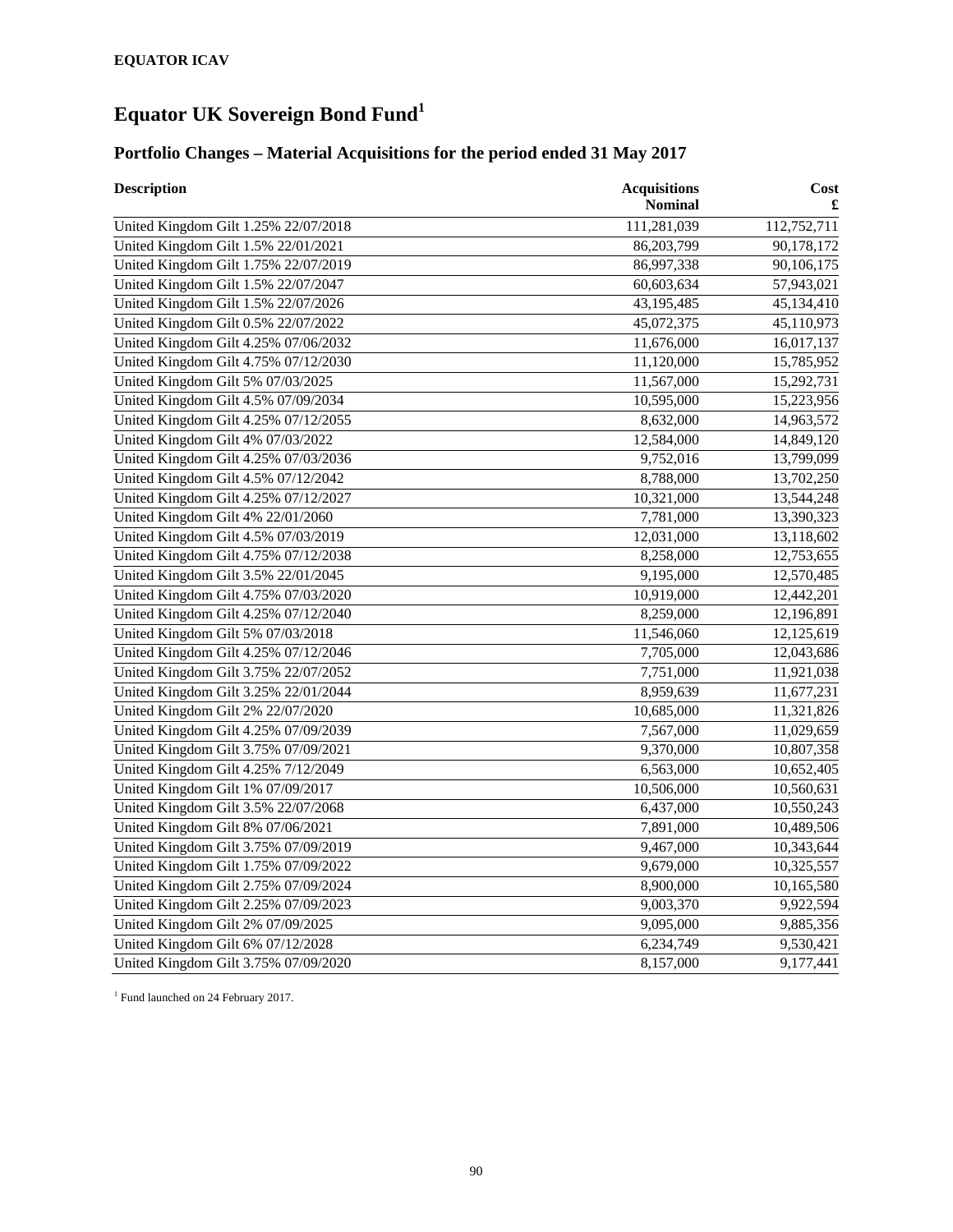# **Equator UK Sovereign Bond Fund<sup>1</sup>**

### **Portfolio Changes – Material Disposals for the period ended 31 May 2017**

| <b>Description</b>                   | <b>Disposals</b><br><b>Nominal</b> | <b>Proceeds</b> |
|--------------------------------------|------------------------------------|-----------------|
| United Kingdom Gilt 4.25% 07/06/2032 | 11,676,000                         | 16,130,671      |
| United Kingdom Gilt 4.75% 07/12/2030 | 11,120,000                         | 15,877,731      |
| United Kingdom Gilt 4.5% 07/09/2034  | 10,595,000                         | 15,354,121      |
| United Kingdom Gilt 5% 07/03/2025    | 11,567,000                         | 15,288,299      |
| United Kingdom Gilt 4.25% 07/12/2055 | 8,632,000                          | 15,273,382      |
| United Kingdom Gilt 4% 07/03/2022    | 12,584,000                         | 14,777,603      |
| United Kingdom Gilt 4.25% 07/03/2036 | 9,752,016                          | 13,950,153      |
| United Kingdom Gilt 4.5% 07/12/2042  | 8,788,000                          | 13,860,866      |
| United Kingdom Gilt 4% 22/01/2060    | 7,781,000                          | 13,749,555      |
| United Kingdom Gilt 4.25% 07/12/2027 | 10,321,000                         | 13,620,278      |
| United Kingdom Gilt 4.5% 07/03/2019  | 12,031,000                         | 12,970,364      |
| United Kingdom Gilt 4.75% 07/12/2038 | 8,258,000                          | 12,877,563      |
| United Kingdom Gilt 3.5% 22/01/2045  | 9,195,000                          | 12,761,755      |
| United Kingdom Gilt 4.25% 07/12/2040 | 8,259,000                          | 12,329,946      |
| United Kingdom Gilt 4.75% 07/03/2020 | 10,919,000                         | 12,322,223      |
| United Kingdom Gilt 4.25% 07/12/2046 | 7,705,000                          | 12,231,624      |
| United Kingdom Gilt 3.75% 22/07/2052 | 7,751,000                          | 12,177,518      |
| United Kingdom Gilt 5% 07/03/2018    | 11,546,060                         | 11,978,141      |
| United Kingdom Gilt 3.25% 22/01/2044 | 8,959,639                          | 11,833,418      |
| United Kingdom Gilt 2% 22/07/2020    | 10,685,000                         | 11,297,563      |
| United Kingdom Gilt 4.25% 07/09/2039 | 7,567,000                          | 11,130,547      |
| United Kingdom Gilt 3.5% 22/07/2068  | 6,437,000                          | 10,912,532      |
| United Kingdom Gilt 4.25% 7/12/2049  | 6,563,000                          | 10,826,090      |
| United Kingdom Gilt 3.75% 07/09/2021 | 9,370,000                          | 10,760,849      |
| United Kingdom Gilt 1% 07/09/2017    | 10,506,000                         | 10,531,611      |
| United Kingdom Gilt 8% 07/06/2021    | 7,891,000                          | 10,352,560      |
| United Kingdom Gilt 1.75% 07/09/2022 | 9,679,000                          | 10,340,714      |
| United Kingdom Gilt 3.75% 07/09/2019 | 9,467,000                          | 10,256,024      |
| United Kingdom Gilt 2.75% 07/09/2024 | 8,900,000                          | 10,185,884      |
| United Kingdom Gilt 2% 07/09/2025    | 9,095,000                          | 9,947,723       |
| United Kingdom Gilt 2.25% 07/09/2023 | 9,003,370                          | 9,926,171       |
| United Kingdom Gilt 6% 07/12/2028    | 6,234,749                          | 9,533,631       |
| United Kingdom Gilt 3.75% 07/09/2020 | 8,157,000                          | 9,119,733       |
| United Kingdom Gilt 2.5% 22/07/2065  | 5,033,800                          | 6,670,342       |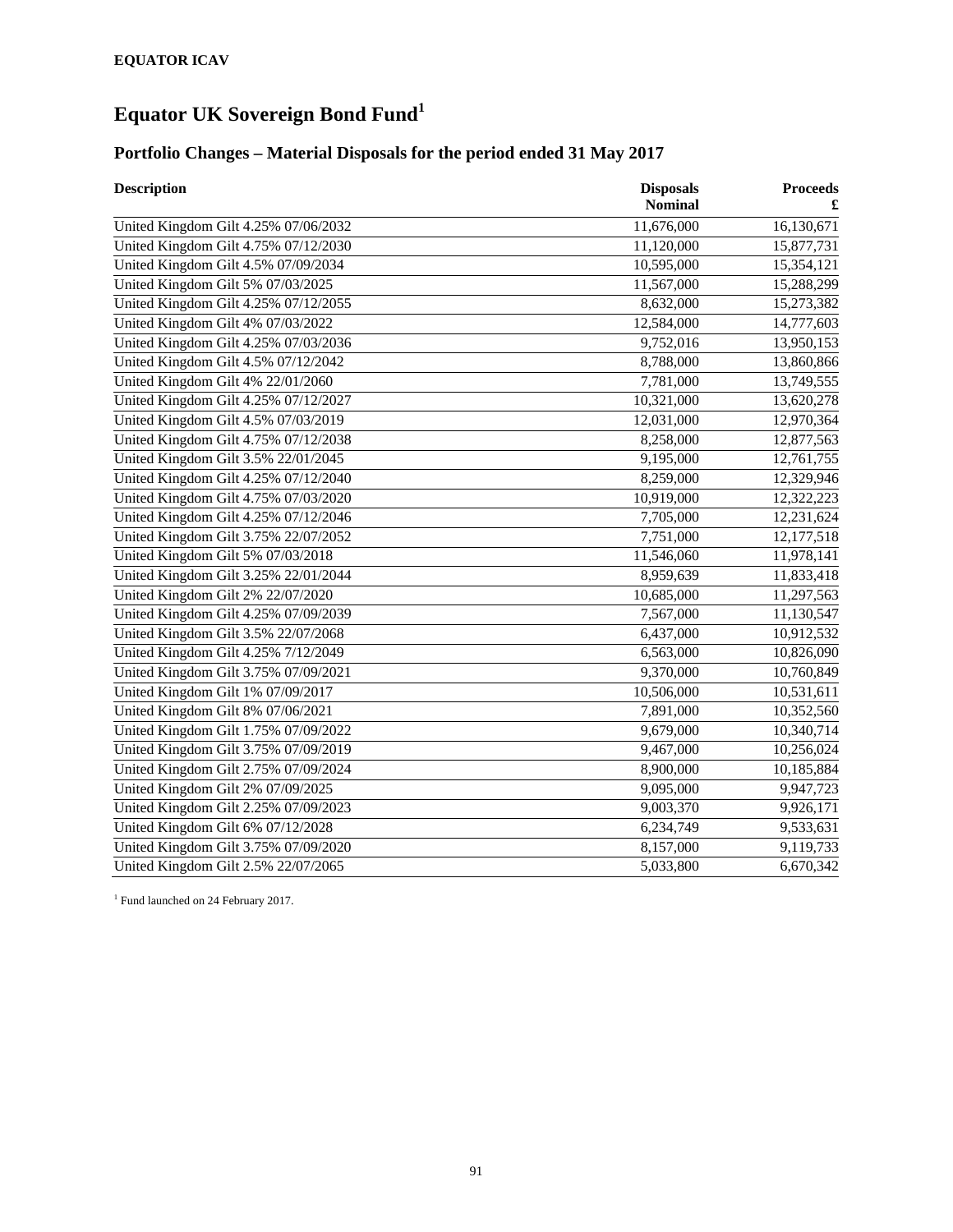# **Equator US Equity Fund<sup>2</sup>**

#### **Portfolio and Statement of Investments as at 31 May 2017**

| <b>Description</b>                                                   | <b>Nominal</b><br><b>Holdings</b> | Fair<br><b>Value</b><br>US\$ | $%$ of<br><b>Net</b><br><b>Assets</b> |
|----------------------------------------------------------------------|-----------------------------------|------------------------------|---------------------------------------|
| <b>Investment Funds</b> <sup>1</sup>                                 |                                   |                              |                                       |
| Lyxor UCITS ETF S&P 500 D                                            | 598,608                           | 14,777,387                   | 5.28                                  |
| Polar Capital Funds plc - Global Technology Fund                     | 1,373,200                         | 46,318,036                   | 16.55                                 |
| Robeco Capital Growth Funds - Robeco QI US Conservative              |                                   |                              |                                       |
| Equities                                                             | 412,942                           | 46,336,201                   | 16.55                                 |
| Source S&P 500 UCITS ETF B                                           | 1,629,001                         | 36,746,516                   | 13.13                                 |
| T Rowe Price Funds SICAV - US Large-Cap Value Equity Fund            | 3,520,400                         | 35,098,388                   | 12.54                                 |
| Vanguard S&P 500 UCITS ETF                                           | 731,954                           | 33,523,493                   | 11.98                                 |
| Vulcan Value Equity Fund                                             | 130,945                           | 17,735,040                   | 6.34                                  |
| Wellington Management Funds Luxembourg - Wellington US               |                                   |                              |                                       |
| <b>Research Equity Funds</b>                                         | 4,693,900                         | 48,487,987                   | 17.32                                 |
| Total Investment Funds - 99.69%                                      |                                   | 279,023,048                  | 99.69                                 |
|                                                                      |                                   |                              |                                       |
| Total Fair Value of Investments - 99.69%                             |                                   | 279,023,048                  | 99.69                                 |
| Total Financial Assets at Fair Value through Profit or Loss - 99.69% |                                   | 279,023,048                  | 99.69                                 |
| Other Current Assets - 1.52%                                         |                                   | 4,253,980                    | 1.52                                  |
| <b>Total Assets - 101.21%</b>                                        |                                   | 283,277,028                  | 101.21                                |
| Other Current Liabilities - (1.21%)                                  |                                   | (3,383,997)                  | (1.21)                                |
| Net Assets attributable to redeemable shareholders                   |                                   | 279,893,031                  | 100.00                                |
| $C1 - 2R - 4$                                                        |                                   |                              |                                       |

**Classification:** 

All transferable securities held at period end are listed on an official stock exchange or dealt on a regulated market.

|                                                                                                         | % of Total    |
|---------------------------------------------------------------------------------------------------------|---------------|
| <b>Analysis of Total Assets</b>                                                                         | <b>Assets</b> |
|                                                                                                         |               |
| Investment Funds                                                                                        | 98.50         |
| <b>Other Current Assets</b>                                                                             | 1.50          |
|                                                                                                         | 100.00        |
| Analysis of Total Assets rather than Net Assets is required under Schedule 12 of the UCITS Regulations. |               |

 $<sup>1</sup>$  All Investment Funds are UCITS.</sup>

2 Fund launched on 24 February 2017.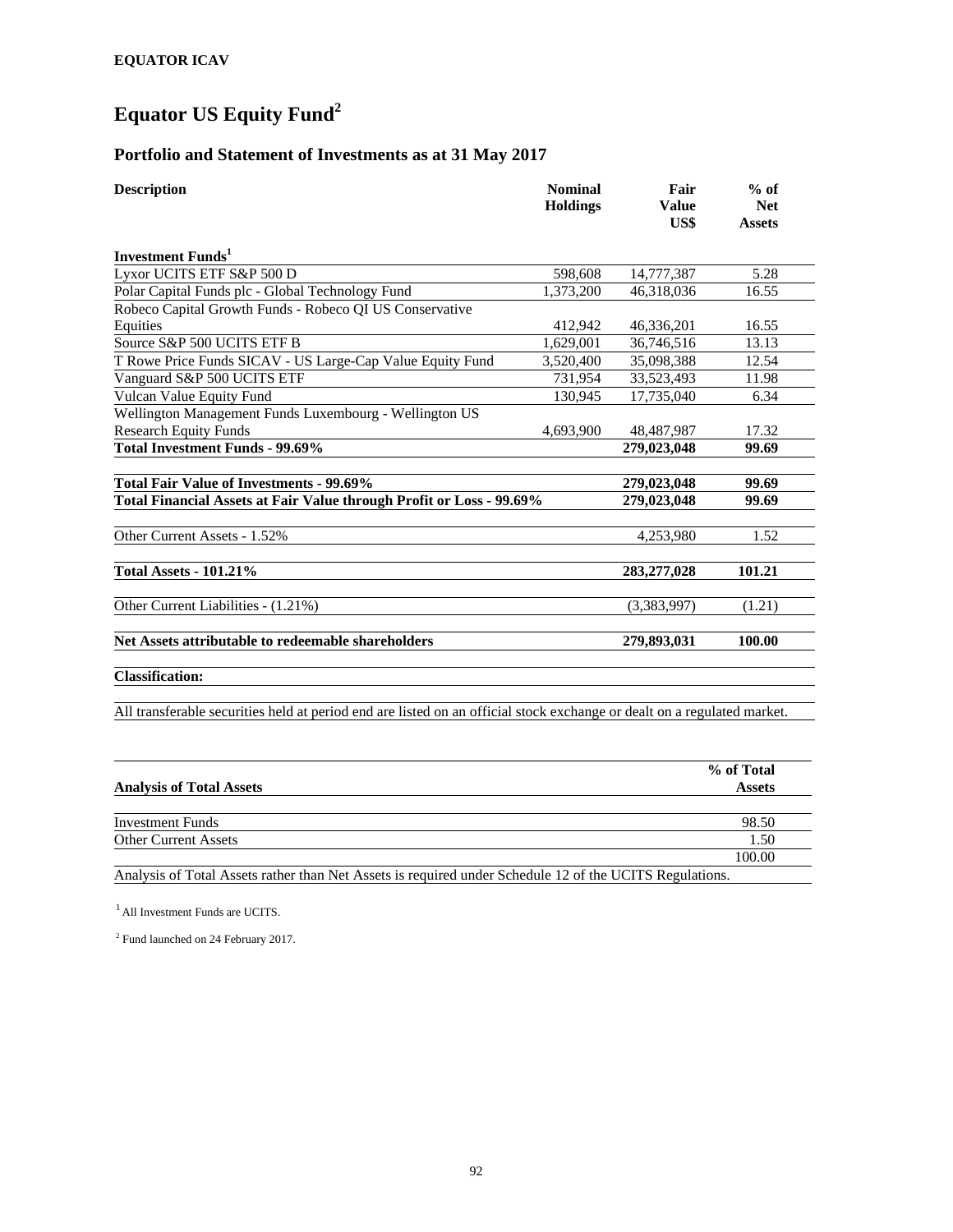# **Equator US Equity Fund<sup>2</sup>**

### **Portfolio Changes – Material Acquisitions for the period ended 31 May 2017**

| <b>Description</b>                                                                     | <b>Acquisitions</b><br><b>Nominal</b> | Cost<br>US\$ |
|----------------------------------------------------------------------------------------|---------------------------------------|--------------|
| Robeco Capital Growth Funds - Robeco QI US Conservative Equities                       | 412,942                               | 47,235,114   |
| Wellington Management Funds Luxembourg - Wellington US Research<br><b>Equity Funds</b> | 4,693,900                             | 46,939,000   |
| Polar Capital Funds plc - Global Technology Fund                                       | 1,373,200                             | 43,434,316   |
| SPDR S&P 500 UCITS ETF                                                                 | 161,136                               | 38,179,167   |
| Source S&P 500 UCITS ETF B                                                             | 1,642,501                             | 36, 325, 388 |
| Vanguard S&P 500 UCITS ETF                                                             | 783,954                               | 35,249,019   |
| Lyxor UCITS ETF S&P 500 D                                                              | 1,462,958                             | 35,247,237   |
| T Rowe Price Funds SICAV - US Large-Cap Value Equity Fund                              | 3,520,400                             | 35,204,000   |
| Vulcan Value Equity Fund                                                               | 130,945                               | 17,602,000   |
| Apple Inc                                                                              | 45,794                                | 6,258,208    |
| Microsoft Corp                                                                         | 78,294                                | 5,059,358    |
| Amazon.com Inc                                                                         | 4,868                                 | 4,114,628    |
| Johnson & Johnson                                                                      | 29,076                                | 3,568,497    |
| Facebook Inc                                                                           | 26,013                                | 3,523,201    |
| Alphabet Inc                                                                           | 3,845                                 | 3,186,121    |
| Wells Fargo & Co                                                                       | 52,923                                | 3,059,479    |
| AT&T Inc                                                                               | 68,814                                | 2,914,961    |
| Exxon Mobil Corp                                                                       | 35,612                                | 2,887,421    |
| JPMorgan Chase & Co                                                                    | 30,730                                | 2,775,841    |
| Berkshire Hathaway Inc                                                                 | 16,307                                | 2,775,778    |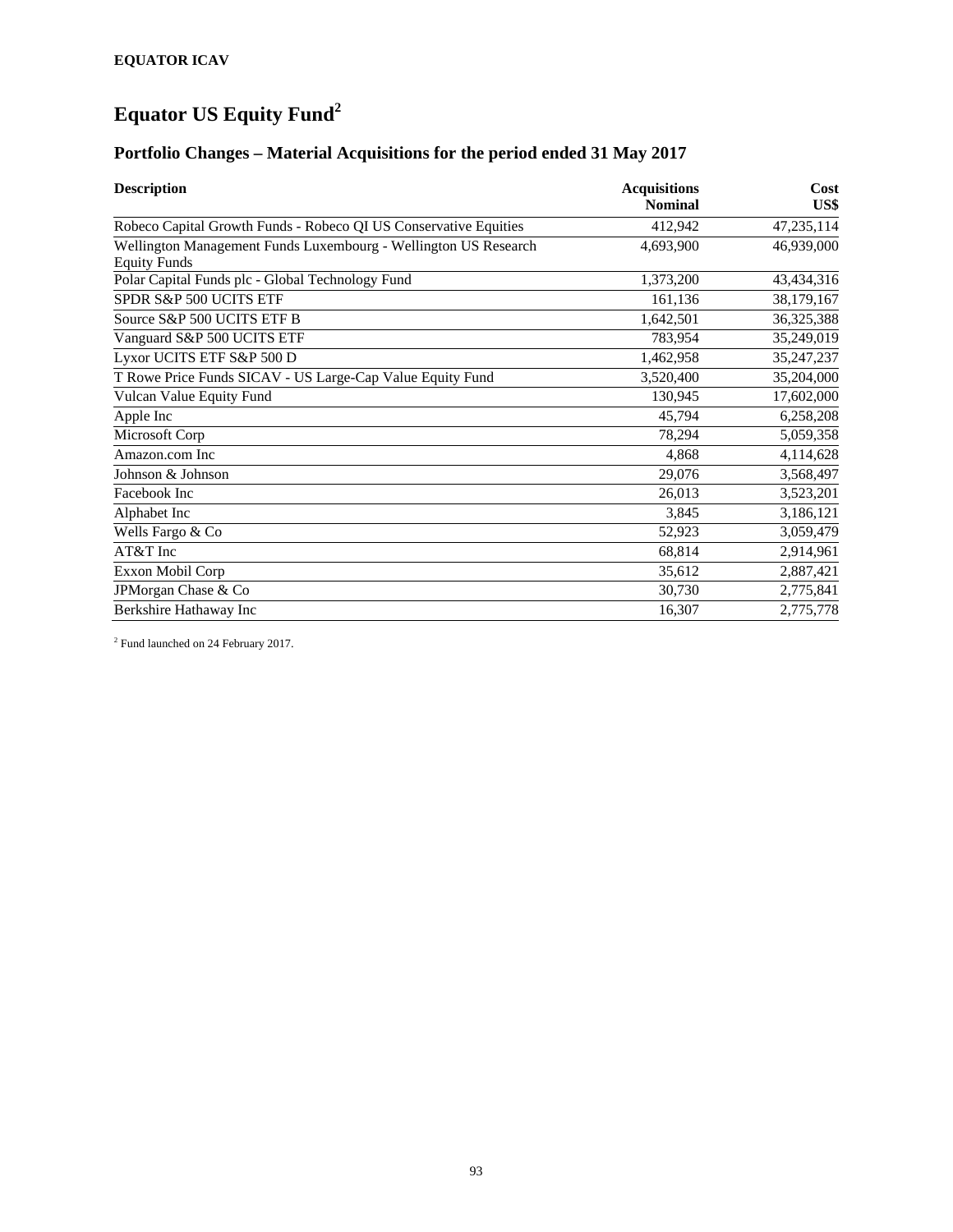# **Equator US Equity Fund<sup>2</sup>**

### **Portfolio Changes – Material Disposals for the period ended 31 May 2017**

| <b>Description</b>                | <b>Disposals</b><br><b>Nominal</b> | <b>Proceeds</b><br>US\$ |
|-----------------------------------|------------------------------------|-------------------------|
| SPDR S&P 500 UCITS ETF            | 161,136                            | 38,535,912              |
| Lyxor UCITS ETF S&P 500 D         | 864,350                            | 21,130,014              |
| Apple Inc                         | 45,794                             | 6,270,988               |
| Microsoft Corp                    | 78,294                             | 5,007,388               |
| Amazon.com Inc                    | 4,868                              | 4,112,125               |
| Johnson & Johnson                 | 29,076                             | 3,552,057               |
| Facebook Inc                      | 26,013                             | 3,524,491               |
| Alphabet Inc                      | 3,845                              | 3,164,066               |
| Wells Fargo & Co                  | 52,923                             | 3,062,044               |
| Exxon Mobil Corp                  | 35,612                             | 2,894,891               |
| AT&T Inc                          | 68,814                             | 2,874,668               |
| Berkshire Hathaway Inc            | 16,307                             | 2,794,307               |
| JPMorgan Chase & Co               | 30,730                             | 2,783,717               |
| Alphabet Inc                      | 3,211                              | 2,712,062               |
| Cisco Systems Inc                 | 78,859                             | 2,694,398               |
| Visa Inc                          | 28,434                             | 2,499,556               |
| Chevron Corp                      | 21,825                             | 2,454,400               |
| Pfizer Inc                        | 71,805                             | 2,449,076               |
| Oracle Corp                       | 56,986                             | 2,426,131               |
| <b>Verizon Communications Inc</b> | 47,352                             | 2,349,206               |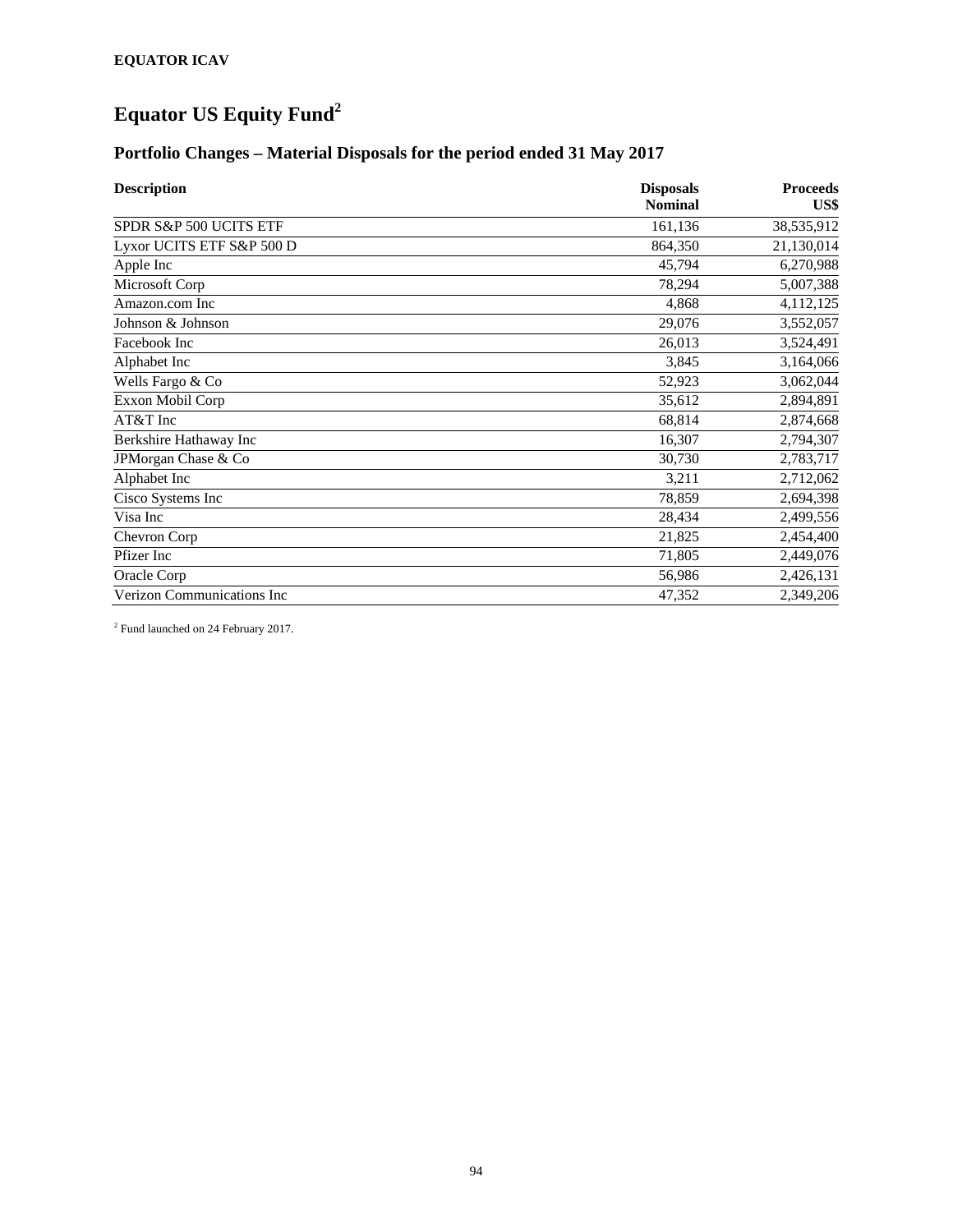# **Statement of Comprehensive Income**

# **for the period ended 31 May 2017**

|                                                  | <b>Notes</b> | <b>Coutts Multi Asset</b><br><b>UK Defensive Fund</b> | <b>Coutts Multi Asset</b><br><b>UK Balanced Fund</b> | <b>Coutts Multi Asset</b><br><b>UK Growth Fund</b> | <b>Coutts Multi Asset</b><br><b>UK Equity Growth</b><br>Fund | <b>Coutts Multi Asset</b><br><b>Global Defensive</b><br>Fund<br>US\$ | <b>Coutts Multi Asset</b><br><b>Global Balanced</b><br>Fund<br>US\$ |
|--------------------------------------------------|--------------|-------------------------------------------------------|------------------------------------------------------|----------------------------------------------------|--------------------------------------------------------------|----------------------------------------------------------------------|---------------------------------------------------------------------|
|                                                  |              |                                                       |                                                      |                                                    |                                                              |                                                                      |                                                                     |
| <b>Income</b>                                    |              |                                                       |                                                      |                                                    |                                                              |                                                                      |                                                                     |
| Investment income                                |              | 1,479,562                                             | 6,929,394                                            | 4,561,042                                          | 1,260,949                                                    | 662,531                                                              | 2,276,997                                                           |
| <b>Bank</b> interest                             |              | (835)                                                 | (3,836)                                              | (4,998)                                            | (918)                                                        | (712)                                                                | (4,024)                                                             |
| Equalisation                                     | 16           | 13,883                                                | 30,157                                               | (24,066)                                           | (10, 233)                                                    | 8,501                                                                | (14, 325)                                                           |
| Total gain on financial assets and financial     |              |                                                       |                                                      |                                                    |                                                              |                                                                      |                                                                     |
| liabilities at fair value through profit or loss |              | 4,633,724                                             | 37,227,512                                           | 35,374,050                                         | 17,379,250                                                   | 2,705,497                                                            | 15,718,940                                                          |
| <b>Total Investment Income</b>                   |              | 6,126,334                                             | 44, 183, 227                                         | 39,906,028                                         | 18,629,048                                                   | 3,375,817                                                            | 17,977,588                                                          |
| <b>Expenditure</b>                               |              |                                                       |                                                      |                                                    |                                                              |                                                                      |                                                                     |
| Management fees                                  | 6            | (275, 053)                                            | (1,385,913)                                          | (1,011,994)                                        | (434,390)                                                    | (176, 723)                                                           | (572, 849)                                                          |
| Management fee rebates                           |              | 13,107                                                | 69,317                                               | 79,171                                             | 28,486                                                       | 2,101                                                                | 8,131                                                               |
| <b>Total Income less Expenditure</b>             |              | 5,864,388                                             | 42,866,631                                           | 38,973,205                                         | 18,223,144                                                   | 3,201,195                                                            | 17,412,870                                                          |
| Withholding tax                                  |              | (17, 835)                                             | (108, 587)                                           | (172, 515)                                         | (89,791)                                                     | (9,326)                                                              | (22, 189)                                                           |
| Net income after withholding tax                 |              | 5,846,553                                             | 42,758,044                                           | 38,800,690                                         | 18,133,353                                                   | 3.191.869                                                            | 17,390,681                                                          |
| Finance costs: Dividends paid and payable        | 5            | (659, 041)                                            | (3,055,710)                                          | (2,159,248)                                        | (475, 579)                                                   | (116, 559)                                                           | (459, 400)                                                          |
| Change in net assets attributable to             |              |                                                       |                                                      |                                                    |                                                              |                                                                      |                                                                     |
| redeemable shareholders                          |              | 5,187,512                                             | 39,702,334                                           | 36,641,442                                         | 17,657,774                                                   | 3,075,310                                                            | 16,931,281                                                          |

There were no gains or losses other than those presented in the Statement of Comprehensive Income.

All gains and losses for the period arose solely from continuing operations.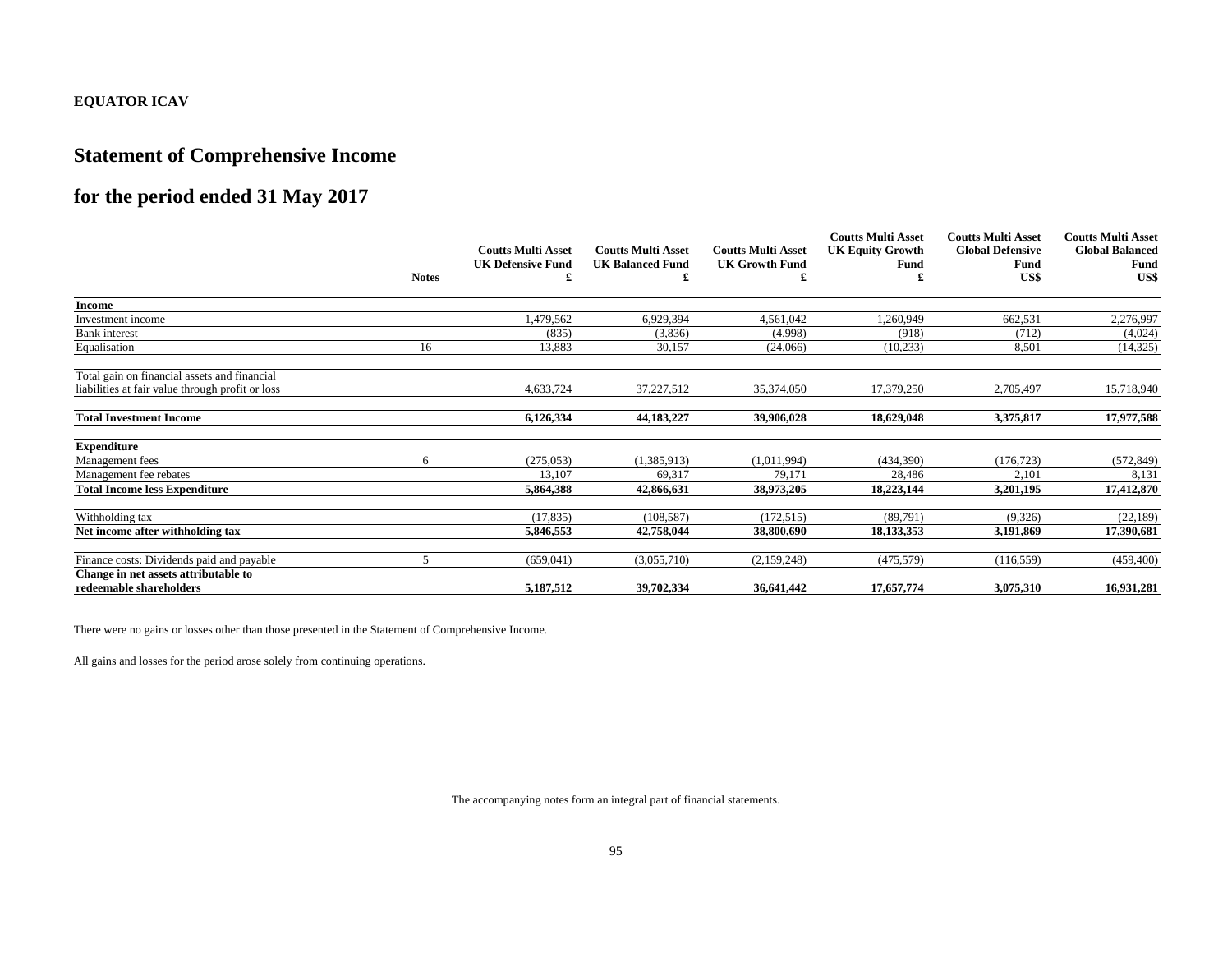### **Statement of Comprehensive Income (continued)**

# **for the period ended 31 May 2017**

|                                                  |              | <b>Coutts Multi Asset</b><br><b>Global Growth</b><br>Fund | <b>Personal Portfolio 1</b><br>Fund | <b>Personal Portfolio 2</b><br>Fund | <b>Personal Portfolio 3</b><br>Fund | <b>Personal Portfolio 4</b><br>Fund | <b>Personal Portfolio 5</b><br>Fund |
|--------------------------------------------------|--------------|-----------------------------------------------------------|-------------------------------------|-------------------------------------|-------------------------------------|-------------------------------------|-------------------------------------|
|                                                  | <b>Notes</b> | US\$                                                      | £                                   |                                     | £                                   |                                     | £                                   |
| <b>Income</b>                                    |              |                                                           |                                     |                                     |                                     |                                     |                                     |
| Investment income                                |              | 1,317,442                                                 | 905                                 | 1,124                               | 1,143                               | 238                                 |                                     |
| <b>Bank</b> interest                             |              | (2,654)                                                   | $\overline{\phantom{m}}$            | (2)                                 | (7)                                 | (5)                                 | (11)                                |
| Equalisation                                     | 16           | (4, 456)                                                  | $\overline{\phantom{m}}$            | $\overline{\phantom{m}}$            | $\overline{\phantom{a}}$            | $\overline{\phantom{a}}$            | $\overline{\phantom{m}}$            |
| Total gain on financial assets and financial     |              |                                                           |                                     |                                     |                                     |                                     |                                     |
| liabilities at fair value through profit or loss |              | 17,580,497                                                | 36,932                              | 75,967                              | 172,276                             | 177,021                             | 127,893                             |
| <b>Total Investment Income</b>                   |              | 18,890,829                                                | 37,837                              | 77,089                              | 173,412                             | 177,254                             | 127,882                             |
| <b>Expenditure</b>                               |              |                                                           |                                     |                                     |                                     |                                     |                                     |
| Management fees                                  | 6            | (476,380)                                                 | (1,895)                             | (3,546)                             | (7, 144)                            | (5,730)                             | (3,483)                             |
| Management fee rebates                           |              | 6,967                                                     | 128                                 | 272                                 | 615                                 | 442                                 | 288                                 |
| <b>Total Income less Expenditure</b>             |              | 18,421,416                                                | 36,070                              | 73,815                              | 166,883                             | 171,966                             | 124,687                             |
| Withholding tax                                  |              | (23, 332)                                                 | $\overline{\phantom{0}}$            | $\overline{\phantom{0}}$            | $\qquad \qquad =$                   | $\overline{\phantom{0}}$            |                                     |
| Net income after withholding tax                 |              | 18,398,084                                                | 36,070                              | 73,815                              | 166,883                             | 171,966                             | 124,687                             |
| Finance costs: Dividends paid and payable        | 5            | (137,055)                                                 | $\overline{\phantom{0}}$            | $\qquad \qquad =$                   | $\sim$                              | $\overline{\phantom{0}}$            | $\overline{\phantom{a}}$            |
| Change in net assets attributable to             |              |                                                           |                                     |                                     |                                     |                                     |                                     |
| redeemable shareholders                          |              | 18,261,029                                                | 36,070                              | 73,815                              | 166,883                             | 171,966                             | 124,687                             |

There were no gains or losses other than those presented in the Statement of Comprehensive Income.

All gains and losses for the period arose solely from continuing operations.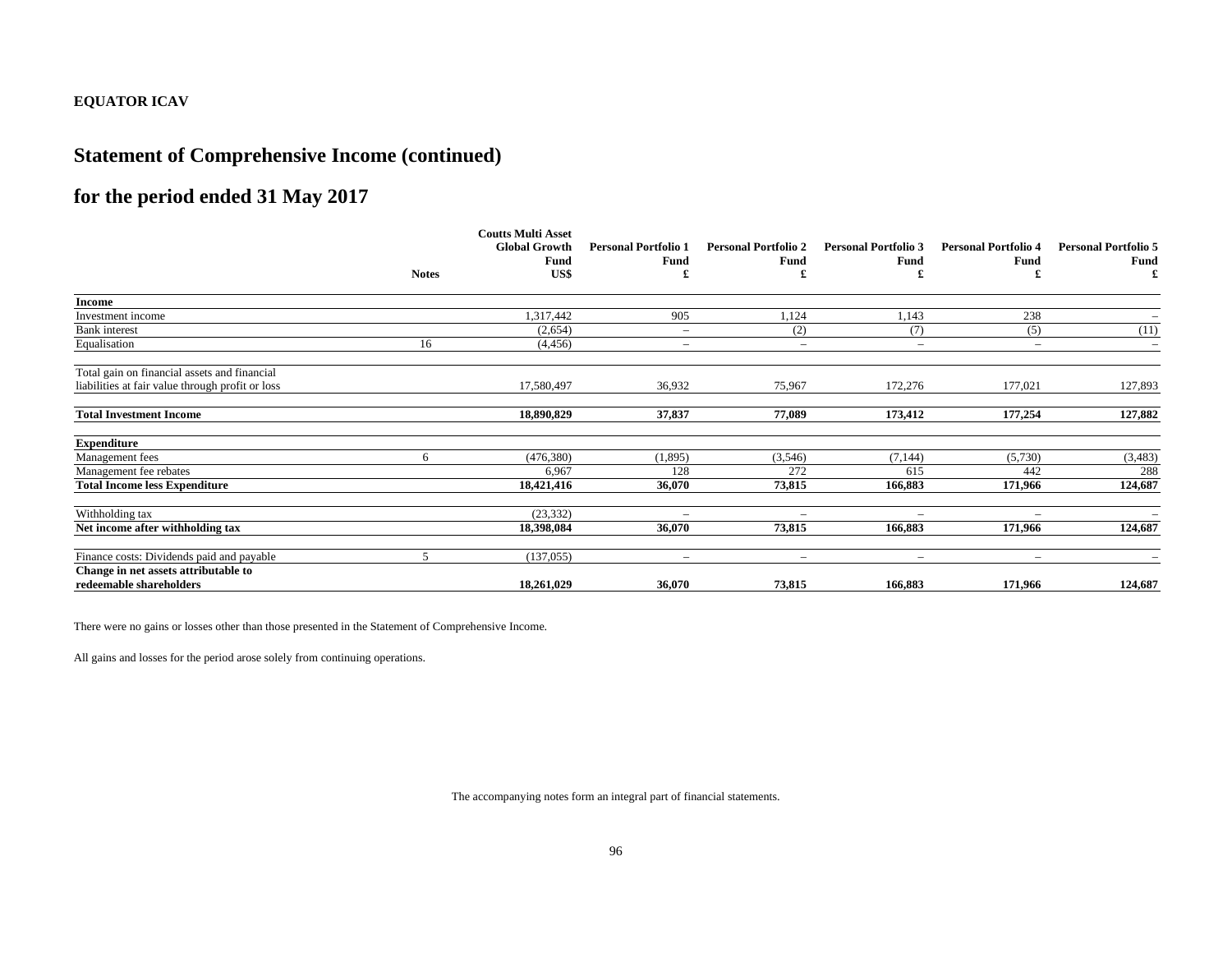### **Statement of Comprehensive Income (continued)**

# **for the period ended 31 May 2017**

|                                                  |              | <b>Equator UK</b>        | <b>Equator UK</b><br><b>Sovereign Bond</b> | <b>Equator US</b>        |  |
|--------------------------------------------------|--------------|--------------------------|--------------------------------------------|--------------------------|--|
|                                                  |              | Equity Fund <sup>1</sup> | Fund <sup>1</sup>                          | Equity Fund <sup>1</sup> |  |
|                                                  | <b>Notes</b> |                          |                                            | US\$                     |  |
| <b>Income</b>                                    |              |                          |                                            |                          |  |
| Investment income                                |              | 4,789,165                | 1,076,691                                  | 1,983,891                |  |
| <b>Bank</b> interest                             |              | 1,477                    |                                            | 517                      |  |
| Equalisation                                     | 16           | (94, 977)                | (19, 563)                                  |                          |  |
| Total gain on financial assets and financial     |              |                          |                                            |                          |  |
| liabilities at fair value through profit or loss |              | 90,225,995               | 4,918,018                                  | 5,448,254                |  |
| <b>Total Investment Income</b>                   |              | 94,921,660               | 5,975,146                                  | 7,432,662                |  |
| <b>Expenditure</b>                               |              |                          |                                            |                          |  |
| Management fees                                  | 6            | (318,905)                | (92, 686)                                  | (127, 779)               |  |
| Management fee rebates                           |              | 370,040                  |                                            |                          |  |
| <b>Total Income less Expenditure</b>             |              | 94,972,795               | 5,882,460                                  | 7,304,883                |  |
| Withholding tax                                  |              | (446)                    |                                            | 21,007                   |  |
| Net income after withholding tax                 |              | 94,972,349               | 5,882,460                                  | 7,325,890                |  |
| Finance costs: Dividends paid and payable        | 5            | (4,698,572)              | (760, 778)                                 |                          |  |
| Change in net assets attributable to             |              |                          |                                            |                          |  |
| redeemable shareholders                          |              | 90,273,777               | 5,121,682                                  | 7,325,890                |  |

<sup>1</sup> Fund launched on 24 Februaury 2017.

There were no gains or losses other than those presented in the Statement of Comprehensive Income.

All gains and losses for the period arose solely from continuing operations.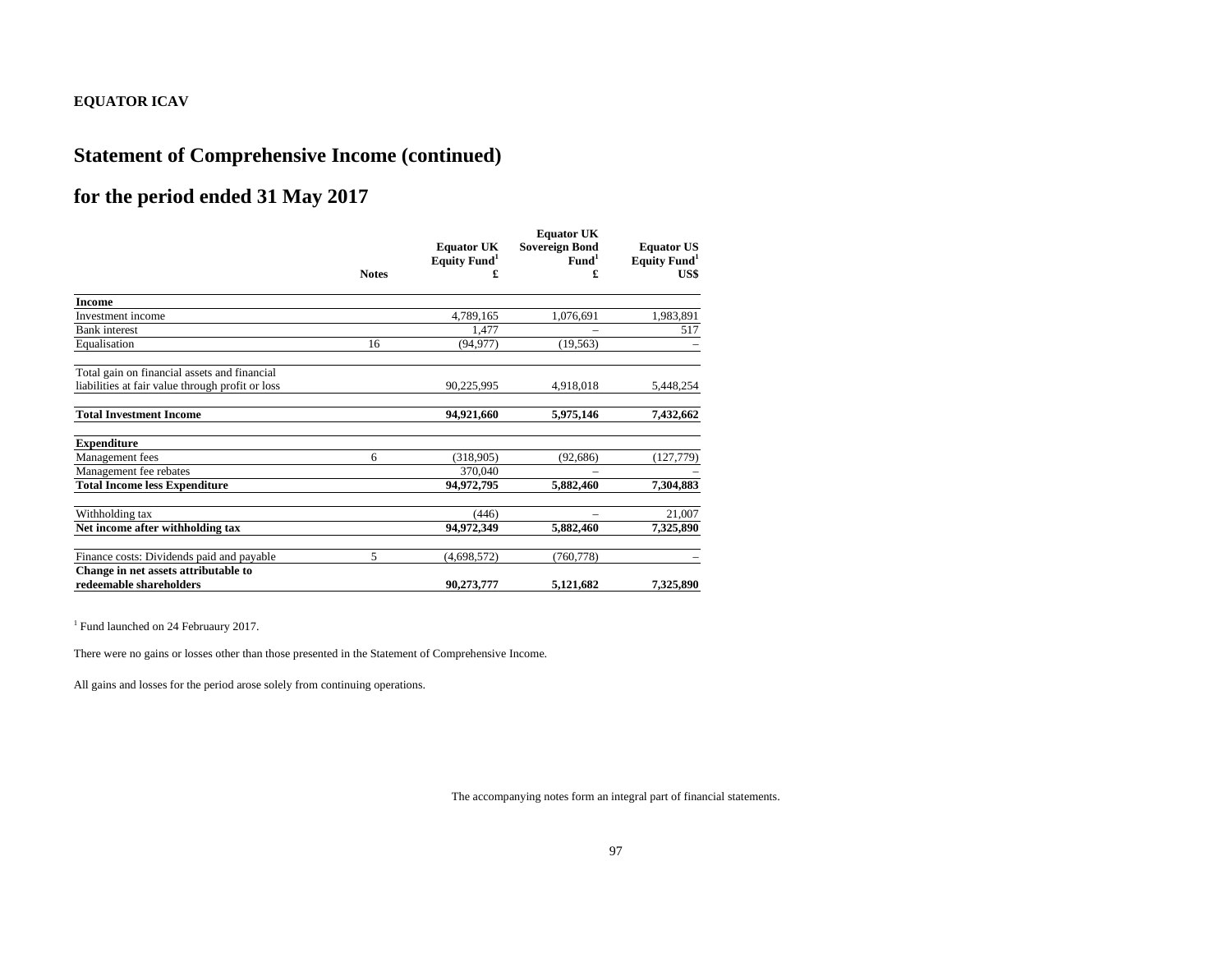# **Statement of Comprehensive Income (continued)**

# **for the period ended 31 May 2016**

|                                                     |              | <b>Coutts Multi</b><br><b>Asset UK</b> | <b>Coutts Multi</b><br><b>Asset UK</b> | <b>Coutts Multi</b><br><b>Asset UK Growth</b> | <b>Coutts Multi</b><br><b>Asset UK Equity</b> | <b>Coutts Multi</b><br><b>Asset Global</b> | <b>Coutts Multi</b><br><b>Asset Global</b> | <b>Coutts Multi</b><br><b>Asset Global</b> |
|-----------------------------------------------------|--------------|----------------------------------------|----------------------------------------|-----------------------------------------------|-----------------------------------------------|--------------------------------------------|--------------------------------------------|--------------------------------------------|
|                                                     |              | <b>Defensive Fund</b>                  | <b>Balanced Fund</b>                   | Fund                                          | <b>Growth Fund</b>                            | <b>Defensive Fund</b>                      | <b>Balanced Fund</b>                       | <b>Growth Fund</b>                         |
|                                                     | <b>Notes</b> |                                        |                                        |                                               | £                                             | US\$                                       | US\$                                       | US\$                                       |
| <b>Income</b>                                       |              |                                        |                                        |                                               |                                               |                                            |                                            |                                            |
| Investment income                                   |              | 1,246,630                              | 6,198,867                              | 4,316,932                                     | 1,340,235                                     | 964,435                                    | 3,028,222                                  | 1,218,892                                  |
| <b>Bank</b> interest                                |              | (319)                                  | (1,920)                                | (717)                                         | (271)                                         | (2,388)                                    | (3,282)                                    | (937)                                      |
| Equalisation                                        | 16           | (7,258)                                | 3,489                                  | (11, 397)                                     | 5,401                                         | (82,505)                                   | (102, 512)                                 | (7, 329)                                   |
| Total gain/(loss) on financial assets and financial |              |                                        |                                        |                                               |                                               |                                            |                                            |                                            |
| liabilities at fair value through profit or loss    |              | 263,105                                | (3,459,420)                            | (5,765,235)                                   | (2,374,608)                                   | (336, 291)                                 | (9,554,475)                                | (9,605,441)                                |
| <b>Total Investment Income/(Loss)</b>               |              | 1,502,158                              | 2,741,016                              | (1,460,417)                                   | (1,029,243)                                   | 543,251                                    | (6,632,047)                                | (8,394,815)                                |
| <b>Expenditure</b>                                  |              |                                        |                                        |                                               |                                               |                                            |                                            |                                            |
| Management fees                                     | 6            | (239, 633)                             | (1,078,278)                            | (842,966)                                     | (348, 128)                                    | (410, 353)                                 | (1,130,093)                                | (603, 652)                                 |
| <b>Total Income less Expenditure</b>                |              | 1.262.525                              | 1,662,738                              | (2,303,383)                                   | (1,377,371)                                   | 132.898                                    | (7,762,140)                                | (8,998,467)                                |
| Withholding tax                                     |              | (19,070)                               | (70, 205)                              | (51, 641)                                     | (23, 199)                                     | 858                                        | (19, 496)                                  | (13,787)                                   |
| Net income/(loss) after withholding tax             |              | 1,243,455                              | 1,592,533                              | (2,355,024)                                   | (1,400,570)                                   | 133,756                                    | (7,781,636)                                | (9,012,254)                                |
| Finance costs: Dividends paid and payable           |              | (623, 494)                             | (3,050,293)                            | (2,180,027)                                   | (602,760)                                     | (165, 161)                                 | (576, 361)                                 | (128, 217)                                 |
| Change in net assets attributable to                |              |                                        |                                        |                                               |                                               |                                            |                                            |                                            |
| redeemable shareholders                             |              | 619.961                                | (1,457,760)                            | (4,535,051)                                   | (2,003,330)                                   | (31, 405)                                  | (8,357,997)                                | (9,140,471)                                |

There were no gains or losses other than those presented in the Statement of Comprehensive Income.

All gains and losses for the period arose solely from continuing operations.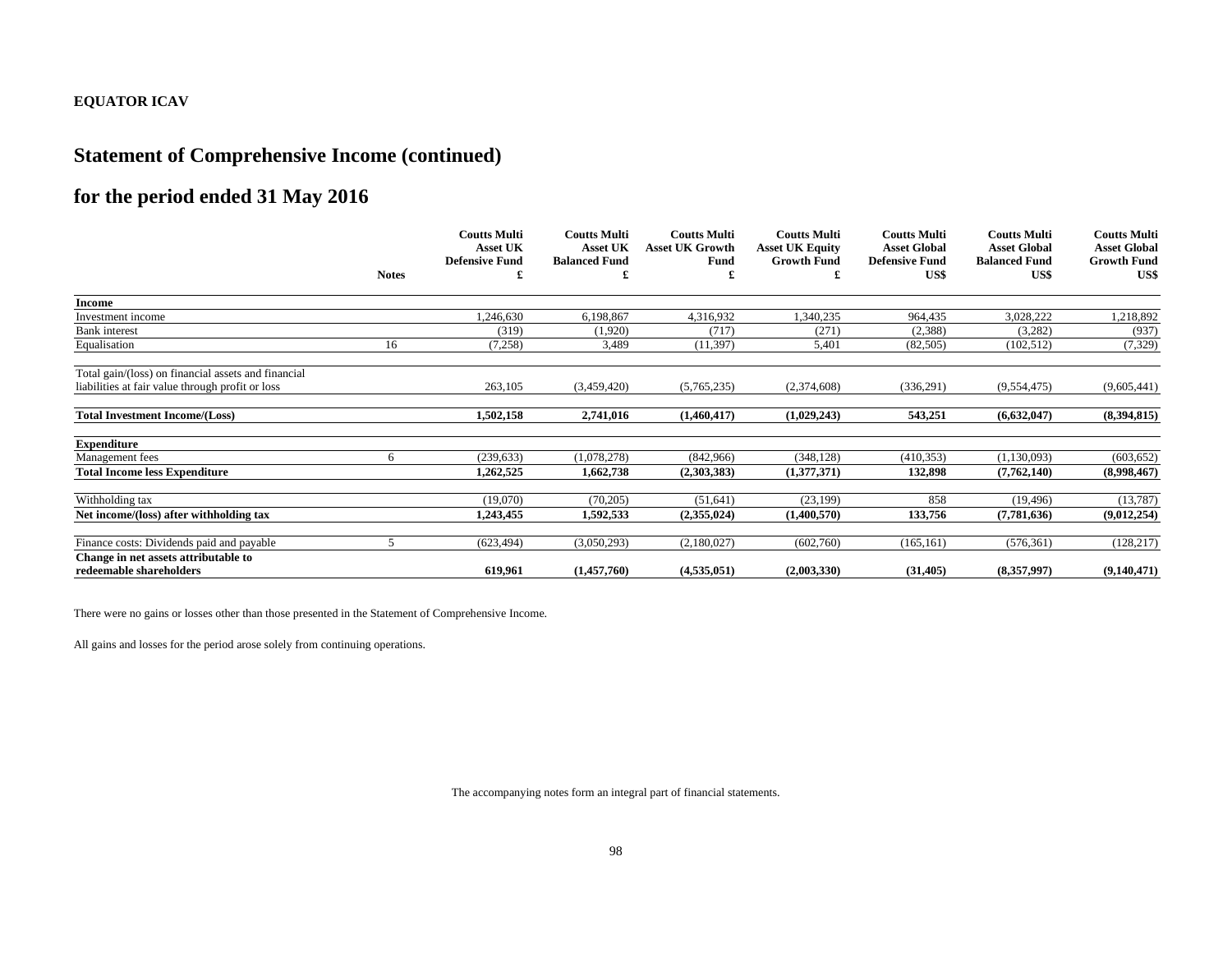#### **Statement of Financial Position**

# **As at 31 May 2017**

|                                                       |              | <b>Coutts Multi Asset UK</b> | <b>Coutts Multi Asset UK</b> | <b>Coutts Multi Asset UK</b> | <b>Coutts Multi Asset UK</b> | <b>Coutts Multi Asset</b>    | <b>Coutts Multi Asset</b>   |
|-------------------------------------------------------|--------------|------------------------------|------------------------------|------------------------------|------------------------------|------------------------------|-----------------------------|
|                                                       |              | <b>Defensive Fund</b>        | <b>Balanced Fund</b>         | <b>Growth Fund</b>           | <b>Equity Growth Fund</b>    | <b>Global Defensive Fund</b> | <b>Global Balanced Fund</b> |
|                                                       | <b>Notes</b> |                              |                              |                              |                              | US\$                         | US\$                        |
| <b>Assets</b>                                         |              |                              |                              |                              |                              |                              |                             |
| Transferable securities                               |              | 36,830,950                   | 178,060,452                  | 105,571,191                  | 46,292,259                   | 13.474.506                   | 60,301,591                  |
| Investment funds (IFs)                                |              | 50,455,631                   | 325.520.111                  | 273,666,455                  | 104,480,743                  | 24,417,366                   | 84,975,115                  |
| Financial derivative instruments                      |              |                              | 2.964.971                    | 2.559.264                    | 1,830,393                    | 143,273                      | 895,251                     |
| Financial assets at fair value through                |              |                              |                              |                              |                              |                              |                             |
| profit or loss                                        |              | 87,286,581                   | 506,545,534                  | 381,796,910                  | 152,603,395                  | 38,035,145                   | 146,171,957                 |
| Cash balances                                         | 11           | 6,254,984                    | 79,436,445                   | 34,348,852                   | 18,761,273                   | 5,226,484                    | 11,600,770                  |
| Interest/dividends receivable                         |              | 559,211                      | 2,176,857                    | 557,319                      | 182,152                      | 221,668                      | 662,446                     |
| Receivable for investments                            |              |                              |                              |                              |                              |                              |                             |
| sold/creations                                        |              | 1,890,828                    | 8,958,184                    | 1,948,164                    | 337,550                      | 113,822                      | 276,524                     |
| Other assets                                          |              | 15,044                       | 57.006                       | 52,309                       | 18,471                       | 3,998                        | 11,718                      |
| <b>Total assets</b>                                   |              | 96,006,648                   | 597,174,026                  | 418,703,554                  | 171,902,841                  | 43,601,117                   | 158,723,415                 |
| <b>Liabilities</b>                                    |              |                              |                              |                              |                              |                              |                             |
| Financial derivative instruments                      |              | 338,648                      | 2,054,159                    | 1,478,712                    | 502,699                      | 347,149                      | 1,087,931                   |
| Financial liabilities at fair value through profit or |              |                              |                              |                              |                              |                              |                             |
| loss                                                  |              | 338,648                      | 2,054,159                    | 1,478,712                    | 502,699                      | 347,149                      | 1,087,931                   |
| Payable for investments purchased/                    |              |                              |                              |                              |                              |                              |                             |
| redemptions                                           |              | 695,738                      | 7,361,961                    | 1.115.159                    | 66,761                       | 312,154                      | 428,320                     |
| Management fees payable                               | 6            | 100,317                      | 537,373                      | 375,339                      | 157,804                      | 64,434                       | 196,724                     |
| <b>Total liabilities (excluding net assets)</b>       |              |                              |                              |                              |                              |                              |                             |
| attributable to redeemable shareholders)              |              | 1.134.703                    | 9.953.493                    | 2.969.210                    | 727,264                      | 723,737                      | 1,712,975                   |
| <b>Total Net Assets attributable to</b>               |              |                              |                              |                              |                              |                              |                             |
| redeemable shareholders                               |              | 94,871,945                   | 587,220,533                  | 415,734,344                  | 171,175,577                  | 42,877,380                   | 157,010,440                 |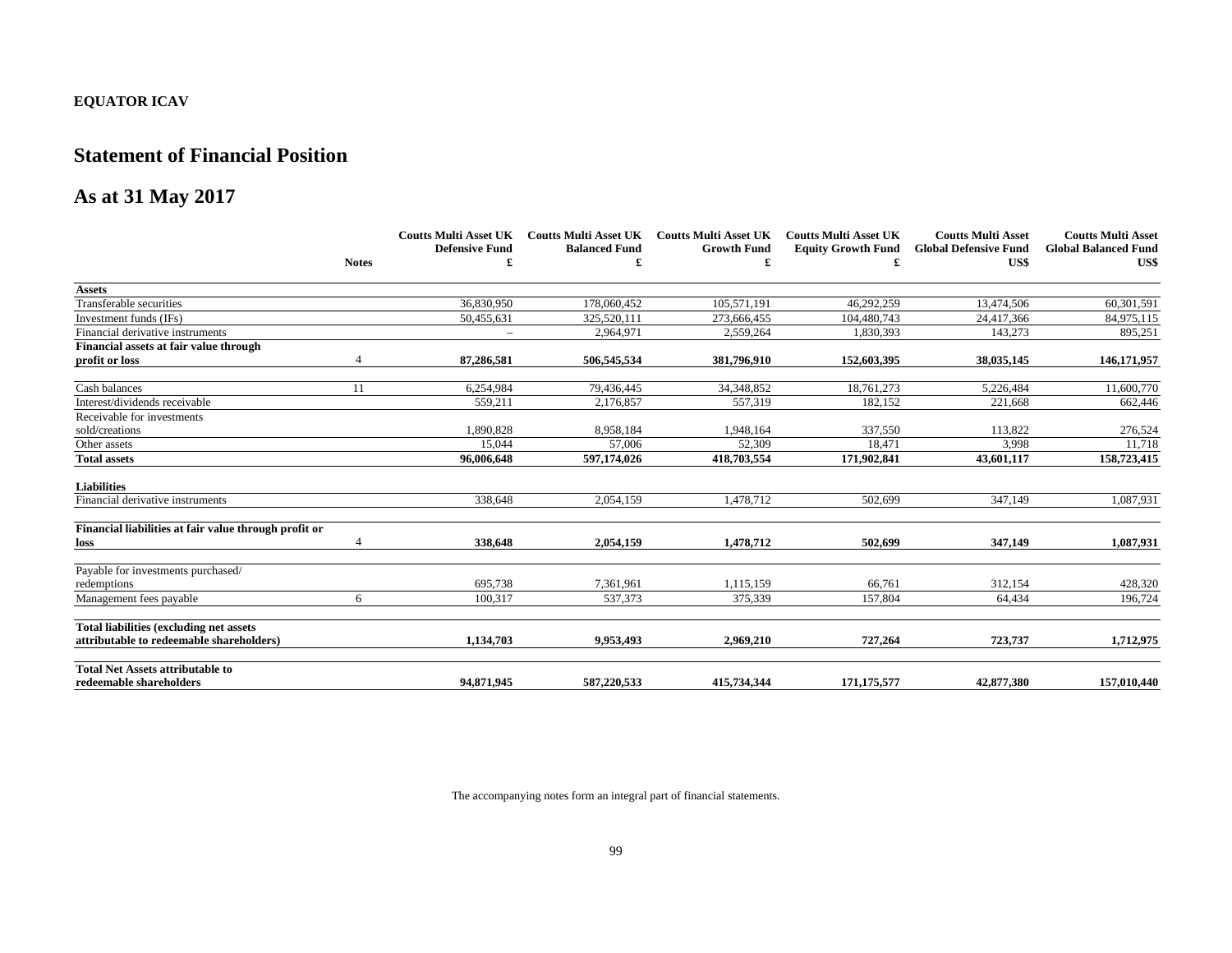# **Statement of Financial Position (continued)**

# **As at 31 May 2017**

|                                                       |              | <b>Coutts Multi Asset</b>         | <b>Personal Portfolio 1</b> | <b>Personal Portfolio 2</b> | <b>Personal Portfolio 3</b> | <b>Personal Portfolio 4</b> | <b>Personal Portfolio 5</b> |
|-------------------------------------------------------|--------------|-----------------------------------|-----------------------------|-----------------------------|-----------------------------|-----------------------------|-----------------------------|
|                                                       | <b>Notes</b> | <b>Global Growth Fund</b><br>US\$ | Fund                        | Fund                        | Fund                        | Fund                        | <b>Fund</b><br>£            |
| <b>Assets</b>                                         |              |                                   |                             |                             |                             |                             |                             |
| Transferable securities                               |              | 31,880,490                        | 692.674                     | 820,654                     | 1,335,915                   | 383,476                     |                             |
| Investment funds (IFs)                                |              | 102,462,562                       | 920,191                     | 2,007,890                   | 5,840,030                   | 5,927,331                   | 3,378,349                   |
| Financial derivative instruments                      |              | 1,074,063                         | $\overline{\phantom{0}}$    | $\equiv$                    | $\equiv$                    | $\equiv$                    |                             |
| Financial assets at fair value through                |              |                                   |                             |                             |                             |                             |                             |
| profit or loss                                        |              | 135,417,115                       | 1,612,865                   | 2,828,544                   | 7,175,945                   | 6,310,807                   | 3,378,349                   |
| Cash balances                                         | 11           | 15,555,144                        | 70,630                      | 92,150                      | 421,037                     | 163,986                     | 13,841                      |
| Interest/dividends receivable                         |              | 292,500                           | 4,643                       | 5,703                       | 8,327                       | 2,367                       | $\overline{\phantom{a}}$    |
| Receivable for investments                            |              |                                   |                             |                             |                             |                             |                             |
| sold/creations                                        |              | 119,361                           | 22,562                      | 28,866                      | 364,424                     | 194,918                     | 62,051                      |
| Other assets                                          |              | 8,484                             | 217                         | 349                         | 723                         | 552                         | 393                         |
| <b>Total assets</b>                                   |              | 151,392,604                       | 1,710,917                   | 2,955,612                   | 7,970,456                   | 6,672,630                   | 3,454,634                   |
| <b>Liabilities</b>                                    |              |                                   |                             |                             |                             |                             |                             |
| Financial derivative instruments                      |              | 1,052,670                         | $\overline{\phantom{a}}$    | $\overline{\phantom{a}}$    | $\overline{\phantom{m}}$    | $\qquad \qquad -$           |                             |
| Financial liabilities at fair value through profit or |              |                                   |                             |                             |                             |                             |                             |
| loss                                                  |              | 1.052.670                         |                             |                             | $\equiv$                    |                             |                             |
| Payable for investments purchased/                    |              |                                   |                             |                             |                             |                             |                             |
| redemptions                                           |              | 15,684                            | 25,121                      | 16,692                      | 465,976                     | 198,127                     | 41,221                      |
| Management fees payable                               | 6            | 171,033                           | 984                         | 2,126                       | 4,733                       | 3,893                       | 2,196                       |
| <b>Total liabilities (excluding net assets)</b>       |              |                                   |                             |                             |                             |                             |                             |
| attributable to redeemable shareholders)              |              | 1,239,387                         | 26,105                      | 18.818                      | 470,709                     | 202,020                     | 43,417                      |
| <b>Total Net Assets attributable to</b>               |              |                                   |                             |                             |                             |                             |                             |
| redeemable shareholders                               |              | 150,153,217                       | 1.684.812                   | 2,936,794                   | 7,499,747                   | 6,470,610                   | 3,411,217                   |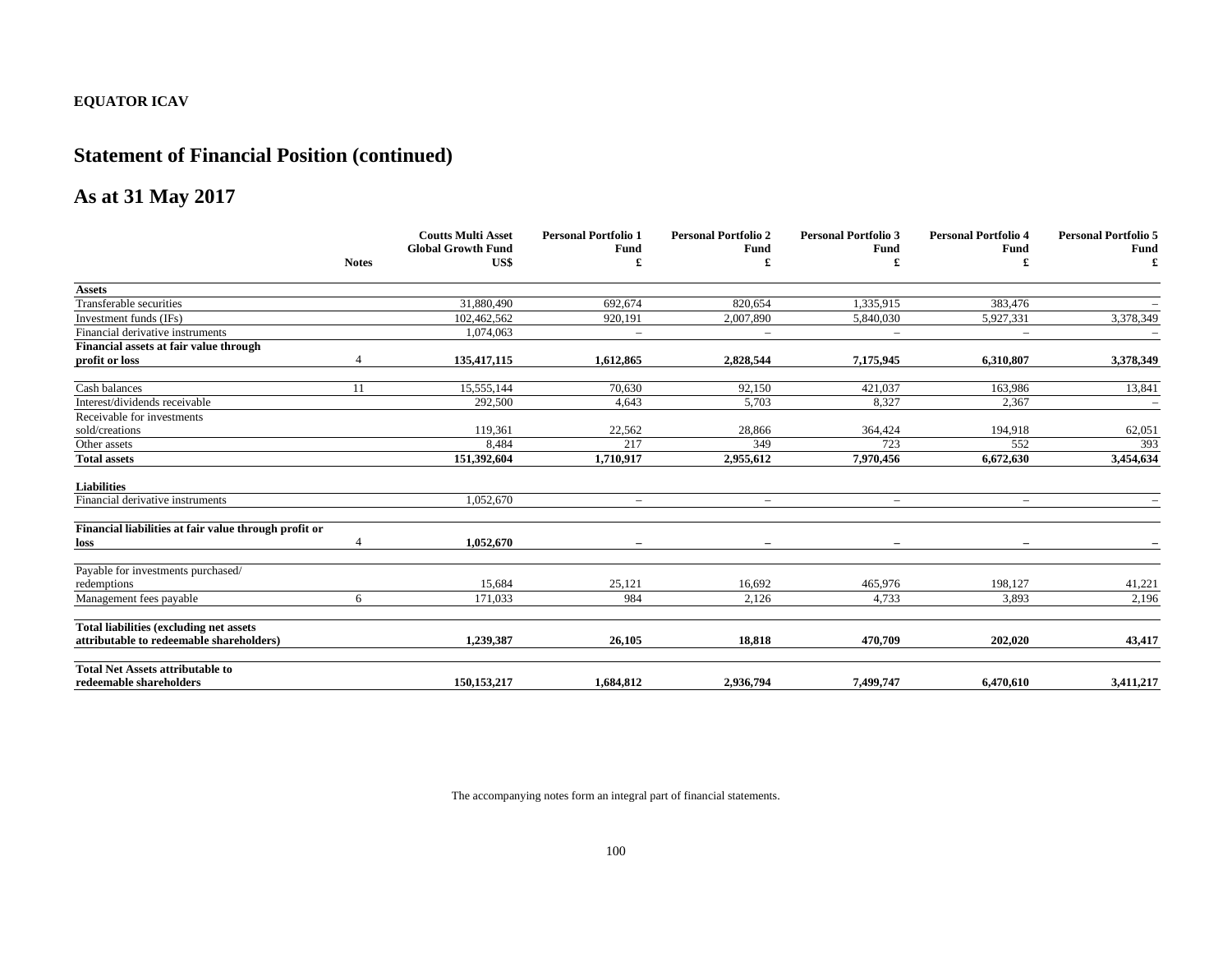# **Statement of Financial Position (continued)**

#### **As at 31 May 2017**

|                                                       |              |                   | <b>Equator UK Equity</b> Equator UK Sovereign | <b>Equator US Equity</b> |
|-------------------------------------------------------|--------------|-------------------|-----------------------------------------------|--------------------------|
|                                                       |              | Fund <sup>1</sup> | <b>Bond Fund</b> <sup>1</sup>                 | Fund <sup>1</sup>        |
|                                                       | <b>Notes</b> | £                 | £                                             | US\$                     |
| <b>Assets</b>                                         |              |                   |                                               |                          |
| Transferable securities                               |              |                   | 438,216,445                                   |                          |
| Investment funds (IFs)                                |              | 1,713,133,969     | $\qquad \qquad -$                             | 279,023,048              |
| Financial derivative instruments                      |              |                   |                                               |                          |
| Financial assets at fair value through                |              |                   |                                               |                          |
| profit or loss                                        | 4            | 1,713,133,969     | 438,216,445                                   | 279,023,048              |
| Cash balances                                         | 11           | 509.645           | 1,895,336                                     | 509,105                  |
| Interest/dividends receivable                         |              | 158,133           | 4,294,851                                     | 38,821                   |
| Receivable for investments                            |              |                   |                                               |                          |
| sold/creations                                        |              | 8,940,271         | 392,792,206                                   | 3,706,054                |
| Other assets                                          |              | 370.041           |                                               |                          |
| <b>Total assets</b>                                   |              | 1,723,112,059     | 837,198,838                                   | 283,277,028              |
| <b>Liabilities</b>                                    |              |                   |                                               |                          |
| Financial derivative instruments                      |              |                   |                                               |                          |
| Financial liabilities at fair value through profit or |              |                   |                                               |                          |
| loss                                                  | 4            |                   |                                               |                          |
| Payable for investments purchased/                    |              |                   |                                               |                          |
| redemptions                                           |              | 4,373,673         | 386,475,844                                   | 3,296,009                |
| Management fees payable                               | 6            | 221.616           | 60.813                                        | 87,988                   |
| <b>Total liabilities (excluding net assets)</b>       |              |                   |                                               |                          |
| attributable to redeemable shareholders)              |              | 4.595.289         | 386,536,657                                   | 3,383,997                |
| <b>Total Net Assets attributable to</b>               |              |                   |                                               |                          |
| redeemable shareholders                               |              | 1,718,516,770     | 450,662,181                                   | 279,893,031              |

<sup>1</sup> Fund launched on 24 Februaury 2017.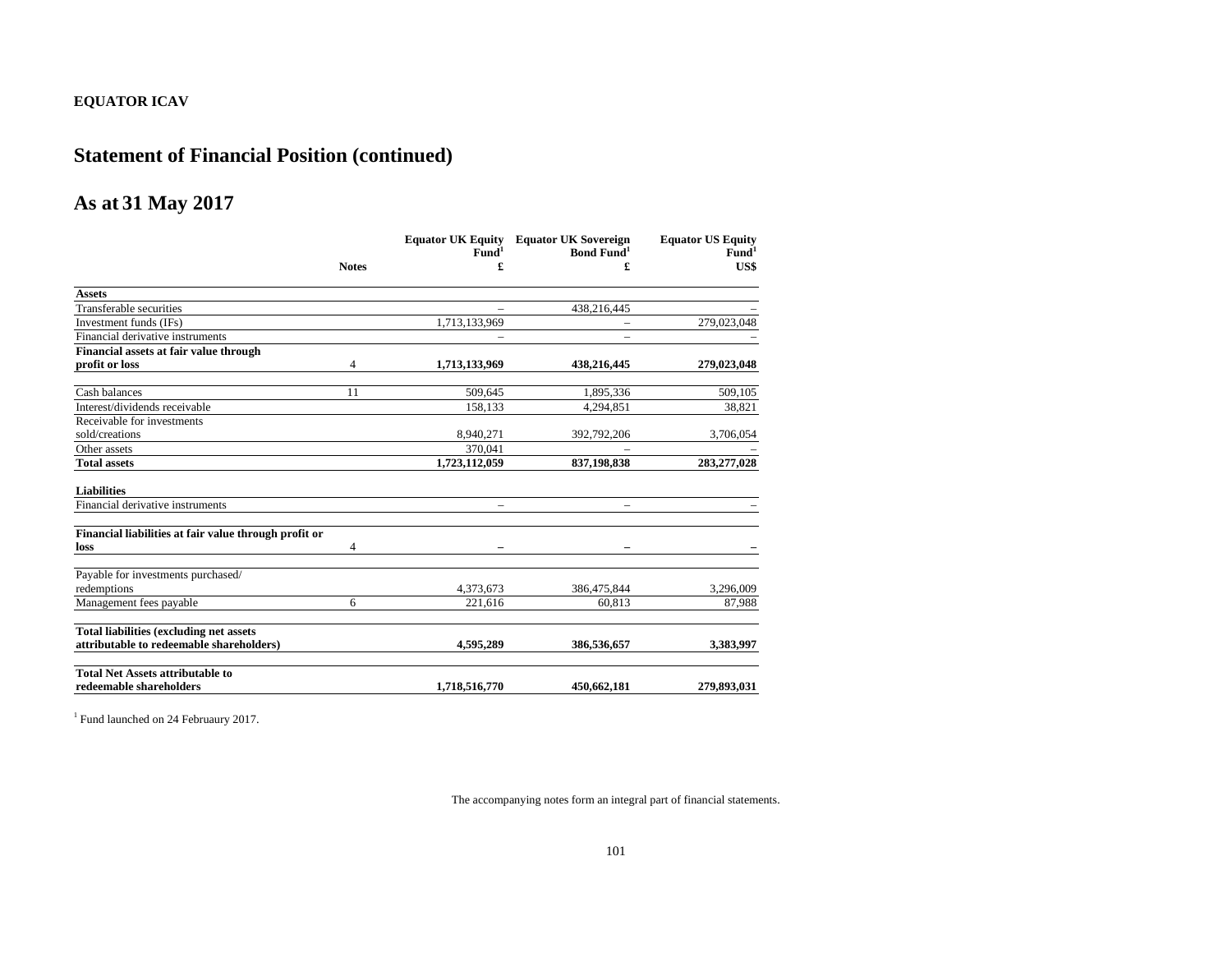# **Statement of Financial Position (continued)**

#### **As at 30 November 2016**

|                                                       |              | <b>Coutts Multi Asset UK</b> |                      | Coutts Multi Asset UK Coutts Multi Asset UK | <b>Coutts Multi Asset UK</b> | <b>Coutts Multi Asset</b>            | <b>Coutts Multi Asset</b>           |
|-------------------------------------------------------|--------------|------------------------------|----------------------|---------------------------------------------|------------------------------|--------------------------------------|-------------------------------------|
|                                                       | <b>Notes</b> | <b>Defensive Fund</b>        | <b>Balanced Fund</b> | <b>Growth Fund</b>                          | <b>Equity Growth Fund</b>    | <b>Global Defensive Fund</b><br>US\$ | <b>Global Balanced Fund</b><br>US\$ |
|                                                       |              |                              |                      |                                             |                              |                                      |                                     |
| <b>Assets</b>                                         |              |                              |                      |                                             |                              |                                      |                                     |
| Transferable securities                               |              | 34,478,364                   | 168,583,409          | 98,156,298                                  | 41,280,401                   | 14,905,573                           | 52,389,963                          |
| Investment funds (IFs)                                |              | 40,506,220                   | 241.475.121          | 233,009,081                                 | 86,803,201                   | 14.110.877                           | 79.299.181                          |
| Financial derivative instruments                      |              | 281,313                      | 2,299,905            | 2,112,173                                   | 956.699                      | 260,960                              | 1,505,970                           |
| Financial assets at fair value through                |              |                              |                      |                                             |                              |                                      |                                     |
| profit or loss                                        |              | 75,265,897                   | 412,358,435          | 333,277,552                                 | 129,040,301                  | 29,277,410                           | 133,195,114                         |
| Cash balances                                         | 11           | 559,953                      | 14,548,727           | 17,914,046                                  | 14,301,889                   | 2,576,615                            | 7,256,641                           |
| Interest/dividends receivable                         |              | 674,306                      | 2,551,249            | 714,856                                     | 282,858                      | 281,061                              | 912,170                             |
| Receivable for investments                            |              |                              |                      |                                             |                              |                                      |                                     |
| sold/creations                                        |              | 306,297                      | 1,177,459            | 878,281                                     | 692,199                      |                                      | 818,023                             |
| Other assets                                          |              | 10,239                       | 46.714               | 58.115                                      | 25,842                       | 1.896                                | 5,164                               |
| <b>Total assets</b>                                   |              | 76,816,692                   | 430,682,584          | 352,842,850                                 | 144,343,089                  | 32,136,982                           | 142, 187, 112                       |
| <b>Liabilities</b>                                    |              |                              |                      |                                             |                              |                                      |                                     |
| Financial derivative instruments                      |              | 4,347                        | 177,108              | 229,796                                     | 48,353                       | 19,912                               | 86,633                              |
| Financial liabilities at fair value through profit or |              |                              |                      |                                             |                              |                                      |                                     |
| loss                                                  |              | 4.347                        | 177.108              | 229,796                                     | 48,353                       | 19.912                               | 86,633                              |
| Payable for investments purchased/                    |              |                              |                      |                                             |                              |                                      |                                     |
| redemptions                                           |              | 7.416                        | 419.999              | 1.064.527                                   | 181,404                      | 369                                  | 1,637,899                           |
| Management fees payable                               | 6            | 138,096                      | 625,802              | 492,134                                     | 210,126                      | 96,217                               | 315,882                             |
| <b>Total liabilities (excluding net assets)</b>       |              |                              |                      |                                             |                              |                                      |                                     |
| attributable to redeemable shareholders)              |              | 149,859                      | 1.222.909            | 1,786,457                                   | 439,883                      | 116,498                              | 2,040,414                           |
| <b>Total Net Assets attributable to</b>               |              |                              |                      |                                             |                              |                                      |                                     |
| redeemable shareholders                               |              | 76,666,833                   | 429,459,675          | 351.056.393                                 | 143,903,206                  | 32,020,484                           | 140,146,698                         |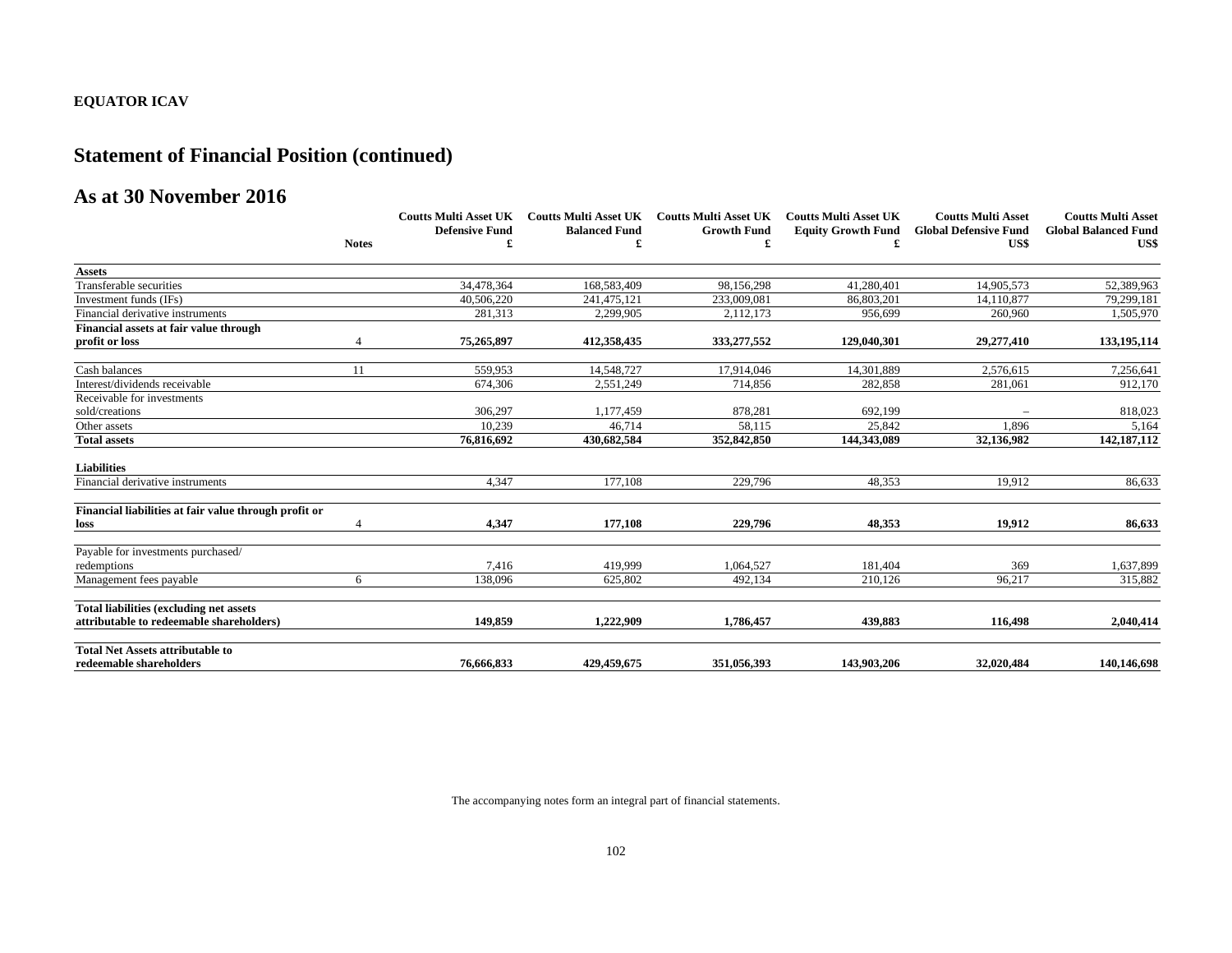# **Statement of Financial Position (continued)**

#### **As at 30 November 2016**

|                                                       |              | <b>Coutts Multi Asset</b>         | <b>Personal Portfolio 1</b> | <b>Personal Portfolio 2</b> | <b>Personal Portfolio 3</b> | <b>Personal Portfolio 4</b> | <b>Personal Portfolio 5</b> |
|-------------------------------------------------------|--------------|-----------------------------------|-----------------------------|-----------------------------|-----------------------------|-----------------------------|-----------------------------|
|                                                       | <b>Notes</b> | <b>Global Growth Fund</b><br>US\$ | Fund <sup>2</sup>           | Fund <sup>2</sup>           | Fund <sup>2</sup>           | Fund <sup>2</sup>           | Fund <sup>2</sup>           |
|                                                       |              |                                   |                             |                             |                             |                             |                             |
| <b>Assets</b>                                         |              |                                   |                             |                             |                             |                             |                             |
| Transferable securities                               |              | 18.642.466                        | 237.688                     | 179.964                     | 110.374                     | 21.560                      |                             |
| Investment funds (IFs)                                |              | 88,569,158                        | 282,875                     | 355,833                     | 459,369                     | 581,269                     | 586,697                     |
| Financial derivative instruments                      |              | 1,522,967                         | $\overline{\phantom{m}}$    | $\overline{\phantom{m}}$    | $\overline{\phantom{m}}$    | $\overline{\phantom{m}}$    |                             |
| Financial assets at fair value through                |              |                                   |                             |                             |                             |                             |                             |
| profit or loss                                        |              | 108,734,591                       | 520,563                     | 535,797                     | 569,743                     | 602,829                     | 586,697                     |
| Cash balances                                         | 11           | 14,520,010                        | 16,492                      | 18,373                      | 17,677                      | 21,956                      | 2,985                       |
| Interest/dividends receivable                         |              | 387,754                           | 1,684                       | 1,308                       | 753                         | 117                         | $\equiv$                    |
| Receivable for investments                            |              |                                   |                             |                             |                             |                             |                             |
| sold/creations                                        |              | 898,082                           | 133,852                     | 100,833                     | 66,125                      | 19,029                      | 6,861                       |
| Other assets                                          |              | 4,785                             | 89                          | 77                          | 107                         | 110                         | 105                         |
| <b>Total assets</b>                                   |              | 124,545,222                       | 672.680                     | 656.388                     | 654,405                     | 644,041                     | 596,648                     |
| <b>Liabilities</b>                                    |              |                                   |                             |                             |                             |                             |                             |
| Financial derivative instruments                      |              | 14,252                            | $\overline{\phantom{m}}$    | $\overline{\phantom{m}}$    | $\overline{\phantom{m}}$    | $\overline{\phantom{m}}$    |                             |
| Financial liabilities at fair value through profit or |              |                                   |                             |                             |                             |                             |                             |
| loss                                                  |              | 14.252                            |                             |                             |                             |                             |                             |
| Payable for investments purchased/                    |              |                                   |                             |                             |                             |                             |                             |
| redemptions                                           |              | 1,273,472                         | 140,833                     | 107,974                     | 70,380                      | 20,918                      | 2,634                       |
| Management fees payable                               | 6            | 239,351                           | 1,322                       | 1,343                       | 1,378                       | 1,391                       | 1,415                       |
| <b>Total liabilities (excluding net assets)</b>       |              |                                   |                             |                             |                             |                             |                             |
| attributable to redeemable shareholders)              |              | 1,527,075                         | 142,155                     | 109,317                     | 71,758                      | 22,309                      | 4,049                       |
| <b>Total Net Assets attributable to</b>               |              |                                   |                             |                             |                             |                             |                             |
| redeemable shareholders                               |              | 123,018,147                       | 530,525                     | 547,071                     | 582,647                     | 621,732                     | 592,599                     |

2 Fund launched on 1 June 2016.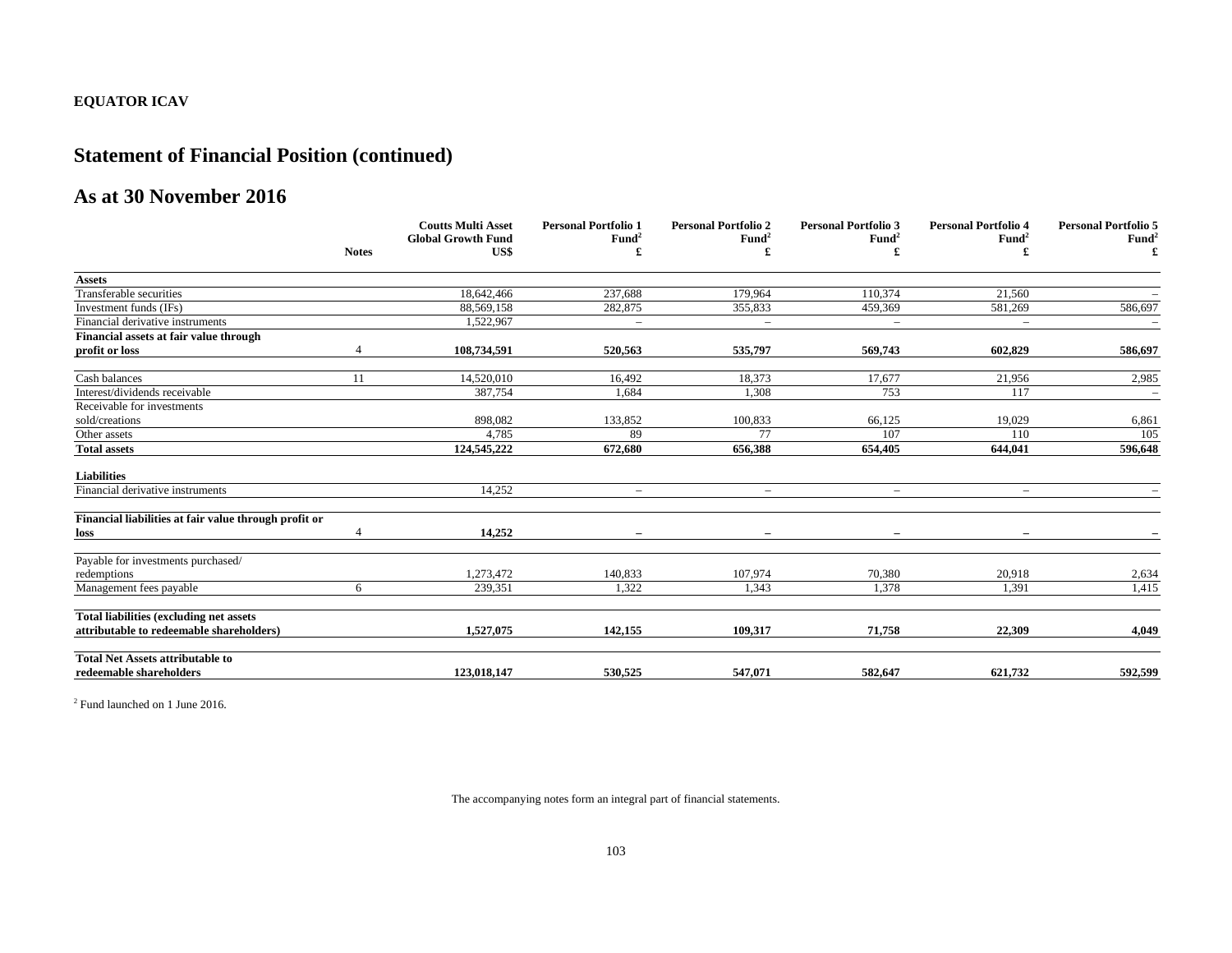### **Statement of Changes in Net Assets Attributable to Redeemable Shareholders**

# **for the period ended 31 May 2017**

|                                                                    |                       |                      | Coutts Multi Asset UK Coutts Multi Asset UK Coutts Multi Asset UK Coutts Multi Asset UK |                | <b>Coutts Multi Asset</b>                                            | <b>Coutts Multi Asset</b> |
|--------------------------------------------------------------------|-----------------------|----------------------|-----------------------------------------------------------------------------------------|----------------|----------------------------------------------------------------------|---------------------------|
|                                                                    | <b>Defensive Fund</b> | <b>Balanced Fund</b> | <b>Growth Fund</b>                                                                      |                | <b>Equity Growth Fund Global Defensive Fund Global Balanced Fund</b> |                           |
|                                                                    | <b>Notes</b>          |                      |                                                                                         |                | US\$                                                                 | US\$                      |
| Net assets attributable to redeemable shareholders at beginning of |                       |                      |                                                                                         |                |                                                                      |                           |
| period                                                             | 76,666,833            | 429.459.675          | 351,056,393                                                                             | 143,903,206    | 32,020,484                                                           | 140,146,698               |
| Proceeds from redeemable shares issued                             | 25,229,902            | 159,502,171          | 57,235,719                                                                              | 26,771,033     | 12,739,063                                                           | 25,598,184                |
| Cost of redeemable shares redeemed                                 | (12, 222, 976)        | (41, 443, 647)       | (29, 199, 210)                                                                          | (17, 156, 436) | (4,971,501)                                                          | (25,674,995)              |
| Dilution levy                                                      | 10,674                | -                    |                                                                                         |                | 14,024                                                               | 9,272                     |
| Net increase in net assets attributable to redeemable shareholders |                       |                      |                                                                                         |                |                                                                      |                           |
| from operations                                                    | 5.187.512             | 39,702,334           | 36.641.442                                                                              | 17,657,774     | 3,075,310                                                            | 16,931,281                |
| Total net assets attributable to redeemable shareholders at        |                       |                      |                                                                                         |                |                                                                      |                           |
| end of period                                                      | 94,871,945            | 587,220,533          | 415.734.344                                                                             | 171, 175, 577  | 42,877,380                                                           | 157,010,440               |
| <b>Share Transactions</b>                                          |                       |                      |                                                                                         |                |                                                                      |                           |
| Shares in issue at beginning of period                             | 71.217.477            | 383,277,935          | 309.981.377                                                                             | 124.799.793    | 34,970,884                                                           | 149,455,572               |
| Shares created during period                                       | 21,488,354            | 125,370,870          | 42,972,278                                                                              | 19,832,361     | 13,154,310                                                           | 32,327,730                |
| Shares redeemed during period                                      | (10,657,001)          | (34,316,325)         | (23, 752, 728)                                                                          | (13,515,879)   | (5,550,817)                                                          | (31,619,208)              |
| Shares in issue at end of period                                   | 82,048,830            | 474,332,480          | 329,200,927                                                                             | 131,116,275    | 42,574,377                                                           | 150,164,094               |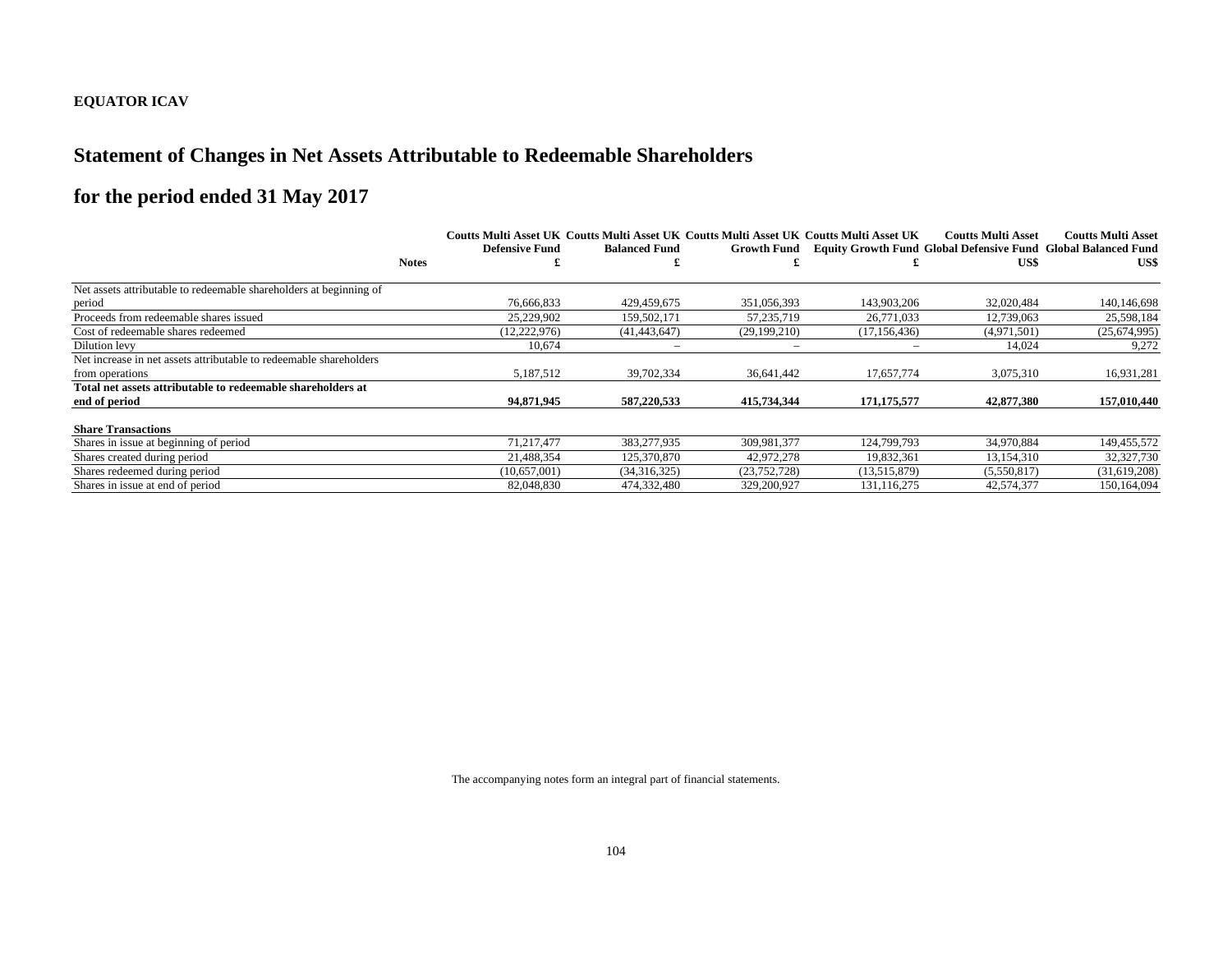# **Statement of Changes in Net Assets Attributable to Redeemable Shareholders (continued)**

# **for the period ended 31 May 2017**

|                                                                    |              | <b>Coutts Multi Asset</b>         | <b>Personal Portfolio 1</b> | <b>Personal Portfolio 2</b> | <b>Personal Portfolio 3</b><br>Fund | <b>Personal Portfolio 4</b><br>Fund | <b>Personal Portfolio 5</b><br>Fund |
|--------------------------------------------------------------------|--------------|-----------------------------------|-----------------------------|-----------------------------|-------------------------------------|-------------------------------------|-------------------------------------|
|                                                                    | <b>Notes</b> | <b>Global Growth Fund</b><br>US\$ | Fund                        | Fund                        |                                     |                                     |                                     |
|                                                                    |              |                                   |                             |                             |                                     |                                     |                                     |
| Net assets attributable to redeemable shareholders at beginning of |              |                                   |                             |                             |                                     |                                     |                                     |
| period                                                             |              | 123,018,147                       | 530,525                     | 547,071                     | 582,647                             | 621,732                             | 592,599                             |
| Proceeds from redeemable shares issued                             |              | 20,835,288                        | .163,700                    | 2.360.618                   | 6,795,822                           | 5,702,666                           | 2,802,273                           |
| Cost of redeemable shares redeemed                                 |              | (11, 961, 247)                    | (46, 845)                   | (46,697)                    | (52, 337)                           | (32, 643)                           | (111,207)                           |
| Dilution levy                                                      |              |                                   | 1,362                       | 1,987                       | 6,732                               | 6,889                               | 2,865                               |
| Net increase in net assets attributable to redeemable shareholders |              |                                   |                             |                             |                                     |                                     |                                     |
| from operations                                                    |              | 18,261,029                        | 36,070                      | 73,815                      | 166,883                             | 171,966                             | 124,687                             |
| Total net assets attributable to redeemable shareholders at        |              |                                   |                             |                             |                                     |                                     |                                     |
| end of period                                                      |              | 150, 153, 217                     | 1,684,812                   | 2,936,794                   | 7.499.747                           | 6,470,610                           | 3,411,217                           |
| <b>Share Transactions</b>                                          |              |                                   |                             |                             |                                     |                                     |                                     |
| Shares in issue at beginning of period                             |              | 134.473.508                       | 501,993                     | 504.961                     | 526.626                             | 547,776                             | 506,793                             |
| Shares created during period                                       |              | 23,288,361                        | 1,062,116                   | 2,081,464                   | 5,807,108                           | 4,683,142                           | 2,192,663                           |
| Shares redeemed during period                                      |              | (14,706,776)                      | (42,797)                    | (41,079)                    | (44, 718)                           | (26, 786)                           | (86,958)                            |
| Shares in issue at end of period                                   |              | 143,055,093                       | 1,521,312                   | 2,545,346                   | 6,289,016                           | 5,204,132                           | 2,612,498                           |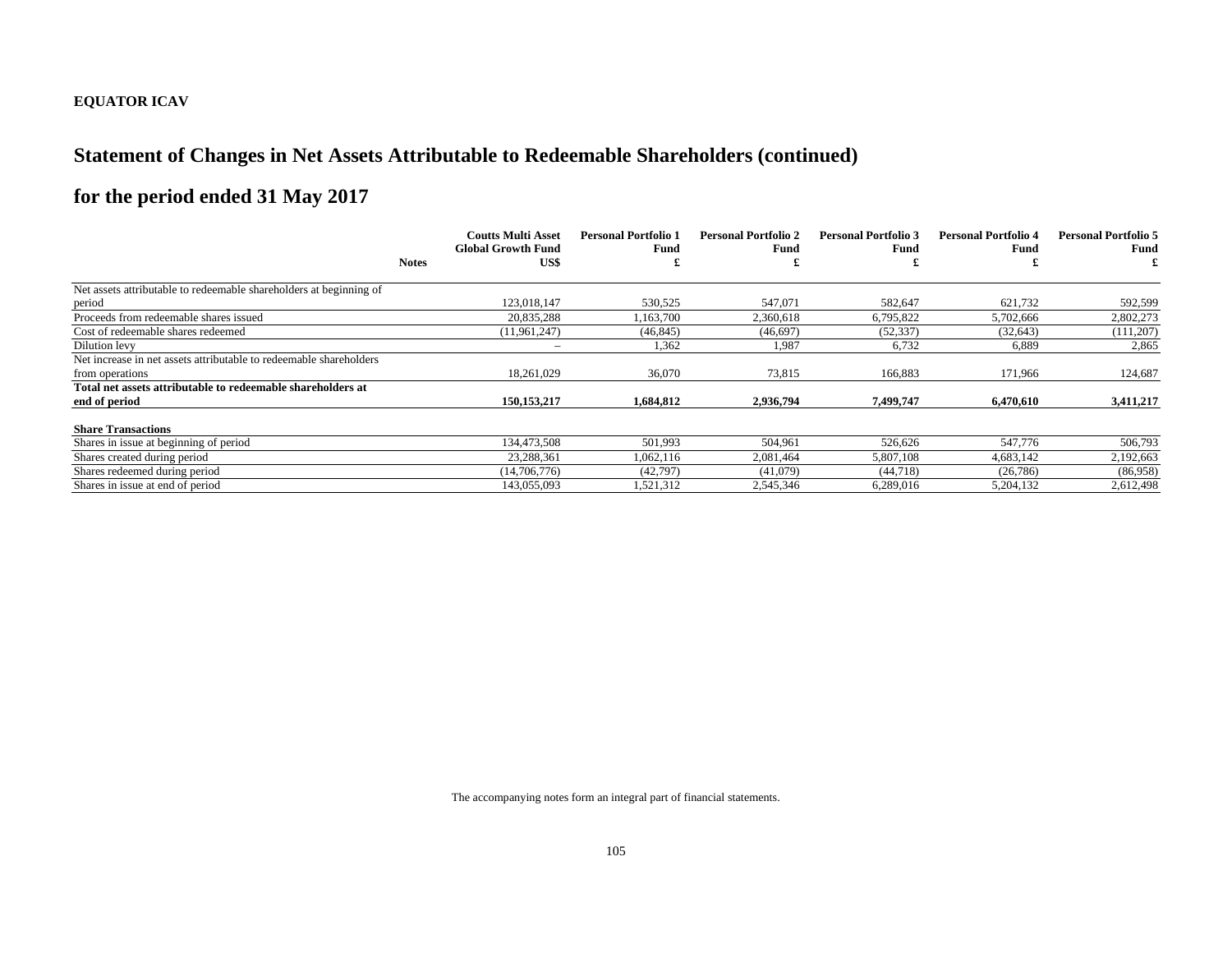# **Statement of Changes in Net Assets Attributable to Redeemable Shareholders (continued)**

# **for the period ended 31 May 2017**

|                                                       |              | <b>Equator UK Equity</b><br>Fund <sup>1</sup> | <b>Equator UK</b><br><b>Bond Fund</b> <sup>1</sup> | Sovereign Equator US Equity<br>Fund <sup>1</sup> |  |
|-------------------------------------------------------|--------------|-----------------------------------------------|----------------------------------------------------|--------------------------------------------------|--|
|                                                       | <b>Notes</b> | £                                             |                                                    | US\$                                             |  |
| Net assets attributable to redeemable shareholders at |              |                                               |                                                    |                                                  |  |
| beginning of period                                   |              |                                               |                                                    |                                                  |  |
| Proceeds from redeemable shares issued                |              | 1,708,670,400                                 | 477,995,744                                        | 299,803,864                                      |  |
| Cost of redeemable shares redeemed                    |              | (80, 427, 407)                                | (32, 455, 245)                                     | (27, 236, 723)                                   |  |
| Net increase in net assets attributable to redeemable |              |                                               |                                                    |                                                  |  |
| shareholders from operations                          |              | 90,273,777                                    | 5,121,682                                          | 7,325,890                                        |  |
| Total net assets attributable to redeemable           |              |                                               |                                                    |                                                  |  |
| shareholders at end of period                         |              | 1,718,516,770                                 | 450,662,181                                        | 279,893,031                                      |  |
| <b>Share Transactions</b>                             |              |                                               |                                                    |                                                  |  |
| Shares in issue at beginning of period                |              |                                               |                                                    |                                                  |  |
| Shares created during period                          |              | 1,708,178,039                                 | 477,902,367                                        | 275,212,588                                      |  |
| Shares redeemed during period                         |              | (79, 055, 116)                                | (32, 218, 232)                                     | (24, 621, 974)                                   |  |
| Shares in issue at end of period                      |              | 1,629,122,923                                 | 445,684,135                                        | 250,590,614                                      |  |

<sup>1</sup> Fund launched on 24 Februaury 2017.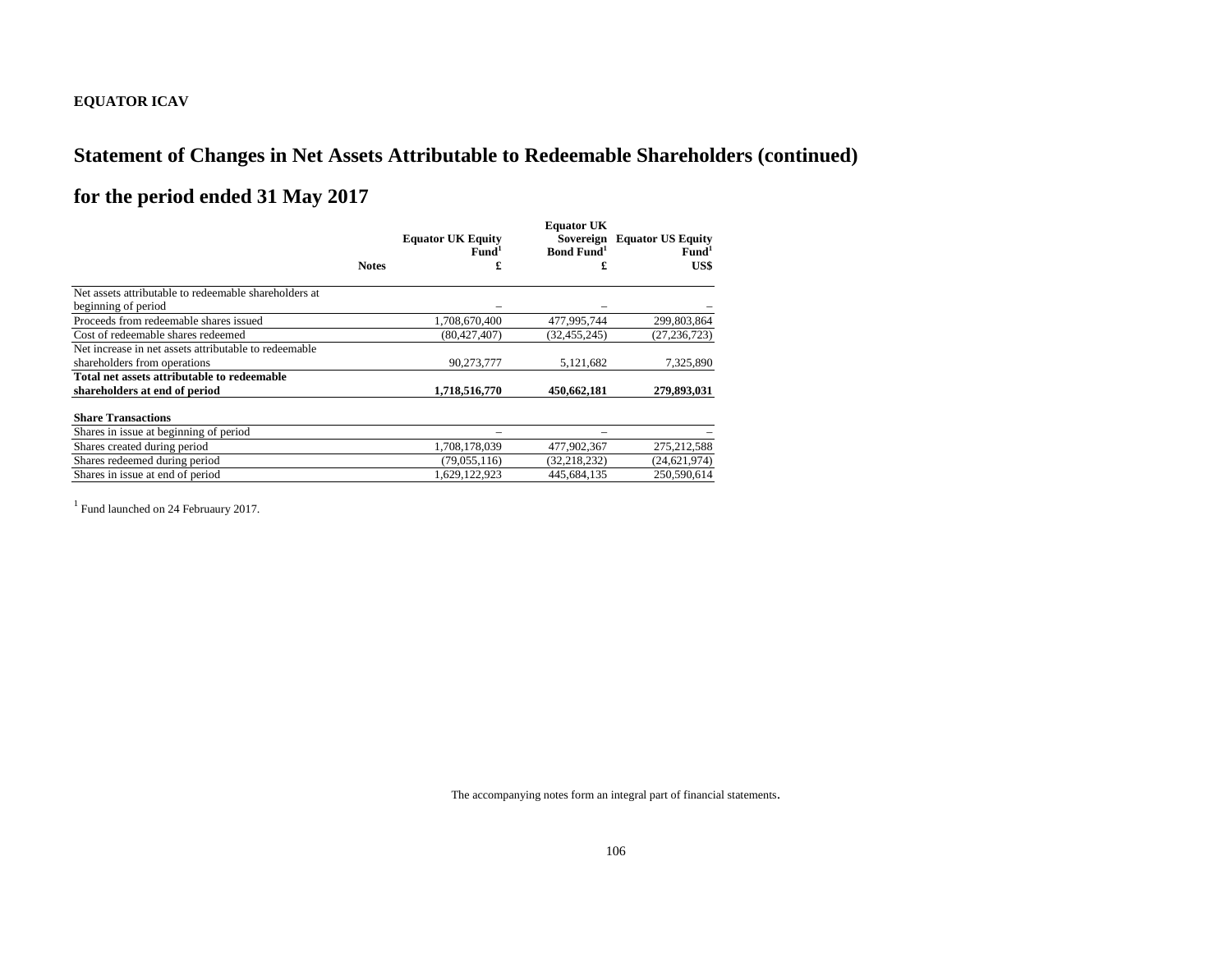### **Statement of Changes in Net Assets Attributable to Redeemable Shareholders (continued)**

# **for the period ended 31 May 2016**

|                                                       | <b>Coutts Multi Asset</b> | <b>Coutts Multi Asset</b> | <b>Coutts Multi Asset</b> | Coutts Multi Asset<br><b>UK Equity Growth</b> | <b>Coutts Multi Asset</b><br><b>Global Defensive</b> | Coutts Multi Asset<br><b>Global Balanced</b> | <b>Coutts Multi Asset</b>      |
|-------------------------------------------------------|---------------------------|---------------------------|---------------------------|-----------------------------------------------|------------------------------------------------------|----------------------------------------------|--------------------------------|
|                                                       | UK Defensive Fund         | <b>UK Balanced Fund</b>   | UK Growth Fund            | Fund                                          | Fund                                                 |                                              | <b>Fund Global Growth Fund</b> |
| <b>Notes</b>                                          |                           |                           |                           |                                               | US\$                                                 | US\$                                         | US\$                           |
| Net assets attributable to redeemable shareholders at |                           |                           |                           |                                               |                                                      |                                              |                                |
| beginning of period                                   | 74.095.834                | 403,604,180               | 336,269,277               | 131,791,361                                   | 120,118,591                                          | 346,110,896                                  | 180,665,503                    |
| Proceeds from redeemable shares issued                | 7.363.289                 | 43,343,074                | 28, 263, 250              | 14,375,807                                    | 3,366,688                                            | 17,635,191                                   | 26,770,277                     |
| Cost of redeemable shares redeemed                    | (6,670,070)               | (34, 388, 329)            | (22, 428, 838)            | (11,694,691)                                  | (77.074.036)                                         | (164,003,810)                                | (49,832,821)                   |
| Dilution levy                                         |                           |                           |                           |                                               | 35,633                                               | 7,355                                        | 3,927                          |
| Net increase/(decrease) in net assets attributable to |                           |                           |                           |                                               |                                                      |                                              |                                |
| redeemable shareholders from operations               | 619,961                   | (1,457,760)               | (4,535,051)               | (2,003,330)                                   | (31,405)                                             | (8,357,997)                                  | (9,140,471)                    |
| Total net assets attributable to redeemable           |                           |                           |                           |                                               |                                                      |                                              |                                |
| shareholders at end of period                         | 75,409,014                | 411,101,165               | 337,568,638               | 132,469,147                                   | 46,415,471                                           | 191,391,635                                  | 148,466,415                    |
| <b>Share Transactions</b>                             |                           |                           |                           |                                               |                                                      |                                              |                                |
| Shares in issue at beginning of period                | 72,008,740                | 382,933,110               | 318,402,668               | 125,431,219                                   | 126,555,423                                          | 337,595,351                                  | 168,311,650                    |
| Shares created during period                          | 7.149.093                 | 40,957,004                | 26,385,429                | 13,598,595                                    | 3,454,913                                            | 17,552,985                                   | 26,291,965                     |
| Shares redeemed during period                         | (6,641,086)               | (33,522,369)              | (21,910,450)              | (11, 633, 986)                                | (83,518,490)                                         | (168,950,472)                                | (49, 421, 302)                 |
| Shares in issue at end of period                      | 72,516,747                | 390, 367, 745             | 322,877,647               | 127,395,828                                   | 46,491,846                                           | 186, 197, 864                                | 145,182,313                    |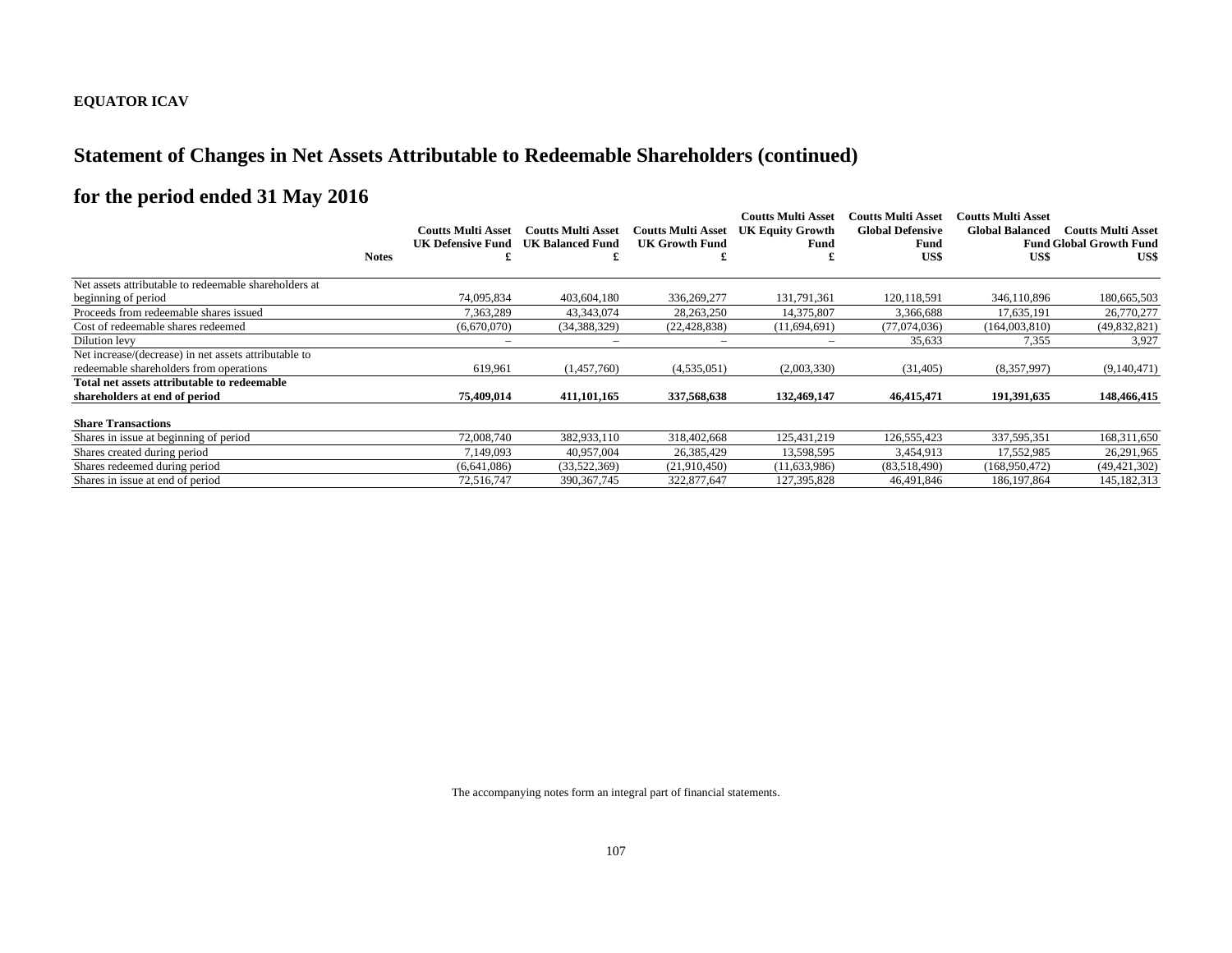### **EQUATOR ICAV**

## **Notes forming part of the Financial Statements for the period ended 31 May 2017**

### **1. Establishment**

The ICAV was registered on 1 July 2016 with the CBI as an Irish Collective Asset-management Vehicle under the ICAV Act 2015.

The ICAV was previously incorporated in Ireland on 15 February 2012 as a public limited company under the name Coutts Multi Asset Fund plc, and complied with the provisions of the Companies Act 2014 up until its conversion into an Irish Collective Asset-management Vehicle. The ICAV is authorised by the CBI pursuant to the provisions of the European Communities (Undertakings for Collective Investment in Transferable Securities) Regulations 2011 (S.I. 352 of 2011) (the "UCITS Regulations") and the Central Bank (Supervision and Enforcement) Act 2013 (Section 48(1)) (Undertakings for Collective Investment in Transferable Securities) (Amendment) Regulations 2016 (the "Central Bank UCITS Regulations") throughout the interim brochure.

The ICAV is structured as an umbrella fund with segregated liability between its Funds and with variable capital. Shares representing interests in different Funds of the ICAV may be issued from time to time by the Directors.

A separate portfolio of assets will be maintained for each Fund and will be invested in accordance with the investment objective and strategies applicable to the particular Fund. Accordingly, any liability incurred on behalf of or attributable to any Fund shall be discharged solely out of the assets of that Fund.

As at 31 May 2017 the ICAV has issued shares in the following 15 Funds: Coutts Multi Asset UK Defensive Fund, Coutts Multi Asset UK Balanced Fund, Coutts Multi Asset UK Growth Fund, Coutts Multi Asset UK Equity Growth Fund, Coutts Multi Asset Global Defensive Fund, Coutts Multi Asset Global Balanced Fund, Coutts Multi Asset Global Growth Fund, Personal Portfolio 1 Fund, Personal Portfolio 2 Fund, Personal Portfolio 3 Fund, Personal Portfolio 4 Fund, Personal Portfolio 5 Fund, Equator UK Equity Fund, Equator UK Sovereign Bond Fund and Equator US Equity Fund.

### **2. Significant Accounting Policies**

#### **Statement of Compliance**

The condensed financial statements have been prepared in accordance with Financial Reporting Standard ("FRS") 104: "Interim Financial Reporting", and Irish statute comprising the ICAV Act 2015, the UCITS Regulations and the Central Bank UCITS Regulations ("Irish statute"). The condensed financial statements should be read in conjunction with the audited financial statements for the year ended 30 November 2016, which have been prepared in accordance with FRS 102: "*The Financial Reporting Standard applicable in the United Kingdom and the Republic of Ireland*" and Irish statute.

### **Basis of Preparation**

The financial statements have been prepared on a going concern basis under the historical cost convention as modified by the revaluation of financial assets and liabilities held at fair value through the profit or loss.

The format and certain wordings of the financial statements have been adapted from those contained in Irish statute so that, in the opinion of the Directors, they more appropriately reflect the nature of the ICAV's business as an investment fund.

The ICAV has availed of the exemption available to investment funds under Section 7 "Statement of Cash Flows" of FRS 102 not to prepare a cash flow statement on the basis that substantially all of the ICAV's investments are highly liquid and carried at fair value, and the ICAV provides a Statement of Changes in Net Assets Attributable to Redeemable Shareholders.

The ICAV maintains a separate portfolio for each Fund. Shares in the relevant class are issued in the Fund selected by the investor, and the proceeds of issue are applied to the portfolio of assets established for that Fund. Each class is then credited or charged with the income and expenses attributable to those assets.

Upon redemption, shareholders are only entitled to their proportion of the net assets of the Fund in which their shares are designated. Accordingly, separate Statements of Comprehensive Income and Statements of Financial Position have been prepared in order to present to the shareholders of each Fund the results and net assets of the Fund to which they are entitled. These financial statements are stated in each relevant base currency.

The significant accounting policies and estimation techniques adopted by the ICAV for the period ended 31 May 2017 are consistent with those adopted by the ICAV for the annual financial statements for the year ended 30 November 2016.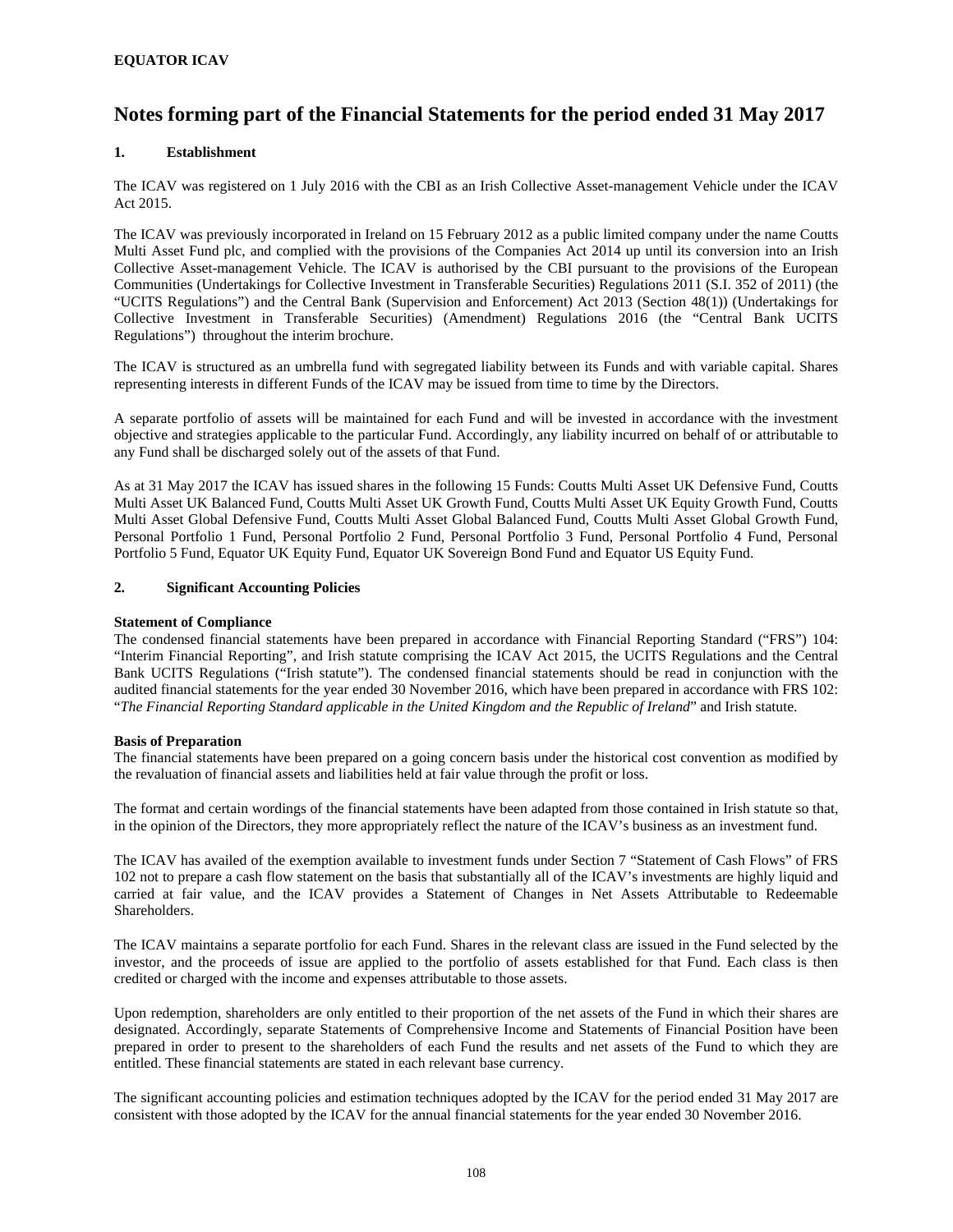### **2. Significant Accounting Policies (continued)**

### **Basis of Preparation (continued)**

#### **Derivatives**

Forward exchange contracts which are outstanding at the period end are entered into for efficient portfolio management and hedging purposes and are valued at their market value. The resulting unrealised gain or loss is included in unrealised gains and losses on investments.

For open futures contracts, changes in the value of the contract are recognised as unrealised gains or losses by "marking to market" the value of the contract at the date of the Statement of Financial Position. When the contract is closed, the difference between the proceeds from (or cost of) the closing transactions and the original transaction is recorded as a realised gain or loss.

### **3. Taxation**

The ICAV is an investment undertaking as defined in section 739B of the Taxes Consolidation Act, 1997 (as amended). Therefore the ICAV is not liable to Irish tax in respect of its income and gains other than on the occurrence of a chargeable event. A chargeable event includes any distribution payments to shareholders or any encashment, redemption, transfer or cancellation of shares or the ending of each eight year period for which the investment was held.

Generally a chargeable event arises on any distribution, redemption, repurchase, cancellation, transfer of shares by an Irish resident shareholder or the ending of a 'Relevant Period'. A 'Relevant Period' is an eight year period beginning with the acquisition of the shares by the Irish resident shareholder and each subsequent period of eight years beginning immediately after the preceding Relevant Period.

A gain on a chargeable event does not arise in respect of:

- (i) a shareholder who is not Irish resident and not ordinarily resident in Ireland at the time of the chargeable event, provided the necessary signed statutory declarations are held by the ICAV; or
- (ii) certain exempted Irish resident investors who have provided the ICAV with the necessary signed statutory declarations; or
- (iii) the exchange by a shareholder effected by way of an arm's length bargain where no payment is made to the shareholder of shares in the Fund for other shares in the Fund; or
- (iv) shares held in a recognised clearing system as designated by order of the Irish Revenue Commissioners; or
- (v) certain exchanges of shares between spouses and former spouses; or
- (vi) an exchange of shares arising on a qualifying amalgamation or reconstruction of the ICAV with another ICAV.

Dividends, interest and capital gains (if any) received on investments made by the ICAV may be subject to withholding taxes imposed by the country from which the investment income/gains are received and such taxes may not be recoverable by the ICAV or its shareholders.

In the absence of an appropriate signed declaration, the ICAV will be liable to Irish tax on the occurrence of a chargeable event, and the ICAV reserves its right to withhold such taxes from the relevant shareholders.

### **4. Financial Assets and Liabilities at Fair Value through Profit or Loss**

#### **Fair Value of Financial Instruments**

The ICAV has early adopted the Amendments to FRS 102, 'Fair Value Hierarchy Disclosures', which are effective for accounting periods beginning on or after 1 January 2017. These amendments require the ICAV to categorise its fair value measurements into the following levels consistent with the fair value hierarchy set out in International Financial Reporting Standards ("IFRS") as adopted for use in the European Union.

A key disclosure required is the categorisation of fair value measurements within a three level hierarchy that reflects the significance of inputs used in measuring the fair values. The fair value hierarchy is as follows:

 Level 1: The unadjusted quoted price in an active market for identical assets or liabilities that the entity can access at the measurement date.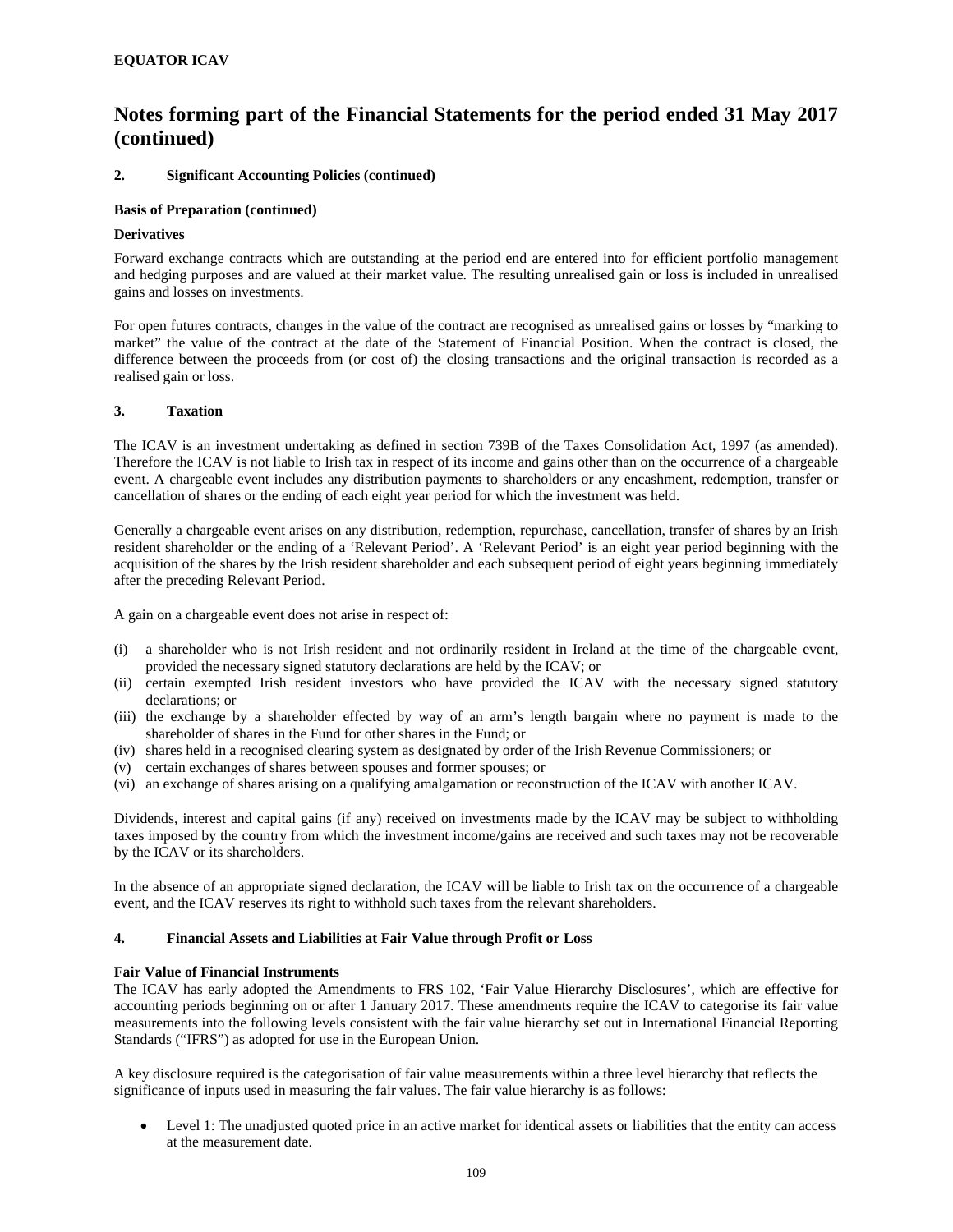### **4. Financial Assets and Liabilities at Fair Value through Profit or Loss (continued)**

- Level 2: Inputs other than quoted prices included within Level 1 that are observable (i.e. developed using market data) for the asset or liability, either directly or indirectly.
- Level 3: Inputs are unobservable (i.e. for which market data is unavailable) for the asset or liability.

These requirements do not have any financial impact on the measurement approach to amounts reported in the financial statements for the period ended 31 May 2017 and year ended 30 November 2016.

The following tables analyse within the fair value hierarchy the ICAV's financial assets and financial liabilities (by Fund) measured at fair value at 31 May 2017:

### **31 May 2017**

| <b>Coutts Multi Asset UK Defensive Fund</b>                   | Level 1    | Level 2     | Level 3 | <b>Total</b> |
|---------------------------------------------------------------|------------|-------------|---------|--------------|
| Financial assets at fair value through profit or loss         | £          | £           | £       | £            |
| <b>Investment Funds</b>                                       | 17,909,580 | 32,546,051  |         | 50,455,631   |
| Transferable Securities                                       |            |             |         |              |
| - Bonds                                                       |            | 34,716,820  |         | 34,716,820   |
| - Equities                                                    | 2,114,130  |             |         | 2,114,130    |
| Total financial assets at fair value through profit or        |            |             |         |              |
| loss                                                          | 20,023,710 | 67,262,871  |         | 87,286,581   |
| Financial liabilities at fair value through profit or<br>loss |            |             |         |              |
| <b>Financial Derivative Instruments</b>                       |            |             |         |              |
| - Futures                                                     | 7,851      |             |         | 7,851        |
| - Forward exchange contracts                                  |            | 330,797     |         | 330,797      |
| Total financial liabilities at fair value through profit      |            |             |         |              |
| or loss                                                       | 7,851      | 330,797     |         | 338,648      |
| <b>Coutts Multi Asset UK Balanced Fund</b>                    | Level 1    | Level 2     | Level 3 | <b>Total</b> |
|                                                               |            |             |         |              |
| Financial assets at fair value through profit or loss         | £          | £           | £       | £            |
| <b>Investment Funds</b>                                       | 68,993,170 | 256,526,941 |         | 325,520,111  |
| Transferable Securities                                       |            |             |         |              |
| - Bonds                                                       |            | 145,030,424 |         | 145,030,424  |
| - Equities                                                    | 33,030,028 |             |         | 33,030,028   |
| <b>Financial Derivative Instruments</b>                       |            |             |         |              |

| - Futures                               |                                                          | 2.964.971   |             | 2,964,971   |
|-----------------------------------------|----------------------------------------------------------|-------------|-------------|-------------|
|                                         | Total financial assets at fair value through profit or   |             |             |             |
| loss                                    |                                                          | 104,988,169 | 401,557,365 | 506,545,534 |
| loss                                    | Financial liabilities at fair value through profit or    |             |             |             |
| <b>Financial Derivative Instruments</b> |                                                          |             |             |             |
| - Futures                               |                                                          | 37.149      |             | 37.149      |
| - Forward exchange contracts            |                                                          |             | 2,017,010   | 2,017,010   |
|                                         | Total financial liabilities at fair value through profit |             |             |             |
| or loss                                 |                                                          | 37,149      | 2,017,010   | 2,054,159   |
|                                         |                                                          |             |             |             |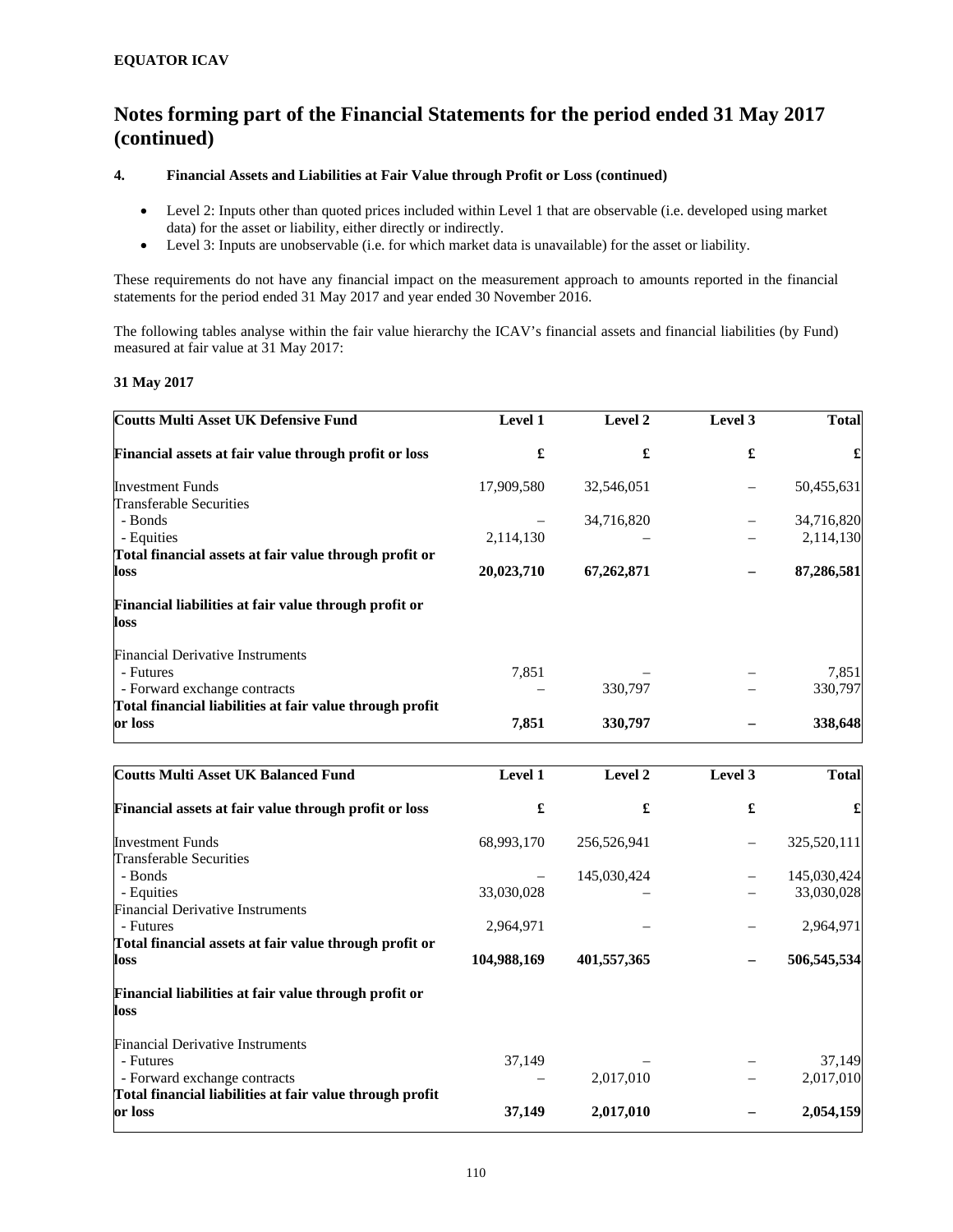# **4. Financial Assets and Liabilities at Fair Value through Profit or Loss (continued)**

### **31 May 2017 (continued)**

| <b>Coutts Multi Asset UK Growth Fund</b>                      | <b>Level 1</b> | Level 2       | Level 3 | <b>Total</b> |
|---------------------------------------------------------------|----------------|---------------|---------|--------------|
| Financial assets at fair value through profit or loss         | £              | £             | £       |              |
| <b>Investment Funds</b>                                       | 49,465,785     | 224, 200, 670 |         | 273,666,455  |
| Transferable Securities                                       |                |               |         |              |
| - Bonds                                                       |                | 45,180,431    |         | 45,180,431   |
| - Equities                                                    | 60,390,760     |               |         | 60,390,760   |
| <b>Financial Derivative Instruments</b>                       |                |               |         |              |
| - Futures                                                     | 2,559,264      |               |         | 2,559,264    |
| Total financial assets at fair value through profit or        |                |               |         |              |
| loss                                                          | 112,415,809    | 269,381,101   |         | 381,796,910  |
| Financial liabilities at fair value through profit or<br>loss |                |               |         |              |
|                                                               |                |               |         |              |
| <b>Financial Derivative Instruments</b>                       |                |               |         |              |
| - Futures                                                     | 88,622         |               |         | 88,622       |
| - Forward exchange contracts                                  |                | 1,390,090     |         | 1,390,090    |
| Total financial liabilities at fair value through profit      |                |               |         |              |
| or loss                                                       | 88,622         | 1,390,090     |         | 1,478,712    |
| <b>Coutts Multi Asset UK Equity Growth Fund</b>               | Level 1        | Level 2       | Level 3 | <b>Total</b> |
|                                                               |                |               |         |              |
| Financial assets at fair value through profit or loss         | £              | £             | £       |              |

| <u>Financial assets at fair value through profit or loss</u> | æ          |             | T | æ,          |
|--------------------------------------------------------------|------------|-------------|---|-------------|
| <b>Investment Funds</b>                                      | 18,659,665 | 85,821,078  |   | 104,480,743 |
| Transferable Securities                                      |            |             |   |             |
| - Bonds                                                      |            | 15,382,297  |   | 15,382,297  |
| - Equities                                                   | 30,909,962 |             |   | 30,909,962  |
| <b>Financial Derivative Instruments</b>                      |            |             |   |             |
| - Futures                                                    | 1,830,393  |             |   | 1,830,393   |
| Total financial assets at fair value through profit or       |            |             |   |             |
| loss                                                         | 51,400,020 | 101,203,375 |   | 152,603,395 |
| Financial liabilities at fair value through profit or        |            |             |   |             |
| loss                                                         |            |             |   |             |
| <b>Financial Derivative Instruments</b>                      |            |             |   |             |
| - Futures                                                    | 21,672     |             |   | 21,672      |
| - Forward exchange contracts                                 |            | 481,027     |   | 481,027     |
| Total financial liabilities at fair value through profit     |            |             |   |             |
| or loss                                                      | 21,672     | 481,027     |   | 502,699     |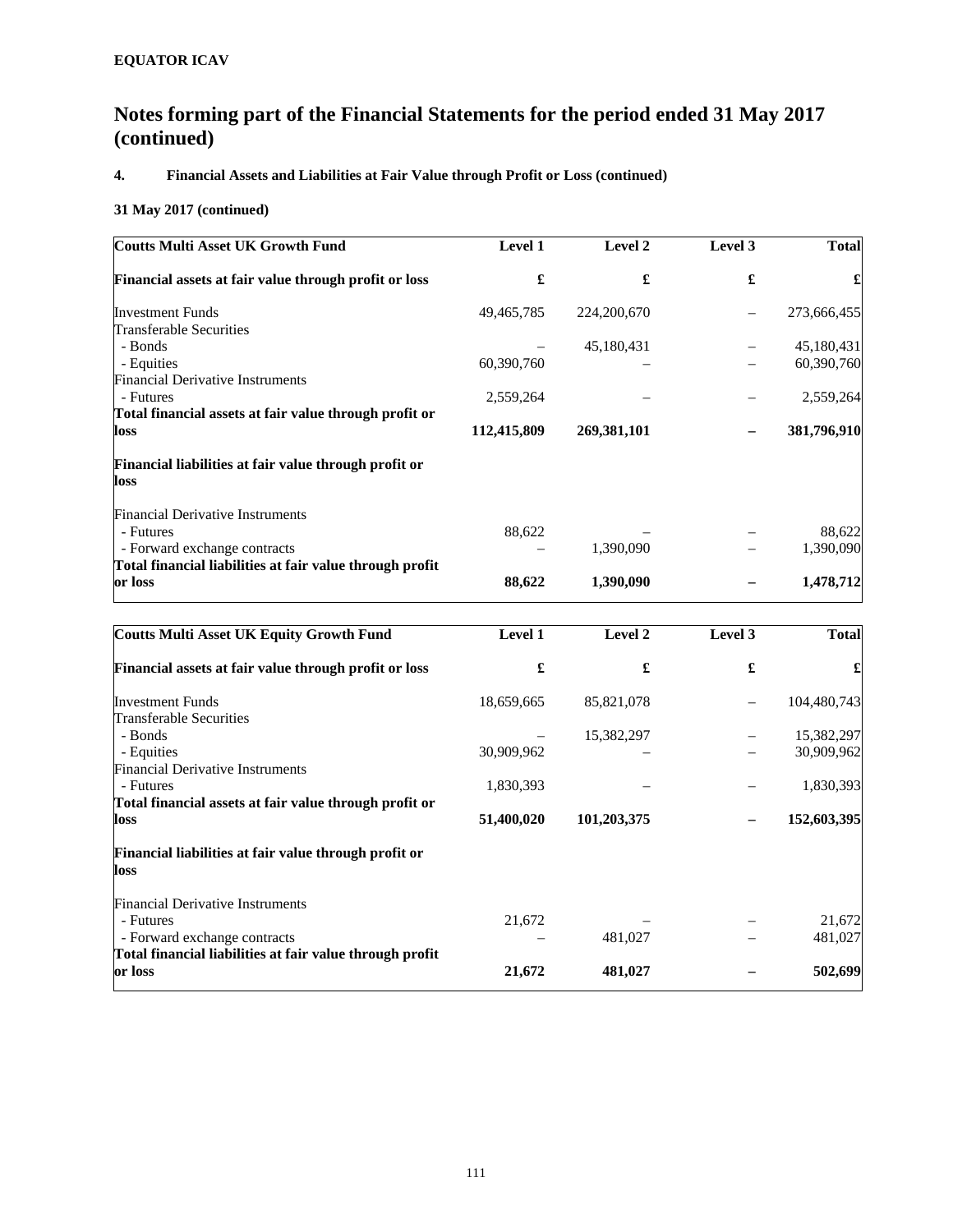# **4. Financial Assets and Liabilities at Fair Value through Profit or Loss (continued)**

### **31 May 2017 (continued)**

| <b>Coutts Multi Asset Global Defensive Fund</b>          | <b>Level 1</b> | Level 2    | Level 3 | <b>Total</b> |
|----------------------------------------------------------|----------------|------------|---------|--------------|
| Financial assets at fair value through profit or loss    | US\$           | US\$       | US\$    | US\$         |
| <b>Investment Funds</b>                                  | 4,215,458      | 20,201,908 |         | 24,417,366   |
| Transferable Securities                                  |                |            |         |              |
| - Bonds                                                  |                | 12,535,114 |         | 12,535,114   |
| - Equities                                               | 939,392        |            |         | 939,392      |
| <b>Financial Derivative Instruments</b>                  |                |            |         |              |
| - Futures                                                | 105,723        |            |         | 105,723      |
| - Forward exchange contracts                             |                | 37,550     |         | 37,550       |
| Total financial assets at fair value through profit or   |                |            |         |              |
| loss                                                     | 5,260,573      | 32,774,572 |         | 38,035,145   |
| Financial liabilities at fair value through profit or    |                |            |         |              |
| loss                                                     |                |            |         |              |
| <b>Financial Derivative Instruments</b>                  |                |            |         |              |
| - Futures                                                | 4,173          |            |         | 4,173        |
| - Forward exchange contracts                             |                | 342,976    |         | 342,976      |
| Total financial liabilities at fair value through profit |                |            |         |              |
| or loss                                                  | 4,173          | 342,976    |         | 347,149      |

| <b>Coutts Multi Asset Global Balanced Fund</b>           | <b>Level 1</b> | Level 2      | Level 3 | <b>Total</b> |
|----------------------------------------------------------|----------------|--------------|---------|--------------|
| Financial assets at fair value through profit or loss    | US\$           | US\$         | US\$    | US\$         |
| <b>Investment Funds</b>                                  | 32,544,402     | 52,430,713   |         | 84,975,115   |
| Transferable Securities                                  |                |              |         |              |
| - Bonds                                                  |                | 47, 203, 236 |         | 47,203,236   |
| - Equities                                               | 13,098,355     |              |         | 13,098,355   |
| <b>Financial Derivative Instruments</b>                  |                |              |         |              |
| - Futures                                                | 754,994        |              |         | 754,994      |
| - Forward exchange contracts                             |                | 140,257      |         | 140,257      |
| Total financial assets at fair value through profit or   |                |              |         |              |
| loss                                                     | 46,397,751     | 99,774,206   |         | 146,171,957  |
| Financial liabilities at fair value through profit or    |                |              |         |              |
| loss                                                     |                |              |         |              |
| <b>Financial Derivative Instruments</b>                  |                |              |         |              |
| - Futures                                                | 147,516        |              |         | 147,516      |
| - Forward exchange contracts                             |                | 940,415      |         | 940,415      |
| Total financial liabilities at fair value through profit |                |              |         |              |
| or loss                                                  | 147,516        | 940,415      |         | 1,087,931    |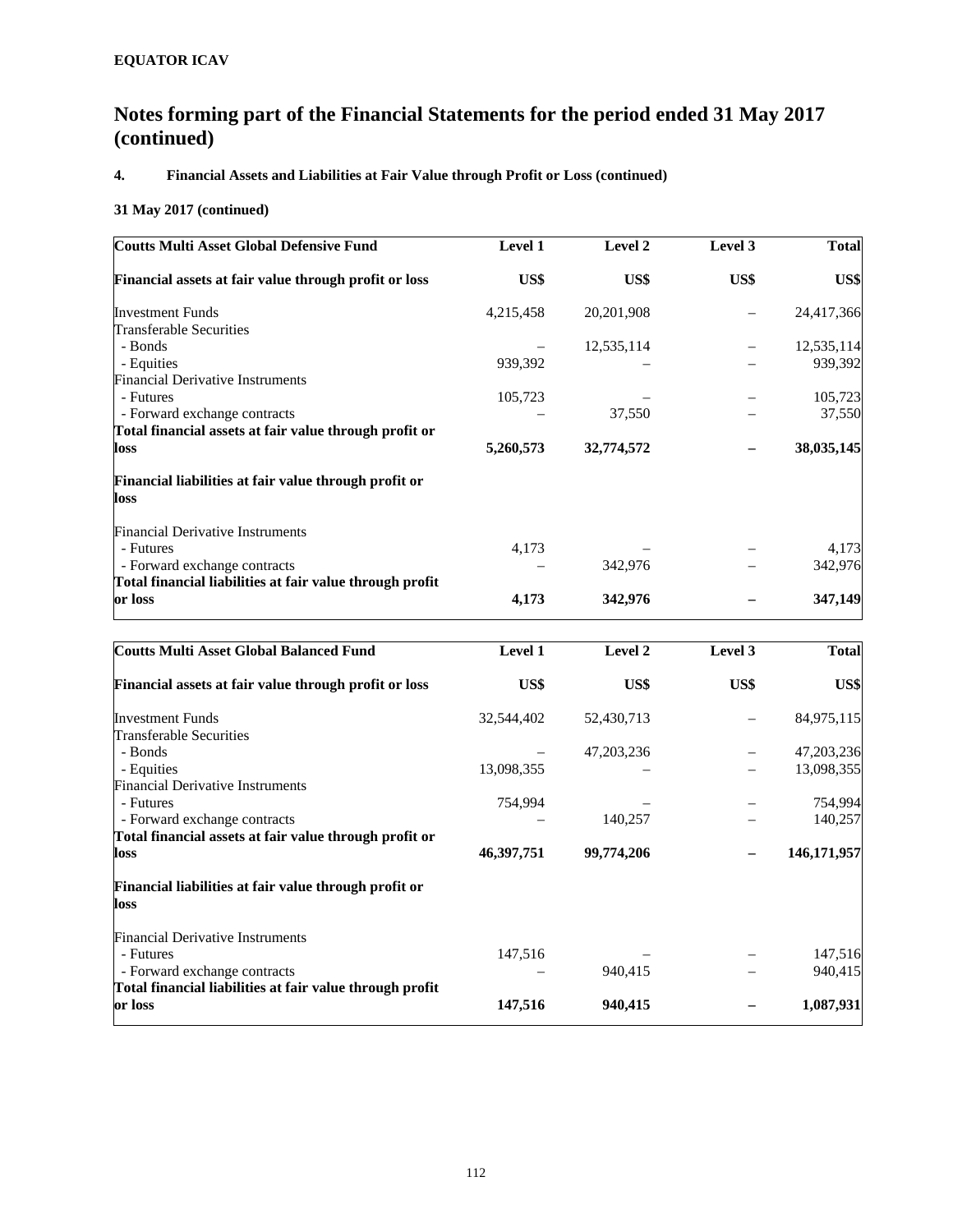# **4. Financial Assets and Liabilities at Fair Value through Profit or Loss (continued)**

### **31 May 2017 (continued)**

| <b>Coutts Multi Asset Global Growth Fund</b>                                             | Level 1    | Level 2              | Level 3              | <b>Total</b> |
|------------------------------------------------------------------------------------------|------------|----------------------|----------------------|--------------|
| Financial assets at fair value through profit or loss                                    | US\$       | US\$                 | US\$                 | US\$         |
| <b>Investment Funds</b>                                                                  | 40,944,557 | 61,518,005           |                      | 102,462,562  |
| <b>Transferable Securities</b><br>- Bonds                                                |            | 16,060,325           |                      | 16,060,325   |
| - Equities<br><b>Financial Derivative Instruments</b>                                    | 15,820,165 |                      |                      | 15,820,165   |
| - Futures                                                                                | 967,128    |                      |                      | 967,128      |
| - Forward exchange contracts                                                             |            | 106,935              |                      | 106,935      |
| Total financial assets at fair value through profit or<br>loss                           | 57,731,850 | 77,685,265           |                      | 135,417,115  |
| Financial liabilities at fair value through profit or<br>loss                            |            |                      |                      |              |
| <b>Financial Derivative Instruments</b>                                                  |            |                      |                      |              |
| - Futures                                                                                | 112,974    |                      |                      | 112,974      |
| - Forward exchange contracts<br>Total financial liabilities at fair value through profit |            | 939,696              |                      | 939,696      |
| or loss                                                                                  | 112,974    | 939,696              |                      | 1,052,670    |
| Personal Portfolio 1 Fund                                                                | Level 1    | Level 2              | Level 3              | <b>Total</b> |
|                                                                                          |            |                      |                      |              |
| Financial assets at fair value through profit or loss                                    | £          | £                    | $\pmb{\mathfrak{L}}$ |              |
| <b>Investment Funds</b>                                                                  | 117,879    | 802,312              |                      | 920,191      |
| <b>Transferable Securities</b><br>- Bonds                                                |            | 692,674              |                      | 692,674      |
| Total financial assets at fair value through profit or                                   |            |                      |                      |              |
| loss                                                                                     | 117,879    | 1,494,986            |                      | 1,612,865    |
| <b>Personal Portfolio 2 Fund</b>                                                         | Level 1    | Level 2              | Level 3              | <b>Total</b> |
| Financial assets at fair value through profit or loss                                    | £          | £                    | £                    |              |
| <b>Investment Funds</b>                                                                  | 350,054    | 1,657,836            |                      | 2,007,890    |
| <b>Transferable Securities</b><br>Bonds                                                  |            | 820,654              |                      | 820,654      |
| Total financial assets at fair value through profit or                                   |            |                      |                      |              |
| loss                                                                                     | 350,054    | 2,478,490            |                      | 2,828,544    |
| <b>Personal Portfolio 3 Fund</b>                                                         | Level 1    | Level 2              | Level 3              | <b>Total</b> |
| Financial assets at fair value through profit or loss                                    |            | $\pmb{\mathfrak{L}}$ | £                    | £            |
| <b>Investment Funds</b>                                                                  | 1,240,331  | 4,599,699            |                      | 5,840,030    |
| <b>Transferable Securities</b><br>- Bonds                                                |            | 1,335,915            |                      | 1,335,915    |
| Total financial assets at fair value through profit or<br>loss                           | 1,240,331  | 5,935,614            |                      | 7,175,945    |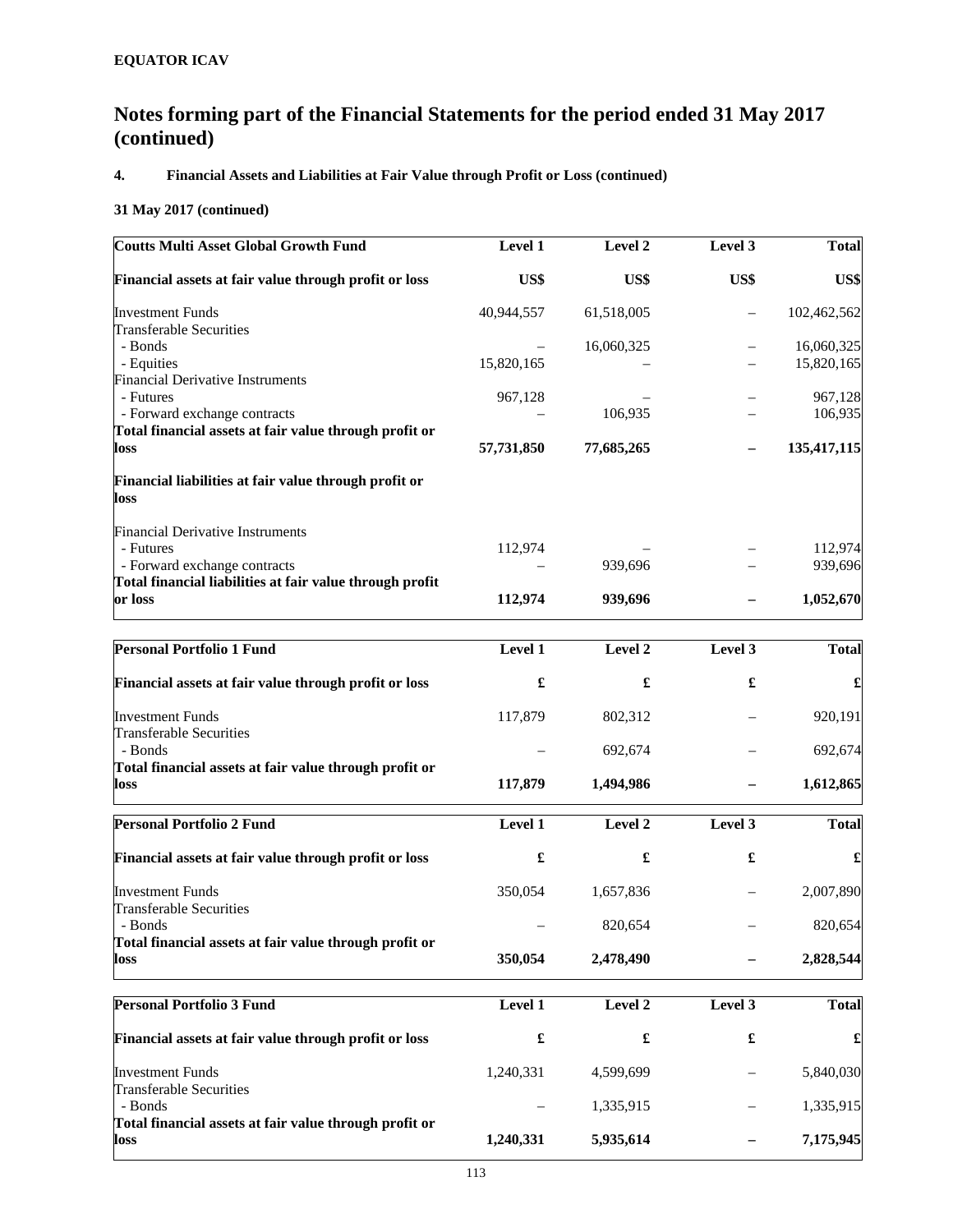# **4. Financial Assets and Liabilities at Fair Value through Profit or Loss (continued)**

### **31 May 2017 (continued)**

| <b>Personal Portfolio 4 Fund</b>                                                  | <b>Level 1</b>       | Level 2       | Level 3 | <b>Total</b>  |
|-----------------------------------------------------------------------------------|----------------------|---------------|---------|---------------|
| Financial assets at fair value through profit or loss                             | £                    | £             | £       |               |
| <b>Investment Funds</b>                                                           | 1,442,819            | 4,484,512     |         | 5,927,331     |
| <b>Transferable Securities</b><br>- Bonds                                         |                      | 383,476       |         | 383,476       |
| Total financial assets at fair value through profit or<br>loss                    | 1,442,819            | 4,867,988     |         | 6,310,807     |
| <b>Personal Portfolio 5 Fund</b>                                                  | Level 1              | Level 2       | Level 3 | <b>Total</b>  |
| Financial assets at fair value through profit or loss                             | £                    | £             | £       |               |
| <b>Investment Funds</b>                                                           | 990,755              | 2,387,594     |         | 3,378,349     |
| Total financial assets at fair value through profit or<br>loss                    | 990,755              | 2,387,594     |         | 3,378,349     |
| <b>Equator UK Equity Fund<sup>1</sup></b>                                         | Level 1              | Level 2       | Level 3 | <b>Total</b>  |
| Financial assets at fair value through profit or loss                             | $\pmb{\mathfrak{L}}$ | £             | £       | £             |
| <b>Investment Funds</b><br>Total financial assets at fair value through profit or | 242, 233, 743        | 1,470,900,226 |         | 1,713,133,969 |
| loss                                                                              | 242, 233, 743        | 1,470,900,226 |         | 1,713,133,969 |
| Equator UK Sovereign Bond Fund <sup>1</sup>                                       | Level 1              | Level 2       | Level 3 | <b>Total</b>  |
| Financial assets at fair value through profit or loss                             | £                    | £             | £       |               |
| <b>Transferable Securities</b><br>- Bonds                                         |                      | 438,216,445   |         | 438,216,445   |
| Total financial assets at fair value through profit or<br>loss                    |                      | 438,216,445   |         | 438,216,445   |
| Equator US Equity Fund <sup>1</sup>                                               | Level 1              | Level 2       | Level 3 | <b>Total</b>  |
| Financial assets at fair value through profit or loss                             | US\$                 | US\$          | US\$    | US\$          |
| <b>Investment Funds</b>                                                           | 85,047,396           | 193,975,652   |         | 279,023,048   |
| Total financial assets at fair value through profit or<br>loss                    | 85,047,396           | 193,975,652   |         | 279,023,048   |

<sup>1</sup> Fund launched on 24 February 2017.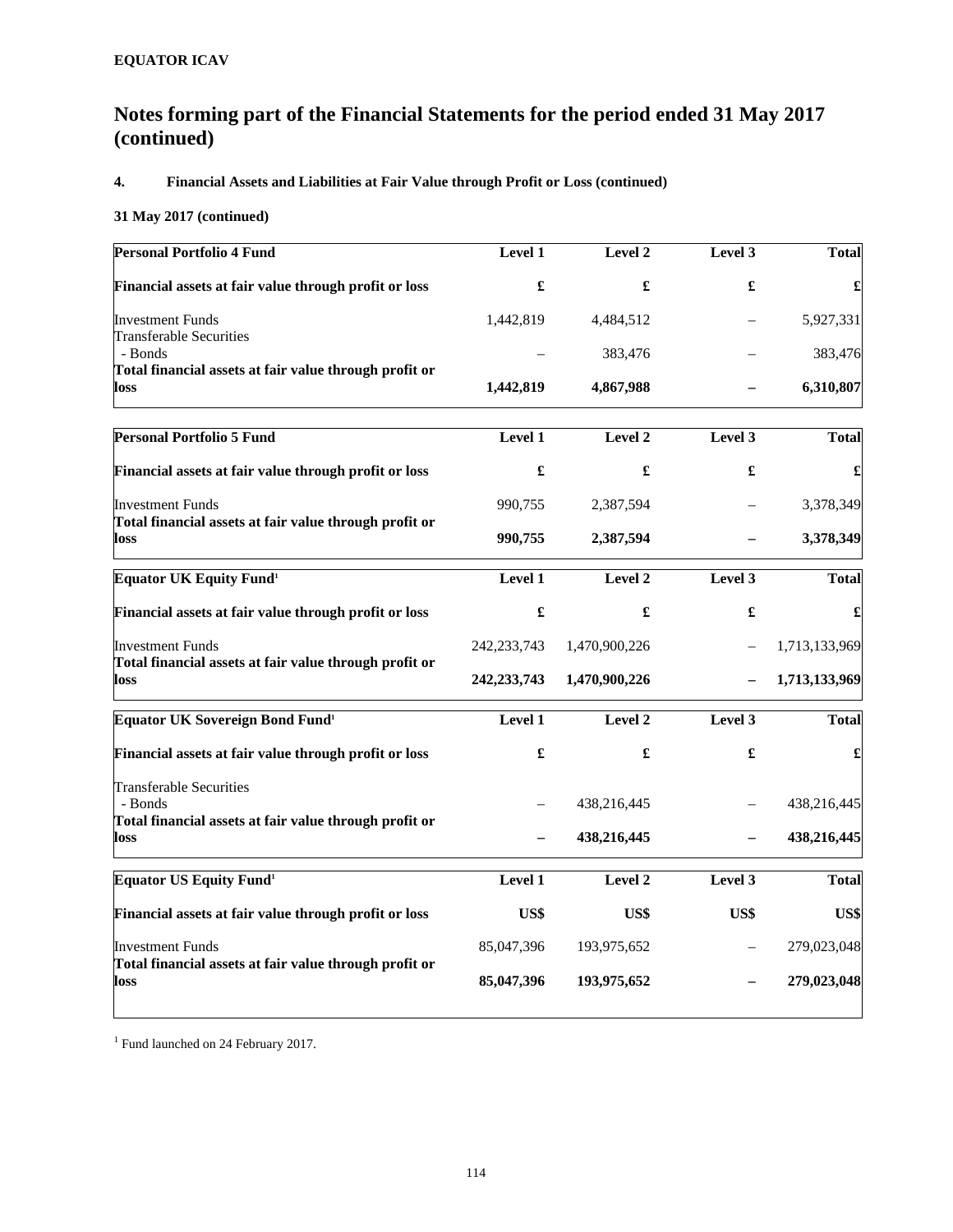### **4. Financial Assets and Liabilities at Fair Value through Profit or Loss (continued)**

The following tables analyse within the fair value hierarchy the ICAV's financial assets and financial liabilities (by Fund) measured at fair value at 30 November 2016:

### **30 November 2016**

| <b>Coutts Multi Asset UK Defensive Fund</b>                         | <b>Level 1</b> | Level 2     | Level 3    | Total        |
|---------------------------------------------------------------------|----------------|-------------|------------|--------------|
| Financial assets at fair value through profit or loss               | £              | £           | £          | £            |
| <b>Investment Funds</b>                                             | 15,260,084     | 25,246,136  |            | 40,506,220   |
| <b>Transferable Securities</b>                                      |                |             |            |              |
| - Bonds                                                             |                | 30,227,242  | 2,272,192  | 32,499,434   |
| - Equities                                                          | 1,978,930      |             |            | 1,978,930    |
| <b>Financial Derivative Instruments</b>                             |                |             |            |              |
| - Futures                                                           | 9,495          |             |            | 9,495        |
| - Forward exchange contracts                                        |                | 271,818     |            | 271,818      |
| Total financial assets at fair value through profit or<br>loss      | 17,248,509     | 55,745,196  | 2,272,192  | 75,265,897   |
| Financial liabilities at fair value through profit or<br>loss       |                |             |            |              |
| <b>Financial Derivative Instruments</b>                             |                |             |            |              |
| - Futures                                                           | 4,347          |             |            | 4,347        |
| Total financial liabilities at fair value through profit<br>or loss | 4,347          |             |            | 4,347        |
| <b>Coutts Multi Asset UK Balanced Fund</b>                          | Level 1        | Level 2     | Level 3    | <b>Total</b> |
| Financial assets at fair value through profit or loss               | £              | £           | £          | £            |
| <b>Investment Funds</b>                                             | 75,716,750     | 165,758,371 |            | 241,475,121  |
| <b>Transferable Securities</b>                                      |                |             |            |              |
| - Bonds                                                             |                | 124,775,142 | 13,655,000 | 138,430,142  |
| - Equities                                                          | 30,153,267     |             |            | 30,153,267   |
| <b>Financial Derivative Instruments</b>                             |                |             |            |              |
| - Futures                                                           | 689,165        |             |            | 689,165      |
| - Forward exchange contracts                                        |                | 1,610,740   |            | 1,610,740    |
| Total financial assets at fair value through profit or<br>loss      | 106,559,182    | 292,144,253 | 13,655,000 | 412,358,435  |
| Financial liabilities at fair value through profit or<br>loss       |                |             |            |              |
| <b>Financial Derivative Instruments</b>                             |                |             |            |              |
| - Futures                                                           | 146,056        |             |            | 146,056      |
| - Forward exchange contracts                                        |                | 31,052      |            | 31,052       |
| Total financial liabilities at fair value through profit<br>or loss | 146,056        | 31,052      |            | 177,108      |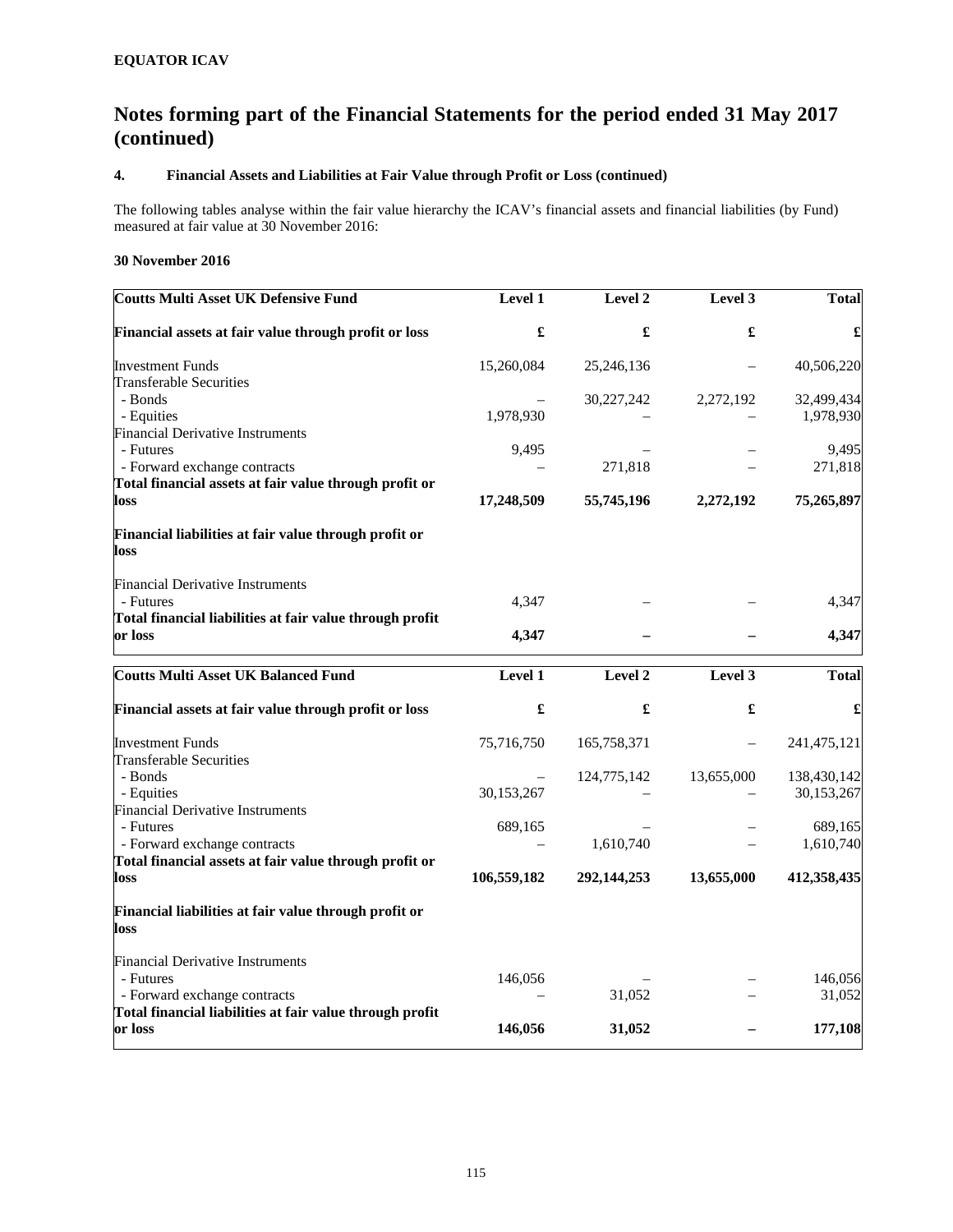# **4. Financial Assets and Liabilities at Fair Value through Profit or Loss (continued)**

### **30 November 2016 (continued)**

| <b>Coutts Multi Asset UK Growth Fund</b>                       | <b>Level 1</b> | Level 2      | Level 3 | <b>Total</b> |
|----------------------------------------------------------------|----------------|--------------|---------|--------------|
| Financial assets at fair value through profit or loss          | £              | £            | £       | £            |
| <b>Investment Funds</b>                                        | 55,292,239     | 177,716,842  |         | 233,009,081  |
| <b>Transferable Securities</b>                                 |                |              |         |              |
| - Bonds                                                        |                | 42,584,106   |         | 42,584,106   |
| - Equities                                                     | 55,572,192     |              |         | 55,572,192   |
| <b>Financial Derivative Instruments</b>                        |                |              |         |              |
| - Futures                                                      | 778,356        |              |         | 778,356      |
| - Forward exchange contracts                                   |                | 1,333,817    |         | 1,333,817    |
| Total financial assets at fair value through profit or<br>loss | 111,642,787    | 221,634,765  |         | 333,277,552  |
| Financial liabilities at fair value through profit or<br>loss  |                |              |         |              |
| <b>Financial Derivative Instruments</b>                        |                |              |         |              |
| - Futures                                                      | 210,598        |              |         | 210,598      |
| - Forward exchange contracts                                   |                | 19,198       |         | 19,198       |
| Total financial liabilities at fair value through profit       |                |              |         |              |
| or loss                                                        | 210,598        | 19,198       |         | 229,796      |
| <b>Coutts Multi Asset UK Equity Growth Fund</b>                | Level 1        | Level 2      | Level 3 | <b>Total</b> |
| Financial assets at fair value through profit or loss          | £              | £            | £       | £            |
| <b>Investment Funds</b>                                        | 18,680,458     | 68, 122, 743 |         | 86,803,201   |
| <b>Transferable Securities</b>                                 |                |              |         |              |
| - Bonds                                                        |                | 12,710,289   |         | 12,710,289   |
| - Equities                                                     | 28,570,112     |              |         | 28,570,112   |
| <b>Financial Derivative Instruments</b>                        |                |              |         |              |
| - Futures                                                      | 493,449        |              |         | 493,449      |
| - Forward exchange contracts                                   |                | 463,250      |         | 463,250      |
| Total financial assets at fair value through profit or         |                |              |         |              |
| loss                                                           | 47,744,019     | 81,296,282   |         | 129,040,301  |
| Financial liabilities at fair value through profit or<br>loss  |                |              |         |              |
| Financial Derivative Instruments                               |                |              |         |              |
| - Futures                                                      | 40,622         |              |         | 40,622       |
| - Forward exchange contracts                                   |                | 7,731        |         | 7,731        |
| Total financial liabilities at fair value through profit       |                |              |         |              |
| or loss                                                        | 40,622         | 7,731        |         | 48,353       |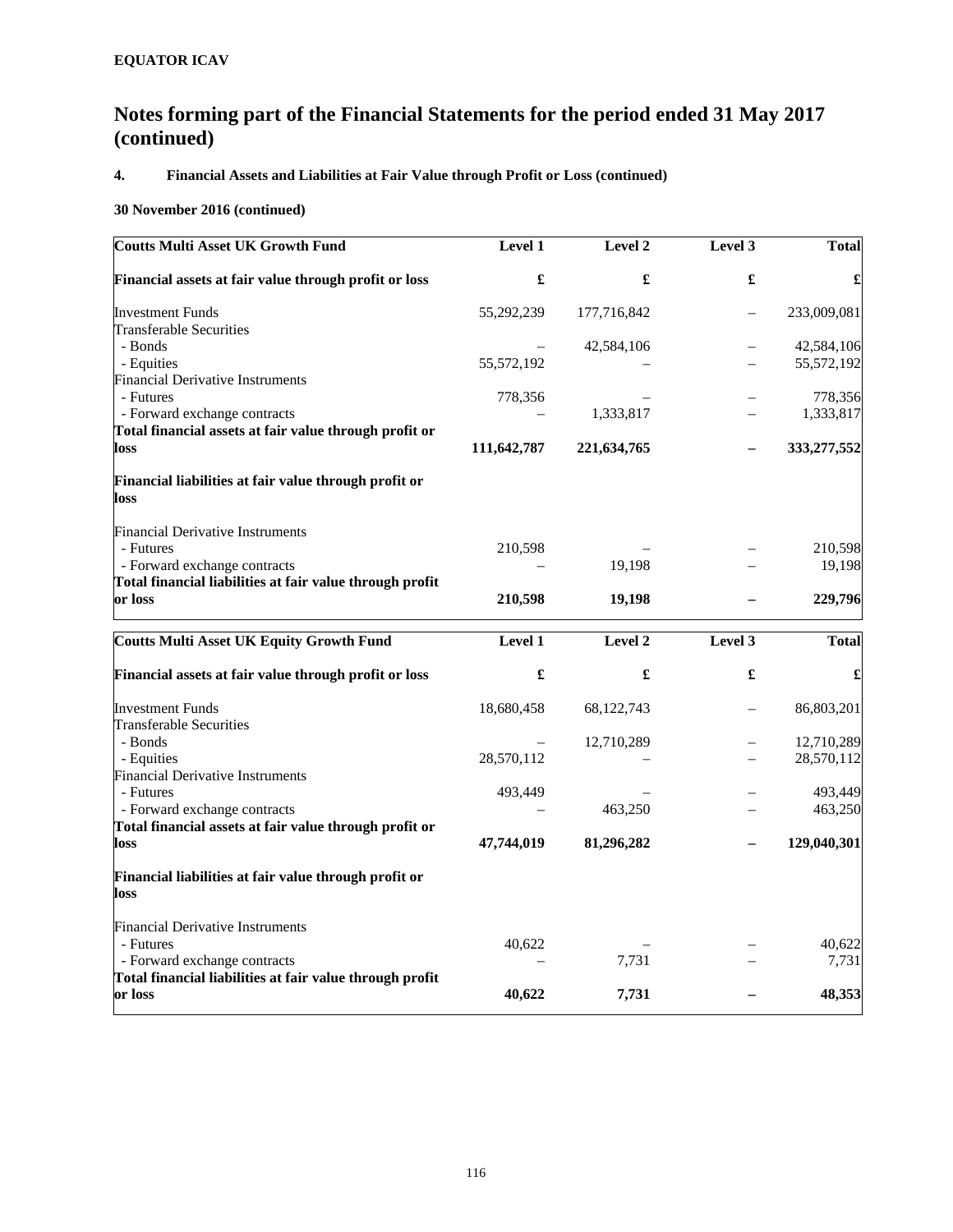# **4. Financial Assets and Liabilities at Fair Value through Profit or Loss (continued)**

### **30 November 2016 (continued)**

| <b>Coutts Multi Asset Global Defensive Fund</b>               | <b>Level 1</b> | Level 2    | Level 3   | <b>Total</b> |
|---------------------------------------------------------------|----------------|------------|-----------|--------------|
| Financial assets at fair value through profit or loss         | US\$           | US\$       | US\$      | US\$         |
| <b>Investment Funds</b>                                       | 3,627,145      | 10,483,732 |           | 14,110,877   |
| <b>Transferable Securities</b>                                |                |            |           |              |
| - Bonds                                                       |                | 13,541,926 | 468,133   | 14,010,059   |
| - Equities                                                    | 895,514        |            |           | 895,514      |
| <b>Financial Derivative Instruments</b>                       |                |            |           |              |
| - Futures                                                     | 89,954         |            |           | 89,954       |
| - Forward exchange contracts                                  |                | 171,006    |           | 171,006      |
| Total financial assets at fair value through profit or        |                |            |           |              |
| loss                                                          | 4,612,613      | 24,196,664 | 468,133   | 29,277,410   |
| Financial liabilities at fair value through profit or<br>loss |                |            |           |              |
| <b>Financial Derivative Instruments</b>                       |                |            |           |              |
| - Futures                                                     | 2,391          |            |           | 2,391        |
| - Forward exchange contracts                                  |                | 17,521     |           | 17,521       |
| Total financial liabilities at fair value through profit      |                |            |           |              |
| or loss                                                       | 2,391          | 17,521     |           | 19,912       |
| <b>Coutts Multi Asset Global Balanced Fund</b>                | Level 1        | Level 2    | Level 3   | <b>Total</b> |
| Financial assets at fair value through profit or loss         | US\$           | US\$       | US\$      | US\$         |
| <b>Investment Funds</b>                                       | 33,664,639     | 45,634,542 |           | 79,299,181   |
| <b>Transferable Securities</b>                                |                |            |           |              |
| - Bonds                                                       |                | 41,306,844 | 5,672,265 | 46,979,109   |
| - Equities                                                    | 5,410,854      |            |           | 5,410,854    |
| <b>Financial Derivative Instruments</b>                       |                |            |           |              |
| - Futures                                                     | 857,310        |            |           | 857,310      |
| - Forward exchange contracts                                  |                | 648,660    |           | 648,660      |
| Total financial assets at fair value through profit or        |                |            |           |              |
| loss                                                          | 39,932,803     | 87,590,046 | 5,672,265 | 133,195,114  |
| Financial liabilities at fair value through profit or<br>loss |                |            |           |              |
| <b>Financial Derivative Instruments</b>                       |                |            |           |              |
| - Futures                                                     | 9,957          |            |           | 9,957        |
| - Forward exchange contracts                                  |                | 76,676     |           | 76,676       |
| Total financial liabilities at fair value through profit      |                |            |           |              |
| or loss                                                       | 9,957          | 76,676     |           | 86,633       |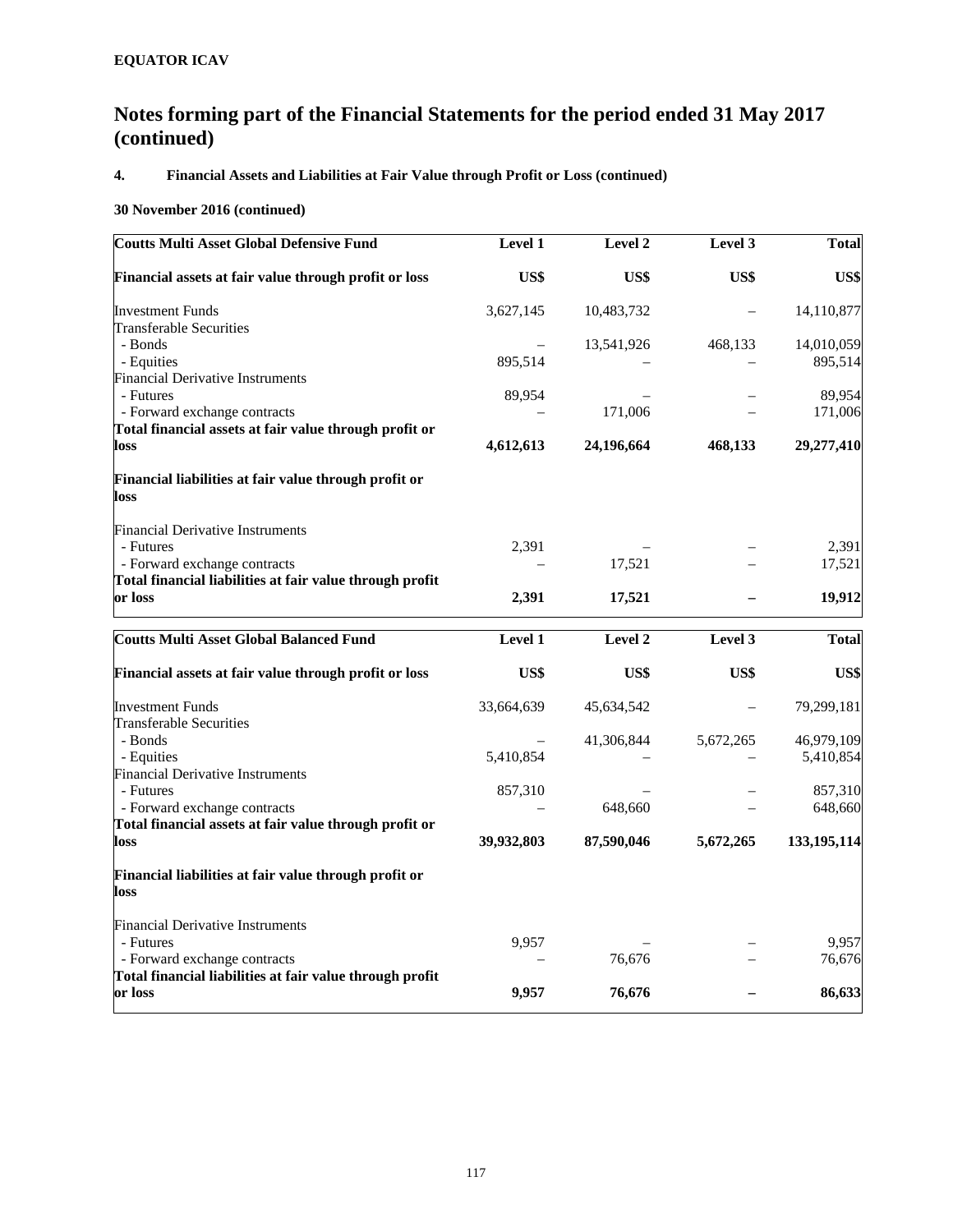# **4. Financial Assets and Liabilities at Fair Value through Profit or Loss (continued)**

### **30 November 2016 (continued)**

| <b>Coutts Multi Asset Global Growth Fund</b>                   | Level 1    | Level 2              | Level 3 | <b>Total</b> |
|----------------------------------------------------------------|------------|----------------------|---------|--------------|
| Financial assets at fair value through profit or loss          | US\$       | US\$                 | US\$    | US\$         |
| <b>Investment Funds</b>                                        | 46,259,375 | 42,309,783           |         | 88,569,158   |
| <b>Transferable Securities</b>                                 |            |                      |         |              |
| - Bonds                                                        |            | 14,126,505           |         | 14,126,505   |
| - Equities                                                     | 4,515,961  |                      |         | 4,515,961    |
| <b>Financial Derivative Instruments</b>                        |            |                      |         |              |
| - Futures                                                      | 846,854    |                      |         | 846,854      |
| - Forward exchange contracts                                   |            | 676,113              |         | 676,113      |
| Total financial assets at fair value through profit or         |            |                      |         |              |
| loss                                                           | 51,622,190 | 57,112,401           |         | 108,734,591  |
| Financial liabilities at fair value through profit or<br>loss  |            |                      |         |              |
| <b>Financial Derivative Instruments</b>                        |            |                      |         |              |
| - Futures                                                      | 9,191      |                      |         | 9,191        |
| - Forward exchange contracts                                   |            | 5,061                |         | 5,061        |
| Total financial liabilities at fair value through profit       |            |                      |         |              |
| or loss                                                        | 9,191      | 5,061                |         | 14,252       |
| Personal Portfolio 1 Fund <sup>2</sup>                         | Level 1    | Level 2              | Level 3 | <b>Total</b> |
| Financial assets at fair value through profit or loss          | £          | $\pmb{\mathfrak{L}}$ | £       |              |
| <b>Investment Funds</b>                                        | 38,143     | 244,732              |         | 282,875      |
| <b>Transferable Securities</b>                                 |            |                      |         |              |
| - Bonds                                                        |            | 237,688              |         | 237,688      |
| Total financial assets at fair value through profit or<br>loss | 38,143     | 482,420              |         | 520,563      |
| Personal Portfolio 2 Fund <sup>2</sup>                         | Level 1    | Level 2              | Level 3 | <b>Total</b> |
| Financial assets at fair value through profit or loss          | £          | $\pmb{\mathfrak{L}}$ | £       | £            |
| <b>Investment Funds</b>                                        | 61,335     | 294,498              |         | 355,833      |
| <b>Transferable Securities</b>                                 |            |                      |         |              |
| - Bonds                                                        |            | 179,964              |         | 179,964      |
| Total financial assets at fair value through profit or         |            |                      |         |              |
| loss                                                           | 61,335     | 474,462              |         | 535,797      |
|                                                                |            |                      |         |              |

<sup>2</sup> Fund launched on 1 June 2016.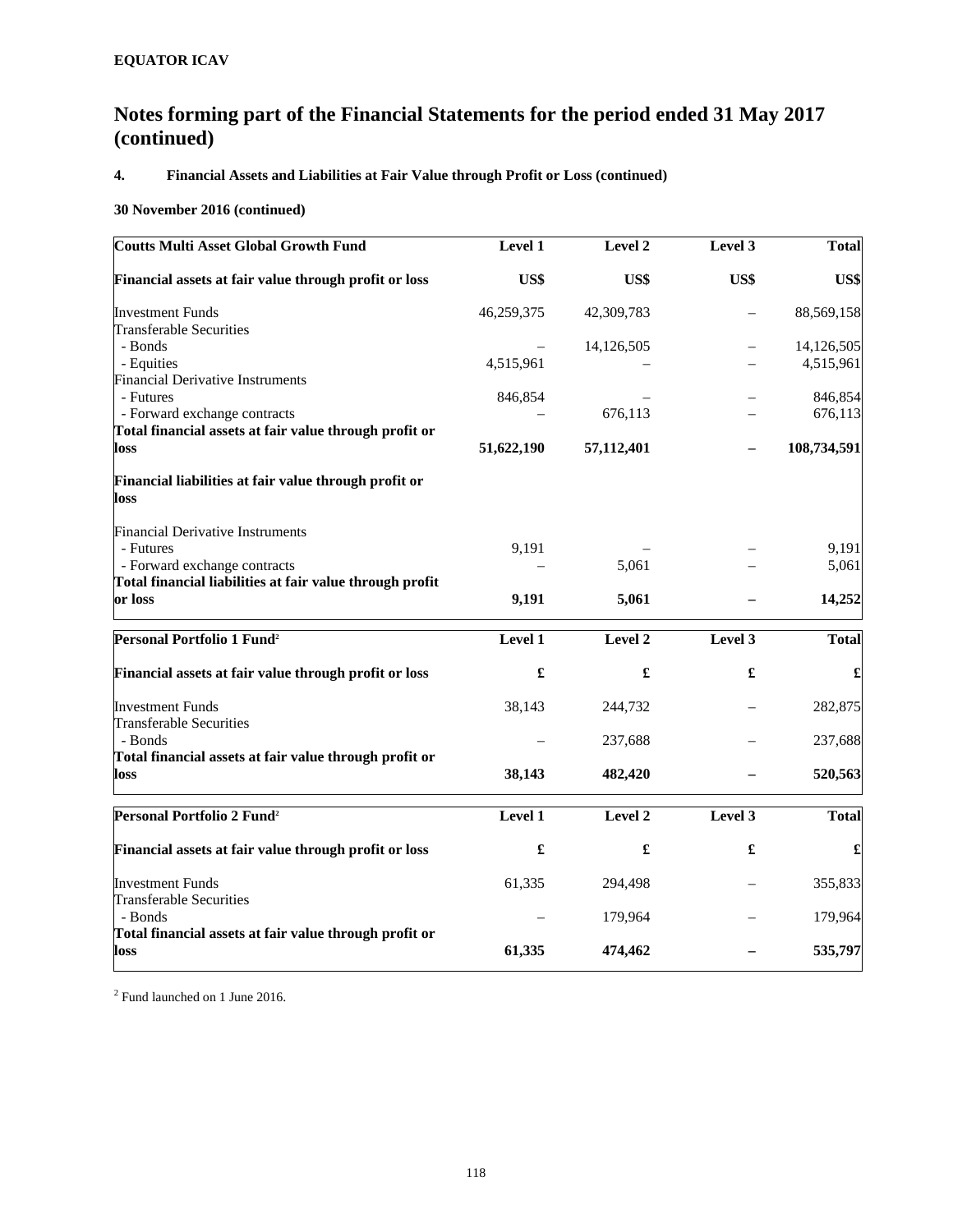### **4. Financial Assets and Liabilities at Fair Value through Profit or Loss (continued)**

### **30 November 2016 (continued)**

| Personal Portfolio 3 Fund <sup>2</sup>                         | Level 1 | Level 2 | Level 3 | <b>Total</b> |
|----------------------------------------------------------------|---------|---------|---------|--------------|
| Financial assets at fair value through profit or loss          | £       | £       | £       |              |
| <b>Investment Funds</b>                                        | 90,629  | 368,740 |         | 459,369      |
| <b>Transferable Securities</b>                                 |         |         |         |              |
| - Bonds                                                        |         | 110,374 |         | 110,374      |
| Total financial assets at fair value through profit or<br>loss | 90,629  | 479,114 |         | 569,743      |
| Personal Portfolio 4 Fund <sup>2</sup>                         | Level 1 | Level 2 | Level 3 | <b>Total</b> |
| Financial assets at fair value through profit or loss          | £       | £       | £       |              |
| <b>Investment Funds</b>                                        | 134,175 | 447,094 |         | 581,269      |
| Transferable Securities                                        |         |         |         |              |
| - Bonds                                                        |         | 21,560  |         | 21,560       |
| Total financial assets at fair value through profit or<br>loss | 134,175 | 468,654 |         | 602,829      |
| Personal Portfolio 5 Fund <sup>2</sup>                         | Level 1 | Level 2 | Level 3 | <b>Total</b> |
| Financial assets at fair value through profit or loss          | £       | £       | £       |              |
| <b>Investment Funds</b>                                        | 170,119 | 416,578 |         | 586,697      |
| Total financial assets at fair value through profit or<br>loss | 170,119 | 416,578 |         | 586,697      |

2 Fund launched on 1 June 2016.

The determination of what constitutes "observable" requires significant judgment by the ICAV. The ICAV considers observable data to be that market data that is readily available, regularly distributed or updated, reliable and verifiable, not proprietary, and provided by independent sources that are actively involved in the relevant market.

### **5. Dividends**

Distributing shares in the Coutts Multi Asset UK Funds, Coutts Multi Asset Global Funds and the Equator UK Equity Fund will declare a dividend in May and November of each year and it will be paid within four months of the declaration date.

Distributing shares in the Equator UK Sovereign Bond Fund will declare a dividend in February, May, August and November of each year and it will be paid within four months of the declaration date.

Distributing shares in the Equator US Equity Fund will declare a dividend in November of each year and it will be paid within four months of the declaration date.

Dividends will be declared out of net income (i.e. income less expenses).

No dividends or distributions shall be made in respect of accumulating shares. Accordingly, any distributable income will remain in the Fund's assets and will be reflected in the Net Asset Value of the accumulating shares.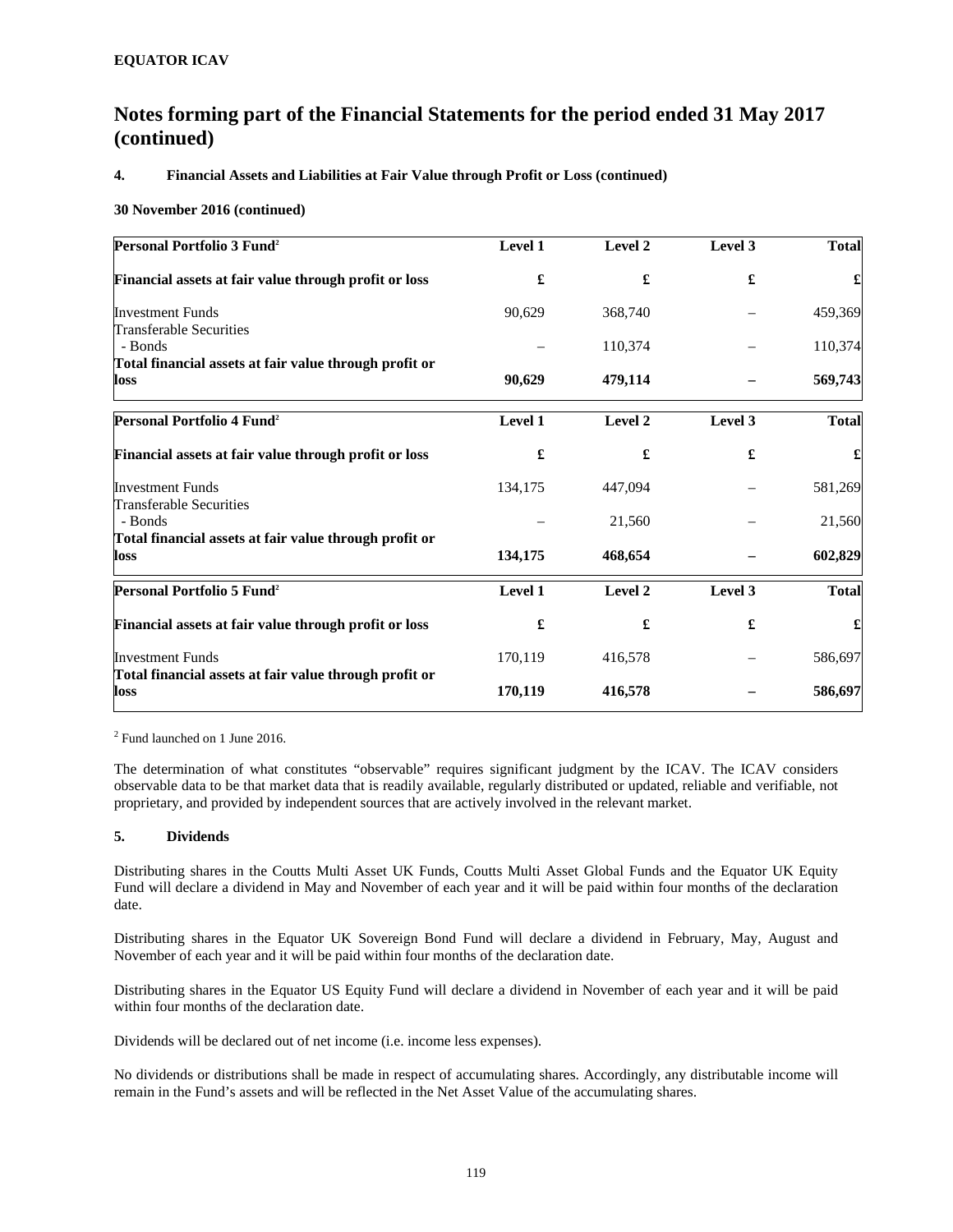### **5. Dividends (continued)**

Details of interim dividend rates for the period ended 31 May 2017 are set out in the Fund Summary Information on pages 14 to 15. The dividends paid during the period ended 31 May 2017 and 31 May 2016 in respect of each share class are as follows:

|                                                 | 31 May $20171$   | 31 May 2016 <sup>2</sup>                                         |
|-------------------------------------------------|------------------|------------------------------------------------------------------|
| <b>Coutts Multi Asset UK Defensive Fund</b>     |                  |                                                                  |
| <b>GBP Class A-Distributing</b>                 | £88,493          | £65,917                                                          |
| <b>GBP Class B-Distributing</b>                 | £61,247          | £76,449                                                          |
| <b>GBP Class C-Distributing</b>                 | £509,301         | £481,128                                                         |
| <b>Coutts Multi Asset UK Balanced Fund</b>      |                  |                                                                  |
| <b>GBP Class A-Distributing</b>                 | £590,419         | £393,200                                                         |
| <b>GBP Class B-Distributing</b>                 | £48,625          | £91,297                                                          |
| <b>GBP Class C-Distributing</b>                 | £2,416,666       | £2,565,796                                                       |
|                                                 |                  |                                                                  |
| <b>Coutts Multi Asset UK Growth Fund</b>        |                  |                                                                  |
| <b>GBP Class A-Distributing</b>                 | £134,728         | £106,216                                                         |
| <b>GBP Class B-Distributing</b>                 | £14,725          | £8,752                                                           |
| <b>GBP Class C-Distributing</b>                 | £2,009,795       | £2,065,059                                                       |
| <b>Coutts Multi Asset UK Equity Growth Fund</b> |                  |                                                                  |
| <b>GBP Class A-Distributing</b>                 | £34,602          | £36,713                                                          |
| <b>GBP Class B-Distributing</b>                 | £794             | £1,218                                                           |
| <b>GBP Class C-Distributing</b>                 | £440,183         | £564,829                                                         |
| <b>Coutts Multi Asset Global Defensive Fund</b> |                  |                                                                  |
| CHF Class B-Distributing <sup>4</sup>           | CHF-             | CHF5,521                                                         |
| EUR Class A-Distributing <sup>3</sup>           | €-               | €794                                                             |
| <b>EUR Class B-Distributing</b>                 | €10,139          | <del>€</del> 44,505                                              |
| <b>EUR Class C-Distributing</b>                 | € $3,302$        | €3,369                                                           |
| <b>GBP Class A-Distributing</b>                 | £22,703          | £4,697                                                           |
| <b>GBP Class B-Distributing</b>                 | £5,054           | £8,850                                                           |
| <b>GBP Class C-Distributing</b>                 | £34,214          | £29,863                                                          |
| <b>USD Class A-Distributing</b>                 | US\$759          | US\$589                                                          |
| <b>USD Class B-Distributing</b>                 | US\$9,287        | US\$26,839                                                       |
| USD Class C-Distributing                        | US\$11,757       | US\$14,062                                                       |
| <b>Coutts Multi Asset Global Balanced Fund</b>  |                  |                                                                  |
| CHF Class A-Distributing <sup>5</sup>           | CHF-             | <b>CHF868</b>                                                    |
| <b>CHF Class B-Distributing</b>                 | CHF6,152         | CHF25,422                                                        |
| EUR Class A-Distributing <sup>6</sup>           | $\bigoplus$ ,612 | €                                                                |
| <b>EUR Class B-Distributing</b>                 | € $12,804$       | €78,060                                                          |
| <b>EUR Class C-Distributing</b>                 | $\bigoplus$ ,401 | $\bigoplus$ ,029                                                 |
| <b>GBP Class A-Distributing</b>                 | £68,988          | £26,560                                                          |
| <b>GBP Class B-Distributing</b>                 | £21,070          | £21,373                                                          |
| GBP Class C-Distributing                        | £162,312         | £135,429                                                         |
| <b>USD Class A-Distributing</b>                 | US\$18,218       | US\$34,565                                                       |
| <b>USD Class B-Distributing</b>                 | US\$46,199       | US\$127,010                                                      |
| <b>USD Class C-Distributing</b>                 | US\$28,094       | US\$24,804                                                       |
| <b>Coutts Multi Asset Global Growth Fund</b>    |                  |                                                                  |
| <b>EUR Class A-Distributing</b>                 | $\bigoplus$ ,527 | <del>€</del> 4,483                                               |
| <b>EUR Class B-Distributing</b>                 | E253             | <del>€</del> 4,225                                               |
| <b>EUR Class C-Distributing</b>                 | €2,762           | $\textcolor{blue}{\mathbf{\textcolor{blue}{\in}}\mathbf{5,380}}$ |
| <b>GBP Class A-Distributing</b>                 | £10,669          | £5,104                                                           |
| <b>GBP Class B-Distributing</b>                 | £139             | £4,162                                                           |
| GBP Class C-Distributing                        | £75,284          | £58,422                                                          |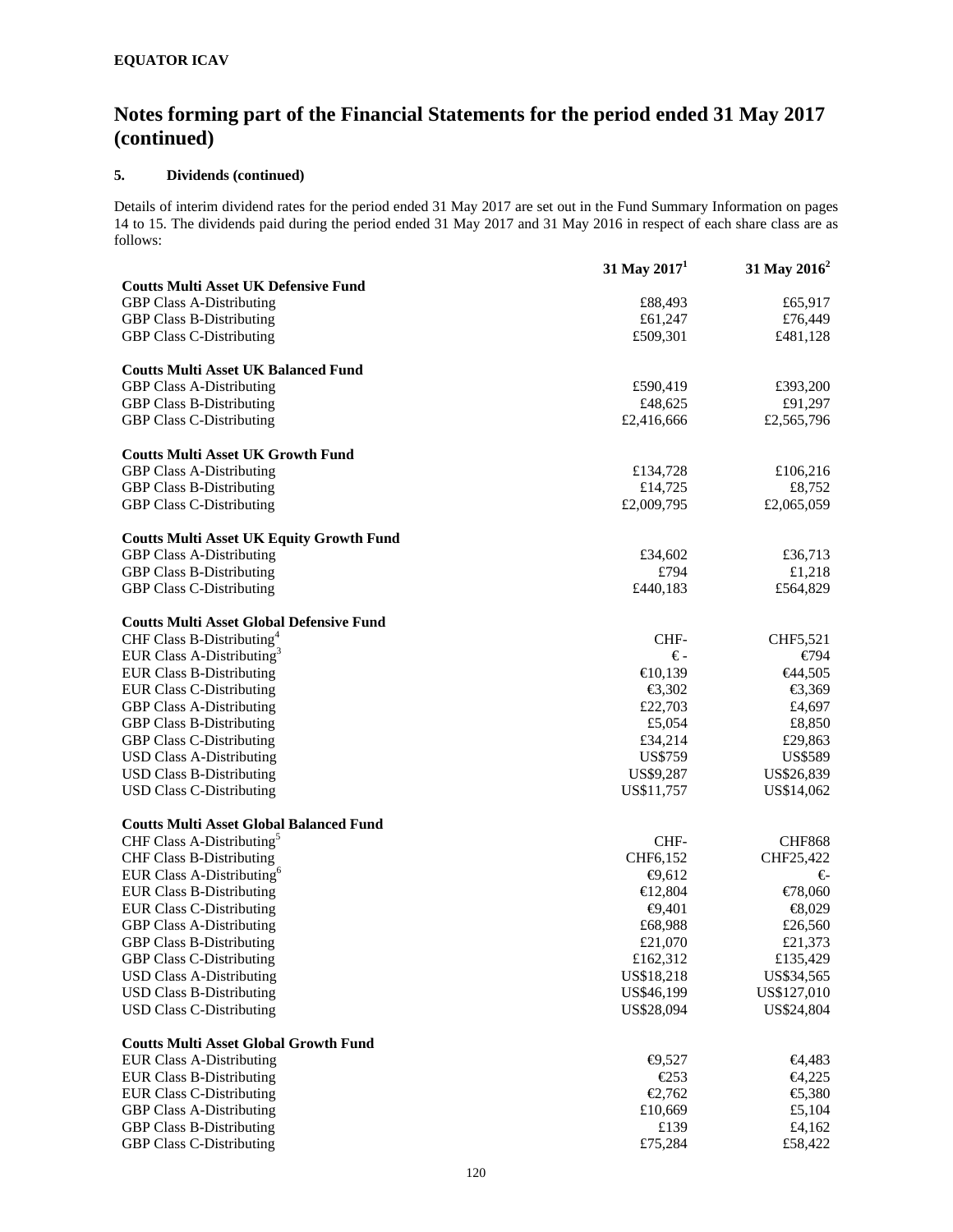### **5. Dividends (continued)**

|                                                          | 31 May $20171$ | 31 May $2016^2$ |
|----------------------------------------------------------|----------------|-----------------|
| <b>Coutts Multi Asset Global Growth Fund (continued)</b> |                |                 |
| USD Class A-Distributing                                 | <b>US\$794</b> | US\$723         |
| <b>USD Class B-Distributing</b>                          | US\$125        | US\$1,849       |
| <b>USD Class C-Distributing</b>                          | US\$11.227     | US\$11,681      |
| <b>Equator UK Equity Fund<sup>7</sup></b>                |                |                 |
| <b>GBP Class B-Distributing</b>                          | £106,607       | n/a             |
| <b>GBP Class C-Distributing</b>                          | £4,591,965     | n/a             |
| <b>Equator UK Sovereign Bond Fund</b>                    |                |                 |
| <b>GBP Class B-Distributing</b>                          | £20,888        | n/a             |
| <b>GBP Class C-Distributing</b>                          | £739,890       | n/a             |

<sup>1</sup> The above dividends were declared on 15 May 2017 and paid on 31 May 2017.

<sup>2</sup> The above dividends were declared on 13 May 2016 and paid on 31 May 2016.

<sup>3</sup>The share class was fully redeemed on 6 June 2016.

<sup>4</sup> The share class was fully redeemed on 23 December 2016.

5 The share class was fully redeemed on 7 December 2016.

 $^6$ The share class was fully redeemed on 26 February 2016. The share class was re-opened on 28 June 2016. <sup>7</sup> Fund launched on 24 February 2017.

#### **6. Management Fees**

The Manager is entitled to receive an annual fee from each Fund. The Manager pays out of its fees the expenses of all other service providers, including the Administrator, Depositary, Investment Manager, Directors and the Auditor. The Manager shall also be reimbursed by the Funds for all fees and properly vouched expenses reasonably incurred by the Manager in the performance of its duties. The Investment Manager's fees will include any fee to which it is entitled to as Distributor. The fee payable to the Manager is as detailed in the Prospectus. Where a commission (including a rebated commission) is received by the Investment Manager by virtue of an investment in the shares or units of another investment fund this commission must be paid into the property of the Fund. See relevant ongoing charges:

#### **Ongoing Charges Figures**<sup>9</sup>

|                                             | For the period ended<br>31 May 2017 | For the period ended<br>31 May 2016 |
|---------------------------------------------|-------------------------------------|-------------------------------------|
| <b>Coutts Multi Asset UK Defensive Fund</b> |                                     |                                     |
| <b>GBP Class A-Accumulating</b>             | 1.04%                               | 1.00%                               |
| <b>GBP Class A-Distributing</b>             | 1.04%                               | 1.00%                               |
| <b>GBP Class B-Accumulating</b>             | 1.52%                               | 1.51%                               |
| <b>GBP Class B-Distributing</b>             | 1.52%                               | 1.51%                               |
| <b>GBP Class C-Distributing</b>             | 0.84%                               | 0.80%                               |
| <b>Coutts Multi Asset UK Balanced Fund</b>  |                                     |                                     |
| <b>GBP Class A-Accumulating</b>             | 0.95%                               | 0.91%                               |
| <b>GBP Class A-Distributing</b>             | 0.95%                               | 0.91%                               |
| <b>GBP Class B-Accumulating</b>             | 1.45%                               | 1.41%                               |
| <b>GBP Class B-Distributing</b>             | 1.45%                               | 1.41%                               |
| <b>GBP Class C-Distributing</b>             | 0.75%                               | 0.71%                               |
| <b>Coutts Multi Asset UK Growth Fund</b>    |                                     |                                     |
| <b>GBP Class A-Accumulating</b>             | 1.00%                               | 0.95%                               |
| <b>GBP Class A-Distributing</b>             | 1.00%                               | 0.95%                               |
| <b>GBP Class B-Accumulating</b>             | 1.49%                               | 1.44%                               |
| <b>GBP Class B-Distributing</b>             | 1.50%                               | 1.44%                               |
| <b>GBP Class C-Distributing</b>             | 0.80%                               | 0.75%                               |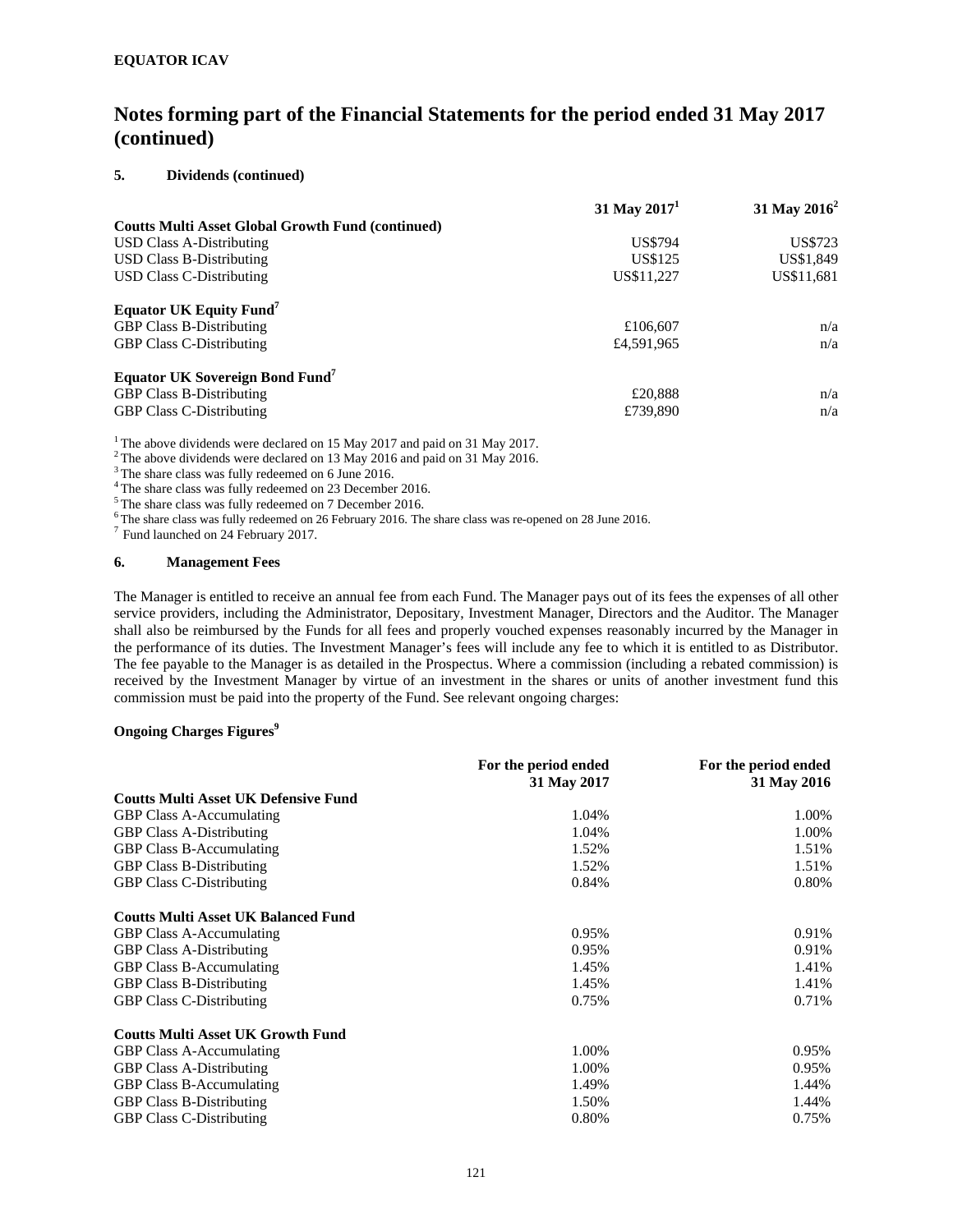## **6. Management Fees (continued)**

### **Ongoing Charges Figures<sup>9</sup> (continued)**

|                                                 | For the period ended | For the period ended |
|-------------------------------------------------|----------------------|----------------------|
|                                                 | 31 May 2017          | 31 May 2016          |
| <b>Coutts Multi Asset UK Equity Growth Fund</b> |                      |                      |
| <b>GBP Class A-Accumulating</b>                 | 0.95%                | 0.94%                |
| <b>GBP Class A-Distributing</b>                 | 0.95%                | 0.94%                |
| <b>GBP Class B-Accumulating</b>                 | 1.45%                | 1.44%                |
| <b>GBP Class B-Distributing</b>                 | 1.45%                | 1.44%                |
| <b>GBP Class C-Distributing</b>                 | 0.75%                | 0.74%                |
| <b>Coutts Multi Asset Global Defensive Fund</b> |                      |                      |
| CHF Class B-Accumulating <sup>4</sup>           | n/a                  | 1.55%                |
| CHF Class B-Distributing <sup>2</sup>           | n/a                  | 1.55%                |
| <b>EUR Class A-Accumulating</b>                 | 1.20%                | 1.08%                |
| EUR Class A-Distributing <sup>3</sup>           | n/a                  | 1.08%                |
| <b>EUR Class B-Accumulating</b>                 | 1.70%                | 1.55%                |
| <b>EUR Class B-Distributing</b>                 | 1.70%                | 1.54%                |
| <b>EUR Class C-Distributing</b>                 | 0.98%                | 0.83%                |
| <b>GBP Class A-Accumulating</b>                 | 1.20%                | 1.08%                |
| <b>GBP Class A-Distributing</b>                 | 1.20%                | 1.08%                |
| GBP Class B-Accumulating                        | 1.70%                | 1.55%                |
| <b>GBP Class B-Distributing</b>                 | 1.70%                | 1.55%                |
| <b>GBP Class C-Distributing</b>                 | 0.98%                | 0.87%                |
| <b>USD Class A-Accumulating</b>                 | 1.20%                | 1.08%                |
| <b>USD Class A-Distributing</b>                 | 1.20%                | 1.08%                |
| <b>USD Class B-Accumulating</b>                 | 1.70%                | 1.55%                |
| <b>USD Class B-Distributing</b>                 | 1.70%                | 1.55%                |
| USD Class C-Distributing                        | 0.98%                | 0.87%                |
| <b>Coutts Multi Asset Global Balanced Fund</b>  |                      |                      |
| <b>CHF Class A-Accumulating</b>                 | 1.09%                | 1.00%                |
| CHF Class A-Distributing <sup>5</sup>           | n/a                  | 0.99%                |
| <b>CHF Class B-Accumulating</b>                 | 1.60%                | 1.50%                |
| <b>CHF Class B-Distributing</b>                 | 1.60%                | 1.49%                |
| <b>EUR Class A-Accumulating</b>                 | 1.09%                | 1.00%                |
| EUR Class A-Distributing <sup>1</sup>           | 1.10%                | n/a                  |
| <b>EUR Class B-Accumulating</b>                 | 1.59%                | 1.49%                |
| <b>EUR Class B-Distributing</b>                 | 1.60%                | 1.49%                |
| <b>EUR Class C-Distributing</b>                 | 0.90%                | 0.81%                |
| <b>GBP Class A-Accumulating</b>                 | 1.10%                | 1.00%                |
| <b>GBP Class A-Distributing</b>                 | 1.10%                | 1.00%                |
| <b>GBP Class B-Accumulating</b>                 | 1.60%                | 1.50%                |
| <b>GBP Class B-Distributing</b>                 | 1.60%                | 1.49%                |
| <b>GBP Class C-Distributing</b>                 | 0.90%                | 0.81%                |
| <b>USD Class A-Accumulating</b>                 | 1.10%                | 1.00%                |
| <b>USD Class A-Distributing</b>                 | 1.10%                | 1.00%                |
| <b>USD Class B-Accumulating</b>                 | 1.60%                | 1.49%                |
| <b>USD Class B-Distributing</b>                 | 1.60%                | 1.49%                |
| <b>USD Class C-Distributing</b>                 | 0.90%                | 0.81%                |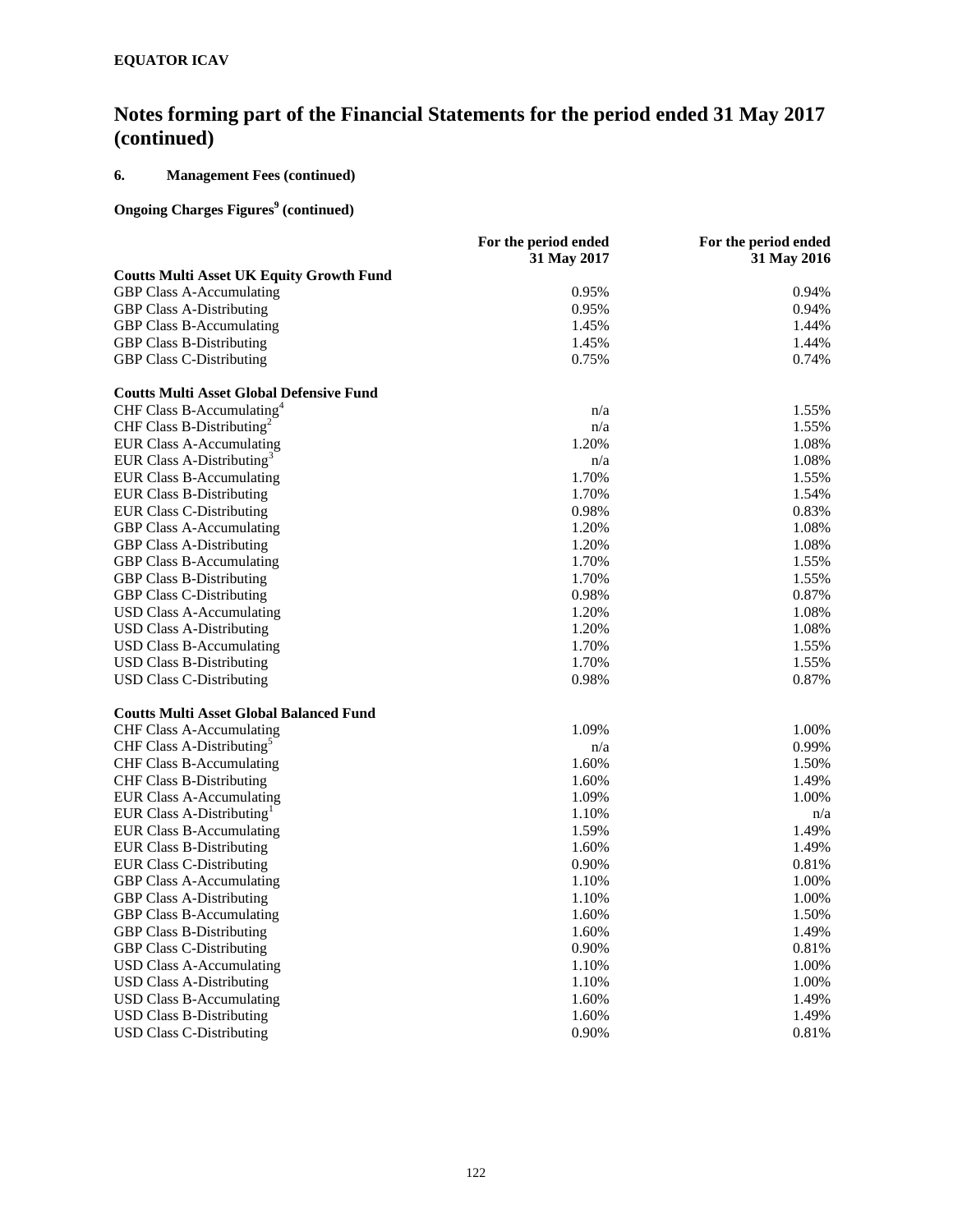### **6. Management Fees (continued)**

### **Ongoing Charges Figures<sup>9</sup> (continued)**

|                                                    | For the period ended | For the period ended |
|----------------------------------------------------|----------------------|----------------------|
|                                                    | 31 May 2017          | 31 May 2016          |
| <b>Coutts Multi Asset Global Growth Fund</b>       |                      |                      |
| <b>EUR Class A-Accumulating</b>                    | 1.07%                | 1.05%                |
| <b>EUR Class A-Distributing</b>                    | 1.07%                | 1.05%                |
| <b>EUR Class B-Accumulating</b>                    | 1.56%                | 1.54%                |
| <b>EUR Class B-Distributing</b>                    | 1.56%                | 1.54%                |
| <b>EUR Class C-Distributing</b>                    | 0.87%                | 0.85%                |
| <b>GBP Class A-Accumulating</b>                    | 1.07%                | 1.05%                |
| <b>GBP Class A-Distributing</b>                    | 1.07%                | 1.05%                |
| <b>GBP Class B-Accumulating</b>                    | 1.57%                | 1.54%                |
| <b>GBP Class B-Distributing</b>                    | 1.57%                | 1.54%                |
| <b>GBP Class C-Distributing</b>                    | 0.87%                | 0.85%                |
| <b>USD Class A-Accumulating</b>                    | 1.07%                | 1.05%                |
| <b>USD Class A-Distributing</b>                    | 1.08%                | 1.05%                |
| <b>USD Class B-Accumulating</b>                    | 1.57%                | 1.54%                |
| <b>USD Class B-Distributing</b>                    | 1.57%                | 1.54%                |
| <b>USD Class C-Distributing</b>                    | 0.87%                | 0.85%                |
| Personal Portfolio 1 Fund <sup>6</sup>             |                      |                      |
| GBP Class A-Accumulating                           | 0.55%                | n/a                  |
| Personal Portfolio 2 Fund <sup>6</sup>             |                      |                      |
| <b>GBP Class A-Accumulating</b>                    | 0.56%                | n/a                  |
| Personal Portfolio 3 Fund <sup>6</sup>             |                      |                      |
| <b>GBP Class A-Accumulating</b>                    | 0.56%                | n/a                  |
| Personal Portfolio 4 Fund <sup>6</sup>             |                      |                      |
| <b>GBP Class A-Accumulating</b>                    | 0.57%                | n/a                  |
| Personal Portfolio 5 Fund <sup>6</sup>             |                      |                      |
| <b>GBP Class A-Accumulating</b>                    | 0.57%                | n/a                  |
| <b>Equator UK Equity Fund</b> <sup>7</sup>         |                      |                      |
| <b>GBP Class B-Distributing</b>                    | 0.78%                | n/a                  |
| <b>GBP Class C-Distributing</b>                    | 0.40%                | n/a                  |
| <b>Equator UK Sovereign Bond Fund</b> <sup>7</sup> |                      |                      |
| GBP Class B-Distributing <sup>8</sup>              | 0.08%                | n/a                  |
| <b>GBP Class C-Distributing</b>                    | 0.08%                | n/a                  |
| Equator US Equity Fund <sup>7</sup>                |                      |                      |
| <b>GBP Class B-Distributing</b>                    | 1.16%                | n/a                  |
| <b>GBP Class C-Distributing</b>                    | 0.70%                | n/a                  |
| <b>USD Class B-Distributing</b>                    | 1.16%                | n/a                  |
| <b>USD Class C-Distributing</b>                    | 0.70%                | n/a                  |

<sup>1</sup> The share class was fully redeemed on 26 February 2016. The share class was re-opened on 28 June 2016.<br><sup>2</sup> The share class was fully redeemed on 23 December 2016.

 $3$  The share class was fully redeemed on 6 June 2016.<br> $4$  The share class was fully redeemed on 12 September 2016.

<sup>5</sup>The share class was fully redeemed on 7 December 2016.

6 Fund launched on 1 June 2016.

 $7$  Fund launched on 24 February 2017.

<sup>8</sup> Effective from 8 June 2017 an Investment Manager fee of 0.50% per annum of the Net Asset Value of the share class has been applied to the OCF figure for this share class.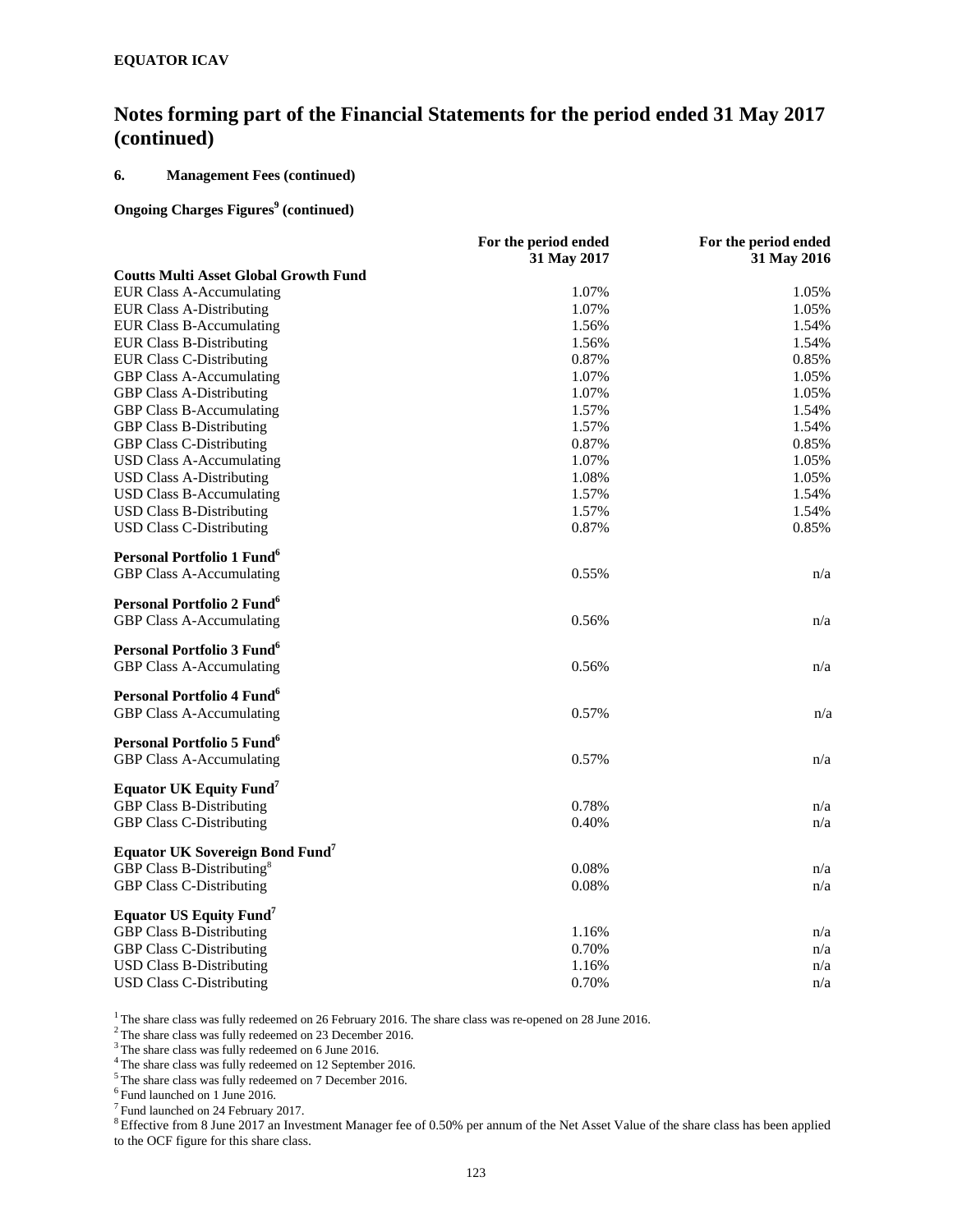### **6. Management Fees (continued)**

### **Ongoing Charges Figures<sup>9</sup> (continued)**

<sup>9</sup>The Ongoing Charges Figures ("OCF") represents the annualised operating expenses of each share class expressed as a percentage of the average net assets for the period. It does not include initial charges or performance fees. The OCF includes the annual management charge and all charges which are deducted directly from the Fund. The OCF also includes the ongoing charges of the underlying Investment Funds in which the Fund has an investment. The OCF is expressed as an annual percentage rate.

#### **7. Exchange Rates**

Exchange rates ruling at 31 May 2017 were:

| <b>Pound Sterling</b> |                 | <b>United States Dollar</b> |                                  |
|-----------------------|-----------------|-----------------------------|----------------------------------|
| £1=US\$1.28845        | £1=€1.14695     | $USS1 = £0.77613$           | $\text{USS1} = 0.89018$          |
| £1=CHF1.24795         | £1=\\$142.69585 | $USS1 = CHF0.96857$         | $\text{USS1} = \text{CS1}.35085$ |
| £1=SEK11.19845        | £1=NOK10.88650  | $US$1=\t{110.75001}$        | $US$1=AUD1.34580$                |

Exchange rates ruling at 30 November 2016 were:

### **Pound Sterling United States Dollar**

| Tomm picture    |                 | $\cdots$                 |                                  |
|-----------------|-----------------|--------------------------|----------------------------------|
| £1=US\$1.25120  | £1= $\in$ 18055 | $\text{USS1} = £0.79923$ | $\text{USS1} = 0.94353$          |
| £1=CHF1.27210   | £1=C\$1.68075   | $US$1=CHF1.01670$        | $\text{USS1} = \text{CS1}.34331$ |
| £1=\\$143.14355 | £1=SEK11.53955  | $USS1 = 4114.40501$      | US\$1= $\angle$ AUD n/a          |
| £1=NOK $n/a$    |                 |                          |                                  |

Exchange rates ruling at 31 May 2016 were:

### **Pound Sterling United States Dollar**

| £1=US\$1.44835  | £1= <del>€</del> 1.30170 | $\text{USS}1 = £0.69044$ | $USS1 = 0.89875$                 |
|-----------------|--------------------------|--------------------------|----------------------------------|
| £1=CHF1.43970   | £1 = AUD2,00395          | $USS1 = CHF0.99403$      | $\text{USS1} = \text{CS1}.31132$ |
| £1=\\$160.38305 | £1= $\text{CS}1.89925$   | $US$1=\t{110.73501}$     | US\$1= $\angle$ AUD n/a          |
| £1=NOK n/a      |                          |                          |                                  |

### **8. Multi**-**currency Classes**

In addition to US Dollar currency shares, Coutts Multi Asset Global Defensive Fund and Coutts Multi Asset Global Balanced Fund issues Euro, Pound Sterling and Swiss Franc currency shares. These classes are converted to US Dollars, the reporting currency of the Fund, at the exchange rate at the end of the reporting period. The Bank of New York Mellon Global Markets hedges the currency exposure of holders of Euro, Pound Sterling and Swiss Franc shares to the base currency of the Fund. All costs and gains/losses of such hedging transactions will accrue solely to the holders of the shares in the share class for which the currency hedging strategy has been adopted.

In addition to US Dollar currency shares, Coutts Multi Asset Global Growth Fund issues Euro and Pound Sterling currency shares. These classes are converted to US Dollars, the reporting currency of the Fund at the exchange rate at the end of the reporting period. The Bank of New York Mellon Global Markets hedges the currency exposure of holders of Euro and Pound Sterling shares to the base currency of the Fund. All costs and gains/losses of such hedging transactions will accrue solely to the holders of the shares in the share class for which the currency hedging strategy has been adopted.

In addition to the US Dollar currency shares, Equator US Equity Fund issues unhedged Pound Sterling currency shares.

These forward exchange contracts are disclosed on the Portfolio and the Statement of Investments.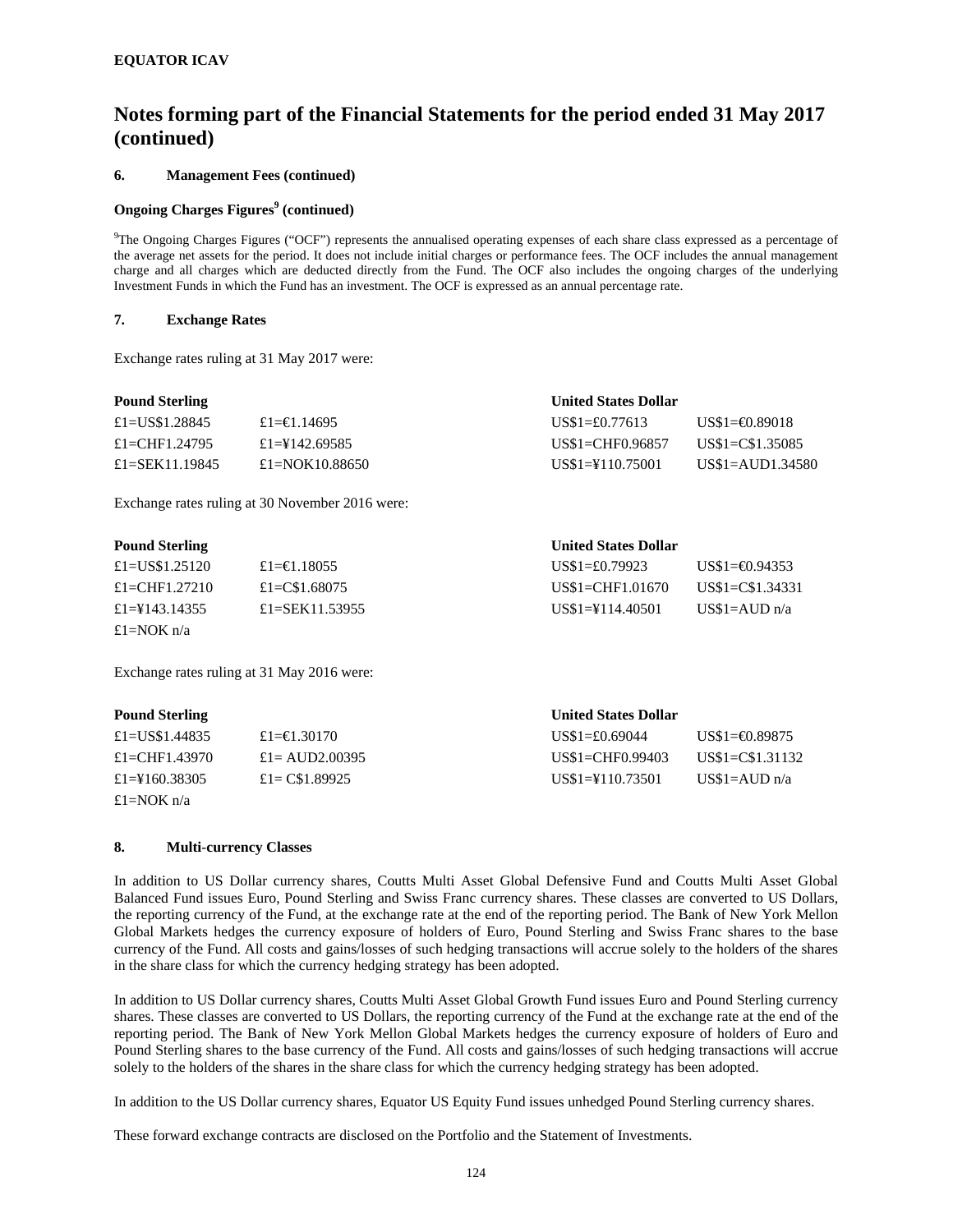### **9. Share Capital**

The authorised share capital of the ICAV is 1,000,000,000,000 redeemable shares of no par value. Two shares (the "Subscriber Shares") were issued for the purposes of the incorporation of the ICAV and obtaining authorisation from the Central Bank at an issue price of €1 per Share which are fully paid up.

Redeemable participating shares are divided into different Funds and share classes according to the currency in which they are designated. Shareholders receive notices of General Meetings and are entitled to attend and vote there at. On a poll, a holder is entitled to one vote for each share of a Fund held.

During the period ended 31 May 2017, the ICAV issued different classes of shares (see table below).

#### **Coutts Multi Asset UK Defensive Fund**

|                                 | At beginning of |               |             |                           |
|---------------------------------|-----------------|---------------|-------------|---------------------------|
|                                 | period          | <b>Issued</b> |             | Redeemed At end of period |
| <b>GBP Class A-Accumulating</b> | 26,770,260      | 13,742,035    | (5,936,450) | 34,575,845                |
| <b>GBP Class A-Distributing</b> | 4,133,050       | 4,186,059     | (622, 837)  | 7,696,272                 |
| <b>GBP Class B-Accumulating</b> | 1,420,606       | 160,679       | (160, 679)  | 1,420,606                 |
| <b>GBP Class B-Distributing</b> | 5,985,456       | 791.298       | (1,756,491) | 5,020,263                 |
| <b>GBP Class C-Distributing</b> | 32,908,105      | 2,608,283     | (2,180,544) | 33, 335, 844              |

### **Coutts Multi Asset UK Balanced Fund**

|                                 | At beginning of |               |                |                           |
|---------------------------------|-----------------|---------------|----------------|---------------------------|
|                                 | period          | <b>Issued</b> |                | Redeemed At end of period |
| <b>GBP Class A-Accumulating</b> | 148,514,263     | 100,656,031   | (16,597,987)   | 232,572,307               |
| <b>GBP Class A-Distributing</b> | 31,987,835      | 17,418,019    | (4,335,230)    | 45,070,624                |
| <b>GBP Class B-Accumulating</b> | 5,848,672       | 701.962       | (709, 084)     | 5,841,550                 |
| <b>GBP Class B-Distributing</b> | 6,663,794       | 306,674       | (2,281,481)    | 4,688,987                 |
| <b>GBP Class C-Distributing</b> | 190,263,371     | 6,288,184     | (10, 392, 543) | 186, 159, 012             |

### **Coutts Multi Asset UK Growth Fund**

|                                 | At beginning of |               |              |                  |
|---------------------------------|-----------------|---------------|--------------|------------------|
|                                 | period          | <b>Issued</b> | Redeemed     | At end of period |
| <b>GBP Class A-Accumulating</b> | 97,239,444      | 33,560,446    | (9,437,394)  | 121,362,496      |
| <b>GBP Class A-Distributing</b> | 9,603,823       | 3,307,288     | (828, 294)   | 12,082,817       |
| GBP Class B-Accumulating        | 6,927,350       | 828,595       | (1,263,239)  | 6,492,706        |
| <b>GBP Class B-Distributing</b> | 1,782,944       | 365,641       | (167,756)    | 1,980,829        |
| <b>GBP Class C-Distributing</b> | 194,427,816     | 4,910,308     | (12,056,045) | 187,282,079      |

#### **Coutts Multi Asset UK Equity Growth Fund**

|                                 | At beginning of |               |             |                           |
|---------------------------------|-----------------|---------------|-------------|---------------------------|
|                                 | period          | <b>Issued</b> |             | Redeemed At end of period |
| <b>GBP Class A-Accumulating</b> | 45,077,796      | 16,828,257    | (6,348,816) | 55, 557, 237              |
| <b>GBP Class A-Distributing</b> | 5,071,905       | 1,359,213     | (910, 894)  | 5,520,224                 |
| <b>GBP Class B-Accumulating</b> | 1,179,596       |               |             | 1,179,596                 |
| <b>GBP Class B-Distributing</b> | 336,030         | 20,175        | (99.905)    | 256,300                   |
| <b>GBP Class C-Distributing</b> | 73,134,466      | 1,624,716     | (6,156,264) | 68,602,918                |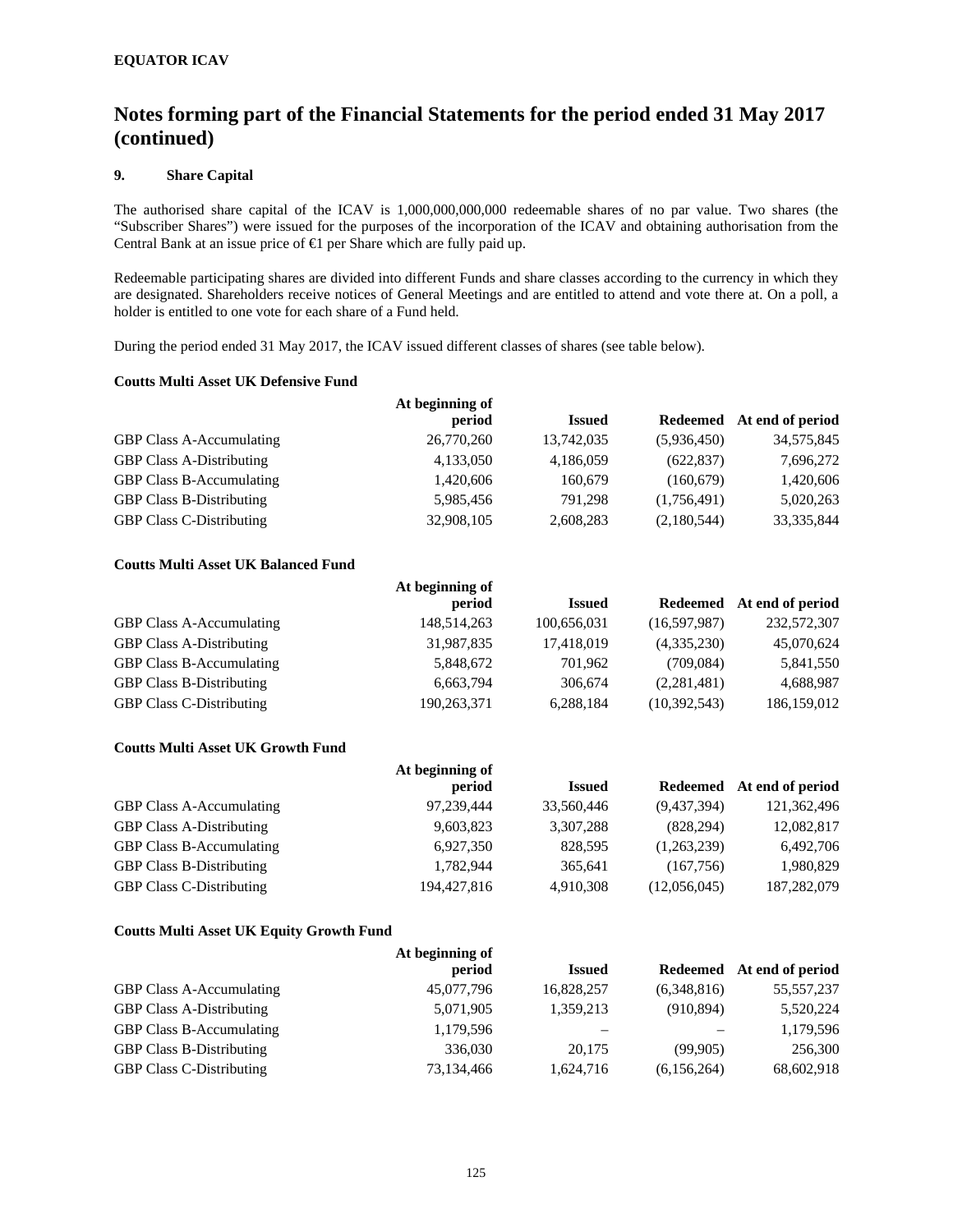## **9. Share Capital (continued)**

## **Coutts Multi Asset Global Defensive Fund**

|                                 | At beginning of<br>period | <b>Issued</b> | Redeemed    | At end of period |  |
|---------------------------------|---------------------------|---------------|-------------|------------------|--|
| <b>CHF Class B-Distributing</b> | 85,000                    |               | (85,000)    |                  |  |
|                                 |                           |               |             |                  |  |
| <b>EUR Class A-Accumulating</b> | 1,366,636                 | 58,873        | (582, 448)  | 843,061          |  |
| <b>EUR Class B-Accumulating</b> | 1,992,932                 |               | (1,245,409) | 747,523          |  |
| <b>EUR Class B-Distributing</b> | 1,446,609                 |               | (112,500)   | 1,334,109        |  |
| <b>EUR Class C-Distributing</b> | 287,141                   |               | (116,205)   | 170,936          |  |
| <b>GBP Class A-Accumulating</b> | 11,410,380                | 5,446,014     | (838,219)   | 16,018,175       |  |
| <b>GBP Class A-Distributing</b> | 693,229                   | 2,042,047     |             | 2,735,276        |  |
| <b>GBP Class B-Accumulating</b> | 4,771,542                 | 560,717       |             | 5,332,259        |  |
| <b>GBP Class B-Distributing</b> | 1,091,713                 |               | (314, 144)  | 777,569          |  |
| <b>GBP Class C-Distributing</b> | 4,011,787                 | 167,165       | (288, 363)  | 3,890,589        |  |
| <b>USD Class A-Accumulating</b> | 2,537,605                 | 4,342,389     | (380, 160)  | 6,499,834        |  |
| <b>USD Class A-Distributing</b> | 55,000                    |               |             | 55,000           |  |
| <b>USD Class B-Accumulating</b> | 3,205,621                 | 537,105       | (1,272,369) | 2,470,357        |  |
| <b>USD Class B-Distributing</b> | 1,175,895                 |               | (316,000)   | 859,895          |  |
| <b>USD Class C-Distributing</b> | 839,794                   |               |             | 839,794          |  |

### **Coutts Multi Asset Global Balanced Fund**

| At beginning of |               |              |                           |
|-----------------|---------------|--------------|---------------------------|
| period          | <b>Issued</b> |              | Redeemed At end of period |
| 428,844         |               |              | 428,844                   |
| 70,177          |               | (70, 177)    |                           |
| 397,300         |               | (20,000)     | 377,300                   |
| 676,000         |               |              | 676,000                   |
| 3,899,952       | 56,870        | (456, 386)   | 3,500,436                 |
| 843,151         |               |              | 843,151                   |
| 3,427,827       | 1,628,704     | (2,267,210)  | 2,789,321                 |
| 2,194,212       |               | (487,000)    | 1,707,212                 |
| 837,550         | 25,320        | (15,889)     | 846,981                   |
| 62,153,552      | 19,074,655    | (10,582,870) | 70,645,337                |
| 5,707,401       | 3,578,747     | (1,408,864)  | 7,877,284                 |
| 8,414,056       | 665,538       | (1,205,594)  | 7,874,000                 |
| 4,602,671       | 380,070       | (2,058,852)  | 2,923,889                 |
| 19,849,536      | 460,945       | (1,004,679)  | 19,305,802                |
| 11,638,229      | 4,103,429     |              | 15,741,658                |
| 1,924,355       | 863,584       | (1,505,000)  | 1,282,939                 |
| 12,881,337      | 1,280,645     | (6,872,708)  | 7,289,274                 |
| 7,599,869       |               | (3,626,217)  | 3,973,652                 |
| 1,909,553       | 209,223       | (37,762)     | 2,081,014                 |
|                 |               |              |                           |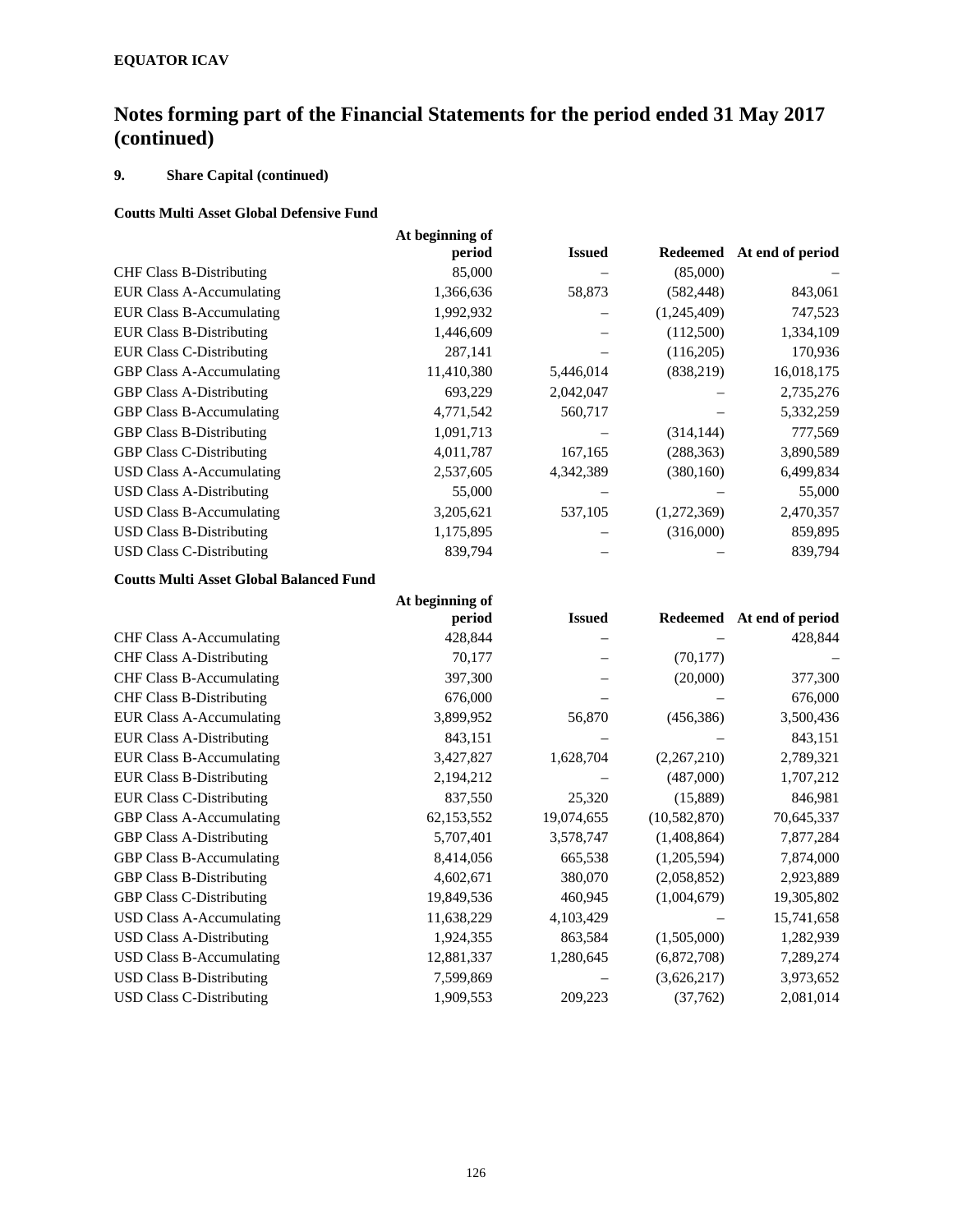## **9. Share Capital (continued)**

### **Coutts Multi Asset Global Growth Fund**

|                                  | At beginning of |               |                 |                  |
|----------------------------------|-----------------|---------------|-----------------|------------------|
|                                  | period          | <b>Issued</b> | Redeemed        | At end of period |
| <b>EUR Class A-Accumulating</b>  | 3,259,313       |               | (1,326,524)     | 1,932,789        |
| <b>EUR Class A-Distributing</b>  | 1,614,710       |               |                 | 1,614,710        |
| <b>EUR Class B-Accumulating</b>  | 1,216,886       | 1,646,243     | (142, 581)      | 2,720,548        |
| <b>EUR Class B-Distributing</b>  | 246,000         |               | (145,000)       | 101,000          |
| <b>EUR Class C-Distributing</b>  | 1,141,241       | 6,855         | (695,340)       | 452,756          |
| <b>GBP Class A-Accumulating</b>  | 90,186,179      | 17,253,778    | (5,664,422)     | 101,775,535      |
| <b>GBP Class A-Distributing</b>  | 2,076,899       | 145,781       |                 | 2,222,680        |
| <b>GBP Class B-Accumulating</b>  | 6,315,337       | 571,550       | (884, 689)      | 6,002,198        |
| <b>GBP Class B-Distributing</b>  | 2,579,157       | 19,764        | (2,545,615)     | 53,306           |
| <b>GBP Class C-Distributing</b>  | 16,468,856      | 391,032       | (890, 582)      | 15,969,306       |
| <b>USD Class A-Accumulating</b>  | 4,689,164       | 2,006,611     | (38, 788)       | 6,656,987        |
| <b>USD Class A-Distributing</b>  | 136,403         | 61,239        | (90, 403)       | 107,239          |
| <b>USD Class B-Accumulating</b>  | 2,108,401       | 1,157,837     | (1,221,530)     | 2,044,708        |
| <b>USD Class B-Distributing</b>  | 652,372         |               | (621, 872)      | 30,500           |
| <b>USD Class C-Distributing</b>  | 1,782,590       | 27,671        | (439, 430)      | 1,370,831        |
| <b>Personal Portfolio 1 Fund</b> |                 |               |                 |                  |
|                                  | At beginning of |               |                 |                  |
|                                  | period          | <b>Issued</b> | <b>Redeemed</b> | At end of period |
| GBP Class A - Accumulating       | 501,993         | 1,062,116     | (42,797)        | 1,521,312        |
| <b>Personal Portfolio 2 Fund</b> |                 |               |                 |                  |
|                                  | At beginning of |               |                 |                  |
|                                  | period          | <b>Issued</b> | <b>Redeemed</b> | At end of period |
| GBP Class A - Accumulating       | 504,961         | 2,081,464     | (41,079)        | 2,545,346        |
| <b>Personal Portfolio 3 Fund</b> |                 |               |                 |                  |
|                                  | At beginning of |               |                 |                  |
|                                  | period          | <b>Issued</b> | <b>Redeemed</b> | At end of period |
| GBP Class A - Accumulating       | 526,626         | 5,807,108     | (44, 718)       | 6,289,016        |
| <b>Personal Portfolio 4 Fund</b> |                 |               |                 |                  |
|                                  | At beginning of |               |                 |                  |
|                                  | period          | <b>Issued</b> | <b>Redeemed</b> | At end of period |
| GBP Class A - Accumulating       | 547,776         | 4,683,142     | (26, 786)       | 5,204,132        |
| <b>Personal Portfolio 5 Fund</b> |                 |               |                 |                  |
|                                  | At beginning of |               |                 |                  |
|                                  | period          | <b>Issued</b> | <b>Redeemed</b> | At end of period |
| GBP Class A - Accumulating       | 506,793         | 2,192,663     | (86,958)        | 2,612,498        |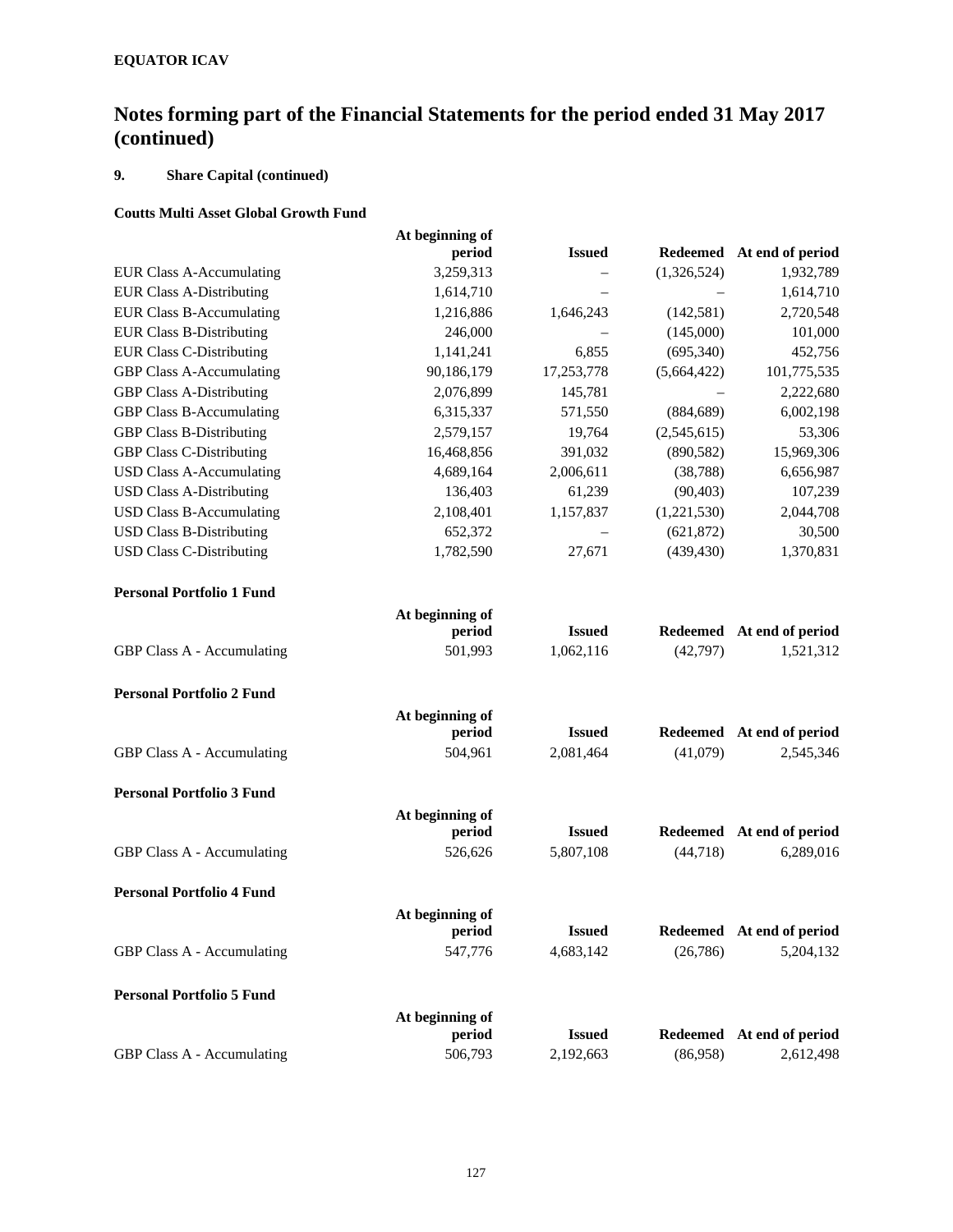## **9. Share Capital (continued)**

## **Equator UK Equity Fund1**

|                                                    | At beginning of                |               |                |                  |
|----------------------------------------------------|--------------------------------|---------------|----------------|------------------|
|                                                    | period                         | <b>Issued</b> | Redeemed       | At end of period |
| <b>GBP Class B - Distributing</b>                  |                                | 56,901,581    | (2,966,127)    | 53,935,454       |
| <b>GBP Class C - Distributing</b>                  | $\qquad \qquad$                | 1,651,276,458 | (76,088,989)   | 1,575,187,469    |
| <b>Equator UK Sovereign Bond Fund</b> <sup>1</sup> |                                |               |                |                  |
|                                                    | At beginning of                |               |                |                  |
|                                                    | period                         | <b>Issued</b> | Redeemed       | At end of period |
| <b>GBP Class B - Distributing</b>                  |                                | 13,564,659    | (1,356,473)    | 12,208,186       |
| <b>GBP Class C - Distributing</b>                  |                                | 464, 337, 708 | (30, 861, 759) | 433,475,949      |
| <b>Equator US Equity Fund</b> <sup>1</sup>         |                                |               |                |                  |
|                                                    | At beginning of                |               |                |                  |
|                                                    | period                         | <b>Issued</b> | Redeemed       | At end of period |
| GBP (Unhedged) Class B - Distributing              |                                | 11,227,052    | (350, 288)     | 10,876,764       |
| GBP (Unhedged) Class C - Distributing              | $\qquad \qquad \longleftarrow$ | 87,389,484    | (9,512,830)    | 77,876,654       |
| <b>USD Class B - Distributing</b>                  | $\qquad \qquad \  \, -$        | 15,512,383    | (1,462,134)    | 14,050,249       |
| USD Class C - Distributing                         |                                | 161,083,669   | (13,296,722)   | 147,786,947      |

1 Fund launched on 24 February 2017.

During the year ended 30 November 2016, the ICAV issued different classes of shares (see table below).

### **Coutts Multi Asset UK Defensive Fund**

|                                 | At beginning of year | <b>Issued</b> | <b>Redeemed</b> | At end of year |
|---------------------------------|----------------------|---------------|-----------------|----------------|
| <b>GBP Class A-Accumulating</b> | 24,011,552           | 5,076,438     | (2,317,730)     | 26,770,260     |
| <b>GBP Class A-Distributing</b> | 4,138,452            | 1,475,526     | (1,480,928)     | 4,133,050      |
| <b>GBP Class B-Accumulating</b> | 508.381              | 1,220,606     | (308, 381)      | 1,420,606      |
| <b>GBP Class B-Distributing</b> | 6,261,005            | 2,080,782     | (2,356,331)     | 5,985,456      |
| <b>GBP Class C-Distributing</b> | 37,089,350           | 3,053,588     | (7,234,833)     | 32,908,105     |

## **Coutts Multi Asset UK Balanced Fund**

|                                 | At beginning of year | <b>Issued</b> | <b>Redeemed</b> | At end of year |
|---------------------------------|----------------------|---------------|-----------------|----------------|
| <b>GBP Class A-Accumulating</b> | 132, 167, 003        | 38,081,339    | (21,734,079)    | 148,514,263    |
| <b>GBP Class A-Distributing</b> | 27,984,281           | 8,472,745     | (4,469,191)     | 31,987,835     |
| <b>GBP Class B-Accumulating</b> | 6.394.927            | 871.992       | (1,418,247)     | 5,848,672      |
| <b>GBP Class B-Distributing</b> | 12,456,584           | 2,036,709     | (7,829,499)     | 6,663,794      |
| <b>GBP Class C-Distributing</b> | 203,930,315          | 18,504,651    | (32, 171, 595)  | 190,263,371    |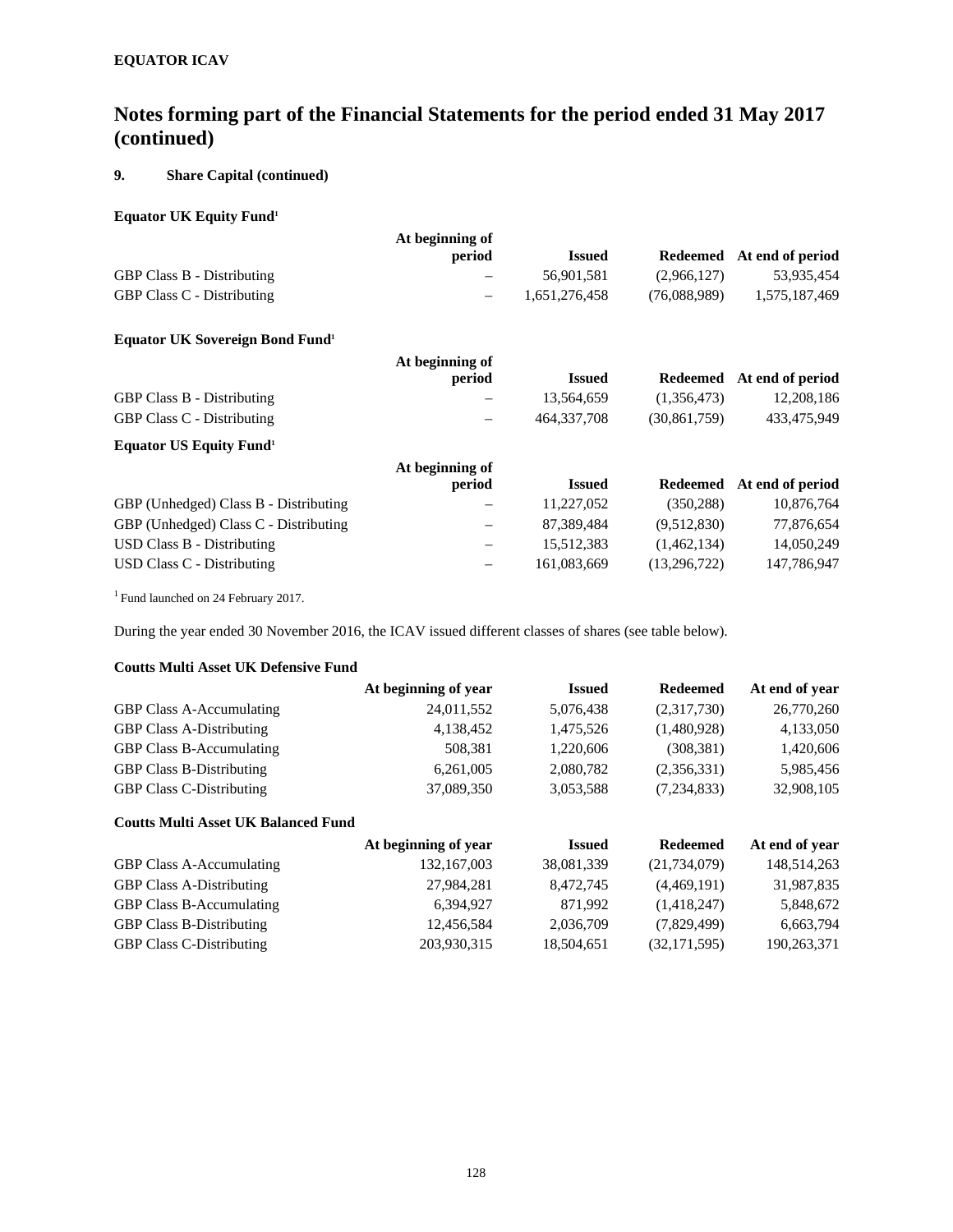# **9. Share Capital (continued)**

## **Coutts Multi Asset UK Growth Fund**

|                                 | At beginning of year | <b>Issued</b> | Redeemed       | At end of year |
|---------------------------------|----------------------|---------------|----------------|----------------|
| <b>GBP Class A-Accumulating</b> | 94,029,855           | 23,636,950    | (20, 427, 361) | 97,239,444     |
| <b>GBP Class A-Distributing</b> | 8,568,203            | 3,375,628     | (2,340,008)    | 9,603,823      |
| <b>GBP Class B-Accumulating</b> | 6,286,313            | 1,823,380     | (1,182,343)    | 6,927,350      |
| <b>GBP Class B-Distributing</b> | 1.942.674            | 1,300,102     | (1,459,832)    | 1,782,944      |
| <b>GBP Class C-Distributing</b> | 207, 575, 623        | 14,634,514    | (27, 782, 321) | 194, 427, 816  |

### **Coutts Multi Asset UK Equity Growth Fund**

|                                 | At beginning of year | <b>Issued</b>     | <b>Redeemed</b> | At end of year |
|---------------------------------|----------------------|-------------------|-----------------|----------------|
| <b>GBP Class A-Accumulating</b> | 41, 363, 229         | 10,280,121        | (6,565,554)     | 45,077,796     |
| <b>GBP Class A-Distributing</b> | 2,754,581            | 2.518.602         | (201, 278)      | 5,071,905      |
| <b>GBP Class B-Accumulating</b> | 1.404.999            | $\qquad \qquad -$ | (225, 403)      | 1,179,596      |
| <b>GBP Class B-Distributing</b> | 317,847              | 426,507           | (408, 324)      | 336,030        |
| <b>GBP Class C-Distributing</b> | 79,590,563           | 7,015,058         | (13, 471, 155)  | 73,134,466     |

### **Coutts Multi Asset Global Defensive Fund**

|                                 | At beginning of year | <b>Issued</b> | <b>Redeemed</b> | At end of year |
|---------------------------------|----------------------|---------------|-----------------|----------------|
| <b>CHF Class A-Distributing</b> | 925,933              |               | (925, 933)      |                |
| <b>CHF Class B-Accumulating</b> | 3,816,607            |               | (3,816,607)     |                |
| <b>CHF Class B-Distributing</b> | 10,652,455           |               | (10, 567, 455)  | 85,000         |
| <b>EUR Class A-Accumulating</b> | 2,133,533            |               | (766, 897)      | 1,366,636      |
| <b>EUR Class A-Distributing</b> | 196,650              |               | (196, 650)      |                |
| <b>EUR Class B-Accumulating</b> | 11,244,123           |               | (9,251,191)     | 1,992,932      |
| <b>EUR Class B-Distributing</b> | 32,962,590           | 43,000        | (31,558,981)    | 1,446,609      |
| <b>EUR Class C-Distributing</b> | 4,573,557            | 10,426        | (4,296,842)     | 287,141        |
| <b>GBP Class A-Accumulating</b> | 8,356,597            | 6,759,153     | (3,705,370)     | 11,410,380     |
| <b>GBP Class A-Distributing</b> | 557,145              | 199,805       | (63,721)        | 693,229        |
| <b>GBP Class B-Accumulating</b> | 1,780,838            | 3,805,202     | (814, 498)      | 4,771,542      |
| <b>GBP Class B-Distributing</b> | 3,163,713            | 241,279       | (2,313,279)     | 1,091,713      |
| <b>GBP Class C-Distributing</b> | 4,465,618            | 236,428       | (690, 259)      | 4,011,787      |
| USD Class A-Accumulating        | 2,544,632            |               | (7,027)         | 2,537,605      |
| <b>USD Class A-Distributing</b> | 91,995               |               | (36,995)        | 55,000         |
| USD Class B-Accumulating        | 22,153,003           |               | (18, 947, 382)  | 3,205,621      |
| USD Class B-Distributing        | 13,782,192           | 597,636       | (13,203,933)    | 1,175,895      |
| <b>USD Class C-Distributing</b> | 3,154,242            | 2,218         | (2,316,666)     | 839,794        |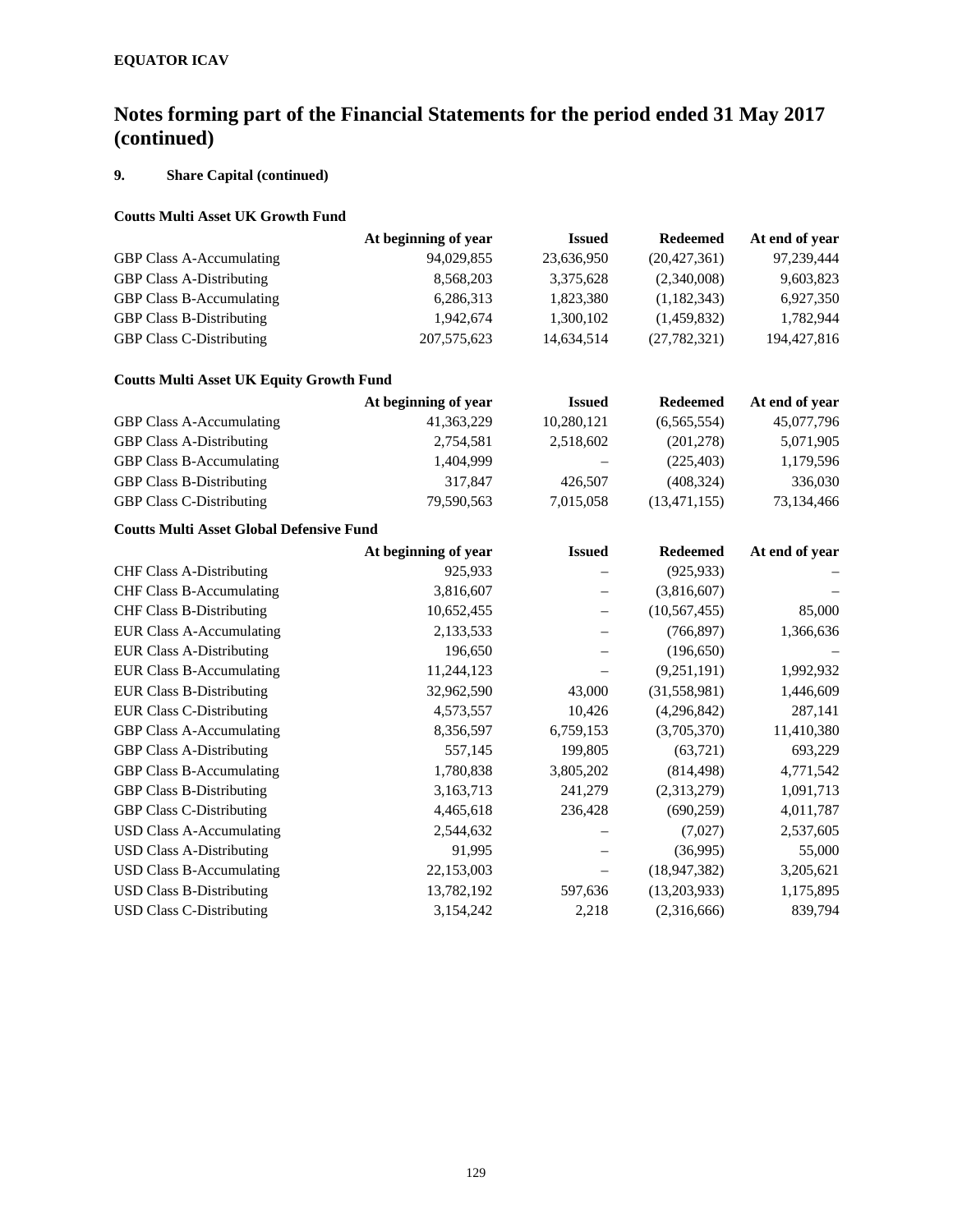## **9. Share Capital (continued)**

## **Coutts Multi Asset Global Balanced Fund**

|                                 | At beginning of year | <b>Issued</b> | <b>Redeemed</b> | At end of year |
|---------------------------------|----------------------|---------------|-----------------|----------------|
| <b>CHF Class A-Accumulating</b> | 428,844              |               |                 | 428,844        |
| <b>CHF Class A-Distributing</b> | 2,091,667            |               | (2,021,490)     | 70,177         |
| <b>CHF Class B-Accumulating</b> | 3,455,377            |               | (3,058,077)     | 397,300        |
| <b>CHF Class B-Distributing</b> | 12,390,204           |               | (11, 714, 204)  | 676,000        |
| <b>EUR Class A-Accumulating</b> | 5,765,387            | 269,799       | (2,135,234)     | 3,899,952      |
| <b>EUR Class A-Distributing</b> | 319,911              | 843,151       | (319, 911)      | 843,151        |
| <b>EUR Class B-Accumulating</b> | 27,329,998           |               | (23,902,171)    | 3,427,827      |
| <b>EUR Class B-Distributing</b> | 45,450,485           |               | (43, 256, 273)  | 2,194,212      |
| <b>EUR Class C-Distributing</b> | 7,411,033            | 3,582         | (6,577,065)     | 837,550        |
| <b>GBP Class A-Accumulating</b> | 56,437,707           | 20,631,288    | (14,915,443)    | 62,153,552     |
| <b>GBP Class A-Distributing</b> | 5,327,984            | 2,079,619     | (1,700,202)     | 5,707,401      |
| <b>GBP Class B-Accumulating</b> | 12,831,241           | 6,918,407     | (11, 335, 592)  | 8,414,056      |
| <b>GBP Class B-Distributing</b> | 8,377,162            | 2,385,942     | (6,160,433)     | 4,602,671      |
| <b>GBP Class C-Distributing</b> | 21,383,819           | 1,143,932     | (2,678,215)     | 19,849,536     |
| <b>USD Class A-Accumulating</b> | 17,293,867           | 691,418       | (6,347,056)     | 11,638,229     |
| <b>USD Class A-Distributing</b> | 6,672,645            | 419,355       | (5,167,645)     | 1,924,355      |
| <b>USD Class B-Accumulating</b> | 66,168,339           | 1,469,956     | (54,756,958)    | 12,881,337     |
| <b>USD Class B-Distributing</b> | 31,195,863           | 1,237,258     | (24,833,252)    | 7,599,869      |
| <b>USD Class C-Distributing</b> | 7,263,818            | 125,740       | (5,480,005)     | 1,909,553      |

### **Coutts Multi Asset Global Growth Fund**

|                                        | At beginning of year | <b>Issued</b> | <b>Redeemed</b> | At end of year |
|----------------------------------------|----------------------|---------------|-----------------|----------------|
| <b>EUR Class A-Accumulating</b>        | 3,603,166            |               | (343, 853)      | 3,259,313      |
| <b>EUR Class A-Distributing</b>        | 1,234,604            | 465,148       | (85,042)        | 1,614,710      |
| <b>EUR Class B-Accumulating</b>        | 7,819,885            | 795,385       | (7,398,384)     | 1,216,886      |
| <b>EUR Class B-Distributing</b>        | 6,642,335            |               | (6,396,335)     | 246,000        |
| <b>EUR Class C-Distributing</b>        | 2,613,316            | 28,663        | (1,500,738)     | 1,141,241      |
| <b>GBP Class A-Accumulating</b>        | 71,997,937           | 38,688,498    | (20,500,256)    | 90,186,179     |
| <b>GBP Class A-Distributing</b>        | 2,734,413            | 1,272,592     | (1,930,106)     | 2,076,899      |
| <b>GBP Class B-Accumulating</b>        | 11,386,378           | 1,023,256     | (6,094,297)     | 6,315,337      |
| <b>GBP Class B-Distributing</b>        | 3,720,152            | 19,359        | (1,160,354)     | 2,579,157      |
| <b>GBP Class C-Distributing</b>        | 17,879,392           | 811,880       | (2,222,416)     | 16,468,856     |
| USD Class A-Accumulating               | 5,171,285            | 1,491,679     | (1,973,800)     | 4,689,164      |
| <b>USD Class A-Distributing</b>        | 136,403              |               |                 | 136,403        |
| <b>USD Class B-Accumulating</b>        | 19,484,343           |               | (17,375,942)    | 2,108,401      |
| <b>USD Class B-Distributing</b>        | 9,118,623            |               | (8,466,251)     | 652,372        |
| <b>USD Class C-Distributing</b>        | 4,769,418            | 67,216        | (3,054,044)     | 1,782,590      |
| Personal Portfolio 1 Fund <sup>2</sup> |                      |               |                 |                |
|                                        | At beginning of year | <b>Issued</b> | <b>Redeemed</b> | At end of year |
| GBP Class A - Accumulating             |                      | 503,494       | (1,501)         | 501,993        |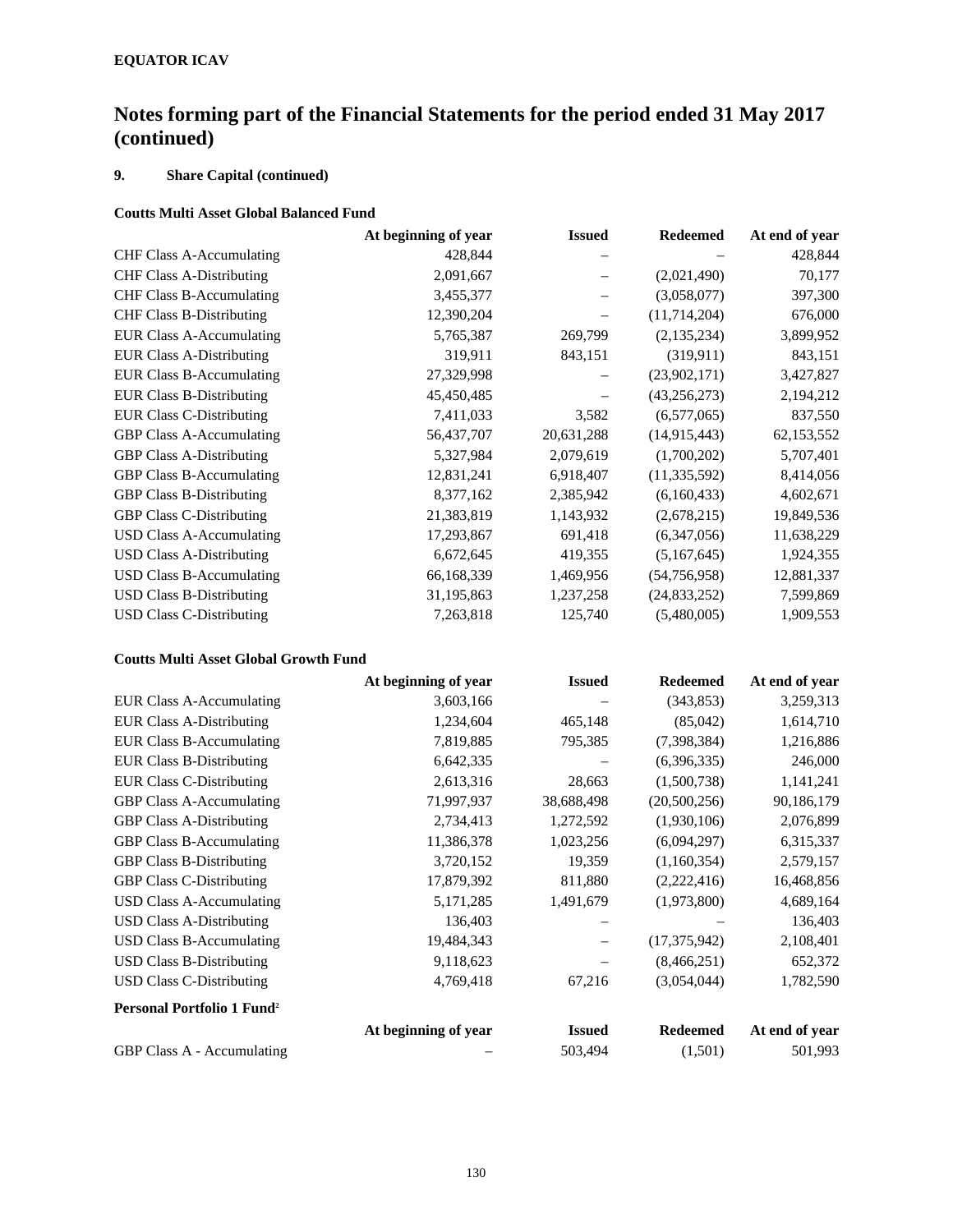## **9. Share Capital (continued)**

| Personal Portfolio 2 Fund <sup>2</sup>       |                      |               |                          |                |
|----------------------------------------------|----------------------|---------------|--------------------------|----------------|
|                                              | At beginning of year | <b>Issued</b> | <b>Redeemed</b>          | At end of year |
| <b>GBP Class A - Accumulating</b>            | $\equiv$             | 504,961       | $\overline{\phantom{0}}$ | 504,961        |
| Personal Portfolio 3 Fund <sup>2</sup>       |                      |               |                          |                |
|                                              | At beginning of year | <b>Issued</b> | <b>Redeemed</b>          | At end of year |
| <b>GBP Class A - Accumulating</b>            |                      | 527,612       | (986)                    | 526,626        |
| Personal Portfolio 4 Fund <sup>2</sup>       |                      |               |                          |                |
|                                              | At beginning of year | <b>Issued</b> | <b>Redeemed</b>          | At end of year |
| <b>GBP Class A - Accumulating</b>            | $\equiv$             | 549,348       | (1,572)                  | 547,776        |
| <b>Personal Portfolio 5 Fund<sup>2</sup></b> |                      |               |                          |                |
|                                              | At beginning of year | <b>Issued</b> | <b>Redeemed</b>          | At end of year |
| <b>GBP Class A - Accumulating</b>            |                      | 511,644       | (4,851)                  | 506,793        |

2 Fund launched on 1 June 2016.

### **10. Net Asset Value**

### **31 May 2017**

### **Coutts Multi Asset UK Defensive Fund**

| <b>Net Asset Value</b> | <b>Net Asset Value per Share</b> |
|------------------------|----------------------------------|
| £43,574,821            | £1.26                            |
| £8,847,427             | £1.15                            |
| £1,628,994             | £1.15                            |
| £5,465,989             | £1.09                            |
| £35,354,714            | £1.06                            |
|                        |                                  |

# **Coutts Multi Asset UK Balanced Fund**

|                                 | <b>Net Asset Value</b> | <b>Net Asset Value per Share</b> |
|---------------------------------|------------------------|----------------------------------|
| <b>GBP Class A-Accumulating</b> | £310,263,341           | £1.33                            |
| <b>GBP Class A-Distributing</b> | £56,495,839            | £1.25                            |
| <b>GBP Class B-Accumulating</b> | £7.391.689             | £1.27                            |
| <b>GBP Class B-Distributing</b> | £5,645,477             | £1.20                            |
| <b>GBP Class C-Distributing</b> | £207,424,187           | £1.11                            |

### **Coutts Multi Asset UK Growth Fund**

| Count name institute the country of the |                        |                                  |
|-----------------------------------------|------------------------|----------------------------------|
|                                         | <b>Net Asset Value</b> | <b>Net Asset Value per Share</b> |
| <b>GBP Class A-Accumulating</b>         | £170,443,070           | £1.40                            |
| <b>GBP Class A-Distributing</b>         | £16,487,719            | £1.36                            |
| <b>GBP Class B-Accumulating</b>         | £8,273,155             | £1.27                            |
| <b>GBP Class B-Distributing</b>         | £2,480,208             | £1.25                            |
| <b>GBP Class C-Distributing</b>         | £218,050,192           | £1.16                            |
|                                         |                        |                                  |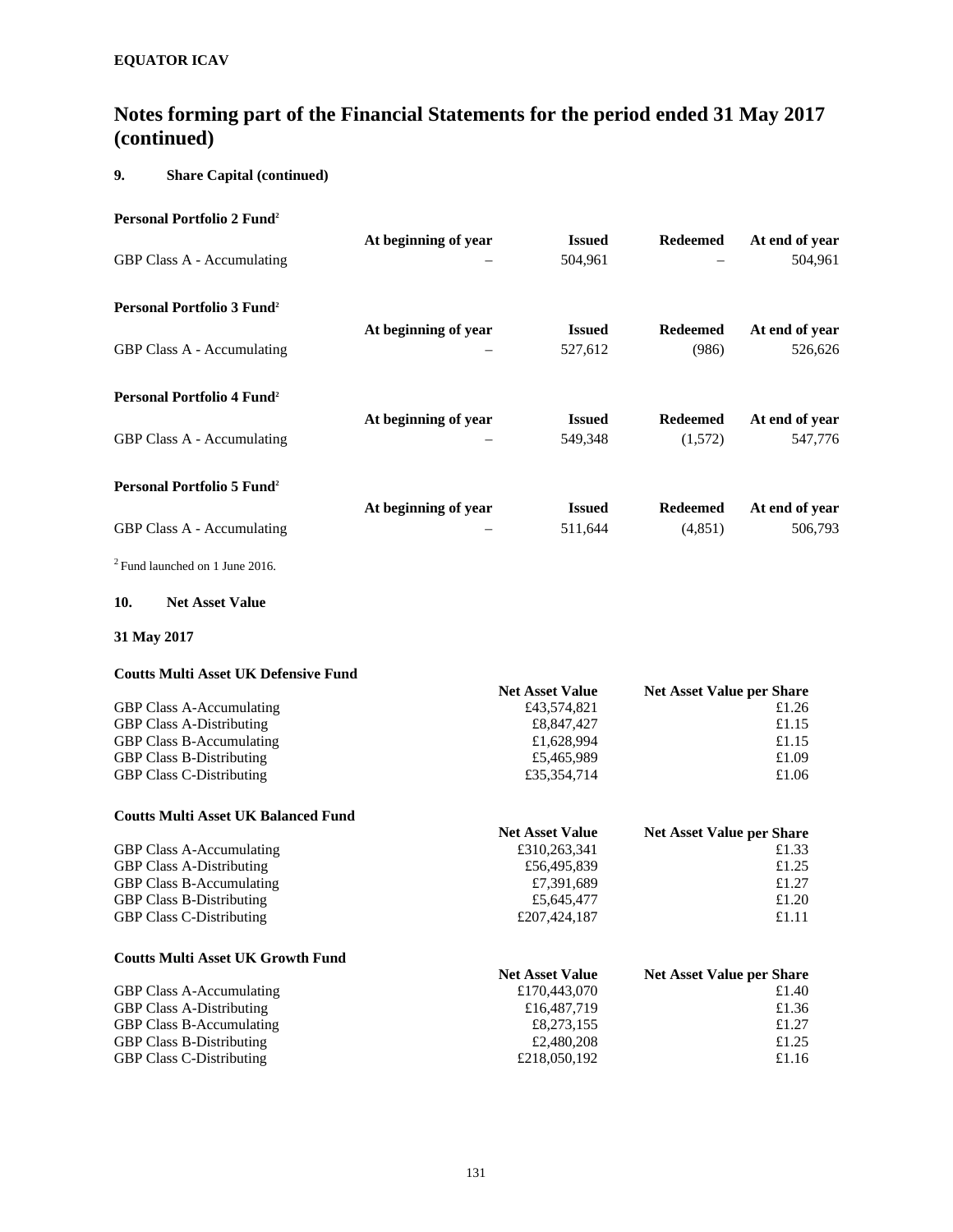### **10. Net Asset Value (continued)**

### **Coutts Multi Asset UK Equity Growth Fund**

| Couns Muin Asset Off Equity Orowin Fund |                        |                                  |
|-----------------------------------------|------------------------|----------------------------------|
|                                         | <b>Net Asset Value</b> | <b>Net Asset Value per Share</b> |
| <b>GBP Class A-Accumulating</b>         | £78,265,641            | £1.41                            |
| <b>GBP Class A-Distributing</b>         | £8,037,737             | £1.46                            |
| <b>GBP Class B-Accumulating</b>         | £1,338,985             | £1.14                            |
| <b>GBP Class B-Distributing</b>         | £337,098               | £1.32                            |
| <b>GBP Class C-Distributing</b>         | £83,196,116            | £1.21                            |
|                                         |                        |                                  |

#### **Coutts Multi Asset Global Defensive Fund**

| Couns muni Asset Giobal Dennsive I unu |                        |                                  |
|----------------------------------------|------------------------|----------------------------------|
|                                        | <b>Net Asset Value</b> | <b>Net Asset Value per Share</b> |
| <b>EUR Class A-Accumulating</b>        | $\bigoplus$ 18.722     | $\bigoplus$ .85                  |
| <b>EUR Class B-Accumulating</b>        | $\bigoplus 22,289$     | $\bigoplus$ .83                  |
| <b>EUR Class B-Distributing</b>        | €1,073,493             | $\bigoplus$ , 80                 |
| EUR Class C-Distributing               | €150.687               | $\bigoplus$ .88                  |
| <b>GBP Class A-Accumulating</b>        | £12,375,834            | £0.77                            |
| <b>GBP Class A-Distributing</b>        | £1,935,269             | £0.71                            |
| <b>GBP Class B-Accumulating</b>        | £3,984,564             | £0.75                            |
| <b>GBP Class B-Distributing</b>        | £538.041               | £0.69                            |
| <b>GBP Class C-Distributing</b>        | £2,656,877             | £0.68                            |
| USD Class A-Accumulating               | US\$7,577,237          | US\$1.17                         |
| USD Class A-Distributing               | US\$62.136             | US\$1.13                         |
| USD Class B-Accumulating               | US\$2,840,646          | US\$1.15                         |
| USD Class B-Distributing               | US\$947,349            | US\$1.10                         |
| USD Class C-Distributing               | US\$878,809            | US\$1.05                         |
|                                        |                        |                                  |

### **Coutts Multi Asset Global Balanced Fund**

|                                 | <b>Net Asset Value</b> | <b>Net Asset Value per Share</b> |
|---------------------------------|------------------------|----------------------------------|
| <b>CHF Class A-Accumulating</b> | CHF470,057             | <b>CHF1.10</b>                   |
| <b>CHF Class B-Accumulating</b> | CHF406,447             | <b>CHF1.08</b>                   |
| <b>CHF Class B-Distributing</b> | CHF681,794             | <b>CHF1.01</b>                   |
| <b>EUR Class A-Accumulating</b> | €3,160,799             | $\bigoplus .90$                  |
| <b>EUR Class A-Distributing</b> | <del>€</del> 864,692   | $\bigoplus .03$                  |
| <b>EUR Class B-Accumulating</b> | €2,510,146             | $\bigoplus .90$                  |
| <b>EUR Class B-Distributing</b> | €1,464,295             | $-0.86$                          |
| <b>EUR Class C-Distributing</b> | $\epsilon$ 71,963      | $\bigoplus$ 91                   |
| <b>GBP Class A-Accumulating</b> | £56,226,767            | £0.80                            |
| <b>GBP Class A-Distributing</b> | £6,095,159             | £0.77                            |
| <b>GBP Class B-Accumulating</b> | £6,111,231             | £0.78                            |
| <b>GBP Class B-Distributing</b> | £2,148,729             | £0.73                            |
| <b>GBP Class C-Distributing</b> | £13,553,505            | £0.70                            |
| USD Class A-Accumulating        | US\$19,713,279         | US\$1.25                         |
| <b>USD Class A-Distributing</b> | US\$1,592,497          | <b>US\$1.24</b>                  |
| USD Class B-Accumulating        | US\$8,931,674          | US\$1.23                         |
| <b>USD Class B-Distributing</b> | US\$4,656,342          | US\$1.17                         |
| USD Class C-Distributing        | US\$2,249,445          | US\$1.08                         |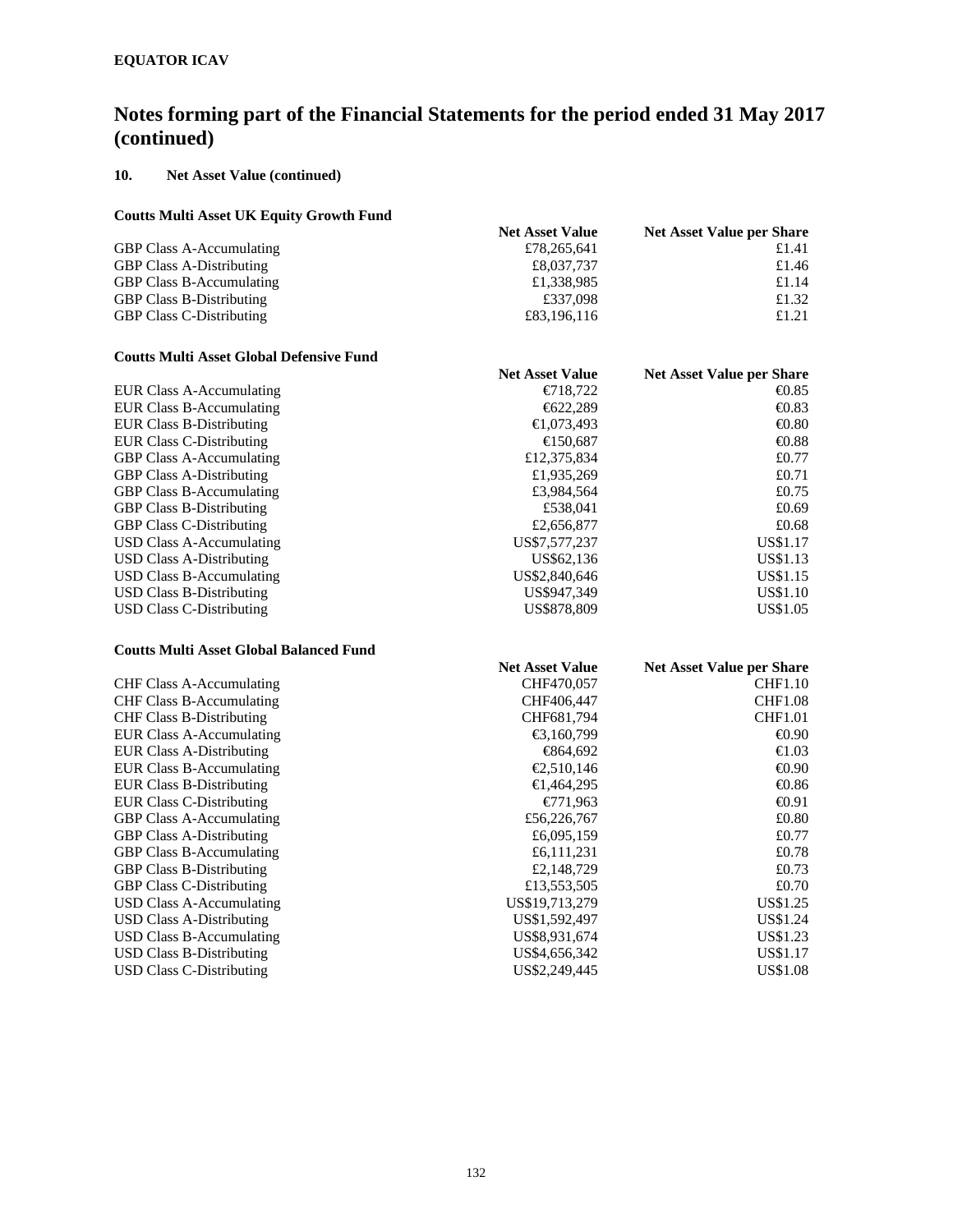### **10. Net Asset Value (continued)**

### **Coutts Multi Asset Global Growth Fund**

|                                                   | <b>Net Asset Value</b>               | <b>Net Asset Value per Share</b>          |  |
|---------------------------------------------------|--------------------------------------|-------------------------------------------|--|
| <b>EUR Class A-Accumulating</b>                   | €1,803,284                           | $-0.93$                                   |  |
| <b>EUR Class A-Distributing</b>                   | €1,691,288                           | $\bigoplus$ .05                           |  |
| <b>EUR Class B-Accumulating</b>                   | €2,460,000                           | $\bigoplus$ , 90                          |  |
| <b>EUR Class B-Distributing</b>                   | €90,934                              | $\bigoplus$ , 90                          |  |
| <b>EUR Class C-Distributing</b>                   | $\epsilon$ 427,521                   | $\bigoplus$ , 94                          |  |
| <b>GBP Class A-Accumulating</b>                   | £82,990,430                          | £0.82                                     |  |
| <b>GBP Class A-Distributing</b>                   | £1,890,492                           | £0.85                                     |  |
| <b>GBP Class B-Accumulating</b>                   | £4,633,082                           | £0.77                                     |  |
| <b>GBP Class B-Distributing</b>                   | £42,244                              | £0.79                                     |  |
| <b>GBP Class C-Distributing</b>                   | £11,598,228                          | £0.73                                     |  |
| <b>USD Class A-Accumulating</b>                   | US\$8,236,248                        | US\$1.24                                  |  |
| <b>USD Class A-Distributing</b>                   | US\$146,919                          | US\$1.37                                  |  |
| <b>USD Class B-Accumulating</b>                   | US\$2,592,053                        | US\$1.27                                  |  |
| <b>USD Class B-Distributing</b>                   | US\$36,367                           | US\$1.19                                  |  |
| <b>USD Class C-Distributing</b>                   | US\$1,537,537                        | US\$1.12                                  |  |
| <b>Personal Portfolio 1 Fund</b>                  |                                      |                                           |  |
|                                                   | <b>Net Asset Value</b>               | <b>Net Asset Value per Share</b>          |  |
| GBP Class A - Accumulating                        | £1,684,812                           | £1.11                                     |  |
| <b>Personal Portfolio 2 Fund</b>                  |                                      |                                           |  |
|                                                   | <b>Net Asset Value</b>               | <b>Net Asset Value per Share</b>          |  |
| GBP Class A - Accumulating                        | £2,936,794                           | £1.15                                     |  |
| <b>Personal Portfolio 3 Fund</b>                  |                                      |                                           |  |
|                                                   | <b>Net Asset Value</b>               | <b>Net Asset Value per Share</b>          |  |
| GBP Class A - Accumulating                        | £7,499,747                           | £1.19                                     |  |
| <b>Personal Portfolio 4 Fund</b>                  |                                      |                                           |  |
|                                                   | <b>Net Asset Value</b>               | <b>Net Asset Value per Share</b>          |  |
| GBP Class A - Accumulating                        | £6,470,610                           | £1.24                                     |  |
| <b>Personal Portfolio 5 Fund</b>                  |                                      |                                           |  |
| GBP Class A - Accumulating                        | <b>Net Asset Value</b><br>£3,411,217 | <b>Net Asset Value per Share</b><br>£1.31 |  |
| <b>Equator UK Equity Fund<sup>1</sup></b>         |                                      |                                           |  |
|                                                   | <b>Net Asset Value</b>               | <b>Net Asset Value per Share</b>          |  |
| <b>GBP Class B - Distributing</b>                 | £56,886,086                          | £1.05                                     |  |
| GBP Class C - Distributing                        | £1,661,630,684                       | £1.05                                     |  |
| <b>Equator UK Sovereign Bond Fund<sup>1</sup></b> |                                      |                                           |  |
|                                                   | <b>Net Asset Value</b>               | <b>Net Asset Value per Share</b>          |  |
| <b>GBP Class B - Distributing</b>                 | £12,344,527                          | £1.01                                     |  |
| <b>GBP Class C - Distributing</b>                 | £438,317,654                         | £1.01                                     |  |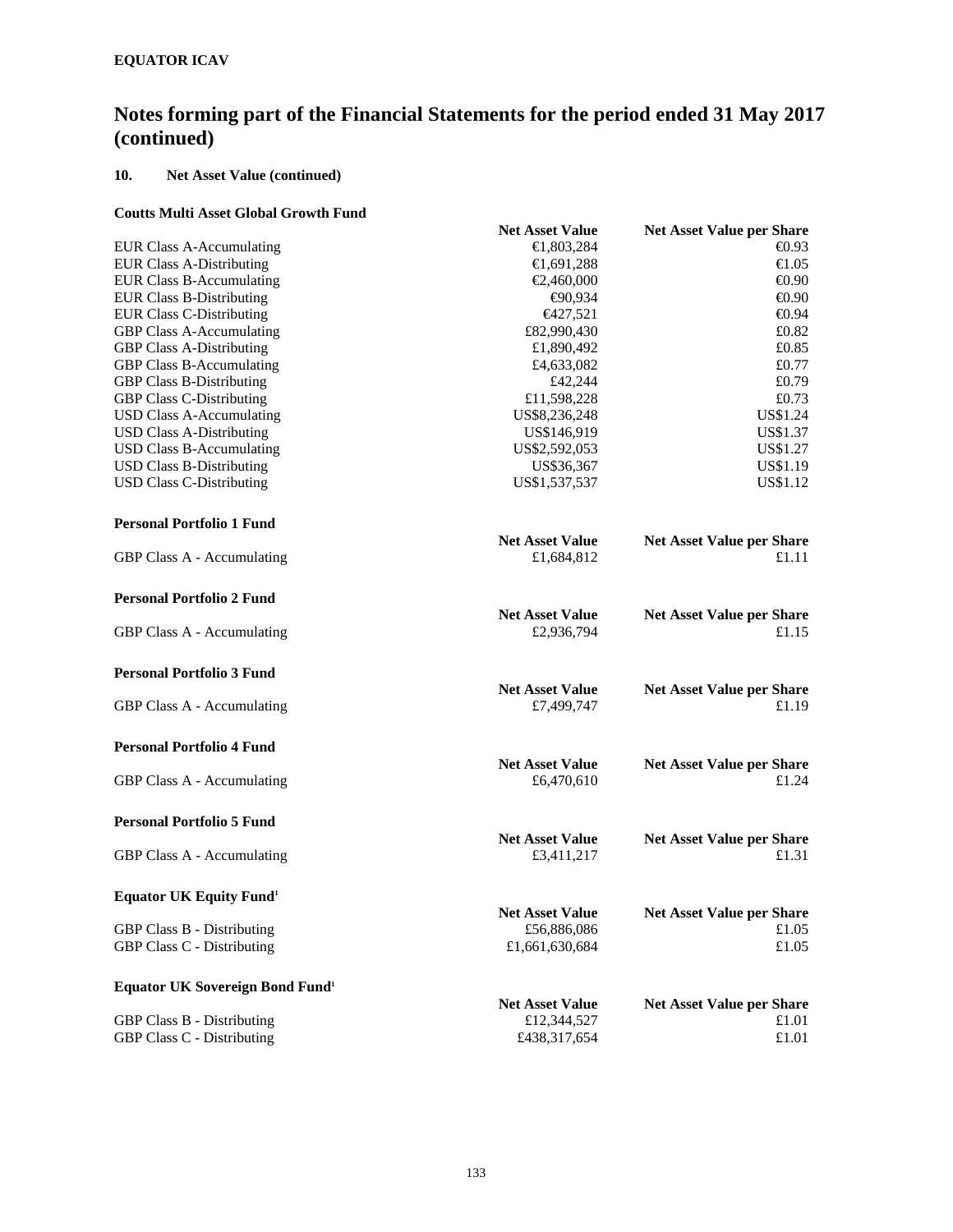### **10. Net Asset Value (continued)**

### **Equator US Equity Fund1**

|                                       | <b>Net Asset Value</b> | Net Asset Value per Share |
|---------------------------------------|------------------------|---------------------------|
| GBP (Unhedged) Class B - Distributing | £10,811,893            | £0.99                     |
| GBP (Unhedged) Class C - Distributing | £77.503.681            | £1.00                     |
| USD Class B - Distributing            | US\$14,404,557         | US\$1.03                  |
| USD Class C - Distributing            | US\$151,698,274        | US\$1.03                  |

<sup>1</sup> Fund launched on 24 February 2017.

### **30 November 2016**

#### **Coutts Multi Asset UK Defensive Fund Net Asset Value Net Asset Value per Share**<br>£31,479,573 £1.18 GBP Class A-Accumulating GBP Class A-Distributing  $\begin{array}{ccc}\n\text{GBP Class A-Distributing} & \text{f1,523,618} \\
\text{GBP Class B-Accumulating} & \text{f1,523,618}\n\end{array}$ GBP Class B-Accumulating GBP Class B-Distributing  $\begin{array}{ccc}\n\text{6,164,032} & \text{6,164,032} \\
\text{GBP Class C-Distributing} & \text{6,164,032} \\
\text{EBP Class C-Distributing} & \text{6,164,032}\n\end{array}$ GBP Class C-Distributing  $\text{£}33,006,248$   $\text{£}1.00$

### **Coutts Multi Asset UK Balanced Fund**

|                                 | <b>Net Asset Value</b> | <b>Net Asset Value per Share</b> |
|---------------------------------|------------------------|----------------------------------|
| <b>GBP Class A-Accumulating</b> | £181,635,997           | £1.22                            |
| <b>GBP Class A-Distributing</b> | £37,154,327            | £1.16                            |
| <b>GBP Class B-Accumulating</b> | £6,801,677             | £1.16                            |
| <b>GBP Class B-Distributing</b> | £7.434,651             | £1.12                            |
| <b>GBP Class C-Distributing</b> | £196,433,023           | £1.03                            |

### **Coutts Multi Asset UK Growth Fund**

|                                 | <b>Net Asset Value</b> | <b>Net Asset Value per Share</b> |
|---------------------------------|------------------------|----------------------------------|
| <b>GBP Class A-Accumulating</b> | £123,210,316           | £1.27                            |
| <b>GBP Class A-Distributing</b> | £11,920,955            | £1.24                            |
| <b>GBP Class B-Accumulating</b> | £7,983,574             | £1.15                            |
| <b>GBP Class B-Distributing</b> | £2,030.981             | £1.14                            |
| <b>GBP Class C-Distributing</b> | £205,910,567           | £1.06                            |

#### **Coutts Multi Asset UK Equity Growth Fund Net Asset Value Net Asset Value per Share**

| <b>GBP Class A-Accumulating</b> | £56,486,152 | £1.25 |
|---------------------------------|-------------|-------|
| <b>GBP Class A-Distributing</b> | £6,597,577  | £1.30 |
| <b>GBP Class B-Accumulating</b> | £1.193.989  | £1.01 |
| <b>GBP Class B-Distributing</b> | £394.890    | £1.18 |
| <b>GBP Class C-Distributing</b> | £79.230.598 | £1.08 |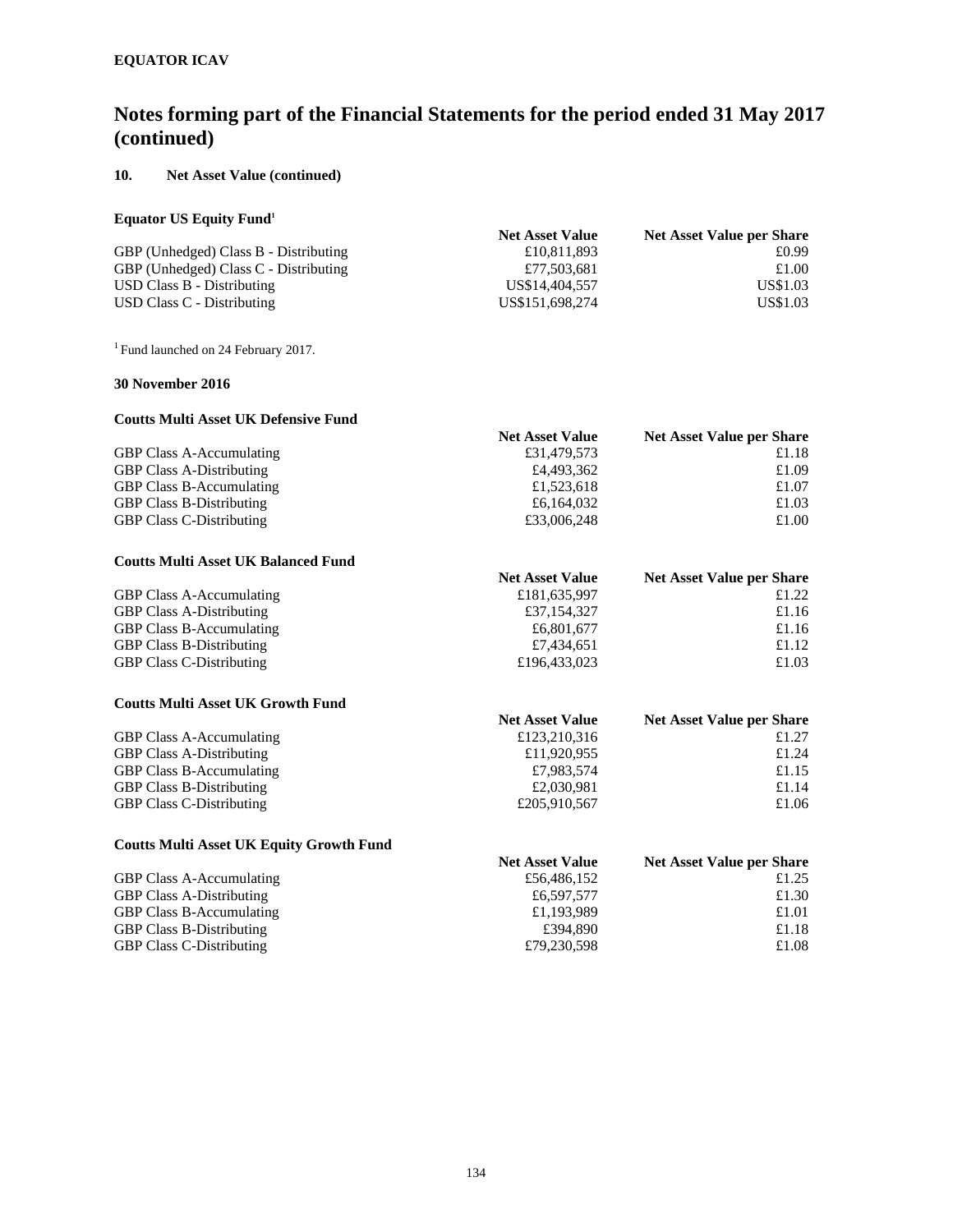## **10. Net Asset Value (continued)**

### **30 November 2016 (continued)**

### **Coutts Multi Asset Global Defensive Fund**

|                                                | <b>Net Asset Value</b> | <b>Net Asset Value per Share</b> |
|------------------------------------------------|------------------------|----------------------------------|
| <b>CHF Class B-Distributing</b>                | CHF78,557              | <b>CHF0.92</b>                   |
| <b>EUR Class A-Accumulating</b>                | €1,100,973             | $\bigoplus .81$                  |
| <b>EUR Class B-Accumulating</b>                | €1,571,580             | $-0.79$                          |
| <b>EUR Class B-Distributing</b>                | €1,112,882             | $\bigoplus$ .77                  |
| <b>EUR Class C-Distributing</b>                | €242,025               | $-0.84$                          |
| <b>GBP Class A-Accumulating</b>                | £8,294,102             | £0.73                            |
| <b>GBP Class A-Distributing</b>                | £466,990               | £0.67                            |
| <b>GBP Class B-Accumulating</b>                | £3,362,771             | £0.70                            |
| <b>GBP Class B-Distributing</b>                | £719,240               | £0.66                            |
| <b>GBP Class C-Distributing</b>                | £2,608,331             | £0.65                            |
| <b>USD Class A-Accumulating</b>                | US\$2,767,161          | US\$1.09                         |
| <b>USD Class A-Distributing</b>                | US\$58,837             | <b>US\$1.07</b>                  |
| <b>USD Class B-Accumulating</b>                | US\$3,456,895          | US\$1.08                         |
| <b>USD Class B-Distributing</b>                | US\$1,226,844          | US\$1.04                         |
| <b>USD Class C-Distributing</b>                | US\$832,165            | US\$0.99                         |
| <b>Coutts Multi Asset Global Balanced Fund</b> |                        |                                  |
|                                                | <b>Net Asset Value</b> | <b>Net Asset Value per Share</b> |
| <b>CHF Class A-Accumulating</b>                | CHF431,118             | <b>CHF1.01</b>                   |
| <b>CHF Class A-Distributing</b>                | CHF72,852              | <b>CHF1.04</b>                   |
| <b>CHF Class B-Accumulating</b>                | CHF393,530             | <b>CHF0.99</b>                   |
| <b>CHF Class B-Distributing</b>                | CHF632,630             | <b>CHF0.94</b>                   |
| <b>EUR Class A-Accumulating</b>                | €3,224,339             | $-0.83$                          |
| <b>EUR Class A-Distributing</b>                | €800,528               | $-0.95$                          |
| <b>EUR Class B-Accumulating</b>                | €2,831,411             | $-0.83$                          |
| <b>EUR Class B-Distributing</b>                | €1,742,826             | €0.79                            |
| <b>EUR Class C-Distributing</b>                | €706,770               | $\bigoplus .84$                  |
| <b>GBP Class A-Accumulating</b>                | £45,109,843            | £0.73                            |
| <b>GBP Class A-Distributing</b>                | £4,071,314             | £0.71                            |
| <b>GBP Class B-Accumulating</b>                | £5,970,048             | £0.71                            |
| <b>GBP Class B-Distributing</b>                | £3,119,338             | £0.68                            |
| <b>GBP Class C-Distributing</b>                | £12,847,610            | £0.65                            |
| <b>USD Class A-Accumulating</b>                | US\$13,209,091         | US\$1.14                         |
| <b>USD Class A-Distributing</b>                | US\$2,189,633          | <b>US\$1.14</b>                  |
| <b>USD Class B-Accumulating</b>                | US\$14,340,383         | US\$1.11                         |
| <b>USD Class B-Distributing</b>                | US\$8,164,585          | US\$1.07                         |
| <b>USD Class C-Distributing</b>                | US\$1,892,198          | US\$0.99                         |
|                                                |                        |                                  |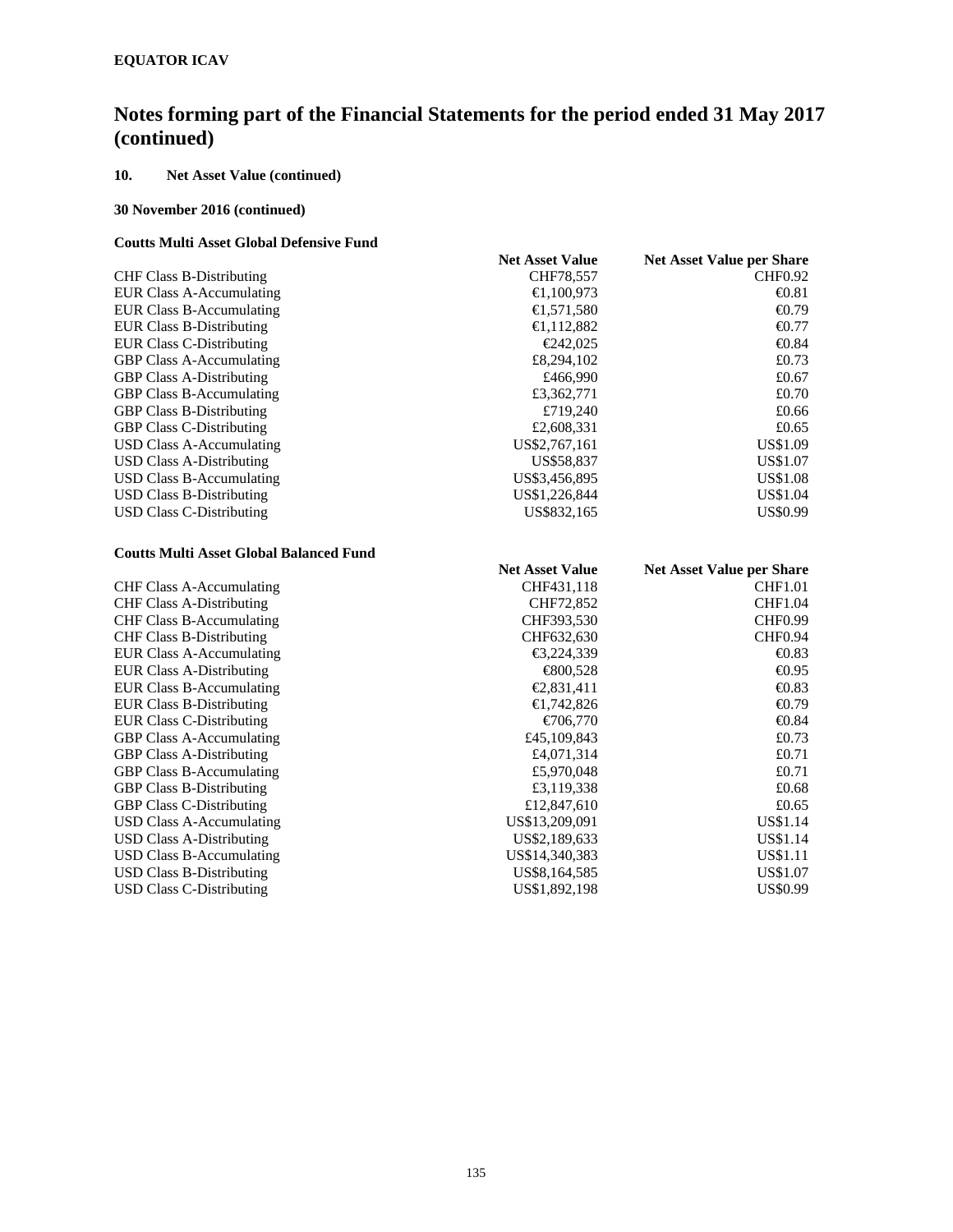## **10. Net Asset Value (continued)**

### **30 November 2016 (continued)**

### **Coutts Multi Asset Global Growth Fund**

|                                              | <b>Net Asset Value</b>             | <b>Net Asset Value per Share</b>          |
|----------------------------------------------|------------------------------------|-------------------------------------------|
| <b>EUR Class A-Accumulating</b>              | €2,742,891                         | $\bigoplus .84$                           |
| <b>EUR Class A-Distributing</b>              | €1,533,817                         | $-0.95$                                   |
| <b>EUR Class B-Accumulating</b>              | €94,459                            | $\bigoplus$ .82                           |
| <b>EUR Class B-Distributing</b>              | €200,931                           | $-0.82$                                   |
| <b>EUR Class C-Distributing</b>              | €977,651                           | $-0.86$                                   |
| <b>GBP Class A-Accumulating</b>              | £66,046,278                        | £0.73                                     |
| <b>GBP Class A-Distributing</b>              | £1,595,519                         | £0.77                                     |
| <b>GBP Class B-Accumulating</b>              | £4,388,782                         | £0.69                                     |
| <b>GBP Class B-Distributing</b>              | £1,850,699                         | £0.72                                     |
| <b>GBP Class C-Distributing</b>              | £10,801,861                        | £0.66                                     |
| <b>USD Class A-Accumulating</b>              | US\$5,176,043                      | US\$1.10                                  |
| <b>USD Class A-Distributing</b>              | US\$167,638                        | US\$1.23                                  |
| <b>USD Class B-Accumulating</b>              | US\$2,390,625                      | US\$1.13                                  |
| <b>USD Class B-Distributing</b>              | US\$698,412                        | US\$1.07                                  |
| <b>USD Class C-Distributing</b>              | US\$1,794,151                      | US\$1.01                                  |
| Personal Portfolio 1 Fund <sup>2</sup>       |                                    |                                           |
|                                              | <b>Net Asset Value</b>             | <b>Net Asset Value per Share</b>          |
| <b>GBP Class A - Accumulating</b>            | £530,525                           | £1.06                                     |
| <b>Personal Portfolio 2 Fund<sup>2</sup></b> |                                    |                                           |
| GBP Class A - Accumulating                   | <b>Net Asset Value</b><br>£547,071 | <b>Net Asset Value per Share</b><br>£1.08 |
| Personal Portfolio 3 Fund <sup>2</sup>       |                                    |                                           |
|                                              | <b>Net Asset Value</b>             | <b>Net Asset Value per Share</b>          |
| GBP Class A - Accumulating                   | £582,647                           | £1.11                                     |
| <b>Personal Portfolio 4 Fund<sup>2</sup></b> |                                    |                                           |
| GBP Class A - Accumulating                   | <b>Net Asset Value</b><br>£621,732 | <b>Net Asset Value per Share</b><br>£1.14 |
|                                              |                                    |                                           |
| <b>Personal Portfolio 5 Fund<sup>2</sup></b> | <b>Net Asset Value</b>             | <b>Net Asset Value per Share</b>          |
| GBP Class A - Accumulating                   | £592,599                           | £1.17                                     |
| $2$ Fund launched on 1 June 2016.            |                                    |                                           |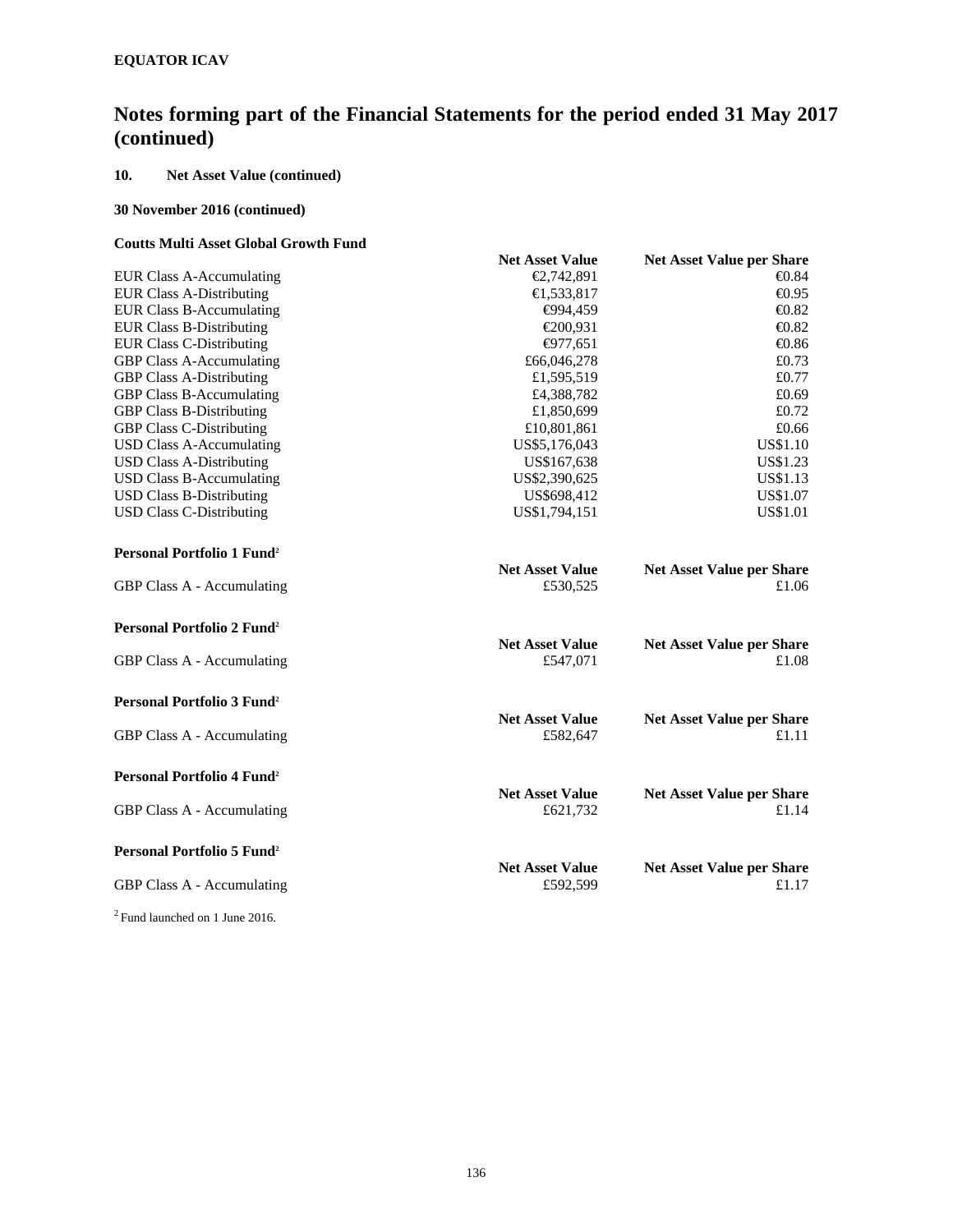### **11. Cash Balances**

All cash balances and bank overdrafts are held within the Depositary's custody network as at 31 May 2017 and 30 November 2016, other than those listed below:

#### **31 May 2017**

| <b>Broker</b>                                | <b>Coutts Multi</b><br><b>Asset UK</b><br>Defensive Fund | <b>Coutts Multi</b><br><b>Asset UK</b><br><b>Balanced Fund</b> | <b>Coutts Multi</b><br><b>Growth Fund</b> | <b>Coutts Multi</b><br><b>Asset UK Asset UK Equity</b><br><b>Growth Fund</b> | <b>Coutts Multi</b><br><b>Asset Global</b><br><b>Defensive Fund</b><br>US\$ | <b>Coutts Multi</b><br><b>Asset Global</b><br><b>Balanced Fund</b><br>US\$ | <b>Coutts Multi</b><br><b>Asset Global</b><br><b>Growth Fund</b><br>US\$ |
|----------------------------------------------|----------------------------------------------------------|----------------------------------------------------------------|-------------------------------------------|------------------------------------------------------------------------------|-----------------------------------------------------------------------------|----------------------------------------------------------------------------|--------------------------------------------------------------------------|
| Morgan Stanley &<br>Co. International<br>Plc | 562.546                                                  | 17.295.794                                                     | 14.921.415                                | 8.747.860                                                                    | 1.123.446                                                                   | 5.564.398                                                                  | 7,326,564                                                                |

#### **30 November 2016**

| <b>Broker</b>                                | Coutts Multi<br><b>Asset UK</b><br><b>Defensive Fund</b> | <b>Coutts Multi</b><br><b>Asset UK</b><br><b>Balanced Fund</b> | <b>Coutts Multi</b><br><b>Growth Fund</b> | <b>Coutts Multi</b><br><b>Asset UK Asset UK Equity</b><br><b>Growth Fund</b> | <b>Coutts Multi</b><br><b>Asset Global</b><br><b>Defensive Fund</b><br>US\$ | <b>Coutts Multi</b><br><b>Asset Global</b><br><b>Balanced Fund</b><br>US\$ | <b>Coutts Multi</b><br><b>Asset Global</b><br><b>Growth Fund</b><br>US\$ |
|----------------------------------------------|----------------------------------------------------------|----------------------------------------------------------------|-------------------------------------------|------------------------------------------------------------------------------|-----------------------------------------------------------------------------|----------------------------------------------------------------------------|--------------------------------------------------------------------------|
| Morgan Stanley &<br>Co. International<br>Plc | 620.487                                                  | 11.221.871                                                     | 9.932.138                                 | 4.483.929                                                                    | 602.763                                                                     | 4.579.495                                                                  | 5.279.332                                                                |

The Depositary shall be entitled, but not obliged, at any time to extend credit to or to advance funds for the account of any Fund to eliminate negative cash balances caused by daily disbursements activity including, but not limited to, the purchase of investments, payments to shareholders, payment of expenses, transfers of monies and foreign exchange transactions.

#### **12. Related Parties**

All the Directors of the ICAV are also Directors of the Manager, RBS Asset Management (Dublin) Limited. Brian McDermott is a Partner of the Legal Advisers, A&L Goodbody, and a Director of the Corporate Secretary, Goodbody Secretarial Limited. Leslie Gent is an employee of Coutts & Co, the Investment Manager to the ICAV. Ms Gent is a Managing Director and Head of Coutts Investment Products. Keith McGough is an employee of companies within the Royal Bank of Scotland Group plc.

The following transactions with related parties were entered into during the period ended 31 May 2017 by the ICAV in the ordinary course of business and on normal commercial terms. RBS Asset Management (Dublin) Limited as "Manager" earned a fee of £4,621,032 (31 May 2016: £3,991,320) of which £1,870,919 (30 November 2016: £1,993,667) remained outstanding at the period end.

The ICAV may, in its normal course of business, enter into arm's length transactions with the Royal Bank of Scotland Group plc ("RBS Group") and related entities. These related party transactions may include the purchase and sale of financial instruments issued by the RBS Group and related entities.

As at the period ended 31 May 2017, the Manager holds 500,000 shares in each of the following Sub-Funds: Personal Portfolio 1 Fund, Personal Portfolio 2 Fund, Personal Portfolio 3 Fund, Personal Portfolio 4 Fund, and Personal Portfolio 5 Fund.

As at the year ended 30 November 2016, the Manager held 500,000 shares in each of the following Sub-Funds: Personal Portfolio 1 Fund, Personal Portfolio 2 Fund, Personal Portfolio 3 Fund, Personal Portfolio 4 Fund, and Personal Portfolio 5 Fund.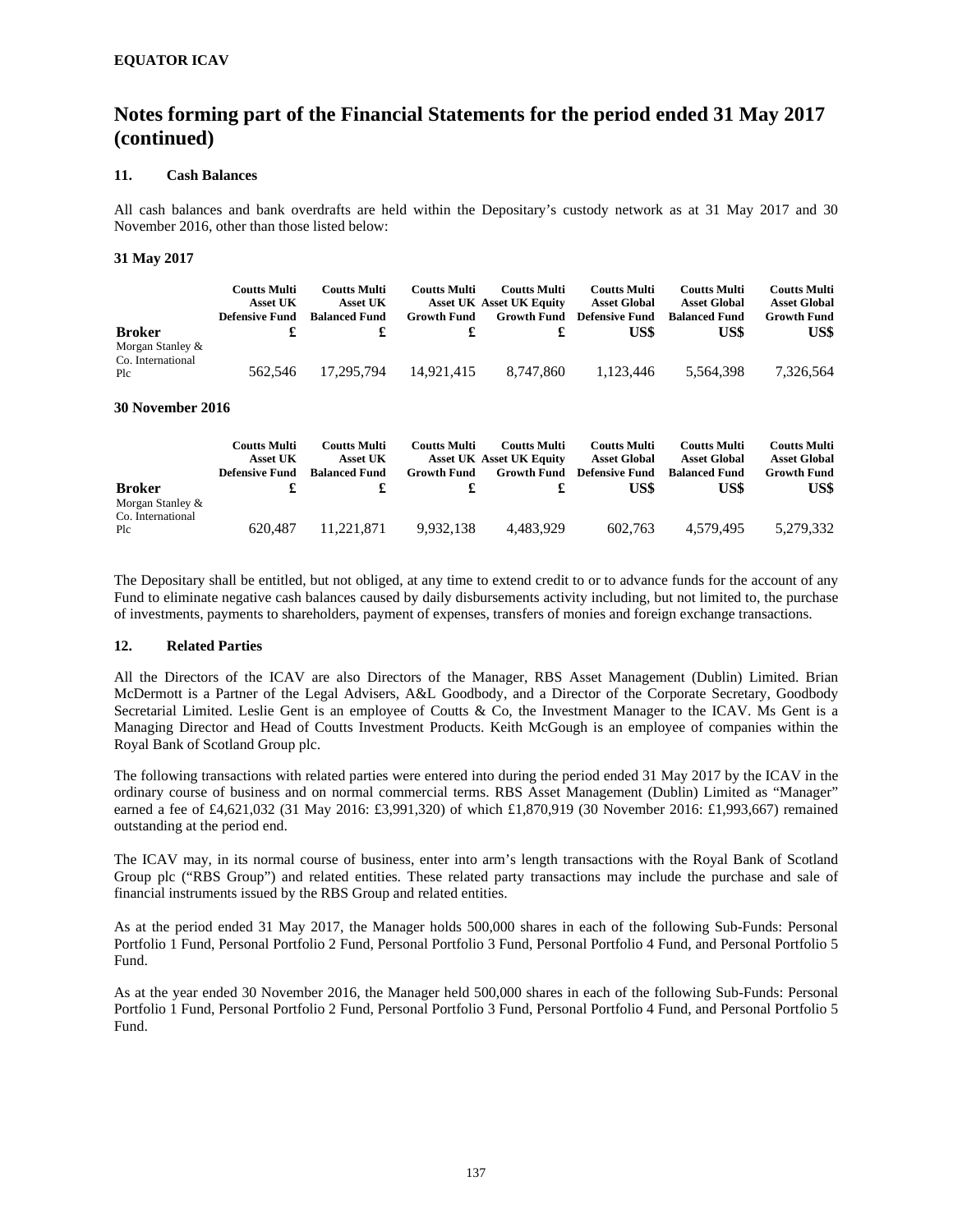### **12. Related Parties (continued)**

At the date of approving the financial statements there have been no movements in shares held by the Manager since the period end.

Some forward exchange contracts open at 31 May 2017 and 30 November 2016 are held with Coutts & Co. London, which is a related entity of the ICAV. Please refer to the Portfolio and Statement of Investments on pages 16 to 94 for details.

### **Connected Persons Transactions**

Conditions have been imposed by the Central Bank UCITS Regulation 41(1) for Directors to confirm compliance with regulatory requirements in relation to transactions between the ICAV and connected persons. The Directors are satisfied that there are arrangements in place, evidenced by written procedures, to ensure that all such transactions are carried out on an arm's length basis and are in the best interests of the shareholders and that all such transactions during the period complied with these obligations.

#### **13. Financial Instruments and Risks**

#### **Market Risk**

Market risk arises mainly from uncertainty about future prices of financial instruments held. It represents the potential loss that Funds might suffer through holding market positions in the face of adverse price movements due to exposure to interest rate risk, currency risk and price risk.

#### **Foreign Exchange Risk**

Although the Funds are denominated in a base currency, the Funds may invest in investments denominated in currencies other than the base currency of that Fund, which may be subject to exchange rate fluctuations. Therefore the Funds may be exposed to foreign exchange risk. The Funds may utilise techniques and instruments to seek to protect (hedge) currency exchange transactions.

#### **Other Price Risk**

Other price risk is the risk that the value of the financial investments will fluctuate as a result of changes in market prices, other than those arising from currency risk or interest rate risk whether caused by factors specific to an individual investment, its issuer or any other factor affecting financial investments traded in the market.

#### **Interest Rate Risk**

Interest rate risk is the risk (variability in value) borne by an interest-bearing asset, such as a loan or a bond, due to the variability of interest rates. The Funds' interest rate risk exposure is affected by economic cycle and inflation statistics and is commonly measured by the Funds' duration and yield curve. The Funds' interest rate risk is monitored on a daily basis by the Investment Manager in accordance with the investment policy and guidelines of the ICAV by making minor adjustments to the portfolio duration and yield curve positioning.

### **Liquidity Risk**

The main liabilities of the Funds are the redemption of any shares that an investor has decided to redeem.

The ICAV's liquidity risk is managed on a daily basis by the Investment Manager in accordance with policies and procedures in place. The Investment Manager estimates on a prudent basis the potential redemptions on any single day. Investment decisions between cash management and core investments are made accordingly.

### **Credit Risk**

Credit risk is the risk that a counterparty to a financial instrument will fail to discharge an obligation or commitment that it has entered into with the ICAV. The carrying amounts of financial assets as disclosed in the Statement of Financial Position best represents the maximum credit risk exposure at 31 May 2017 and at 30 November 2016.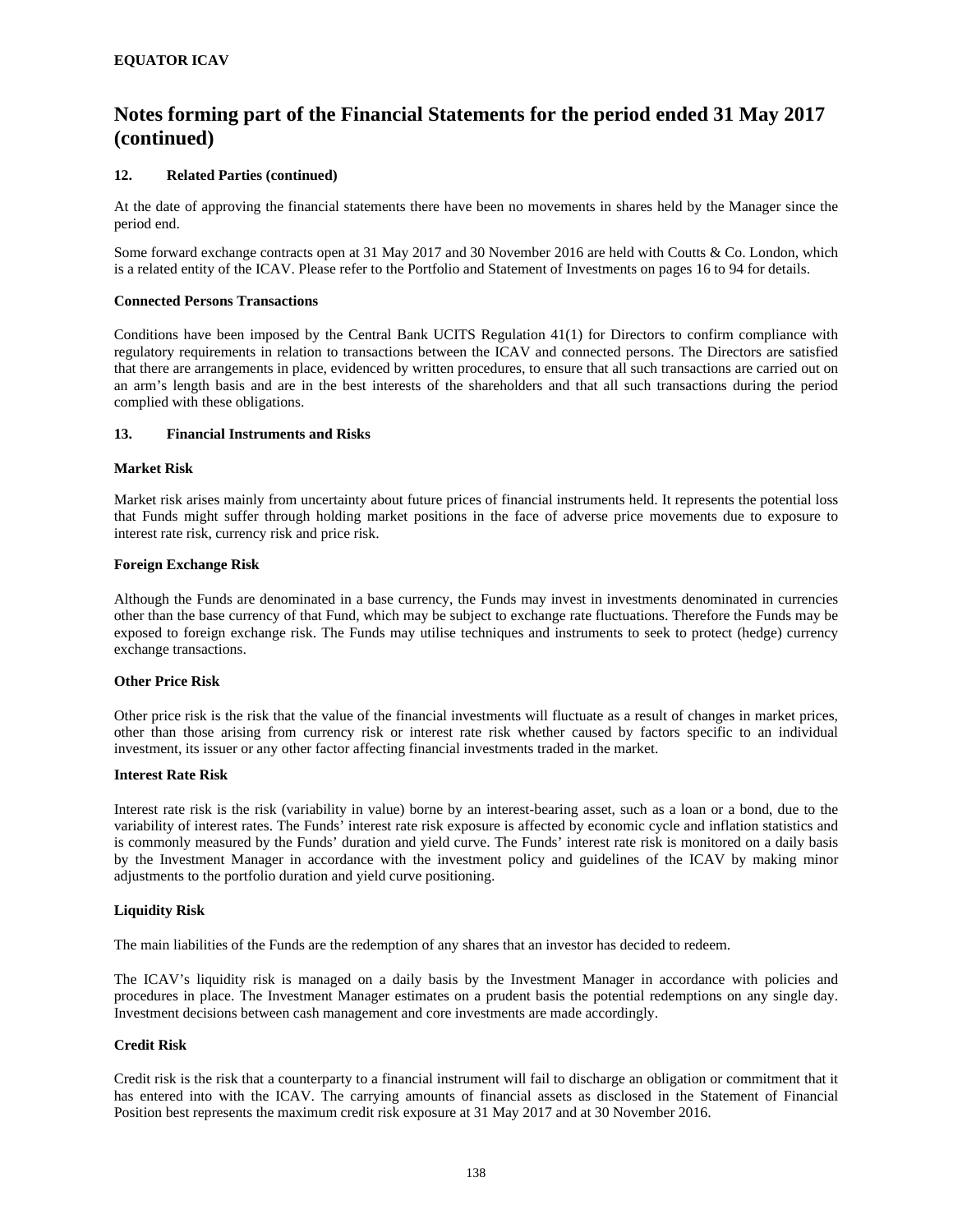### **13. Financial Instruments and Risks (continued)**

### **Credit Risk (continued)**

The ICAV is primarily exposed to credit risk from investments in debt instruments. Such credit risk is managed by the Investment Manager, as required by the investment objectives for the Funds.

### **Counterparty Risk**

The ICAV is exposed to counterparty risk on its monetary financial assets, derivatives and assets held by the Depositary ("BNY Mellon Trust Company (Ireland) Limited"). Under the Depositary agreement, the Depositary must segregate, keep and maintain the investments of the ICAV separate from those of the Depository and its affiliates. Nevertheless, those counterparties could potentially be exposed to the risk of bankruptcy or insolvency. In such an event, the ICAV's rights with respect to securities issued or held by those parties could be delayed or limited.

### **14. Cross Liabilities**

The ICAV has segregated liability between its Funds and accordingly any liability incurred on behalf of or attributable to any Fund shall be discharged solely out of the assets of that Fund. While the provisions of the ICAV Act 2015 provide for segregated liability between Funds, these provisions have yet to be tested in foreign courts, in particular, in satisfying local creditors' claims.

### **15. Efficient Portfolio Management**

In accordance with the Central Bank UCITS Regulations, the revenues arising from efficient portfolio management techniques for the entire reporting period, together with the direct and indirect operational costs and fees incurred, should be disclosed in the financial statements of the UCITS. During the period the ICAV has not used any instruments or techniques that fall under the category of those deemed to be used for efficient portfolio management (stocklending, repurchase agreements and reverse repurchase agreements), under guidelines issued by the Central Bank of Ireland.

### **16. Equalisation**

An equalisation account is maintained by the ICAV in respect of each Fund so that the amount distributed on shares or reinvested for Shareholders will be the same on all such shares notwithstanding different dates of issue. All equalisation amounts are taken to the Statement of Comprehensive Income.

### **17. Dilution Levy**

In accordance with the Prospectus, the ICAV or the Manager may make an adjustment by way of an addition to the subscription amount which will be reflected in the issue price or a deduction from the subscription monies received when there are net subscriptions of a charge/anti-dilution levy which the Investment Manager considers represents an appropriate figure to cover dealing costs and/or to preserve the value of the underlying assets of the relevant Fund. An adjustment may also be made by way of deduction from either the redemption price or redemption proceeds when there are net redemptions to include a charge/anti-dilution levy which the Investment Manager considers represents an appropriate figure to cover dealing costs and to preserve the value of the underlying assets of the relevant Fund. During the period ended 31 May 2017 and the period ended 31 May 2016, details of the dilution levy charged are included in the Statement of Changes in Net Assets Attributable to Redeemable Shareholders.

### **18. Comparative Information**

The prior year comparatives for the Statement of Financial Position are as at 30 November 2016. The prior period comparatives for the Statement of Comprehensive Income and Statement of Changes in Net Assets Attributable to Redeemable Shareholders are for the period ended 31 May 2016.

### **19. Events During the Period**

Blackrock Advisors (UK) Limited was appointed as Transition Manager effective 15 February 2017.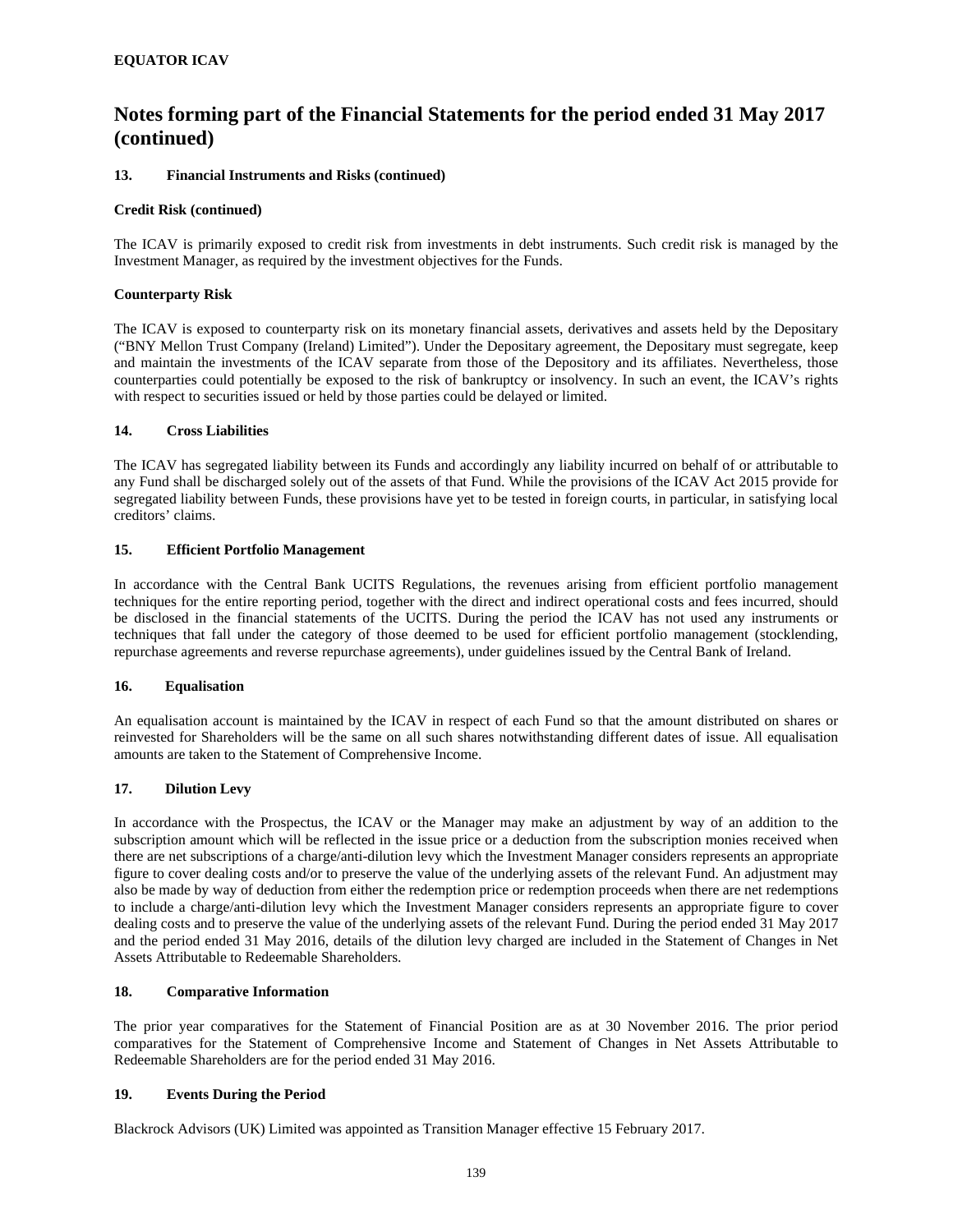### **19. Events During the Period (continued)**

State Street Bank Europe Limited was appointed as Transition Manager effective 20 February 2017.

The Equator UK Equity Fund, the Equator UK Sovereign Bond Fund and the Equator US Equity Fund commenced issuing shares on 24 February 2017. Sub-Funds of Equator Investment Programmes and Equator Investment Funds ICVC merged into these newly launched Sub-Funds of the ICAV on 24 February 2017.

On 24 February 2017, an updated Prospectus and Supplements to the Prospectus were filed with the CBI. The most significant amendment to the Prospectus included:

• Inclusion of Transition Managers.

On 31 May 2017, updated Supplements to the Prospectus were filed with the CBI in relation to Equator UK Equity Fund, Equator UK Sovereign Bond Fund and Equator US Equity Fund. The most significant amendments to the Supplement included:

- Change of Fund name from Equator UK Sovereign Bond Index Fund to Equator UK Sovereign Bond Fund.
- Change of investment profile on the Equator UK Sovereign Bond Fund.
- Change of dealing deadlines on Equator UK Equity Fund, Equator UK Sovereign Bond Fund and Equator US Equity Fund.

There are no other significant events affecting the ICAV during the period ended 31 May 2017.

### **20. Subsequent Events**

There were no significant events affecting the ICAV subsequent to the period end.

### **21. Approval of Financial Statements**

The financial statements were approved by the Directors on 24 July 2017.